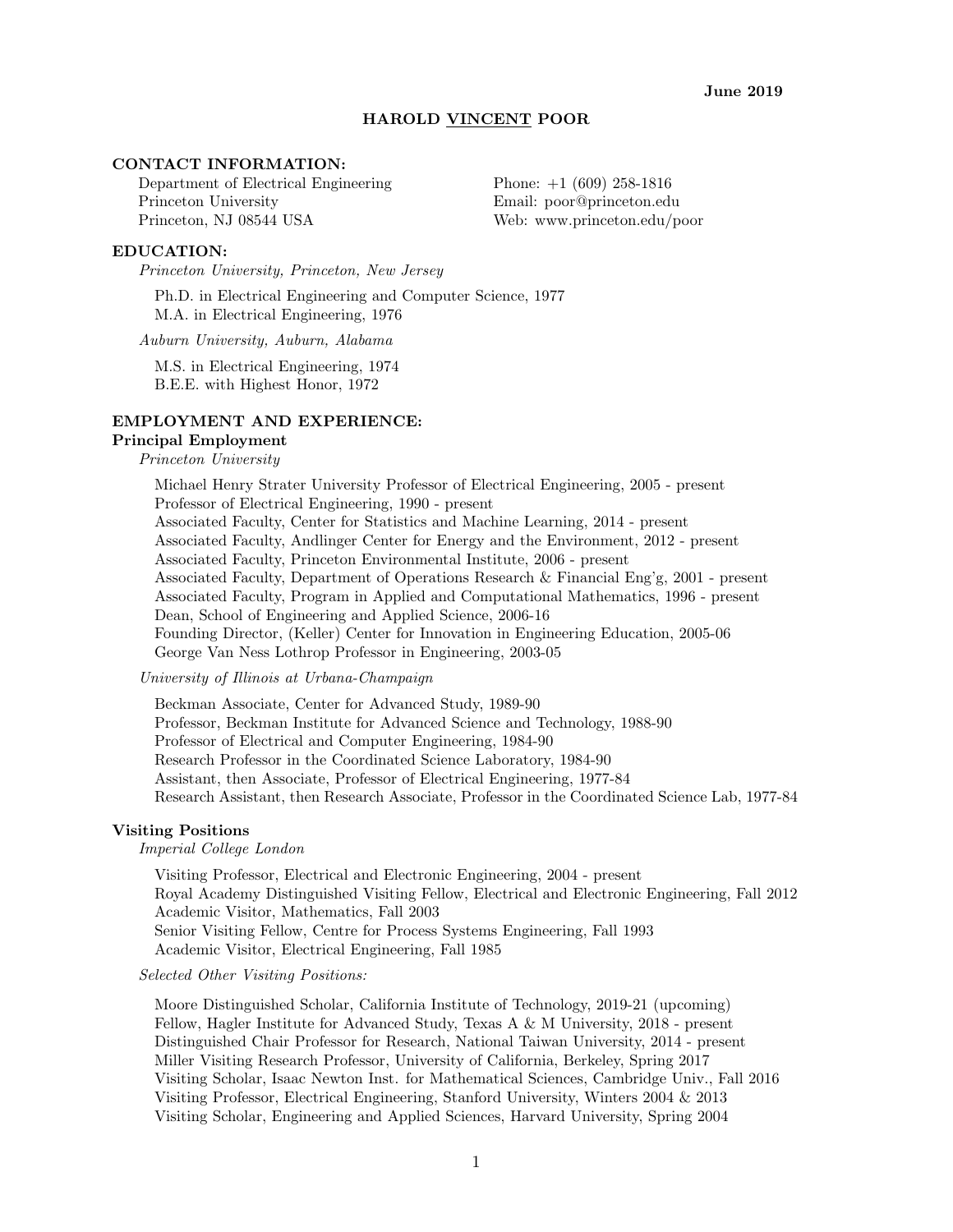# RECOGNITION:

#### Election to National and International Academies

Foreign Member, Chinese Academy of Sciences (elected 2017) Honorary Member, National Academy of Sciences, Republic of Korea (elected 2017) Foreign Member, National Academy of Engineering of Korea (elected 2017) Fellow, National Academy of Inventors (U.S.) (elected 2015) Fellow, The World Academy of Sciences (elected 2015) Foreign Member, The Royal Society (U.K.) (elected 2014) Foreign Member, Academia Europaea (elected 2013) Corresponding Fellow, Royal Society of Edinburgh (elected 2013) Member, National Academy of Sciences (U.S.) (elected 2011) International Fellow, Royal Academy of Engineering (U.K.) (elected 2009) Fellow, American Academy of Arts & Sciences (elected 2005) Member, National Academy of Engineering (U.S.) (elected 2001)

## Fellowships in Learned Societies

Fellow, European Alliance for Innovation (elected 2018) Fellow, International Union of Radio Science (URSI) (elected 2017) Fellow, Institution of Engineering and Technology (IET) (elected 2012) Fellow, American Society for Engineering Education (ASEE) (elected 2003) Fellow, Optical Society of America (elected 2001) Fellow, Institute of Mathematical Statistics (elected 2001) Fellow, Acoustical Society of America (elected 1992) Fellow, American Association for the Advancement of Science (elected 1991) Fellow, Institute of Electrical and Electronics Engineers (IEEE) (elected 1987)

## Honorary Degrees & Professorships

Doctor of Engineering honoris causa, University of Waterloo (2019) Doctor of Science honoris causa, Syracuse University (2017) Honorary Professor, Peking University (elected 2016) Honorary Professor, Tsinghua University (elected 2016) Doctor of Science in Technology honoris causa, Aalto University (2014) Doctor of Engineering honoris causa, HKUST (2012) Doctorem Technices honoris causa, Aalborg University (2012) Doctor of Science honoris causa, University of Edinburgh (2011)

# Selected Recognition of Research & Technical Contributions

Alexander Graham Bell Medal, IEEE (2017) John Fritz Medal, American Association of Engineering Societies (2016) Booker Gold Medal, URSI (2014) Eric E. Sumner Award, IEEE (2011) Society Award, IEEE Signal Processing Society (2011) Ambrose Fleming Medal for Achievement in Communications, IET (2010) Edwin Howard Armstrong Achievement Award, IEEE Communications Society (2009)

## Selected Recognition for Teaching, Mentoring & Educational Contributions

Benjamin Garver Lamme Award, ASEE (2019) Outstanding Mentorship Award, IEEE Women in Communications Engineering (2015) Athanasios Papoulis Award, European Association for Signal Processing (2015) James H. Mulligan, Jr., Education Medal, IEEE (2005) William E. Sayle Award for Achievement in Education, IEEE Education Society (2005) Distinguished Teacher Award, Princeton School of Engineering & Applied Science (2003) Director's Award for Distinguished Teaching Scholars, National Science Foundation (2002) Leon K. Kirchmayer Graduate Teaching Award, IEEE (2001) Frederick Emmons Terman Award, ASEE (1992)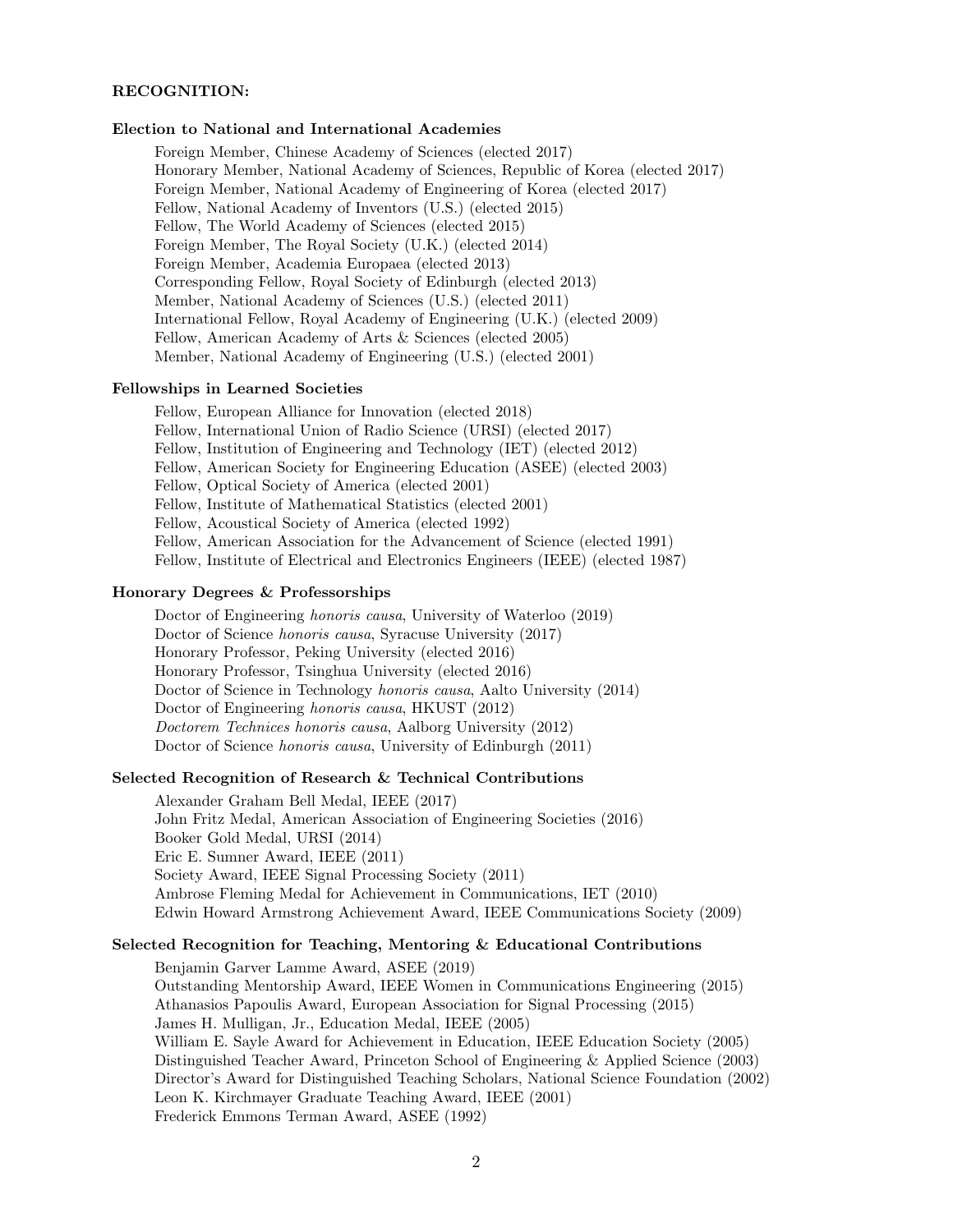## Paper Awards (Journals)

IEEE Jack Neubauer Memorial Award (2018) IEEE Heinrich Hertz Prize Paper Award (2018) IEEE Signal Processing Letters Best Paper Award (2018) Best Paper Award, IEEE Communications Society CSIM Technical Committee (2018) Best Paper Award, Ministry of Science and ICT of Korea (1st prize) (2017) Best Paper Award, German Information Technology Society (ITG-Preis) (2016) Best Paper Award, EURASIP J. Wireless Communications & Networking (2014) Best Paper Award, EMO Bilmisel Dergi (2013) IEEE Information Theory Paper Award (2011) Best Paper Award, EURASIP J. Wireless Communications & Networking (2009) IEEE Marconi Prize Paper Award in Wireless Communications (2007) Best Paper Award, EURASIP J. Wireless Communications & Networking (2006) Joint Paper Award, IEEE Communications and Information Theory Societies (2000)

# Paper Awards (Conferences - Selected)

IEEE International Conference on Communications (Shanghai, 2019) IEEE International Conference on Communications (Kansas City, 2018) IEEE International Conference on Communications (Paris, 2017) International Conference on Digital Signal Processing (London, 2017) IEEE Int'l Workshop on Security and Privacy in Big Data, INFOCOM (San Francisco, 2016) IEEE Global Communications Conference (San Diego, 2015) IEEE Power & Energy Society General Meeting (Denver, 2015) IEEE Int'l Conference on Advanced Technologies for Communications (Hochiminh City, 2013) IEEE Power & Energy Society General Meeting (Vancouver, 2013) IEEE International Conference on Communications (Budapest, 2013) IEEE Wireless Communications & Networking Conference (Shanghai, 2013) IEEE Global Communications Conference (Houston, 2011) IEEE Symposium on Personal, Indoor & Mobile Radio Communications (Tokyo, 2009) IEEE International Conference on Communications (Beijing, 2008) IEEE Global Communications Conference (New Orleans, 2008)

## Named Lectures

Chien Lecture, University of Illinois at Urbana-Champaign (2017) Viterbi Lecture, University of Southern California (2015) Nunan Lecture, Syracuse University (2015) Mercer Lecture, Rensselaer Polytechnic Institute (2015) Armstrong Lecture, Columbia University (2010) Welling Lectures, George Washington University (2010) Descartes Lecture, University of Ulm (2008) (Inaugural) Lytle Lectures, University of Washington (2008) Jury Lecture, University of Miami (2006) Nokia Lectures, University of Oulu & Helsinki University of Technology (2006) Edison Lecture, University of Notre Dame (2005) President's Lecture, Princeton University (2003) Mong Lecture, Hong Kong University (1997)

## Selected Other Awards & Recognition

State of Alabama Engineering Hall of Fame (inducted 2014) Eminent Member, Eta Kappa Nu (elected 2008) Distinguished Alumnus Award, Tau Beta Pi (2005) Fellow, John Simon Guggenheim Memorial Foundation (selected 2002) Distinguished Member Award, IEEE Control Systems Society (1994)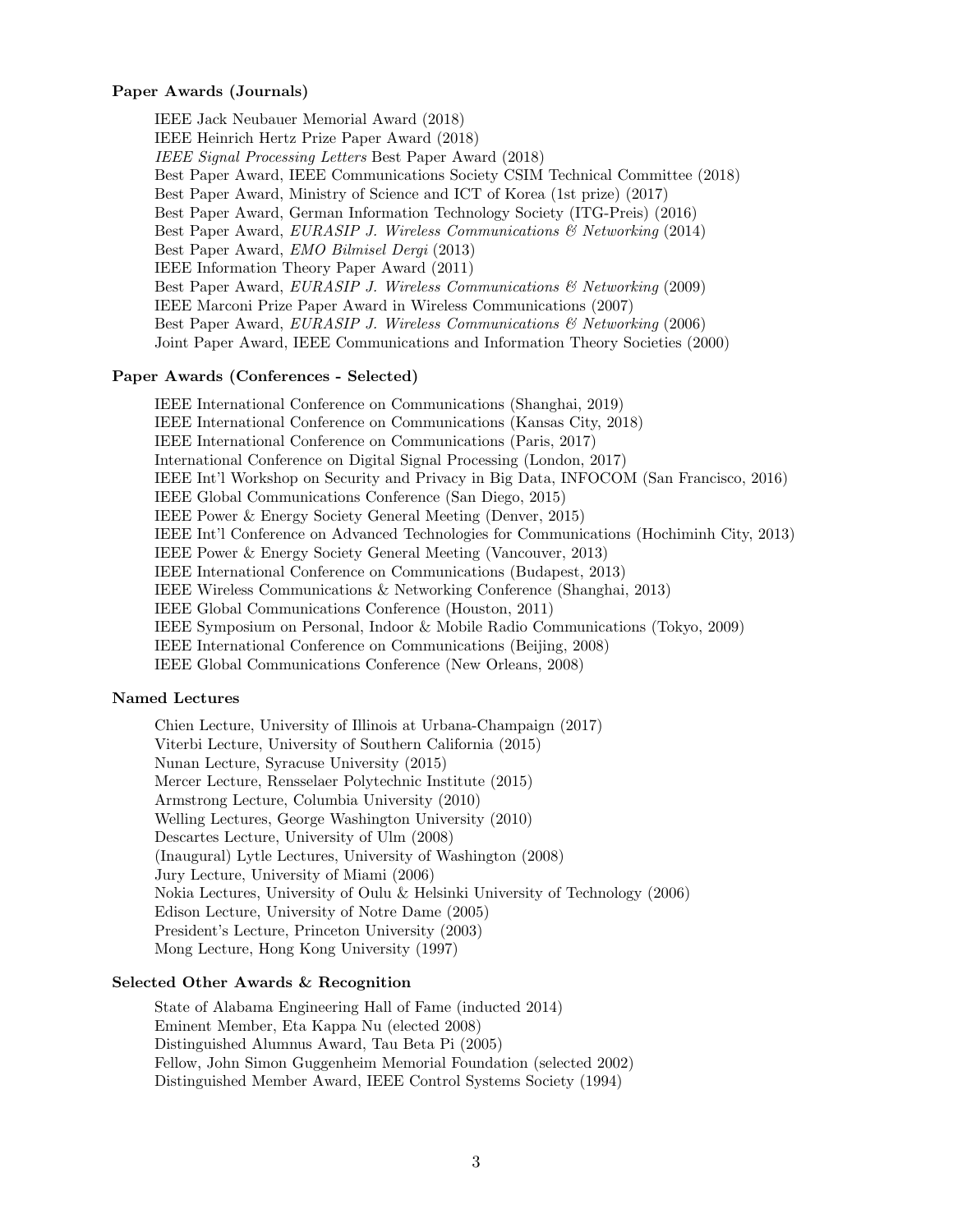#### OTHER PROFESSIONAL ACTIVITIES:

## Principal Institutional Leadership

Board of Directors, Hyster-Yale Materials Handling, Inc., 2017 - present Subsidiary boards: Bolzoni Holdings, Hyster-Yale Group & Nuvera Fuel Cells Board of Managers, Swarthmore College, 2016 - present (Executive Committee, 2019 - present) Board of Directors, IEEE Foundation, 2015 - present (Vice Pres., Development, 2017 - present) Council, National Academy of Engineering, 2014 - present (Executive Cmte., 2015 - present) Board of Directors, Corporation for National Research Initiatives, 2012 - present Council, American Association for the Advancement of Science, 2012-13 Governor at Large, IEEE - Eta Kappa Nu, 2011-13 Chair, Engineering Section, American Association for the Advancement of Science, 2011-12 Chair, Electronics Section, National Academy of Engineering, 2007-09 Editor-in-Chief, IEEE Transactions on Information Theory, 2004-07 Board of Directors, IEEE, 1991-92 President, IEEE Information Theory Society, 1990

# Selected IEEE Activities (Past Five Years)

Distinguished Lecturer, Vehicular Technology Society, 2018 - present Communications Society Nominations and Elections Committee, 2016 - present Information Theory Society Board of Governors, 1984-92, 1999-2007 & 2015 - present Signal Processing Society Awards Board (Chair, 2017) Fourier Award for Signal Processing Committee, 2013-15 Kiyo Tomiyasu Award Committee, 2009-15 (Chair, 2012-14) Distinguished Lecturer, Information Theory Society, 2013-14 Medal of Honor Committee, 2011-14

# Editorial Activities - Regular (Past Ten Years)

Editorial Board Springer-Nature Computer Science, 2019 - present Editorial Board, Frontiers of Information Technology & Electronic Engineering, 2019-present Editorial Board, Harvard Data Science Review, 2018 - present Founding Co-Editor-in-Chief, IET Smart Grid, 2018 - present Editorial Board, Proceedings of the IEEE, 2016 - present Advisory Board, Journal of Communications and Networks, 2016 - present Editorial Board, Philosophical Transactions of the Royal Society A, 2015 - present Advisory Board, PeerJ Computer Science, 2015 - present Advisory Board, IEEE Internet of Things Journal, 2015 - present Steering Committee, IEEE Transactions on Computational Social Systems, 2014 - present Editorial Board, Foundations and Trends in Signal Processing, 2013 - present Editor-at-Large, IEEE Wireless Communications Letters, 2012 - present Steering Board, Journal of Cyber Security and Mobility, 2012 - present Advisory Board, Advanced Texts in Communications and Networks (Wiley), 2008 - present Editorial Board, Foundations and Trends in Commun. & Information Theory, 2003 - present Editorial Board, ECTI Trans. Electronics and Communications (Thailand), 2002 - present Editorial Advisory Board, Series on Systems and Control (Birkhauser), 2001 - present Editorial Advisory Board, IEEE Spectrum, 2017-18 Senior Editor, IEEE Journal of Selected Topics in Signal Processing, 2013-18 Advisory Board, Security and Communication Networks (Wiley), 2009-16 Editor-in-Chief, Journal of Communications and Networks, 2011-15 Executive Editorial Board, IEEE Transactions on Information Theory, 2013-14 Advisory Board, Journal of Engineering Education, 2010-14 Editorial Board, IEEE Wireless Communications, 2011-13 Editorial Board, IEEE Signal Processing Magazine, 2010-13 Overview Editorial Board, IEEE Transactions on Signal Processing, 2009-12 Consulting Editor, IEEE Communications Letters, 1998-2009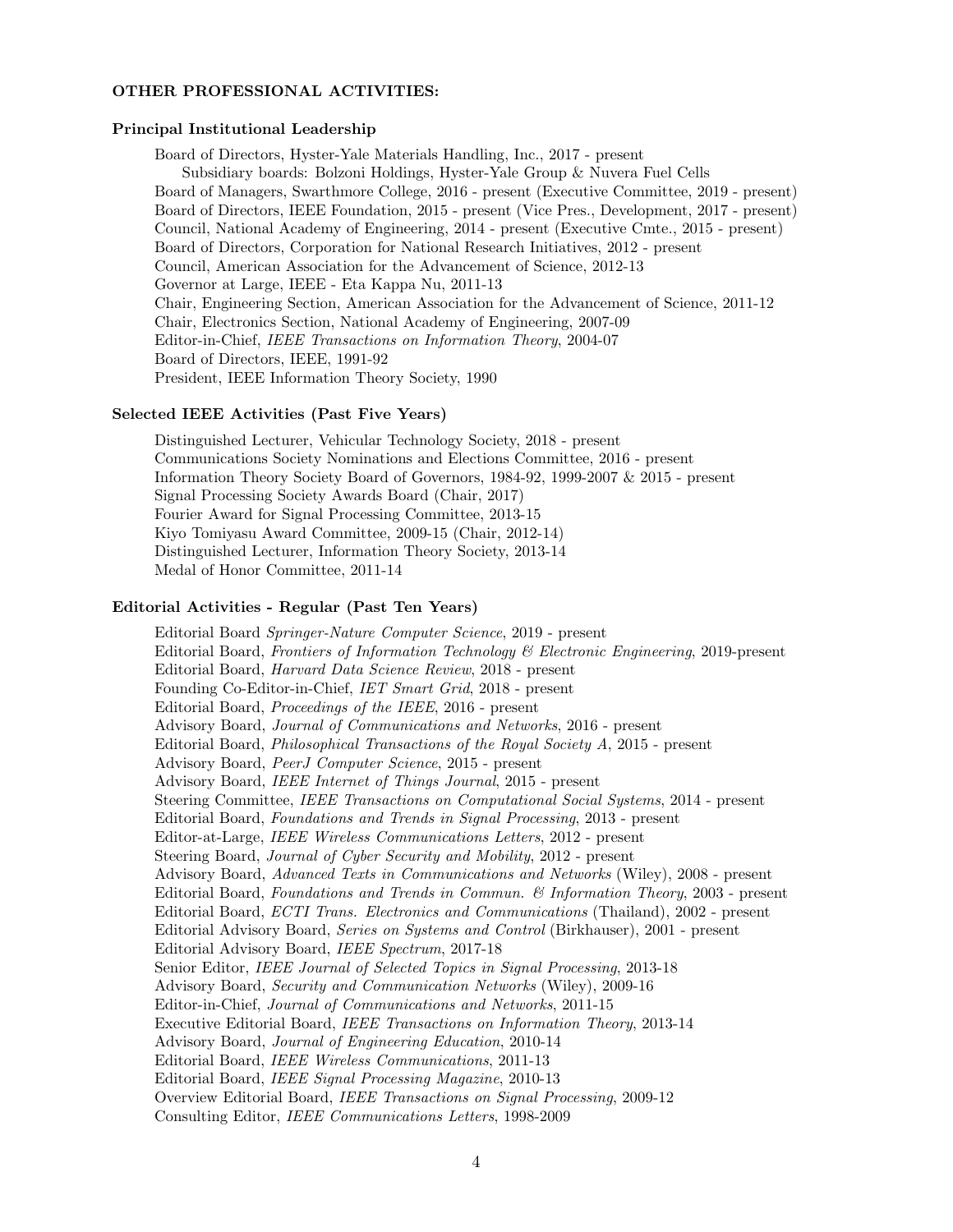#### Editorial Activities - Guest Editing (Past Ten Years)

- Guest Co-Editor (with Miaowen Wen, Zhiguo Ding, Ertugrul Basar, Yuanwei Liu, Fuhui Zhou, Ioannis Krikidis and Mojtaba Vaezi,). IEEE Access - Special Section on Advances in Signal Processing for Non-Orthogonal Multiple Access, under development for publication in 2019.
- Guest Co-Editor (with Zheng Ma, Ming Xiao, Yue Xiao, Zhibo Pang and Branka Vucetic). IEEE Internet of Things Journal - Issue on Low-latency High-reliability Communications for the Internet of Things, under development for publication in 2019.
- Guest Co-Editor (with Wen Ji, Wenwu Zhu, Christian Timmerer and Zhu Li). IEEE Journal on Selected Areas in Communications - Multimedia Economics for Future Networks: Theory, Methods and Applications (Vol. 37, No. 7, 2019)
- Guest Co-Editor (with Maria Sabrina Greco, Silvija Kokalj-Filipovic George Stantchev and Liang Xiao). IEEE Journal on Selected Topics in Signal Processing - Machine Learning for Cognition in Radio Communications and Radar (Vol. 12, No. 1, 2019)
- Guest Co-Editor (with Bruno Clerckx, Rui Zhang, Robert Schober, Derrick Wing Kwan Ng and Dong In Kim). IEEE Journal on Selected Areas in Communications - Wireless Transmission of Information and Power - Part II (Vol. 36, No. 2, 2019)
- Guest Co-Editor (with Bruno Clerckx, Rui Zhang, Robert Schober, Derrick Wing Kwan Ng and Dong In Kim). IEEE Journal on Selected Areas in Communications - Wireless Transmission of Information and Power - Part I (Vol. 36, No. 1, 2019)
- Guest Co-Editor (with Moe Z. Win, Michael Beuhrer, George Chrisikos and Andrea Conti), Proceedings of the IEEE - Foundations and Trends in Localization Technologies, Parts I  $\mathcal B$ II (Vol. 106, Nos. 6 & 7, 2018)
- Guest Co-Editor (with Stefano Buzzi, Chih-Lin I, Thierry E. Klein, Chenyang Yang and Alessio Zappone). IEEE Journal on Selected Areas in Communications - Energy-Efficient Techniques for 5G Wireless Communication Systems. (Vol. 34, No. 4, 2016)
- Guest Co-Editor (with Walid Saad, Xiangyun Zhou and Mérouane Debbah). IEEE Communications Magazine - Wireless Physical Layer Security - Parts I  $\mathcal C$  II. (Vol. 53, Nos. 6  $\&$  12, 2015)
- Guest Co-Editor (with Mugen Peng, Tony Q. S. Quek, Zhiguo Ding and Vincent Lau). IEEE Wireless Communications - Heterogeneous Cloud Radio Access Networks. (Vol. 22, No. 3, 2015)
- Guest Co-editor (with Kwang-Cheng Chen, Vikram Krishnamurthy, Devavrat Shah and Patrick Wolfe). IEEE Journal of Selected Topics in Signal Processing - Signal Processing for Social Networks (Vol. 8, No. 4, 2014).
- Guest Co-editor (with Kwang-Cheng Chen and Ramjee Prasad). IEEE Wireless Communications - Mobile Social Networks (Vol. 21, No. 1, 2014)
- Guest Co-editor (with Eduard Jorswieck, Lifeng Lai, Wing-Kin (Ken) Ma, Walid Saad and A. Lee Swindlehurst). IEEE Journal on Selected Areas in Communications - Signal Processing Techniques for Wireless Physical Layer Security (Vol. 31, No. 9, 2013)
- Guest Co-editor (with Mérouane Debbah, Kannan Ramchandran, Lalitha Sankar and Wade Trappe). IEEE Signal Processing Magazine - Signal Processing for Cyber-Security and Privacy (Vol. 30, No. 5, 2013)
- Guest Co-editor (with Pingzhi Fan, P. Takis Mathiopoulos and Erdal Panayırcı). EURASIP Journal on Wireless Communications and Networking - Broadband Mobile Communications at Very High Speeds (Vol. 2012)
- Guest Co-editor (with Stephen McLaughlin, Jacques Palicot and Honggang Zhang). EURASIP J. Wireless Communications and Networking - Green Radio (Vol. 2012)
- Guest Co-editor (with Eduard Jorswieck, Eric G. Larsson, Amir Leshem and Marco Luise). IEEE Journal of Selected Topics in Signal Processing - Game Theory in Signal Processing (Vol. 6, No. 2, 2012)
- Guest Co-editor (with Alireza Attar, Tamer Başar, Mérouane Debbah and Qing Zhao). IEEE Journal on Selected Areas in Communications - Game Theory in Wireless Communications (Vol. 30, No. 1, 2012)
- Guest Co-editor (with Wade Trappe, Aylin Yener, Hisato Iwai, Joao Barros and Paul Prucnal). IEEE Transactions on Information Forensics and Security - Using the Physical Layer for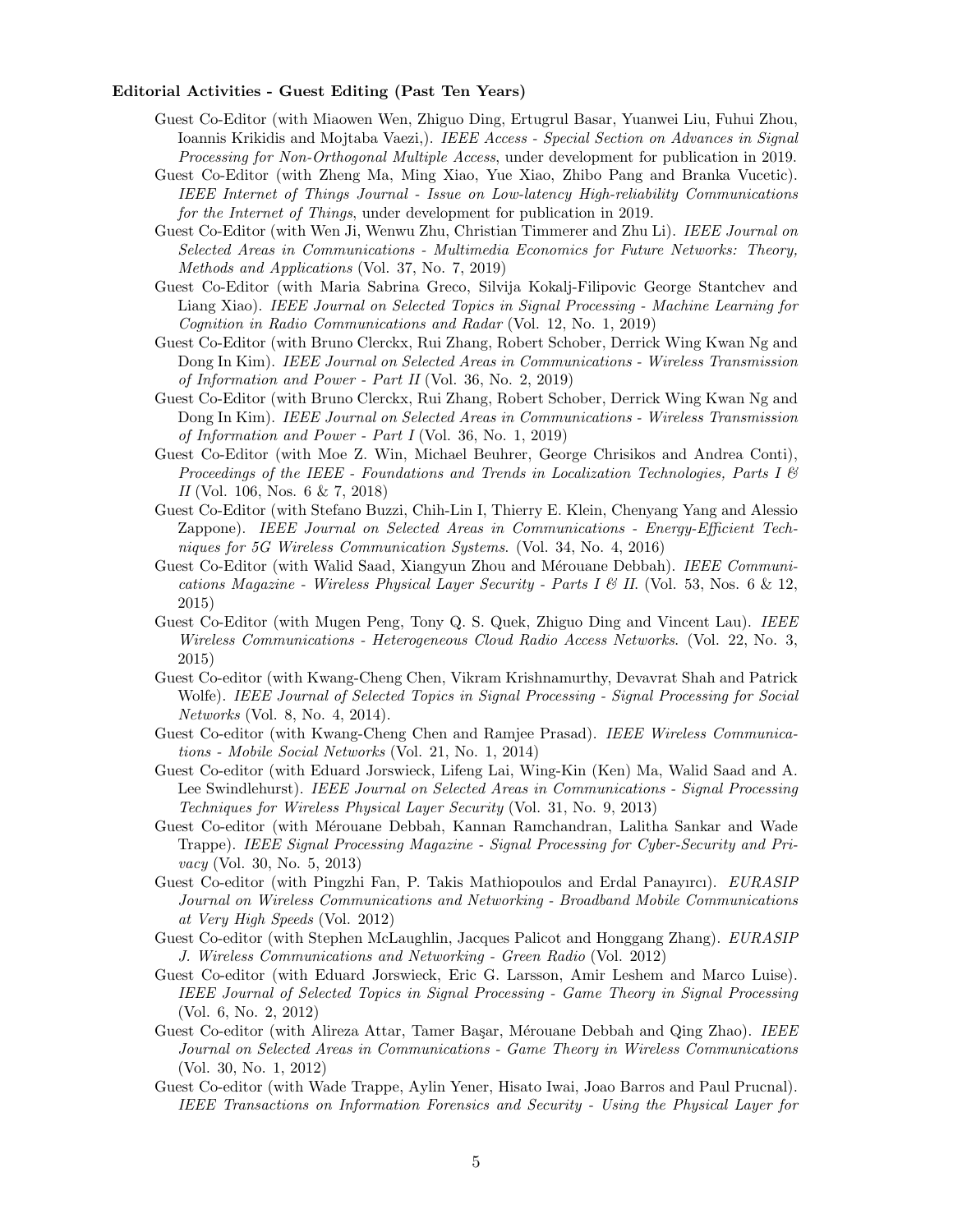Securing the Next Generation of Communication Systems (Vol. 6, No. 3, 2011)

- Guest Co-editor (with Mérouane Debbah, Hesham El Gamal and Shlomo Shamai). EURASIP Journal on Wireless Communications and Networking - Wireless Physical Layer Security (Vol. 2009)
- Guest Co-editor (with Eduard Jorswieck, Erik Larsson and Marco Luise). IEEE Signal Processing Magazine - Game Theory in Signal Processing and Communications (Vol. 26, No. 5, 2009)

## Organization of Technical Meetings - Leadership Roles (Past Ten Years)

Management Board, International Conferences on Digital Signal Processing, 2013 - present

- Co-organizer, 2019 IEEE CNS Workshop on Physical-layer Methods for Security and Privacy in 5G and the IoT, IEEE Conference on Communications and Network Security, Washington, DC, June 11, 2019
- General Co-chair, 5th International Workshop on Non-Orthogonal Multiple Access Techniques for 5G, IEEE International Conference on Communications, Shanghai, China, May 20 - 24, 2019
- General Co-chair, 4th International Workshop on Non-Orthogonal Multiple Access Techniques for 5G, IEEE Global Communications Conference, Abu Dhabi, UAE, December 9 - 13, 2018
- General Co-chair, 3rd International Workshop on Non-Orthogonal Multiple Access Techniques for 5G, IEEE Conference on Communications, Kansas City, MO, May 20 - 24, 2018
- Program Co-Director, 52nd Conference on Information Sciences and Systems, Princeton University, Princeton, NJ, March 21 - 23, 2018
- General Co-chair, 2nd International Workshop on Non-Orthogonal Multiple Access Techniques for 5G, IEEE Global Communications Conference, Singapore, December 4 - 8, 2017
- Co-Organizer, 4th Workshop on Physical-layer Methods for Wireless Security, IEEE Conference on Communications and Network Security, Las Vegas, NV, October 9 - 11, 2017
- Co-Organizer, Workshop on Emerging Non-Orthogonal Multiple Access Techniques for 5G, IEEE Vehicular Technology Conference - Spring, Sydney, Australia, June 4 - 7, 2017
- General Co-Chair, 4th IEEE GLOBECOM Workshop on Trusted Communications with Physical Layer Security, IEEE Global Communications Conference, Washington, DC, December 2016
- Technical Chair, Symposium on Machine Learning for Characterization of Cognitive Communications and Radar, IEEE Global Conference on Signal and Information Processing, Washington, DC, December 2016
- Co-Organizer, Third Workshop on Physical-Layer Methods for Wireless Security, IEEE Conference on Communications and Network Security, Philadelphia, PA, October 2016
- General Co-Chair, 2016 IEEE International Conference on Digital Signal Processing, Beijing, China, October 2016
- Co-Organizer, Third Workshop on Trusted Communication with Physical Layer Security, IEEE Global Communications Conference, San Diego, CA, December 2015
- Co-Organizer, Second Workshop on Physical-layer Methods for Wireless Security, IEEE Conference on Communications and Network Security, Florence Italy, September 2015
- Co-Organizer, Second Workshop on Trusted Communications with Physical Layer Security, IEEE Global Communications Conference, Austin, TX, December 2014
- Co-Organizer, Second Princeton Workshop on Classical, Semi-classical and Quantum Noise, Princeton, NJ, March 2014
- General Co-Chair, Global Wireless Summit, comprising four conferences: the 16th International Symposium on Wireless Personal Multimedia Communications (WPMC),Wireless VITAE 2013, the 5th International Conference on Security and Privacy in Mobile Information and Communication Systems (MOBISEC), and the 2013 World Wide Security and Mobility Conference (WWSMC), Atlantic City, NJ, June 2013
- Technical Area Chair (Networks), 46th Asilomar Conference on Signals, Systems and Computers, Pacific Grove, CA, November 2012
- Co-Chair, "Smart Grid Cyber Security and Privacy" Symposium, Third IEEE Conference on Smart Grid Communications, Tainan, Taiwan, November 2012
- General Co-Chair, 9th International Symposium on Modeling and Optimization in Mobile, Ad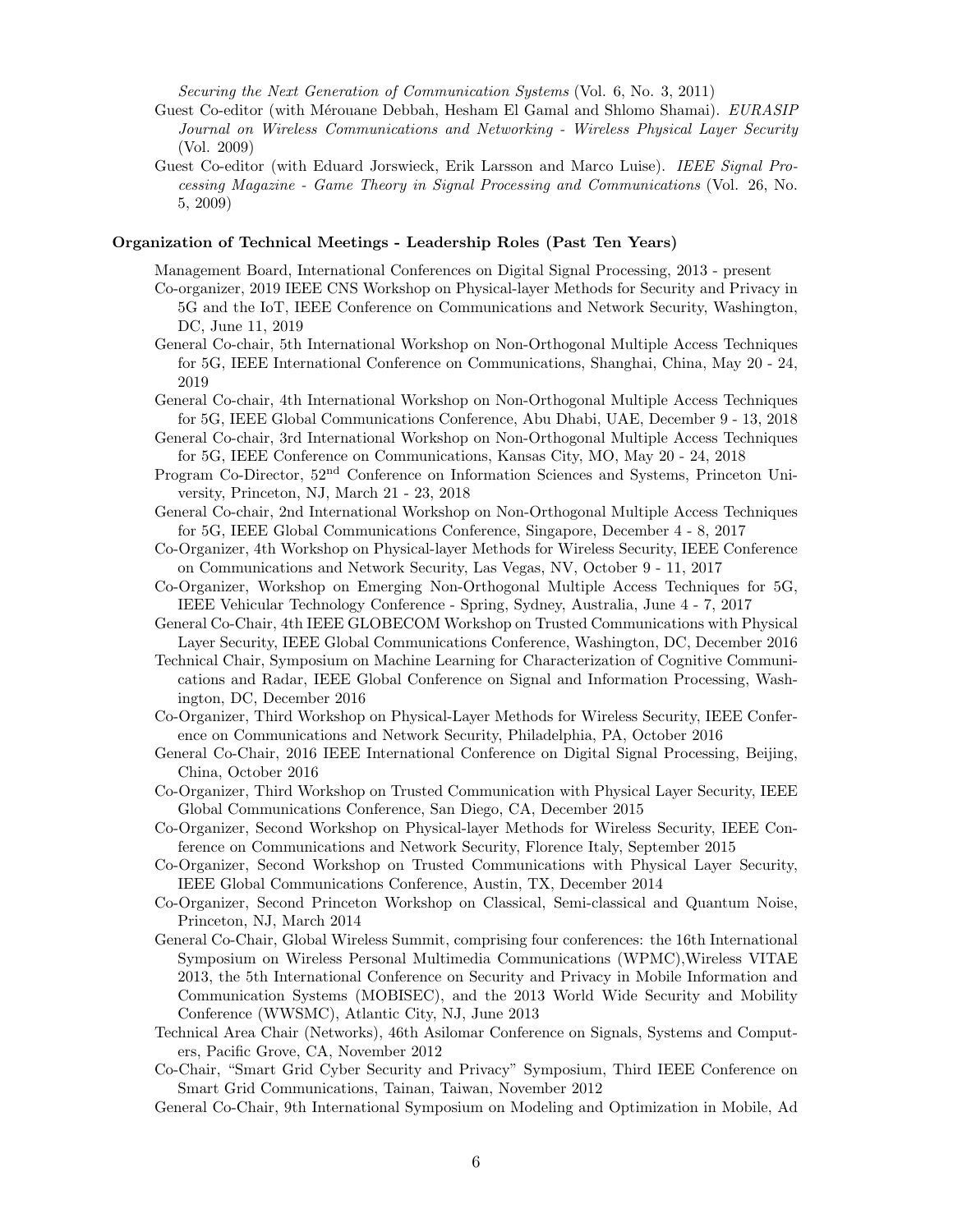Hoc and Wireless Networks (WiOpt11), Princeton, NJ, May 2011

General Co-Chair, 2009 IEEE International Symposium on Information Theory, Seoul, Korea, June - July 2009

#### Organization of Technical Meetings - Other Roles (Past Five Years)

- Technical Program Committees, IEEE International Symposia on Information Theory: 2019 (Paris, upcoming), 2017 (Aachen), 2016 (Barcelona), 2015 (Hong Kong), 2013 (Istanbul), 2012 (MIT), 2007 (Nice), 2005 (Adelaide), 2004 (Chicago), 2002 (Lausanne), 2001 (Washington, DC), 2000 (Sorrento), 1998 (MIT), 1995 (Whistler), 1993 (San Antonio), 1990 (San Diego), 1988 (Kobe) and 1986 (Ann Arbor)
- Co-organizer, Special Session on "Data Analytics for Power Systems," at the 2019 IEEE Data Science Workshop, Minneapolis, MN, June 2 - 5, 2019
- Steering Committee, Fifth London Symposium on Information Theory, London, UK, May 30 31, 2019
- Steering Committee, 6th IEEE GLOBECOM Workshop on Trusted Communications with Physical Layer Security, IEEE Global Communications Conference, Abu Dhabi, UAE, December 9 -13, 2018
- Technical Program Committee, 2018 International Conference on Network Games, Control and Optimization, New York, November 14 - 16, 2018
- Technical Program Committee, 2018 International Symposium on Information Theory and its Applications (ISITA2018), Singapore, October 28 - 31, 2018
- Technical Program Committee, 26th European Signal Processing Conference (EUSIPCO), Rome, Italy, September 3 - 7, 2018

Steering Committee, IEEE 5G World Forum, Santa Clara, CA, July 8 -10, 2018

- Technical Program Committee, 2018 IEEE Statistical Signal Processing Workshop, Freiberg, Germany, June 10 - 13, 2018
- Steering Committee, 5th IEEE GLOBECOM Workshop on Trusted Communications with Physical Layer Security, IEEE Global Communications Conference, Singapore, December 4 - 8, 2017
- Program Committee, International Conference on Digital Signal Processing, London, UK, August 23 - 25, 2017
- Co-Organizer, Special Session on "Physical Layer Security for 5G," at the 17th IEEE International Workshop on Signal Processing Advances in Wireless Communications, Edinburgh, UK, July 3 - 6, 2016
- Co-Chair, Steering Committee, International 5G Summit, Aalborg, Denmark, July 1, 2016
- Co-Organizer, Special Session on "Statistical Signal Processing and Learning in Smart Grid," at the 2016 IEEE Statistical Signal Processing Workshop, Palma de Mallorca, Spain, June 26 - 29, 2016

Co-Organizer, Special Session on "Physical Layer Security," at the 7th IEEE International Workshop on Information Forensics and Security, Rome, Italy, November 16 - 19, 2015

- Steering Committee, IEEE 5G Silicon Valley Summit, Google, Mountain View, CA, November 16, 2015
- Steering Committee, IEEE 5G Toronto Summit, Toronto, ON, November 14, 2015

Technical Program Committee, 3rd International Workshop on Compressed Sensing Theory and its Applications to Radar, Sonar and Remote Sensing, Pisa, Italy, June 17 - 19, 2015

Steering Committee, First IEEE International 5G Summit, Princeton, NJ, May 26, 2015

- Co-Organizer, Special Session on "Statistical Inference in Smart Grids," for the 47th Asilomar Conference on Signals, Systems and Computers, Pacific Grove, CA, November 2 - 5, 2014
- Technical Program Committee, International Symposium on Information Theory and Its Applications, Melbourne, Australia, October 26 - 29, 2014
- Steering Committee, 19th International Conference on Digital Signal Processing, Hong Kong, August 20 - 23, 2014
- Co-Organizer, Special Session on "Estimation in Cyber-Physical Energy Systems," for the Eighth IEEE Sensor Array and Multichannel Signal Processing Workshop, A Corua, Spain, June 22 - 25, 2014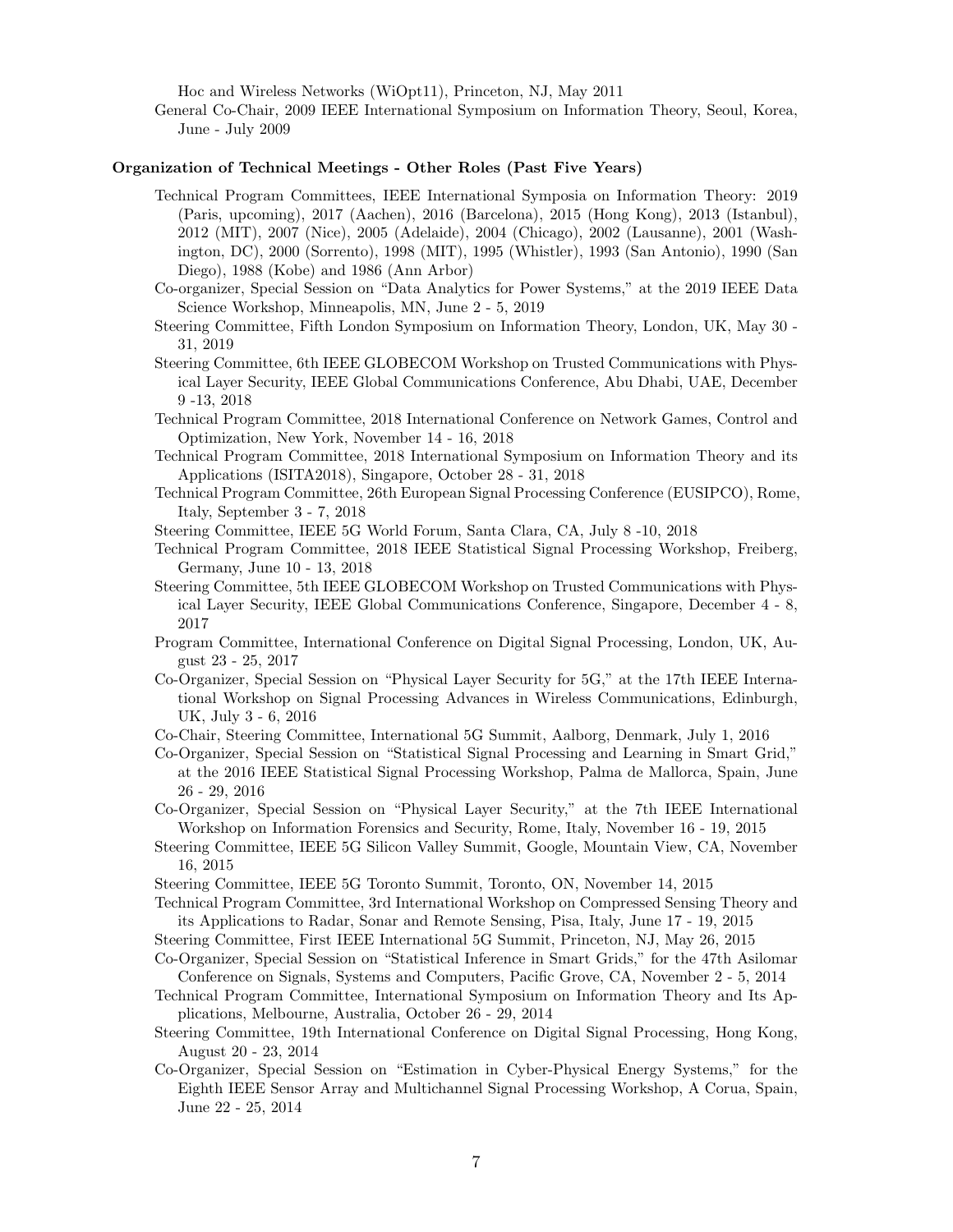## Other Recent (Past Five Years)

- Committee on Modernizing the U.S. Electricity System, National Academies of Sciences, Engineering and Medicine, 2019 - present
- Chair, Academic Affairs Committee, Swarthmore College Board of Managers, 2019 present
- Engineering Advisory Council, Swarthmore College, 2019 present
- Engineering Advisory Council, Brown University, 2018 present
- Engineering Advisory Council, Purdue University, 2018 present
- Advisory Board, The Institute of Electronics, Communications and Information Technology, Queen's University Belfast, UK, 2018 - present
- Advisory Committee, CTIF Global Capsule, Aarhus University, Denmark, 2018 present
- Newton International Fellowships Committee: Physical Sciences, Royal Society, 2017 present
- Board of Advisors, Schaefer School of Engineering and Science, Stevens Institute of Technology, 2017 - present
- Advisory Board, Gordian Knot Analytics Group, LLC, 2017 present
- Chair, Wireless Engineering Advisory Board, Auburn University, 2017 present

Chair, Development Committee, IEEE Foundation, 2017 - present

- NAE Campaign Planning Working Group, 2017 present
- Scientific Advisory Board, Center for Integrated Quantum Science and Technology, Universities of Ulm and Stuttgart, and the Max Planck Institute for Solid State Research, Germany, 2016 - present
- International Advisory Committee, National Laboratory for Pattern Recognition, Institute of Automation of the Chinese Academy of Sciences, 2015 - present
- Chair, Program Committee, NAE Council, 2015 present
- Trustee, National Academy of Engineering Fund, 2014 present
- Referee, John Simon Guggenheim Memorial Foundation Fellowship Competition, 2013 present
- Interdisciplinary Committee for the Selection of the Albert Einstein World Award of Science, World Cultural Council, 2013 - present
- Corporation Visiting Committee for the Dean of Undergraduate Education, Massachusetts Institute of Technology, Cambridge, MA, 2011 - present
- International Advisory Board, Department of Electrical & Electronic Engineering, University of Hong Kong, Hong Kong, China, 2010 - present
- Technical Advisory Board, Huawei-HKUST Lab, Hong Kong, China, 2009 present
- International Advisory Committee, Tsinghua National Laboratory for Information Science and Technology, Tsinghua University, Beijing, China, 2008 - present
- Advisory Committee, School of Engineering, Hong Kong University of Science & Technology, Hong Kong, China, 2006 - present
- Class III Temporary Nominating Group, National Academy of Sciences, 2017-19
- Panelist, "Opportunities and Challenges in Applying IoT to Sustain Critical Urban Infrastructures," ACM International Conference on Distributed Computing and Networking, Bangalore, India, January 4 - 7, 2019
- Dissertation Committee of Nima Tavangaran, Technical University of Munich, 2018
- Dissertation Committee of Victor Quintero, University of Lyon, 2017
- Dissertation Committee of Wonjae Shin, Seoul National University, 2017
- Panelist, "Research Funding Opportunities in Signal Processing at NSF," IEEE International Conference on Acoustics, Speech and Signal Processing (ICASSP), New Orleans, LA, March 5 - 9, 2017
- Panelist, "Open Problems in Signal Processing," IEEE International Conference on Acoustics, Speech and Signal Processing (ICASSP), New Orleans, LA, March 5 - 9, 2017
- Advisory Committee, Laboratory for Information and Decision Systems (LIDS), Massachusetts Institute of Technology, Cambridge, MA, 2009-17
- Scientific Advisory Committee, Programme on Theoretical Foundations of Statistical Network Analysis, Isaac Newton Institute for Mathematical Sciences, Cambridge University, Cambridge, UK, July - December 2016
- External Reviewer, Ph.D. Thesis of Alexander L´opez-Parrado, Universidad del Valle, Cali, Colombia, 2016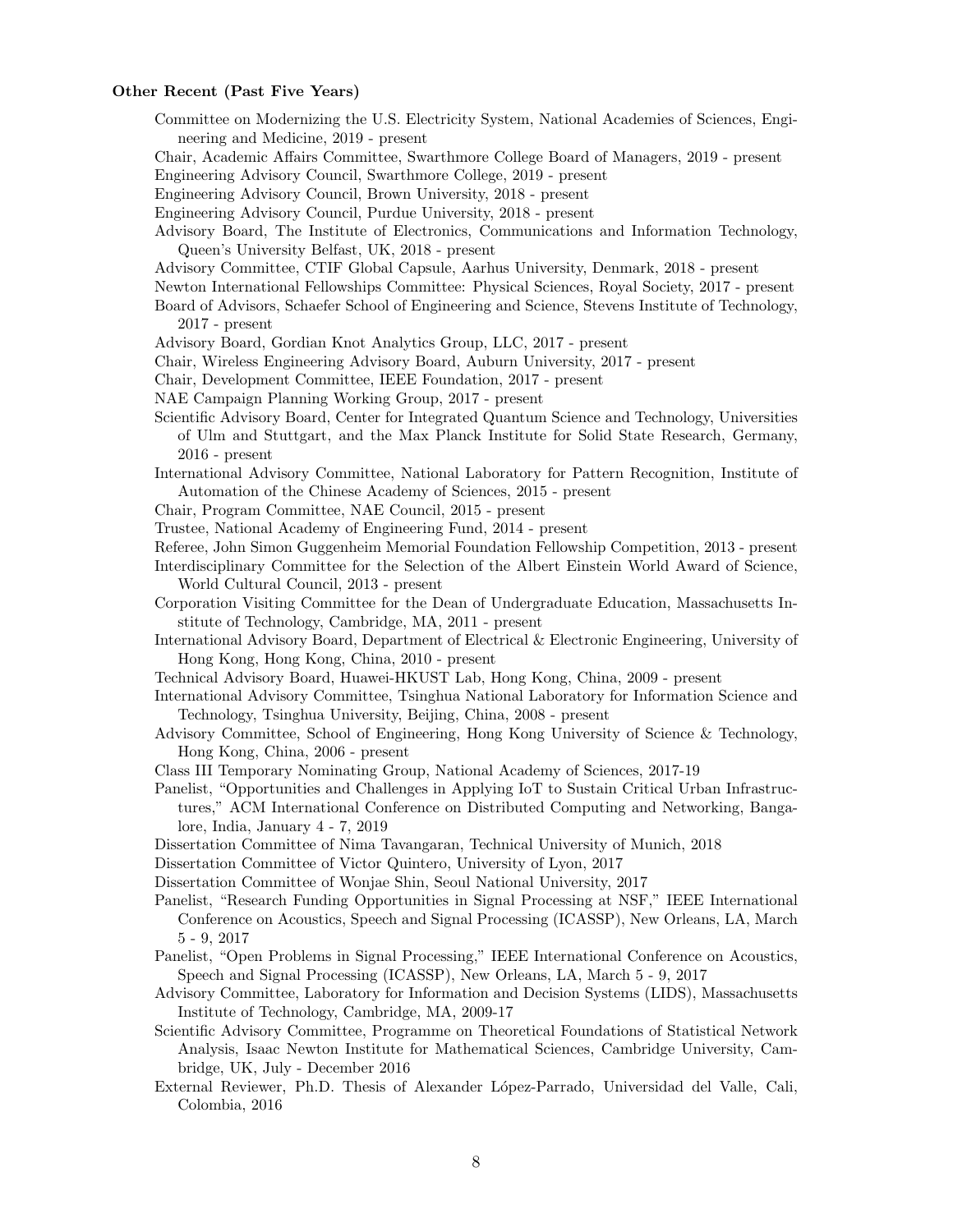Opponent, Ph.D. Dissertation of Jayaprakash Rajasekharan, Aalto University, Helsinki, Finland, 2016

National Academy of Sciences Award Committee on "Industrial Applications of Science", 2016 Chair, Nominations & Appointments Committee, IEEE Foundation, 2016

- Review Panel, "Progress and Research in Cybersecurity: Supporting a Resilient and Trustworthy System for the UK," The Royal Society, London, UK, July 2016
- External Member, Ph.D. Dissertation Committee of Alex Dytso, University of Illinois at Chicago, 2016
- Invited Speaker, Shannon Centennial Celebration, Bell Labs, Murray Hill, NJ, April 28 29, 2016
- External Member, Ph.D. Dissertation Committee of Michael Fauß, Technical University of Darmstadt, 2016

Board of Directors, Siebel Energy Institute, 2015-16

- National Academies Panel on Information Science at the Army Research Lab., 2013-16
- External Examiner, Master of Science in Electrical and Electronic Engineering Program, University of Hong Kong, 2013-16

IET A. F. Harvey Engineering Research Prize Search and Selection Committee, 2011-15

Advisory Board, Department of Electrical Engineering, UCLA, 2009-15

Chair, External Review Committee, School of Engineering, Brown University, 2015

"Output Feedback in Wireless Networks," (with Samir Perlaza and Ravi Tandon). Tutorial presented at the 2015 IEEE Conference on Communications, London, UK, June 8, 2015

Panelist, "Applications of Communication Theory in Other Fields," IEEE Communication Theory Workshop, Dana Point, CA, May 11 -13, 2015

Committee on Membership, National Academy of Engineering, 2012-14

- Panelist, Panel on "Doctoral Education and Its Impact on Society," Aalto University, Helsinki, Finland, October 9, 2014
- Review Panel, Master of Science in Electrical and Electronic Engineering, and Master of Science in Energy Engineering, University of Hong Kong, 2014
- Class III (Engineering & Applied Sciences) Membership Committee, National Academy of Sciences, 2013-14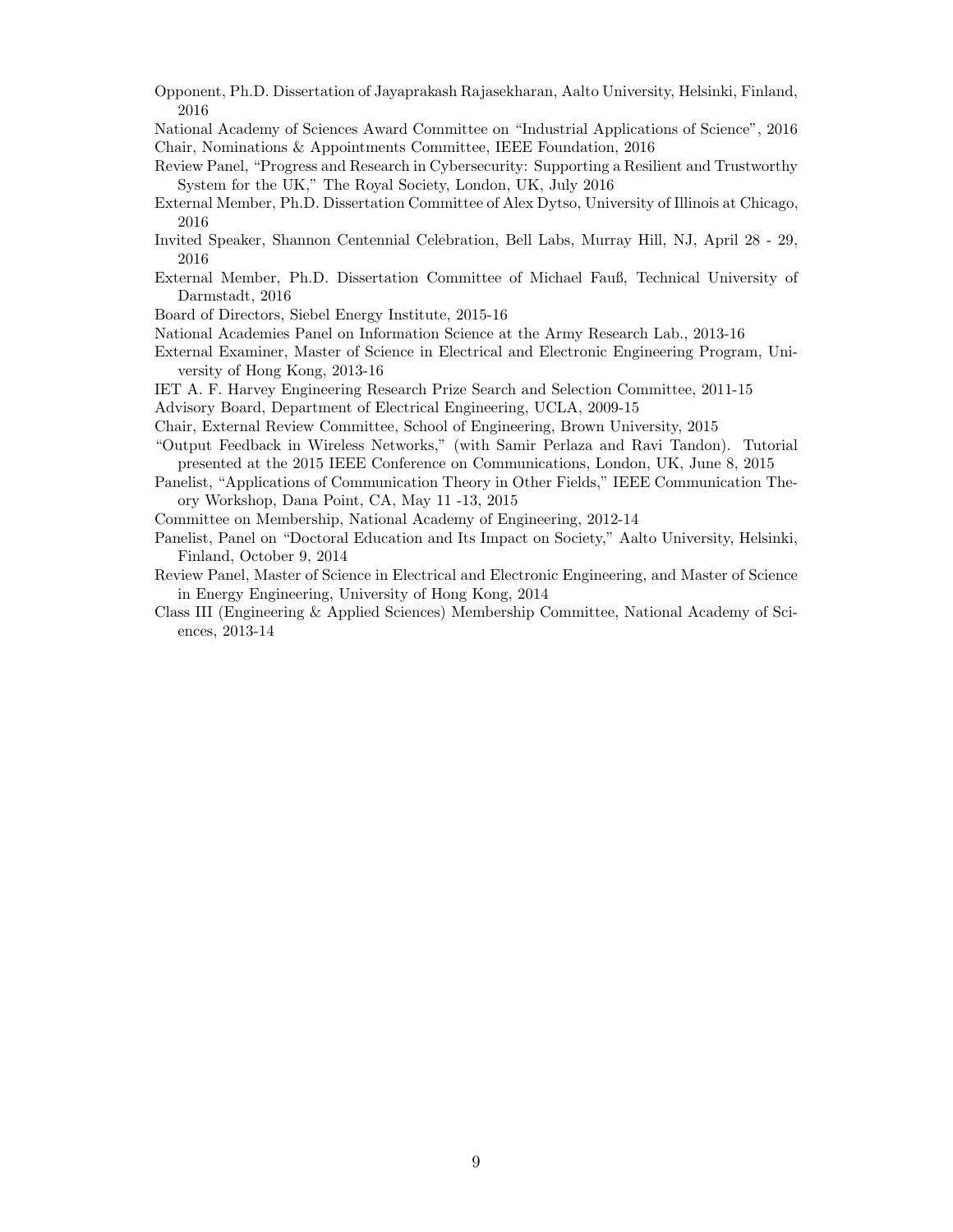# Invited Seminars (Past Ten Years)

Dean's Lecture, Rochester Institute of Technology, Rochester, NY (upcoming October 18, 2019) Distinguished Lecture, University of Waterloo, Canada (June 14, 2019) Distinguished Lecture, University of Arizona, Tucson, AZ (April 18, 2019) Singapore University of Technology and Design (April 12, 2019) Nanyang Technological Institute, Singapore (April 11, 2019) Distinguished Lecture, University of Maryland, College Park (April 3, 2019) Distinguished Lecture, University of Illinois at Urbana-Champaign (March 7, 2019) California Institute of Technology (January 29, 2019) Distinguished Lecture, University of Southern California (January 24, 2019) Institute Lecture, Indian Institute of Technology - Delhi (January 8, 2019) Indian Institute of Science, Bangalore (January 4, 2019) ShanghaiTech, Shanghai, China (November 20, 2018) Distinguished Lecture, Stony Brook University, Stony Brook, NY (August 24, 2018) The University of Texas, Austin, TX (October 19, 2017) Texas A&M University, College Station, TX (October 18, 2017) Rice University, Houston, TX (October 17, 2017) University of Ulm, Ulm, Germany (October 12, 2017) Tsinghua University, Beijing, China (September 13, 2017) Institute of Computing Technology, Chinese Academy of Sciences, Beijing (September 13, 2017) Global Fellowship Lecture, Peking University, Beijing, China, (September 11, 2017) Distinguished Lecture, University of Tennessee, Knoxville, TN (May 9, 2017) Distinguished Lecture, New Jersey Institute of Techn., Newark, NJ (May 1, 2017) Chien Distinguished Lecture, Univ. of Illinois at Urbana-Champaign (April 26, 2017) Georgia Institute of Technology, Atlanta, GA (April 19, 2017) Precourt Institute, Stanford University, Stanford, CA (March 16 & 23, 2017) Distinguished Lecture, University of California, Davis, CA (February 16, 2017) Miller Institute, University of California, Berkeley, CA (January 31, 2016) EECS, University of California, Berkeley, CA (January 30, 2016) Imperial College, London,UK (November 3, 2016) Isaac Newton Institute, Cambridge University, UK (October 27, 2016) University of Bristol, UK (October 14, 2016) Shanghai Jiao Tong University, Shanghai (March 22, 2016) China Mobile Research Institute, Beijing (March 18, 2016) Institute of Computing Technology, Chinese Academy of Sciences, Beijing (March 18, 2016) National Lab. for Pattern Recognition, Chinese Academy of Sciences, Beijing (March 15, 2016) Technical University of Darmstadt, Darmstadt, Germany (March 1, 2015) University of Pennsylvania, Philadelphia, PA (September 22, 2015) Distinguished Lecture, University of Toronto, Toronto, Canada (September 17, 2015) Nunan Lecture, Syracuse University (April 6, 2015) Viterbi Lecture, University of Southern California, Los Angeles, CA (March 24, 2015) Rochester Institute of Technology, Rochester, NY (March 20, 2015) Mercer Lecture, Rensselaer Polytechnic Institute, Troy, NY (March 11, 2015) Distinguished Lecture, Aalto University, Helsinki, Finland (October 9, 2014) Distinguished Lecture, Northeastern University, Boston, MA (September 18, 2014) Peking University, Beijing, China (August 19, 2014) Tsinghua University, Beijing, China (August 19, 2014) Imperial College, London (July 14, 2014) Distinguished Lecture, University of Miami, FL (April 7, 2014) Distinguished Lecture, Carnegie-Mellon - Silicon Valley, Mountain View, CA (March 5, 2014) Rutgers University, Piscataway, NJ (February 28, 2014) Stanford University, Stanford, CA (January 27, 2014) Institute of Automation, Chinese Academy of Sciences, Beijing, China (October 31, 2013) Tsinghua Vision Lecture, Tsinghua University, Beijing, China (October 31, 2013) Institute of Computing Technology, Chinese Academy of Sciences, Beijing (October 30, 2013)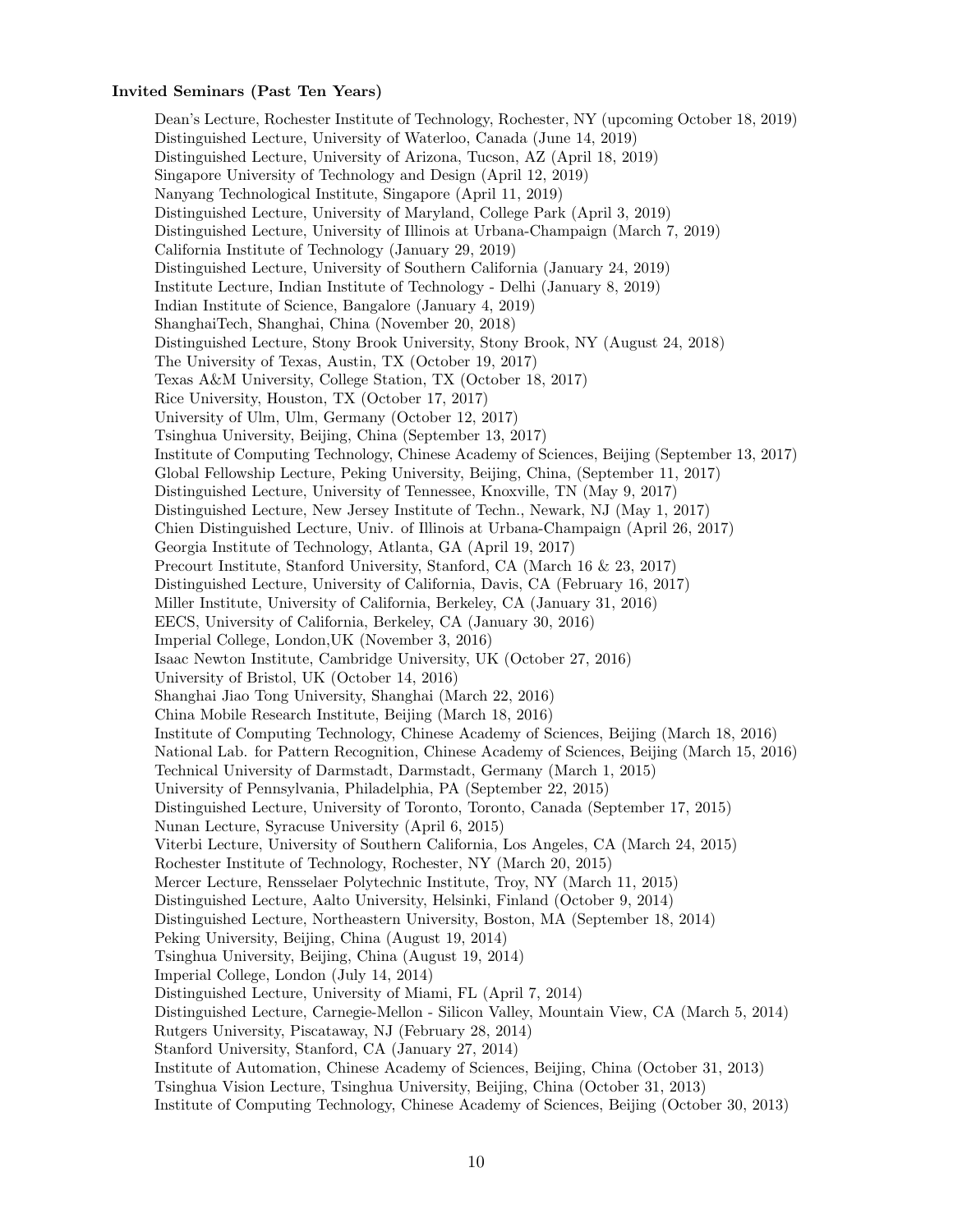Peking University, Beijing, China (October 29, 2013) Linnaeus Distinguished Lecture, Royal Institute of Technology, Stockholm (October 24, 2013) Distinguished Lecture, Chinese University of Hong Kong (September 17, 2013) Vienna University of Technology (September 6, 2013) Technical University of Munich (September 2, 2013) Institute of Computer Science, FORTH, Heraklion, Greece (July 5, 2013) The Technion, Hafai, Israel (June 12, 2013 & June 13, 2013) Distinguished Lecture, Northwestern University, Evanston, IL (May 15, 2013) Eminent Scholars Lecture, University of South Florida, Tampa (March 29, 2013) Arizona State University, Tempe, AZ (March 15, 2013) Distinguished Speaker, North Carolina State University, Raleigh, NC (March 1, 2013) Massachusetts Institute of Technology, Cambridge, MA (February 14, 2013) Distinguished Speaker, University of Texas at Dallas (February 8, 2013) Stanford University, Stanford, CA (January 17, 2013) Hong Kong University of Science & Technology, Hong Kong, China (November 16, 2012) Rutgers Business School, New Brunswick, NJ (November 5, 2012) University of York, UK (October 29, 2012) University of Edinburgh, UK (October 26, 2012) London School of Economics and Political Science, London, UK (October 23, 2012) University College London, UK (October 18, 2012) Imperial College London, UK (October 15, 2012) King's College London, UK (October 10, 2012) University of California, Berkeley (July 16, 2012) Distinguished Speaker, Carnegie-Mellon University, Pittsburgh, PA (March 8, 2012) University of British Columbia, Vancouver, BC (February 17, 2012) Rice University, Houston, TX (December 5, 2011) Distinguished Lecture, Texas A&M University at Qatar, Doha (November 21, 2011) Distinguished Lecture, University of Delaware, Newark, DE (November 16, 2011) Aalborg University, Aalborg, Denmark (November 10, 2011) Aalto University, Helsinki, Finland (August 9, 2011) University of Edinburgh, UK (June 27, 2011) University of Pennsylvania, Philadelphia, PA (April 5, 2011) Hong Kong University of Science and Technology, Hong Kong, China (March 21, 2011) Harvard University, Cambridge, MA (March 4, 2011) MIT Lincoln Laboratories, Lexington, MA (March 3, 2011) University of California, Irvine, CA (January 14, 2011) Imperial College, London, UK (November 23, 2010) Alcatel-Lucent Bell Labs, Crawford Hill Lab, Holmdel, NJ (October 8, 2010) Cornell University, Ithaca, NY (October 4, 2010) Distinguished Speaker, University of Texas, Arlington, TX (September 21, 2010) Nokia Research Center, Helsinki, Finland (August 20, 2010) Aalto University, Helsinki, Finland (August 20, 2010) Peking University, Beijing, China (July 15, 2010) Universidad Carlos III de Madrid, Spain (June 25, 2010) Distinguished Speaker, University of Alberta, Edmonton, AB, Canada (June 8, 2010) Leibniz University of Hannover, Hannover, Germany (May 20 & 21, 2010) Polytechnic Institute of NYU, Brooklyn, NY (February 11, 2010) Armstrong Lecture, Columbia University, New York, NY (January 29, 2010) Welling Lectures, George Washington University, Washington, DC (January 19, 2010) Cairo University, Cairo, Egypt (January 10, 2010) University of California, Los Angeles (November 23, 2009) University of Edinburgh, UK (November 6, 2009) Science & Technology Innovators Lecture, University of Minnesota (September 29, 2009) Seoul National University, Seoul, South Korea (July 2, 2009)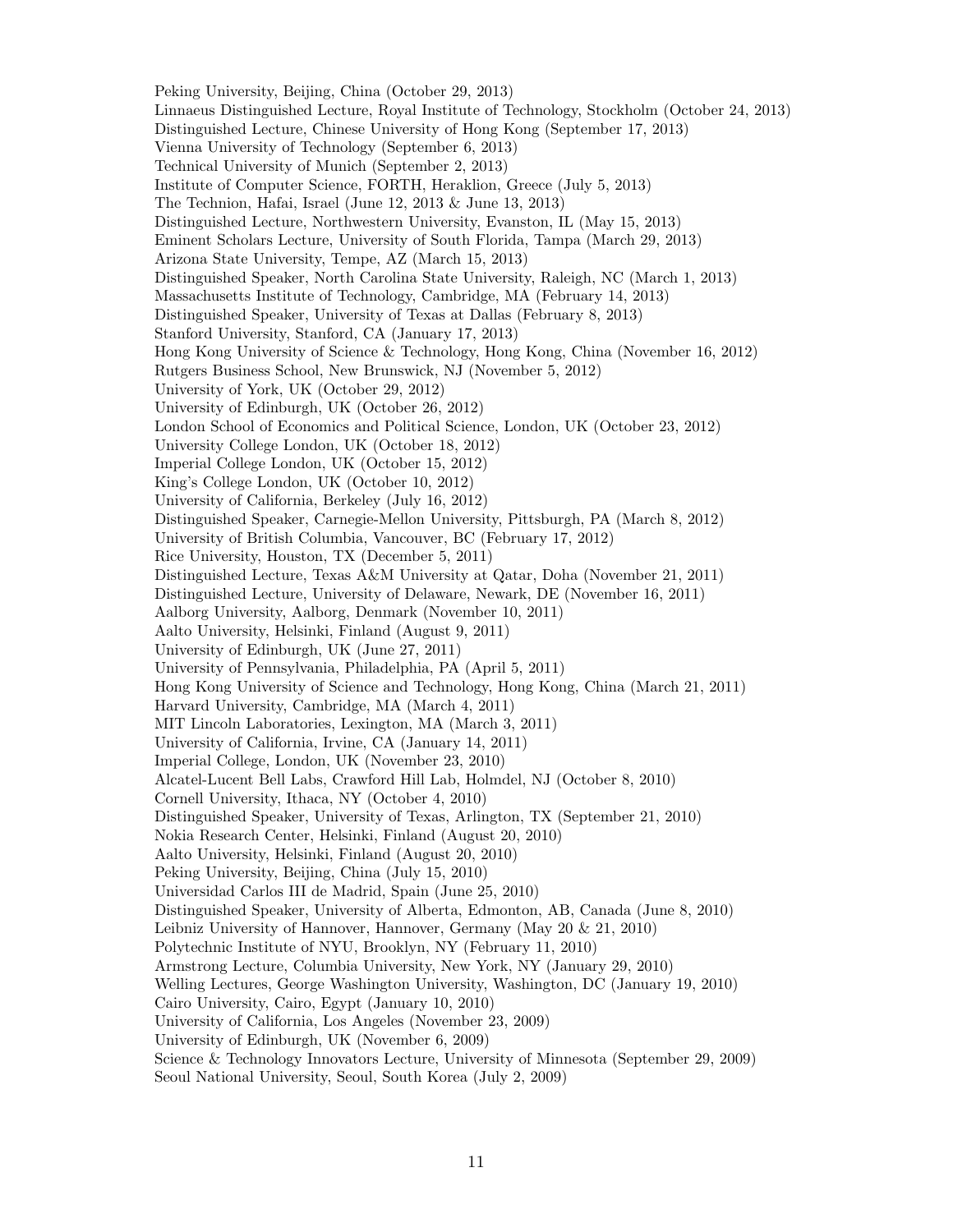# RESEARCH GRANTS AS (CO-)PRINCIPAL INVESTIGATOR:

#### Current

- "A Unified View of Estimation and Information Relationships for Networks and Beyond," National Science Foundation Grant CCF-1908308 (with researchers from the Technion), award pending.
- "Innovations in Mean-Field Game Theory for Scalable Computation and Diverse Applications," Air Force Office of Scientific Research MURI Grant FA9550-18-1-0502 (with researchers from UCLA, the University of Houston and the University of Maryland), July 20, 2018 - July 19, 2023.
- "Local Topological Properties of Power Flow Networks, and Their Role in Power System Functionality," National Science Foundation Grant ECCS-1824710 (with researchers from the University of Texas at Dallas). August 15, 2018 - August 14, 2020.
- "Data-driven Modeling of Information Propagation in Multilayer and Multiplex Networks," Army Research Office Grant W911NF-17-1-0587 (with researchers from Carnegie-Mellon University), September 28, 2017 - September 27, 2020.
- "Analysis of Local Power Grid Properties: From Network Motifs to Tensors," National Science Foundation Grant DMS-1736417 (with researchers from the University of Texas at Dallas), September 1, 2017 - August 31, 2020.
- "Secure Li-Fi Wireless Communication Systems: From Fundamental Limits to Practical Schemes," KAUST Grant No. OSR-2016-CRG5-2958-02 (with researchers from KAUST), April 1, 2017 - March 31, 2020.
- "Integrated Cognitive Mobile and Social Networking," Army Research Office Grant W911NF-16-1-0448 (with researchers from Arizona State University), August 8, 2016 - August 7, 2019.

#### Previous (Past Fifteen Years)

- "Secure Inference in the Internet of Things," National Science Foundation Grant CNS-1702808 (with researchers from Aalto University and Lehigh University), April 1, 2017 - March 31, 2019.
- "Physical-Layer Security for the Internet of Things," National Science Foundation Grant ECCS-1647198, September 1, 2016 - August 31, 2018.
- "Foundations of Prosumer-Centric Grid Energy Management," National Science Foundation Grant ECCS-1549881 (with researchers from Rutgers University and Virginia Tech), September 15, 2015 - August 31, 2018.
- "Machine-Intelligence for Advanced Notification of Threats and Energy-Grid Survivable Situational Awareness (MANTESSA)," Defense Advanced Research Projects Agency Contract FA8750-16-C-0054 (with Prateek Mittal and researchers from Applied Communication Sciences, Carnegie Mellon University and Columbia University), August 1, 2016 - July 17, 2018.
- "Towards Universal Signal Recovery Algorithms," National Science Foundation Grant CCF-1420575 (with Shirin Jalali), July 1, 2014 - June 30, 2018.
- "Sequential Inference and Learning for Agile Spectrum Use," National Science Foundation Grant CNS-1456793 (with researchers from Aalto University and Worcester Polytechnic Institute), March 15, 2015 - February 28, 2018.
- "Fundamental Limits of Spectrum Sensing," National Science Foundation Grant ECCS-1343210 (with researchers from RPI), October 1, 2013 - September 30, 2017.
- "Network Protection Under Uncertainty," National Science Foundation Grant CMMI-1435778 (with researchers from Rutgers University), September 1, 2014 - August 31, 2017.
- "Measuring, Understanding, and Responding to Covert Social Networks," Army Research Office MURI Grant W911NF-11-1-0036 (with Mung Chiang, Jacob Shapiro (Politics), and researchers from Harvard University, MIT, Northeastern University, and the University of Florida), November 23, 2010 - November 22, 2016.
- "Mathematical Challenges in Distributed Quickest Detection," National Science Foundation Grant DMS-1118605 (with researchers from the University of Michigan and Worcester Poly-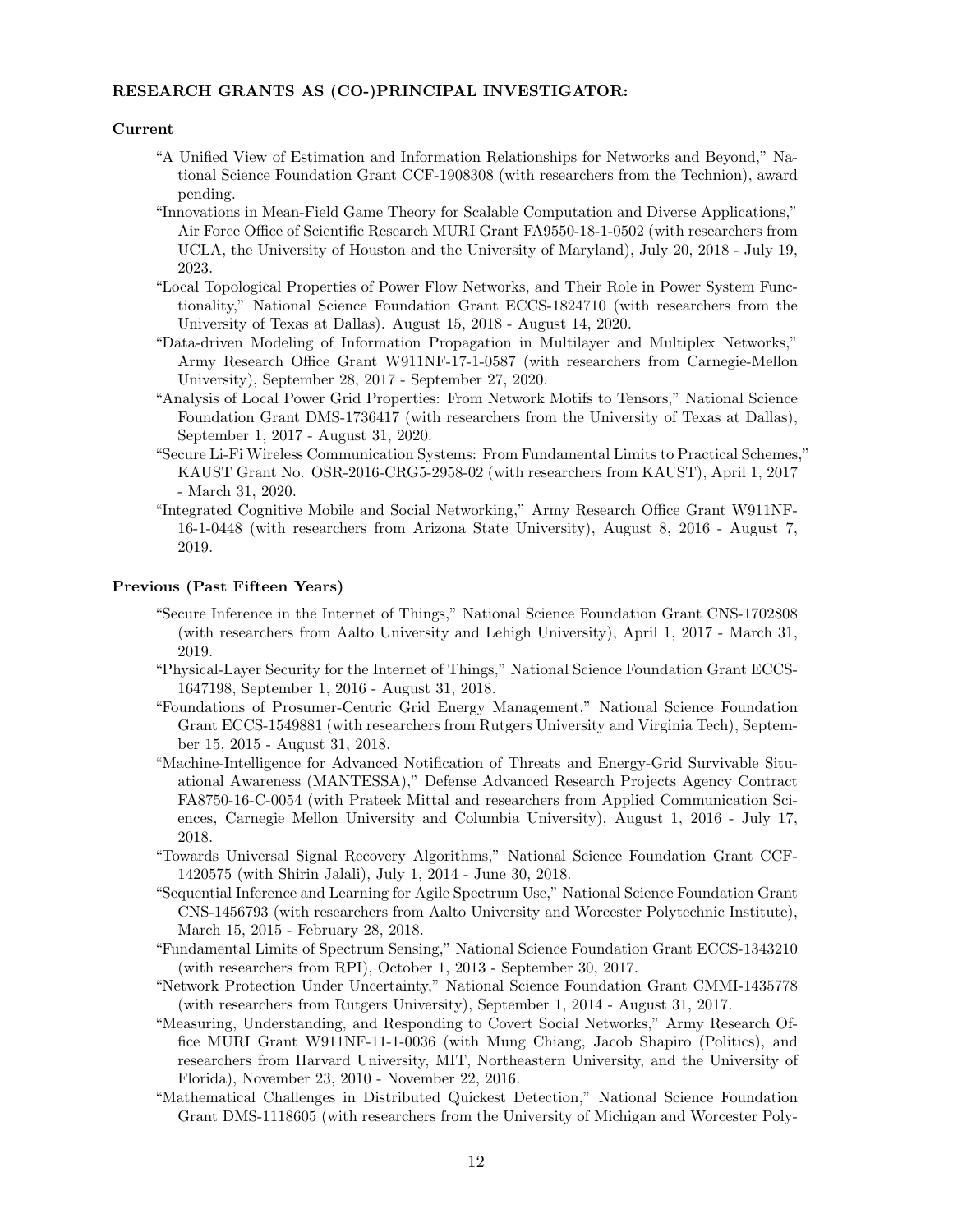technic Institute), August 15, 2011 - July 31, 2015.

- "Robust Socio-Technological Networks: An Inter-Disciplinary Approach to Theoretical Foundation and Experimentation," National Science Foundation Grant CNS-09-05086 (with Mung Chiang, Matthew Salganik (Sociology) and Jacob Shapiro (Politics)), October 1, 2009 - September 30, 2014.
- "Privacy and Utility of Databases: An Information-Theoretic Approach," National Science Foundation Grant CCF-1016671 (with Lalitha Sankar), September 1, 2010 - August 31, 2014.
- "Information Dynamics as Foundation for Network Management," Air Force Office of Scientific Research MURI Grant FA9550-09-1-0643 (with Mung Chiang, Jennifer Rexford (Computer Science), and researchers from Arizona State University, Caltech, Duke University, EPFL, Stanford University, the University of Pennsylvania and the University of Wisconsin), September 1, 2009 - August 31, 2014.
- "Energy Efficient Secrecy for Wireless Sensor Networks: An Information Theoretic Framework," Office of Naval Research Grant N00014-12-1-0767 (with researchers from the Stevens Institute of Technology), May 15, 2012 - September 30, 2013.
- "Cooperative Beamforming for Efficient and Secure Wireless Communication," National Science Foundation Grant CNS-09-05398 (with researchers from the Colorado School of Mines, the University of Houston and Rutgers University), September 1, 2009 - August 31, 2012.
- "Cooperative MIMO Radar," Office of Naval Research Grant N00014-09-1-0342 (with researchers from Rutgers University), January 1, 2009 - March 31, 2012.
- "Complex Network Information Exchange in Random Wireless Environments," Air Force Office of Scientific Research Grant FA9550-08-1-0480 (with researchers from Stanford University), September 30, 2008 - September 30, 2011.
- "CHARIoT: A Cooperative, Hybrid wireless ARchitecture for the next generation InterneT," National Science Foundation Grant CNS-06-25637 (with researchers from NJIT and the Technion), September 1, 2006 - August 31, 2010.
- "MAMA (Multiple Antenna Multiple Appliances) Wireless Networks: A Pervasive Technology for the Home and Workspace," National Science Foundation Special Projects in Networking Grant ANI-03-38807 (with Stuart Schwartz, and researchers from NJIT, Rutgers University WINLAB and Lucent Bell Labs), January 1, 2004 - December 31, 2008.
- "Communicating Confidential Information Over Wireless Networks," National Science Foundation Grant CCF-07-28208 (with researchers from Rutgers University WINLAB), October 1, 2007 - September 30, 2008.
- "The Wireless Revolution: Teaching Advanced Technology to Diverse Audiences," National Science Foundation Grant DUE-02-05927, May 1, 2002 - April 30, 2008.
- "Radio Resource Allocation and Multiuser Detection in Very Large Scale Wireless Multiple-Access Networks," Air Force Research Laboratory Cooperative Agreement No. FA8750-06- 1-0252, September 27, 2006 - September 26, 2007.
- "ZebraNet: Position-aware Power-aware Wireless Computing for Wildlife Tracking," National Science Foundation Information Technology Research Grant CCR-02-05214 (with Margaret Martonosi and Daniel Rubenstein), September 1, 2002 - August 31, 2007.
- "Radio Resource Management for Ad Hoc Networks: A Game Theoretic Approach," Defense Advanced Research Projects Agency Grant HR0011-06-1-0052, August 15, 2006 - July 15, 2007.
- "Pantheon Project," Institute for Quality Management Grant No. PRINC-PAN-01-05, January 1, 2005 - September 1, 2006.
- "Very Large-Scale Multiuser Detection (VLSMUD)," Air Force Research Laboratory Cooperative Agreement No. FA8750-05-2-0192, April 11, 2005 - June 30, 2006.
- "Communications and Networks," Army Research Laboratory Collaborative Technology Alliance Contract No. DAAD 19-01-2-0011 (with Sergio Verdú, and researchers from BAE Systems, Georgia Tech, MIT, Motorola, Telcordia, University of Delaware, University of Maryland, etc.), May 31, 2001 - May 31, 2006.
- "Communication and Sensor Networks: Interference Mitigation and Cross-Layer Design," Office of Naval Research Grant No. N00014-03-1-0102, January 1, 2003 - December 31, 2005.
- "The New Jersey Center for Pervasive Information Technologies," New Jersey Commission on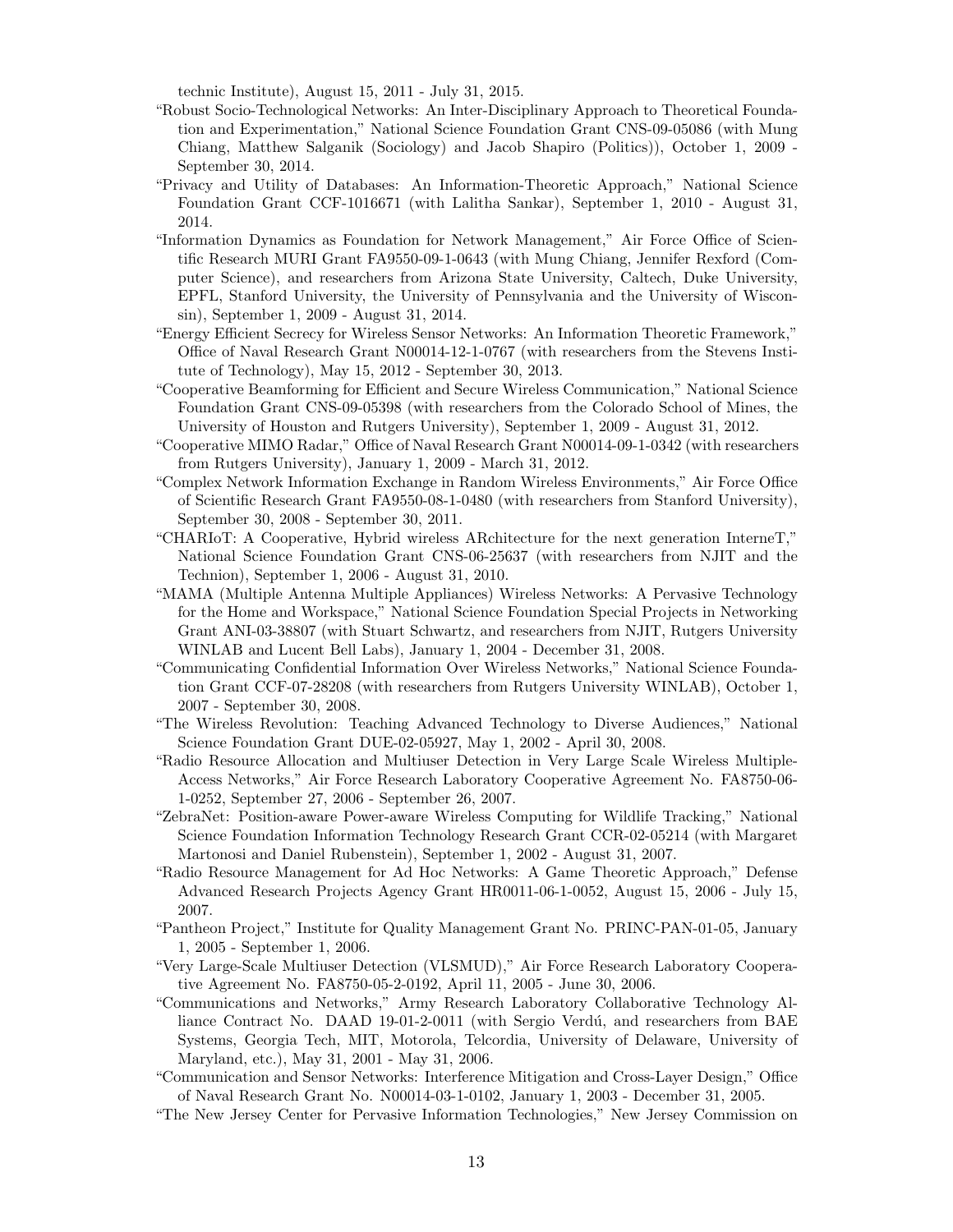Science and Technology (with Perry Cook, Bede Liu, Wayne Wolf, and researchers from NJIT and Rutgers), September 1, 2000 - August 31, 2005.

" 'Free' Bits: The Real Challenge of the Wireless Internet," National Science Foundation Information Technology Research Grant CCR-00-86017 (with Stuart Schwartz, and researchers from NJIT and Rutgers WINLAB), December 1, 2000 - November 30, 2004.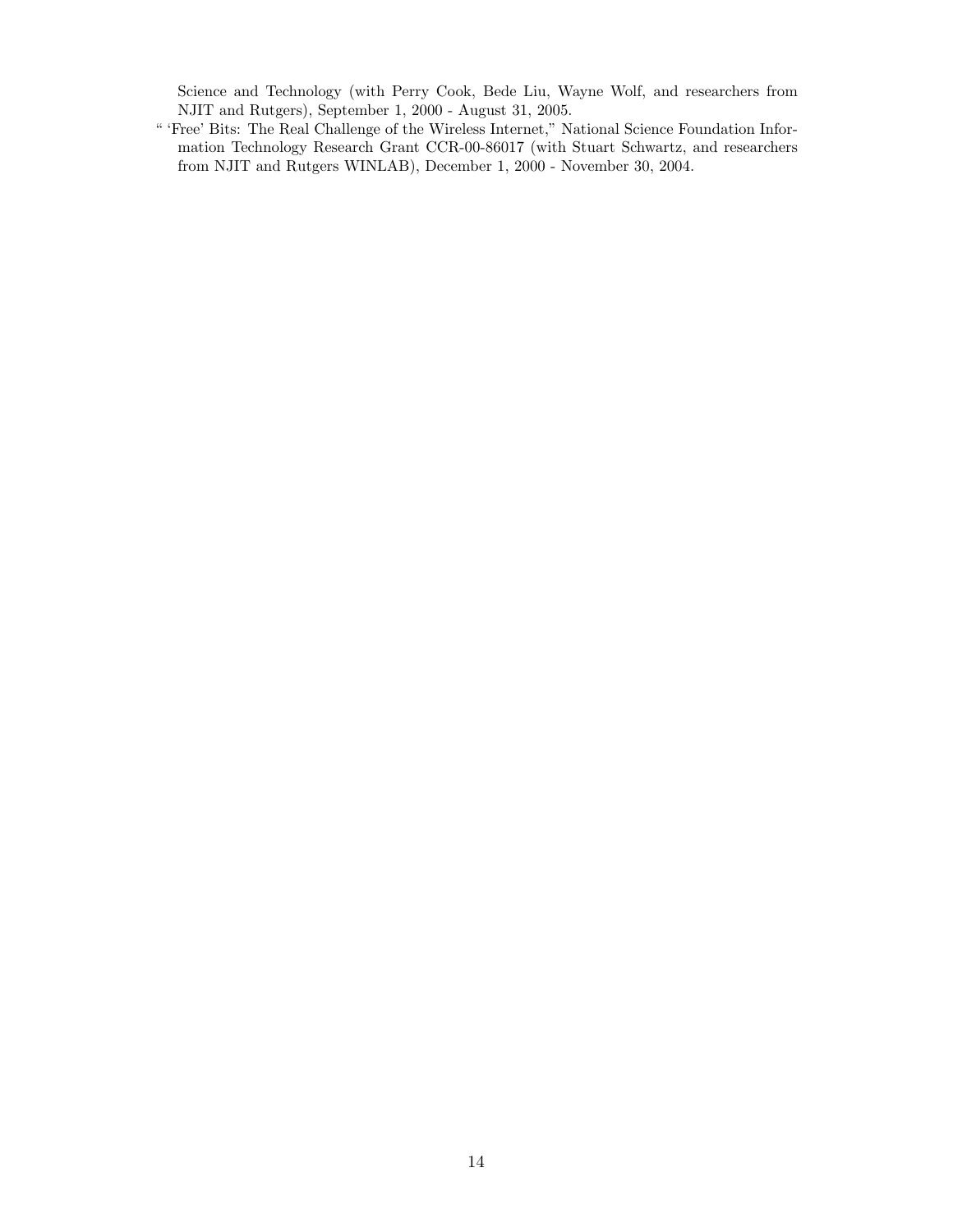## PUBLICATIONS

#### Books:

- Advanced Data Analytics for Power Systems. Edited, with Ali Tajer and Samir Perlaza. (Cambridge University Press, Cambridge, UK, 2020), to appear.
- Multiple Access Techniques for 5G Wireless Networks and Beyond. Edited, with Mojtaba Vaezi and Zhiguo Ding. (Springer International Publishing, Cham, Switzerland, 2019).
- Information Theoretic Security and Privacy of Information Systems. Edited, with Rafael Schaefer, Holger Boche, and Ashish Khisti. (Cambridge University Press, Cambridge, UK, 2017).
- Trusted Communications with Physical Layer Security for 5G and Beyond. Edited, with Trung Duong and Sean Zhou. (IET Press, London, 2017).
- Smarter Energy: From Smart Metering to the Smart Grid. Edited, with Hongjian Sun, Nikos Hatziargyriou, Laurence Carpanini and Miguel Angel Sánchez Fornié. (IET Press, London, 2016).
- Mechanisms and Games for Dynamic Spectrum Allocation. Edited, with Tansu Alpcan, Holger Boche and Michael Honig. (Cambridge University Press, Cambridge, UK, 2014).
- Principles of Cognitive Radio. With Ezio Biglieri, Andrea Goldsmith, Larry Greenstein and Narayan Mandayam. (Cambridge University Press, Cambridge, UK, 2013).
- Cooperative Wireless Cellular Systems: An Information-Theoretic View. With Osvaldo Simeone, Nathan Levy, Amichai Sanderovich, Oren Somekh, Benjamin M. Zaidel and Shlomo Shamai. (Now Publishers, Hanover, MA, 2012). [Also published in Foundations and Trends in Communications and Information Theory, Vol. 8, Nos. 1-2, pp. 1 - 177, 2012.]
- Smart Grid Communications and Networking. Edited, with Ekram Hossain and Zhu Han. (Cambridge University Press, Cambridge, UK, 2012) [Chinese translation published by PHEI, Beijing, 2013.]
- Classical, Semi-Classical and Quantum Noise. Edited, with Leon Cohen and Marlan Scully. (Springer-Verlag: New York, 2012)
- Information Theoretic Security. With Yingbin Liang and Shlomo Shamai. (Now Publishers, Hanover, MA, 2009) [Also published in *Foundations and Trends in Communications and Information Theory*, Vol. 5, Nos. 4 - 5, pp. 355 - 580, 2009.]
- Quickest Detection. With Olympia Hadjiliadis. (Cambridge University Press, Cambridge, UK, 2009)
- MIMO Wireless Communications. With Ezio Biglieri, A. Robert Calderbank, Anthony G. Constantinides, Andrea Goldsmith and A. Paulraj. (Cambridge University Press, Cambridge, UK, 2007). [Japanese translation published by Tokyo Denki University Press, Tokyo, in 2009.] [Korean translation to be published by Jinhan Media & Book Publishers.]
- Wireless Networks: Multiuser Detection in Cross-Layer Design. With Cristina Comaniciu and Narayan Mandayam. (Springer: New York, 2005)
- Wireless Communication Systems: Advanced Techniques for Signal Reception. With Xiaodong Wang. (Prentice-Hall, Upper Saddle River, NJ, 2004). [Chinese translation published by Electronic Industry Publishers, Beijing, in 2005.]
- Communications, Information and Network Security. Edited, with Vijay Bhargava, Vahid Tarokh and Seokho Yoon. (Kluwer: Boston, 2002)
- Signal Processing for Wireless Communication Systems. Edited, with Lang Tong. (Kluwer: Boston, 2002)
- Wireless Communications: Signal Processing Perspectives. Edited, with Gregory W. Wornell. (Prentice-Hall: Upper Saddle River, NJ, 1998)
- An Introduction to Signal Detection and Estimation. (Springer-Verlag: New York, 1988; Second Edition, 1994) [Chinese translation published by China Machine Press, Beijing, in 2015.]
- Advances in Statistical Signal Processing Vol. 2: Signal Detection. Edited, with John B. Thomas. (JAI Press: Greenwich, CT, 1993)
- Advances in Statistical Signal Processing Vol. 1: Estimation. Edited. (JAI Press: Greenwich, CT, 1987)
- Communications and Networks: A Survey of Recent Advances. Edited, with Ian F. Blake. (Springer-Verlag: New York, 1986)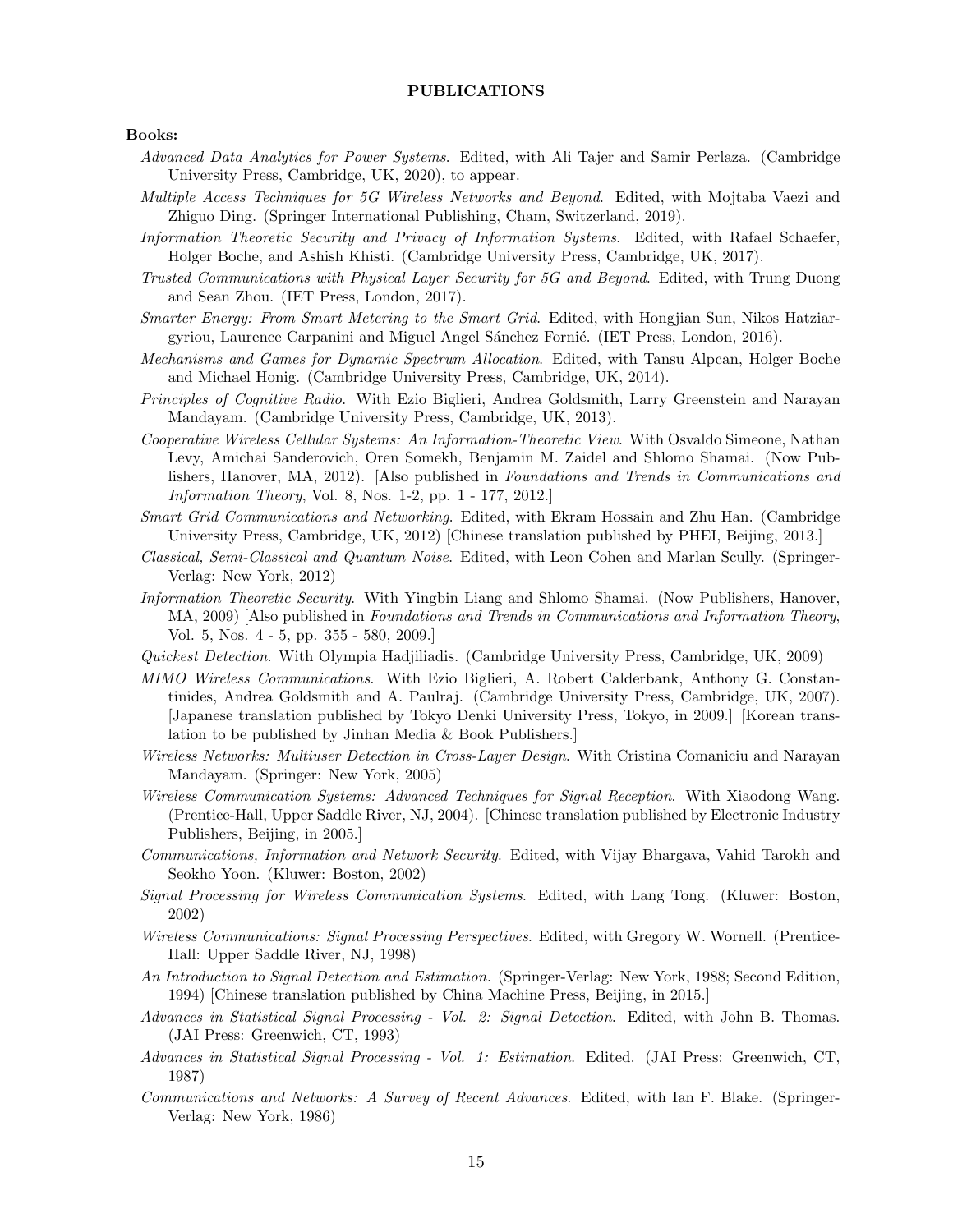#### Contributions to Books:

- "Smart Meter Privacy." With Giulio Giaconi and Deniz Gündüz. Chapter in Advanced Data Analytics for Power Systems, Ali Tajer, Samir Perlaza and H. Vincent Poor, Eds. (Cambridge University Press, Cambridge, UK, 2020), to appear.
- "Graph-Theoretic Analysis of Power Grid Robustness." With Dorcas Ofori-Boateng, Asim Kumer Dey and Yulia Gel. Chapter in Advanced Data Analytics for Power Systems, Ali Tajer, Samir Perlaza and H. Vincent Poor, Eds. (Cambridge University Press, Cambridge, UK, 2020), to appear.
- "Role of Data Analytics in Modern Power Systems." With Ali Tajer and Samir Perlaza. Chapter in Advanced Data Analytics for Power Systems, Ali Tajer, Samir Perlaza and H. Vincent Poor, Eds. (Cambridge University Press, Cambridge, UK, 2020), to appear.
- "Compression Codes for Compressed Sensing," (with Shirin Jalali). Chapter in Information-Theoretic Methods in Signal Acquisition, Analysis and Processing, Yonina Eldar and Miguel Rodrigues, Eds. (Cambridge University Press, Cambridge, UK, 2019), to appear.
- "A Broadcast Approach to Fading Channels under Secrecy Constraints," (with Lifeng Lai, Yingbin Liang and Shlomo Shamai). Chapter in Information-Theoretic Perspectives on 5G Systems and Beyond, Ivana Maric, Osvaldo Simeone and Shlomo Shamai, Eds. (Cambridge University Press, Cambridge, UK, 2019), to appear.
- "Information-Theoretic Perspectives on Non-Orthogonal Multiple Access (NOMA)," (with Peng Xu and Zhiguo Ding). Chapter in Information-Theoretic Perspectives on 5G Systems and Beyond, Ivana Maric, Osvaldo Simeone and Shlomo Shamai, Eds. (Cambridge University Press, Cambridge, UK, 2019), to appear.
- Foreword to Stochastic Disorder Problems, Albert N. Shiryaev (Springer Nature, Cham, Switzerland, 2019), pp. v - vi.
- "NOMA: An Information Theoretic Perspective," (with Mojtaba Vaezi). Chapter 5 in Multiple Access Techniques for 5G Wireless Networks and Beyond, Mojtaba Vaezi, Zhiguo Ding and H. Vincent Poor, Eds. (Springer International Publishing, Cham, Switzerland, 2019), pp. 167 - 193.
- "Dynamic Social Networks: Search and Data Routing," (with Hazer Inaltekin). Chapter 23 in Cooperative and Graph Signal Processing: Principles and Applications, Petar M. Djurić and Cédric Richard, Eds. (Elsevier, Amsterdam, 2018), pp. 623 - 650.
- "Data-Driven Approaches for Detecting and Identifying Anomalous Data Streams," (with Shaofeng Zou, Yingbin Liang and Xinghua Shi). Chapter 4 in Signal Processing and Machine Learning for Biological Big Data, Ervin Sejdić and Tiago H. Falk, Eds. (CRC Press, Boca Raton, FL, 2018), pp. 57 - 72.
- "Privacy in Networks of Interacting Agents." Chapter 19 in Emerging Applications of Control and System Theory: A Festschrift in Honor of Mathukumalli Vidyasagar, Roberto Tempo, Stephen Yurkovich and Pradeep Misra, Eds. (Springer, New York, 2018), pp. 259 - 268.
- "Privacy in the Smart Grid: Information, Control and Games." Chapter 18 in Information Theoretic Security and Privacy of Information Systems. Rafael Schaefer, Holger Boche, Ashish Khisti and H. Vincent Poor, Eds. (Cambridge University Press, Cambridge, UK, 2017), pp. 498 - 518.
- "Super-Activation as a Unique Feature of Secure Communication Over Arbitrarily Varying Channels," (with Rafael F. Schaefer and Holger Boche). Chapter 11 in Information Theoretic Security and Privacy of Information Systems. Rafael Schaefer, Holger Boche, Ashish Khisti and H. Vincent Poor, Eds. (Cambridge University Press, Cambridge, UK, 2017), pp. 314 - 330.
- Foreword to Cloud Radio Access Networks: Principles, Technologies, and Applications, Tony Q. S. Quek, Mugen Peng, Osvaldo Simeone and Wei Yu, Eds. (Cambridge University Press, Cambridge, UK, 2017), p. xiii.
- "Nonorthogonal Multiple Access (NOMA) for 5G Systems," (with Zhiguo Ding). Chapter 6 in Key Technologies for 5G Wireless Systems, Vincent Wong, et al., Eds. (Cambridge University Press, Cambridge, UK, 2017), pp. 109 - 132.
- "Relaying for Massive MIMO," (with Gayan Amarasuriya). Chapter 2 in Advanced Relay Technologies in Next Generation Wireless Communications, Ioannis Krikidis and Gan Zheng, Eds., (IET Press, London, 2016), pp. 39 - 70.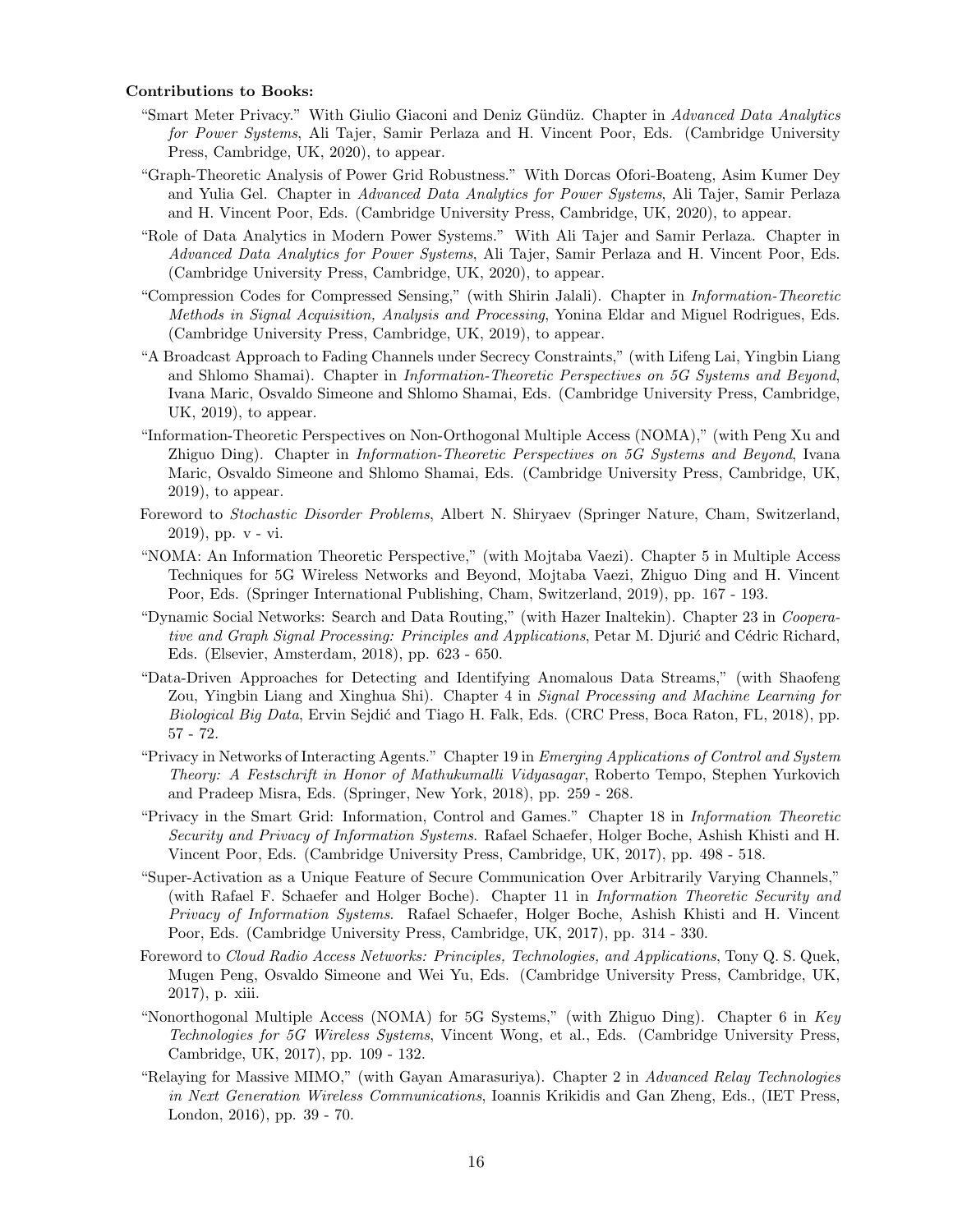- "Arbitrarily Varying Channels A Model for Robust Communication in the Presence of Unknown Interference," (with Rafael F. Schaefer and Holger Boche). Chapter 12 in *Communications in Interference* Limited Networks, Wolfgang Utschick, Ed., (Springer-Verlag, Cham, Switzerland, 2016), pp. 259 - 283.
- "Broadcast Channels with Confidential Messages: Channel Uncertainty, Robustness, and Continuity," (with Rafael F. Schaefer, Andrea Grigorescu and Holger Boche). Chapter 5 in Physical and Data-Link Security Techniques for Future Communication Systems, Marco Baldi and Stefano Tomasin, Eds., (Springer-Verlag, Cham, Switzerland, 2016), pp. 69 - 91.
- "Physical Layer Security: A Paradigm Shift in Data Confidentiality," (with Arsenia Chorti, Camilla Hollanti and Jean-Claude Belfiore). Chapter 1 in Physical and Data-Link Security Techniques for Future Communication Systems, Marco Baldi and Stefano Tomasin, Eds., (Springer-Verlag, Cham, Switzerland, 2016), pp. 1 - 15.
- Foreword to Trends in Digital Signal Processing: A Festschrift in Honour of A. G. Constantinides. Yong Ching Lim, Hon Keung Kwan and Wan-Chi Siu, Eds. (CRC Press: Boca Raton, FL, 2016), pp. xxi - xxii.
- "Big Data Processing for Smart Grid Security," (with Lanchao Liu, Zhu Han and Shuguang Cui). Chapter 8 in Big Data over Networks, Shuguang (Robert) Cui, Alfred O. Hero III, Zhi-Quan (Tom) Luo, and José M. F. Moura, Eds. (Cambridge University Press, Cambridge, UK, 2015), pp. 217 -244.
- "Cooperation in Cognitive Radio Networks: From Monitoring to Access," (with Walid Saad). Chapter 8 in Mechanisms and Games for Dynamic Spectrum Allocation, Tansu Alpcan, et al., Eds. (Cambridge University Press, Cambridge, UK, 2014), pp. 233 - 265.
- "Key Generation from Wireless Channels," (with Lifeng Lai, Yingin Liang and Wenliang Du). Chapter 4 in Physical Layer Security in Wireless Communications, Xiangyun Zhou and Lingyang Song, Eds. (Auerbach Publications, CRC Press, Boca Raton, FL, 2014), pp. 47 - 68.
- "Spectrum Exploration and Exploitation," (with Jarmo Lundén and Visa Koivunen). Chapter 5 in Principles of Cognitive Radio, Ezio Biglieri, et al. (Cambridge University Press, Cambridge, UK, 2013), pp. 184 - 258.
- "Distributed State Estimation: A Learning-based Framework," (with Ali Tajer and Soummya Kar). Chapter 8 in Smart Grid Communications and Networking. Ekram Hossain, Zhu Han and H. Vincent Poor, Eds. Cambridge University Press, Cambridge, UK, 2012), pp. 191 - 201.
- "Bad-data Detection in Smart Grids: A Distributed Approach," (with Le Xie, Dae-Hyun Choi and Soummya Kar). Chapter 7 in Smart Grid Communications and Networking. Ekram Hossain, Zhu Han and H. Vincent Poor, Eds. Cambridge University Press, Cambridge, UK, 2012), pp. 175 - 190.
- Foreword to Non-Gaussian Statistical Communication Theory, by David Middleton (John Wiley & Sons: Hoboken, NJ, 2012), p. xv.
- Foreword to Fundamentals of Wireless Communications Engineering Technologies, by Daniel Wong (John Wiley & Sons: Hoboken, NJ, 2012), p. xix.
- "Multiple-Access Interference." Chapter 12 in Classical, Semi-Classical and Quantum Noise. Leon Cohen, H. Vincent Poor, and Marlan Scully, Eds. (Spinger-Verlag: New York, 2012), pp. 145 - 156.
- Foreword to Intermittently Connected Mobile Ad Hoc Networks From Routing to Content Distribution, by Abbas Jamalipour and Yaozhou Ma. (Springer: New York, 2011), p. vii.
- "Competition and Collaboration in Wireless Sensor Networks." Chapter 1 in Sensor Networks Where Theory Meets Practice, Gianluigi Ferrari, Ed. (Springer-Verlag: New York, 2010), pp. 3 - 16.
- "Hybrid-ARQ Schemes for Reliable and Secret Wireless Communications," (with Xiaojun Tang, Ruoheng Liu and Predrag Spasojevic). Chapter 5 in Securing Wireless Communications at the Physical Layer, Ruoheng Liu and Wade Trappe, Eds. (Springer-Verlag: New York, 2010), pp. 89 - 112.
- "Secret Communication Under Channel Uncertainty," (with Yingbin Liang and Shlomo Shamai). Chapter 6 in Securing Wireless Communications at the Physical Layer, Ruoheng Liu and Wade Trappe, Eds. (Springer-Verlag: New York, 2010), pp. 113 - 141.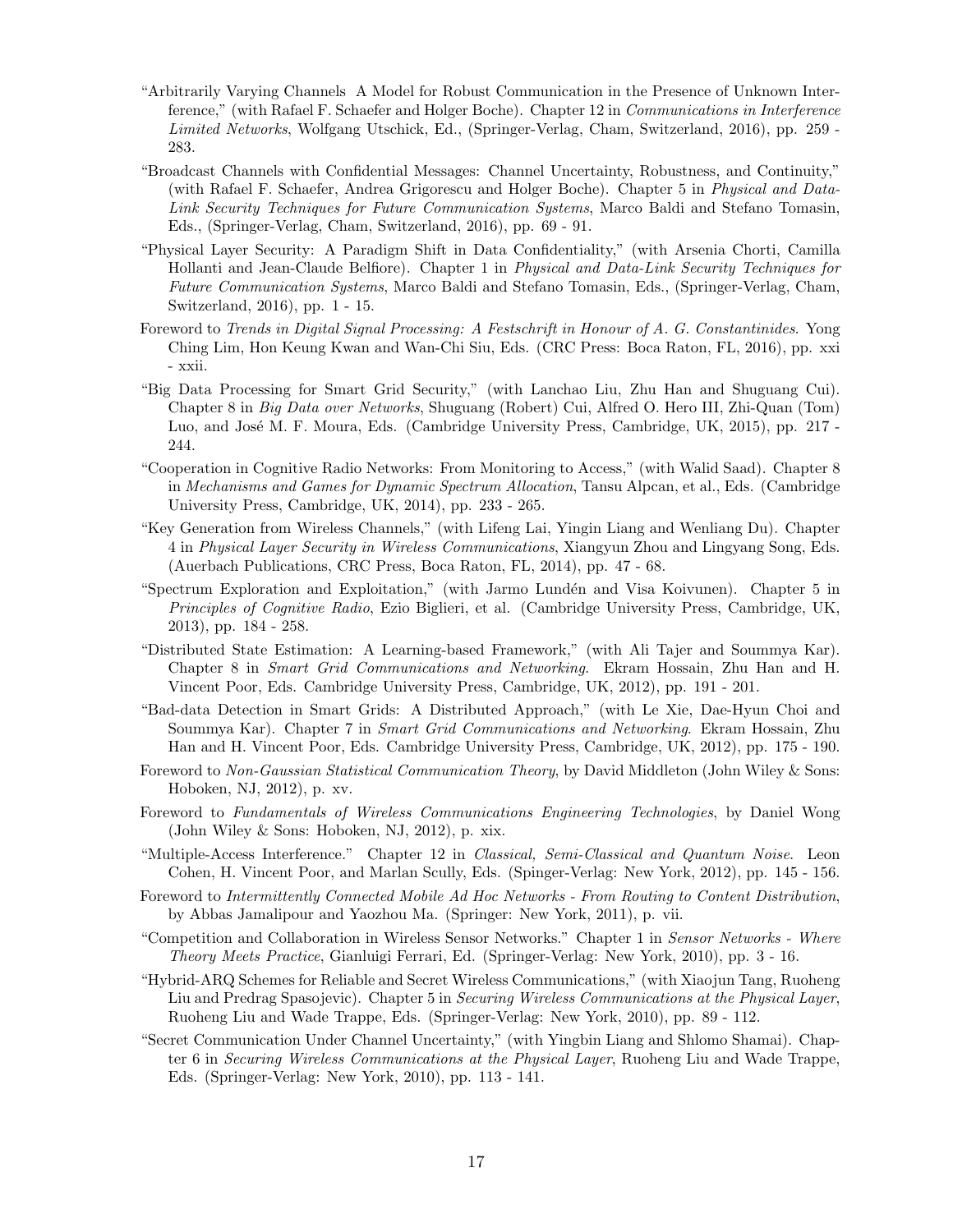- "Source Coding under Secrecy Constraints," (with Deniz Gündüz and Elza Erkip). Chapter 8 in Securing Wireless Communications at the Physical Layer, Ruoheng Liu and Wade Trappe, Eds. (Springer-Verlag: New York, 2010), pp. 173 - 200.
- "Message Authentication: Information Theoretic Bounds," (with Lifeng Lai and Hesham El Gamal). Chapter 14 in Securing Wireless Communications at the Physical Layer, Ruoheng Liu and Wade Trappe, Eds. (Springer-Verlag: New York, 2010), pp. 335 - 377.
- "Cross-Layer Cooperative Beamforming for Wireless Networks," (with Lun Dong and Athina Petropulu). Chapter 7 in Cooperative Communications for Improved Wireless Network Transmission: Frameworks for Virtual Antenna Array Applications, Murat Uysal, Ed. (IGI Global: Hershey, PA, 2009), pp. 207 - 237.
- "Fundamentals of Multi-User MIMO Communications," (with Luca Sanguinetti). Chapter 6 in New Directions in Wireless Communications Research, Vahid Tarokh, Ed. (Springer-Verlag: New York, 2009), pp. 139 - 173.
- "Blind Multiuser Detection in Fading Channels," (with Daryl Reynolds and Xiaodong Wang). Chapter 3 in Advances in Multiuser Detection, Michael Honig, Ed. (Wiley: New York, 2009), pp. 127 -187.
- "Impact of Cooperative Transmission on Network Routing," (with Zhu Han). Chapter 13 in Cooperative Wireless Communications, Yan Zhang, Hsiao-Hwa Chen and Mohsen Guizani, Eds. (Taylor & Francis: London, 2009), pp. 283 - 316.
- "Random Array Theory and Collaborative Beamforming," (with Hideki Ochiai, Patrick Mitran and Vahid Tarokh). Chapter 5 in Handbook on Advancements in Smart Antenna Technologies for Wireless Networks, Chen Sun, Jun Cheng and Takashi Ohira, Eds. (IGI Global: Hershey, PA, 2009), pp. 94 - 106.
- "UWB Localization Algorithms," (with Sinan Gezici). Chapter 10 in Short Range Wireless Communication: Emerging Technologies and Applications, Rolf Kraemer and Marcos Katz, Eds. (Wiley: New York, 2008), pp. 73 - 84.
- "Ultra Wideband Communication," (with A. Anttonen, et al.). Section 7.4.2 in Technologies for the Wireless Future: Wireless World Research Forum, Volume 3, Klaus David, Ed. (Wiley: New York, 2008), pp. 323 - 341.
- "Distributed Learning in Wireless Sensor Networks," (with Joel B. Predd and Sanjeev R. Kulkarni). Chapter 8 in Wireless Sensor Networks: Signal Processing and Communications Perspectives, Ananthram Swami, Yao-Win Hong, Qing Zhao and Lang Tong, Eds. (Wiley: New York, 2007), pp. 185 - 214.
- "Multi-user Receiver Design," (with Huaiyu Dai, Sudharman Jayaweera, Daryl Reynolds and Xiaodong Wang). Chapter 6 in MIMO Wireless Communications, E. Bilgieri, et al. (Cambridge University Press, Cambridge, UK, 2007), pp. 230 - 292.
- "Multiple-Access Interference Mitigation in UWB Systems," (with Sinan Gezici and Hisashi Kobayashi). Chapter 10 in Ultrawideband Communications, H. Arslan, Z. N. Chen and M.-G. Di Benedetto, Eds. (Wiley: New York, 2006), pp. 227 - 254.
- "Ultrawideband Geolocation," (with Sinan Gezici, Zafer Sahinoglu and Hisashi Kobayashi). Chapter 3 in Ultra Wideband Wireless Communications, H. Arslan, Z. N. Chen and M.-G. Di Benedetto, Eds. (Wiley: New York, 2006), pp. 43 - 76.
- "Multiuser MIMO Systems," (with Daryl Reynolds and Xiaodong Wang). Chapter 20 in Space-Time Wireless Systems: From Array Processing to MIMO Communications, H. Bölcskei, D. Gesbert, C. Papadias and A.-J. van der Veen, Eds., (Cambridge University Press: Cambridge, UK, 2006), pp. 406 - 425.
- "Advances in Quantum Detection," (with Julio I. Concha), Chapter 7 in Communications, Information and Network Security. V. Bhargava, H. V. Poor, V. Tarokh and S. Yoon, Eds. (Kluwer: Boston, 2002), pp. 89 - 121.
- "Sequence Detection: Backward and Forward in Time," Chapter 6 in Codes, Graphs and Systems, Richard E. Blahut and Ralf Koetter, Eds. (Kluwer: Boston, 2002), pp. 93 - 112.
- "Detection of Stochastic Processes," (with Thomas Kailath), in Information Theory: 50 Years of Discovery, Sergio Verdú and Steven McCloughlin, Eds. (IEEE Press: New York, 2000), pp. 186 -215.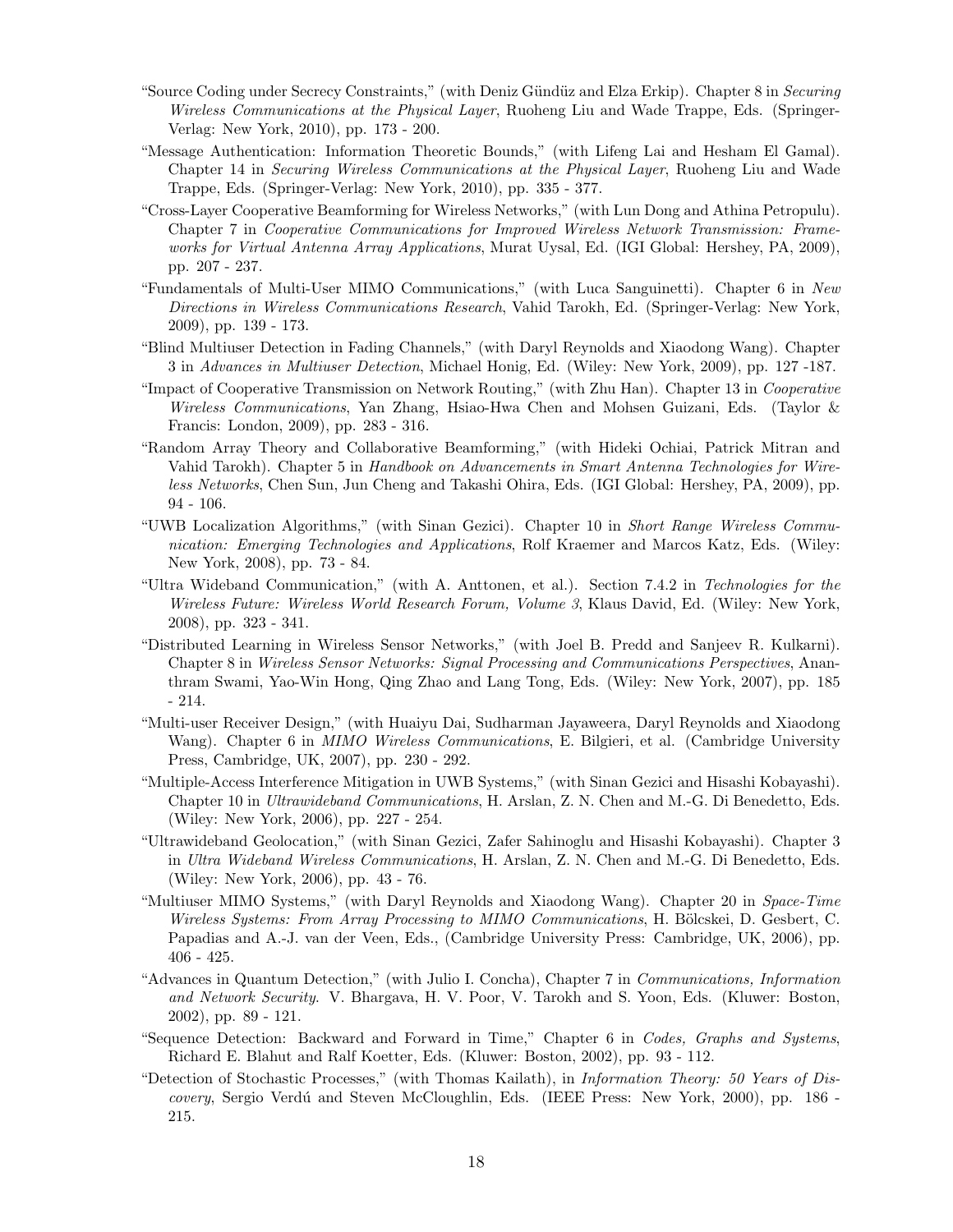- "Adaptive Interference Suppression for Wireless Multiple-access Communication Systems," Chapter 27 in Circuits and Systems for Wireless Communications, M. Helfenstein and G. Moschytz, Eds. (Kluwer: Dordrecht, 2000), pp. 341 - 349.
- "Adaptive Interference Suppression," (with Michael L. Honig), Chapter 2 in Wireless Communications: Signal Processing Perspectives, H. V. Poor and G. W. Wornell, Eds. (Prentice-Hall: Upper Saddle River, NJ, 1998), pp. 64 - 128.
- "Information, Communication, Noise and Interference," (with John B. Thomas), in Electronics Engineers' Handbook - Fourth Edition, D. Christiansen, Ed. (McGraw-Hill: New York, 1997), pp. 4.1 -4.49.
- "Finite Field Wavelet Transforms," in Lecture Notes in Computer Science No. 1133: Information Theory and Applications 2, Jean-Yves Chouinard, Paul Fortier, and T. Aaron Gulliver, Eds. (Springer-Verlag: New York, 1996), pp. 225 - 238.
- "Modulation and Detection," in The Engineering Handbook, R. C. Dorf, Ed. (CRC Press: Littleton, MA, 1996), pp. 1359 - 1377.
- Foreword to the Classic Re-issue of *Introduction to Statistical Communication Theory*, by David Middleton (IEEE Press: New York, 1996).
- Foreword to Introduction to Nonparametric Detection with Applications, by Jerry D. Gibson and James L. Melsa (IEEE Press: New York, 1996).
- "Lattice Filters in Discrete and Continuous Time," (with Steven R. Weller and Graham C. Goodwin), in Control and Dynamic Systems: Advances in Theory and Applications - Vol. 65: Stochastic Techniques in Digital Signal Processing, Part 2 of 2, C. T. Leondes, Ed. (Harcourt Brace & Co., Orlando, FL, 1994).
- "Signal Detection," in The Electrical Engineering Handbook, R.C. Dorf, Ed. (CRC Press: Littleton, MA, 1993), pp. 67-1 - 67-10. [Also in The Electrical Engineering Handbook - Second Edition, 1997; pp. 1633 - 1642.]
- "Signal Detection in Dependent Non-Gaussian Noise," (with John B. Thomas), in Advances in Statistical Signal Processing - Vol. 2, H. V. Poor and J. B. Thomas, Eds.,(JAI Press: Greenwich, CT, 1993), pp. 217 - 258.
- "Nonstandard Methods in Prediction," in Adaptive Signal Processing, L.D. Davisson and G. Longo, Eds. (Springer-Verlag: Heidelberg, 1991), pp. 172 - 203.
- "Analysis of a Class of Adaptive Nonlinear Predictors," (with Rajiv Vijayan), in Advances in Communications and Signal Processing, W. A. Porter and S. C. Zak, Eds., (Springer-Verlag: New York 1989), pp. 231 - 241.
- "On Parameter Estimation in DS/SSMA Formats," in Advances in Communications and Signal Processing, W. A. Porter and S. C. Zak, Eds., (Springer-Verlag: New York 1989), pp. 59 - 70.
- "Robust Filtering," in Advances in Statistical Signal Processing Vol. 1: Estimation, H. V. Poor, Ed. (JAI Press: Greenwich, CT, 1987), pp. 329 - 360.
- "Robustness in Signal Detection," in Communications and Networks: A Survey of Recent Advances, I. F. Blake and H. V. Poor, Eds. (Springer-Verlag: New York, 1986), pp. 131 - 156.
- "Minimax Robust Filtering nd Finite-Length Robust Predictors," (with Júrgen Franke), in Robust and Nonlinear Time Series Analysis, J. Franke, W. Härdle, and R. D. Martin, Eds. (Springer-Verlag: Heidelberg, 1984), pp. 87 - 126.
- "On Linear-Quadratic-Gaussian Control of Systems with Uncertain Statistics," (with Douglas P. Looze, Kenneth S. Vastola, and John C. Darragh), in System Modeling and Optimization, R. F. Drenick and F. Kozin, Eds. (Springer-Verlag: Berlin, 1982), pp. 417 - 423.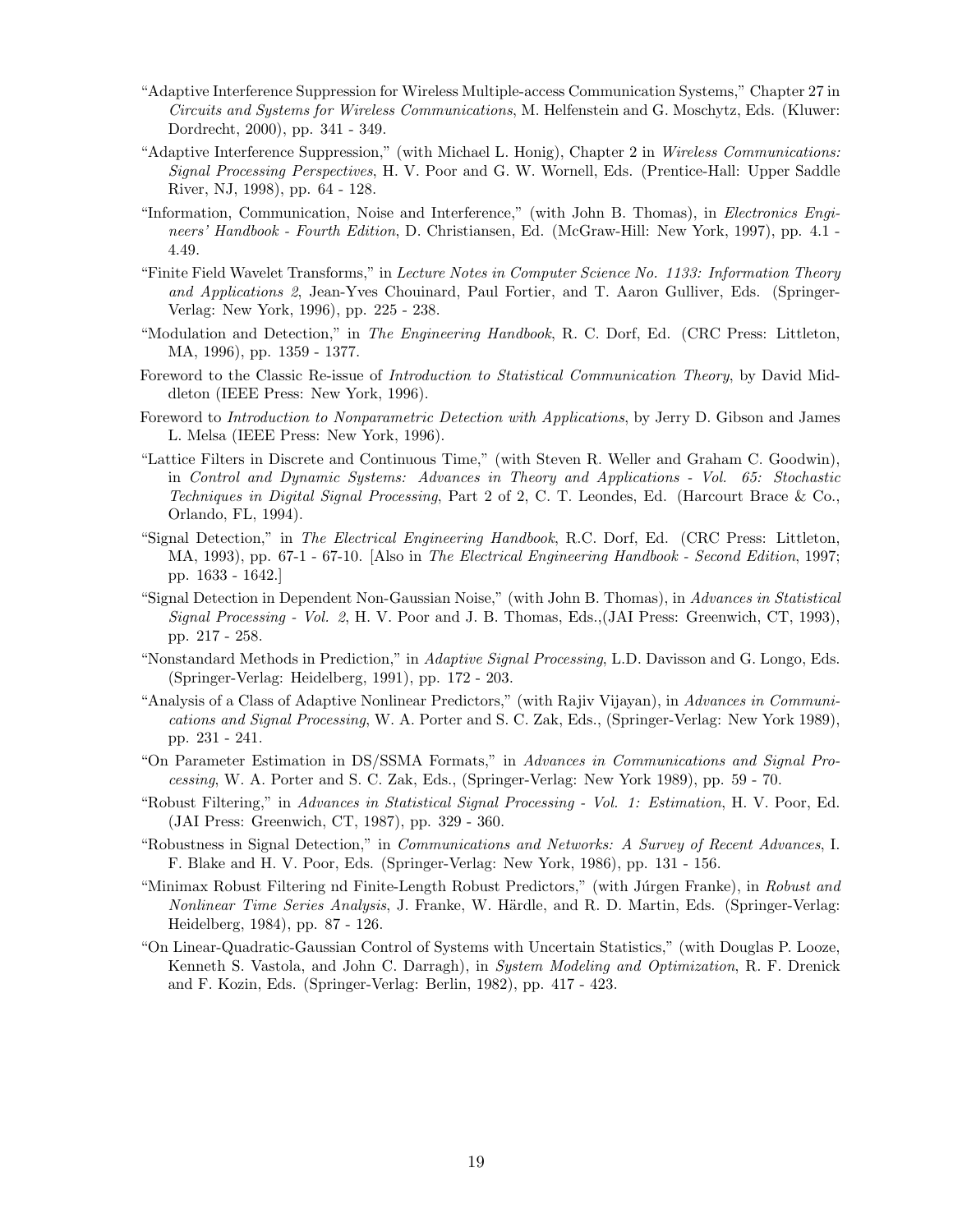## Journal Articles (Asterisks Denote Invited Papers):

- "A Tensor-Based Framework of Studying Eigenvector Multicentrality in Multilayer Networks," (with Mincheng Wu, Yongtao Zhang, Shibo He, Jiming Chen, Youxian Sun, Yang-Yu Liu and Junshan Zhang). Proceedings of the National Academy of Sciences of the USA, to appear.
- "Secrecy Capacity of Colored Gaussian Noise Channels with Feedback," (with Chong Li, Yingbin Liang and Shlomo Shamai). IEEE Transactions on Information Theory, to appear.
- "Statistics and Data Science for Cybersecurity," (with Soumyya Kar, José Moura, Joshua Neil, Melissa Turcotte, Bowei Xi and Alfred Hero). Harvard Data Science Review, to appear.
- "Secure Relaying in Non-Orthogonal Multiple Access: Trusted and Untrusted Scenarios," (with Ahmed Arafa, Wonjae Shin and Mojtaba Vaezi). IEEE Transactions on Information Forensics and Security, to appear.
- "Secure Communication and Identification Systems Effective Performance Evaluation on Turing Machines," (with Holger Boche and Rafael F. Schaefer). IEEE Transactions on Information Forensics and Security, to appear.
- "UAV-Enabled Communication Using NOMA," (with Ali A. Nasir, Hoang D. Tuan and Trung Q. Duong). IEEE Transactions on Communications, to appear.
- "Sum-Capacity of the MIMO Gaussian Many-Access Channel," (with Wei Cao, Alex Dytso, Yanina Shkel and Gang Feng). IEEE Transactions on Communications, to appear.
- "Cooperation Techniques for a Cellular Internet of Unmanned Aerial Vehicle Networks," (with Jingzhi Hu, Hongliang Zhang, Lingyang Song and Zhu Han). IEEE Communications Magazine, to appear.
- "Utilization of Opportunistic-Bits with Paired Transmission," (with Mingxi Yin, Jialing Chen and Bingli Jiao). IEEE Wireless Communication Letters, to appear.
- "Non-Orthogonal Multiple Access: Common Myths and Critical Questions," (with Mojtaba Vaezi, Robert Schober and Zhiguo Ding). IEEE Wireless Communications, to appear.
- "High-reliability and Low-latency Communication for Internet of Things: Challenges, Fundamentals and Enabling Technologies," (with Zheng Ma, Ming Xiao, Yue Xiao, Zhibo Pang and Branka Vucetic). IEEE Internet of Things Journal, to appear.
- "Protecting the Grid against MAD Attacks," (with Saleh Soltan and Prateek Mittal). IEEE Transactions on Network Science and Engineering, to appear.
- "A Learning-to-Infer Method for Real-Time Power Grid Multi-Line Outage Identification," (with Yue Zhao and Jianshu Chen). IEEE Transactions on Smart Grid, to appear.
- "Peer to Peer Packet Dispatching for Multi-router Local Area Packetized Power Network," (with Hongliang Zhang, Lingyang Song and Yonghui Li). IEEE Transactions on Smart Grid, to appear.
- "Line Failure Detection after a Cyber-Physical Attack on the Grid Using Bayesian Regression," (with Saleh Soltan and Prateek Mittal). IEEE Transactions on Power Systems, to appear.
- "Data Driven Electricity Management for Residential Air Conditioning Systems: An Experimental Approach," (with Wen-Tai Li, Sai Ram Gubba, Wayes Tushar, Chau Yuen, Naveed Ul Hassan, Kristin L. Wood and Chao-Kai Wen). IEEE Transactions on Emerging Topics in Computing, to appear.
- "Wiretap Channels: Nonasymptotic Fundamental Limits," (with Wei Yang and Rafael F. Schaefer). IEEE Transactions on Information Theory, Vol. 65, No. 7, pp. 4069 - 4093, July 2019.
- "On the Capacity of the Peak Power Constrained Vector Gaussian Channel: An Estimation Theoretic Perspective," (with Alex Dytso, Mert Al and Shlomo Shamai). IEEE Transactions on Information Theory, Vol 65, No. 6, pp. 3907 - 3921, June 2019.
- "Simple Semi-Grant-Free Transmission Strategies Assisted by Non-Orthogonal Multiple Access," (with Zhiguo Ding, Robert Schober and Pingzhi Fan). IEEE Transactions on Communications, Vol. 67, No. 6, pp. 4464 - 4478, June 2019.
- "Outage Probability Analysis of Spectrum Sharing Systems with Distributed Cyclic Delay Diversity," (with Kyeong Jin Kim, Hongwu Liu, Miaowen Wen and Marco Di Renzo). IEEE Transactions on Communications, Vol. 67, No. 6, pp. 4435 - 4439, June 2019.
- "Relay-Aided Secure Broadcasting for Visible Light Communications," (with Ahmed Arafa and Erdal Panayirci). IEEE Transactions on Communications, Vol. 67, No. 6, pp. 4227 - 4239, June 2019.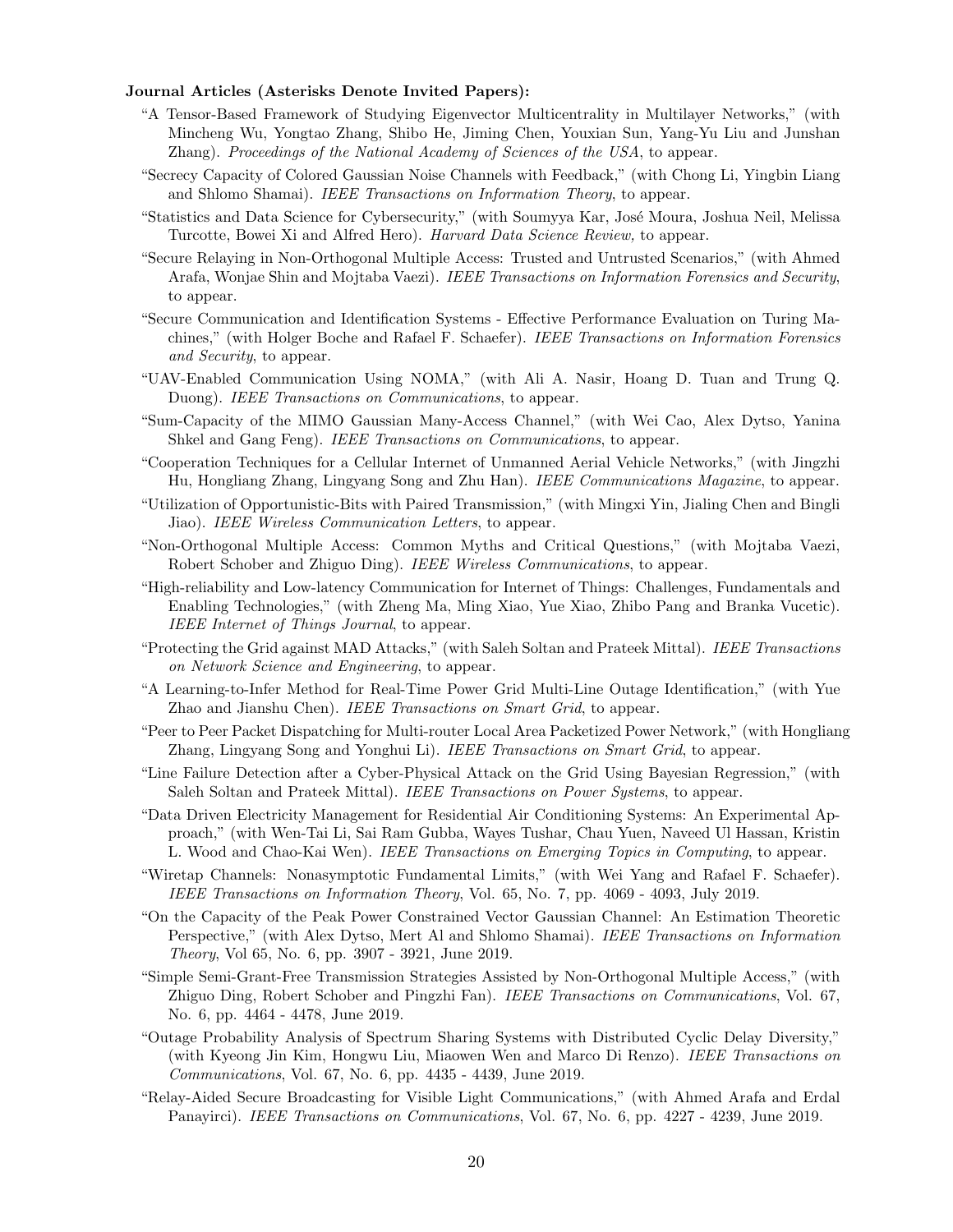- \*"Dynamic Task Offloading and Resource Allocation for Ultra-Reliable and Low-Latency Mobile Edge Computing," (with Chen-Feng Liu, Mehdi Bennis and Mérouane Debbah). IEEE Transactions on Communications, Vol. 67, No. 6, pp. 4132 - 4150, June 2019.
- "Request Delay Based Pricing for Proactive Caching: A Stackelberg Game Approach," (with Wei Huang and Wei Chen). IEEE Transactions on Wireless Communications, Vol. 18, No. 6, pp. 2903 - 2918, June 2019.
- "Spatial Modulation-Aided Cooperative NOMA: Performance Analysis and Comparative Study," (with Qiang Li, Miaowen Wen, Ertugrul Basar and Fangjiong Chen). IEEE Journal on Selected Topics in Signal Processing - Issue on Signal Processing Advances for Non-Orthogonal Multiple Access in Next Generation Wireless Networks, Vol. 19, No. 3, pp. 715 728, June 2019
- "Securing Downlink Massive MIMO NOMA Networks with Artificial Noise," (with Ming Zeng, Nam-Phong Nguyen and Octavia A. Dobre). IEEE Journal on Selected Topics in Signal Processing - Issue on Signal Processing Advances for Non-Orthogonal Multiple Access in Next Generation Wireless Networks, Vol. 19, No. 3, pp. 685 - 699, June 2019.
- "Non-Orthogonal Multiple Access with Improper Gaussian Signaling," (with Hoang Duong Tuan, Ali A. Nasir, Ha H. Nguyen, Trung Q. Duong). IEEE Journal on Selected Topics in Signal Processing - Issue on Signal Processing Advances for Non-Orthogonal Multiple Access in Next Generation Wireless Networks, Vol. 19, No. 3, pp. 496 - 507, June 2019.
- "Peer Prediction Based Trustworthiness Evaluation and Trustworthy Service Rating in Social Networks," (with Jun Du, Erol Gelenbe, Chunxiao Jiang, Haijun Zhang and Yong Ren). IEEE Transactions on Information Forensics and Security, Vol. 14, No. 6, pp. 1582 - 1594, June 2019.
- "Joint Power and Time Allocation for NOMA-MEC Offloading," (with Zhiguo Ding, Jie Xu, and Octavia Dobre). IEEE Transactions on Vehicular Technology, Vol. 68, No. 6, pp. 6207 - 6211, June 2019.
- "Energy-Efficient Joint User-RB Association and Power Allocation for Uplink Hybrid NOMA-OMA," (with Ming Zeng, Animesh Yadav and Octavia A. Dobre). IEEE Internet of Things Journal, Vol. 6, No. 3, pp. 5119 - 5131, June 2019.
- "A Motivational Game-Theoretic Approach for Peer-to-Peer Energy Trading in the Smart Grid," (with Wayes Tushar, Tapan Kumar Saha, Chau Yuen, Thomas Morstyn, Malcolm D. McCulloch and Kristin L. Wood). Applied Energy, Vol. 243, pp. 10 - 20, June 2019.
- "Improper Gaussian Signaling for Broadcast Interference Networks," (with Ali Arshad Nasir, Hoang Duong Tuan and Trung Q. Duong). IEEE Signal Processing Letters, Vol. 26, No. 6, pp. 808 - 812, June 2019.
- "Optimal Multi-user Regularized Zero-forcing Beamforming," (with L. D. Nguyen, Hoang D. Tuan and Trung Q. Duong). IEEE Transactions on Signal Processing, Vol. 67, No. 11, pp. 2839 - 2853, June 1, 2019.
- "Data-Driven Measurement of Receiver Sensitivity in Wireless Communication Systems," (with Yuan Ma, Xu Wang and and Zhi Quan). IEEE Transactions on Communications, Vol. 67, No. 5, pp. 3665 - 3676, May 2019.
- "Collaborative Multicast Beamforming for Content Delivery by Cache-enabled Ultra Dense Networks," (with Van-Dinh Nguyen, Hoang D. Tuan, Trung Q. Dong and Won-Joo Hwang). IEEE Transactions on Communications, Vol. 67, No. 5, pp. 3396 - 3406, May 2019.
- "Secure Short-Packet Communications for Mission-Critical IoT Applications," (with Hui-Ming Wang, Qian Yang and Zhiguo Ding). IEEE Transactions on Wireless Communications, Vol. 18, No. 5, pp. 2565 - 2578, May 2019.
- "Caching with Time Domain Buffer Sharing," (with Wei Chen). IEEE Transactions on Communications, Vol. 67, No. 4, pp. 2730 - 2745, April 2019.
- "Distributed CDD Systems with Spatially Distributed Interferers," (with Kyeong Jin Kim, Marco Di Renzo, Hongwu Liu, Theodoros A. Tsiftsis and Philip V. Orlik). IEEE Transactions on Wireless Communications, Vol. 18, No. 4, pp. 2066 - 2079, April 2019.
- "Ultra-Dense LEO: Integration of Satellite Access Networks into 5G and Beyond," (with Boya Di, Lingyang Song and Yonghui Li). IEEE Wireless Communications, Vol. 26, No. 2, pp. 62 - 69, April 2019.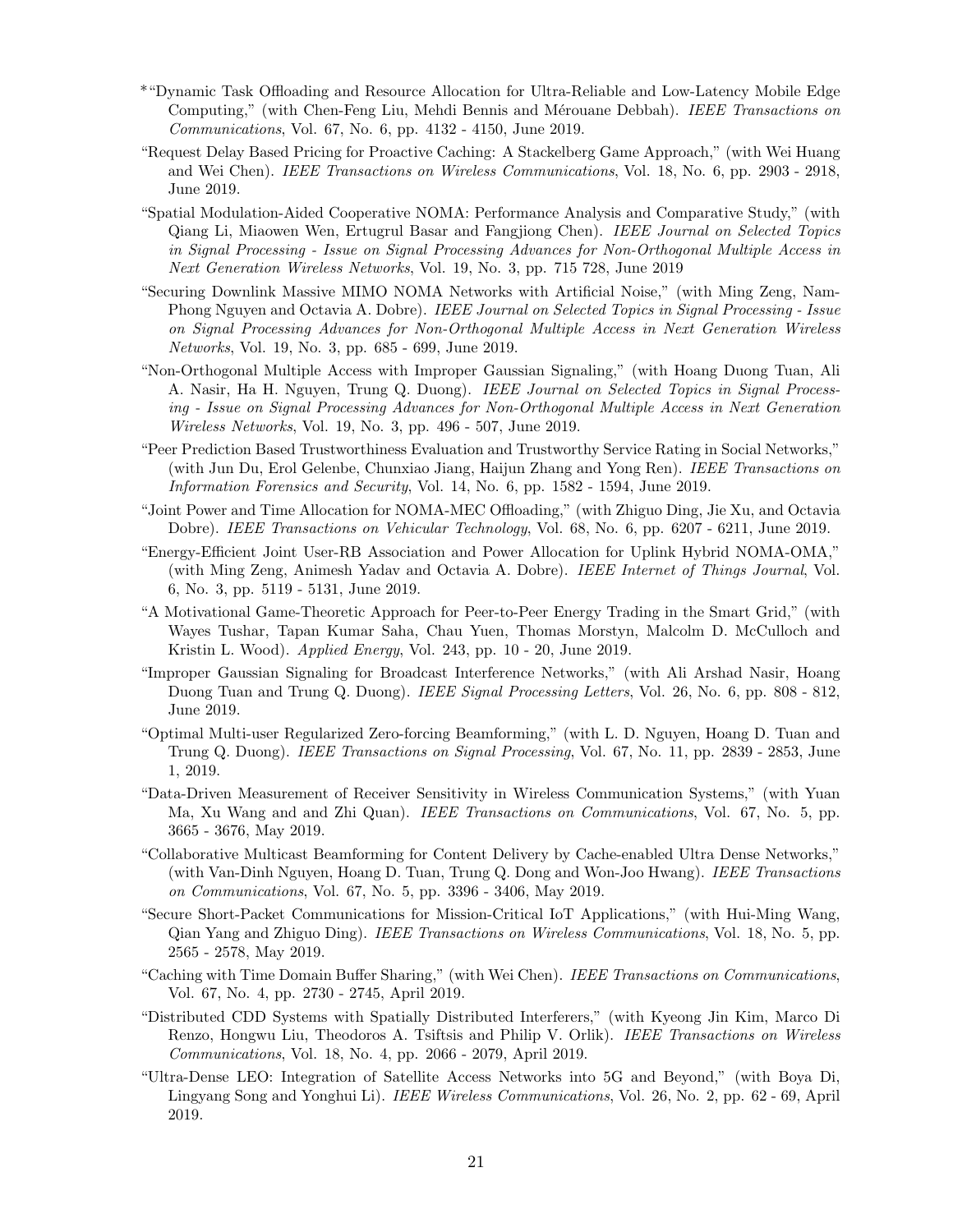- "The Complete and Incomplete Low-Bit-Rate Hybrid PLC/Wireless Channel Models: Physical Layer Secrecy Analyses," (with Andrei Camponogara and Moisés Vidal Ribeiro). *IEEE Internet of Things* Journal, Vol. 6, No. 2, pp. 2760 - 2769, April 2019.
- "Sparse Channel Estimation for OFDM-Based Underwater Acoustic Systems in Rician Fading with a New OMP-MAP Algorithm," (with Erdal Panayirci, Mhd Tahssin Altabbaa and Murat Uysal). IEEE Transactions on Signal Processing, Vol. 67, No. 6, pp. 1550 - 1565, March 15, 2019.
- "Model Predictive Control for Smart Grids with Multiple Electric-Vehicle Charging Stations," (with Y. Shi, Hoang D. Tuan, Andrey V. Savkin and Trung Q. Duong). IEEE Transactions on Smart Grid, Vol. 10, No. 2, pp. 2127 - 2136, March 2019
- "Influence of Conformist and Manipulative Behaviors on Public Opinion," (with Seyed Rasoul Etesami, Sadegh Bolouki, Angelia Nedich and Tamer Başar). IEEE Transactions on Control of Network Systems, Vol. 6, No. 1, pp. 202 - 214, March 2019.
- "Energy-Efficient Power Allocation in Uplink mmWave Massive MIMO with NOMA," (with Meng Zeng, Wanming Hao, and Octavia A. Dobre). IEEE Transactions on Vehicular Technology, Vol. 63, No. 3, pp. 3000 - 3004, March 2019.
- "The Low-Bit-Rate Hybrid Power Line/Wireless Single-Relay Channel," (with Victor Fernandes, Weiler A. Finamore and Moisés V. Ribeiro). *IEEE Systems Journal*, Vol. 13, No. 1, pp. 98 - 109, March 2019.
- "Amplitude Constrained MIMO Channels: Properties of Optimal Input Distributions and Bounds on the Capacity," (with Alex Dytso, Mario Goldenbaum and Shlomo Shamai). Entropy, Vol. 21, No. 2, Article 200. [Open access.]
- "Impact of Non-orthogonal Multiple Access on the Offloading of Mobile Edge Computing," (with Zhiguo Ding and Pingzhi Fan). IEEE Transactions on Communications, Vol. 67, No. 1, pp. 375 - 390, January 2019.
- "Managing Price Uncertainty in Prosumer-Centric Energy Trading: A Prospect-Theoretic Stackelberg Game Approach," (with Georges El Rahi, S. Rasoul Etesami, Walid Saad and Narayan B. Mandayam). IEEE Transactions on Smart Grid, Vol. 10, No. 1, pp. 702 - 713, January 2019.
- "Fundamentals of Wireless Information and Power Transfer: From RF Energy Harvester Models to Signal and System Designs," (with Bruno Clerckx, Rui Zhang, Robert Schober, Derrick Wing Kwan Ng and Dong In Kim). IEEE Journal on Selected Areas in Communications - Issue on Wireless Transmission of Information and Power, Vol. 37, No. 1, pp. 4 - 33, January 2019.
- "Load Flow Balancing and Transient Stability Analysis in Renewable Integrated Power Grids," (with Muhammad Adnan, Muhammad Tariq and Zhenyu Zhou). International Journal of Electrical Power and Energy Systems, Vol. 104, pp. 744 - 771, January 2019.
- "State-Dependent Gaussian Multiple Access Channels: New Outer Bounds and Capacity Results," (with Wei Yang, Yingbin Liang and Shlomo Shamai). IEEE Transactions on Information Theory, Vol. 64, No. 12, pp. 7866 - 7882, December 2018.
- "Data Center Demand Response with On-site Renewable Generation: A Bargaining Approach," (with Xuanyu Cao and Junshan Zhang). *IEEE/ACM Transactions on Networking*, Vol. 26, No. 6, pp. 2707 - 2720, December 2018.
- "A Distributed Approach to Improving Spectral Efficiency in Uplink Device-to-Device-Enabled Cloud Radio Access Networks," (with Yaohua Sun and Mugen Peng). IEEE Transactions on Communications, Vol. 66, No. 12, pp. 6511 - 6526, December 2018.
- "Secrecy Analysis of Distributed CDD-Based Cooperative Systems with Deliberate Interference," (with Kyeong Jin Kim, Hongwu Liu, Marco Di Renzo and Philip V. Orlik). IEEE Transactions on Wireless Communications, Vol. 17, No. 12, pp. 8077 - 8093, December 2018.
- "Decode-and-Forward Relaying for Cooperative Non-Orthogonal Multiple Access with Direct Links," (with Hongwu Liu, Zhiguo Ding, Kyeong Jin Kim and Kyung Sup Kwak). IEEE Transactions on Wireless Communications, Vol. 17, No. 12, pp. 7866 - 7822, December 2018.
- "Delay Minimization for NOMA-MEC Offloading," (with Zhiguo Ding, Derrick Wing Kwan Ng and Robert Schober). IEEE Signal Processing Letters, Vol. 25, No. 12, pp. 1875 - 1879, December 2018.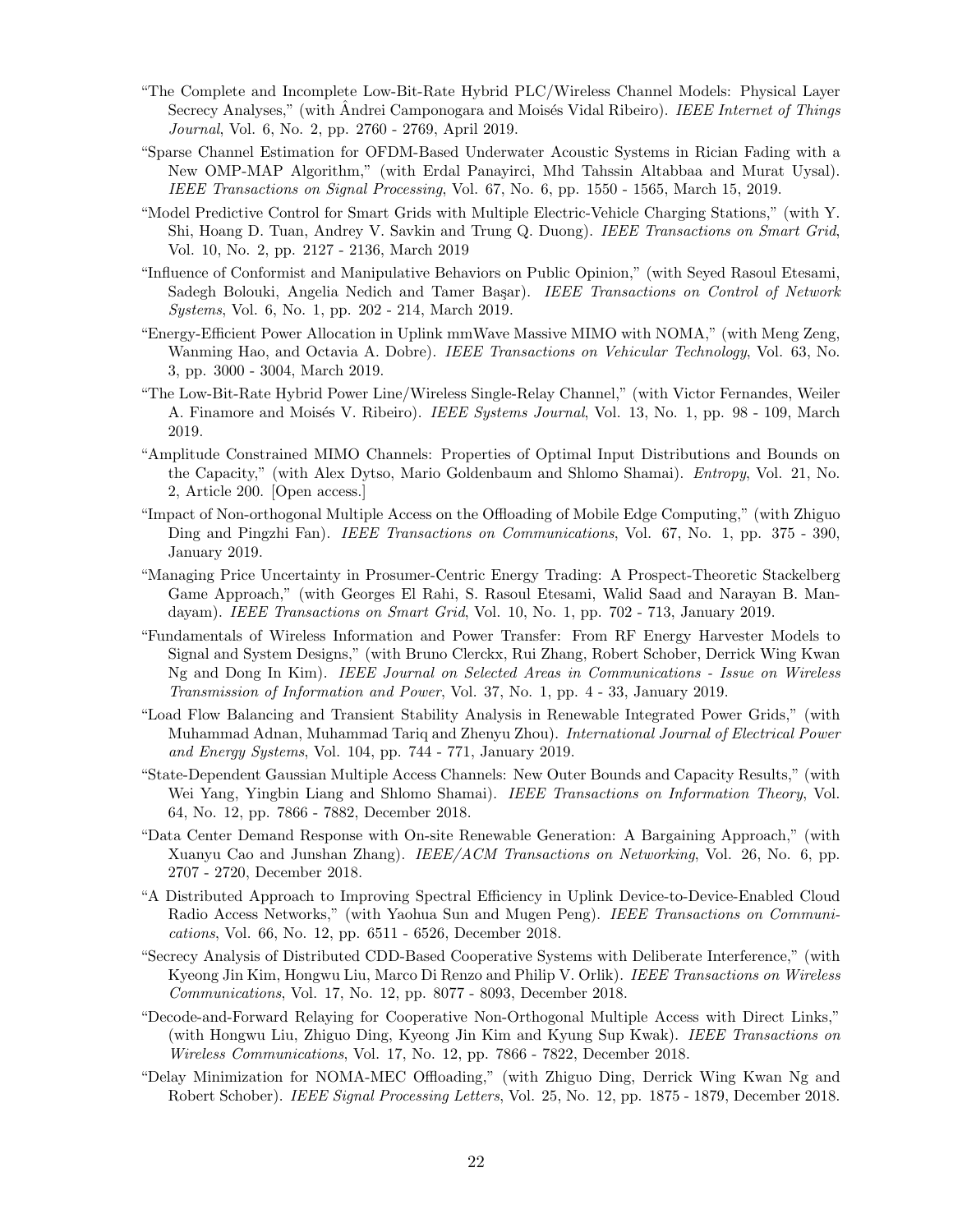- "Peer-to-Peer Energy Trading with Sustainable User Participation: A Game Theoretic Approach," (with Wayes Tushar, Tapan Kumar Saha, Chau Yuen, Paul Liddell, Richard Bean and Kristin L Wood). IEEE Access, Vol. 6, No. 1, pp. 62932 - 62943, December 2018.
- "Analytical Properties of Generalized Gaussian Distributions," (with Alex Dytso, Ronit Bustin and Shlomo Shamai). Journal of Statistical Distributions and Applications, Vol. 5, No. 6, 2018. [Open access article.]
- "Privacy-Aware Smart Metering: Progress and Challenges," (with Giulio Giaconi and Deniz Gündüz). IEEE Signal Processing Magazine, Vol. 25, No. 6, pp. 59 - 78, November 2018.
- "Probabilistic Modeling of Pseudorabies Virus Infection in a Neural Circuit," (with Siamak Sorooshyari and Matthew Taylor). Journal of Computational Biology, Vol 25, No. 11, pp. 1231 - 1246, November 2018.
- "Differentiated Service-Aware Group-Paging for Massive Machine-Type Communications," (with Wei Cao, Alex Dytso, Gang Feng and Zhi Chen). IEEE Transactions on Communications, Vol. 66, No. 11, pp. 5444 - 5456, November 2018.
- "Attacker-Centric View of a Detection Game Against Advanced Persistent Threats," (with Liang Xiao, Dongjin Xu and Narayan B. Mandayam). IEEE Transactions on Mobile Computing, Vol. 17, No. 11, pp. 2512 - 2523, November 2018.
- "Scaling Probabilistic Tensor Subspace Learning to Massive Data," (with Lei Cheng and Yik-Chung Wu). IEEE Transactions on Signal Processing, Vol 66, No. 21, pp. 5534 - 5548, November 1, 2018.
- "On the Efficiency of Online Social Learning Networks," (with Christopher G. Brinton, Swapna Buccapatnam, Liang Zheng, Da Cao, Andrew Lan, Felix Ming Fai Wong, Sangtae Ha and Mung Chiang). IEEE/ACM Transactions on Networking, Vol. 26, No. 5, pp. 2076 - 2089, October 2018.
- "Ultrareliable and Low-Latency Wireless Communication: Tail, Risk and Scale," (with Mehdi Bennis and Mérouane Debbah). Proceedings of the IEEE, Vol. 106, No. 10, pp. 1834 - 1853, October 2018.
- "Design of Network Coding for Wireless Broadcast and Multicast with Optimal Decoders," (with Guosen Yue, Kai Yang and Shenjie Zhao). IEEE Transactions on Wireless Communications, Vol. 17, No. 10, pp. 6944 - 6957, October 2018.
- \*"NOMA Assisted Wireless Caching: Strategies and Performance Analysis," (with Zhiguo Ding, Pingzhi Fan, George K. Karagiannidis and Robert Schober). IEEE Transactions on Communications, Vol. 66, No. 10, pp. 4854 - 4876, October 2018.
- "A Hybrid Power Line/Wireless Dual-Hop System with Energy Harvesting Relay," (with Victor Fernandes and Moisés V. Ribeiro). IEEE Internet of Things Journal - Special Issue on Wireless Energy Harvesting for Internet of Things, Vol. 5, No. 5, pp. 4201 - 4211, October 2018.
- "Two-dimensional Anti-jamming Mobile Communication Based on Reinforcement Learning," (with Liang Xiao, Guoan Han, Donghua Jiang, Hongzi Zhu and Yanyong Zhang). IEEE Transactions on Vehicular Technology, Vol. 67, No. 10, pp. 9499 - 9512, October 2018.
- "Effect of Backhaul Constraints on Uplink Femtocell Networks," (with Shirin Jalali and Zolfa Zeinalpour-Yazdi). IEEE Transactions on Vehicular Technology, Vol. 67, No. 10, pp. 9931 - 9946, October 2018.
- "On the Coexistence between Full-Duplex and NOMA," (with Zhiguo Ding and Pingzhi Fan). IEEE Wireless Communications Letters, Vol. 7, No. 5, pp. 692 - 695, October 2018
- "Beta-Beta Bounds: Finite-Blocklength Analog of the Golden Formula," (with Wei Yang, Austin Collins, Giuseppe Durisi and Yury Polyanskiy). *IEEE Transactions on Information Theory*, Vol. 64, No. 9, pp. 6236 - 6256, September 2018.
- "Caching with Time-Varying Popularity Profiles: A Learning-Based Perspective," (with Bettagere N. Bharath, Kyatsandra G. Nagananda and Deniz Gündüz). IEEE Transactions on Communications. Vol. 66, No. 9, pp. 3837 - 3847, September 2018.
- "Energy Efficient Dynamic Resource Optimization in NOMA Systems," (with Haijun Zhang, Baobao Wang, Chunxiao Jiang, Keping Long, A. Nallanathan and Victor C. M. Leung). IEEE Transactions on Wireless Communications, Vol. 17, No. 9, pp. 5671 - 5683, September 2018.
- "IoT for Green Building Management: Disruptive Innovations Through Low-Cost Sensor Technology and Artificial Intelligence," (with Wayes Tushar, Nipun Wijerathne, Wen-Tai Li, Chau Yuen, Tapan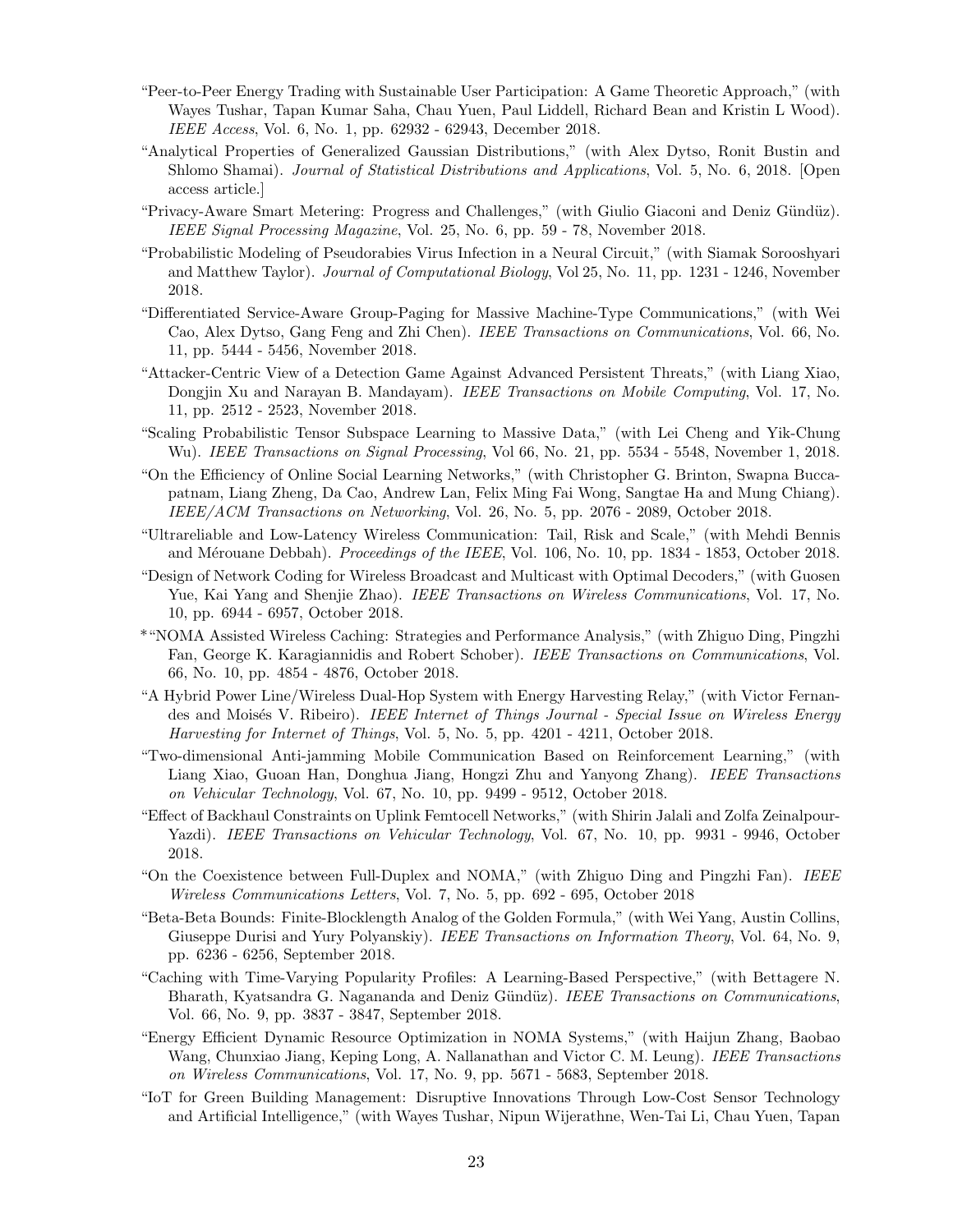Saha and Kristin L. Wood). *IEEE Signal Processing Magazine*, Vol. 35, No. 5, pp. 100 - 110, September 2018.

- "Approaches to Secure Inference in the Internet of Things: Performance Bounds, Algorithms, and Effective Attacks on IoT Sensor Networks," (with Jiangfan Zhang and Rick S. Blum). IEEE Signal Processing Magazine, Vol. 35, No. 5, pp. 50 - 63, September 2018.
- "Low-Latency Multiuser Two-Way Wireless Relaying for Spectral and Energy Efficiencies," (with Z. Sheng, Hoang D. Tuan, Trung Q. Duong and Y. Fang). IEEE Transactions on Signal Processing, Vol. 66, No. 16, pp. 4362 - 4376, August 15, 2018.
- "Coded Joint Pushing and Caching with Asynchronous User Requests," (with Yawei Lu and Wei Chen). IEEE Journal on Selected Areas in Communications - Issue on Caching for Communication Systems and Networks, Vol. 36, No. 8, pp. 1843 - 1856, August 2018.
- "Game Theory for Big Data Processing: Multi-Leader Multi-Follower Game-based ADMM," (with Zijie Zheng, Lingyang Song, Zhu Han and Geoffrey Ye Li). IEEE Transactions on Signal Processing, Vol. 66, No. 15, pp. 3933 - 3945, August 1, 2018
- "Energy Efficient Pushing in AWGN Channels Based on Content Request Delay Information," (with Wei Huang and Wei Chen). IEEE Transactions on Communications, Vol. 66, No. 8, pp. 3667 -3682, August 2018
- "Diversity Enhancing Multiple-Mode OFDM with Index Modulation," (with Qiang Li, Miaowen Wen, Ertugrul Basar, Beixiong Zheng and Fangjiong Chen). IEEE Transactions on Communications, Vol. 66, No. 8, pp. 3653 - 3666, August 2018.
- "Low-Latency Millimeter-Wave Communications: Traffic Dispersion or Network Densification?" (with Guang Yang and Ming Xiao). *IEEE Transactions on Communications*, Vol. 66, No. 8, pp. 3526 -3539, August 2018.
- "Social-Aware User Cooperation in Full-Duplex and Half-Duplex Multi-Antenna Systems," (with Mojtaba Vaezi, Hazer Inaltekin, Wonjae Shin and Junshan Zhang). IEEE Transactions on Communications, Vol. 66, No. 8, pp. 3309 - 3321, August 2018.
- "A Stackelberg Game Approach to Proactive Caching in Large-Scale Mobile Edge Networks," (with Zijie Zheng, Lingyang Song, Zhu Han and Geoffrey Ye Li). IEEE Transactions on Wireless Communications, Vol. 17, No. 8, pp. 5198 - 5211, August 2018.
- "A Virtual-Queue Based Algorithm for Constrained Online Convex Optimization with Applications to Data Center Resource Allocation," (with Xuanyu Cao and Junshan Zhang). IEEE Journal on Selected Topics in Signal Processing - Issue on Signal and Information Processing for Critical Infrastructures, Vol. 12, No. 4, pp. 703 - 716, August 2018.
- "Joint Energy Procurement and Demand Response towards Optimal Deployment of Renewables," (with Xuanyu Cao and Junshan Zhang). IEEE Journal on Selected Topics in Signal Processing - Issue on Signal and Information Processing for Critical Infrastructures, Vol. 12, No. 4, pp. 657 - 672, August 2018.
- "Stochastic Games for Smart Grid Energy Management with Prospect Prosumers," (with Seyed Rasoul Etesami, Walid Saad and Narayan Mandayam). IEEE Transactions on Automatic Control, Vol. 63, No. 8, pp. 2327 - 2342, August 2018.
- "Secret-Key Generation and Convexity of the Rate Region Using Infinite Compound Sources," (with Nima Tavangaran, Rafael F. Schaefer and Holger Boche). IEEE Transactions on Information Forensics and Security, Vol. 13, No. 8, pp. 2075 - 2086, August 2018.
- "Beamforming Optimization for Physical Layer Security in MISO Wireless Networks," (with Zhichao Sheng, Hoang Duong Tuan and Trung Q. Duong). IEEE Transactions on Signal Processing, Vol. 66, No. 14, pp. 3710 - 3723, July 15, 2018.
- "Optimal Training Design for MIMO Systems with General Power Constraints," (with Shuai Wang, Shaodan Ma, Chengwen Xing, Shiqi Gong and Jianping An). IEEE Transactions on Signal Processing, Vol. 66, No. 14, pp. 3649 - 3664, July 15, 2018.
- "Secrecy Performance of Finite-Sized In-Band Selective Relaying Systems with Unreliable Backhaul and Cooperative Eavesdroppers," (with Hongwu Liu, Phee Lep Yeoh, Kyeong Jin Kim and Philip V.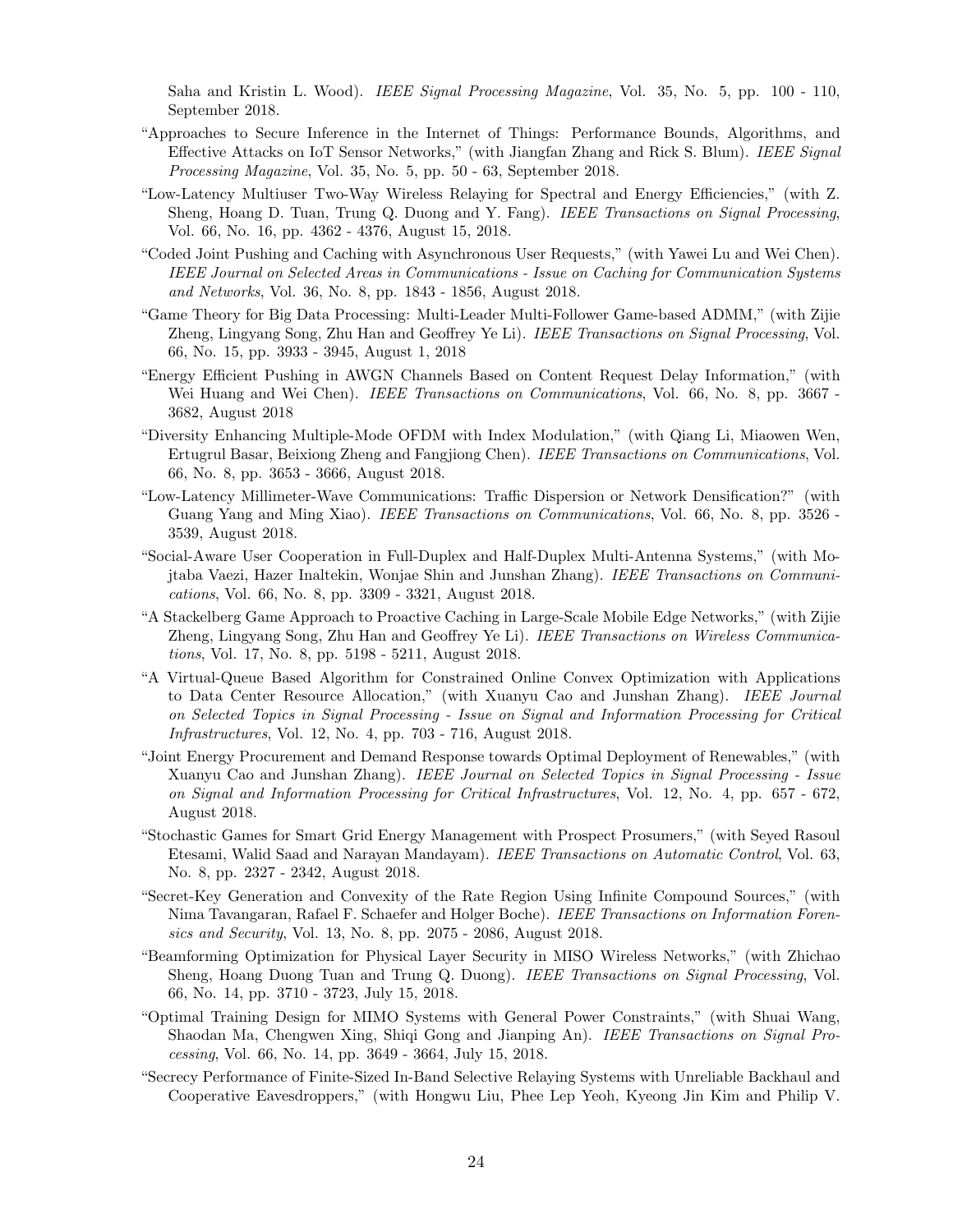Orlik). IEEE Journal on Selected Areas in Communications - Issue on Physical Layer Security for 5G Wireless Networks, Vol. 36, No.7, pp. 1499 - 1516, July 2018.

- "Analytical Properties of Shannon's Capacity of Arbitrarily Varying Channels under List Decoding: Super-Additivity and Discontinuity Behavior," (with Holger Boche and Rafael F. Schaefer). Problems of Information Transmission, Vol. 54, No. 3, pp. 199 - 228, July 2018.
- "Network Operation Strategies for Efficient Localization and Navigation," (with Moe Z. Win, Wenhan Dai, Yuan Shen and George Chrisikos). *Proceedings of the IEEE*, Vol. 106, No. 7, pp. 1224 - 1254, July 2018.
- "A Tractable Framework for the Analysis of General Multi-Tier Heterogeneous Cellular Networks," (with Serkan Ak and Hazer Inaltekin). *IEEE Transactions on Communications*, Vol. 66, No. 4, pp. 3151 - 3171, July 2018.
- "Mixed Quality of Service in Cell-Free Massive MIMO," (with Manijeh Bashar, Kanapathippillai Cumanan, Alister G. Burr and Hien Quoc Ngo). IEEE Communications Letters, Vol. 22, No. 7, pp. 1494 - 1497, July 2018.
- "Strong Secrecy for Interference Channels Based on Channel Resolvability," (with Zhao Wang, Rafael F. Schaefer, Mikael Skoglund and Ming Xiao). IEEE Transactions on Information Theory, Vol. 64, No. 7, pp. 5110 - 5130, July 2018.
- "Transforming Energy Networks via Peer to Peer Energy Trading: The Potential of Game Theoretic Approaches," (with Wayes Tushar, Chau Yuen, Hamed Mohsenian-Rad, Tapan Saha and Kristin L. Wood). IEEE Signal Processing Magazine, Vol 35, No. 4, pp. 90 - 111, July 2018.
- "Outage-Aware Secure Beamforming in MISO Wireless Interference Networks," (with Zhichao Sheng, Hoang Duong Tuan and Trung Q. Duong). IEEE Signal Processing Letters, Vol 25, No. 7, pp. 956 - 960, July 2018.
- "Is Self-Interference in Full-Duplex Communications a Foe or a Friend?" (with Animesh Yadav and Octavia A. Dobre). IEEE Signal Processing Letters, Vol 25, No. 7, pp. 951 - 955, July 2018.
- "Cyber Insurance for Heterogeneous Wireless Networks," (with Xiao Lu, Dusit Niyato, Hai Jiang and Ping Wang). IEEE Communications Magazine - Special Issue on Heterogeneous Ultra Dense Networks, Vol. 56, No. 6, pp. 21 - 27, June 2018.
- "Power Allocation for Energy Efficiency and Secrecy of Wireless Interference Networks," (with Zhichao Sheng, Hoang Duong, Ali Arshad Nasir and Trung Q. Duong). IEEE Transactions on Wireless Communications, Vol. 17, No. 6, pp. 3737 - 3751, June 2018.
- "Impact of Antenna Correlation on Full-Duplex Two-Way Massive MIMO Relaying Systems," (with Junjuan Feng, Shaodan Ma and Guanghua Yang). IEEE Transactions on Wireless Communications, Vol. 17, No. 6, pp. 3572 - 3587, June 2018.
- "Optimal Throughput Fairness Trade-offs for Downlink Non-Orthogonal Multiple Access over Fading Channels," (with Hong Xing, Yuanwei Liu, Arumugam Nallanathan and Zhiguo Ding). IEEE Transactions on Wireless Communications, Vol. 17, No. 6, pp. 3556 - 3571, June 2018.
- "Downlink Beamforming for Energy-Efficient Heterogeneous Networks with Massive MIMO and Small Cells," (with Long D. Nguyen, Hoang D. Tuan, Trung Q. Duong and Octavia A. Dobre). IEEE Transactions on Wireless Communications, Vol. 17, No. 5, pp. 3386 - 3400, May 2018.
- "Electricity Theft Detection and Localization in Grid-tied Microgrids," (with Muhammad Tariq). IEEE Transactions on Smart Grid, Vol. 9, No. 3, pp. 1920 - 1929, May 2018.
- "Multi-hop Cooperative Caching in Social IoT Using Matching Theory," (with Li Wang, Huaqing Wu, Zhu Han and Ping Zhang). IEEE Transactions on Wireless Communications, Vol. 17, No. 4, pp. 2127 - 2145, April 2018.
- "Cooperative Wireless Powered Communication Networks with Interference Harvesting," (with Wonjae Shin, Mojtaba Vaezi and Jungwoo Lee). IEEE Transactions on Vehicular Technology, Vol. 67, No. 4, pp. 3701 - 3705, April 2018.
- "Reinforcement Learning-based NOMA Power Allocation in the Presence of Smart Jamming," (with Liang Xiao, Yanda Li, Canhuang Dai and Huaiyu Dai). IEEE Transactions on Vehicular Technology,Vol. 67, No. 4, pp. 3377 - 3389, April 2018.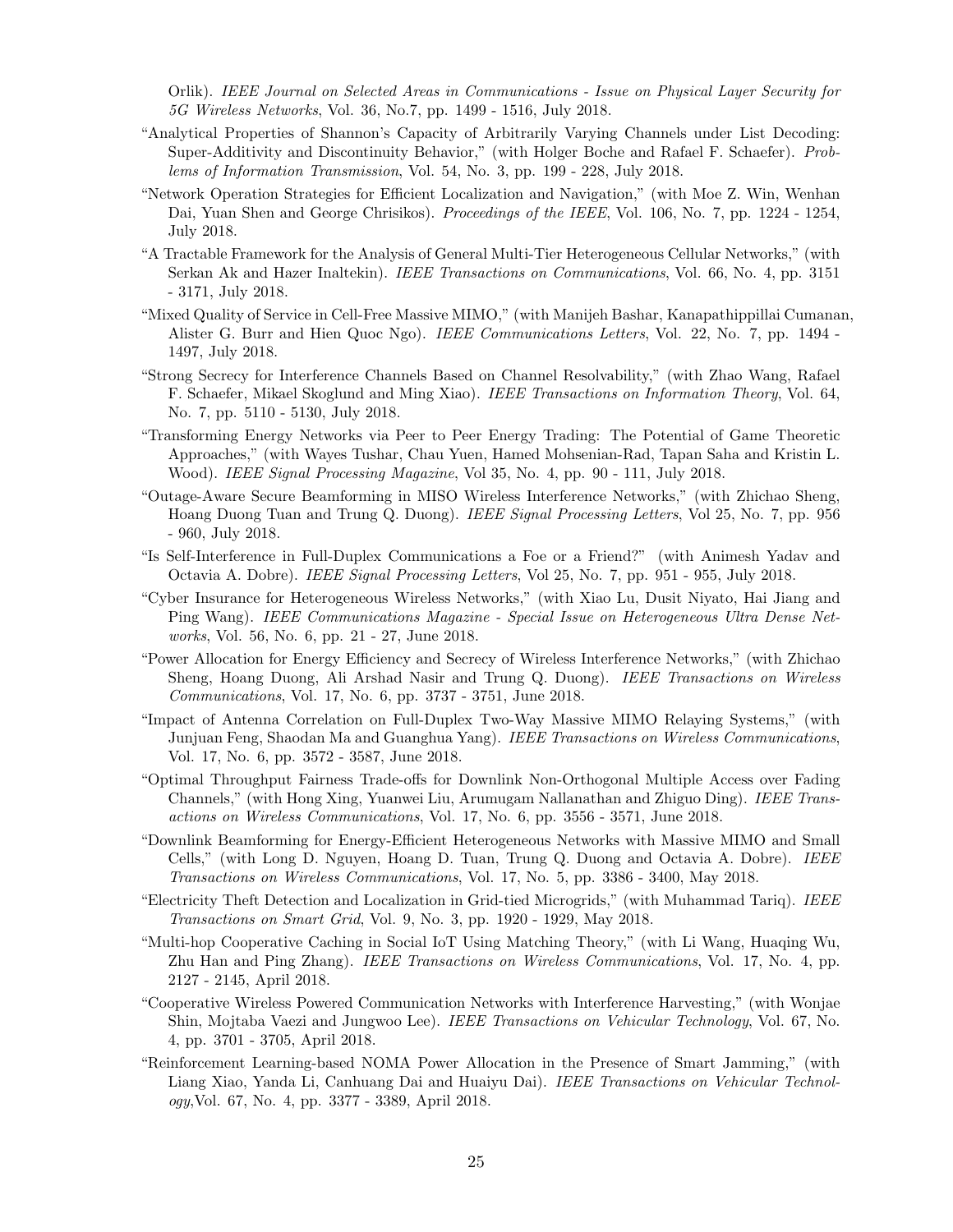- "Analyses of the Incomplete Low-Bit-Rate Hybrid PLC-Wireless Single-Relay Channel," (with Victor Fernandes and Moisés V. Ribeiro). *IEEE Internet of Things Journal*, Vol. 5, No. 2, pp. 917 - 929, April 2018.
- "Multiobjective Optimization for Demand Side Management Program in Smart Grid" (with Dan Li, Hongjian Sun and Wei-Yu Chiu). IEEE Transactions on Industrial Informatics, Vol. 14, No. 4, pp. 1482 -1490, April 2018.
- "Performance Bounds for Finite Moving Average Tests in Transient Change Detection," (with Daniel Egea-Roca, Gonzalo Seco-Granados and José A. López-Salcedo). IEEE Transactions on Signal Processing, Vol. 66, No. 6, pp. 1594 - 1606, March 15, 2018.
- "Degraded Broadcast Channel with Secrecy Outside a Bounded Range," (with Shaofeng Zou, Yingbin Liang, Lifeng Lai and Shlomo Shamai). *IEEE Transactions on Information Theory*, Vol. 64, No. 3, pp. 2104 - 2120, March 2018.
- "On the Minimum Mean  $p$ -th Error in Gaussian Noise Channels and its Applications," (with Alex Dytso, Ronit Bustin, Daniela Tuninetti, Natasha Devroye and Shlomo Shamai). IEEE Transactions on Information Theory, Vol. 64, No. 3, pp. 2012 - 2037, March 2018.
- "Multicast Pushing with Content Request Delay Information," (with Yawei Lu and Wei Chen). IEEE Transactions on Communications, Vol. 66, No. 3, pp. 1078 - 1092, March 2018.
- "Community-structured Evolutionary Game for Privacy Protection in Social Networks," (with Jun Du, Chunxiao Jiang, Kwang-Cheng Chen and Yong Ren). IEEE Transactions on Information Forensics and Security, Vol. 13, No. 3, pp. 574 - 589, March 2018.
- "Outage Detection Using Load and Line Flow Measurements in Power Distribution Systems," (with Raffi Sevlian, Yue Zhao, Ram Rajagopal and Andrea Goldsmith). IEEE Transactions on Power Systems, Vol. 33, No. 2, pp. 2053 - 2069, March 2018.
- "Distributed Low-Rank Adaptive Estimation Algorithms Based on Alternating Optimization," (with Songcen Xu and Rodrigo de Lamare). Signal Processing, Vol. 144, pp. 41 - 51, March 2018.
- "Energy-Efficient Power Allocation for MIMO-NOMA with Multiple Users in a Cluster," (with Octavia Dobre, Ming Zeng and Animesh Yadav). IEEE Access - Special Section on Non-Orthogonal Multiple Access for 5G Systems, Vol. 6, No. 1, pp. 5170 - 5181, 2018
- \*"Secure Broadcasting Using Independent Secret Keys," (with Rafael F. Schaefer and Ashish Khisti). IEEE Transactions on Communications, Vol. 66, No. 2, pp. 644 - 661, February 2018.
- "Authenticating Users through Fine-grained Channel Information," (with Hongbo Liu, Yan Wang, Jian Liu, Jie Yang and Yingying Chen). IEEE Transactions on Mobile Computing, Vol. 17, No. 2, pp. 251 - 264, February 2018.
- "Mobile Crowdsensing Games in Vehicular Networks," (with Liang Xiao, Tianhua Chen, Caixia Xie and Huaiyu Dai). IEEE Transactions on Vehicular Technology - Connected Vehicle Series, Vol. 62, No. 2, pp. 1535 - 1545, February 2018.
- "Game Theoretic Approaches to Massive Data Processing in Wireless Networks," (with Zijie Zheng, Lingyang Song, Zhu Han and Geoffrey Ye Li). IEEE Wireless Communications - Special Issue on Wireless Big Data: Technologies and Applications, Vol. 25, No. 1, pp. 98 - 104, February 2018.
- "Big Data Driven Wireless Communications: A Human-in-the-loop Pushing Technique for 5G Systems," (with Qi Yan and Wei Chen). IEEE Wireless Communications - Special Issue on Wireless Big Data: Technologies and Applications, Vol. 25, No. 1, pp. 64 - 69, February 2018.
- "Joint Sensor and Relay Power Control in Tracking Gaussian Mixture Targets by Wireless Sensor Networks," (with Johann A. Bengua, Hoang D. Tuan and Trung Duong). IEEE Transactions on Signal Processing, Vol. 66, No. 2, pp. 492 - 506, January 15, 2018.
- "On Communication through a Gaussian Channel with an MMSE Disturbance Constraint," (with Alex Dytso, Ronit Bustin, Daniela Tuninetti, Natasha Devroye and Shlomo Shamai). IEEE Transactions on Information Theory, Vol. 64, No. 1, pp. 513 - 530, January 2018.
- "Smart Meter Privacy with Renewable Energy and an Energy Storage Device," (with Giulio Giaconi and Deniz Gündüz). IEEE Transactions on Information Forensics and Security, Vol. 13, No. 1, pp. 129 - 142, January 2018.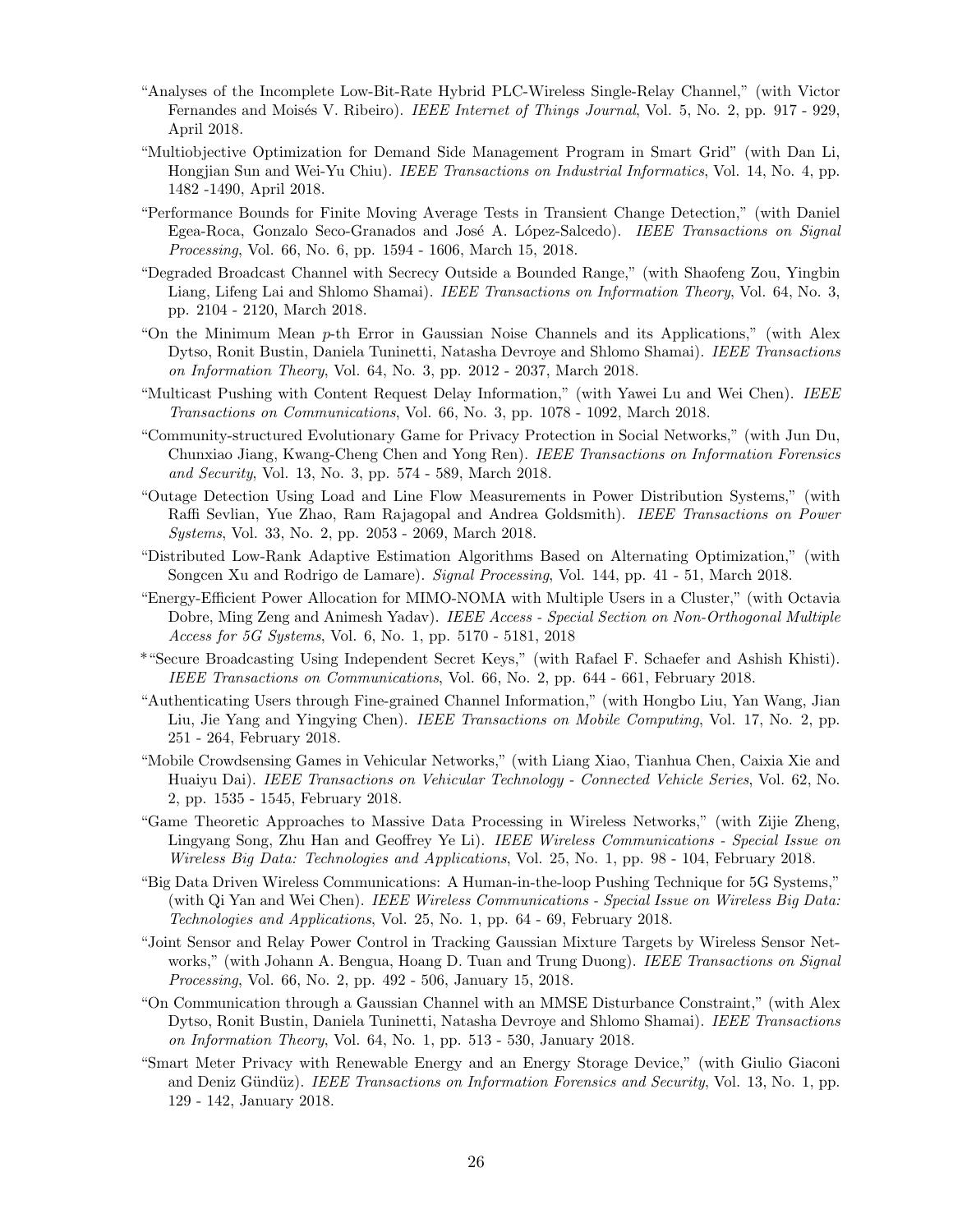- "Fronthaul-Aware Software-Defined Wireless Networks: Resource Allocation and User Scheduling," (with Chen-Feng Liu, Sumudu Samarakoon and Mehdi Bennis). IEEE Transactions on Wireless Communications, Vol. 17, No. 1, pp. 533 - 547, January 2018.
- "A Secure Mobile Crowdsensing Game with Deep Reinforcement Learning," (with Liang Xiao, Yanda Li, Guoan Han and Huaiyu Dai). IEEE Transactions on Information Forensics and Security, Vol. 13, No. 1, pp. 35 - 47, January 2018.
- "Cognitive Hierarchy Theory for Distributed Resource Allocation in the Internet of Things," (with Nof Abuzainab, Walid Saad and Choong Seon Hong). IEEE Transactions on Wireless Communications, Vol. 16, No. 12, pp. 7687 - 7702, December 2017.
- "Performance Analysis of Distributed Single Carrier Systems with Distributed Cyclic Delay Diversity," (with Kyeong Jin Kim, Marco Di Renzo, Hongwu Liu and Philip V. Orlik). IEEE Transactions on Communications, Vol. 65, No. 12, pp. 5514 - 5528, December 2017.
- "Precoder Design for Signal Superposition in MIMO-NOMA Multicell Networks," (with Van-Dinh Nguyen, Hoang D. Tuan, Trung Q. Duong and Oh-Soon Shin). IEEE Journal on Selected Areas in Communications - Special Issue on Non-Orthogonal Multiple Access for 5G Systems, Vol. 35, No. 12, pp. 2681 - 2695, December 2017.
- "Secrecy Performance of Finite-Sized Cooperative Full-Duplex Relay Systems with Unreliable Backhauls," (with Hongwu Liu, Kyeong Jin Kim and Kyung Sup Kwak). IEEE Transactions on Signal Processing, Vol. 65, No. 23, pp. 6185 - 6200, December 1, 2017.
- "Joint Fractional Time Allocation and Beamforming for Downlink Multiuser MISO Systems," (with Van-Dinh Nguyen, Hoang Duong Tuan, Trung Q. Duong and Oh-Soon Shin). IEEE Communications Letters, Vol. 21, No. 12, pp. 2650 - 2653, December 2017
- "Relay-Aided NOMA in Uplink Cellular Networks," (with Wonjae Shin, Heecheol Yang, Mojtaba Vaezi and Jungwoo Lee). *IEEE Signal Processing Letters*, Vol. 24, No. 12, pp. 1842 - 1846, December 2017.
- "Information Guided Precoding for OFDM," (with Qiang Li, Miaowen Wen and Fangjiong Chen). IEEE Access - Special Section on Index Modulation, Vol. 5, No. 1, pp. 19644 - 19656, December 2017.
- "Nonparametric Detection of Anomalous Data Streams," (with Shaofeng Zou, Yingbin Liang and Xinghua Shi). IEEE Transactions on Signal Processing, Vol. 65, No. 21, pp. 5785 - 5797, November 1, 2017.
- "Secure Massive MIMO Relaying Systems in a Poisson Field of Eavesdroppers," (with Tiep M. Hoang, Hoang Duong Tuan and Trung Q. Duong). IEEE Transactions on Communications, Vol. 65, No. 11, pp. 4857 - 4870, November 2017.
- "Superposition Signaling in Broadcast Interference Networks," (with Hoang Duong Tuan, Ho Huu Minh Tam, Ha H. Nguyen and Trung Q. Duong). IEEE Transactions on Communications, Vol. 65, No. 11, pp. 4646 - 4656, November 2017.
- "Secure and Energy-Efficient Beamforming for Simultaneous Information and Energy Transfer," (with Ali A. Nasir, Hoang D. Tuan and Trung Q. Duong). IEEE Transactions on Wireless Communications, Vol. 16, No. 11, pp. 7523 - 7537, November 2017.
- "Compression-Based Compressed Sensing," (with Farideh Ebrahim Rezagah, Shirin Jalali and Elza Erkip). IEEE Transactions on Information Theory, Vol. 63, No. 10, pp. 6735 - 6752, October 2017.
- "Optimal Beamforming for Gaussian MIMO Wiretap Channels with Two Transmit Antennas," (with Mojtaba Vaezi and Wonjae Shin). IEEE Transactions on Wireless Communications, Vol. 16, No. 10, pp. 6726 - 6735, October 2017.
- "Joint Power Allocation and Beamforming for Energy-Efficient Two-Way Multi-Relay Communications," (with Zhichao Sheng, Hoang D. Tuan and Trung Q. Duong). IEEE Transactions on Wireless Communications, Vol. 16, No. 10, pp. 6660 - 6671, October 2017.
- "Nonparametric Detection of Geometric Structures over Networks," (with Shaofeng Zou and Yingbin Liang). IEEE Transactions on Signal Processing, Vol. 65, No. 19, pp. 5034 - 5046, October 1, 2017.
- "Capacity Comparison between MIMO-NOMA and MIMO-OMA with Multiple Users in a Cluster," (with Ming Zeng, Animesh Yadav, Octavia A. Dobre and Georgios I. Tsiropoulos). IEEE Journal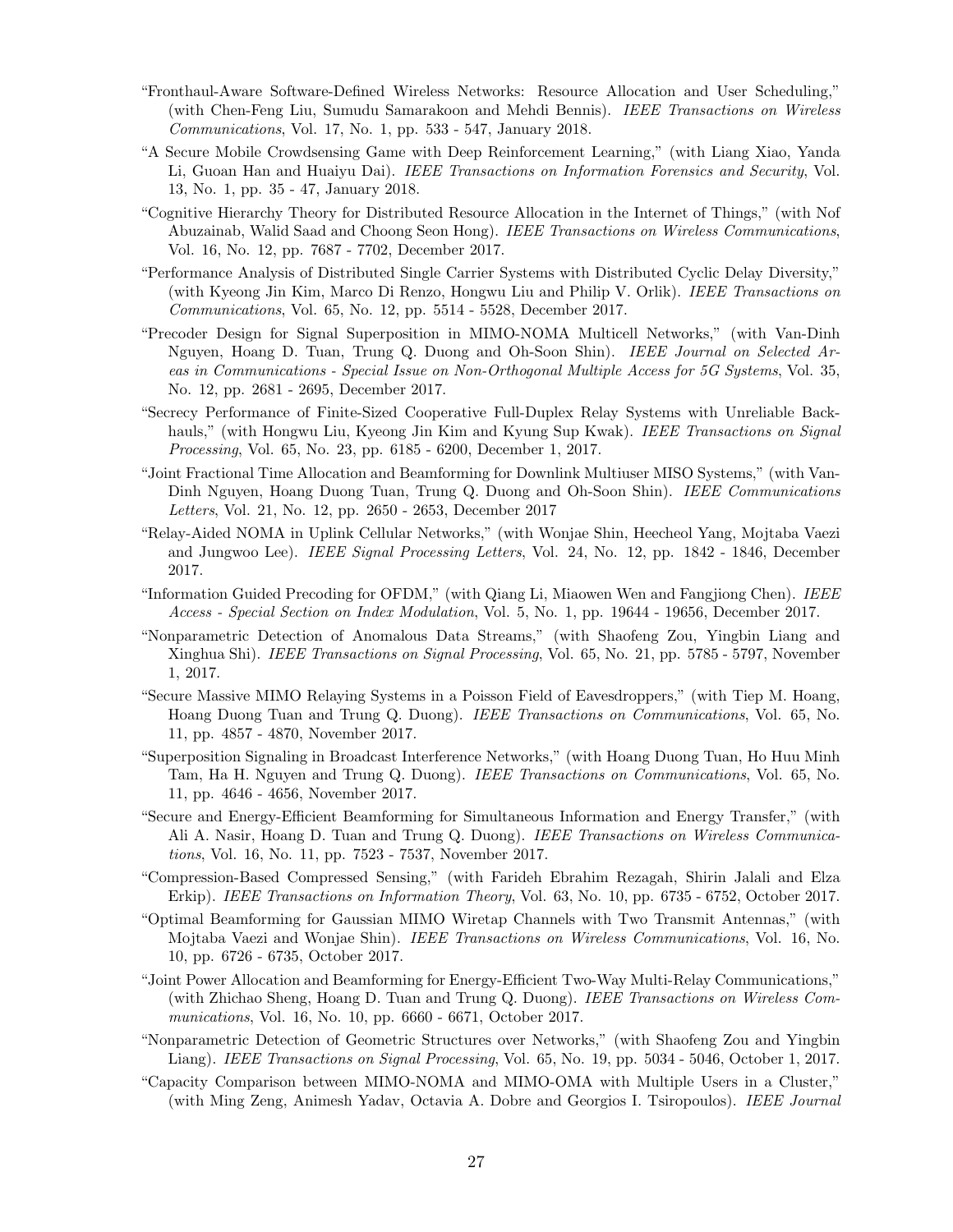on Selected Areas in Communications - Special Issue on Non-Orthogonal Multiple Access for 5G Systems, Vol. 35, No. 10, pp. 2413 - 2424, October 2017.

- "Non-Orthogonal Multiple Access in Multi-Cell Networks: Theory, Performance, and Practical Challenges," (with Wonjae Shin, Mojtaba Vaezi, Byungju Lee, David J. Love and Jungwoo Lee). IEEE Communications Magazine, Vol. 55, No. 10, pp. 176 - 183, October 2017.
- "Energy Efficient User Association and Power Allocation in Ultra Dense Millimeter Wave Networks with SWIPT," (with Haijun Zhang, Site Huang, Chunxiao Jiang, Keping Long and Victor C. M. Leung). IEEE Journal on Selected Areas in Communications - Issue on Millimeter Wave Communications for Future Mobile Networks, Vol. 35, No. 9, pp. 1936 - 1947, September 2017.
- "Feedback Enhances Simultaneous Wireless Information and Energy Transmission in Multiple Access Channels," (with Selma Belhadj Amor, Samir M. Perlaza and Ioannis Krikidis). IEEE Transactions on Information Theory, Vol. 63, No. 8, pp. 5244 - 5265, August 2017.
- "A View of Information-Estimation Relations in Gaussian Networks," (with Alex Dytso, Ronit Bustin and Shlomo Shamai). Entropy - Special Issue on Network Information Theory, Vol. 19, No. 8, Article 409, 2017. [open access]
- "Energy Efficient Wireless Pushing with Request Delay Information and Delivery Delay Constraint," (with Wei Huang and Wei Chen). IEEE Access - Special Section on Wireless Caching Techniques for 5G, Vol. 5, pp. 15428 - 15441, 2017. [open access]
- "On the Sum Rate of MIMO-NOMA and MIMO-OMA Systems," (with Ming Zeng, Animesh Yadav, Octavia A. Dobre and Georgios I. Tsiropoulos). IEEE 1 , Vol. 6, No. 4, pp. 534 - 537, August 2017.
- "NOMA Meets Finite Resolution Analog Beamforming in Massive MIMO and Millimeter-Wave Networks," (with Zhiguo Ding, Linglong Dai and Robert Schober). IEEE Communications Letters, Vol. 21, No. 8, pp. 1879 - 1882, August 2017.
- "Resource Management in Non-orthogonal Multiple Access Networks for 5G and Beyond," (with Lingyang Song, Yongchui Li and Zhiguo Ding). IEEE Network - Special Issue on Ultra-Dense Heterogeneous Small Cell Deployment in 5G and Beyond, Vol. 31, No. 4, pp. 8 14, July - August 2017.
- "Enabling Self-healing Smart Grid Through Jamming Resilient Local Controller Switching," (with Hongbo Liu, Yingying Chen, Mooi Choo Chuah and Jie Yang). IEEE Transactions on Dependable and Secure Computing, Vol. 14, No.4, pp. 377 - 391, July - August 2017.
- "Minimum Sparsity of Unobservable Power Network Attacks," (with Yue Zhao and Andrea Goldsmith). IEEE Transactions on Automatic Control, Vol. 62, No. 7, pp. 3354 - 3368, July 2017.
- "Resilience of Energy Infrastructure and Services: Modeling, Data Analytics and Metrics," (with Chuanyi Ji and Yun Wei). Proceedings of the IEEE - Special Issue on Power Grid Resilience, Vol. 105, No.7, pp. 1354 - 1366, July 2017.
- "Price Discrimination for Energy Trading in Smart Grid: A Game Theoretic Approach," (with Wayes Tushar, Chau Yuen and David B. Smith). IEEE Transactions on Smart Grid, Vol. 8, No. 4, pp. 1790 - 1801, July 2017.
- "On the Spectral Efficiency and Security Enhancements of NOMA Assisted Multicast-Unicast Streaming," (with Zhiguo Ding, Zhongyuan Zhao and Mugen Peng). IEEE Transactions on Communications, Vol. 65, No. 7, pp. 3151 - 3163, July 2017.
- "Cyclic Interference Alignment for Full-Duplex Multi-Antenna Cellular Networks," (with Wonjae Shin, Jong-Bu Lim, Hyun-Ho Choi and Jungwoo Lee). IEEE Transactions on Communications, Vol. 65, No. 6, pp. 2657 - 2671, June 2017.
- "Impact of Imperfect Source-to-Relay CSI in Amplify-and-Forward Relay Networks," (with Jia-Chin Lin, Han-Kui Chang and Meng-Lin Ku). IEEE Transactions on Vehicular Technology, Vol. 66, No.6, pp. 5056 - 5069, June 2017.
- "Universal Compressed Sensing for Almost Lossless Recovery," (with Shirin Jalali). IEEE Transactions on Information Theory, Vol. 63, No. 5, pp. 2933 - 2953, May 2017.
- "Random Beamforming in Millimeter-Wave NOMA Networks," (with Zhiguo Ding and Pingzhi Fan). IEEE Access - Special Issue on Physical and Medium Access Control Layer Advances in 5G Wireless Networks,Vol. 5, No. 1, pp. 7667 - 7681, 2017.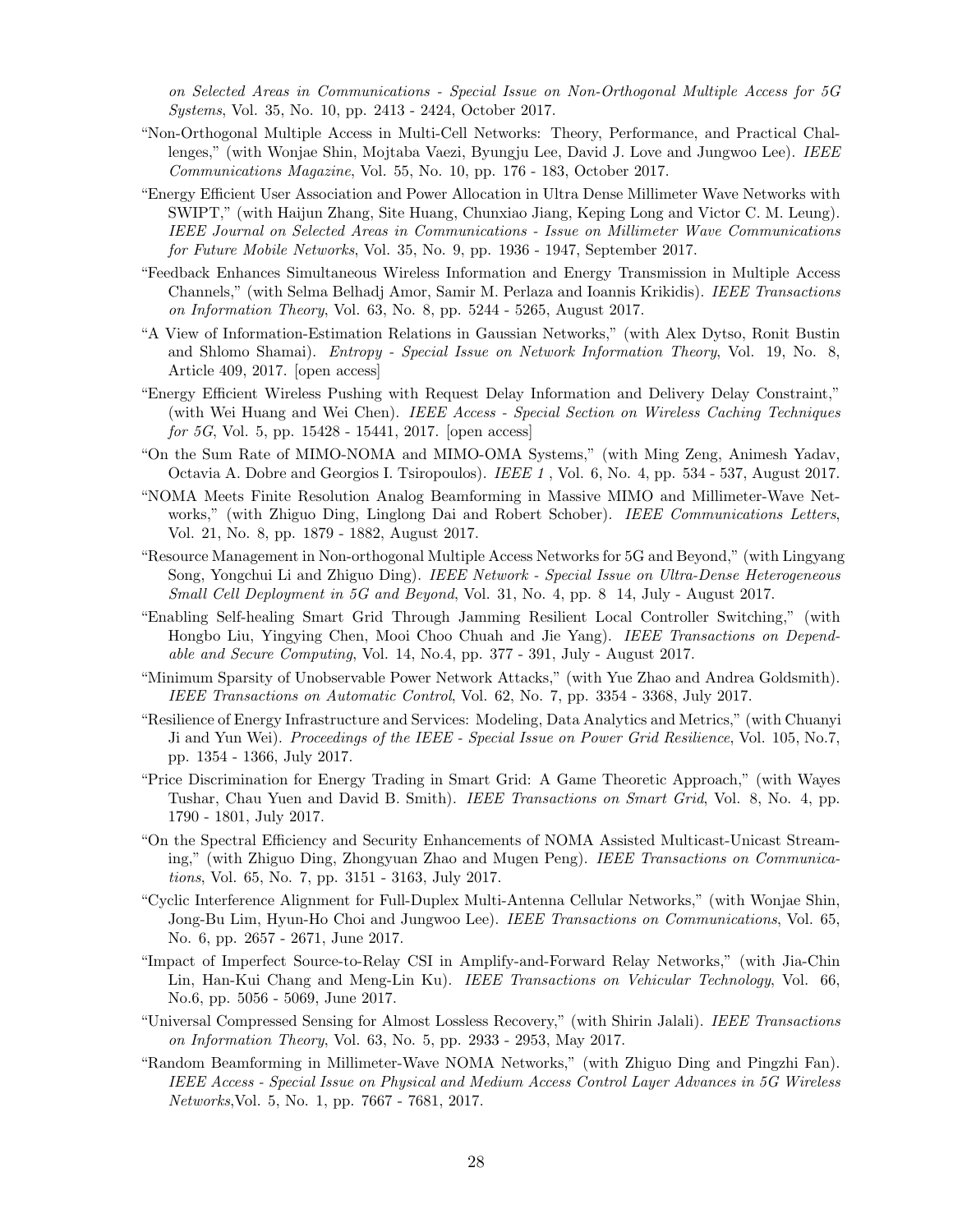- "Spectral and Energy Efficiencies in Full-Duplex Wireless Information and Power Transfer," (with Van-Dinh Nguyen, Trung Q. Duong, Hoang Duong Tuan and Oh-Soon Shin). IEEE Transactions on Communications, Vol. 65, No. 5, pp. 2220 - 2233, May 2017.
- "MIMO Energy Harvesting in Full-Duplex Multi-user Networks," (with Huu H. Minh Tam, Hoang Duong Tuan, Ali Arshad Nasir and Trung Q. Duong). IEEE Transactions on Wireless Communications, Vol. 16, No. 5, pp. 3282 - 3297, May 2017.
- "QoS-Constrained Relay Control for Full-Duplex Relaying with SWIPT," (with Hongwu Liu, Kyeong Jin Kim and Kyung Sup Kwak). IEEE Transactions on Wireless Communications, Vol. 16, No. 5, pp. 2936 - 2949, May 2017.
- "Mobile Data Trading: Behavioral Economics Analysis and Algorithm Design," (with Junlin Yu, Man Hon Cheung and Jianwei Huang). IEEE Journal on Selected Areas in Communications - Special Issue on Human-In-The-Loop Mobile Networks, Vol. 35, No. 4, pp. 994 - 1005, April 2017.
- "Content Pushing with Request Delay Information," (with Wei Chen). IEEE Transactions on Communications, Vol. 65, No. 3, pp. 1146 - 1161, March 2017.
- "Cloud Storage Defense Against Advanced Persistent Threats: A Prospect Theoretic Study," (with Liang Xiao, Dongjin Xu, Caixia Xie and Narayan B. Mandayam). IEEE Journal on Selected Areas in Communications - Special Issue on Game Theory for Networks, Vol. 35, No. 3, pp. 534 - 544, March 2017.
- "On Simultaneously Generating Multiple Keys in a Joint Source-Channel Model," (with Wenwen Tu, Mario Goldenbaum and Lifeng Lai). IEEE Transactions on Information Forensics and Security, Vol. 12, No.2, pp. 298 - 308, February 2017.
- "Application of Non-orthogonal Multiple Access in LTE and 5G Networks," (with Zhiguo Ding, Yuanwei Liu, Jinho Choi, Qi Sun, Maged Elkashlan and Chih-Lin I). IEEE Communications Magazine -Feature Topic on LTE Evolution, Vol. 55, No. 2, pp. 185 - 191, February 2017.
- "Beamforming Design for Wireless Information and Power Transfer Systems: Receive Power-Splitting Versus Transmit Time-Switching," (with Ali Arshad Nasir, Hoang Duong Tuan, Duy Trong Ngo and Trung Quang Duong). IEEE Transactions on Communications, Vol. 65, No. 2, pp. 876 - 889, February 2017.
- "Joint Load Balancing and Interference Management for Small-Cell Heterogeneous Networks with Limited Backhaul Capacity," (with Huu H. Minh Tam, Hoang Dong Tuan, Duy T. Ngo and Trung Q. Duong). IEEE Transactions on Wireless Communications, Vol.16, No. 2, pp. 872 - 884, February 2017.
- "MIMO Beamforming for Secure and Energy-Efficient Wireless Communication," (with Nguyen T. Nghia, Hoang D. Tuan and Trung Q. Duong). *IEEE Signal Processing Letters*, Vol. 24, No. 2, pp. 236 - 239, February 2017.
- "Secrecy Rate Beamforming for Multi-cell Networks with Information and Energy Harvesting," (with Ali Arshad Nasir, Hoang Duong Tuan, Trung Quang Duong). IEEE Transactions on Signal Processing, Vol. 65, No. 3, pp. 677 - 689, February 1, 2017.
- "Probabilistic Tensor Canonical Polyadic Decomposition with Orthogonal Factors," (with Lei Cheng and Yik-Chung Wu). IEEE Transactions on Signal Processing, Vol. 65, No. 3, pp. 663 - 676, February 1, 2017.
- "Coordinated Beamforming for Multi-Cell MIMO-NOMA," (with Wonjae Shin, Mojtaba Vaezi, Byungju Lee, David J. Love and Jungwoo Lee). *IEEE Communications Letters*, Vol. 21, No. 1, pp. 84 - 87, January 2017.
- "Wireless Physical Layer Security," (with Rafael F. Schaefer). Proceedings of the National Academy of Sciences of the USA, Vol. 114, No.1, pp. 19 - 26, January 3, 2017.
- "Learning-Based Distributed Detection-Estimation in Sensor Networks with Unknown Sensor Defects," (with Qing Zhou, Di Li, Soummya Kar, Lauren Huie and Shuguang Cui). IEEE Transactions on Signal Processing, Vol. 65, No. 1, pp. 130 - 145, January 1, 2017.
- "Secrecy Rate Optimization for Secure Multicast Communications," (with Kanapathippillai Cumanan, Zhiguo Ding, and Mai Xu). IEEE Journal of Selected Topics in Signal Processing - Issue on Exploiting Interference towards Energy Efficient and Secure Wireless Communications, Vol. 10, No. 8, pp. 1417 - 1432, December 2016.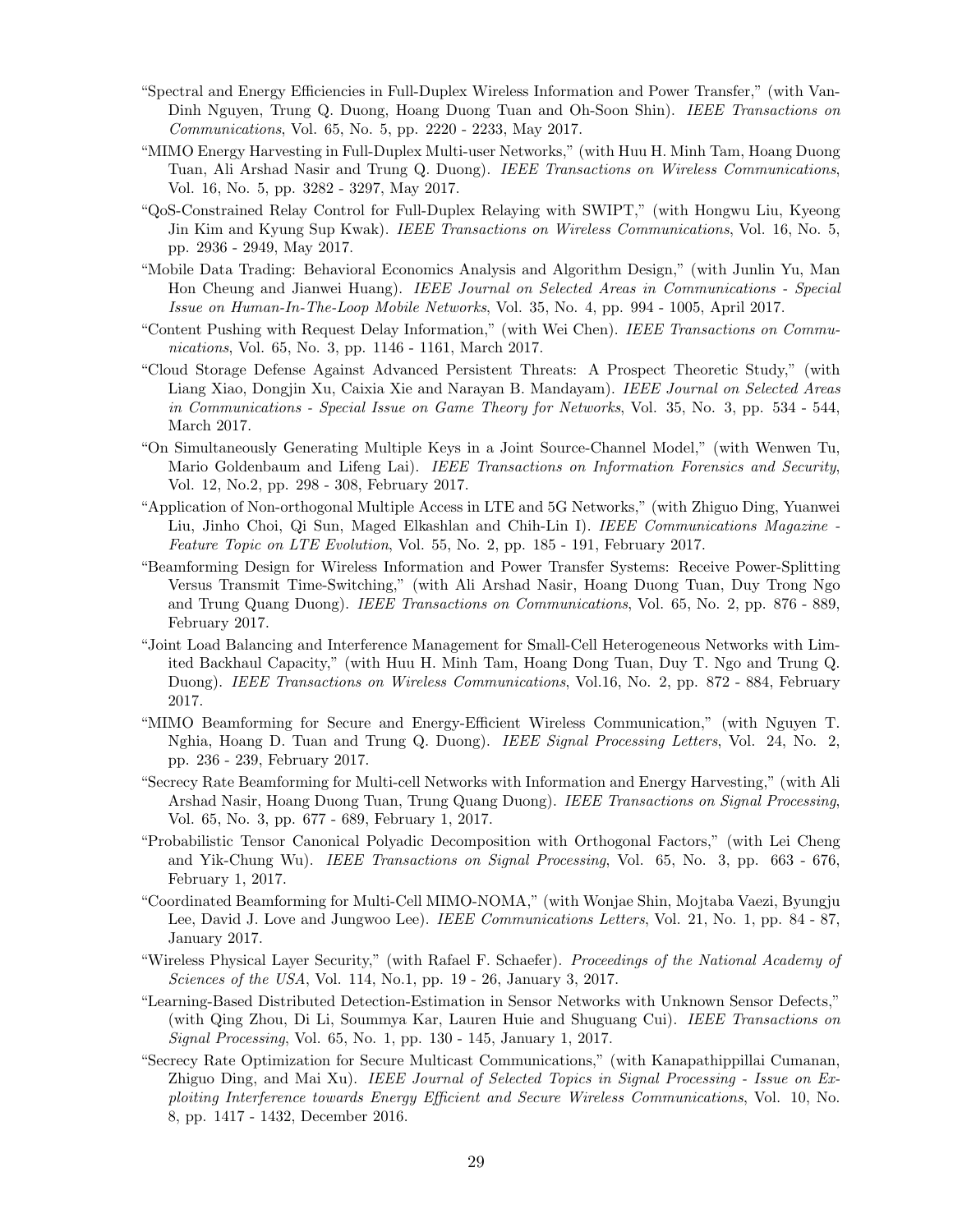- "Distributed Constrained Recursive Nonlinear Least-Squares Estimation: Algorithms and Asymptotics," (with Anit Kumar Sahu, Soummya Kar and José M. F. Moura). IEEE Transactions on Signal and Information Processing over Networks - Special Issue on Inference and Learning over Networks, Vol. 2, No. 4, pp. 426 - 441, December 2016.
- "Load Shifting in the Smart Grid: To Participate or Not?" (with Yunpeng Wang, Walid Saad and Narayan B. Mandayam). IEEE Transactions on Smart Grid, Vol. 7, No. 8, pp. 2604 - 2614, November 2016.
- "Power Splitting-Based SWIPT with Decode-and-Forward Full-Duplex Relaying," (with Hongwu Liu, Kyeong Jin Kim and Kyung Sup Kwak). IEEE Transactions on Wireless Communications, Vol. 16, No. 11, pp. 7561 - 7577, November 2016.
- "Hypergraph Based Wireless Distributed Storage Optimization for Cellular D2D Underlays," (with Li Wang, Huaging Wu, Yinan Ding and Wei Chen). IEEE Journal on Selected Areas in Communications - Special Issue on Spectrum Sharing and Aggregation for Future Wireless Networks, Vol. 34, No. 10, pp. 2650 - 2666, October 2016.
- "Quickest Linear Search over Correlated Sequences," (with Javad Heydari and Ali Tajer). IEEE Transactions on Information Theory, Vol. 62, No. 10, pp. 5786 - 5808, October 2016.
- "Security Games with Unknown Adversarial Strategies," (with Andrey Garnaev and Melike Baykal-Gursoy). IEEE Transactions on Cybernetics, Vol. 46, No 10, pp. 2291 - 2299, October 2016.
- "Relay-Aided Space-Time Beamforming for Interference Relay Networks with Partial Channel Knowledge," (with Wonjae Shin, Namyoon Lee and Jungwoo Lee). IEEE Transactions on Signal Processing, Vol. 64, No. 19, pp. 5119 - 5130, October 1, 2016.
- "Secrecy Performance of Finite-Sized Cooperative Single Carrier Systems with Unreliable Backhaul Connections," (with Kyeong Jin Kim, Phee Lep Yeoh and Philip V. Orlik). IEEE Transactions on Signal Processing, Vol. 64, No. 17, pp. 4403 - 4416, September 1, 2016.
- "On Rate, Secrecy, and Network Connectivity Tradeoffs for Wireless Networks," (with Ruolin Zhang and Cristina Comaniciu). IEEE Communications Letters, Vol. 20, No. 8, pp. 1559 - 1562, August 2016.
- "Relay Selection for Cooperative NOMA," (with Zhiguo Ding and Huaiyu Dai). IEEE Wireless Communications Letters, Vol. 5, No. 4, pp. 416 - 419, August 2016.
- "Impact of User Pairing on 5G Non-Orthogonal Multiple Access Downlink Transmissions," (with Zhiguo Ding and Pingzhi Fan). IEEE Transactions on Vehicular Technology, Vol. 65, No. 8, pp. 6010 - 6023, August 2016.
- "Machine Learning Methods for Attack Detection in the Smart Grid," (with Mete Ozay, I˜naki Esnaola, Fatos T. Yarman Vural and Sanjeev R. Kulkarni). IEEE Transactions on Neural Networks and Learning Systems, Vol. 27, No. 8, pp. 1773 - 1786, August 2016.
- "Disintegrated Channel Estimation in Filter-and-Forward Relay Networks," (with Kao-Peng Chou and Jia-Chin Lin). IEEE Transactions on Communications, Vol. 64, No. 7, pp. 2835 - 2847, July 2016.
- "Cooperation of Storage Operation in a Power Network with Renewable Generation," (with Subhash Lakshminarayana, Yunjian Xu and Tony Q. S. Quek). IEEE Transactions on Smart Grid, Vol. 7, No. 4, pp. 2108 - 2122, July 2016.
- "Maximum Distortion Attacks in Electricity Grids," (with I˜naki Esnaola, Samir M. Perlaza and Oliver Kosut). IEEE Transactions on Smart Grid, Vol. 7, No. 4, pp. 2007 - 2015, July 2016.
- "A Mobile Offloading Game Against Smart Attacks," (with Liang Xiao and Huaiyu Dai). IEEE Access, Vol. 4, pp. 2281 - 2291, 2016. [open access]
- "Mining MOOC Clickstreams: Video-Watching Behavior vs. In-Video Quiz Performance," (with Christopher Brinton, Swapna Buccapatnam, and Mung Chiang). IEEE Transactions on Signal Processing, Vol. 64, No. 14, pp. 3677 - 3692, July 15, 2016.
- "Training Design for Channel Estimation in Uplink Cloud Radio Access Networks," (with Qiang Hu, Mugen Peng and Xinqian Xie). *IEEE Transactions on Signal Processing*, Vol. 64, No. 3, pp. 3324 - 3337, July 1, 2016.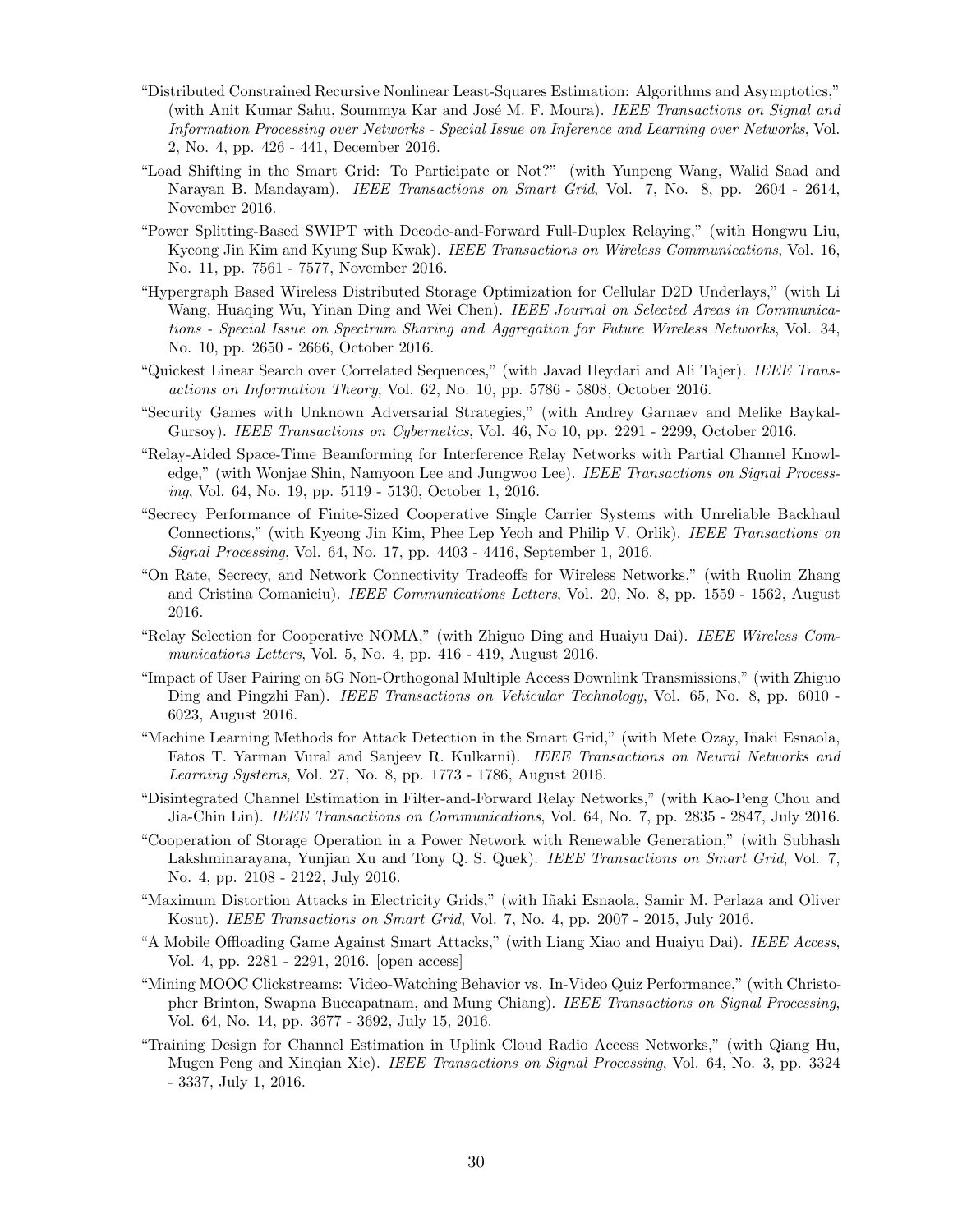- "A General MIMO Framework for NOMA Downlink and Uplink Transmission Based on Signal Alignment," (with Zhiguo Ding and Robert Schober). IEEE Transactions on Wireless Communications, Vol. 15, No. 6, pp. 4438 - 4454, June 2016.
- "Wireless Information and Power Transfer in Multiway Massive MIMO Relay Networks," (with Gayan Amarasuriya and Erik G. Larsson). IEEE Transactions on Wireless Communications, Vol. 15, No. 6, pp. 3387 - 3855, June 2016.
- "Super-Activation as a Unique Feature of Secure Communication in Malicious Environments," (with Rafael F. Schaefer and Holger Boche). Information, Vol. 7, No. 2, 24, 2016. [open access]
- "Delay-Energy Tradeoff in Multicast Traffic Scheduling for Green 5G Cellular Systems," (with Chuan Huang, Junshan Zhang and Shuguang Cui). IEEE Journal on Selected Areas in Communications: Series on Green Communications and Networking, Vol. 34, No. 5, pp. 1235 - 1249, May 2016.
- "Cluster Content Caching: An Energy-Efficient Approach to Improve Quality of Service in Cloud Radio Access Networks," (with Zhongyuan Zhao, Mugen Peng, Zhiguo Ding and Wenbo Wang). IEEE Journal on Selected Areas in Communications: Series on Green Communications and Networking, Vol. 34, No. 5, pp. 1207 - 1221, May 2016.
- "Near-Optimal Modulo-and-Forward Scheme for the Untrusted Relay Channel," (with Shengli Zhang, Lisheng Fan and Mugen Peng). *IEEE Transactions on Information Theory*, Vol. 62, No. 5, pp. 2545 - 2556, May 2016.
- "MIMO-NOMA Design for Small Packet Transmission in the Internet of Things," (with Zhiguo Ding and Linglong Dai). IEEE Access, Vol. 4, pp. 1393 - 1405, 2016. [open access]
- "Energy Storage Sharing in Smart Grid: A Modified Auction Based Approach," (with Wayes Tushar, Bo Chai, Chau Yuen, Shisheng Huang, David Smith and Zaiyue Yang). IEEE Transactions on Smart Grid, Vol. 7, No. 3, pp. 1462 - 1475, May 2016.
- "Energy-Efficient Resource Allocation Optimization for Multimedia Heterogeneous Cloud Radio Access Networks," (with Mugen Peng, Yuling Yu and Hongyu Xiang). IEEE Transactions on Multimedia, Vol. 18, No. 5, pp. 879 - 892, May 2016.
- "Design of Massive-MIMO-NOMA with Limited Feedback," (with Zhiguo Ding). IEEE Signal Processing Letters, Vol. 23, No. 5, pp. 629 - 633, May 2016.
- "Distributed Estimation Over Sensor Networks Based on Distributed Conjugate Gradient Strategies," (with Songcen Xu and Rodrigo C. de Lamare). IET Signal Processing, Vol. 10, No. 3, pp. 291 - 301, May 2016.
- "On the Achievable Rate of OFDM with Index Modulation," (with Miaowen Wen, Xiang Cheng, Bingli Jiao and Liuqing Yang). IEEE Transactions on Signal Processing, Vol. 64, No. 8, pp. 1919 - 1932, April 15, 2016.
- "Cooperative Non-Orthogonal Multiple Access with Simultaneous Wireless Information and Power Transfer," (with Yuanwei Liu, Zhiguo Ding and Maged Elkashlan). IEEE Journal on Selected Areas in Communications - Special Issue on Energy-Efficient Techniques for 5G Wireless Communication Systems, Vol. 34, No. 4, pp. 938 - 953, April 2016.
- "A Survey of Energy-Efficient Techniques for 5G Networks and Challenges Ahead," (with Stefano Buzzi, Chih-Lin I, Thierry E. Klein, Chenyang Yang and Alessio Zappone). IEEE Journal on Selected Areas in Communications - Special Issue on Energy-Efficient Techniques for 5G Wireless Communication Systems, Vol. 34, No. 4, pp. 697 - 709, April 2016.
- "Residual-quantization Based Code Design for Compressing Noisy Sources with Arbitrary Decoder Side Information," (with Yi-Peng Wei, Shih-Chun Lin, Song-Jheng Lin and Hsuan-Jung Su). IEEE Transactions on Communications, Vol. 64, No. 4, pp. 1711 - 1725, April 2016.
- "A Learning-Based Approach to Caching in Heterogenous Small Cell Networks," (with Bettagere N. Bharath and Kyatsandra G. Nagananda). IEEE Transactions on Communications,Vol. 64, No. 4, pp. 1674 - 1686, April 2016.
- "Joint Beamforming and Broadcasting in Massive MIMO," (with Erik Larsson). IEEE Transactions on Wireless Communications, Vol. 15, No. 4, pp. 3058 - 3070, April 2016.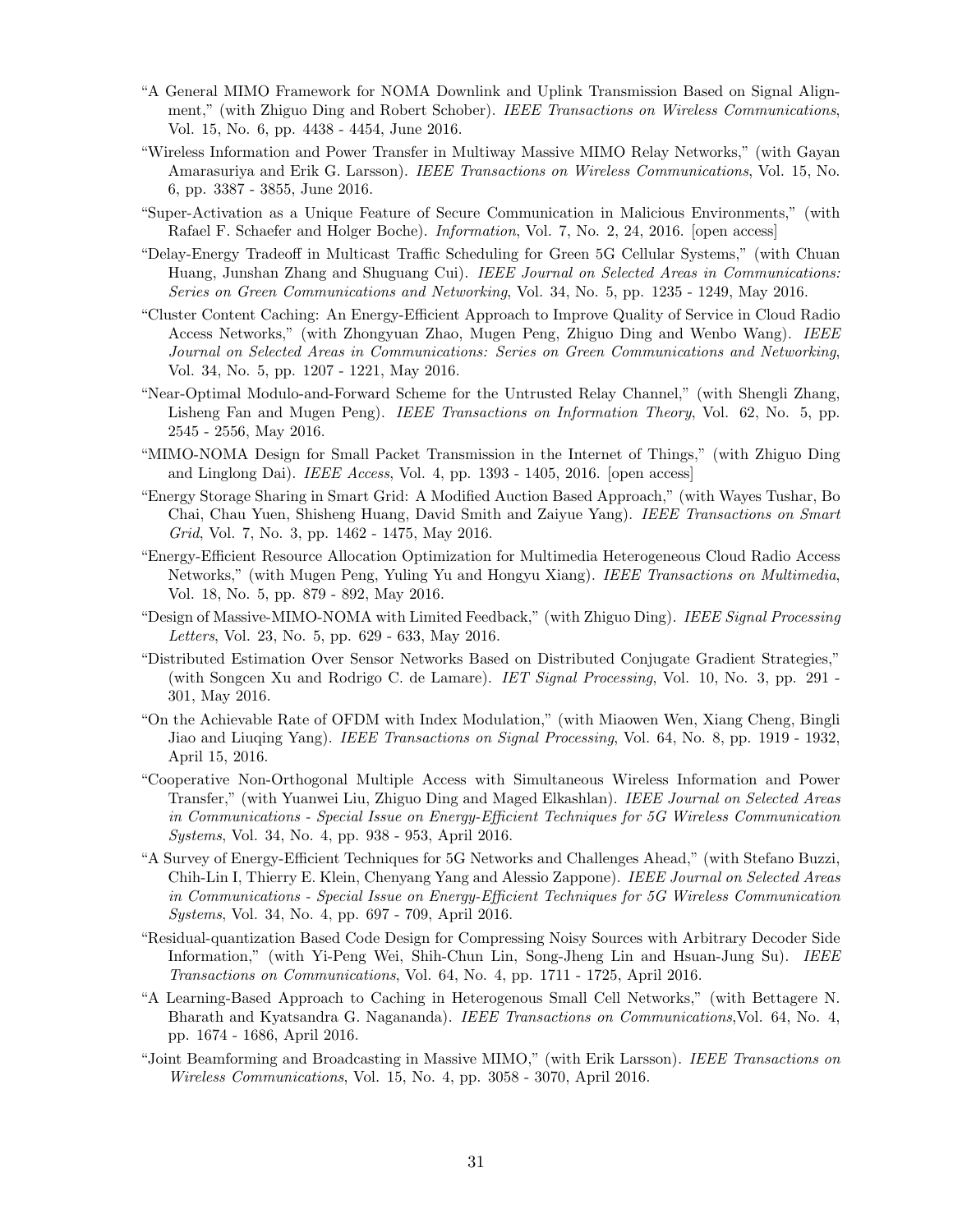- "Distributed Spectrum Estimation Based on Alternating Mixed Discrete-Continuous Adaptation," (with Tamara Miller, Songchen Xu and Rodrigo C. de Lamare). IEEE Signal Processing Letters, Vol. 23, No. 4, pp. 551 - 555, April 2016.
- "Opportunistic Detection Rules: Finite and Asymptotic Analysis," (with Wenyi Zhang and George Moustakides). IEEE Transactions on Information Theory, Vol. 62, No. 4, pp. 2140 - 2152, April 2016.
- "On the SNR-Evolution of the MMSE Function of Codes for the Gaussian Broadcast and Wiretap Channels" (with Ronit Bustin, Rafael F. Schaefer and Shlomo Shamai). IEEE Transactions on Information Theory, Vol. 62, No. 4, pp. 2070 - 2091, April 2016.
- "The Likelihood Encoder for Lossy Compression," (with Eva Song and Paul Cuff). IEEE Transactions on Information Theory, Vol. 62, No. 4, pp. 1836 - 1849, April 2016.
- \*"Towards a Consumer-Centric Grid: A Behavioral Perspective," (with Walid Saad, Arnold Glass and Narayan Mandayam). Proceedings of the IEEE - Special Issue on Microgrids and Energy Efficient Buildings, Vol. 104, No. 4, pp. 865 - 882, April 2016.
- "Achieving Autonomous Compressive Spectrum Sensing for Cognitive Radios," (with Jing Jiang, Hongjian Sun and David Baglee). *IEEE Transactions on Vehicular Technology*, Vol. 65, No. 3, pp. 1281 -1291, March 2016.
- "A Game Theoretic Analysis of Secret and Reliable Communication with Active and Passive Adversarial Modes," (with Andrey Garnaev and Melike Baykal-Gursoy). IEEE Transactions on Wireless Communications, Vol. 15, No. 3, pp. 2155 - 2163, March 2016.
- "Cooperative In-home Powerline Communication: Analyses Based on a Measurement Campaign," (Michelle S. P. Facina, Haniph A. Latchman and Moisés V. Ribeiro). IEEE Transactions on Communications, Vol. 64, No. 2, pp. 778 - 789, February 2016.
- "Initial Synchronization Exploiting Inherent Diversity for the LTE Sector Search Process," (with Jia-Chin Lin and Yu-Ting Sun). IEEE Transactions on Wireless Communications, Vol. 15, No. 2, pp. 1114 - 1128, February 2016.
- "A Split-Reduced Successive Cancellation List Decoder for Polar Codes," (with Zhaoyang Zhang, Liang Zhang, Xianbin Wang and Caijun Zhong). IEEE Journal on Selected Areas in Communications - Special Issue on Recent Advances in Capacity Approaching Codes, Vol. 34, No. 2, pp. 292 - 302, February 2016.
- "A Coalitional Graph Game Framework for Network Coding Aided D2D Communication," (with Yong Li, Yulei Zhao, Ning Ge and Zhiguo Ding). EURASIP Journal on Advances in Signal Processing - Special Issue on Network Coding, 2016:2.
- "Multi-user SWIPT Cooperative Networks: Is the Max-Min Criterion Still Diversity-Optimal?" (with Zhiguo Ding). IEEE Transactions on Wireless Communications, Vol. 15, No. 1, pp. 553 - 557, January 2016.
- "The Application of MIMO to Non-Orthogonal Multiple Access," (with Zhiguo Ding and Fumiyuki Adachi). *IEEE Transactions on Wireless Communications*, Vol. 15, No. 1, pp. 537 - 552, January 2016.
- "Spectral and Energy Efficiency Trade-Offs in Cellular Networks," (with Dimitrios Tsilimantos, Jean-Marie Gorce and Katia Jaffrès-Runser). IEEE Transactions on Wireless Communications, Vol. 15, No. 1, pp. 54 - 66, January 2016
- "Cost Minimization of Charging Stations with Photovoltaics: An Approach with EV Classification," (with Wayes Tushar, Chau Yuen, Shisheng Huang and David B. Smith). IEEE Transactions on Intelligent Transportation Systems, Vol. 17, No. 1, pp. 156 - 169, January 2016.
- "Sparse Channel Estimation and Equalization for OFDM-Based Underwater Cooperative Systems with Amplify-and-Forward Relaying," (with Erdal Panayirci, Habib Senol and Murat Uysal). IEEE Transactions on Signal Processing, Vol. 64, No. 1, pp. 214 - 228, January 1, 2016.
- "Convex Optimization for Sensor Placement in Water Distribution Systems," (with Yue Zhao, Rafi Schwartz and Avi Ostfeld). Environmental Modelling and Software, Vol. 76, pp. 128 - 136, 2016.
- "Fast Numerical Nonlinear Fourier Transforms," (with Sander Wahls). IEEE Transactions on Information Theory, Vol. 61, No. 12, pp. 6957 - 6974, December 2015.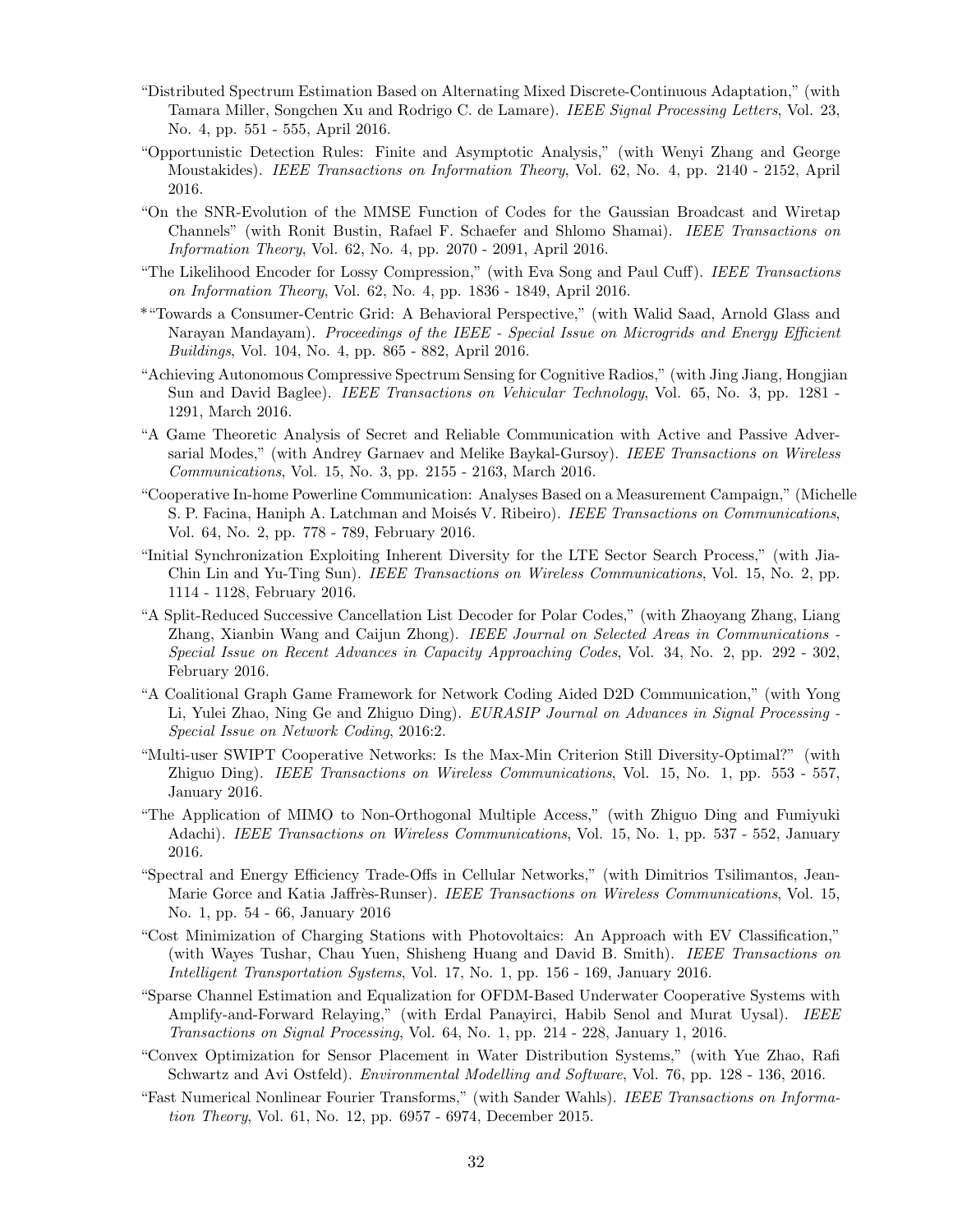- "Cooperative Beamforming and User Selection for Improving the Security of Relay-aided Systems," (with Tiep M. Hoang, Trung Q. Duong, Himal A. Suraweera and Chintha Tellambura). IEEE Transactions on Communications, Vol. 63, No. 12, pp. 5039 - 5051, December 2015.
- "On the Continuity of the Secrecy Capacity of Compound and Arbitrarily Varying Wiretap Channels," (with Holger Boche and Rafael F. Schaefer). IEEE Transactions on Information Forensics and Security, Vol. 10, No. 12, pp. 2531 - 2546, December 2015.
- "User-centric View of Jamming Games in Cognitive Radio Networks," (with Liang Xiao, Jinliang Liu, Qiangda Li and Narayan B. Mandayam). IEEE Transactions on Information Forensics and Security, Vol. 10, No. 12, pp. 2578 - 2590, December 2015.
- "How to Deal with an Intelligent Adversary," (with Andrey Garnaev and Melike Baykal-Gursoy). Computers and Industrial Engineering, Vol. 10, No. 12, pp. 2531 - 2546, December 2015.
- \*"Inter-tier Interference Suppression in Heterogeneous Cloud Radio Access Networks," (with Yuanyuan Cheng, Mugen Peng and Shi Yan). IEEE Access - Special Section on Emerging Cloud-Based Wireless Communications and Networks, Vol. 3, pp. 2441 - 2455, 2015. [open access]
- "Bridging the Social and Wireless Networking Divide: Information Dissemination in Integrated Cellular and Opportunistic Networks," (with Ju Jie, Lie-Liang Yang and Lajos Hanzo). IEEE Access, Vol. 3, pp. 1809 - 1848, 2015. [open access]
- "Context-Aware Small Cell Networks: How Social Metrics Improve Wireless Resource Allocation," (with Omid Semiari, Walid Saad, Stefan Valentin and Mehdi Bennis). IEEE Transactions on Wireless Communications, Vol. 14, No. 11, pp. 5927 - 5940, November 2015.
- "Adaptive Link Selection Algorithms for Distributed Estimation," (with Songcen Xu and Rodrigo C. de Lamare). EURASIP Journal on Advances in Signal Processing, 2015:86.
- "Worst-Case Jamming on MIMO Gaussian Channels," (with Jie Gao, Sergiy A. Vorobyov and Hai Jiang). *IEEE Transactions on Signal Processing*, Vol. 63, No. 21, pp. 5821 - 5836, November 1, 2015.
- "A Low-Complexity Near-ML Differential Spatial Modulation Detector," (with Miaowen Wen, Xiang Cheng and Yuyang Bian). IEEE Signal Processing Letters, Vol. 22, No. 11, pp. 1834 - 1838, November 2015.
- "A New Evaluation Criterion for Non-Orthogonal Multiple Access in 5G Software Defined Networks," (with Peng Xu, Zhiguo Ding and Xuchu Dai). IEEE Access, Vol. 3, pp. 1633 - 1639, 2015. [open access]
- \*"Broadcast Networks with Layered Decoding and Layered Secrecy: Theory and Applications," (with Shaofeng Zou, Yingbin Liang, Lifeng Lai and Shlomo Shamai). Proceedings of the IEEE - Special Issue on Secure Communications Via Physical Layer and Information-Theoretic Techniques, Vol. 103, No. 10, pp. 1841 - 1856, October 2015.
- \*"Secure Communication under Channel Uncertainty and Adversarial Attacks," (with Rafael Schaefer and Holger Boche). Proceedings of the IEEE - Special Issue on Secure Communications Via Physical Layer and Information-Theoretic Techniques, Vol. 103, No. 10, pp. 1796 - 1813, October 2015.
- "Enabling Data Exchange in Interactive State Estimation under Privacy Constraints," (with Elena Veronica Belmega and Lalitha Sankar). IEEE Journal on Selected Topics in Signal Processing - Issue on Signal and Information Processing for Privacy, Vol. 9, No. 7, pp. 1285 - 1297, October 2015.
- "Perfect Output Feedback in the Two-User Decentralized Interference Channel," (with Samir M. Perlaza, Ravi Tandon and Zhu Han). IEEE Transactions on Information Theory, Vol. 61, No. 10, pp. 5441 - 5462, October 2015.
- "Non-Coherent Successive Relaying and Cooperation: Principles, Designs and Applications," (with Li Li and Lajos Hanzo). IEEE Communications Surveys and Tutorials, Vol. 17, No. 3, pp. 1708 -1737, Thirdquarter 2015.
- "Exploiting Social Trust Assisted Reciprocity (STAR) towards Utility-Optimal Socially-aware Crowdsensing," (with Xiaowen Gong, Xu Chen and Junshan Zhang). IEEE Transactions on Signal and Information Processing over Networks, Vol. 1, No. 3, pp. 195 - 208, September 2015.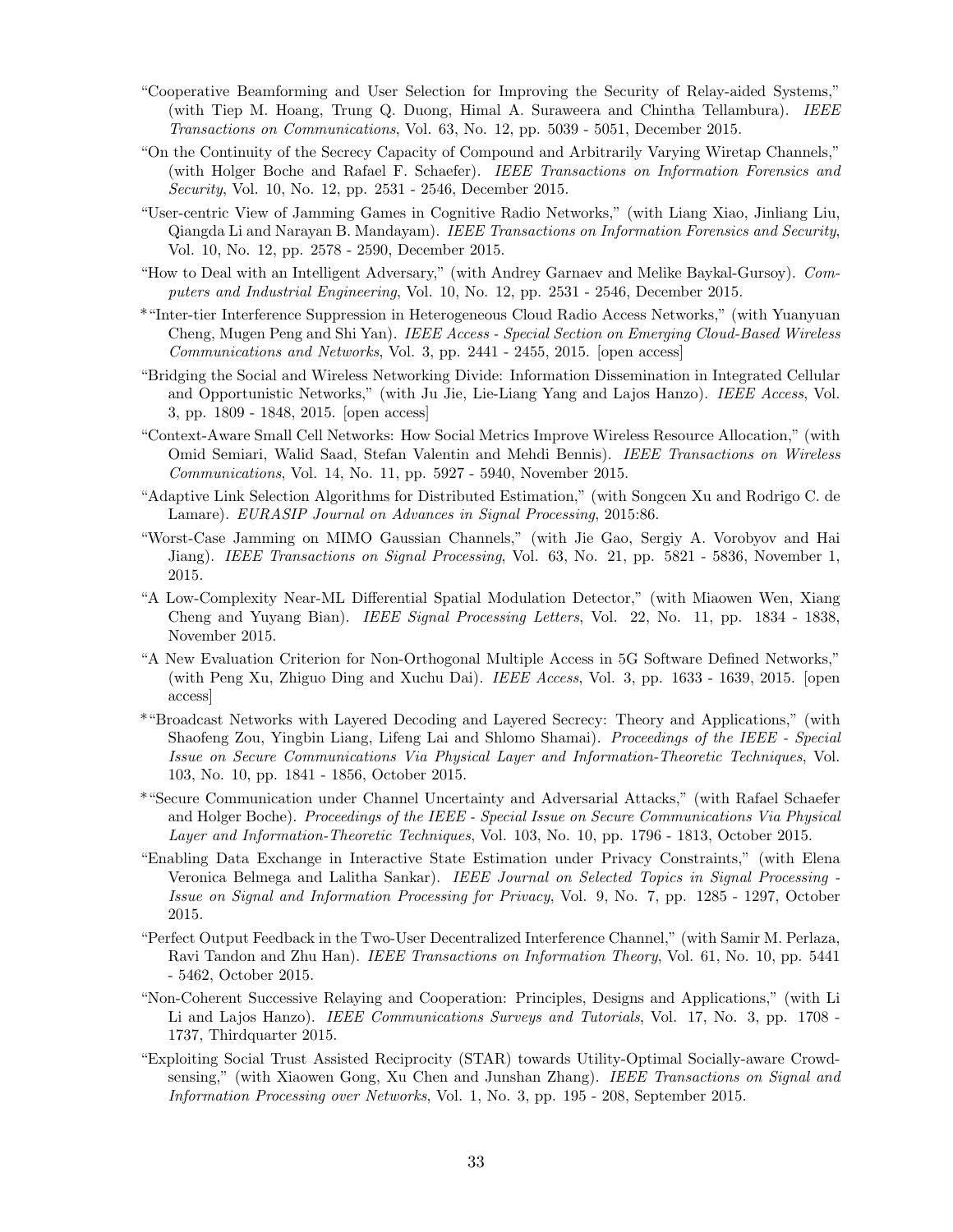- "Optimal Power Allocation in Block Fading Gaussian Channels with Confidential Messages," (with Arsenia Chorti and Katerina P. Papadaki). IEEE Transactions on Wireless Communications, Vol. 14, No. 9, pp. 4708 - 4719, September 2015.
- "A Multiobjective Approach to Multimicrogrid System Design," (with Wei-Yu Chiu and Hongjian Sun). IEEE Transactions on Smart Grid, Vol. 6, No. 5, pp. 2263 - 2272, September 2015.
- "Distributed Compressed Estimation Based on Compressive Sensing," (with Songcen Xu and Rodrigo C. de Lamare). IEEE Signal Processing Letters, Vol. 22, No. 9, pp. 1311 -1315, September 2015.
- "Cooperative Non-Orthogonal Multiple Access in 5G Systems," (with Zhiguo Ding and Mugen Peng). IEEE Communications Letters, Vol. 19, No. 8, pp. 1462 - 1465, August 2015.
- "Distributed Algorithms for Sharing Spectrum Sensing Information in Cognitive Radio Networks," (with Jarmo Lundén and Mehul Motani). *IEEE Transactions on Wireless Communications*, Vol. 14, No. 8, pp. 4667 - 4678, August 2015.
- "The Price of Self-sustainability for Block Transmission Systems," (with Marco Maso, Subhash Lakshminarayana and Tony Q. S. Quek). IEEE Journal on Selected Areas in Communications - Special Issue on Energy Harvesting and Wireless Energy Transfer, Vol. 33, No. 8, pp. 1549 - 1562, August 2015.
- "Training Design and Channel Estimation in Uplink Cloud Radio Access Networks," (with Xinqian Xie, Mugen Peng and Wenbo Wang). IEEE Signal Processing Letters, Vol. 22, No. 8, pp. 1060 - 1064, August 2015.
- "MIMO Radar Imaging with Imperfect Carrier Synchronization," (with Weidong Chen, Li Ding and Wenyi Zhang). *IEEE Transactions on Aerospace and Electronic Systems*, Vol. 51, No. 3, pp. 2236 - 2247, July 2015.
- "Differential Spatial Modulation," (with Yuyang Bian, Xiang Cheng, Miaowen Wen, Liuqing Yang and Bingli Jiao). IEEE Transactions on Vehicular Technology, Vol. 64, No. 7, pp. 3262 - 3268, July 2015.
- "Secure Degrees of Freedom of Wireless X Networks Using Artificial Noise Alignment," (with Zhao Wang, Ming Xiao and Mikael Skoglund). IEEE Transactions on Communications, Vol. 63, No. 7, pp. 2632 - 2646, July 2015.
- "On the Design of a Relay-Assisted Network," (with Ahmed El Shafie, Ahmed Sultan and Tamer Khattab). IEEE Communications Letters, Vol. 19, No. 7, pp. 1153 - 1156, July 2015.
- "Approximate Capacity Region for the Symmetric Gaussian Interference Channel with Noisy Feedback," (with Sy-Quoc Le, Ravi Tandon and Mehul Motani). IEEE Transactions on Information Theory, Vol. 61, No. 7, pp. 3737 - 3762, July 2015.
- "Autonomous Energy Harvesting Base Stations with Minimum Storage Requirements," (Panagiotis D. Diamantoulakis, Koralia N. Pappi and George K. 1). IEEE Wireless Communications Letters, Vol. 4, No. 3, pp. 265 - 268, June 2015.
- "Contract-Based Interference Coordination in Heterogeneous Cloud Radio Access Networks," (with Mugen Peng, Xinqian Xie, Qiang Hu and Jie Zhang). IEEE Journal on Selected Areas in Communications - Special Issue on Recent Advances in Heterogenous Cellular Networks, Vol. 33, No. 6, pp. 1140 - 1153, June 2015.
- "Wind Aggregation Via Risky Power Markets," (with Yue Zhao, Junjie Qin, Ram Rajagopal and Andrea Goldsmith). IEEE Transactions on Power Systems, Vol. 30, No. 3, pp. 1571 - 1581, May 2015.
- "Information Centric Sensor Network Management Via Community Structure," (with Tzu-Yu Chuang and Kwang-Cheng Chen). IEEE Communications Letters, Vol. 19, No. 5, pp. 767 - 770, May 2015.
- "Spectrum Exploration and Exploitation for Cognitive Radio: Recent Advances," (with Jarmo Lund´en and Visa Koivunen). IEEE Signal Processing Magazine, Vol. 32, No. 3, pp. 123 - 140, May 2015.
- "Fronthaul-Constrained Cloud Radio Access Networks: Insights and Challenges," (with Mugen Peng, Chonggang Wang and Vincent Lau). IEEE Wireless Communications, Vol. 22, No. 2, pp. 152 - 160, April 2015.
- "Communication Theoretic Data Analytics," (with Kwang-Cheng Chen, Shao-Lun Huang and Lizhong Zheng). IEEE Journal on Selected Areas in Communications, Vol. 33, No. 4, pp. 663 - 375, April 2015.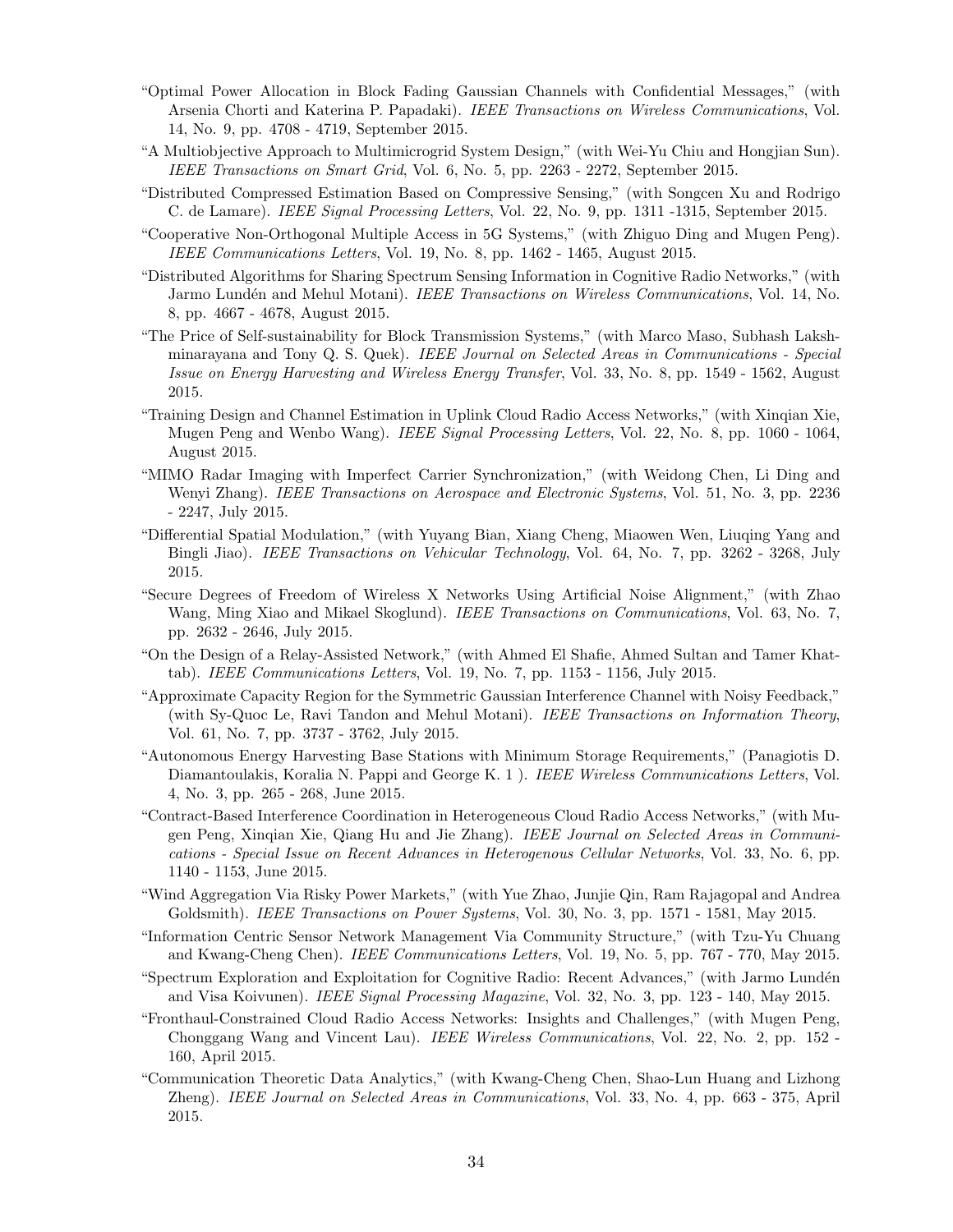- "Application of Smart Antenna Technologies in Simultaneous Wireless Information and Power Transfer," (with Zhiguo Ding, Caijun Zhong, Derrick Wing Kwan Ng, Mugen Peng, Himal A. Suraweera and Robert Schober). IEEE Communications Magazine, Vol. 53, No. 4, pp. 86 - 93, April 2015.
- "Three-Party Energy Management with Distributed Energy Resources in Smart Grid," (with Wayes Tushar, Bo Chai, Chau Yuen, David B. Smith, Kristin L. Wood and Zaiyue Yang). IEEE Transactions on Industrial Electronics - Special Issue on New Trends in Intelligent Energy Systems, Vol. 62, No. 4, pp. 2487 - 2498, April 2015.
- \*"Robotics Inspired Opportunistic Routing for Cognitive Radio Using Potential Fields," (with Jan Oksanen, Brett Kaufman and Visa Koivunen). IEEE Transactions on Cognitive Communications and Networking, Vol. 1, No. 1, pp. 45 - 55, March 2015.
- "Distributed Kalman Filtering over Massive Data Sets: Analysis Through Large Deviations of Random Riccati Equations," (with Di Li, Soummya Kar, José M. F. Moura, and Shuguang Cui). IEEE Transactions on Information Theory, Vol. 61, No. 3, pp. 1351 - 1372, March 2015.
- "Network Coded Multi-Hop Wireless Communication Networks: Channel Estimation and Training Design," (with Mugen Peng, Qiang Hu, Xinqian Xie and Zhongyuan Zhao). IEEE Journal on Selected Areas in Communications - Special Issue on Network Coding in Wireless Communications, Vol. 33, No. 2, pp. 281 - 294, February 2015.
- "Security Enhancement of Cooperative Single Carrier Systems," (with Lifeng Wang, Kyeong Jin Kim, Trung Q. Duong and Maged Elkashlan). IEEE Transactions on Information Forensics and Security, Vol. 10, No. 1, pp. 90 - 103, January 2015.
- "Cost-Effective and Privacy-Preserving Energy Management for Smart Meters," (with Lei Yang, Xu Chen and Junshan Zhang). IEEE Transactions on Smart Grid, Vol. 6, No. 1, pp. 486 - 495, January 2015.
- "Prospect Theoretic Analysis of Energy Exchange Among Microgrids," (with Liang Xiao and Narayan B. Mandayam). *IEEE Transactions on Smart Grid*, Vol. 6, No. 1, pp. 63 - 72, January 2015.
- "Spatial Modulated Full Duplex," (with Bingli Jiao, Miaowen Wen and Meng Ma). IEEE Wireless Communications Letters, Vol. 3, No. 6, pp. 641 - 644, December 2014.
- "Cognitive Single Carrier Systems: Joint Impact of Multiple Licensed Transceivers," (with Kyeong Jin Kim, Lifeng Wang, Trung Q. Duong and Maged Elkashlan). IEEE Transactions on Wireless Communications, Vol. 13, No. 12, pp. 6741 - 6755, December 2014.
- "Identification of Outages in Power Systems with Uncertain States and Optimal Sensor Locations," (with Yue Zhao, Jianshu Chen and Andrea Goldsmith). IEEE Journal of Selected Topics in Signal Processing - Special Issue on Signal Processing in Smart Electric Power Grid, Vol. 8, No. 6, pp. 1140 - 1153, December 2014.
- "On the Capacity of Multiple-Access-Z-Interference Channels," (with Fangfang Zhu, Xiaohu Shang and Biao Chen). IEEE Transactions on Information Theory, Vol. 60, No.12, pp. 7732 - 7750, December 2014.
- "Channel Estimation for Two-Way Relay Networks in the Presence of Synchronization Errors," (with Xinqian Xie, Mugen Peng, Yonghui Li and Wenbo Wang). IEEE Transactions on Signal Processing, Vol. 62, No. 23, pp. 6235 - 6248, December 1, 2014.
- "On the Performance of Non-Orthogonal Multiple Access in 5G Systems with Randomly Deployed Users," (with Zhiguo Ding, Zheng Yang and Pingzhi Fan). IEEE Signal Processing Letters, Vol. 21, No. 12, pp. 1501 - 1505, December 2014.
- "Estimating Directional Statistics Using Wavefield Modeling and Mixtures of von-Mises Distributions," (with Mário Costa and Visa Koivunen). IEEE Signal Processing Letters, Vol. 21, No. 12, pp. 1496 - 1500, December 2014.
- "A Composite Approach to Self-sustainable Transmissions: Rethinking OFDM," (with Marco Maso, Subhash Lakshminarayana and Tony Q. S. Quek). IEEE Transactions on Communications, Vol. 62, No. 11, pp. 3904 - 3917, November 2014.
- "Clustered-Orthogonal Frequency Division Multiplexing for Power Line Communication: When Is It Beneficial?" (with Moisés V. Ribeiro, Guilherme R. Colen, Fabricio V. P. de Campos and Zhi Quan). IET Communications, Vol. 8, No. 3, pp. 2336 - 2347, September 2014.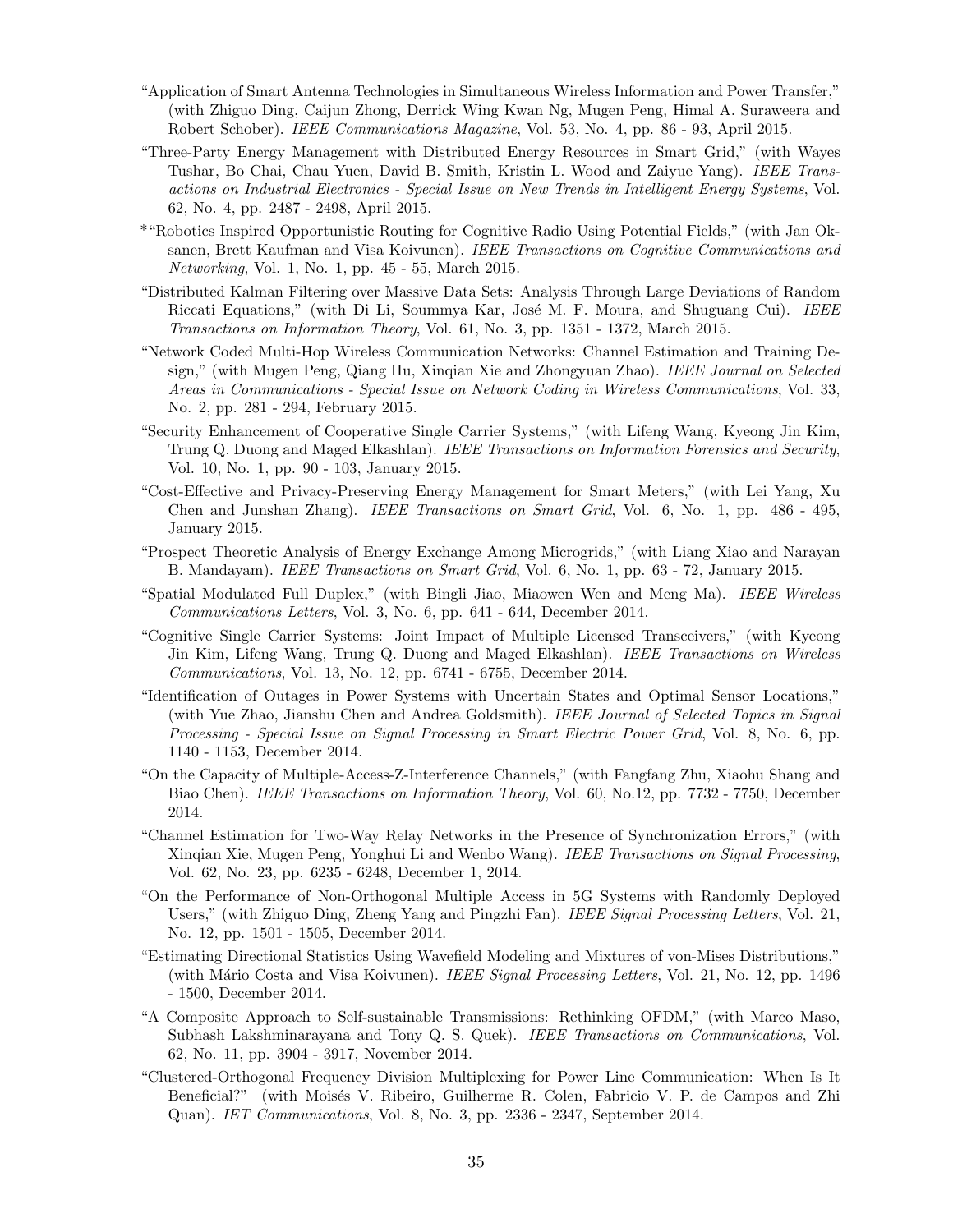- "Outlying Sequence Detection in Large Data Sets," (with Ali Tajer and Venu Veeravalli). IEEE Signal Processing Magazine, Vol. 31, No. 5, pp. 44 - 56, September 2014.
- "Infrastructure Security Games," (with Melike Baykal-Gursoy, Zhe Duan and Andrey Garnaev). European Journal of Operations Research, Vol. 239, No. 2, pp. 469 - 478, 2014.
- "Distributed Hybrid Power State Estimation under PMU Sampling Phase Errors," (with Jian Du, Shaodan Ma, and Yik-Chung Wu). IEEE Transactions on Signal Processing, Vol. 62, No. 16, pp. 4052 - 4063, August 15, 2014.
- "Ergodic Capacity Analysis of Remote Radio Head Associations in Cloud Radio Access Networks," (with Mugen Peng and Shi Yan). *IEEE Wireless Communications Letters*, Vol. 3, No. 4, pp. 365 - 368, August 2014.
- "Optimal Cellular Offloading Via Device-to-Device Communication Networks with Fairness Constraints," (with Lina Al-Kanj and Zaher Dawy). IEEE Transactions on Wireless Communications, Vol. 13, No. 8, pp. 4628 - 4643, August 2014.
- "Wireless Information and Power Transfer in Cooperative Networks with Spatially Random Relays," (Zhiguo Ding, Ioannis Krikidis and Bayan Sharif). IEEE Transactions on Wireless Communications, Vol. 13, No. 8, pp. 4440 - 4453, August 2014.
- "Incorporating Attack-Type Uncertainty into Network Protection," (with Andrey Garnaev and Melike Baykal-Gursoy). IEEE Transactions on Information Forensics and Security, Vol. 9, No. 8, pp. 1278 - 1287, August 2014.
- "Cooperation and Storage Tradeoffs in Power-Grids with Renewable Energy Resources," (with Subhash Lakshminarayana and Tony Q. S. Quek). IEEE Journal on Selected Areas in Communications: Smart Grid Communications, Vol. 32, No. 7, pp. 1386 - 1397, July 2014.
- "Multi-user Lattice Coding for the Multiple-access Relay Channel," (with Chung-Pi Lee, Shih-Chun Lin and Hsuan-Jung Su). IEEE Transactions on Wireless Communications, Vol. 13, No. 7, pp. 3539 -3555, July 2014.
- "Power Allocation for Artificial-noise Secure MIMO Precoding Systems," (with Shang-Ho (Lawrence) Tsai). IEEE Transactions on Signal Processing, Vol. 62, No. 13, pp. 3479 - 3493, July 1, 2014.
- "Quickest Detection in Coupled Systems," (with Hongzhong Zhang, Olympia Hadjiliadis and Tobias Shäfer). SIAM Journal on Control and Optimization, Vol. 52, No. 3, pp. 1567 - 1596, 2014.
- "On the Physical Layer Security of Backscatter Wireless Systems," (with Walid Saad, Xiangyun Zhou and Zhu Han). IEEE Transactions on Wireless Communications, Vol. 13, No. 6, pp. 3442 - 3451, June 2014.
- "Interference Masking for Secure Wireless Broadcast Communications," (with Zhiguo Ding and Kin Leung). IET Communications - Special Issue on Physical Layer Security, Vol. 8, No. 8, pp. 1184 - 1197, May 2014.
- "A Reliable Successive Relaying Protocol," (with Ertuğrul Başar, Ümit Aygölü and Erdal Panayırcı). IEEE Transactions on Communications, Vol. 62, No. 5, pp. 1431 - 1443, May 2014.
- "A Game-Theoretic Approach to Energy Trading in the Smart Grid," (with Yunpeng Wang, Walid Saad, Zhu Han and Tamer Başar). *IEEE Transactions on Smart Grid*, Vol. 5, No. 3, pp. 1439 -1450, May 2014.
- "Prioritizing Consumers in Smart Grid: A Game Theoretic Approach," (with Wayes Tushar, Jian A. Zhang, David B. Smith and Sylvie Thiebaux). IEEE Transactions on Smart Grid, Vol. 5, No. 3, pp. 1429 - 1438, May 2014.
- \*"A Tutorial on Interactive Sensing in Social Networks," (with Vikram Krishnamurthy). IEEE Transactions on Computational Social Systems, Vol. 1, No. 1, pp. 3 - 21, March 2014.
- "Performance Analysis of Differential Spatial Modulation with Two Transmit Antennas," (with Miaowen Wen, Zhiguo Ding, Xiang Cheng, Yuyang Bian and Bingli Jiao). IEEE Communications Letters, Vol. 18, No. 3, pp. 475 - 478, March 2014.
- "Rate-Distortion-Based Physical Layer Secrecy in Multimode Fiber," (with Eva C. Song, Emina Soljanin, Paul Cuff and Kyle Guan). *IEEE Transactions on Communications*, Vol. 62, No. 3, pp. 1080 -1090, March 2014.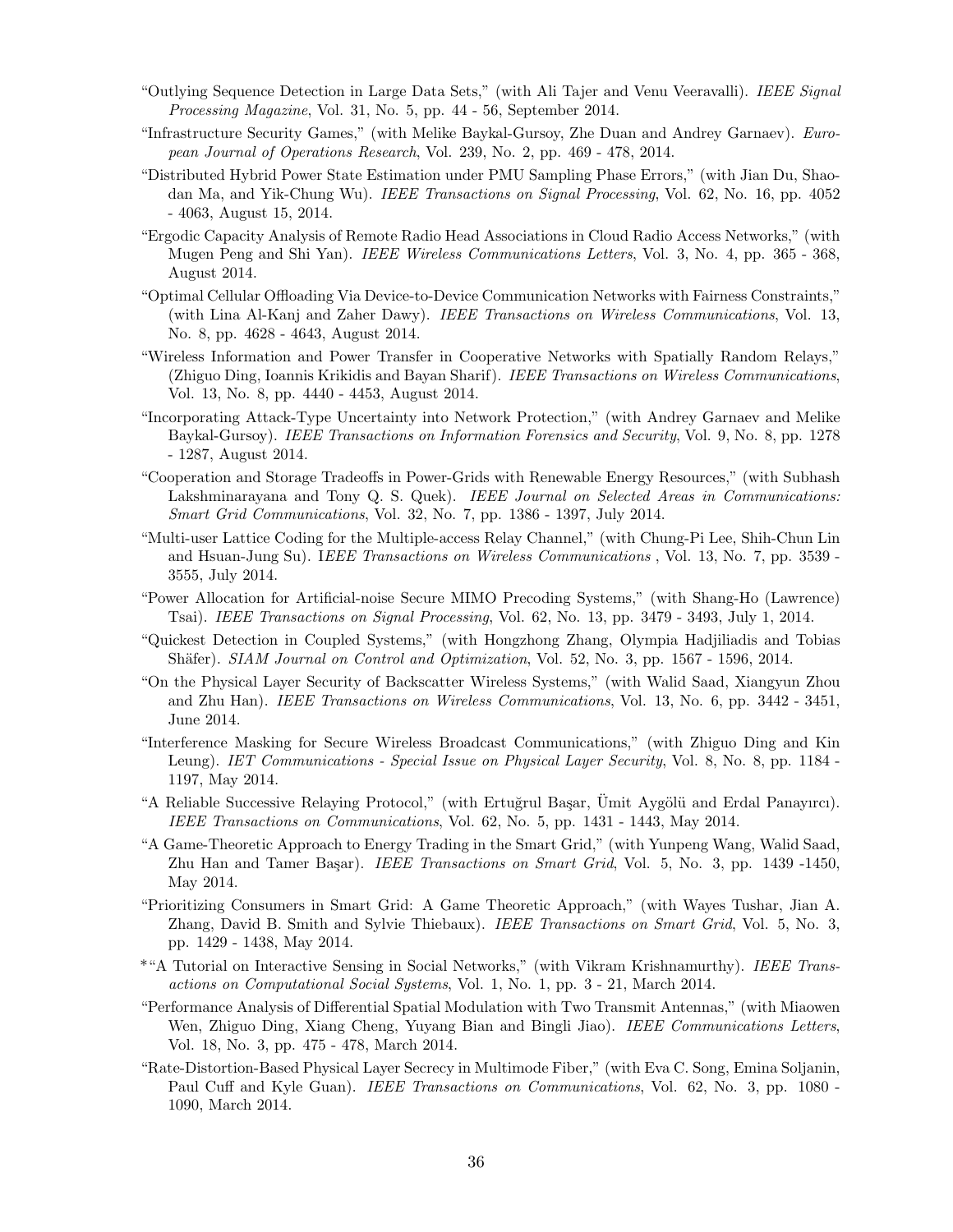- "Risk-aware Day-ahead Scheduling and Real-time Dispatch for Electric Vehicle Charging," (with Lei Yang and Junshan Zhang). *IEEE Transactions on Smart Grid*, Vol. 5, No. 2, pp. 693 - 702, March 2014.
- "Use of SSK Modulation in Two-Way Amplify-and-Forward Relaying," (with Miaowen Wen, Xiang Cheng and Bingli Jiao). IEEE Transactions on Vehicular Technology, Vol. 63, No. 3, pp.1498 - 1504, March 2014.
- "Power Allocation Strategies in Energy Harvesting Wireless Cooperative Networks," (with Zhiguo Ding, Samir M. Perlaza and Iñaki Esnaola). IEEE Transactions on Wireless Communications, Vol. 13, No. 2, pp. 846 - 860, February 2014.
- "A Broadcast Approach for Fading Wiretap Channels," (with Yingbin Liang, Lifeng Lai and Shlomo Shamai). IEEE Transactions on Information Theory, Vol. 60, No. 2, pp. 842 - 858, February 2014.
- "Delay of Social Search on Small-World Graphs," (with Hazer Inaltekin and Mung Chiang). Journal of Mathematical Sociology, Vol. 38, No. 1, pp. 1 - 46, 2014.
- "Sustainability Analysis and Resource Management of Wireless Mesh Networks," (with Lin X. Cai, Yongkang Liy, Tom H. Luan, Xuemin (Sherman) Shen and Jon W. Mark). IEEE Journal on Selected Areas in Communications - Special Issue on Spectrum and Energy Efficient Design of Wireless Communication Networks, Vol. 32, No. 2, pp. 345 - 355, February 2014.
- "Capacity and Security of Heterogeneous Distributed Storage Systems," (with Toni Ernvall, Salim El Rouayheb and Camilla Hollanti). IEEE Journal on Selected Areas in Communications - Special Issue on Networking Challenges in Cloud Computing Systems and Applications, Vol. 31, No. 12, pp. 2701 - 2709, December 2013.
- "Cooperative Energy Harvesting Networks with Spatially Random Users," (with Zhiguo Ding). IEEE Signal Processing Letters, Vol. 20, No. 12, pp. 1211 - 1214, December 2013.
- "Orthogonal Frequency Division Multiplexing with Index Modulation," (with Ertuğrul Başar, Ümit Aygölü and Erdal Panayırcı). *IEEE Transactions on Signal Processing*, Vol. 61, No. 22, pp. 5536 -5549, November 15, 2013.
- "The Use of Spatially Random Base Stations in Cloud Radio Access Networks," (with Zhiguo Ding). IEEE Signal Processing Letters, Vol. 20, No. 11, pp. 1138 - 1141, November 2013.
- "Spectrum Sharing Single-Carrier in the Presence of Multiple Licensed Receivers," (with Kyeong Jin Kim, Trung Q. Duong, Maged Elkashlan, Phee Lep Yeoh and Moon Ho Lee). IEEE Transactions on Wireless Communications, Vol. 12, No. 10, pp. 5223 - 5235, October 2013.
- "Multiagent Reinforcement Learning Based Spectrum Sensing Policies for Cognitive Radio Networks," (with Jarmo Lundén, Visa Koivunen and Sanjeev R. Kulkarni). IEEE Journal of Selected Topics in Signal Processing - Special Issue on Learning-Based Decision Making in Dynamic Systems under Uncertainty, Vol. 7, No. 5, pp. 858 - 868, October 2013.
- "Discriminatory Lossy Source Coding: Side Information Privacy," (with Ravi Tandon and Lalitha Sankar). *IEEE Transactions on Information Theory*, Vol. 59, No. 9, pp. 5665 - 5677, September 2013.
- \*"A Sequential Predictor Retraining Algorithm and its Application to Market Prediction," (with Haipeng Zheng and Sanjeev R. Kulkarni). Annals of Operations Research, Vol. 208, No. 1, pp. 209 - 225, September 2013.
- "From Technological Networks to Social Networks," (with Kwang-Cheng Chen and Mung Chiang). IEEE Journal on Selected Areas in Communications - Special Issue on Emerging Technologies in Communications, Vol. 31, No. 9 (Supplement), pp. 548 - 572, September 2013.
- "On the Resilience of Wireless Multiuser Networks to Passive and Active Eavesdroppers," (with Arsenia Chorti, Samir M. Perlaza and Zhu Han). IEEE Journal on Selected Areas in Communications - Special Issue on Signal Processing Techniques for Wireless Physical Layer Security, Vol. 31, No. 8, pp. 1850 - 1863, September 2013.
- "The Role of Signal Processing in Meeting Privacy Challenges," (with Lalitha Sankar, Wade Trappe, Kannan Ramchandran and Mérouane Debbah). IEEE Signal Processing Magazine - Special Issue on Signal Processing for Cyber-Security and Privacy, Vol. 30, No. 5, pp. 95 - 106, September 2013.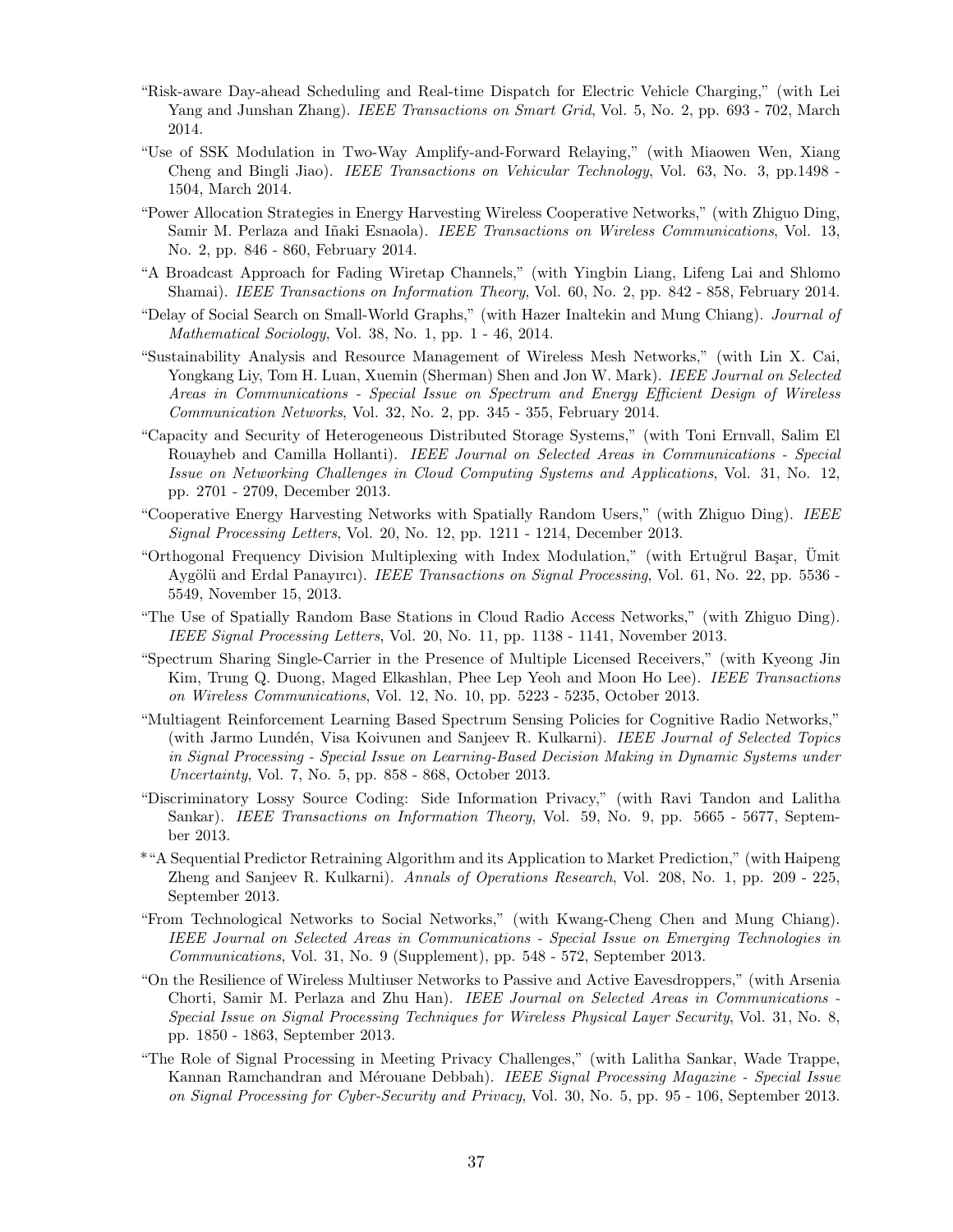- "Energy-Efficient Power Control for Contention-Based Synchronization in OFDMA Systems with Discrete Powers and Limited Feedback," (with Giacomo Bacci, Luca Sanguinetti and Marco Luise). EURASIP Journal on Wireless Communications and Networking, 2013:192.
- "Bounds on Maximum Likelihood Decoding Performance for Linear Codes at Low Rates," (with Hideki Yagi). IEEE Transactions on Information Theory, Vol. 59, No. 7, pp. 4482 - 4497, July 2013.
- "Quick Search for Rare Events," (with Ali Tajer). IEEE Transactions on Information Theory, Vol. 59, No. 7, pp. 4462 - 4481, July 2013.
- "On the Synergistic Benefits of Alternating CSIT for the MISO Broadcast Channel," (with Ravi Tandon, Syed A. Jafar and Shlomo Shamai). *IEEE Transactions on Information Theory*, Vol. 59, No. 7, pp. 4106 - 4128, July 2013.
- "Self-Organization in Dense Small Cells: A Reinforcement Learning Approach," (with Mehdi Bennis, Samir M. Perlaza, Pol Blasco and Zhu Han). IEEE Transactions on Wireless Communications, Vol. 12, No. 7, pp. 3202 - 3212, July 2013.
- "Increasing Smart Meter Privacy Through Energy Harvesting and Storage Devices," (with Onur Tan and Deniz Gündüz). IEEE Journal on Selected Areas in Communications: Smart Grid Communications, Vol. 31, No. 7, pp. 1331 - 1341, July 2013.
- "Sparse Attack Construction and State Estimation in the Smart Grid: Centralized and Distributed Models," (with Mete Ozay, Iñaki Esnaola, Fatos T. Yarman Vural and Sanjeev R. Kulkarni). IEEE Journal on Selected Areas in Communications: Smart Grid Communications, Vol. 31, No. 7, pp. 1306 - 1318, July 2013.
- "Multiobjective Approach for Source Estimation in Fuzzy Networked Systems," (with Wei-Yu Chiu and Bor-Sen Chen). *IEEE Transactions on Circuits and Systems I*, Vol. 60, No. 7, pp. 1890 -1900, July 2013.
- "BEP Walls for Cooperative Sensing in Cognitive Radios Using K-out-of-N Fusion Rules" (with Sachin Chaudhari, Jarmo Lundén and Visa Koivunen). Signal Processing, Vol. 93, No. 7, pp. 1900 - 1908, July 2013.
- "Distributed Linear Parameter Estimation: Asymptotically Efficient Adaptive Strategies," (with Soummya Kar and José M. F. Moura). *SIAM Journal on Control and Optimization*, Vol. 51, No. 3, pp. 2200 - 2229, 2013.
- "Utility-Privacy Tradeoffs in Databases: An Information-theoretic Approach," (with Lalitha Sankar and S. Raj Rajagopalan). IEEE Transactions on Information Forensics and Security - Special Issue on Privacy and Trust in Cloud and Distributed Systems, Vol. 8, No. 6, pp. 838 - 852, June 2013.
- "Energy Imbalance Management Using a Robust Pricing Scheme," (with Wei-Yu Chiu and Hongjian Sun). IEEE Transactions on Smart Grid, Vol. 4, No. 2, pp. 896 - 904, June 2013.
- "Smart Meter Privacy: A Theoretical Framework," (with Lalitha Sankar, S. Raj Rajagopalan and Soheil Mohajer). *IEEE Transactions on Smart Grid*, Vol. 4, No. 2, pp. 837 - 846, June 2013.
- "On the Feedback Capacity of the Fully Connected  $K$ -User Interference Channel," (with Soheil Mohajer and Ravi Tandon). IEEE Transactions on Information Theory, Vol. 59, No. 3, pp. 2863 - 2881, May 2013.
- "On the Symmetric Feedback Capacity of the K-User Cyclic Z-Interference Channel," (with Ravi Tandon and Soheil Mohajer). IEEE Transactions on Information Theory, Vol. 59, No. 3, pp. 2713 - 2734, May 2013
- "Social Learning and Bayesian Games in Multiagent Signal Processing," (with Vikram Krishnamurthy). IEEE Signal Processing Magazine - Special Issue on Adaptation and Learning over Complex Networks,Vol. 30, No. 3, pp. 43 - 57, May 2013.
- "QD-Learning: A Collaborative Distributed Strategy for Multi-Agent Reinforcement Learning Through Consensus  $+$  Innovations," (with Soummya Kar and José Moura). IEEE Transactions on Signal Processing, Vol. 61, No. 7, pp. 1848 - 1862, April 1, 2013.
- "Reliable Joint Source-Channel Cooperative Transmission over Relay Networks," (with Deniz Gündüz, Elza Erkip and Andrea Goldsmith). IEEE Transactions on Information Theory, Vol. 59, No. 4, pp. 2442 - 2458, April 2013.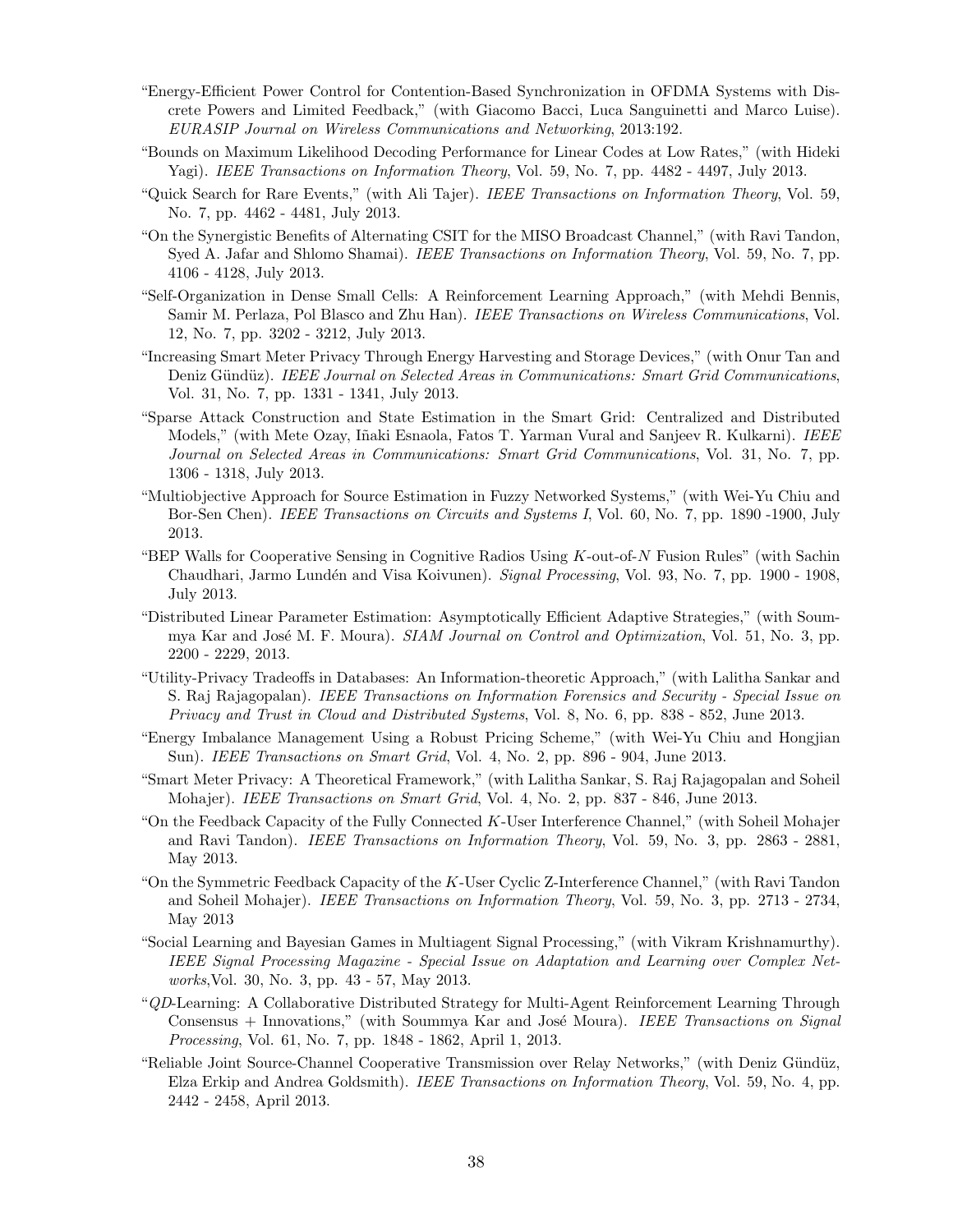- "A General Framework of Precoding Design for Multiple Two-way Relaying Communications," (with Zhiguo Ding). IEEE Transactions on Signal Processing, Vol. 61, No. 6, pp. 1531 - 1535, March 15, 2013.
- "Outage Probability of Single-Carrier Cooperative Spectrum Sharing Systems with Decode-and-Forward Relaying and Selection Combining," (with Kyeong Jim Kim and Trung Q. Duong). IEEE Transactions on Wireless Communications, Vol. 12, No. 2, pp. 806 - 817, March 2013.
- "Achievable Rates for Discrete Memoryless Relay Channels With Generalized Feedback," (with Jinhua Jiang and Yan Xin). Transactions on Emerging Telecommunications Technologies, Vol. 24, no. 2, pp. 212 - 231, March 2013.
- "Heegard-Berger and Cascade Source Coding Problems with Common Reconstruction Constraints," (with Ravi Tandon, Behzad Ahmadi and Osvaldo Simeone). IEEE Transactions on Information Theory, Vol. 59, No. 3, pp. 1458 - 1474, March 2013.
- "Degrees of Freedom Region of the MIMO Interference Channel with Output Feedback and Delayed CSIT" (with Ravi Tandon, Soheil Mohajer and Shlomo Shamai). IEEE Transactions on Information Theory, Vol. 59, No. 3, pp. 1444 - 1457, March 2013.
- "New Results on Multiple-Input Multiple-Output Broadcast Channels with Confidential Messages," (with Ruoheng Liu, Tie Liu and Shlomo Shamai). IEEE Transactions on Information Theory, Vol. 59, No. 3, pp. 1346 - 1359, March 2013.
- "A Game-Theoretic Approach for Energy-Efficient Contention-Based Synchronization in OFDMA Systems," (with Giacomo Bacci, Luca Sanguinetti and Marco Luise). IEEE Transactions on Signal Processing, Vol. 61, No. 5, pp. 1258 - 1271, March 1, 2013.
- "A General Robust Linear Transceiver Design for Multi-Hop Amplify-and-Forward MIMO Relaying Systems," (with Chengwen Xing, Zesong Fei, Shaodan Ma and Yik-Chung Wu). IEEE Transactions on Signal Processing, Vol. 61, No. 5, pp. 1196 - 1209, March 1, 2013.
- "Dimension Expansion and Customized Spring Potentials for Sensor Localization," (with Jieqi Yu and Sanjeev R. Kulkarni). EURASIP Journal on Advances in Signal Processing, 2013:20.
- "Opportunistic Detection Under a Fixed-sample-size Setting," (with Wenyi Zhang). IEEE Transactions on Information Theory, Vol. 59, No. 2, pp. 1107 - 1114, February 2013.
- "Half-Duplex Relaying over Slow Fading Channels Based on Quantize-and-Forward," (with Sha Yao, Tùng T. Kim and Mikael Skoglund). *IEEE Transactions on Information Theory*, Vol. 59, No. 2, pp. 860 - 872, February 2013.
- "On Energy-Secrecy Tradeoffs for Gaussian Wiretap Channels," (with Cristina Comaniciu). IEEE Transactions on Information Forensics and Security, Vol. 8, No. 2, pp. 314 - 323, February 2013.
- "Performance Analysis of Cyclic Prefixed Single-Carrier Cognitive Amplify-and-Forward Relay Systems," (with Kyeong Jin Kim and Trung Q. Duong). IEEE Transactions on Wireless Communications, Vol. 13, No. 1, pp. 195 - 205, January 2013.
- "Noisy-Interference Sum-Rate Capacity of Vector Gaussian Interference Channels," (with Xiaohu Shang). IEEE Transactions on Information Theory, Vol. 59, No. 1, pp. 132 -153, January 2013.
- "The Multi-Way Relay Channel," (with Deniz Gündüz, Aylin Yener and Andrea J. Goldsmith). IEEE Transactions on Information Theory, Vol. 59, No. 1, pp. 51 - 63, January 2013.
- "Super-Orthogonal Trellis Coded Spatial Modulation," (with Ertuğrul Başar, Ümit Aygölü and Erdal Panayırcı). IET Communications, Vol. 6, No. 17, pp. 2922 - 2932, 2012
- "Economics of Electric Vehicle Charging: A Game Theoretic Approach," (with Wayes Tushar, Walid Saad and David Smith). *IEEE Transactions on Smart Grid*, Vol. 3, No. 4, pp. 1767 - 1778, December 2012.
- "Relaying Technologies for Smart Grid Communications," (with Hongjian Sun, Bo Tan, Jing Jiang, John S. Thompson and Arumugam Nallanathan). IEEE Wireless Communications, Vol. 19, No. 6, pp. 52 - 59, December 2012.
- "Performance Analysis of Cyclic Prefixed Single-Carrier Spectrum Sharing Relay Systems in Primary User Interference," (with Kyeong Jin Kim, Trung Q. Duong and Lei Shu). IEEE Transactions on Signal Processing, Vol. 60, No. 12, pp. 6729 - 6734, December 2012.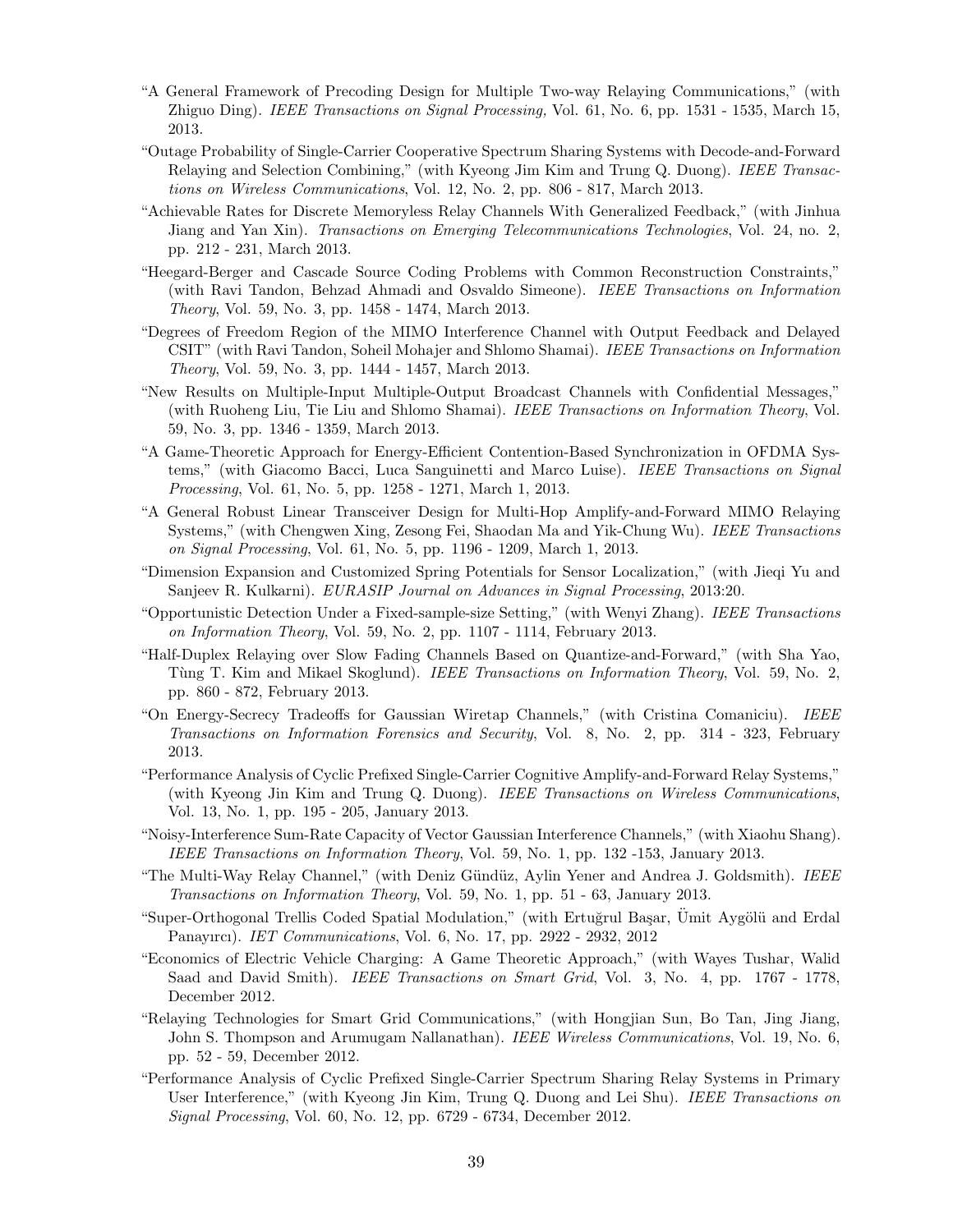- "Compound-Gaussian Clutter Modelling with an Inverse Gaussian Texture Distribution," (with Esa Ollila, David E. Tyler and Visa Koivunen). IEEE Signal Processing Letters, Vol. 19, No. 12, pp. 876 - 879, December 2012.
- "Tree Formation with Physical Layer Security Considerations in Wireless Multi-Hop Networks," (with Walid Saad, Xiangyun Zhou, Behrouz Maham and Tamer Başar). IEEE Transactions on Wireless Communications, Vol. 11, No. 11, pp. 3980 - 3991, November 2012.
- "Citizen Forecasts of the 2008 U.S. Presidential Election," (with Michael K. Miller, Guanchun Wang, Sanjeev R. Kulkarni and Daniel N. Osherson). Politics and Policy, Vol. 40, No. 6, pp. 1019 - 1052, November 2012.
- "Wideband Spectrum Sensing with Sub-Nyquist Sampling in Cognitive Radios," (with Hongjian Sun, Wei-Yu Chiu and Arumugam Nallanathan). IEEE Transactions on Signal Processing, Vol. 60, No. 11, pp. 6068 - 6073, November 2012.
- "Complex Elliptically Symmetric Distributions: Survey, New Results and Applications," (with Esa Ollila, David E. Tyler and Visa Koivunen). IEEE Transactions on Signal Processing, Vol. 60, No. 11, pp. 5597 - 5625, November 2012.
- "Outage Probability and Outage-Based Robust Beamforming for MIMO Interference Channels with Imperfect Channel State Information," (with Juho Park, Youngchul Sung and Donggun Kim). IEEE Transactions on Wireless Communications, Vol. 11, No. 12, pp. 3561 - 3573, October 2012.
- "A Cooperative Bayesian Nonparametric Framework for Primary User Activity Monitoring in Cognitive Radio Networks," (with Walid Saad, Zhu Han, Tamer Başar and Ju Bin Song). IEEE Journal on Selected Areas in Communications - Special Issue on Cooperative Networking: Challenges and Applications, Vol. 30, No. 9, pp. 1815 - 1822, October 2012.
- "Performance Analysis of Adaptive Decode-and-Forward Cooperative Single-Carrier Systems," (with Kyeong Jin Kim and Trung Q. Duong). IEEE Transactions on Vehicular Technology, Vol. 61, No. 7, pp. 3332 - 3337, September 2012.
- "Full Duplexity in Beamforming-Based Multi-Hop Relay Networks," (with Hyungsik Ju, Sungmook Lim, Dongkyu Kim and Daesik Hong). *IEEE Journal on Selected Areas in Communications - Special Issue* on Theories and Methods for Advanced Wireless Relays, Vol. 30, No. 8, pp. 1554 - 1565, September 2012.
- "Fully Distributed State Estimation for Wide-Area Monitoring Systems," (with Le Xie, Dae-Hyun Choi and Soummya Kar). IEEE Transactions on Smart Grid, Vol. 3, No. 3, pp. 1154 - 1169, September 2012.
- "Coordinated Data Injection Attack and Detection in Smart Grid," (with Shuguang Cui, Zhu Han, Soummya Kar, Tùng T. Kim and Ali Tajer). IEEE Signal Processing Magazine - Special Issue on Signal Processing Techniques for Smart Grid, Vol. 29, No. 5, pp. 106 - 115, September 2012.
- "Game-theoretic Methods for the Smart Grid," (with Walid Saad, Zhu Han and Tamer Başar). IEEE Signal Processing Magazine - Special Issue on Signal Processing Techniques for Smart Grid, Vol. 29, No. 5, pp. 86 - 105, September 2012.
- "Cooperative Wireless Cellular Systems: An Information-Theoretic View," ( with Osvaldo Simeone, Nathan Levy, Amichai Sanderovich, Oren Somekh, Benjamin M. Zaidel, and Shlomo Shamai). Foundations and Trends in Communications and Information Theory, Vol. 8, Nos. 1-2, pp. 1 - 177, 2012. [Also published in monograph form by Now Publishers, Hanover, MA.]
- "Incremental Reformulated Automatic Relevance Determination," (with Dmitriy Shutin and Sanjeev R. Kulkarni). *IEEE Transactions on Signal Processing*, Vol. 60, No. 9, pp. 4973 - 4976, September 2012.
- "Nondata-Aided Joint Channel Estimation and Equalization for OFDM Systems in Very Rapidly Varying Mobile Channels," (with Habib Senol and Erdal Panayırcı). IEEE Transactions on Signal Processing, Vol. 60, No. 8, pp. 4236 - 4253, August 2012.
- "Physical Layer Secrecy for OFDM Transmissions over Fading Channels," (with Francesco Renna and Nicola Laurenti). IEEE Transactions on Information Forensics and Security, Vol. 7, No. 4, pp. 1354 - 1367, August 2012.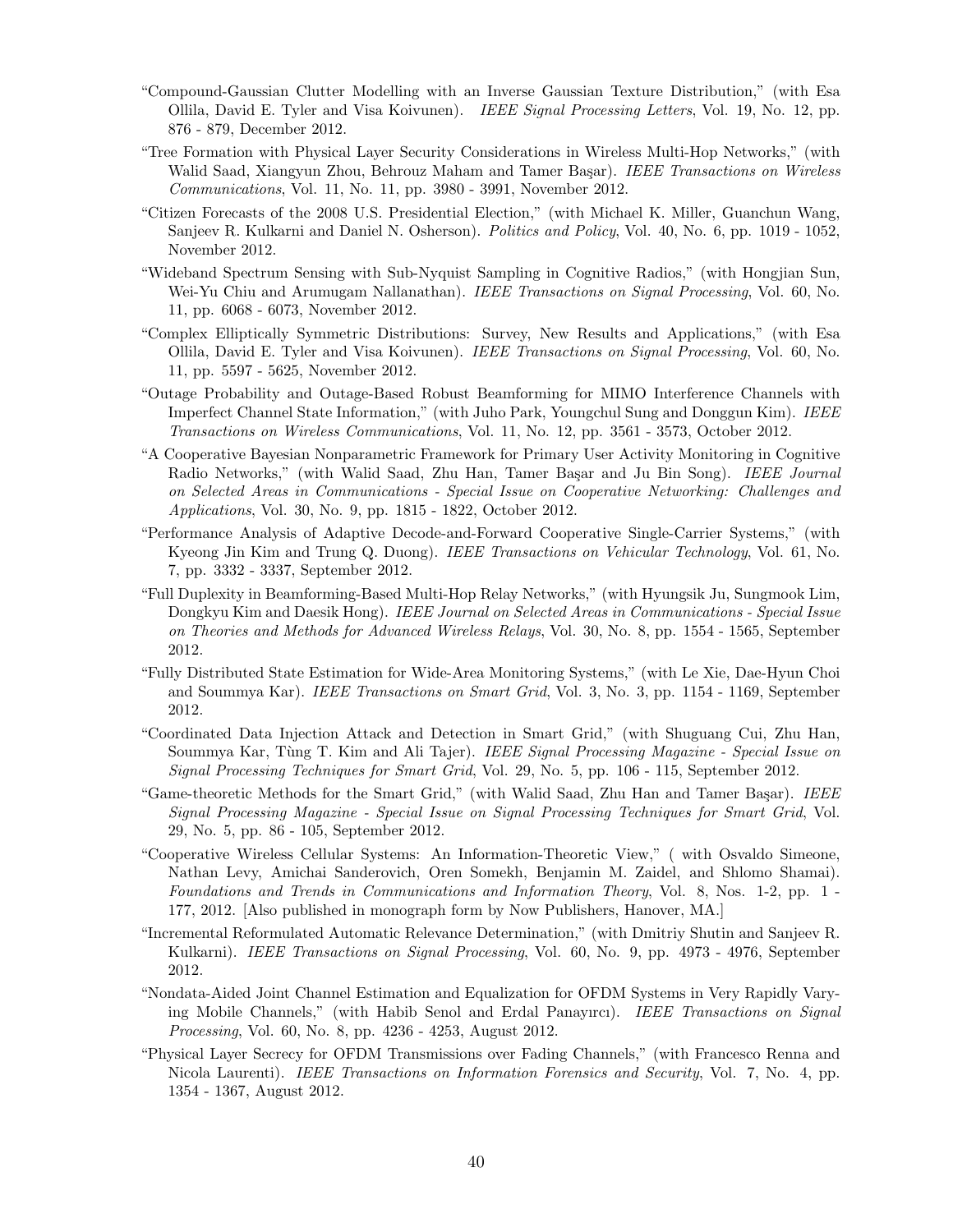- "Towards Efficient Radio Spectrum Utilization: User Cooperation in Cognitive Radio Networking," (with Bin Cao, Lin X. Cai, Jon W. Mark and Qinyu Zhang). IEEE Network, Vol. 26, No. 4, pp. 46 - 52, July/August 2012.
- "Multicast Routing for Decentralized Control of Cyber Physical Systems with an Application in Smart Grid," (with Husheng Li and Lifeng Lai). IEEE Journal on Selected Areas in Communications: Smart Grid Communications, Vol. 29, No. 6, pp. 1097 - 1107, July 2012.
- "Capacity Region of Vector Gaussian Interference Channels with Generally Strong Interference," (with Xiaohu Shang). IEEE Transactions on Information Theory, Vol. 56, No. 6, pp. 3472 - 3496, June 2012.
- "Energy-Distortion Tradeoffs in Joint Source-Channel Coding Problems," (with Aman Jain, Deniz Gündüz, Sanjeev R. Kulkarni and Sergio Verdú). IEEE Transactions on Information Theory, Vol. 58, No. 5, pp. 3153 - 3168, May 2012.
- "Spectrum Sensing for Cognitive Radio: State-of-the-Art and Recent Advances," (with Erik Axell, Geert Leus and Erik G. Larsson). *IEEE Signal Processing Magazine*, Vol. 29, No. 3, pp. 101 - 116, May 2012.
- "Regularized Variational Bayesian Learning of Echo State Networks with Delay&Sum Readout," (with Dmitriy Shutin, Christoph Zechner and Sanjeev R. Kulkarni). Neural Computation,Vol. 24, No. 4, pp. 967 - 995, April 2102.
- "On Gaussian MIMO BC-MAC Duality with Multiple Transmit Covariance Constraints," (with Lan Zhang, Rui Zhang, Ying-Chang Liang and Yan Xin). IEEE Transactions on Information Theory, Vol. 58, No. 4, pp. 2064 - 2078, April 2012.
- "CSSF MIMO RADAR: Low-Complexity Compressive Sensing Based MIMO Radar That Uses Step Frequency," (with Yao Yu and Athina Petropulu). IEEE Transactions on Aerospace and Electronic Systems, Vol. 48, No. 2, pp. 1490 - 1504, April 2012.
- "A Unified Framework for Key Agreement over Wireless Fading Channels," (with Lifeng Lai and Yingbin Liang). IEEE Transactions on Information Forensics and Security, Vol. 7, No. 2, pp. 480 - 490, April 2012.
- "Coalitional Games in Partition Form for Joint Spectrum Sensing and Access in Cognitive Radio Networks," (with Walid Saad, Zhu Han, Rong Zheng, Are Hjørungnes and Tamer Başar). IEEE Journal of Selected Topics in Signal Processing - Special Issue on Game Theory in Signal Processing, Vol. 6, No. 2, pp. 195 - 209, April 2012.
- "Robust Ellipse and Spheroid Fitting," (with Jieqi Yu and Sanjeev R. Kulkarni). Pattern Recognition Letters, Vol. 33, No. 5, pp. 492 - 499, 1 April 2012.
- "The Evolution of Online Social Networks: A Tutorial Survey," (with Chris Leberknight, Hazer Inaltekin and Mung Chiang). IEEE Signal Processing Magazine - Special Issue on Signal and Information Processing for Social Learning and Networking, Vol. 29, No. 2, pp. 41 - 52, March 2012.
- \*"Information and Inference in the Wireless Physical Layer." IEEE Wireless Communications, Vol. 19, No. 1, pp. 40 - 47, February 2012.
- "A Reduced Feedback Precoder for MIMO-OFDM Cooperative Diversity Systems," (with Kyeong Jin Kim, Yijia Fan and Ronald A. Iltis). IEEE Transactions on Vehicular Technology, Vol. 61, No. 2, pp. 584 - 596, February 2012.
- "Performance of Spatial Modulation in the Presence of Channel Estimation Errors," (with Ertuğrul Başar, Ümit Aygölü and Erdal Panayırcı). *IEEE Communications Letters*, Vol. 16, No. 2, pp. 176 - 179, February 2012.
- "Opportunistic Cooperative Networking: To Relay or Not To Relay?" (with Xiaowen Gong, Chandrashekhar Thejaswi P. S. and Junshan Zhang). IEEE Journal on Selected Areas in Communications - Special Issue on Cooperative Networking: Challenges and Applications, Vol. 30, No. 2, pp. 307 - 314, February 2012.
- "Bi-Directional Use of Spatial Resources and Effects of Spatial Correlation," (with Hyungsik Ju, Xiaohu Shang and Daesik Hong). *IEEE Transactions on Wireless Communications*, Vol. 11, No. 1, pp. 346 - 357, January 2012.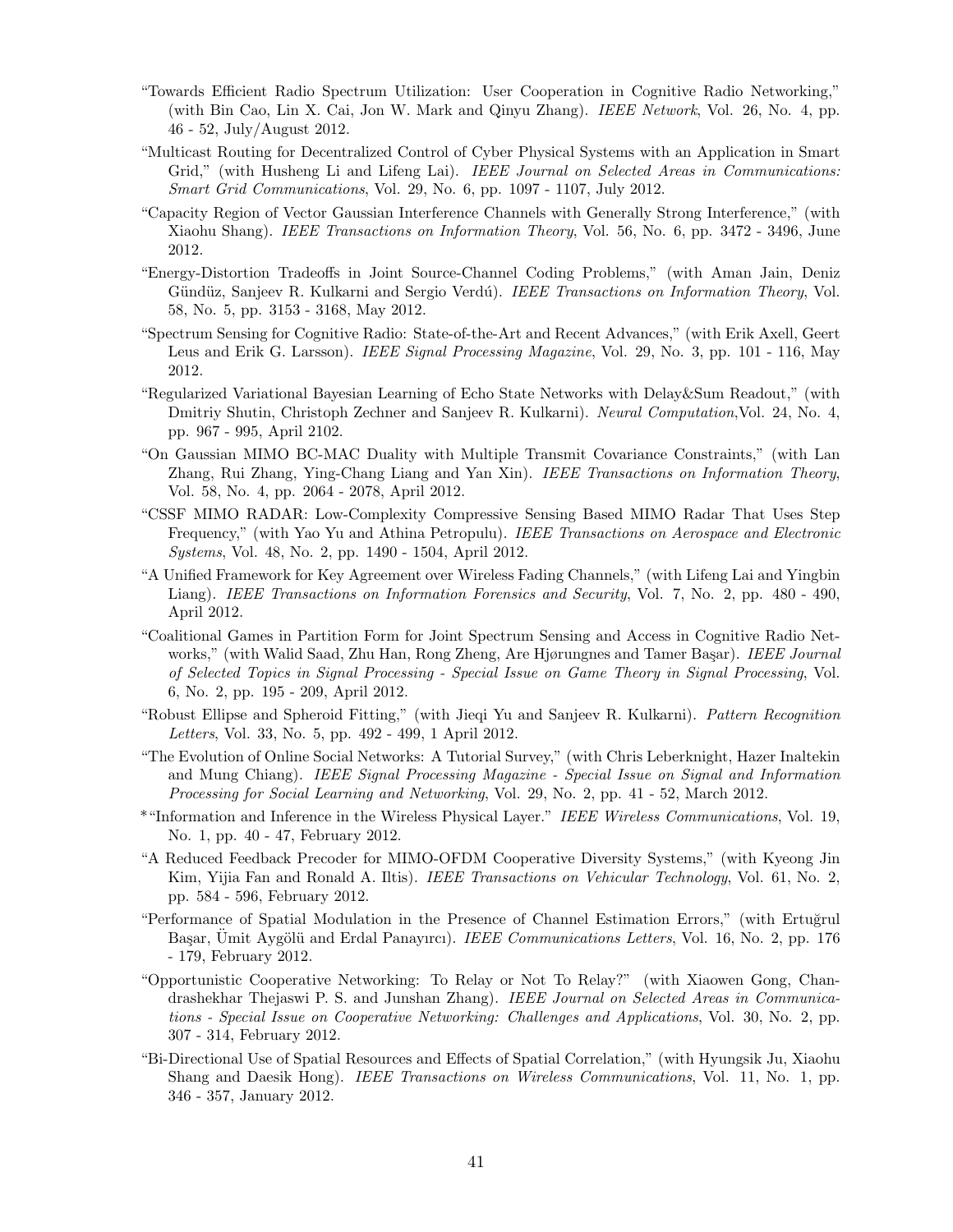- "Non-line-of-sight Node Localization Based on Semi-Definite Programming in Wireless Sensor Networks," (with Hongyang Chen, Gang Wang, Zizhuo Wang and H. C. So). IEEE Transactions on Wireless Communications, Vol. 11, No. 1, pp. 108 - 116, January 2012.
- "Selfish Random Access over Wireless Channels with Multipacket Reception," (with Hazer Inaltekin, Mung Chiang, and Stephen B. Wicker). IEEE Journal on Selected Areas in Communications -Special Issue on Game Theory in Wireless Communications, Vol. 30, No. 1, pp. 138 - 152, January 2012.
- "Superimposed Training Based Channel Estimation and Data Detection for OFDM Amplify-and-Forward Cooperative Systems under High Mobility," (with Lanlan He, Yik-Chung Wu, Shaodan Ma and Tung-Sang Ng). IEEE Transactions on Signal Processing, Vol. 60, No. 1, pp. 274 - 284, January 2012.
- "Sensor Selection in Distributed Multiple-Radar Architectures for Localization: A Knapsack Problem Formulation," (with Hana Godrich and Athina Petropulu). IEEE Transactions on Signal Processing, Vol. 60, No. 1, pp. 247 - 260, January 2012.
- "Cooperative Sensing with Imperfect Reporting Channels: Hard Decisions or Soft Decisions?" (with Sachin Chaudhari, Jarmo Lundén and Visa Koivunen). IEEE Transactions on Signal Processing, Vol. 60, No. 1, pp. 18 - 28, January 2012.
- "A General Analytical Approach for Opportunistic Cooperative Systems with Spatially Random Relays," (Hongzheng Wang, Shaodan Ma and Tung-Sang Ng). IEEE Transactions on Wireless Communications, Vol. 10, No. 12, pp. 4122 - 4129, December 2011.
- "Fast Variational Sparse Bayesian Learning with Automatic Relevance Determination for Sparse Signals," (with Dmitriy Shutin, Thomas Buchgraber and Sanjeev R. Kulkarni). IEEE Transactions on Signal Processing, Vol. 59, No. 12, pp. 6257 - 6261, December 2011.
- "Measurement Matrix Design for Compressive Sensing Based MIMO Radar," (with Yao Yu and Athina Petropulu). IEEE Transactions on Signal Processing, Vol. 59, No, 11, pp. 5338 - 5352, November 2011.
- "Bi-Directional Beamforming and Its Capacity Scaling in Pairwise Two-Way Communications," (with Hyungsik Ju, Dongkyu Kim and Daesik Hong). IEEE Transactions on Wireless Communications, Vol. 10, No. 10, pp. 3368 - 3379, October 2011.
- "Dimensioning Network Deployment and Resource Management in Green Mesh Networks," (with Lin X. Cai, Yongkang Liu, Tom H. Luan, Xuemin (Sherman) Shen and Jon W. Mark). IEEE Wireless Communications - Special Issue on Technologies for Green Radio Communication Networks, Vol. 18, No. 5, pp. 58 - 63, October 2011.
- "Secrecy Throughput of MANETs with Active and Passive Attacks," (with Yingbin Liang and Lei Ying). IEEE Transactions on Information Theory, Vol. 57, No. 10, pp. 6692 - 6702, October 2011.
- "Frequency Offset and Channel Estimation in Cooperative Relay Networks," (with Kyeong Jin Kim and Ronald A. Iltis). IEEE Transactions on Vehicular Technology, Vol. 60, No. 7, pp. 3142 - 3155, September 2011.
- "BICM Decoding of Jammed OFDM Transmissions Using the EM Algorithm," (with Luca Sanguinetti and Michele Morelli). *IEEE Transactions on Wireless Communications*, Vol. 10, No. 9, pp. 2800 -2806, September 2011.
- "Scheduling Power Consumption with Price Uncertainty," (with Tùng Kim). IEEE Transactions on Smart Grid, Vol. 2, No. 3, pp. 519 - 527, September 2011.
- "Secure Communications over Wireless Broadcast Networks: Stability and Utility Maximization," (with Yingbin Liang and Lei Ying). IEEE Transactions on Information Forensics and Security - Special Issue on Using the Physical Layer for Securing the Next Generation of Communication Systems, Vol. 6, No. 3, pp. 682 - 692, September 2011.
- "New Trellis Code Design for Spatial Modulation," (with Ertuğrul Başar, Ümit Aygölü and Erdal Panayırcı). IEEE Transactions on Wireless Communications, Vol. 10, No. 8, pp. 2670 - 2680, August 2011.
- "An Effective Distributed Space-Time Code for Two-Path Successive Relay Networks," (with Feng Tian, Wei Zhang, Wing-Kin Ma and P. C. Ching). IEEE Transactions on Communications, Vol. 59, No. 8, pp. 2254 - 2263, August 2011.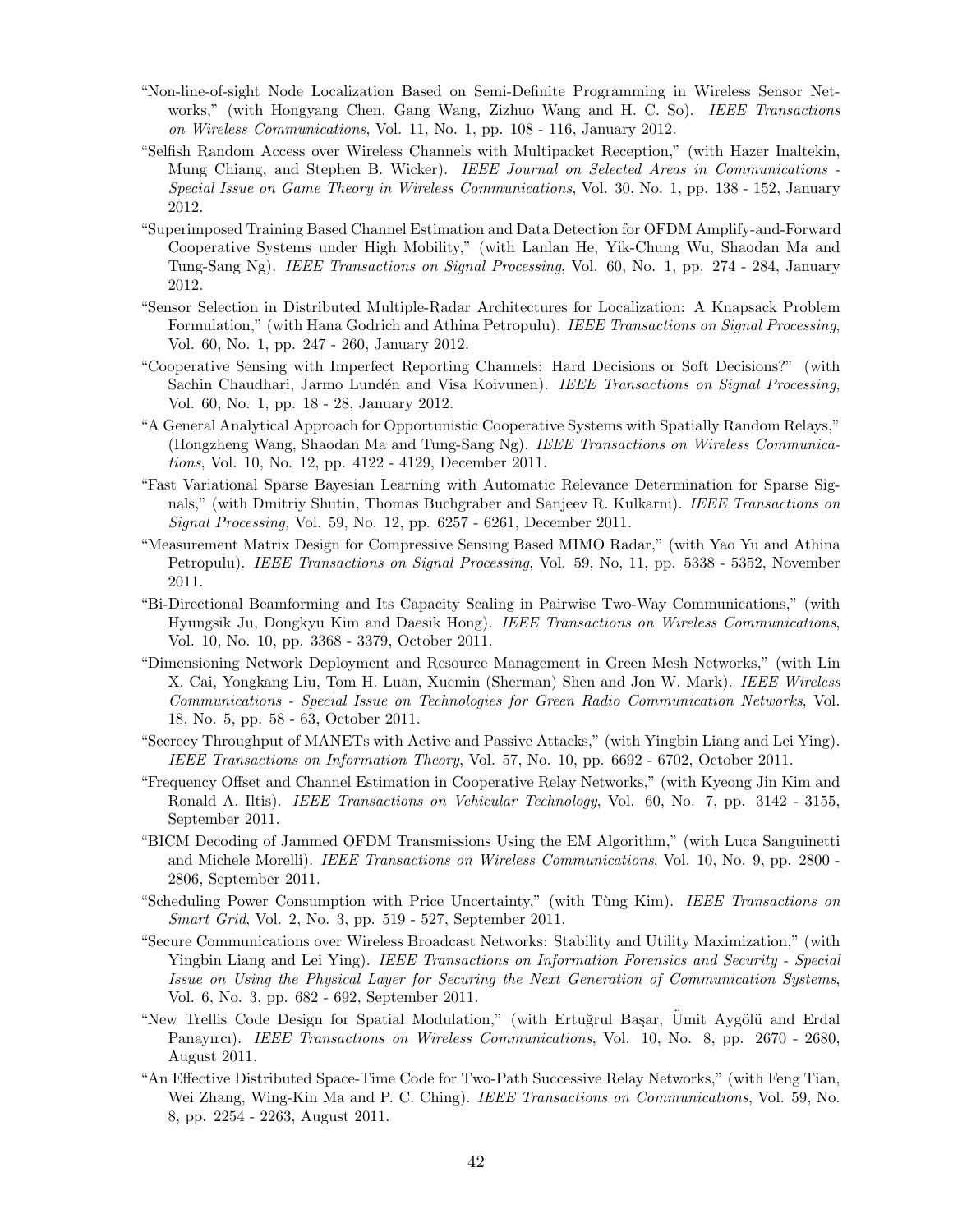- "Quickest Search over Multiple Sequences," (with Lifeng Lai, Yan Xin and Georgios Georgiadis). IEEE Transactions on Information Theory, Vol. 57, No. 8, pp. 5375 - 5386, August 2011.
- "Fading Cognitive Multiple-Access Channels With Confidential Messages," (with Ruoheng Liu and Yingbin Liang). *IEEE Transactions on Information Theory*, Vol. 57, No. 8, pp. 4992 - 5005, August 2011.
- "Feedback in the Non-Asymptotic Regime," (with Yury Polyanskiy and Sergio Verdú). IEEE Transactions on Information Theory, Vol. 57, No. 8, pp. 4903 - 4925, August 2011.
- "Minimum Energy to Send  $k$  Bits Through the Gaussian Channel With and Without Feedback," (with Yury Polyanskiy and Sergio Verdú). *IEEE Transactions on Information Theory*, Vol. 57, No. 8, pp. 4880 - 4902, August 2011.
- "Lossy Multicasting over Binary Symmetric Broadcast Channels," (with Ozgun Y. Bursalioglu, Maria Fresia and Giuseppe Caire). *IEEE Transactions on Signal Processing*, Vol. 59, No. 8, pp. 3915 -3929, August 2011.
- "Low-Complexity MAP-Based Successive Data Detection for OFDM Over Highly Mobile Wireless Channels," (with Erdal Panayırcı and Hakan Dogan). IEEE Transactions on Vehicular Technology, Vol. 60, No. 6, pp. 2849 - 2857, July 2011.
- "Power Allocation in Cyclic Prefixed Single-Carrier Relaying Systems," (with Kyoeng Jin Kim and Theodoros A. Tsiftsis). IEEE Transactions on Wireless Communications, Vol. 10, No. 7, pp. 2390 - 2400, July 2011.
- "Multiuser MISO Interference Channels with Single-User Detection: Optimality of Beamforming and the Achievable Rate Region," (with Xiaohu Shang and Biao Chen). IEEE Transactions on Information Theory, Vol. 57, No. 7, pp. 4255 - 4273, July 2011.
- "Diversity-Multiplexing Tradeoff in Adaptive Two-Way Relaying," (with Tùng Kim). IEEE Transactions on Information Theory, Vol. 57, No. 7, pp. 4235 - 4254, July 2011.
- "Robust Communication Via Decentralized Processing with Unreliable Backhaul Links," (with Osvaldo Simeone, Oren Somekh, Elza Erkip and Shlomo Shamai). IEEE Transactions on Information Theory, Vol. 57, No. 7, pp. 4187 - 4201, July 2011.
- "Power Allocation Strategies for Target Localization in Distributed Multiple-Radar Architectures," (with Hana Godrich and Athina Petropulu). IEEE Transactions on Signal Processing, Vol. 59, No. 7, pp. 3226 - 3240, July 2011.
- "Aggregating Large Sets of Probabilistic Forecasts by Weighted Coherent Adjustment," (with Guanchun Wang, Sanjeev R. Kulkarni and Daniel Osherson). *Decision Analysis*, Vol. 8, No. 2, pp. 128 - 144, June 2011.
- "MIMO Sistemler için Gelişmiş Uzaysal Modülasyon Teknikleri," (in Turkish, with Ertuğrul Başar, Ümit Aygölü and Erdal Panayırcı). EMO Bilmisel Dergi, Vol. 1, No, 1, pp. 15 - 25, June 2011.
- "Strategic Protection Against Data Injection Attacks on Power Grids," (with Tùng Kim). IEEE Transactions on Smart Grid, Vol. 2, No. 2, pp. 326 - 333, June 2011.
- "On Minimax Robust Detection of Stationary Gaussian Signals in White Gaussian Noise," (with Wenyi Zhang). IEEE Transactions on Information Theory, Vol. 57, No. 6, pp. 3915 - 3924, June 2011.
- "Coset Codes for Compound Multiple Access Channels with Common Information," (with Hideki Yagi). IEEE Transactions on Information Theory, Vol. 57, No. 6, pp. 3429 - 3448, June 2011.
- "Interference Alignment for Secrecy," (with Onur Ozan Koyluoglu, Hesham El Gamal and Lifeng Lai). IEEE Transactions on Information Theory, Vol. 57, No. 6, pp. 3323 - 3332, June 2011.
- "Interference Assisted Secret Communication," (with Xiaojun Tang, Ruoheng Liu and Predrag Spasojevic). IEEE Transactions on Information Theory - Special Issue on Interference Networks, Vol. 57, No. 5, pp. 3153 - 3167, May 2011.
- "On the Capacity of Type I Broadcast-Z-Interference Channels," (with Xiaohu Shang). IEEE Transactions on Information Theory - Special Issue on Interference Networks, Vol. 57, No. 5, pp. 2648 - 2666, May 2011.
- "Ergodic Fading Interference Channels: Sum-Capacity and Separability," (with Lalitha Sankar, Xiaohu Shang and Elza Erkip). IEEE Transactions on Information Theory - Special Issue on Interference Networks, Vol. 57, No. 5, pp. 2605 - 2626, May 2011.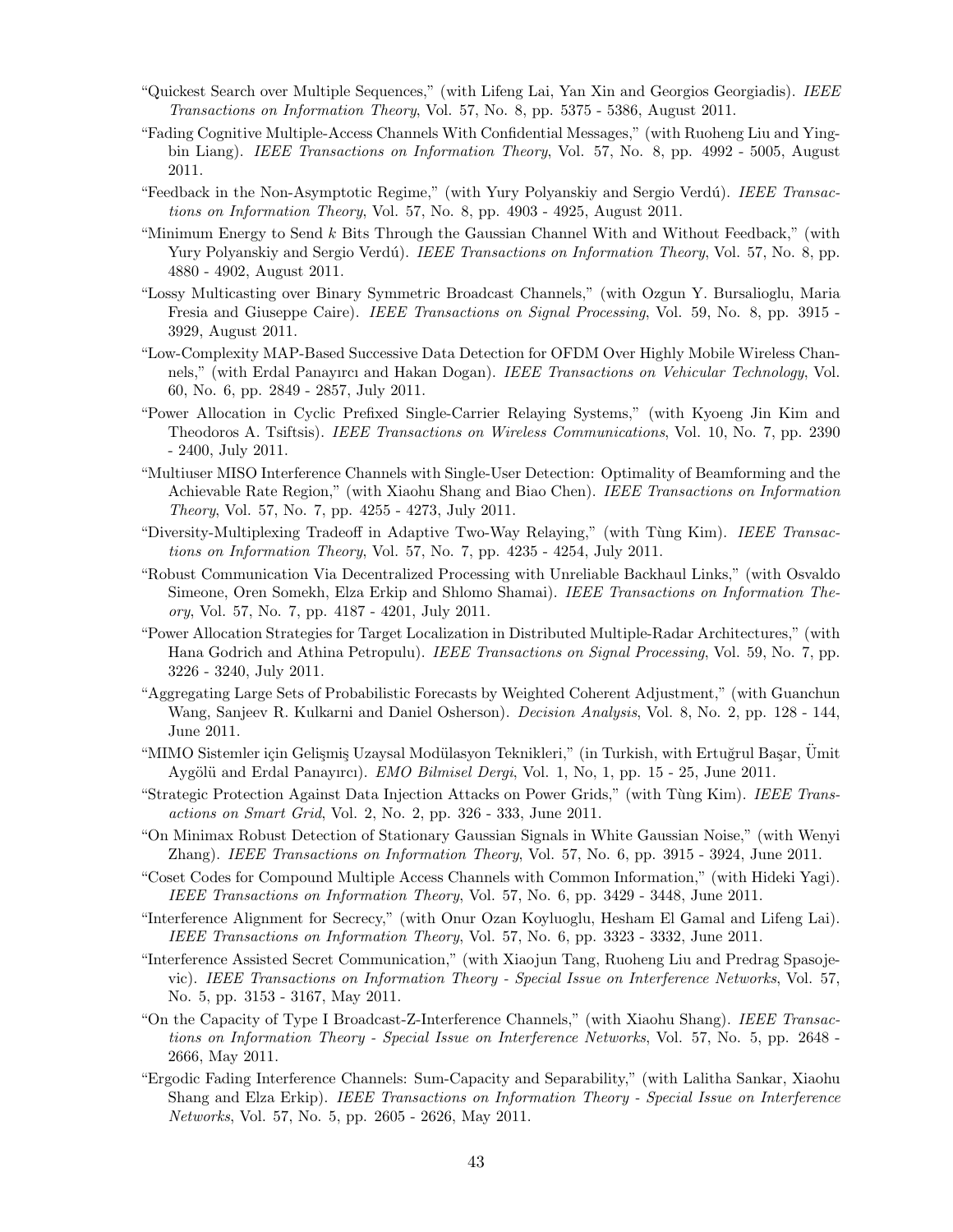- "Pilot-Aided IQ Imbalance Compensation for OFDM Systems Operating over Doubly Selective Channels," (with Lanlan He, Shaodan Ma, Yik-Chung Wu and Tung-Sang Ng). IEEE Transactions on Signal Processing, Vol. 59, No. 5, pp. 2223 - 2233, May 2011.
- "Ultra-Wideband Signaling for Accurate Positioning," (with Hamza Soganci and Sinan Gezici). IEEE Wireless Communications - Special Issue on Emerging Opportunities in Localization and Tracking, Vol. 18, No, 2, pp. 19 - 27, April 2011.
- "Fading Multiple Access Relay Channels: Achievable Rates and Opportunistic Scheduling," (with Lalitha Sankar, Yingbin Liang and Narayan B. Mandayam). IEEE Transactions on Information Theory, Vol. 57, No. 4, pp. 1911 - 1931, April 2011.
- "Dispersion of the Gilbert-Elliott Channel," (with Yury Polyanskiy and Sergio Verdú). IEEE Transactions on Information Theory, Vol. 57, No. 4, pp. 1829 - 1848, April 2011.
- "Space-Time Block-Coded Spatial Modulation," (with Ertuğrul Başar, Ümit Aygölü and Erdal Panayırcı). IEEE Transactions on Communications, Vol. 59, No. 3, pp. 823 - 832, March 2011.
- "Repeated Auctions with Bayesian Nonparametric Learning for Spectrum Access in Cognitive Radio Networks," (with Zhu Han and Rong Zheng). IEEE Transactions on Wireless Communications, Vol. 10, No. 2, pp. 890 - 900, March 2011.
- "Privacy-Security Trade-offs in Biometric Security Systems Part II: Multiple-Use Case," (with Lifeng Lai and Siu-Wai Ho). IEEE Transactions on Information Forensics and Security, Vol. 6, No. 1, pp. 140 - 151, March 2011.
- "Privacy-Security Trade-offs in Biometric Security Systems Part I: Single-Use Case," (with Lifeng Lai and Siu-Wai Ho). IEEE Transactions on Information Forensics and Security, Vol. 6, No. 1, pp. 122 - 139, March 2011.
- "Cooperative Transmission for Relay Networks Based on Second-Order Statistics of Channel State Information," (with Jiangyuan Li and Athina Petropulu). IEEE Transactions on Signal Processing, Vol. 59, No. 3, pp. 1280 - 1291, March 2011.
- "Cognitive Medium Access: Exploration, Exploitation and Competition," (with Lifeng Lai, Hesham El-Gamal and Hai Jiang). IEEE Transactions on Mobile Computing, Vol. 10, No. 2, pp. 239 - 253, February 2011.
- "Performance Analysis of Joint Opportunistic Scheduling and Linear Receiver Design for the MIMO-SDMA Downlink," (with Simon Pun and Visa Koivunen). IEEE Transactions on Communications, Vol. 59, No. 1, pp. 268 - 280, January 2011.
- "Polynomial-Time Decodable Codes for Multiple Access Channels," (with Hideki Yagi). IEEE Communications Letters, Vol. 15, No. 1, pp. 73 - 75, January 2011.
- "On the Secure Degrees of Freedom of Relaying with Half-duplex Feedback," (with Tùng Kim). IEEE Transactions on Information Theory, Vol. 57, No. 1, pp. 291 - 302, January 2011.
- "Noisy-Interference Sum-Rate Capacity of Parallel Gaussian Interference Channels," (with Xiaohu Shang, Biao Chen and Gerhard Kramer). IEEE Transactions on Information Theory, Vol. 57, No. 1, pp. 210 - 226, January 2011.
- "On the Equivalence of Two Achievable Regions for the Broadcast Channel," (with Yingbin Liang and Gerhard Kramer). IEEE Transactions on Information Theory, Vol. 57, No. 1, pp. 95 - 100, January 2011.
- "Attribute-distributed Learning: Models, Limits and Algorithms," (with Haipeng Zheng and Sanjeev R. Kulkarni). IEEE Transactions on Signal Processing, Vol. 59, No. 1, pp. 386 - 398, January 2011.
- "Approaching the Optimal Diversity-Multiplexing Tradeoff for a Four-node Cooperative Network," (with Chao Wang, Yijia Fan, John S. Thompson and Mikael Skoglund). IEEE Transactions on Wireless Communications, Vol. 9, No.12, pp. 3690 - 3700, December 2010.
- "Multiple Multicasts with the Help of a Relay," (with Deniz Gündüz, Osvaldo Simeone, Andrea J. Goldsmith and Shlomo Shamai). *IEEE Transactions on Information Theory*, Vol. 56, No. 12, pp. 6142 - 6158, December 2010.
- "Interference Channels with Correlated Receiver Side Information," (with Nan Liu, Deniz G¨und¨uz and Andrea J. Goldsmith). IEEE Transactions on Information Theory, Vol. 56, No. 12, pp. 5984 -5998, December 2010.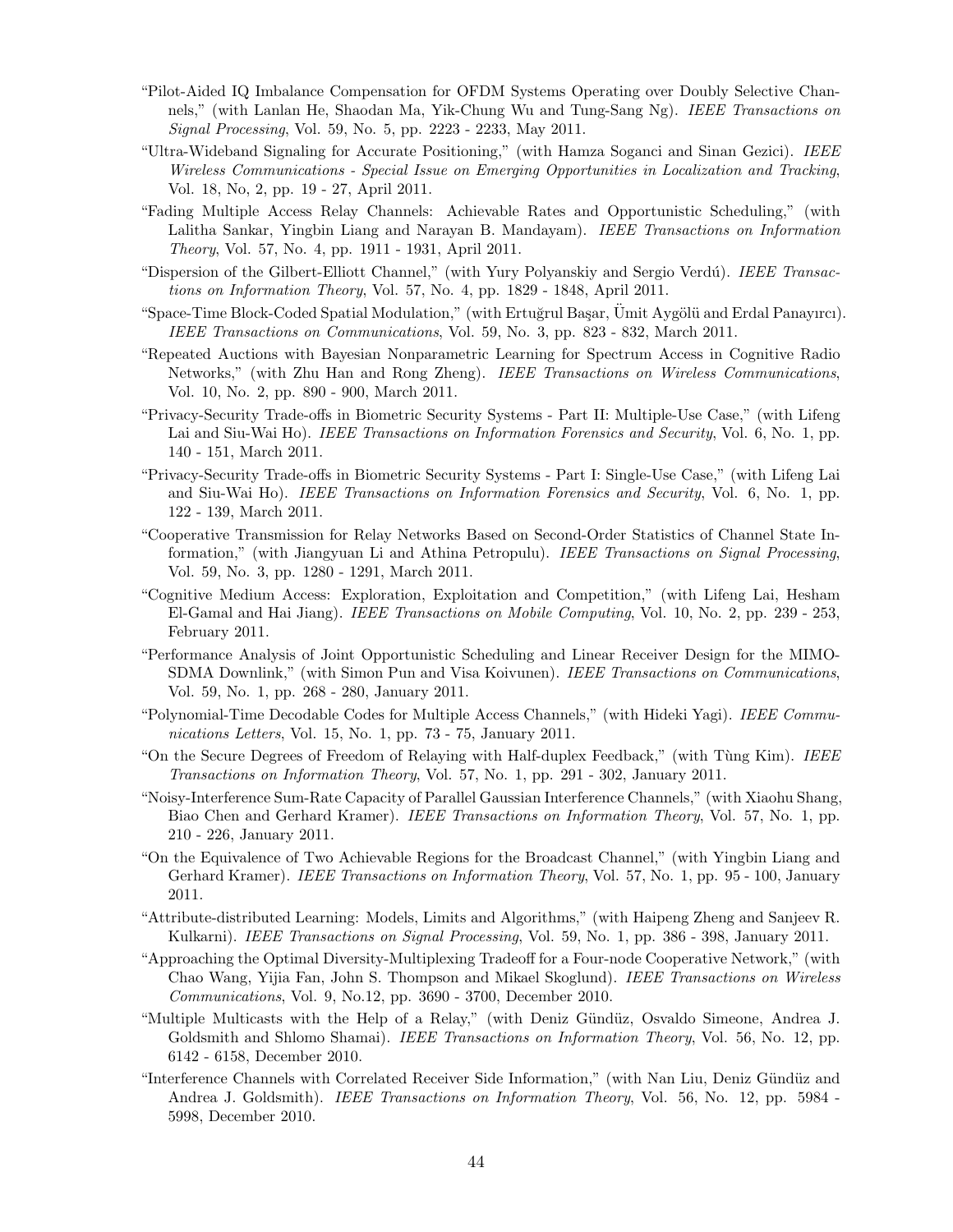- "Asymmetrical Round Trip Based Synchronization-free Localization in Large-scale Underwater Sensor Networks," (with Bin Liu, Hongyang Chen and Ziguo Zhong). IEEE Transactions on Wireless Communications, Vol. 9, No. 11, pp. 3532 - 3542, November 2010.
- "Joint Source and Channel Coding: Proposing a Low Density Parity Check Code," (with Maria Fresia, Fernando Pérez-Cruz and Sergio Verdú). IEEE Signal Processing Magazine - Special Issue on Graphical Models in Signal Processing, Vol. 27, No. 6, pp. 104 - 113, November 2010.
- "A Monte-Carlo Implementation of the SAGE Algorithm for Joint Soft-Multiuser Decoding, Channel Parameter Estimation, and Code Acquisition," (with Alexander Kocian, Erdal Panayırcı and Marina Ruggieri). IEEE Transactions on Signal Processing, Vol. 58, No. 11, pp. 5756 - 5766, November 2010.
- "Two-Stage Outlier Elimination for Robust Curve and Surface Fitting," (with Jieqi Yu, Haipeng Zheng and Sanjeev R. Kulkarni). EURASIP Journal on Advances in Signal Processing - Special Issue on Robust Processing of Non-stationary Signals, Volume 2010, Article ID 154891, 13 pages. [Open access article.]
- "On Maximum-Likelihood SINR Estimation of MPSK in a Multiuser Fading Channel," (with Siamak Sorooshyari and Chee Wei Tan). *IEEE Transactions on Vehicular Technology*, Vol. 59, No. 8, pp. 4175 - 4181, October 2010.
- "Distributed Opportunistic Scheduling with Two-Level Probing," (with Chandrashekhar Thejaswi P. S., Junshan Zhang, Simon Pun and Dong Zheng). IEEE/ACM Transactions on Networking, Vol. 18, No. 5, pp. 1464 - 1477, October 2010.
- "Capacity Regions and Sum-Rate Capacities of Vector Gaussian Interference Channels," (with Xiaohu Shang, Biao Chen and Gerhard Kramer). IEEE Transactions on Information Theory, Vol. 56, pp. 5030 - 5044, No. 10, October 2010.
- "Spreading Code and Widely-Linear Receiver Design: Non-Cooperative Games for CDMA Wireless Networks," (with Stefano Buzzi and Alessio Zappone). IEEE Transactions on Information Theory, Vol. 56, No. 10, pp. 4874 - 4892, October 2010.
- "Average Message Delivery Time for Small-World Networks in the Continuum Limit," (with Hazer Inaltekin and Mung Chiang). IEEE Transactions on Information Theory, Vol. 56, No. 9, pp. 4447 - 4470, September 2010.
- "Multiple-Input Multiple-Output Gaussian Broadcast Channels with Confidential Messages," (with Ruoheng Liu, Tie Liu and Shlomo Shamai). IEEE Transactions on Information Theory, Vol. 56, No. 9, pp. 4215 - 4227, September 2010.
- "Cellular Systems with Non-Regenerative Relaying and Cooperative Base Stations," (with Oren Somekh, Osvaldo Simeone and Shlomo Shamai). IEEE Transactions on Wireless Communications, Vol. 9, No. 8, pp. 2654 - 2663, August 2010.
- "Joint Channel Estimation, Equalization and Data Detection for OFDM Systems in the Presence of Very High Mobility," (with Erdal Panayırcı and Habib Senol). IEEE Transactions on Signal Processing, Vol. 58, No. 8, pp. 4225 - 4238, August 2010.
- "Blind Separation of Two Users Based on User Delays and Optimal Pulse Shape Design," (with Xin Liu, Athina Petropulu and Visa Koivunen). EURASIP Journal on Wireless Communications and Networking - Special Issue on Interference Management in Wireless Communication Systems: Theory and Applications, Vol. 2010, Article ID 939340, 12 pages, 2010. [Open access article.]
- "Noise Enhanced Hypothesis-Testing in the Restricted Bayesian Framework," (with Suat Bayram and Sinan Gezici). *IEEE Transactions on Signal Processing*, Vol. 25, No. 8, pp. 3972 - 3989, August 2010.
- "Throughput Scaling of Wireless Networks with Random Connections," (with Shengshan Cui, Alexander M. Haimovich, Oren Somekh and Shlomo Shamai). IEEE Transactions on Information Theory, Vol. 25, No. 8, pp. 3793 - 3806, August 2010.
- "Secure Communications with Insecure Feedback: Breaking the High-SNR Ceiling," (with T`ung Kim). IEEE Transactions on Information Theory, Vol. 25, No. 8, pp. 3700 - 3711, August 2010.
- "Threshold-Based Relay Selection for Detect-and-Forward Relaying in Cooperative Wireless Networks," (with Furuzan Atay Onat, Yijia Fan and Halim Yanikomeroglu). EURASIP Journal on Wireless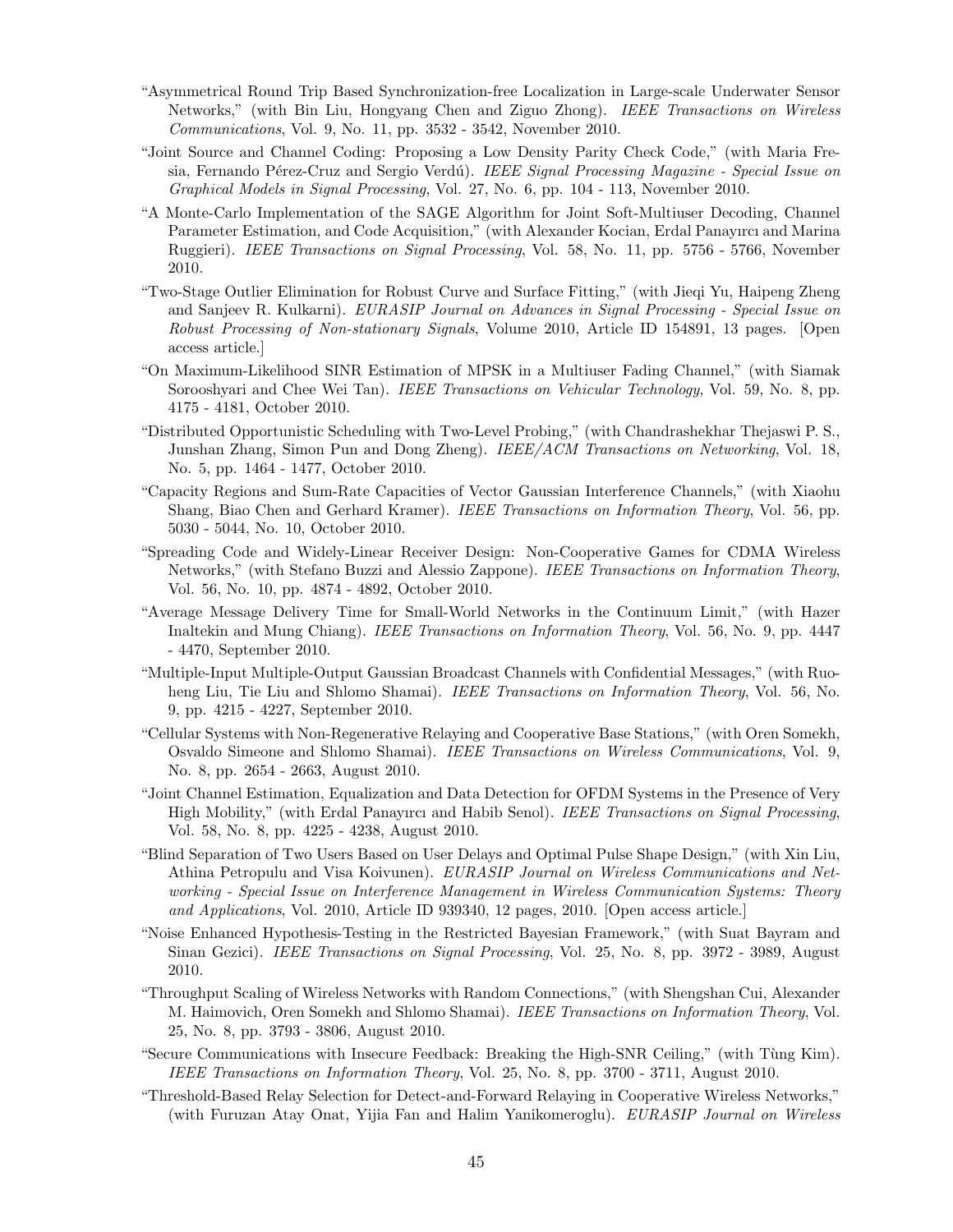Communications and Networking, Volume 2010, Article ID 721492, 9 pages, 2010. [Open access article.]

- "Low-Complexity Joint Data Detection and Channel Equalisation for Highly Mobile Orthogonal Frequency Division Multiplexing Systems," (with Hakan Dogan and Erdal Panayırcı). IET Communications, Vol. 4, No. 8, pp. 1000 - 1011, 2010.
- "Multi-hop MIMO Relay Networks: Diversity-Multiplexing Trade-off Analysis," (with Deniz Gündüz, Amir Khojastepour and Andrea Goldsmith). IEEE Transactions on Wireless Communications, Vol. 9 No. 5, pp. 1738 - 1747, May 2010.
- "Channel Coding Rate in the Finite Blocklength Regime," (with Yury Polyanskiy and Sergio Verdú). IEEE Transactions on Information Theory, Vol. 56, No. 5, pp. 2307 - 2359, May 2010. [Recipient of the 2011 IEEE Information Theory Paper Award.]
- "Uplink Synchronization in OFDMA Spectrum-Sharing Systems," (with Luca Sanguinetti and Michele Morelli). IEEE Transactions on Signal Processing, Vol. 25, No. 5, pp. 2771 - 2782, May 2010.
- "Rateless Coding for MIMO Fading Channels: Performance Limits and Code Construction," (with Yijia Fan, Lifeng Lai and Elza Erkip). IEEE Transactions on Wireless Communications, Vol. 9, No. 4, pp. 1288 - 1292, April 2010.
- "An Auctioning Mechanism for Green Radio," (with Cristina Comanciu, Narayan Mandayam and Jean-Marie Gorce). Journal of Communications and Networks - Special Issue on Green Radio: Energy Efficiency in Wireless Networks, Vol. 12, No. 2, pp. 114 - 121, April 2010.
- "A Vector Generalization of Costa's Entropy-Power Inequality with Applications," (with Ruoheng Liu, Tie Liu and Shlomo Shamai). IEEE Transactions on Information Theory, Vol. 56, No. 4, pp. 1865 - 1879, April 2010.
- "A Distributed MAC Scheme Supporting Voice Services in Mobile Ad Hoc Networks," (with Hai Jiang, Ping Wang and Weihua Zhuang). Wireless Communications and Mobile Computing, Vol. 10, No. 4, pp. 547- 558, April 2010.
- "Mobile Element Assisted Cooperative Localization for Wireless Sensor Networks with Obstacles," (with Hongyang Chen, Qingjiang Shi, Rui Tan and Kaoru Sezaki). IEEE Transactions on Wireless Communications, Vol. 9, No. 3, pp. 956 - 963, March 2010.
- "Frame Detection and Timing Acquisition for OFDM Transmissions with Unknown Interference," (with Luca Sanguinetti and Michele Morelli). IEEE Transactions on Wireless Communications, Vol. 9, No. 3, pp. 1226 - 1236, March 2010.
- "Improving Wireless Physical Layer Security Via Cooperating Relays," (with Lun Dong, Zhu Han and Athina P. Petropulu). IEEE Transactions on Signal Processing, Vol. 58, No. 3, pp. 1875 - 1888, March 2010.
- "Frequency-domain Correlation: An Asymptotically Optimum Approximation of Quadratic Likelihood Ratio Detectors," (with Wenyi Zhang and Zhi Quan). IEEE Transactions on Signal Processing, Vol. 25, No. 3, pp. 969 - 979, March 2010.
- "MIMO Radar Using Compressive Sampling," (with Yao Yu and Athina Petropulu). IEEE Journal of Selected Topics in Signal Processing - Issue on MIMO Radar and Its Applications, Vol. 4, No. 1, pp. 146 - 163, February 2010.
- \*"Towards Utility-Optimal Random Access Without Message Passing," (with Jiaping Liu, Alexandre Proutière, Yung Yi and Mung Chiang). Wireless Communications and Mobile Computing - Special Issue on Recent Advances in Wireless Communications and Networks, Vol. 10, No. 1, pp. 115 - 128, January 2010.
- "Time Delay Estimation in Dispersed Spectrum Cognitive Radio Systems," (with Fatih Kocak, Hasari Celebi, Sinan Gezici, Khalid A. Qarake and Huseyin Arslan). EURASIP Journal on Advances in Signal Processing - Special Issue on Advanced Signal Processing for Cognitive Radio Networks, Volume 2010, Article ID 675959, 10 pages, 2010. [Open access article.]
- "Performance of Selection Relaying and Cooperative Diversity," (with Abdulkareem Adinoyi, Yijia Fan, Halim Yanikomeroglu and Furaih Al-Shaalan). IEEE Transactions on Wireless Communications, Vol. 8, No. 12, pp. 5790 - 5795, December 2009.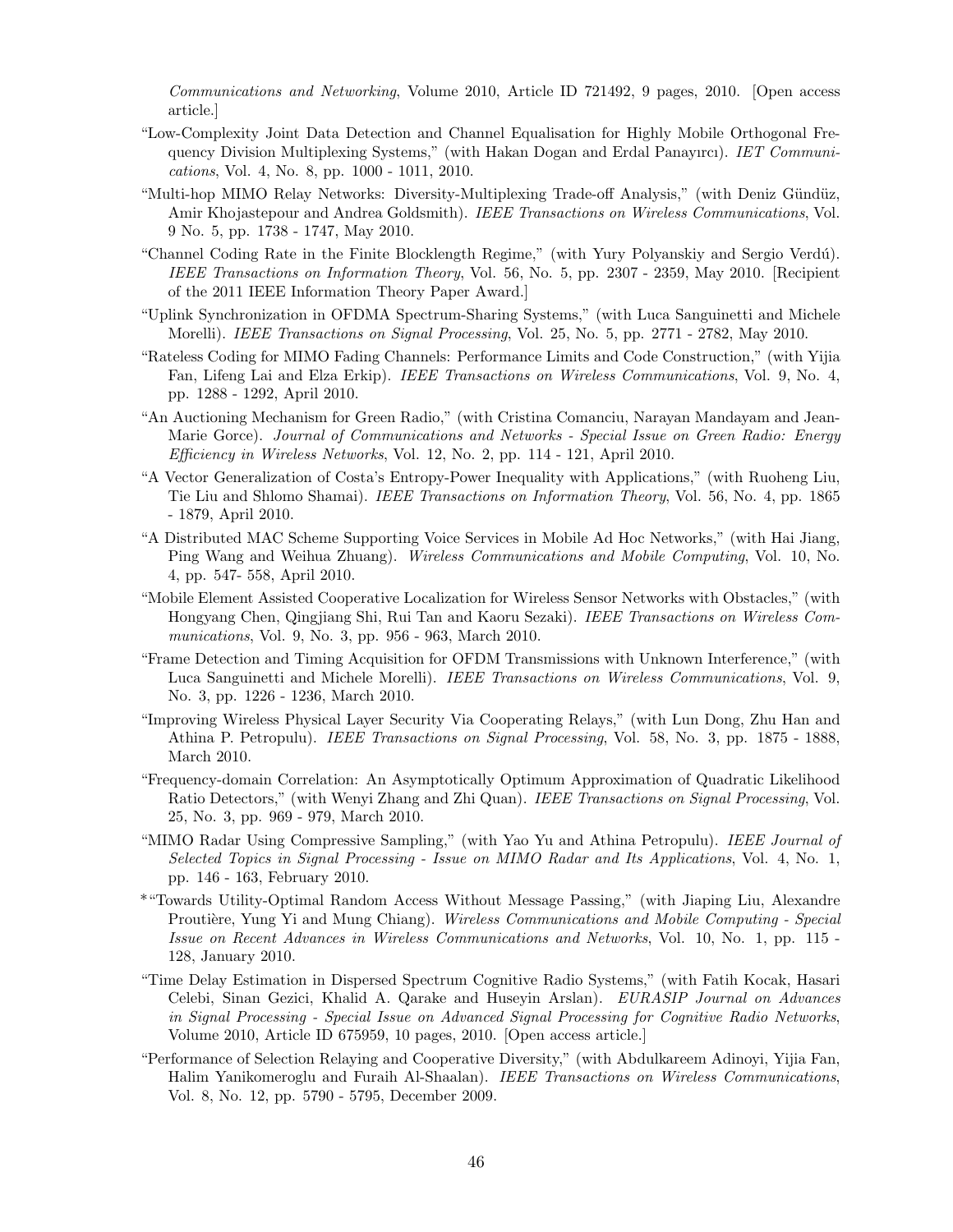- "Distributed MIMO Systems for Nomadic Applications Over a Symmetric Interference Channel," (with Osvaldo Simeone, Oren Somekh and Shlomo Shamai). IEEE Transactions on Information Theory, Vol. 55, No. 1, pp. 5558 - 5574, December 2009.
- "On the Sum-Capacity of Degraded Gaussian Multiaccess Relay Channels," (with Lalitha Sankar and Narayan B. Mandayam). *IEEE Transactions on Information Theory*, Vol. 55, No. 12, pp. 5394 -5411, December 2009.
- "Energy-Efficient Resource Allocation in Wireless Networks with Quality-of-Service Constraints," (with Farhad Meshkati, Stuart C. Schwartz and Radu Balan). IEEE Transactions on Communications, Vol. 57, No. 11, pp. 3406 - 3414, November 2009.
- "An ESPRIT-Based Approach for Initial Ranging in OFDMA Systems," (with Luca Sanguinetti and Michele Morelli). IEEE Transactions on Communications, Vol. 57, No. 11, pp. 3225 - 3229, November 2009.
- "Collaborative Cyclostationary Spectrum Sensing for Cognitive Radio Systems," (with Jarmo Lundén, Visa Koivunen and Anu Huttunen). IEEE Transactions on Signal Processing, Vol. 57, No. 11, pp. 4182 - 4195, November 2009.
- "Opportunistic Relaying in Wireless Networks," (with Shengshan Cui, Alexander M. Haimovich and Oren Somekh). IEEE Transactions on Information Theory, Vol. 55, No. 11, pp. 5121 - 5137, November 2009.
- "On the Diversity Gain of AF and DF Relaying with Noisy CSI at the Source Transmitter," (with T`ung Kim). IEEE Transactions on Information Theory, Vol. 55, No. 11, pp. 5064 - 5073, November 2009.
- "Probabilistic Coherence and Proper Scoring Rules," (with Joel B. Predd, Robert Seiringer, Elliott H. Lieb, Daniel Osherson, and Sanjeev R. Kulkarni). IEEE Transactions on Information Theory, Vol. 55, pp. 4786 - 4792, No. 10, October 2009.
- "Cognitive Multiple Access Channels: Optimal Power Allocation for Weighted Sum Rate Maximization," (with Lan Zhang, Yan Xin and Ying-Chan Liang). IEEE Transactions on Communications, Vol. 57, No. 9, pp. 2754 - 2762, September 2009.
- "Capacity Bounds for Peak-Constrained Multiantenna Wideband Channels," (with Ulrich G. Schuster, Giuseppe Durisi and Helmut Bölcskei). IEEE Transactions on Communications, Vol. 57, No. 9, pp. 2686 - 2696, September 2009.
- "On Unbounded Path-loss Models: Effects of Singularity on Wireless Network Performance Evaluation," (with Hazer Inaltekin, Mung Chiang and Stephen B. Wicker). IEEE Journal on Selected Areas in Communications - Special Issue on Stochastic Geometry and Random Graphs for Wireless Networks, Vol. 27, No. 7, pp. 1078 - 1092, September 2009.
- "Non-Cooperative Waveform Adaptation Games in Multiple Access Communications," (with Stefano Buzzi and Daniela Saturnino). IEEE Signal Processing Magazine - Special Issue on Game Theory in Signal Processing and Communications, Vol. 26, No. 5, pp. 64 - 76, September 2009.
- "Queue Backpressure Random Access in Multi-hop Wireless Networks: Optimality and Stability," (with Jiaping Liu, Alexander L. Stolyar and Mung Chiang). IEEE Transactions on Information Theory, Vol. 55, No. 9, pp. 4087- 4098, September 2009.
- "Source and Channel Coding of Correlated Sources Over Multiuser Channels," (with Deniz Gündüz, Elza Erkip and Andrea Goldsmith). IEEE Transactions on Information Theory, Vol. 55, No. 9, pp. 3927- 3944, September 2009.
- "Cooperative Multiplexing: Toward Higher Spectral Efficiency in Multi-antenna Relay Networks," (with Yijia Fan, Chao Wang and John S. Thompson). IEEE Transactions on Information Theory, Vol. 55, No. 9, pp. 3909 - 3926, September 2009.
- "Robust Cognitive Beamforming With Partial Channel State Information," (with Lan Zhang, Ying-Chang Liang and Yan Xin). IEEE Transactions on Wireless Communications, Vol. 8, No. 8, pp. 4143 - 4153, August 2009.
- "A Comprehensive Study of Repetition-coded Protocols in Multi-user Multi-relay Networks," (with Chao Wang, Yijia Fan and John S. Thompson). IEEE Transactions on Wireless Communications, Vol. 8, No. 8, pp. 4329 - 4339, August 2009.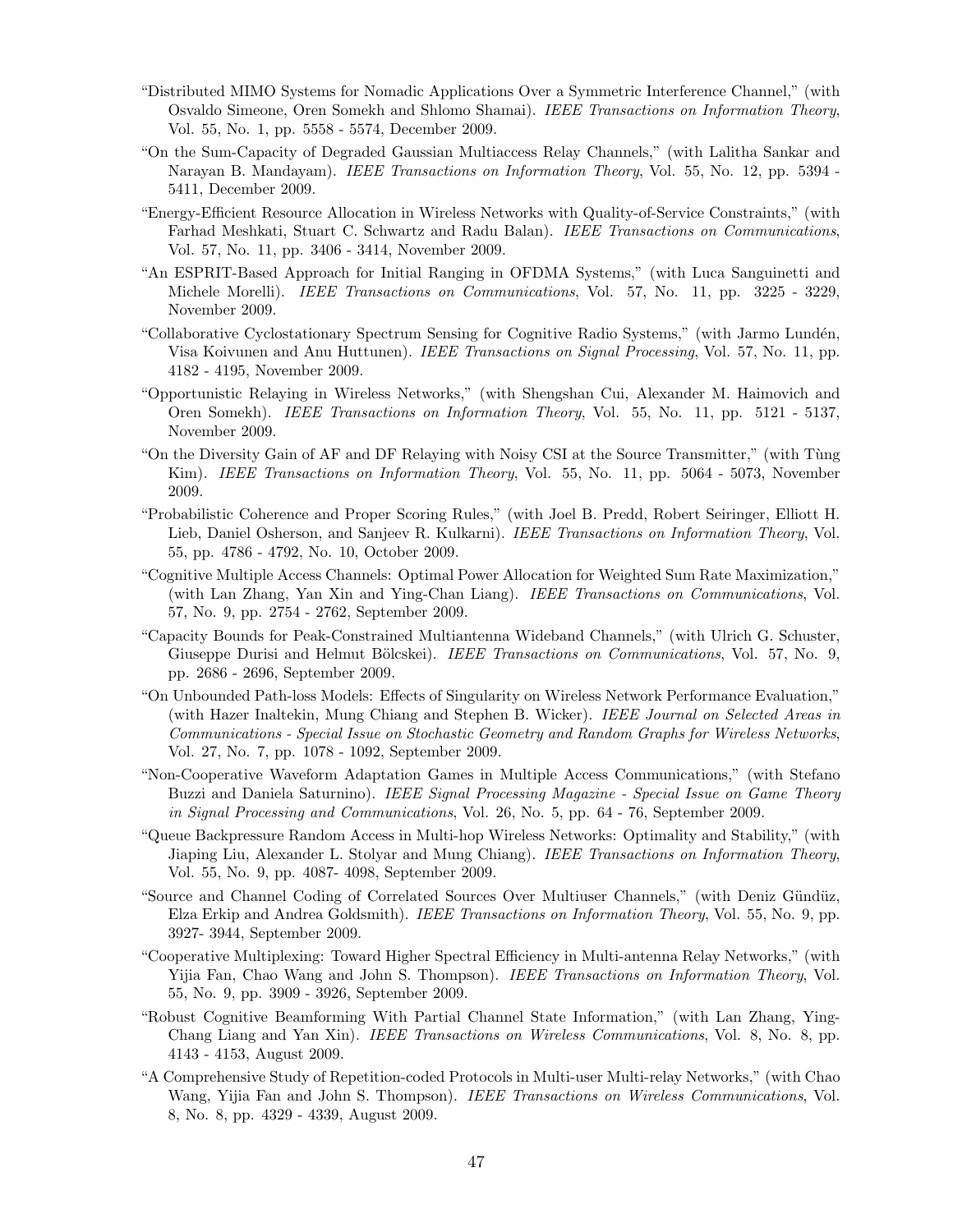- "A Robust Ranging Scheme for OFDMA-based Networks," (with Michele Morelli and Luca Sanguinetti). IEEE Transactions on Communications, Vol. 57, No. 8, pp. 2441- 2452, August 2009.
- "Compound Wiretap Channels," (with Yingbin Liang, Gerhard Kramer and Shlomo Shamai). EURASIP Journal on Wireless Communications and Networking - Special Issue on Wireless Physical Layer Security, Vol. 2009, Article ID 142374, 12 pages, 2009. [Open access article.] [Recipient of the 2014 EURASIP Best Paper Award.]
- "An MMSE Approach to Secrecy Capacity of the MIMO Gaussian Wiretap Channel," (with Ronit Bustin, Ruoheng Liu and Shlomo Shamai). EURASIP Journal on Wireless Communications and Networking - Special Issue on Wireless Physical Layer Security, Vol. 2009, Article ID 370970, 8 pages, 2009. [Open access article.]
- "Secrecy Capacity of a Class of Orthogonal Relay Eavesdropper Channels," (with Vaneet Aggarwal, Lalitha Sankar and A. Robert Calderbank). EURASIP Journal on Wireless Communications and Networking - Special Issue on Wireless Physical Layer Security, Vol. 2009, Article ID 494696, 14 pages, 2009. [Open access article.]
- "Downlink Multicell Processing with Limited Backhaul Capacity," (with Osvaldo Simeone, Oren Somekh and Shlomo Shamai). EURASIP Journal on Advanced Signal Processing - Special Issue on Multiuser MIMO Transmission with Limited Feedback, Cooperation, and Coordination, Vol. 2009, Article ID 840814, 10 pages, 2009. [Open access article.]
- "Fairness, Stability and Performance: A Flow-level Study on Non-convex and Time-varying Regions," (with Jiaping Liu, Alexandre Proutière, Yung Yi and Mung Chiang). IEEE Transactions on Information Theory, Vol. 55, No. 8, pp. 3437 - 3456, August 2009.
- "Uplink Macro Diversity with Limited Backhaul Capacity," (with Amichai Sanderovich, Oren Somekh and Shlomo Shamai). IEEE Transactions on Information Theory, Vol. 55, No. 8, pp. 3457 - 3478, August 2009.
- "Weighted Cross-Layer Cooperative Beamforming for Wireless Networks," (with Lun Dong and Athina P. Petropulu). IEEE Transactions on Signal Processing, Vol. 57, No. 8, pp. 3240 - 3256, August 2009.
- "Distributed Source Coding Using Raptor Codes for Hidden Markov Sources," (with Maria Fresia and Luc Vandendorpe). IEEE Transactions on Signal Processing, Vol. 57, No. 7, pp. 2868 - 2875, July 2009.
- "Autocorrelation-Based Decentralized Sequential Detection of OFDM Signals in Cognitive Radios," (with Sachin Chaudhari and Visa Koivunen). IEEE Transactions on Signal Processing, Vol. 57, No. 7, pp. 2690 - 2700, July 2009.
- "One Shot Schemes for Decentralized Quickest Change Detection," (with Olympia Hadjiliadis and Hongzhong Zhang). IEEE Transactions on Information Theory, Vol. 55, No. 7, pp. 3346 - 3359, July 2009.
- "Energy Efficiency-Delay Tradeoffs in CDMA Networks: A Game-Theoretic Approach," (with Farhad Meshkati and Stuart C. Schwartz). IEEE Transactions on Information Theory, Vol. 55, No. 7, pp. 3220 - 3228, July 2009.
- "How Much Information Can One Get from a Wireless Ad Hoc Sensor Network over a Correlated Random Field?" (with Youngchul Sung and Heejung Yu). IEEE Transactions on Information Theory, Vol. 55, No. 6, pp. 2827 - 2847, June 2009.
- "Compound Multiple Access Channels with Partial Cooperation," (with Osvaldo Simeone, Deniz G¨und¨uz, Andrea Goldsmith and Shlomo Shamai). IEEE Transactions on Information Theory, Vol. 55, No. 6, pp. 2425 - 2441, June 2009.
- \*"Physical Layer Security in Broadcast Networks," (with Yingbin Liang and Shlomo Shamai). Security and Communications Networks, Vol. 2, No. 3, pp. 227 - 238, May/June, 2009.
- "High Performance Cooperative Transmission Protocols Based on Multiuser Detection and Network Coding," (with Zhu Han and Xin Zhang). IEEE Transactions on Wireless Communications, Vol. 55, No. 5, pp. 2352 - 2361, May 2009.
- "Opportunistic Collaborative Beamforming with One-Bit Feedback," (with Simon Pun and D. Richard Brown, III). *IEEE Transactions on Wireless Communications*, Vol. 8, No. 5, pp. 2629 - 2641, May 2009.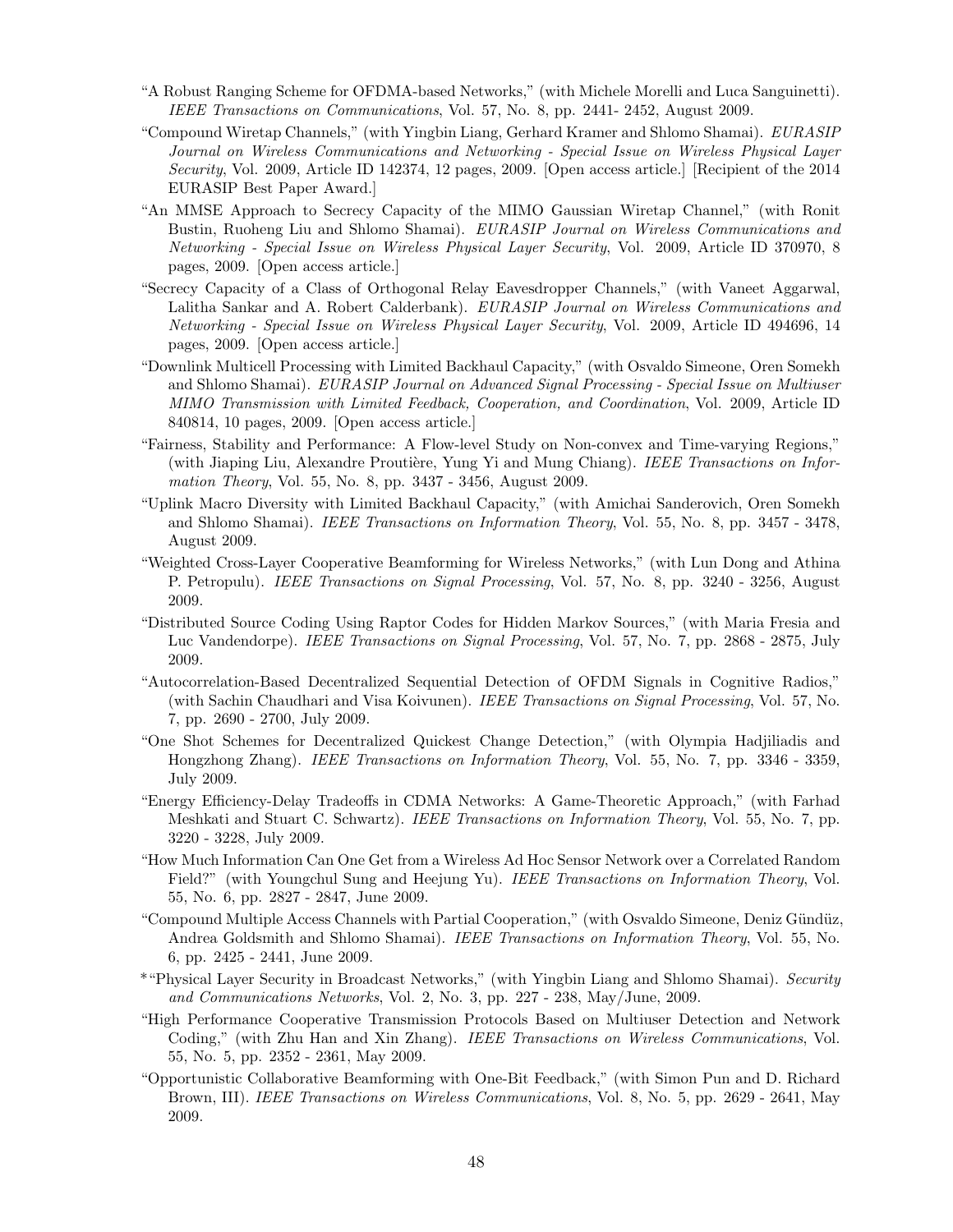- "Finding All Small Error-Prone Substructures in LDPC Codes," (with Chih-Chun Wang and Sanjeev R. Kulkarni). IEEE Transactions on Information Theory, Vol. 55, No. 5, pp. 1976 - 1999, May 2009.
- \*"High Capacity Relay Protocols for Wireless Networks," (with Yijia Fan, Ioannis Krikidis, Chao Wang and John Thompson). Journal of Communications and Networks, Vol. 11, No. 2, pp. 196 - 206, April 2009.
- "A Collaborative Training Algorithm for Distributed Learning," (with Joel B. Predd and Sanjeev R. Kulkarni). IEEE Transactions on Information Theory, Vol. 55, No. 4, pp. 1856 - 1871, April 2009.
- "On the Throughput of Secure Hybrid-ARQ Protocols for Gaussian Block-Fading Channels," (with Xiaojun Tang, Ruoheng Liu and Predrag Spasojevic). IEEE Transactions on Information Theory, Vol. 55, No. 4, pp. 1575 - 1591, April 2009.
- "Energy-Efficient Resource Allocation in Multipath CDMA Channels with Bandlimited Waveforms," (with Valeria Massaro and Stefano Buzzi). IEEE Transactions on Signal Processing, Vol. 57, No. 4, pp. 1494 - 1510, April 2009.
- "A Simple Distributed Antenna Processing Scheme for Cooperative Diversity," (with Yijia Fan, Abdulkareem Adinoyi, John S. Thompson and Halim Yanikomeroglu). IEEE Transactions on Communications, Vol. 57, No. 3, pp. 626 - 629, March 2009.
- "Large System Spectral Analysis of Covariance Matrix Estimation," (with Husheng Li). IEEE Transactions on Information Theory, Vol. 55, No. 3, pp. 1395 - 1422, March 2009.
- "Optimal Multiband Joint Detection for Spectrum Sensing in Cognitive Radio Networks," (with Zhi Quan, Shuguang Cui and Ali H. Sayed). IEEE Transactions on Signal Processing, Vol. 57, No. 3, pp. 1128 - 1140, March 2009.
- "Secrecy Capacity Region of a Multi-Antenna Gaussian Broadcast Channel with Confidential Messages," (with Ruoheng Liu). IEEE Transactions on Information Theory, Vol. 55, No. 3, pp. 1235 - 1249, March 2009.
- "Asymptotic Analysis of Outage Region in CDMA MIMO Systems," (with Husheng Li). IEEE Transactions on Information Theory, Vol. 55, No. 3, 1206 - 1217, March 2009.
- \*"Position Estimation Via Ultra-Wide-Band Signals," (with Sinan Gezici). Proceedings of the IEEE Special Issue on Ultra-Wideband, Vol. 97, No. 2, pp. 386 - 403, February 2009.
- "Authentication over Noisy Channels," (with Lifeng Lai and Hesham El Gamal). IEEE Transactions on Information Theory, Vol. 55, No. 2, pp. 906 - 916, February 2009.
- "Capacity of Cognitive Interference Channels With and Without Secrecy," (with Yingbin Liang, Anelia Somekh-Baruch, Shlomo Shamai and Sergio Verdú). IEEE Transactions on Information Theory, Vol. 55, No. 2, pp. 604 - 619, February 2009.
- "Distributed Transmit Beamforming: Challenges and Recent Progress," (with Raghu Mudumbai, Upamanyu Madhow and D. Richard Brown, III). IEEE Communications Magazine - Special Issue on Advances in Cooperative and Relay Communications, Vol. 47, No. 2, pp. 102 - 110, February 2009.
- "Optimal Selection of Channel Sensing Order in Cognitive Radio," (with Hai Jiang, Lifeng Lai and Rongfei Fan). IEEE Transactions on Wireless Communications, Vol. 8, No. 1, pp. 297 - 307, January 2009.
- "Fundamental Limits on Time Delay Estimation in Dispersed Spectrum Cognitive Radio Systems," (with Sinan Gezici, Hasari Celebi and Huseyin Arslan). IEEE Transactions on Wireless Communications, Vol. 8, No. 1, pp. 78 - 83, January 2009.
- "Coalition Games with Cooperative Transmission: A Cure for the Curse of Boundary Nodes in Selfish Packet-Forwarding Wireless Networks," (with Zhu Han). IEEE Transactions on Communications, Vol. 57, No. 1, pp. 203 - 213, January 2009.
- "Local Base Station Cooperation Via Finite-Capacity Links for the Uplink of Linear Cellular Networks," (with Osvaldo Simeone, Oren Somekh and Shlomo Shamai). IEEE Transactions on Information Theory, Vol. 55, No. 1, pp. 190 - 204, January 2009.
- "Adaptive Cross-Layer Distributed Energy-Efficient Resource Allocation Algorithms for Wireless Data Networks," (with Stefano Buzzi and Daniela Saturnino). EURASIP Journal on Advances in Signal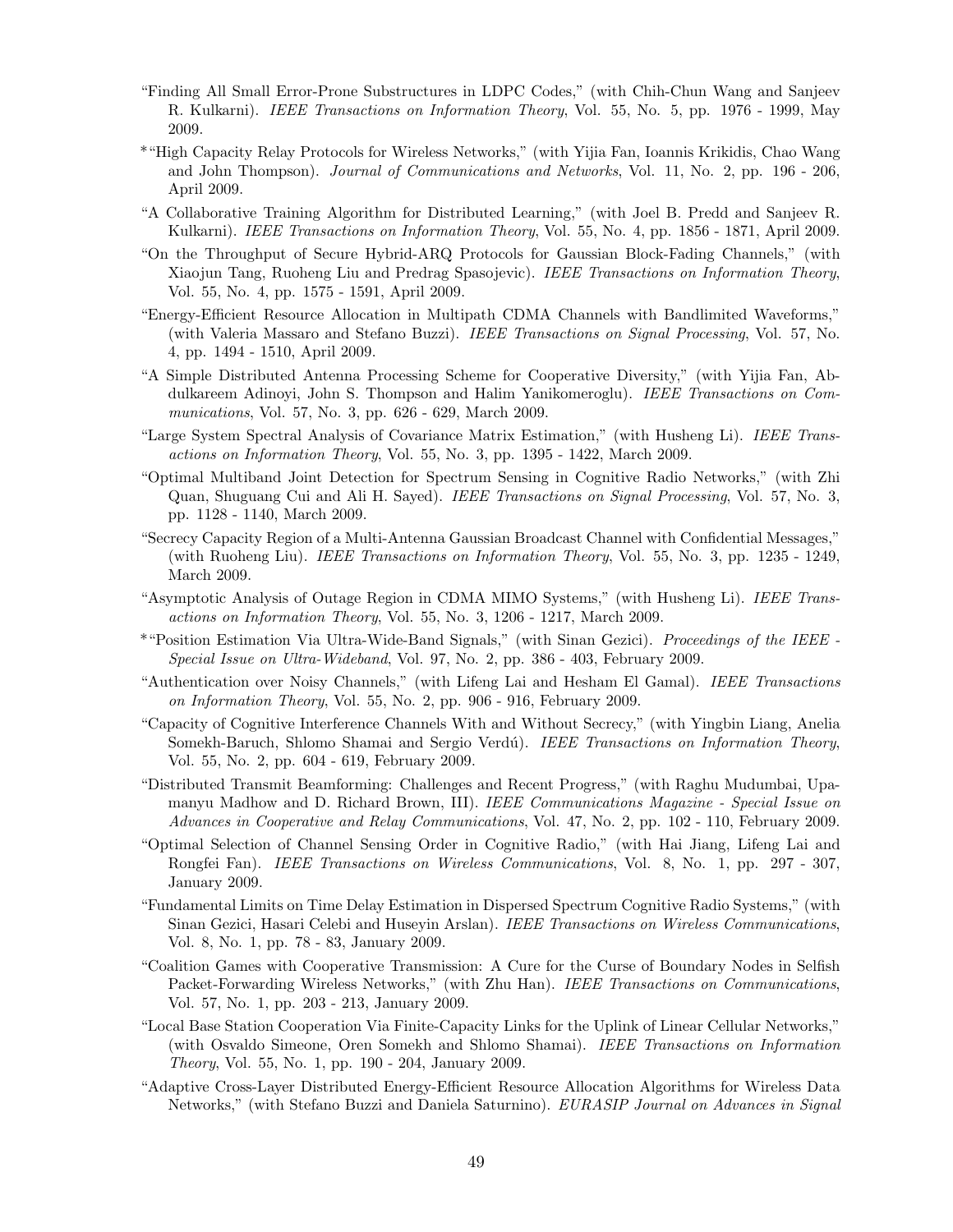Processing - Special Issue on Cross-Layer Design for the Physical, MAC, and Link Layer in Wireless Systems, Vol. 2009, Article ID 532607, 14 pages, 2009. [Open access article.]

- "Information Theoretic Security," (with Yingbin Liang and Shlomo Shamai). Foundations and Trends in Communications and Information Theory, Vol. 5, Nos. 4 - 5, pp. 355 - 580, 2009. [Also published in monograph form by Now Publishers, Hanover, MA.]
- "Redefinition of Max-Min Fairness in Multi-hop Wireless Networks," (with Ping Wang, Hai Jiang and Weihua Zhuang). *IEEE Transactions on Wireless Communications*, Vol. 7, No. 12, pp. 4786 -4791, December 2008.
- "Aggregating Forecasts of Chance from Incoherent and Abstaining Experts," (with Joel B. Predd, Daniel Osherson and Sanjeev R. Kulkarni). Decision Analysis, Vol. 5, No. 4, pp. 177 - 189, December 2008.
- "Collaborative Wideband Sensing for Cognitive Radios," (with Zhi Quan, Shuguang Cui and Ali H. Sayed). IEEE Signal Processing Magazine - Special Issue on Signal Processing for Cognitive Radio Networks, Vol. 25, No. 6, pp. 60 - 73, November 2008.
- "Buffering in a Three-Node Relay Network," (with Bing Xia, Yijia Fan and John Thompson). IEEE Transactions on Wireless Communications, Vol. 7, No. 11, pp. 4492 - 4496, November 2008.
- "Time-Slotted Round-Trip Carrier Synchronization for Distributed Beamforming," (with D. Richard Brown, III). IEEE Transactions on Signal Processing, Vol. 56, No. 11, pp. 5630 - 5643, November 2008.
- "The Wiretap Channel with Noisy Feedback: Encryption over the Channel," (with Lifeng Lai and Hesham El-Gamal). IEEE Transactions on Information Theory, Vol. 54, No. 11, pp. 5059 - 5067, November 2008.
- "Service Time Analysis of a Distributed Wireless Medium Access Control Scheme," (with Hai Jiang, Ping Wang and Weihua Zhuang). IEEE Transactions on Wireless Communications, Vol. 7, No. 10, pp. 3988 - 3998, October 2008.
- "Energy Efficiency in Multi-hop CDMA Networks: A Game Theoretic Analysis Considering Operating Costs," (with Sharon Betz). IEEE Transactions on Signal Processing, Vol. 56, No. 10, pp. 5181 - 5190, October 2008.
- "The Continuous-Time Peak-to-Average Power Ratio of OFDM Signals Using Complex Modulation Schemes," (with Daniel Wong and Simon Pun). IEEE Transactions on Communications, Vol. 56, No. 9, pp. 1390 - 1393, September 2008.
- "Optimal Power Allocation for Distributed Detection over MIMO Channels in Wireless Sensor Networks," (with Xin Zhang and Mung Chiang). IEEE Transactions on Signal Processing, Vol. 56, No. 9, pp. 4124 - 4140, September 2008.
- "Auction-based Resource Allocation for Cooperative Communications," (with Jianwei Huang, Zhu Han and Mung Chiang). IEEE Journal on Selected Areas in Communications - Special Issue on Game Theory in Communication Systems, Vol. 26, No. 7, pp. 1226 - 1237, September 2008.
- "On the Best 2-CUSUM Stopping Rule for Quickest Detection of Two-Sided Alternatives in a Brownian Motion Model," (with Olympia Hadjiliadis). *Teoriya Veroyatnostei i ee Primeneniya*, Vol. 53, No. 3, pp. 610 - 622, 2008. [Also appears in the English-language version Theory of Probability and Its Applications, Vol. 53, No.3, pp. 537 - 547, 2009.]
- "Iterative ("Turbo") Multiuser Detectors for Impulse Radio Systems," (with Eran Fishler and Sinan Gezici) IEEE Transactions on Wireless Communications, Vol. 7, No. 8, pp. 2964 - 2974, August 2008.
- "Optimal Time to Change Premiums," (with Erhan Bayraktar). Mathematical Methods of Operations Research, Vol. 68, No. 1, pp. 125 - 158, August 2008
- "Lossy Joint Source-Channel Coding Using Raptor Codes," (with Ozgun Bursalioglu, Maria Fresia and Giuseppe Caire). International Journal of Digital Multimedia Broadcasting - Special Issue on Iterative Decoding and Cross-Layering Techniques for Multimedia Broadcasting and Communication, Volume 2008, Article ID 124685, 19 pages, 2008. [Open access article].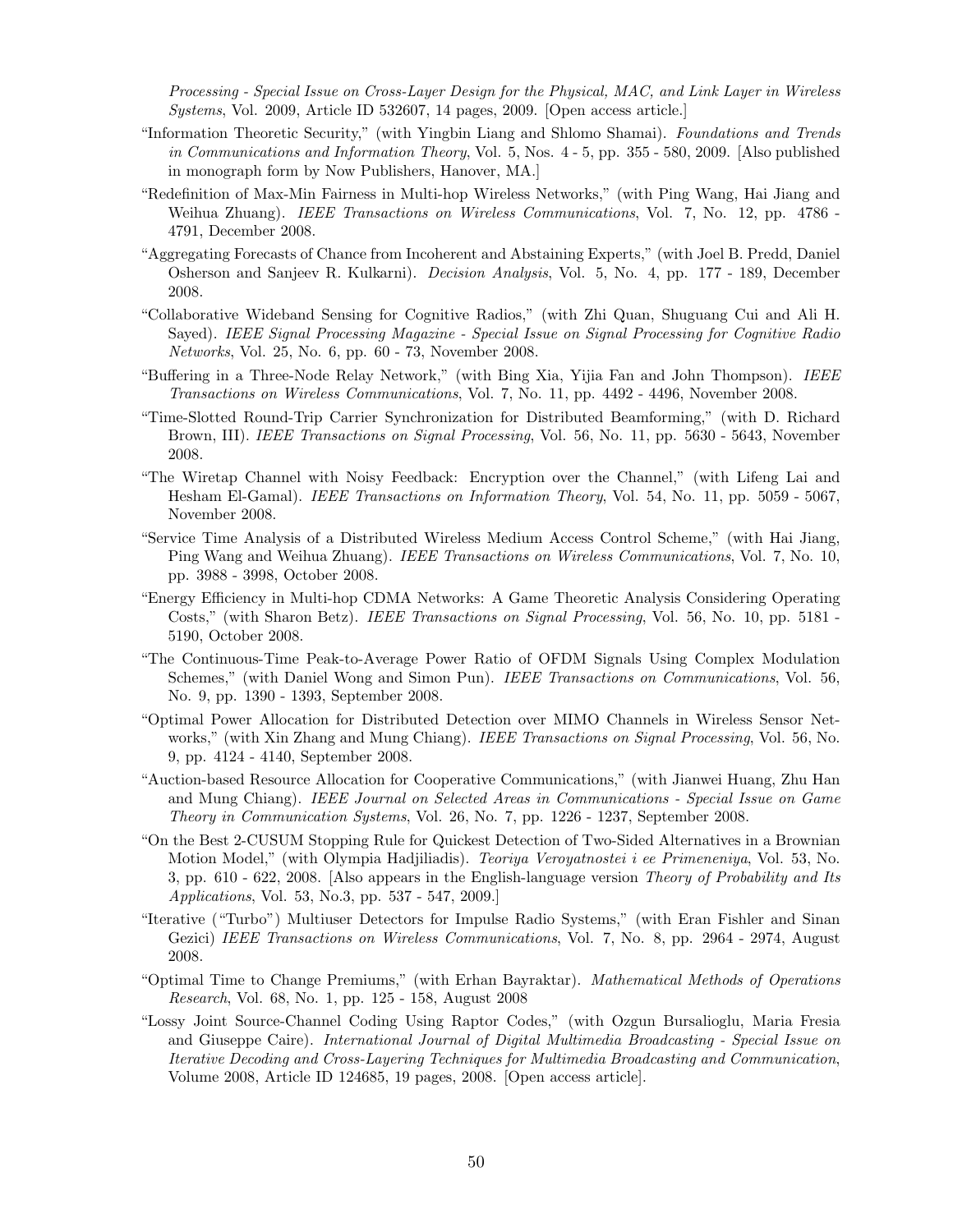- "A Cross-Layer Approach to Collaborative Beamforming for Wireless Ad Hoc Networks," (with Lun Dong and Athina Petropulu). *IEEE Transactions on Signal Processing*, Vol. 56, No. 7, pp. 2981 -2993, July 2008.
- "Secure Communication over Fading Channels," (with Yingbin Liang and Shlomo Shamai). IEEE Transactions on Information Theory - Special Issue on Information Theoretic Security, Vol. 54, No. 6, pp. 2470 - 2492, June 2008.
- "Performance of Rake Receivers in IR-UWB Networks Using Energy-Efficient Power Control," (with Giacomo Bacci and Marco Luise). IEEE Transac1 tions on Wireless Communications, Vol. 7, No. 6, pp. 2289 - 2299, June 2008.
- "Two-Step Time of Arrival Estimation for Pulse Based Ultra-Wideband Systems," (with Sinan Gezici, Zafer Shainoglu, Andreas F. Molisch and Hisashi Kobayashi). EURASIP Journal on Advances in Signal Processing - Special Issue on Cooperative Localization in Wireless Ad Hoc and Sensor Networks, Vol. 2008, Article ID 529134, 11 pages, 2008. [Open access article.]
- "Throughput of Cellular Systems with Conferencing Mobiles and Cooperative Base-Stations," (with Osvaldo Simeone, Oren Somekh, Gerhard Kramer and Shlomo Shamai). EURASIP Journal on Wireless Communications and Networking - Special Issue on Multiuser/Multiterminal Communications, Article ID 652325, 14 pages, 2008. [Open access article.]
- "Bayesian Sequential Change Diagnosis," (with Savas Dayanik and Christian Goulding). Mathematics of Operations Research, Vol. 33, No. 2, pp. 475 - 496, May 2008.
- "Asymptotic Analysis of Large Cooperative Relay Networks Using Random Matrix Theory," (with Zhu Han and Husheng Li). EURASIP Journal on Advances in Signal Processing - Special Issue on Wireless Cooperative Networks, Vol. 2008, Article ID 235867, 15 pages, 2008. [Open access article.]
- "Energy Efficient Power Control Is (Almost) Equivalent for DS-CDMA and TH-UWB," (with Giacomo Bacci and Marco Luise). Electronics Letters, Vol. 44, No. 8, 555 - 556, April 10, 2008.
- "A Unified Approach to Energy-Efficient Power Control in Large CDMA Systems," (with Farhad Meshkati, Dongning Guo and Stuart C. Schwartz). IEEE Transactions on Wireless Communications, Vol. 7, No. 4, pp. 1208 - 1216, April 2008.
- "Joint Receiver and Transmitter Optimization for Energy-Efficient Multiple-Access Communications," (with Stefano Buzzi). IEEE Journal on Selected Areas in Communications - Special Issue on Multiuser Detection for Advanced Communication Systems and Networks, Vol. 26, No. 3, pp. 459 - 472, April 2008.
- "Joint Source and Channel Coding for MIMO Systems: Is It Better to Be Robust or Quick?," (with Tim Holliday and Andrea Goldsmith). IEEE Transactions on Information Theory, Vol. 54, No. 4, pp. 1393 - 1405, April 2008.
- "Multisource Bayesian Sequential Change Detection," (with Savas Dayanik and Semih O. Sezer). Annals of Applied Probability, Vol. 18, No. 2, pp. 552 - 559, 2008.
- "Multiple Access Channels with Confidential Messages," (with Yingbin Liang). IEEE Transactions on Information Theory, Vol. 54, No. 3, pp. 976 - 1002, March 2008.
- "Sensor Configuration and Activation for Field Detection in Large Sensor Arrays," (with Youngchul Sung, Xin Zhang and Lang Tong). IEEE Transactions on Signal Processing, Vol. 56, No. 2, pp. 447 - 453, February 2008.
- \*"Game Theory and Power Control in Ultrawideband Networks," (with Giacomo Bacci and Marco Luise). Physical Communication, Vol. 1, No. 1, pp. 21 - 39, 2008.
- "Sequential Multi-Hypothesis Testing for Compound Poisson Processes," (with Savas Dayanik and Semih O. Sezer). Stochastics, Vol. 80, No. 1, pp. 19 - 50, 2008.
- \*"Lifetime Improvement in Wireless Sensor Networks Via Collaborative Beamforming and Cooperative Transmission," (with Zhu Han). IET Microwaves, Antennas & Propagation - Special Issue on Antenna Systems and Propagation for Future Wireless Communications, Vol. 1, No. 6, pp. 1103 - 1110, December 2007.
- "Recovering Multiplexing Loss Through Successive Relaying Using Repetition Coding," (with Yijia Fan, Chao Wang and John Thompson). IEEE Transactions on Wireless Communications, Vol. 6, No. 12, pp. 4484 - 4493, December 2007.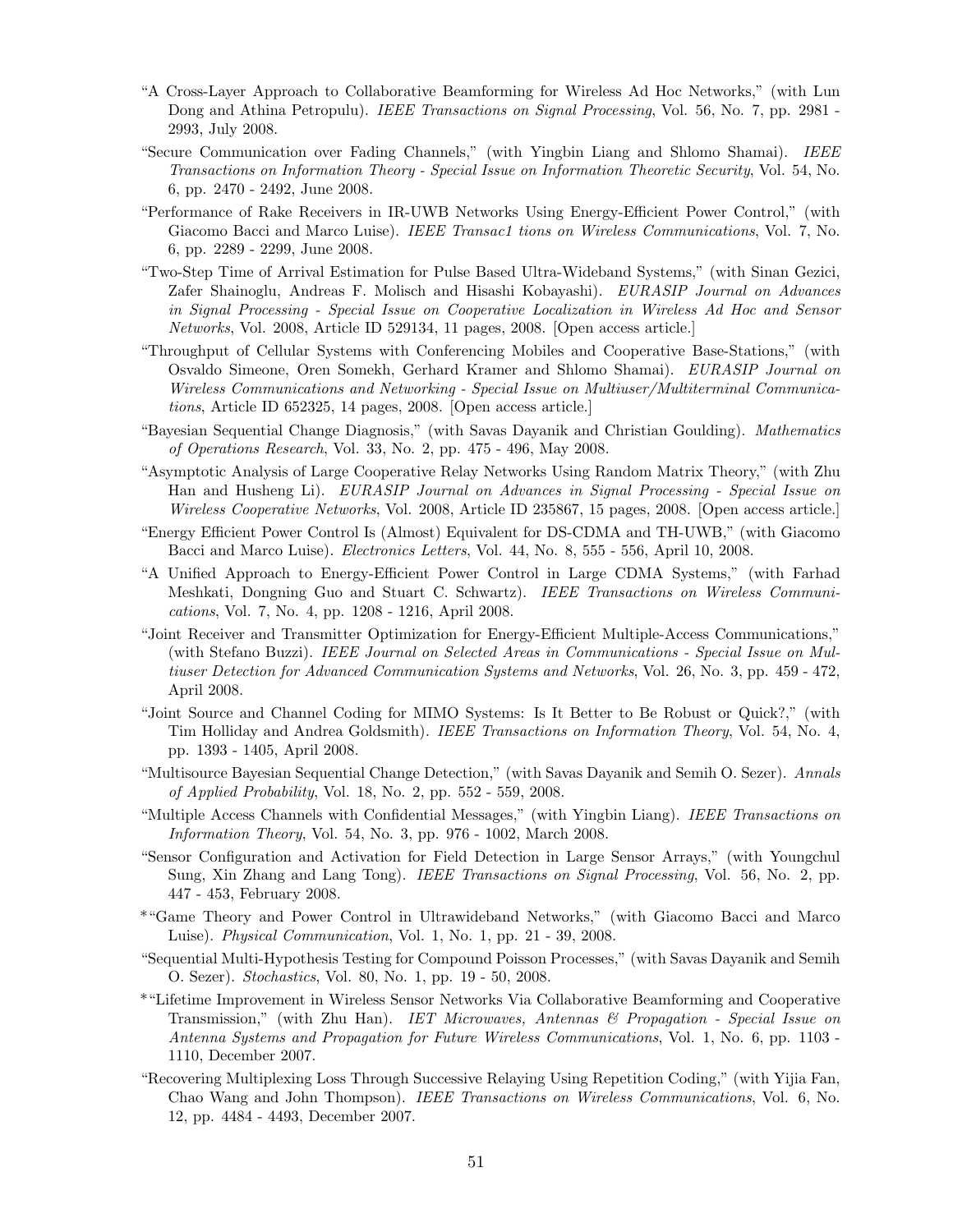- "Energy-Efficient Power Control in Impulse Radio UWB Wireless Networks," (with Giacomo Bacci, Marco Luise and Antonia Tulino). IEEE Journal of Selected Topics in Signal Processing - Special Issue on Performance Limits of Ultra-Wideband Systems, Vol. 1, No. 3, pp. 508 - 520, October 2007.
- "Resource Allocation for Wireless Fading Relay Channels: Max-Min Solution," (with Yingbin Liang and Venugopal Veeravalli). IEEE Transactions on Information Theory - Special Issue on Models, Theory and Codes for Relaying and Cooperation in Communication Networks, Vol. 53, No. 10, pp. 3432 - 3453, October 2007.
- "Estimation Diversity and Energy Efficiency in Distributed Sensing," (with Shuguang Cui, Jinjun Xiao, Andrea Goldsmith and Zhi-Quan Luo). IEEE Transactions on Signal Processing, Vol. 55, No. 9, pp. 4683 - 4695, September 2007.
- "The Trade-off Between Processing Gains of an Impulse Radio UWB System in the Presence of Timing Jitter," (with Sinan Gezici, Andreas F. Molisch and Hisashi Kobayashi). IEEE Transactions on Communications, Vol. 55 , No. 8, pp. 1504 - 1515, August 2007.
- "A Game Theoretic Approach to Energy Efficient Modulation in CDMA Networks with Delay QoS Constraints," (with Farhad Meshkati, Andrea Goldsmith and Stuart C. Schwartz). IEEE Journal on Selected Areas in Communications - Special Issue on Non-cooperative Behavior in Networking, Vol. 25, No. 6, pp. 1069 - 1078, August 2007.
- "Performance Analysis of Iterative Channel Estimation and Multiuser Detection in Multipath DS-CDMA Channels," (with Husheng Li and Sharon Betz). IEEE Transactions on Signal Processing, Vol. 55, No. 5, pp. 1981 - 1993, May 2007.
- "Energy-Efficient Resource Allocation in Wireless Networks: An Overview of Game-Theoretic Approaches," (with Farhad Meshkati and Stuart C. Schwartz). IEEE Signal Processing Magazine - Special Issue on Resource-Constrained Signal Processing, Communications and Networking, Vol. 24, No. 3, pp. 58 - 68, May 2007.
- "Quickest Detection of a Minimum of Two Poisson Disorder Times," (with Erhan Bayraktar). SIAM Journal on Control and Optimization, Vol. 46, No. 1, pp. 308 - 331, March 2007.
- "On Energy Efficient Hierarchical Cross-Layer Design: Joint Power Control and Routing for Ad Hoc Networks," (with Cristina Comaniciu). EURASIP Journal on Wireless Communications and Networking - Special Issue on Wireless Mobile Ad Hoc Networks, Vol. 2007, Article ID 60707, 9 pages, 2007. [Open access article]
- "Finite-Dimensional Bounds on  $Z_m$  and Binary LDPC Codes with Belief Propagation Decoders," (with Chih-Chun Wang and Sanjeev R. Kulkarni). IEEE Transactions on Information Theory, Vol. 53, No. 1, pp. 56 - 81, January 2007.
- "Optimal and Suboptimal Finger Selection Algorithms for MMSE Rake Receivers in Impulse Radio Ultra-Wideband Systems," (with Sinan Gezici, Mung Chiang and Hisashi Kobayashi). EURASIP Journal on Wireless Communications and Networking - Special Issue on Ultra-Wideband (UWB) Communication Systems -Technology and Applications, Vol. 2006, Article ID 84249, 10 pages, 2006. [Open access article.]
- "Spectral Efficiency of Equal-rate DS-CDMA Systems With Multiple Transmit Antennas," (with Husheng Li). IEEE Transactions on Wireless Communications, Vol. 5, No. 12, pp. 3680 - 3688, December 2006.
- "On the Optimality of Equal Gain Combining for Energy Detection of Unknown Signals," (with Sinan Gezici and Zafer Sahinoglu). IEEE Communications Letters, Vol. 10, No. 11, pp. 772 - 774, November 2006.
- "Power Allocation and Spectral Efficiency of DS-CDMA Systems in Fading Channels with Fixed QoS Part I: Singe-rate Case," (with Husheng Li). IEEE Transactions on Wireless Communications, Vol. 5, No. 9, pp. 2516 - 2528, September 2006.
- "Power Allocation and Spectral Efficiency of DS-CDMA Systems in Fading Channels with Fixed QoS Part II: Multiple-rate Case," (with Husheng Li). IEEE Transactions on Wireless Communications, Vol. 5, No. 9, pp. 2529 - 2538, September 2006.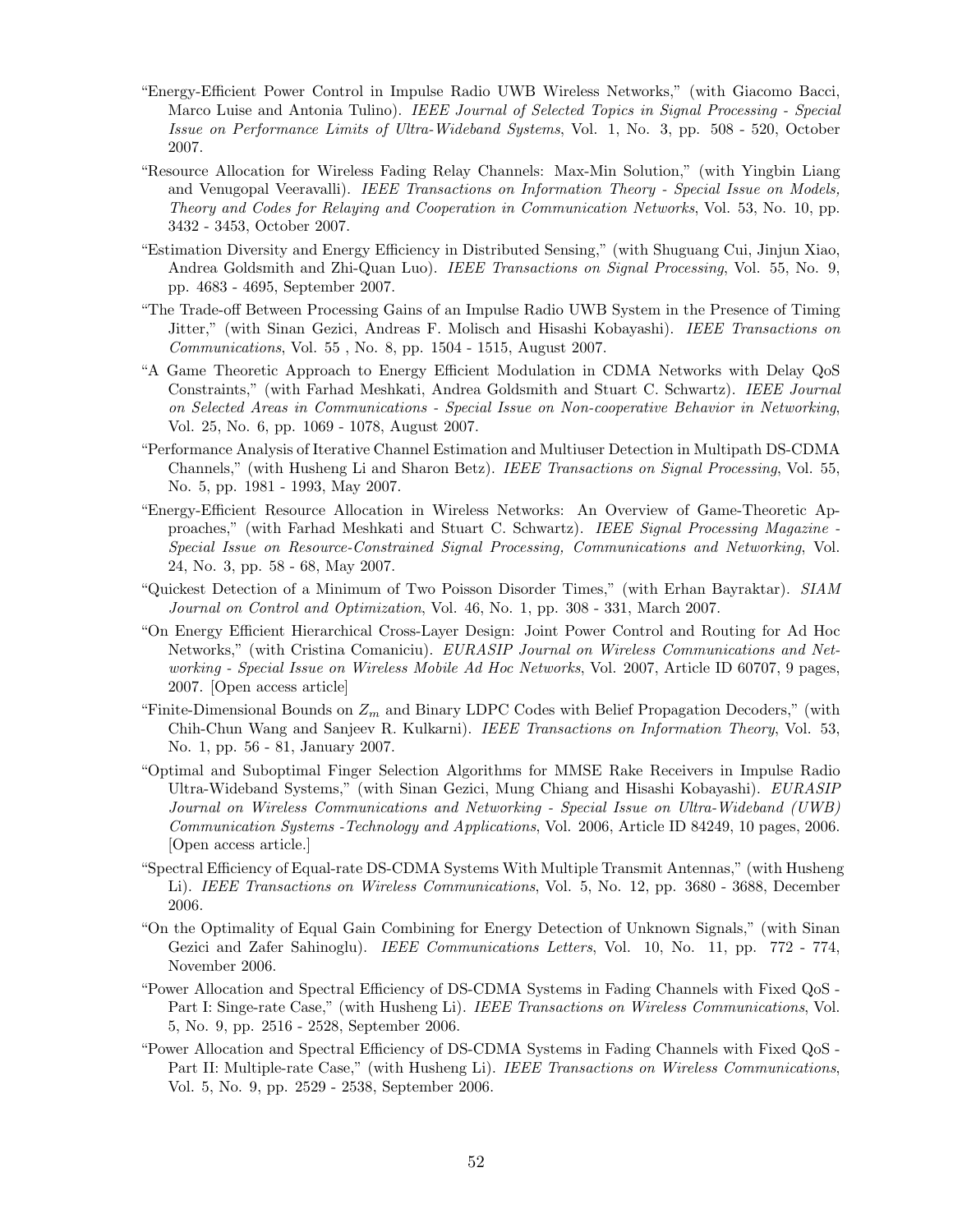- "Performance Analysis of Semi-Blind Channel Estimation in Long-code DS-CDMA Systems," (with Husheng Li). IEEE Transactions on Signal Processing, Vol. 54, No. 9, pp. 3383 - 3399, September 2006.
- "Projecting the Forward Rate Flow onto a Finite Dimensional Manifold," (with Erhan Bayraktar and Li Chen). International Journal of Theoretical and Applied Finance, Vol. 9, No. 5, pp. 777 - 785, September 2006.
- "On the Capacity of Mobile Ad Hoc Networks with Delay Constraints," (with Cristina Comaniciu). IEEE Transactions on Wireless Communications, Vol. 5, No. 8, pp. 2061 - 2071, August 2006. [Recipient of the 2007 IEEE Marconi Prize Paper Award in Wireless Communications.]
- "Distributed Learning in Wireless Sensor Networks," (with Joel B. Predd and Sanjeev R. Kulkarni). IEEE Signal Processing Magazine - Special Issue on Distributed Signal Processing in Sensor Networks, Vol. 23, No. 4, pp. 56 - 69, July 2006.
- "A Game-Theoretic Approach to Energy-Efficient Power Control in Multi-Carrier CDMA Systems," (with Farhad Meshkati, Mung Chiang and Stuart C. Schwartz). IEEE Journal on Selected Areas in Communications - Special Issue on Advances in Multicarrier CDMA, Vol. 24, No. 6, pp. 1115 - 1129, June 2006.
- "Uplink User Capacity in a Multicell CDMA System with Hotspot Microcells," (with Shalinee Kishore, Larry J. Greenstein, and Stuart C. Schwartz). IEEE Transactions on Wireless Communications, Vol. 5, No. 6, pp. 1333 - 1342, June 2006.
- "Ultra Wideband Impulse Radio Systems with Multiple Pulse Types," (with Sinan Gezici, Zafer Sahinoglu and Hisashi Kobayashi). IEEE Journal on Selected Areas in Communications - Special Issue on Ultrawideband Wireless Communications: Theory and Applications, Vol. 24, No. 4, pp. 892 - 897, April 2006.
- "Neyman-Pearson Detection of Gauss-Markov Signals in Noise: Closed-Form Error Exponent and Properties," (with Youngchul Sung and Lang Tong). IEEE Transactions on Information Theory, Vol. 52, No. 4, pp. 1335 - 1353, April 2006.
- "Uplink User Capacity in a CDMA System with Hotspot Microcells: Effects of Finite Transmit Power and Dispersion," (with Shalinee Kishore, Larry J. Greenstein, and Stuart C. Schwartz). IEEE Transactions on Wireless Communications, Vol. 5, No. 1, pp. 417 - 426, February 2006.
- "Consistency in Models for Distributed Learning with Communication Constraints," (with Joel B. Predd and Sanjeev R. Kulkarni). IEEE Transactions on Information Theory, Vol. 52, No. 1, pp. 52 - 63, January 2006.
- "On-Off Frequency-Shift Keying for Wideband Fading Channels," (with Mustafa Gursoy and Sergio Verdú). *EURASIP Journal on Wireless Communications and Networking*, Vol. 2006, No. 1, pp. 1 - 15, 2006. [Recipient of the 2009 EURASIP Best Paper Award.]
- "Density Evolution for Asymmetric Memoryless Channels," (with Chih-Chun Wang and Sanjeev R. Kulkarni). IEEE Transactions on Information Theory, Vol. 51, No. 12, pp. 4216 - 4236, December 2005.
- "An Energy-Efficient Approach to Power Control and Receiver Design in Wireless Data Networks," (with Farhad Meshkati, Stuart C. Schwartz and Narayan B. Mandayam). IEEE Transactions on Communications, Vol. 53, No. 11, pp. 1885 - 1894, November 2005.
- "Collaborative Beamforming for Distributed Wireless Ad Hoc Sensor Networks," (with Hideki Ochiai, Patrick Mitran and Vahid Tarokh). IEEE Transactions on Signal Processing, Vol. 53, No. 11, pp. 4110- 4124, November 2005.
- "Prediction and Tracking of Long Range Dependent Sequences," (with Erhan Bayraktar and Raghuveer Rao). Systems and Control Letters, Vol. 54, No. 11, pp. 1083 - 1090, November 2005.
- "Canonical Time-Frequency, Time-Scale, and Frequency-Scale Representations of Time-Varying Channels," (with Radu V. Balan, Scott T. Rickard and Sergio Verdú). Communications in Information and Systems - Special Issue in Honor of Thomas Kailath's Seventieth Birthday, Vol. 5, No. 2, pp. 197 - 226, October 2005.
- "On the Tradeoff Between Two Types of Processing Gain," (with Eran Fishler). IEEE Transactions on Communications, Vol. 53, No. 10, pp. 1744 - 1753, October 2005.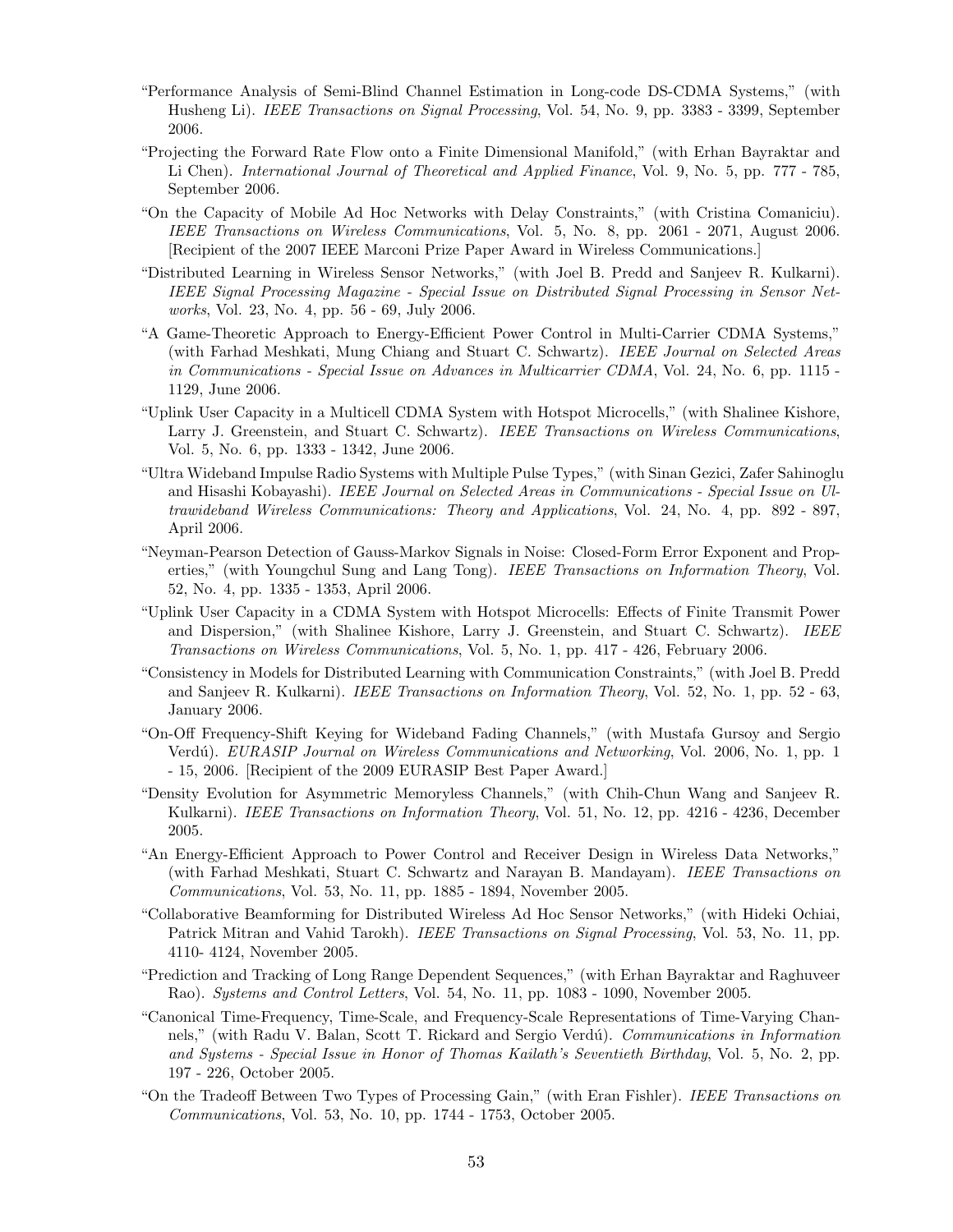- "The Noncoherent Rician Fading Channel Part I: Structure of the Capacity-Achieving Input," (with Mustafa Gursoy and Sergio Verdú). IEEE Transactions on Wireless Communications, Vol. 4, No. 5, pp. 2193 - 2206, September 2005. [Reprinted in Advances in Military Mobile Communications and Networks, J. W. Gowens, II, et al., Eds. IEEE Computer Society: Los Alamitos, CA, 2009.]
- "The Noncoherent Rician Fading Channel Part II: Spectral Efficiency in the Low-Power Regime," (with Mustafa Gursoy and Sergio Verdú) IEEE Transactions on Wireless Communications, Vol. 4, No. 5, pp. 2207 - 2221, September 2005.
- "Estimation of the Number of Sources in Unbalanced Arrays Via Information Theoretic Criteria," (with Eran Fishler). IEEE Transactions on Signal Processing, Vol. 53, No. 9, pp. 3543 - 3553, September 2005.
- "Localization Via Ultra-Wideband Radios," (with Sinan Gezici, et al.). IEEE Signal Processing Magazine - Special Section on Signal Processing for Positioning and Navigation with Applications to Communications, Vol. 22, No. 4, pp. 70 - 84, July 2005.
- "Performance Evaluation of Impulse Radio UWB Systems with Pulse-Based Polarity Randomization," (with Sinan Gezici, Andreas Molisch and Hisashi Kobayashi). IEEE Transactions on Signal Processing, Vol. 53, No. 7, pp. 2537 - 2549, July 2005.
- "Uplink Throughput in a Single-Macrocell/Single-Microcell CDMA System, with Application to Data Access Points," (with Shalinee Kishore, Stuart C. Schwartz, and Larry J. Greenstein). IEEE Transactions on Wireless Communications, Vol. 4, No. 4, pp. 1302 - 1306, July 2005.
- "Soft Handoff and Uplink Capacity in a Two-Tier CDMA System," (with Shalinee Kishore, Larry J. Greenstein, and Stuart C. Schwartz). IEEE Transactions on Wireless Communications, Vol. 4, No. 3, pp. 1292 - 1301, July 2005.
- "Consistency Problems with Jump-Diffusion Models," (with Erhan Bayraktar and Li Chen). Applied Mathematical Finance, Vol. 12, No. 2, pp. 101 - 119, June 2005.
- "Arbitrary Side Observations in Bandit Problems," (with Chih-Chun Wang and Sanjeev R. Kulkarni) Advances in Applied Mathematics - Special Issue Dedicated to Dr. David P. Robbins, Vol. 34, No. 4, pp. 903 - 938, May 2005.
- "Stochastic Differential Games in a Non-Markovian Setting," (with Erhan Bayraktar). SIAM Journal on Control and Optimization, Vol. 43, No. 5, pp. 1737-1756, 2005.
- "Reduced Complexity Joint Iterative Equalization and Multiuser Detection in Dispersive DS-CDMA Channels," (with Husheng Li). IEEE Transactions on Wireless Communications, Vol. 4, No. 3, pp. 1234 - 1243, May 2005.
- "Arbitrage in Fractal Modulated Black-Scholes Models When the Volatility is Stochastic," (with Erhan Bayraktar). International Journal of Theoretical and Applied Finance, Vol. 8, No. 3, pp. 283 - 300, May 2005.
- "Capacity of Multiple Antenna Systems in Rician Fading," (with Sudharman K. Jayaweera). IEEE Transactions on Wireless Communications, Vol. 4, No. 3, pp. 1102 - 1111, May 2005.
- "An Efficient Low-cost Time-hopping Impulse Radio for High Data Rate Transmission," (with Andreas Molisch, et al.). EURASIP Journal on Applied Signal Processing - Special Issue on UWB: State of the Art, Vol. 2005, No. 3, pp. 397 - 412, 2005.
- "Capacity Regions and Optimal Power Allocation for Groupwise Multiuser Detection in Multipath Fading Channels," (with Cristina Comaniciu). IEEE Transactions on Wireless Communications, Vol. 4, No. 2, pp. 349 - 352, March 2005.
- \*"Impact of Channel Estimation Errors on Multiuser Detection Via the Replica Method," (with Husheng Li). EURASIP Journal on Wireless Communication and Networking - Special Issue on Advanced Signal Processing Algorithms for Wireless Communications, Vol. 2005, No. 2, pp. 175 - 186, 2005. [Recipient of the 2006 EURASIP Best Paper Award.]
- "Bandit Problems with Side Observations," (with Chih-Chun Wang and Sanjeev R. Kulkarni). IEEE Transactions on Automatic Control, Vol. 50, No. 3, pp. 338 - 355, March 2005.
- "Quickest Detection of a Random Signal in Background Noise Using a Sensor Array," (with Taragay Oskiper). EURASIP Journal on Applied Signal Processing - Special Issue on Advances in Sensor Array Processing Technology, Vol. 2005, Issue 1, pp. 13 - 24, 2005.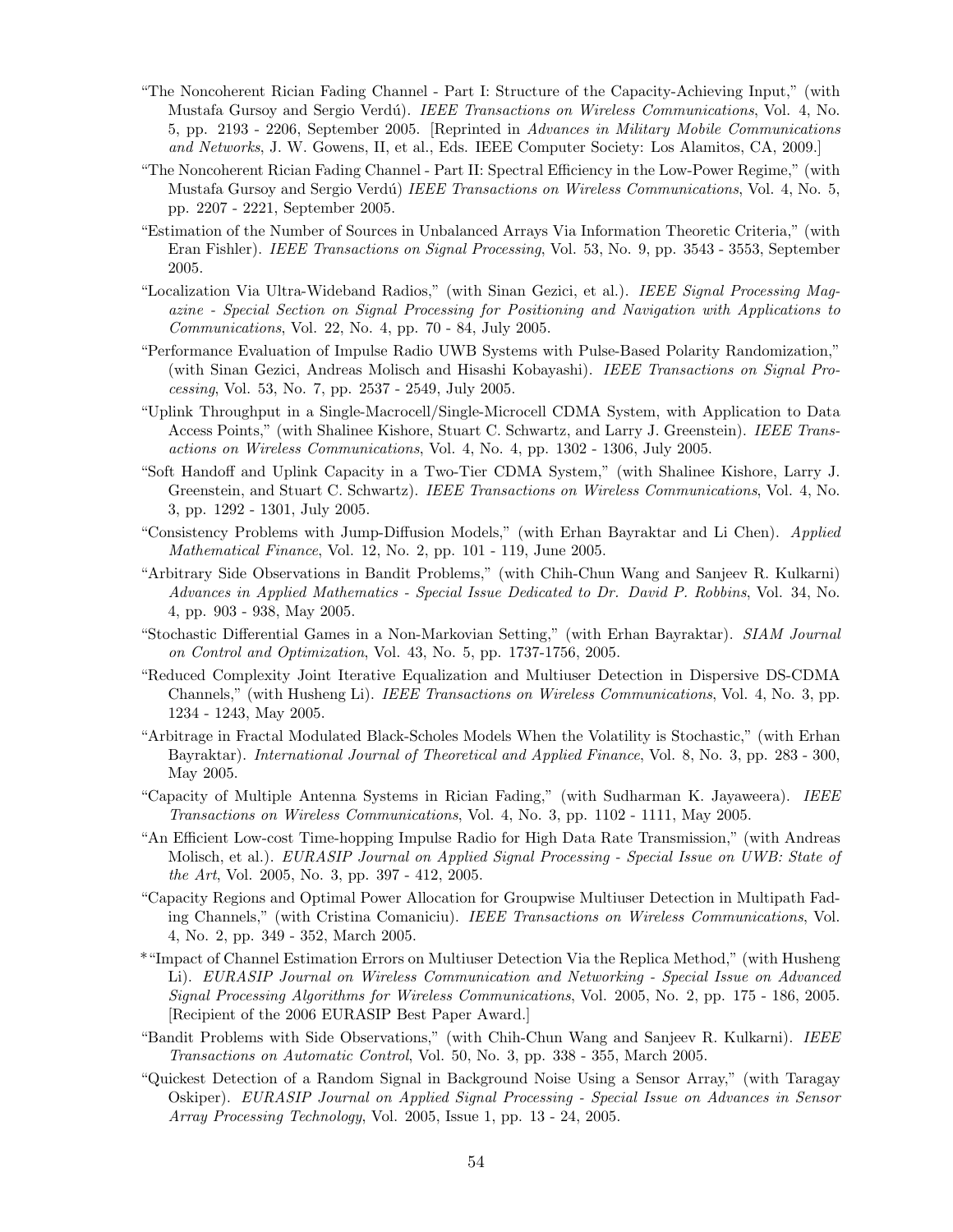- "On-line Bayesian Activity Detection in DS/CDMA Network," (with Thanh Ngoc Bui and Vikram Krishnamurthy) IEEE Transactions on Signal Processing, Vol. 53, No. 1,pp. 371 - 375, January 2005.
- "Mixed Default Modelling," (with Li Chen and Damir Filipovic) Risk, Vol. 17, No. 11, pp. 111 115, November 2004.
- "User Capacity for Synchronous Multirate CDMA Systems with Linear MMSE Receivers," (with Yingwei Yao and Feng-Wen Sun). IEEE Transactions on Information Theory, Vol. 50, No. 11, pp. 2785 -2793, November 2004.
- "Quadratic Term Structure Models for Risk-Free and Defaultable Rates," (with Li Chen and Damir Filipovic) Mathematical Finance, Vol. 14, No. 4, pp. 515 - 536, October 2004.
- "Call Admission Control in Wireless Multimedia Networks," (with Raghuveer M. Rao, Cristina Comaniciu and T. V. Lakshman). IEEE Signal Processing Magazine - Special Issue on Signal Processing for Networking: Cross-Layer Issues, Vol. 21, No. 5, pp. 51 - 58, September 2004.
- "Low-Complexity Multi-User Detectors for Time Hopping Impulse Radio Systems," (with Eran Fishler). IEEE Transactions on Signal Processing, Vol. 52, No. 9, pp. 2561 - 2571, September 2004.
- "CDMA Downlink Transmission with Transmit Antenna Arrays and Power Control in Multipath Fading Channels," (with Huaiyu Dai and Laurence Mailaender). EURASIP Journal on Wireless Communications and Networking - Special Issue on Innovative Signal Transmission and Detection Techniques for Next Generation Cellular CDMA Systems, Vol. 2004, No. 1, pp. 32 - 45, August 2004.
- "Estimating the Fractal Dimension of the S&P500 Index Using Wavelet Analysis," (with Erhan Bayraktar and K. Ronnie Sircar). International Journal of Theoretical and Applied Finance, Vol. 7, No. 5, pp. 615 - 643, August 2004.
- "Parametric Estimation of Quadratic Term Structure Models of Interest Rates," (with Li Chen). Information Technology for Economics and Management, Vol. 2. No. 1, pp. 37 - 57, June 2004.
- "Memoryless Discrete-Time Signal Detection in Long-range Dependent Noise," (with Xueshi Yang and Athina P. Petropulu). IEEE Transactions on Signal Processing, Vol. 52, No. 6, pp. 1607 - 1619, June 2004.
- "Multiaccess Quantum Channels," (with Julio I. Concha). IEEE Transactions on Information Theory, Vol. 50, No. 5, pp. 725 - 747, May 2004.
- "A RAKE-based Iterative Receiver for Space-time Block Coded Multipath CDMA," (with Sudharman K. Jayaweera). IEEE Transactions on Signal Processing, Vol. 52, No. 3, pp. 796 - 806, March 2004.
- "Downlink Capacity of Interference-Limited MIMO Systems with Joint Detection," (with Huaiyu Dai and Andreas Molisch). IEEE Transactions on Wireless Communications, Vol. 3, No. 2, pp. 442 - 453, March 2004.
- "A Multi-pass Approach to Joint Data and Channel Estimation in Long-Code CDMA Systems," (with Stefano Buzzi). IEEE Transactions on Wireless Communications, Vol. 3, No. 2, pp. 612 - 626, March 2004.
- "Blind Detection of Synchronous CDMA in Impulsive Channels," (with Yingwei Yao). IEEE Transactions on Signal Processing, Vol. 52, No. 1, pp. 271 - 279, January 2004.
- \*"Iterative Multiuser Detection," IEEE Signal Processing Magazine Special Issue on Iterative, Soft Signal Processing for Digital Communications, Vol. 21, No. 1, pp. 81 - 88, January 2004.
- "Blind Multiuser Detection in Multirate CDMA Based on Cyclic LMS Adaptation," (with Stefano Buzzi, Vikram Krishnamurthy and Marco Lops). Wireless Personal Communications, Vol. 17, pp. 293 - 320, 2003.
- "Asymptotic Spectral Efficiency of Multicell, MIMO Systems with Frequency-Flat Fading," (with Huaiyu Dai). IEEE Transactions on Signal Processing - - Special Issue on Signal Processing for MIMO Systems, Vol. 51, No. 11, pp. 2976 - 2988, November 2003.
- "Capacity of Multiple-Antenna Systems with Both Receiver and Transmitter Channel State Information," (with Sudharman K. Jayaweera). IEEE Transactions on Information Theory - Special Issue on MIMO Systems, Vol. 43, No. 10, pp. 2697 - 2709, October 2003.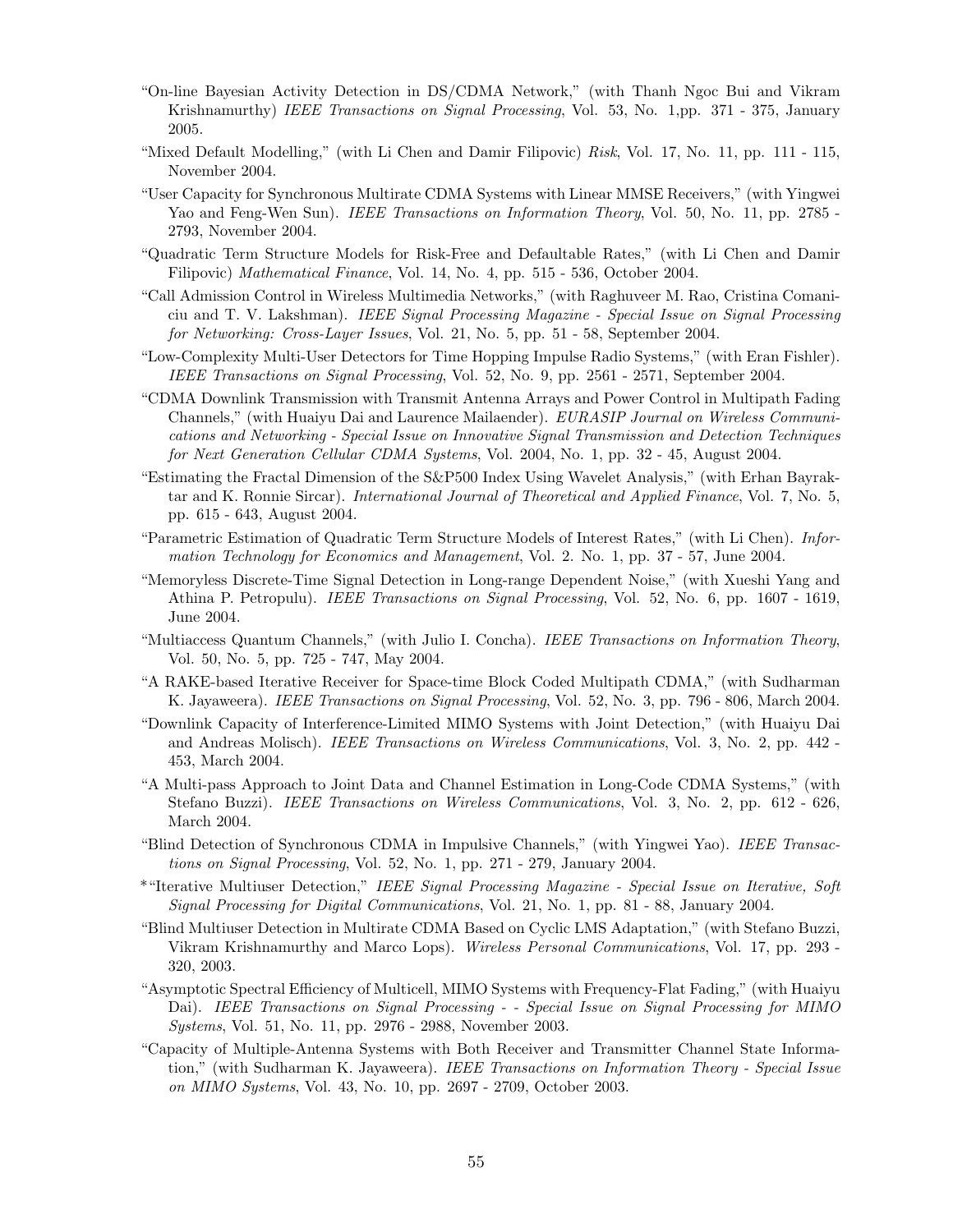- "Jointly Optimal Power and Admission Control for Delay Sensitive Traffic in CDMA Networks with LMMSE Receivers," (with Cristina Comaniciu). IEEE Transactions on Signal Processing - Special Issue on Signal Processing in Networking, Vol. 51, No. 8, pp. 2031 - 3042, August 2003.
- "On the Probability of Error in Linear Multiuser Detection," (with Marat V. Burnashev). IEEE Transactions on Information Theory, Vol. 49, No. 8, pp. 1922 - 1941, August 2003.
- "Blind Adaptive Joint Multiuser Detection and Equalization in Dispersive CDMA Channels," (with Stefano Buzzi and Marco Lops). IEEE Transactions on Signal Processing, Vol. 51, No. 7, July 2003.
- "A Two-layer Spreading Code Scheme for Dual-rate DS-CDMA Systems," (with Yingwei Yao). IEEE Transactions on Communications, Vol. 51, No. 6, pp. 873 - 879, June 2003.
- "Robust Multiuser Detection in Frequency-Selective Non-Gaussian Channels," (with Mario Tanda). European Transactions on Telecommunications, Vol. 14, No. 3, pp. 255 - 263, May/June 2003.
- \*"Advanced Signal Processing for Powerline Communications," (with Huaiyu Dai). IEEE Communications Magazine - special issue entitled "Broadband is Power: Internet Access Through Powerline Networks," Vol. 41, No. 5, pp. 100 - 107, May 2003.
- "Performance Analysis of Hotspot Architectures in CDMA Systems," (with Shalinee Kishore, Larry J. Greenstein and Stuart C. Schwartz). IEEE Transactions on Wireless Communications, Vol. 2, No. 2, pp. 364 - 374, March 2003.
- "On Parameter Estimation in Long-Code DS/CDMA Systems: Cram´er-Rao Bounds and Least-Squares Algorithms," (with Stefano Buzzi). IEEE Transactions on Signal Processing, Vol. 51, No. 2, pp. 545 - 559, February 2003.
- \*"Dynamic Programming in Digital Communications: Viterbi Decoding to Turbo Multiuser Detection," Journal of Optimization Theory and Applications, Vol. 115, No. 3, pp. 629 - 657, December 2002.
- "Blind Adaptive Decorrelating RAKE (DRAKE) Downlink Receiver for Space-Time Block Coded Multipath CDMA," (with Sudharman K. Jayaweera) EURASIP Journal on Applied Signal Processing - Special Issue on Multiuser Detection and Blind Estimation, Vol. 2002, No. 12, pp. 1306 - 1313, December 2002.
- "Multiuser Detection in Flat Fading Non-Gaussian Channels," (with Mario Tanda). IEEE Transactions on Communications, Vol. 50, No. 11, pp. 1769 - 1777, November 2002.
- "Iterative Space-Time Processing for Multiuser Detection in Multipath CDMA Channels," (with Huaiyu Dai). IEEE Transactions on Signal Processing, Vol. 50, No. 9, pp. 2116 - 2127, September 2002.
- "Blind Adaptive Space-Time Multiuser Detection with Multiple Transmitter and Receiver Antennas," (with Daryl Reynolds and Xiaodong Wang). IEEE Transactions on Signal Processing, Vol. 50, No. 6, pp. 1261 - 1276, June 2002.
- "Integrated Voice/Data Call Admission Control for Wireless DS-CDMA Systems," (with Sumeetpal Singh and Vikram Krishnamurthy). IEEE Transactions on Signal Processing, Vol. 50, No. 6, pp. 1483 - 1495, June 2002.
- \*"Code-Aided Interference Suppression for DS/CDMA Overlay Systems," (with Stefano Buzzi and Marco Lops). *Proceedings of the IEEE*, Vol. 90, No. 3, pp. 394 - 435, March 2002.
- "Low Complexity Receiver Structures for Space-time Coded Multiuser Systems," (with Sudharman K. Jayaweera). EURASIP Journal on Applied Signal Processing - Special Issue on Space-Time Coding and Its Applications, Vol. 2002, No. 3, pp. 275 - 288, March 2002.
- "Multiuser Detection for Out-of-Cell Cochannel Interference Mitigation in the IS-95 Downlink," (with D. Richard Brown, III, Sergio Verdú and C. Richard Johnson, Jr.). Journal of VLSI Signal Processing Systems - Special Issue on Signal Processing for Wireless Communication Systems, Vol. 3, Nos. 1 - 3, pp. 217 - 234, March 2002.
- "Turbo Multiuser Detection for Coded DMT VDSL Systems," (with Huaiyu Dai). IEEE Journal on Selected Areas in Communications - Special Issue on Multiuser Detection Techniques with Application to Wired and Wireless Communications Systems, Vol. 20, No. 2, pp. 351 - 362, February 2002.
- "On-Line Activity Detection in a Multiuser Environment Using the Matrix CUSUM Algorithm," (with Taragay Oskiper). IEEE Transactions on Information Theory, Vol. 46, No. 2, pp. 477 - 493, February 2002.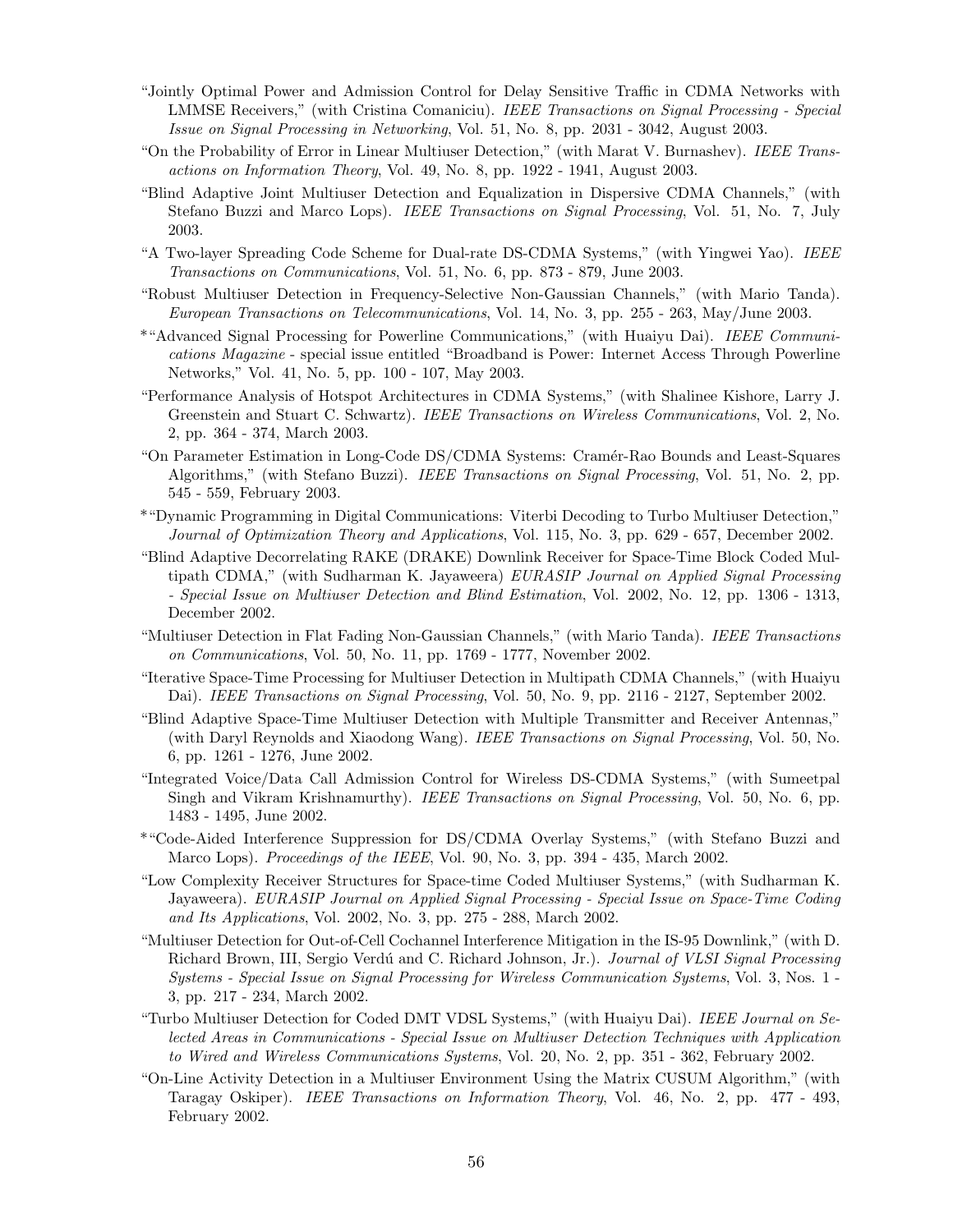- "A Single-Antenna Blind Receiver for Multiuser Detection in Unknown Correlated Noise," (with Stefano Buzzi). IEEE Transactions on Vehicular Technology, Vol. 51, No. 1, pp. 209 - 215, January 2002.
- "Timing-Free Blind Multiuser Detection in Differentially Encoded DS/CDMA Systems," (with Stefano Buzzi). IEEE Transactions on Communications, Vol. 49, No. 12, pp. 2077 - 2082, December 2001.
- "Reproducing Kernel Hilbert Space Methods for Wide-Sense Self-Similar Processes," (with Carl J. Nuzman). Annals of Applied Probability, Vol 11, No. 4, pp. 1199 - 1219, November 2001.
- "Crosstalk Mitigation in DMT VDSL with Impulse Noise," (with Huaiyu Dai). IEEE Transactions on Circuits and Systems - I, Vol. 47, No. 10, pp. 1205 - 1213, October 2001.
- "Turbo Multiuser Detection: A Primer," Journal of Communications and Networks, Vol. 3, No. 3, pp. 196 - 201, September 2001.
- "Multi-rate Signal Processing on Finite Fields," (with Sandip Sarkar). IEE Proceedings Vision, Signal and Image Processing, Vol. 148, No. 4, pp. 254 - 263, August 2001.
- "Channel Estimation and Multiuser Detection in Long-Code DS/CDMA Systems," (with Stefano Buzzi). IEEE Journal on Selected Areas in Communications - Special Issue on Multiuser Detection Techniques with Application to Wired and Wireless Communications Systems, Vol. 19, No. 8, pp. 1476 - 1487, August 2001.
- "Eavesdropping in the Synchronous CDMA Channel: An EM-Based Approach," (with Yingwei Yao). IEEE Transactions on Signal Processing, Vol. 49, No. 8, pp. 1748 - 1756, August 2001.
- "On the Performance of Linear Parallel Interference Cancellation," (with D. Richard Brown, III, Mehul Motani, Venugopal V. Veeravalli and C. Richard Johnson, Jr.). IEEE Transaction on Information Theory, Vol. 45, No. 5, pp. 1957 - 1970, July 2001.
- "Turbo-Coded Optical Direct-Detection CDMA System with PPM Modulation," (with Jin-Young Kim). Journal of Lightwave Technology, Vol. 19, No. 3, pp. 312 - 323, March 2001.
- "On the Relative Error Probabilities of Linear Multiuser Detectors," (with George Moustakides). IEEE Transactions on Information Theory, Vol. 47, No. 1, pp. 450 - 456, January 2001.
- \*"Active Interference Suppression in CDMA Overlay Systems," IEEE Journal on Selected Areas in Communications - Special Issue on Wideband CDMA II, Vol. 19, No. 1, pp. 4 - 20, January 2001.
- "Turbo-coded Packet Transmission for an Optical CDMA Network," (with Jin Young Kim). Journal of Lightwave Technology - Special Issue on Optical Networks, Vol. 18, No. 12, pp. 1905 - 1916, December 2000.
- "Cyclic Wavelet Transforms for Arbitrary Finite Data Lengths," (with Sandip Sarkar). Signal Processing, Vol. 80, pp. 2541 - 2552, 2000.
- "Suppression of Multiple Narrowband Interferers in a Spread-spectrum Communication System" (with Catharina Carlemalm and Andrew Logothetis). IEEE Journal on Selected Areas in Communications - Special Issue on Wideband CDMA, Vol. 18, No. 8, pp. 1365 - 1374, August 2000.
- "Linear Estimation of Self-Similar Processes Via the Lamperti Transformation," (with Carl J. Nuzman). Journal of Applied Probability, Vol. 37, No. 2, pp. 429 - 452, June 2000.
- "Fault Diagnostics Using Statistical Change Detection in the Bispectral Domain," (with B. Eugene Parker, Jr., et al.). Mechanical Systems and Signal Processing, Vol. 14, No. 4, pp. 561 - 570, 2000.
- "Subspace Methods for Blind Adaptive Multiuser Detection," (with Xiaodong Wang). ACM/Baltzer Wireless Networks, Vol. 6, No. 1, pp. 59 - 71, January 2000.
- "Exact Filters for Certain Moments and Stochastic Integrals of Systems with Benes Nonlinearity," (with Robert J. Elliott and Vikram Krishnamurthy). IEEE Transactions on Automatic Control, Vol. 44, No. 10, pp. 1929 - 1933, October 1999.
- "State Coding of Hidden-Markov Linear Predictive Models," (with Vikram Krishnamurthy). Journal of Communications and Networks, Vol. 1, No. 3, pp. 153 - 157, September 1999.
- "Space-Time Multiuser Detection in Multipath CDMA Channels," (with Xiaodong Wang). IEEE Transactions on Signal Processing, Vol. 47, No. 9, pp. 2356 - 2374, September 1999.
- \*"Multiuser Detection in Impulsive Channels," (with Mario Tanda). Annales des Telecommunications, Vol. 54, No. 7 - 8, pp. 392 - 400, July - August 1999.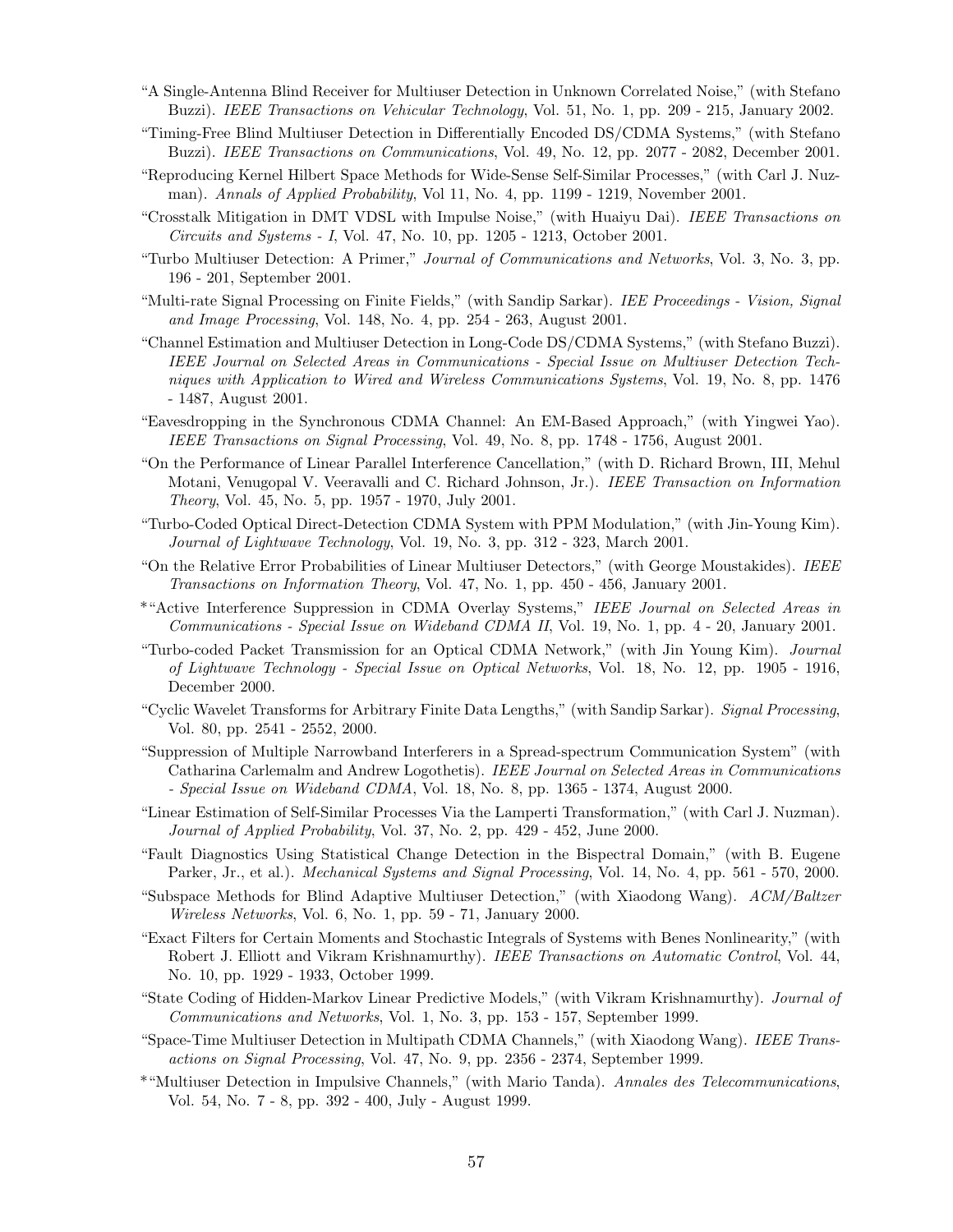- "Blind Joint Equalization and Multiuser Detection for DS-CDMA in Unknown Correlated Noise," (with Xiaodong Wang). *IEEE Transactions on Circuits and Systems - II*, Vol. 46, No. 7, pp. 886 - 895, July 1999.
- "Iterative (Turbo) Soft Interference Cancellation and Decoding for Coded CDMA," (with Xiaodong Wang). IEEE Transactions on Communications, Vol. 47, No. 7, pp. 1046 - 1061, July 1999. [Recipient of the 2000 Joint Paper Award of the IEEE Communications and Information Theory Societies.]
- "Maximum Entropy and Robust Prediction on a Simplex," IEEE Transactions on Information Theory, Vol. 43, No. 4, pp. 1150 - 1164, May 1999.
- "Robust Multiuser Detection in Non-Gaussian Channels," (with Xiaodong Wang). IEEE Transactions on Signal Processing, Vol. 47, No. 2, pp. 289 - 305, February 1999.
- "Quickest Detection with Exponential Penalty for Delay," Annals of Statistics, Vol 26, No. 6,, pp. 2179 - 2205, December 1998.
- "Adaptive Joint Multiuser Detection and Channel Estimation for Mulitpath Fading CDMA Channels," (with Xiaodong Wang). ACM/Baltzer Wireless Networks - Special Issue on Multiuser Detection in Wireless Communications, Vol. 4, No. 6, pp. 453 - 470, December 1998.
- "Linear Interpolation Models for Rapidly-sampled Time Series," (with Lih-Huah Yiin). Communications in Statistics - Stochastic Models, Vol. 14, No. 4, 1998.
- "Blind Adaptive Multiuser Detection in Multipath CDMA Channels Based on Subspace Tracking," (with Xiaodong Wang). IEEE Transactions on Signal Processing, Vol. 46, No. 11, pp. 3030 - 3044, November 1998.
- \*"Detection of Stochastic Processes," (with Thomas Kailath). In "Information Theory: 1948 1998," a special issue of the IEEE Transactions on Information Theory commemorating the fiftieth anniversary of the field, Vol. 44, No. 6, pp. 2230 - 2259, October 1998. [Also reprinted in Information Theory: 50 Years of Discovery, (IEEE Press: New York, 2000).]
- "Robust Adaptive Array for Wireless Communications," (with Xiaodong Wang). IEEE Journal on Selected Areas in Communications - Special Issue of Signal Processing for Wireless Communications, Vol. 16, No. 8, pp. 1352 - 1366, October 1998.
- "James-Stein State Filtering Algorithms," (with Jonathan Manton and Vikram Krishnamurthy). IEEE Transactions on Signal Processing, Vol. 46, No. 9, pp. 2431 - 2447, September 1998.
- "Blind Multiuser Detection: A Subspace Approach," (with Xiaodong Wang). IEEE Transactions on Information Theory, Vol. 42, No. 2, pp. 677 - 690, March 1998.
- "Blind Equalization and Multiuser Detection in Dispersive CDMA Channels," (with Xiaodong Wang). IEEE Transactions on Communications, Vol. 46, No. 1, pp. 91 - 103, January 1998.
- "Blind Adaptive Suppression of Narrowband Digital Interferers from Spread-spectrum Signals," (with Xiaodong Wang). Wireless Personal Communications - Special Issue on Interference in Mobile Wireless Systems, Vol. 6, Nos. 1/2, pp. 69 - 96, January 1998.
- "Code-aided Interference Suppression in DS/CDMA Spread Spectrum Communications Part II: Parallel Blind Adaptive Implementation," (with Xiaodong Wang). IEEE Transactions on Communications, Vol. 45, No. 9, pp. 1112 - 1122, September 1997.
- "Code-aided Interference Suppression in DS/CDMA Spread Spectrum Communications Part I: Interference Suppression Capability," (with Xiaodong Wang). IEEE Transactions on Communications, Vol. 45, No. 9, pp. 1101 - 1111, September 1997.
- "Lattice Filters Based on the Delta Operator," (with Rajiv Vijayan). IEE Proceedings Vision, Image and Signal Processing, Vol. 144, No. 3, pp. 125 - 128, June 1997.
- "Probability of Error in MMSE Multiuser Detection," (with Sergio Verdú). IEEE Transactions on Information Theory, Vol. 41, No. 3, pp. 858 - 871, May 1997.
- "Phase Noise in Coherent Analog AM-WIRNA Optical Links," (with Robert Taylor and Stephen Forrest). Journal of Lightwave Technology, Vol. 15, No. 4, pp. 565 - 575, April 1997.
- "Estimation of 1-Bit Quantized Time-series with Markov Regime," (with Andrew Logothetis and Vikram Krishnamurthy). Signal Processing Journal, Vol. 58, No. 3, pp. 273 - 292, 1997.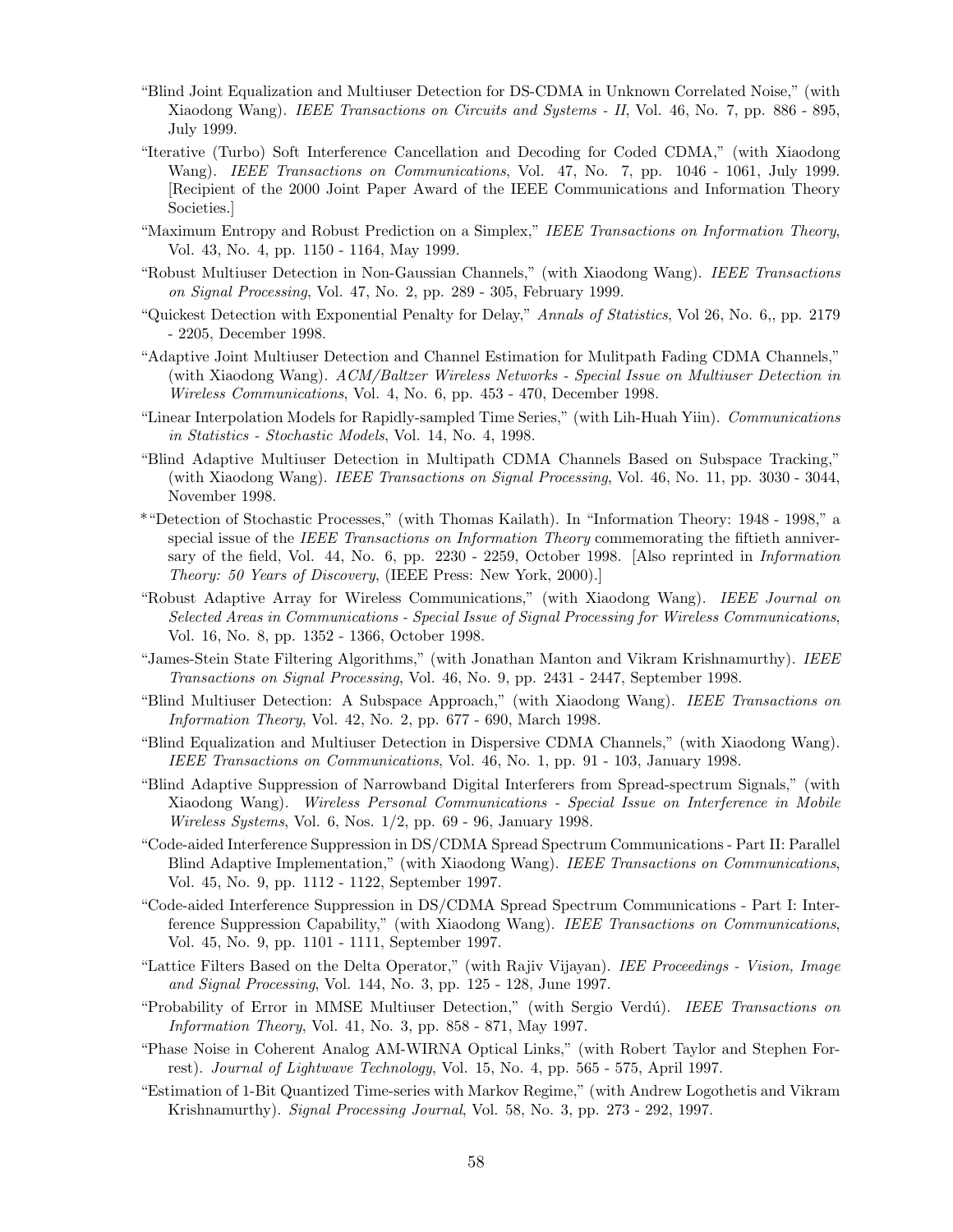- "The Moment Generating Function of the Stopping Time for Linearly Stopped Poisson Processes," (with James DeLucia). Communications in Statistics - Stochastic Models, Vol. 13, No. 2, pp. 275 - 292, 1997.
- \*"Distributed Detection with Multiple Sensors Part II: Advanced Topics," (with Richard Blum and Saleem A. Kassam). Proceedings of the IEEE, Vol. 85, No. 1, pp. 64 - 79, January 1997.
- "Performance Analysis of Sequential Tests Between Poisson Processes," (with James DeLucia). IEEE Transactions on Information Theory, Vol. 41, No. 1, pp. 221 - 238, January 1997.
- "Joint Detection and Estimation in Flat-fading Rayleigh Channels with Impulsive Noise," (with Xiaodong Wang). IEEE Communications Letters, Vol. 1, No. 1, pp. 19 - 21, January 1997.
- "Iterative Multiuser Receivers for the CDMA Channels: An EM-Based Approach," with Laurie B. Nelson). IEEE Transactions on Communications, Vol. 44, No. 12, pp. 1700 - 1710, December 1996.
- "An Adaptive Decorrelating Detector for Synchronous CDMA Channels," (with Urbashi Mitra). IEEE Transactions on Communications, Vol. 44, No.2, pp. 257 - 268, February 1996.
- "Activity Detection in a Multi-user Environment," (with Urbashi Mitra). Wireless Personal Communications - Special Issue on Signal Separation and Cancellation for Personal, Indoor and Mobile Radio Communications, Vol. 3, Nos. 1 - 2, pp. 149 - 174, January 1996.
- "Asymptotic Analysis of an Algorithm for Parameter Estimation and Identification of 1-bit Quantized Time Series," (with Vikram Krishnamurthy). IEEE Transactions on Signal Processing, Vol. 44, No. 1, pp. 62 - 73, January 1996.
- "Adaptive Decorrelating Detectors for CDMA Systems," (with Urbashi Mitra). Wireless Personal Communications, Vol. 2, No. 4, pp. 415 - 440, 1995/1996.
- "Performance of Optical CDMA Receivers Part II: Asymptotic Multi-user Efficiency," (with Laurie B. Nelson). IEEE Transactions on Communications, Vol. 43, No. 12, pp. 3015 - 3024, December 1995.
- "A Lower Bound on the Probability of Error in Multihypothesis Testing," (with Sergio Verdú). IEEE Transactions on Information Theory, Vol. 39, No. 6, pp. 1992 - 1994, November 1995.
- "Asymptotic Expansions and Rate of Convergence in Signal Detection," (with Marat V. Burnashev). IEEE Transactions on Information Theory, Vol. 39, No. 6, pp. 1773 - 1787, November 1995.
- "Performance of Optical CDMA Receivers Part I: Error Probability Analysis," (with Laurie B. Nelson). IEEE Transactions on Communications, Vol. 43, No. 11, pp. 2803 - 2811, November 1995.
- "Effects of Laser Phasedrift on Coherent Optical CDMA," (with Leslie A. Rusch). IEEE Journal on Selected Areas in Communications - Special Issue on High-speed Point-to-point Optical Communications Systems, Vol. 13, No. 3, pp. 577 - 591, April 1995.
- "Multiuser Detection Techniques for Narrowband Interference Suppression in Spread-spectrum Communications," (with Leslie A. Rusch). IEEE Transactions on Communications, Vol. 43, No. 2/3/4, Part III, pp. 1725 - 1737, February/March/April 1995.
- "Adaptive Receiver Algorithms for Near-far Resistant CDMA," (with Urbashi Mitra). IEEE Transactions on Communications, Vol. 43, No. 2/3/4, Part III, pp. 1713 - 1724, February/March/April 1995.
- "Decentralized Sequential Detection with Sensors Performing Sequential Tests," (with Venugopal V. Veeravalli and Tamer Başar). Mathematics of Control, Signals and Systems, Vol. 7, No. 4, pp. 292 - 305, 1994.
- "Neural Network Techniques for Adaptive Multi-user Demodulation," (with Urbashi Mitra). IEEE Journal on Selected Areas in Communications - Special Issue on Intelligent Signal Processing in Communications, Vol. 12, No. 9, pp. 1460 - 1470, December 1994.
- "On Sequential Delay Estimation in Digital Communications Systems," (with Yossef Steinberg). IEEE Transactions on Information Theory, Vol. 38, No. 5, pp. 1327 - 1333, September 1994.
- "Narrowband Interference Suppression in Spread-spectrum CDMA," (with Leslie A. Rusch). IEEE Personal Communications, Vol. 1, No. 3, pp. 14 - 27, August 1994.
- \*"The Detection of Non-Gaussian Signals: A Paradigm for Modern Statistical Signal Processing," (with Lee M. Garth). *Proceedings of the IEEE*, Vol. 82, No. 7, pp. 1061 - 1095, July 1994.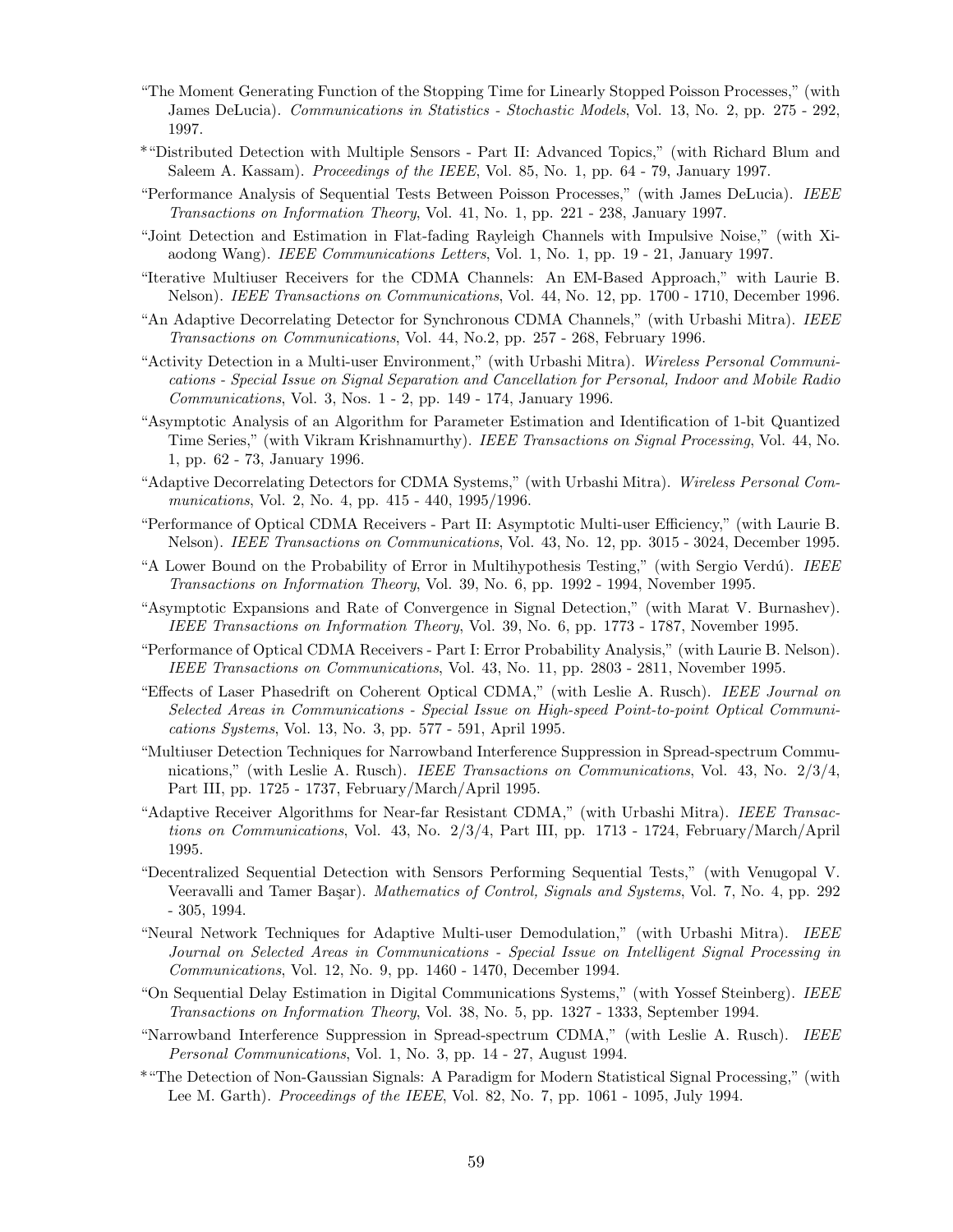- "Narrowband Interference Suppression in CDMA Spread-spectrum Communications," (with Leslie A. Rusch). IEEE Transactions on Communications, Vol. 42, No. 4, pp. 1969 - 1979, April 1994.
- "Minimax Robust Decentralized Detection," (with Venugopal V. Veeravalli and Tamer Başar). IEEE Transactions on Information Theory, Vol. 38, No. 1, pp. 35 - 40, January 1994.
- "Sequential Amplitude Estimation in Multiuser Communications," (with Yossef Steinberg). IEEE Transactions on Information Theory, Vol. 38, No. 1, pp. 11 - 20, January 1994.
- "Interrelations Between Continuous and Discrete Lattice Filter Structures," (with Steven R. Weller, Arie Feuer, and Graham C. Goodwin). IEEE Transactions on Circuits and Systems II: Analog and Digital Signal Processing, Vol. 40, No. 11, pp. 705 - 713, November 1993.
- "Detection of Stochastic Signals in Non-Gaussian Noise," Journal of the Acoustical Society of America, Vol. 94, No. 5, pp. 2838 - 2850, November 1993.
- "Fast Triangular Factorization of Covariance Matrices of Differenced Time Series," (with Rajiv Vijayan). SIAM Journal on Matrix Analysis and Applications, Vol. 14, No. 4, pp. 1096 - 1102, October 1993.
- "Wavelet Transforms Associated with Finite Cyclic Groups," (with Giuseppe Caire and Robert L. Grossman). IEEE Transactions on Information Theory, Vol. 37, No. 4, pp 1157 - 1166, July 1993.
- "Decentralized Sequential Detection with a Fusion Center Performing the Sequential Test," (with Venugopal V. Veeravalli and Tamer Başar). IEEE Transactions on Information Theory, Vol. 37, No. 2, pp. 433 - 442, March 1993.
- "Robust System-parameter Identification: The Influence Functional Approach," (with Michael S. Asato). International Journal of Robust and Nonlinear Control, Vol. 2, No. 3, pp. 223 - 237, October 1992.
- \*"High-speed Digital Signal Processing and Control," (with Graham C. Goodwin and Richard H. Middleton). Proceedings of the IEEE, Vol. 80, No. 2, pp. 240 - 259, February 1992.
- "On Generalized Signal-to-Noise Ratios in Quadratic Detection," (with Richard J. Barton). Mathematics of Control, Signals, and Systems, Vol. 5, No. 1, pp. 81 - 92, 1992.
- "On the Asymptotic Efficiencies of Robust Detectors," (with Emily C. Martin). IEEE Transactions on Information Theory, Vol. 38, No. 1, pp. 50 - 60, January 1992.
- "Narrowband Interference Suppression in Impulsive Channels," (with Lee M. Garth). IEEE Transactions on Aerospace and Electronic Systems, Vol. 28, No. 1, pp. 15 - 34, January 1992.
- "A Levinson-type Algorithm for Modeling Fast-sampled Data," (with Rajiv Vijayan, John B. Moore, and Graham C. Goodwin). *IEEE Transactions on Automatic Control*, Vol. 36, No. 3, pp. 314 -321, March 1991.
- "The Maximum Difference Between the Binomial and Poisson Distributions." Statistics and Probability Letters, Vol. 11, No. 2, pp. 103 - 106, February 1991.
- "Quadratic Detection of Signals with Drifting Phase," (with Venugopal V. Veeravalli). Journal of the Acoustical Society of America, Vol. 89, No. 2, pp. 811 - 819, February 1991.
- "Efficient Estimation of the Class A Parameters Via the EM Algorithm," (with Serena M. Zabin). IEEE Transactions on Information Theory, Vol. 37, No. 1, pp. 60 - 72, January 1991.
- "Nonlinear Techniques for Interference Suppression in Spread-Spectrum Systems," (with Rajiv Vijayan). IEEE Transactions on Communications, Vol. 38, No. 7, pp. 1060 - 1065, July 1990.
- "An RKHS Approach to Robust  $L^2$  Estimation and Signal Detection," (with Richard J. Barton). IEEE Transactions on Information Theory, Vol. 36, No. 3, pp. 579 - 588, May 1990.
- "Recursive Algorithms for Identification of Impulsive Noise Channels," (with Serena M. Zabin). IEEE Transactions on Information Theory, Vol. 36, No. 3, pp. 559 - 578, May 1990.
- "Detection of Broadband Signals in Signal-Dependent Noise," Journal of the Acoustical Society of America, Vol. 87, No. 3, pp. 1227 - 1230, March 1990.
- "Parameter Estimation for Middleton Class A Interference Processes," (with Serena M. Zabin). IEEE Transactions on Communications, Vol. 37, No. 10, pp. 1042 - 1051, October 1989.
- "An Analysis of Nonlinear Direct-sequence Correlators," (with Behnaam Aazhang). IEEE Transactions on Communications, Vol. 37, No. 7, pp. 723 - 731, July 1989.
- "Fine Quantization in Signal Detection and Estimation," IEEE Transactions on Information Theory, Vol. 34, No. 5, pp. 960 - 972, September 1988.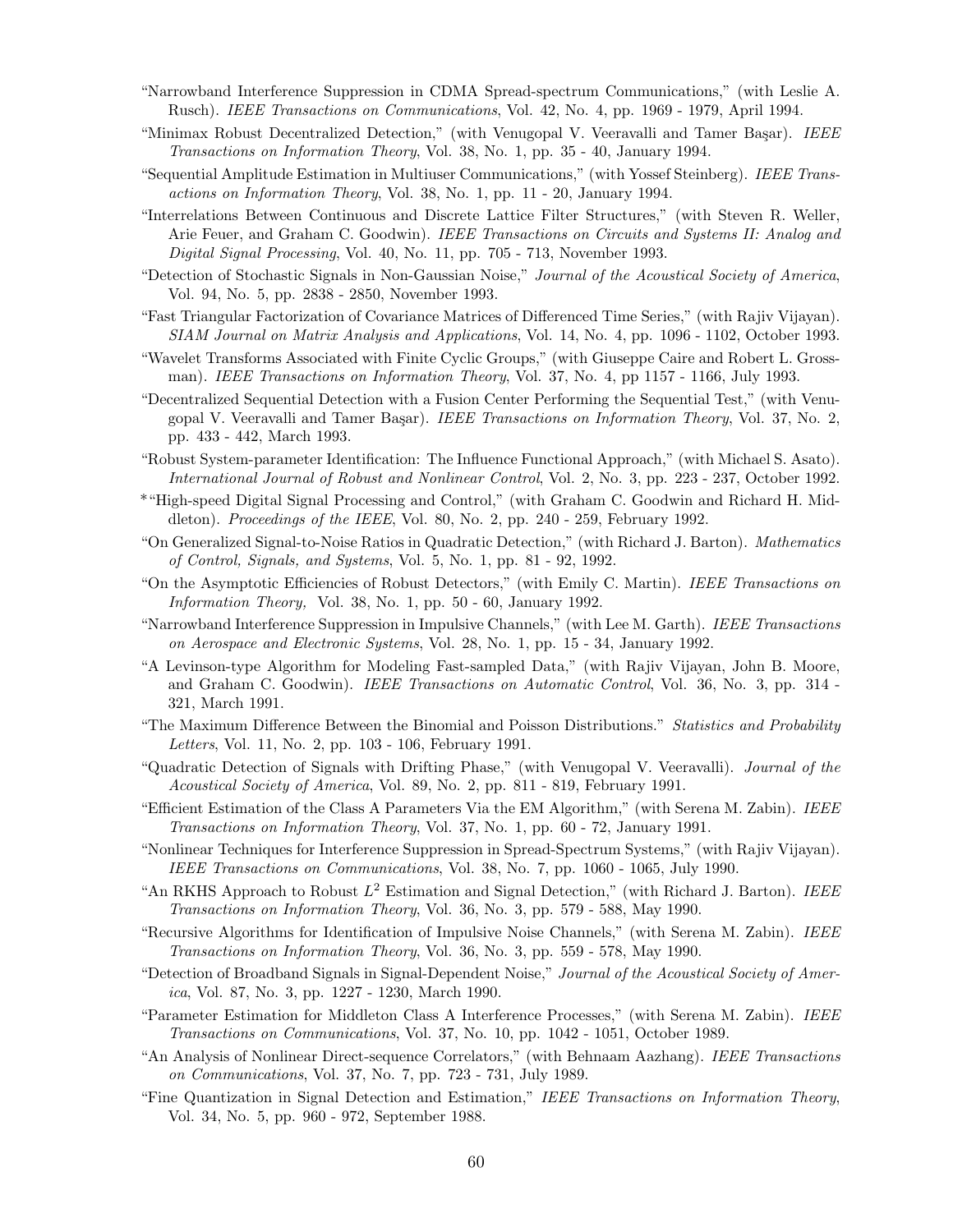- "Signal Detection in Fractional Gaussian Noise," (with Richard J. Barton). IEEE Transactions on Information Theory, Vol. 34, No. 5, pp. 943 - 959, September 1988.
- "Performance of DS/SSMA Communications in Impulsive Channels Part II: Hard-limiting Correlation Receivers," (with Behnaam Aazhang). IEEE Transactions on Communications, Vol. 36, No. 1, pp. 88 - 97, January 1988.
- "Single-user Detectors for Multi-user Channels," (with Sergio Verdú). IEEE Transactions on Communications, Vol. 36, No. 1, pp. 50 - 60, January 1988. [Also reprinted in Wireless Applications of Spread Spectrum Systems, S. Tantaratana and K. A. Ahmed, Eds. (IEEE Press: Piscataway, NJ, 1998).]
- "Robust Matched Filters for Optical Receivers," (with Evaggelos A. Geraniotis). IEEE Transactions on Communications, Vol. COM-35, No. 12, pp. 1289 - 1296, December 1987.
- "Performance Analysis of DS/SSMA Communications in Impulsive Channels Part I: Linear Correlation Receivers," (with Behnaam Aazhang). IEEE Transactions on Communications, Vol. COM-35, No. 11, pp. 1179 - 1188, November 1987.
- "Abstract Dynamic Programming Models under Commutativity Conditions," (with Sergio Verdú). SIAM Journal on Control and Optimization, Vol. 25, No. 4, pp. 990 - 1006, July 1987.
- \*"Uncertainty Tolerance in Underwater Acoustic Signal Processing," IEEE Journal on Oceanic Engineering, Vol. OE-12, No. 1, pp. 48 - 65, January 1987.
- "Minimax Linear Smoothing for Capacities: The Case of Correlated Signals and Noise," IEEE Transactions on Automatic Control, Vol. AC-31, No. 9, pp. 877 - 878, September 1986.
- "A Reduced-Complexity Quadratic Structure for the Detection of Stochastic Signals," (with Chein-I Chang). Journal of the Acoustical Society of America, Vol. 78, No. 5, pp. 1652 - 1657, November 1985.
- "Minimax Discrimination for Observed Poisson Processes with Uncertain Rate Functions," (with Evaggelos Geraniotis). IEEE Transactions on Information Theory, Vol. IT-31, No. 5, pp. 660 - 669, September 1985.
- "Asymptotic Relative Efficiencies of Multistage Detectors," (with Sawasd Tantaratana). IEEE Transactions on Information Theory, Vol. IT-31, No. 5, pp. 710 - 715, September 1985.
- \*"Robust Techniques for Signal Processing: A Survey," (with Saleem A. Kassam). Proceedings of the IEEE, Vol. 73, No. 3, pp. 433 - 481, March 1985.
- "Robust Quantization of  $\epsilon$ -contaminated Data," IEEE Transactions on Communications, Vol. COM-33, No. 3, pp. 218 - 222, March 1985.
- "On Optimum and Nearly Optimum Data Quantization for Signal Detection," (with Behnaam Aazhang). IEEE Transactions on Communications, Vol. COM-32, No. 7, pp. 745 - 751, July 1984.
- "Minimax Linear Observers and Regulators for Stochastic Systems with Uncertain Second-order Statistics," (with Sergio Verdú). *IEEE Transactions on Automatic Control*, Vol. AC-29, No. 6, pp. 499 -511, June 1984.
- "On Minimax Robustness: A General Approach and Applications," (with Sergio Verdú). IEEE Transactions on Information Theory, Vol. IT-30, No. 2, pp. 328 - 340, March 1984.
- "Robust Wiener-Kolmogorov Theory," (with Kenneth S. Vastola). IEEE Transactions on Information Theory, Vol. IT-30, No. 2, pp. 316 - 327, March 1984.
- "On the p-point Uncertainty Class," (with Kenneth S. Vastola). IEEE Transactions on Information Theory, Vol. IT-30, No. 2, pp. 374 - 376, March 1984.
- "Robust Matched Filters," IEEE Transactions on Information Theory, Vol. IT-29, No. 5, pp. 677 687, September 1983.
- "Minimax Control of Linear Stochastic Systems with Noise Uncertainty," (with Douglas P. Looze, Kenneth S. Vastola and John C. Darragh). IEEE Transactions on Automatic Control, Vol. AC-28, No. 3, pp. 882 - 888, September 1983.
- "Signal Selection for Robust Matched Filtering," (with Sergio Verdú). IEEE Transactions on Communications, Vol. COM-31, No. 5, pp. 667 - 670, May 1983.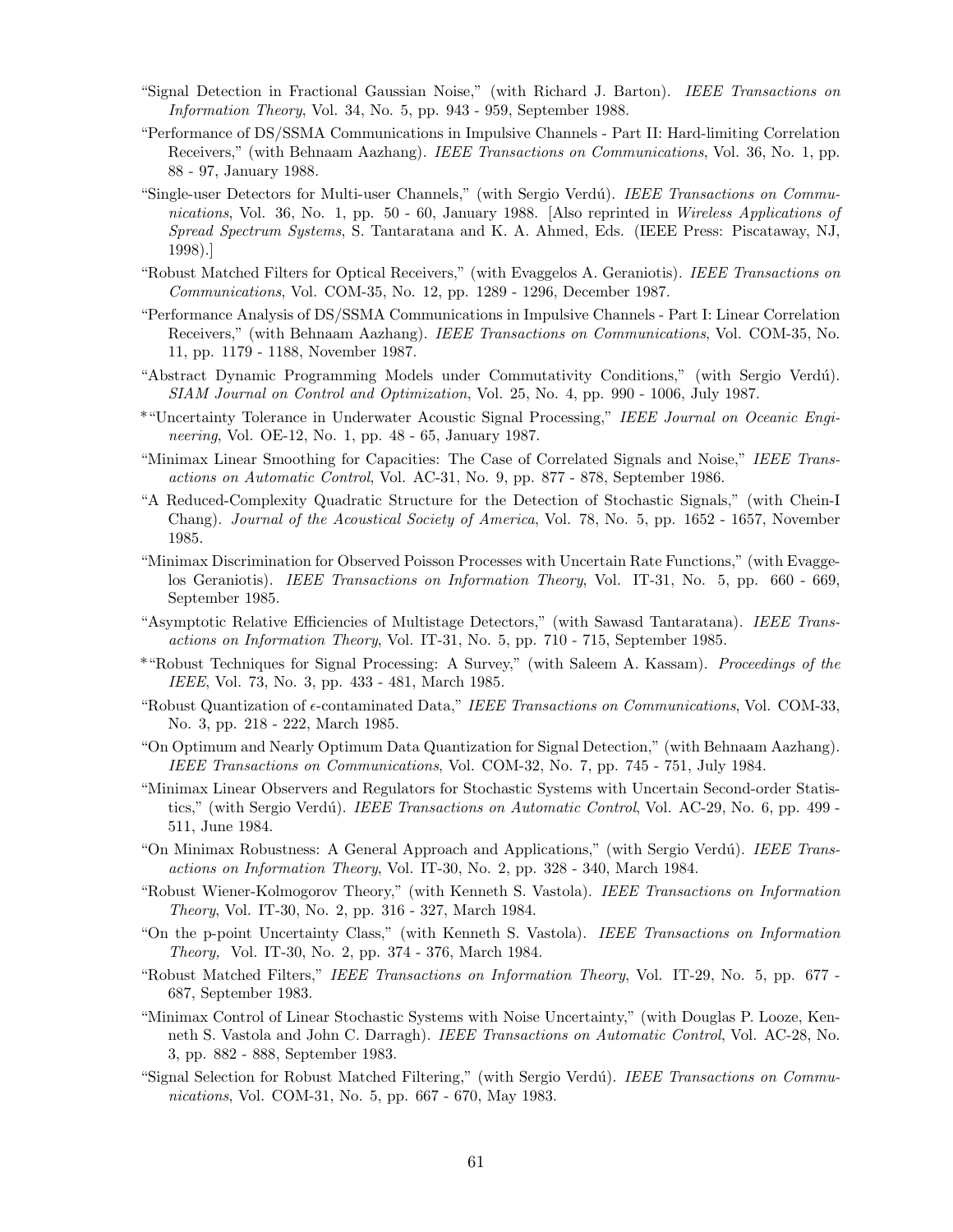- "An Analysis of the Effects of Spectral Uncertainty on Wiener Filtering," (with Kenneth S. Vastola). Automatica, Vol. 19, No. 3, pp. 289 - 293, May 1983.
- "Minimax Robust Discrete-time Matched Filters," (with Sergio Verdú). IEEE Transactions on Communications, Vol. COM-31, No. 2, pp. 208 - 215, February 1983.
- "Robust Signal Processing for Communication Systems," (with Saleem A. Kassam). IEEE Communications Magazine, Vol. 21, No. 1, pp. 20 - 28, January 1983.
- "Asymptotic Efficiencies of Truncated Sequential Tests," (with Sawasd Tantaratana). IEEE Transactions on Information Theory, Vol. IT-28, No. 6, pp. 911 - 923, November 1982.
- "Signal Detection in the Presence of Weakly Dependent Noise Part II: Robust Detection," IEEE Transactions on Information Theory, Vol. IT-28, No. 5, pp. 744 - 753, September 1982.
- "Signal Detection in the Presence of Weakly Dependent Noise Part I: Optimum Detection," IEEE Transactions on Information Theory, Vol. IT-28, No. 5, pp. 735 - 744, September 1982.
- "On the Performance of Two Simplified Approaches to Memoryless Discrete Time Detection in Dependent Noise," (with Donald R. Halverson and Gary L. Wise). Journal of Combinatorics, Information, and System Sciences, Vol. 7, No. 3, pp. 171 - 179, September 1982.
- "A State Estimation Algorithm for Linear Systems Driven Simultaneously by Wiener and Poisson Processes," (with Samuel P. Au and Abraham H. Haddad). IEEE Transactions on Automatic Control, Vol. AC-27, No. 3, pp. 617 - 626, June 1982.
- "Minimax Linear Smoothing for Capacities," Annals of Probability, Vol. 10, No. 2, pp. 504 507, May 1982.
- "A Relative Efficiency Study of Some Popular Detectors," (with Douglas L. Michalsky and Gary L. Wise). *Journal of the Franklin Institute*, Vol. 313, No. 3, pp. 135 - 148, March 1982.
- "A Two-stage Version of the Kassam-Thomas Nonparametric Dead-zone Limiter Detection System," (with Sawasd Tantaratana). Journal of the Acoustical Society of America, Vol. 67, No. 1, pp. 110 - 115, January 1982.
- "The Rate-distortion Function on Classes of Sources Determined by Spectral Capacities," IEEE Transactions on Information Theory, Vol. IT-28, No. 1, pp. 19 - 26, January 1982.
- "The Segment Method as an Alternative to Minimax in Hypothesis Testing," (with Bruce H. Krogh). Information Sciences, Vol. 27, pp. 9 - 37, 1982.
- "Minimax State Estimation for Linear Stochastic Systems with Noise Uncertainty," (with Douglas P. Looze). IEEE Transactions on Automatic Control, Vol. AC-26, No. 4, pp. 902 - 906, August 1981.
- "Input Amplitude Compression in Digital Signal-detection Systems," (with Yousef Rivani). IEEE Transactions on Communications, Vol. COM-29, No. 5, pp. 707 - 710, May 1981.
- "Optimum Memoryless Tests Based on Dependent Data," Journal of Combinatorics, Information, and System Sciences,Vol. 6, No. 2, pp. 111 - 122, 1981.
- "Robust Decision Design Using a Distance Criterion," IEEE Transactions on Information Theory, Vol. IT-26, No. 5, pp. 575 - 587, September 1980.
- "The Analysis and Design of Data Quantization Schemes for Stochastic Signal Detection Systems," (with Dimitrios Alexandrou). *IEEE Transactions on Communications*, Vol. COM-28, No. 7, pp. 983 -991, July 1980.
- "Memoryless Quantizer-Detectors for Constant Signals in m-Dependent Noise," (with John B. Thomas). IEEE Transactions on Information Theory, Vol. IT-26, No. 4, pp. 423 - 432, July 1980.
- "On Robust Wiener Filtering," IEEE Transactions on Automatic Control, Vol. AC-25, No. 3, pp. 531 - 536, June 1980.
- "A General Relationship between Two Quantizer Design Criteria," (with Dimitrios Alexandrou). IEEE Transactions on Information Theory, Vol. IT-26, No. 2, pp. 210 - 212, March 1980.
- "Minimum-Distortion Functional for One-Dimensional Quantisation," Electronics Letters, Vol. 16, pp. 23 - 25, January 1980.
- "On Robust Detection of Discrete-Time Stochastic Signals," (with Mohamed Mami and John B. Thomas). Journal of the Franklin Institute, Vol. 309, No. 1, pp. 29 - 53, January 1980.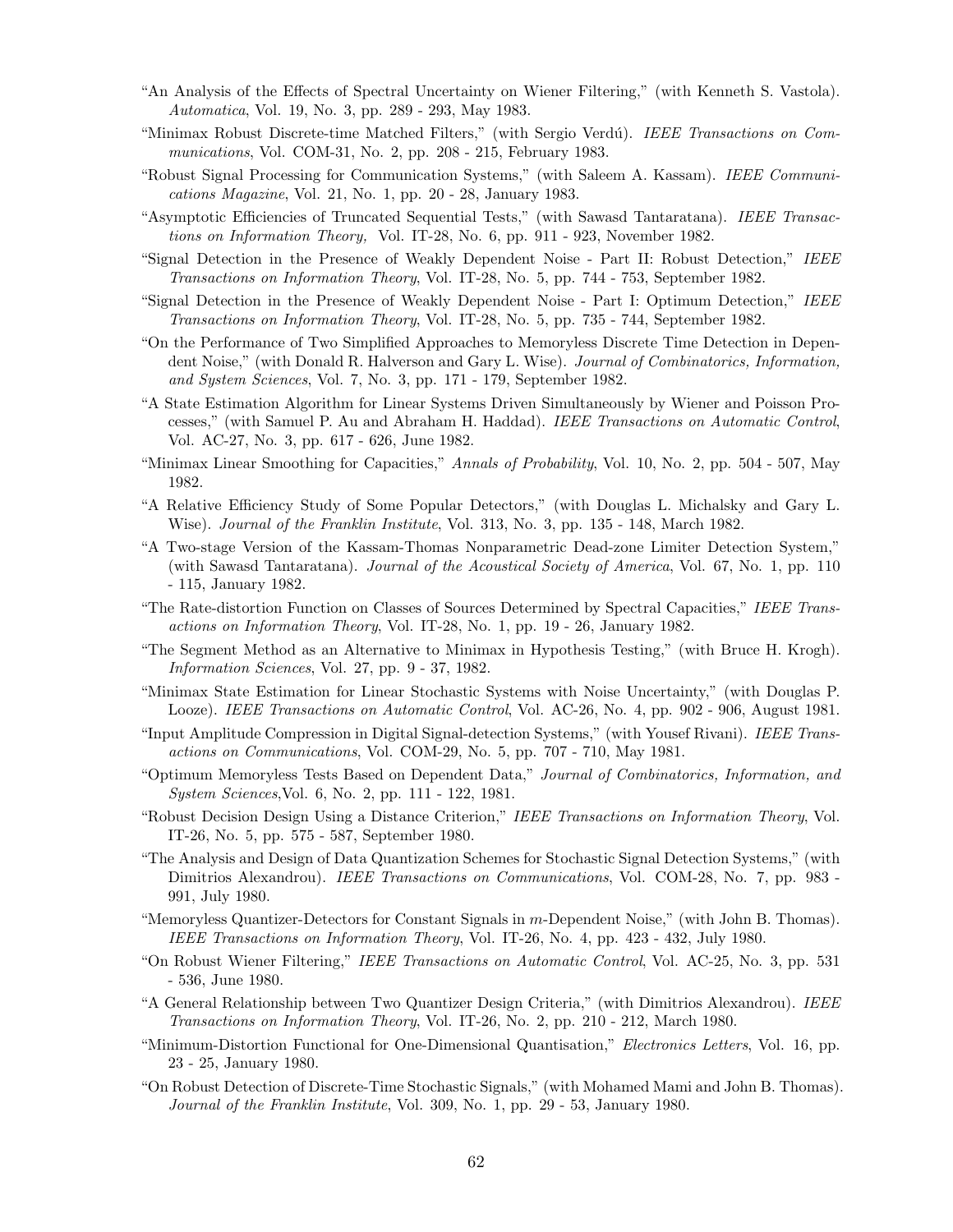- "Memoryless Discrete-Time Detection of a Constant Signal in m-Dependent Noise," (with John B. Thomas). IEEE Transactions on Information Theory, Vol. IT-25, No. 1, pp. 54 - 61, January 1979.
- "Asymptotically Robust Quantization for Detection," (with John B. Thomas). IEEE Transactions on Information Theory, Vol. IT-24, No. 2, pp. 222 - 229, March 1978.
- "Locally-Optimum Detection of Discrete-Time Stochastic Signals in Non-Gaussian Noise," (with John B. Thomas). Journal of the Acoustical Society of America, Vol. 63, No. 1, pp. 75 - 80, January 1978.
- "Applications of Ali-Silvey Distance Measures in the Design of Generalized Quantizers for Binary Decision Systems," (with John B. Thomas). IEEE Transactions on Communications, Vol. COM-25, No. 9, pp. 893 - 900, September 1977.
- "Optimum Quantization for Local Decisions Based on Independent Samples," (with John B. Thomas). Journal of the Franklin Institute, Vol. 303, No. 6, pp. 549 - 561, June 1977. [Also reprinted in Benchmark Papers in Electrical Engineering and Computer Science: Quantization, P.F. Swaszek, Ed. (Dowden, Hutchinson & Ross: Stroudsburg, PA, 1985).]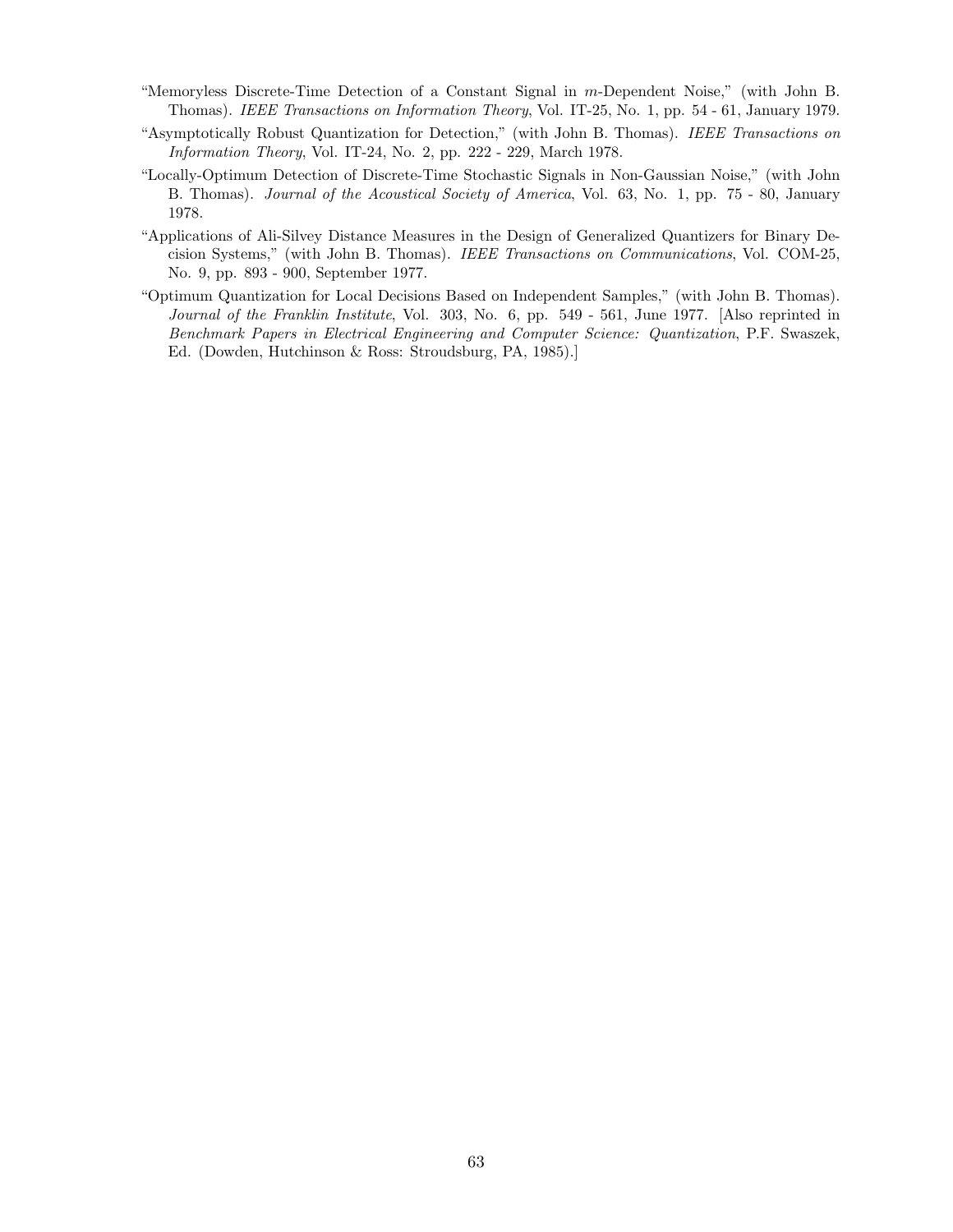## Invited Plenary and Keynote Addresses:

- "Learning at the Edge." To be presented at the Second IEEE 5G Workshop on Tactical and First Responder Networks, Laurel, MD, October 7, 2019.
- "Machine Learning Meets Mobile Communications." To be presented at the 30th Annual IEEE International Symposium on Personal, Indoor and Mobile Radio Communication, Istanbul, Turkey, September 8 - 11, 2019.
- "Fundamentals for IoT Networks: Secure and Low-Latency Communications." Presented at the IEEE International Conference on Communications, Shanghai, China, May 20 - 24, 2019.
- "Fundamentals for IoT Networks: Secure and Low-Latency Communications." Presented at the ACM International Conference on Distributed Computing and Networking, Bangalore, India, January 4 - 7, 2019.
- "Security in the Internet of Things: Information Theoretic Insights." Presented at the 6th IEEE Global Symposium on Signal and Information Processing, Anaheim, CA, November 26 - 29, 2018.
- "Fundamentals for Low Latency Communications." Presented at the 52nd Annual Asilomar Conference on Signals, Systems, and Computers, Pacific Grove, CA, October 28 - 31, 2018.
- "Smart Grid: Games, Games and More Games." Presented at the 7th EAI International Conference on Game Theory for Networks (GAMENETS), Knoxville, TN, May 9 - 10, 2017.
- "Privacy-Utility Tradeoffs in the Smart Grid." Presented at the International Conference on Computing, Networking and Communications, Santa Clara, CA, January 26 - 29, 2017.
- "Secure Broadcasting with Independent Secret Keys." Presented at the Symposium on Information Theoretic Approaches to Security and Privacy, 2016 IEEE Global Conference on Signal and Information Processing, Washington, DC, December 7 - 9, 2016.
- "Feedback in Wireless Networks: Recent Results and Discoveries." Presented at the 2015 Workshop on High Mobility Wireless Communications, Xi'an, China, October 21 - 23, 2015.
- "Privacy in the Smart Grid: Information, Control and Games." Presented at the 2015 International Workshop on Advances in Information Coding and Wireless Communications, Chengdu, China, October 18 - 20, 2015.
- "Anomaly Detection in Large Data Sets." Presented at the 7th International Conference on Wireless Communications and Signal Processing, Nanjing, China, October 15 - 17, 2015.
- "Smart Grid: The Role of the Information Sciences." Presented at the IEEE International Conference on Communications, London, UK, June 8 - 12, 2015.
- "Privacy in Networks of Interacting Agents." Presented at the IEEE ICC Workshop on Advances in Network Localization and Navigation, London, UK, June 8 or 12, 2015.
- "Privacy-Utility Tradeoffs for Information Sources." Presented at the IEEE Global Conference on Signal and Information Processing (GlobalSIP), Atlanta, GA, December 3 - 5, 2014.
- "Security and Privacy of Information Sources: Information Theoretic Insights." Presented at the IEEE Conference on Communications and Network Security, San Francisco, CA, October 29 - 31, 2014.
- "Cooperation in Cognitive Radio Networks." Presented at the Inauguration Ceremony of CorteXlab: The Cognitive Radio Testbed of the FIT Project, INSA, Lyon, France, October 28, 2014.
- "Privacy of Information Sources: Fundamental Limits and Tradeoffs." Presented at the IEEE/CIC International Conference on Communications in China, Shanghai, October 13 - 15, 2014.
- "Games, Privacy and Distributed Inference for the Smart Grid." Presented at the KAUST-NSF Conference on Electronic Materials, Devices and Systems for Sustainable Future, KAUST, Saudi Arabia, February 8 - 10, 2014.
- "Games, Privacy and Distributed Inference for the Smart Grid." Presented at the UCLA Smart Grid Thought Leadership Forum, Los Angeles, CA, October 15, 2013
- "Privacy-Utility Tradeoffs for Data Sources, with Applications in Smart Grid." Presented at the 27th Annual IFIP WG 11.3 Working Conference on Data Applications Security and Privacy, Rutgers University, Newark, NJ, July 15 - 17, 2013.
- "Games, Privacy and Distributed Inference for the Smart Grid." Presented at the Tenth International Symposium on Wireless Communication Systems, Ilmenau, Germany, August 27 - 30, 2013.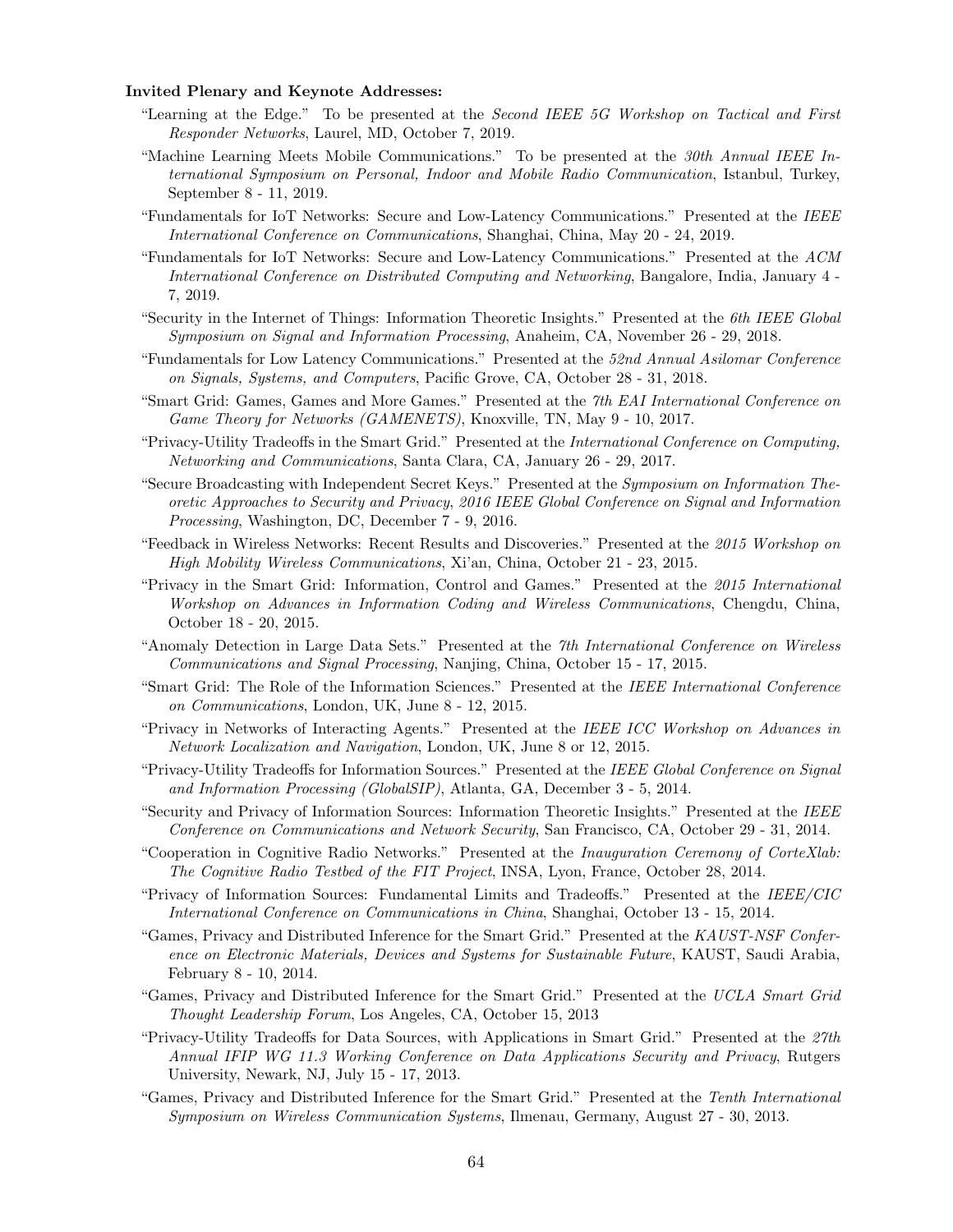- "Privacy-Utility Tradeoffs in Biometric and Other Systems." Presented at the 18th International Conference on Digital Signal Processing, Santorini, Greece, July 1 - 3, 2013.
- "Feedback in Wireless Networks: Recent Results and Discoveries." Presented at the 14th IEEE Workshop on Signal Processing Advances in Wireless Communications, Darmstadt, Germany, June 16 - 19, 2013.
- "The Nonlinear Fourier Transform and Signal Processing." Presented at the 2013 Constantinides International Workshop on Signal Processing, London, UK, January 25, 2013.
- "Privacy-Utility Tradeoffs for Data Sources, with Applications in Smart Grid." Presented at the 6 th SmartEN (Smart Management for Sustainable Human Environment) Marie Curie ITN Multi-Disciplinary Workshop, London, UK, October 8 - 10, 2012.
- "Fundamental Limits on Information Security and Privacy." Presented at the 2012 World Wide Security and Mobility Conference, Taipei, Taiwan, September 24, 2012.
- "Privacy-Utility Tradeoffs in Smart Grid Communications." Presented at the 15th International Symposium on Wireless Personal Multimedia Communications, Taipei, Taiwan, September 24 - 27, 2012.
- "An Information-Theoretic Approach to Privacy of Data Sources." Presented at Wireless Advanced, King's College, London, June 25 - 26, 2012.
- "Fundamental Limits on Information Security and Privacy." Presented at the IEEE International Conference on Communications, Ottawa, ON, Canada, June 10 - 15, 2012.
- "Physical Layer Security in Wireless Networks." Presented at the 2012 Symposium and Summer School on Wireless Communications, Virginia Tech, Blacksburg, VA, May 20 – June 1, 2012.
- "Bridging the Disciplines in Teaching and Research." Presented at the IEEE Integrated STEM Conference, Ewing, NJ, March 9, 2012.
- "Fundamentals of Cooperation in Cellular Networks." Presented at the IEEE Workshop on Multicell Cooperation for Next Generation Communication Systems (in conjunction with the 2011 IEEE Global Communications Conference), Houston, TX, December 9, 2011.
- "Privacy-Utility Tradeoffs in the Smart Grid." Presented at the IEEE International Workshop on Smart Grid Communications and Networks (in conjunction with the 2011 IEEE Global Communications Conference), Houston, TX, December 5, 2011.
- "Physical Layer Security in Wireless Networks." Presented at the Eighth International Symposium on Wireless Communication Systems, Aachen, Germany, November 6 - 9, 2011.
- "College Admission Games in Wireless Femtocell Networks." Presented at the IEEE Workshop on Game Theory and Resource Allocation for  $\angle G$  (in conjunction with the 2011 IEEE International Conference on Communications), Kyoto, Japan, June 5, 2011.
- "Privacy-Utility Tradeoffs of Data Sources." Presented at Secure Wireless Networks, Paris, France, May 20, 2011.
- "Physical Layer Security in Wireless Networks." Presented at the 2010 IEEE Global Communications Conference, Miami, FL, December 6 - 10, 2010.
- "The APP and the PHY in Wireless Networks." Presented at the 21st Annual IEEE International Symposium on Personal, Indoor and Mobile Radio Communication, Istanbul, Turkey, September 26 - 30, 2010.
- "Information and Inference in the Wireless Physical Layer." Presented at the Workshop on Information Theoretic Methods in Science and Engineering, Tampere, Finland, August 17 - 19, 2010.
- "New Directions in Wireless Research." Presented at the TNList Academic Summit on IT Vision 2010, Tsinghua University, Beijing, China, July 12 - 14, 2010.
- "Application-Driven Problems in the Wireless Physical Layer." Presented at Wireless Advanced, King's College, London, June 27 - 29, 2010.
- "Research on Socio-Technological Networks: Delay of Information Delivery and the Sharing Mart System." Presented at the First IEEE International Workshop on Social Networking (in conjunction with the 2010 IEEE International Conference on Communications). Cape Town, South Africa, May 23, 2010.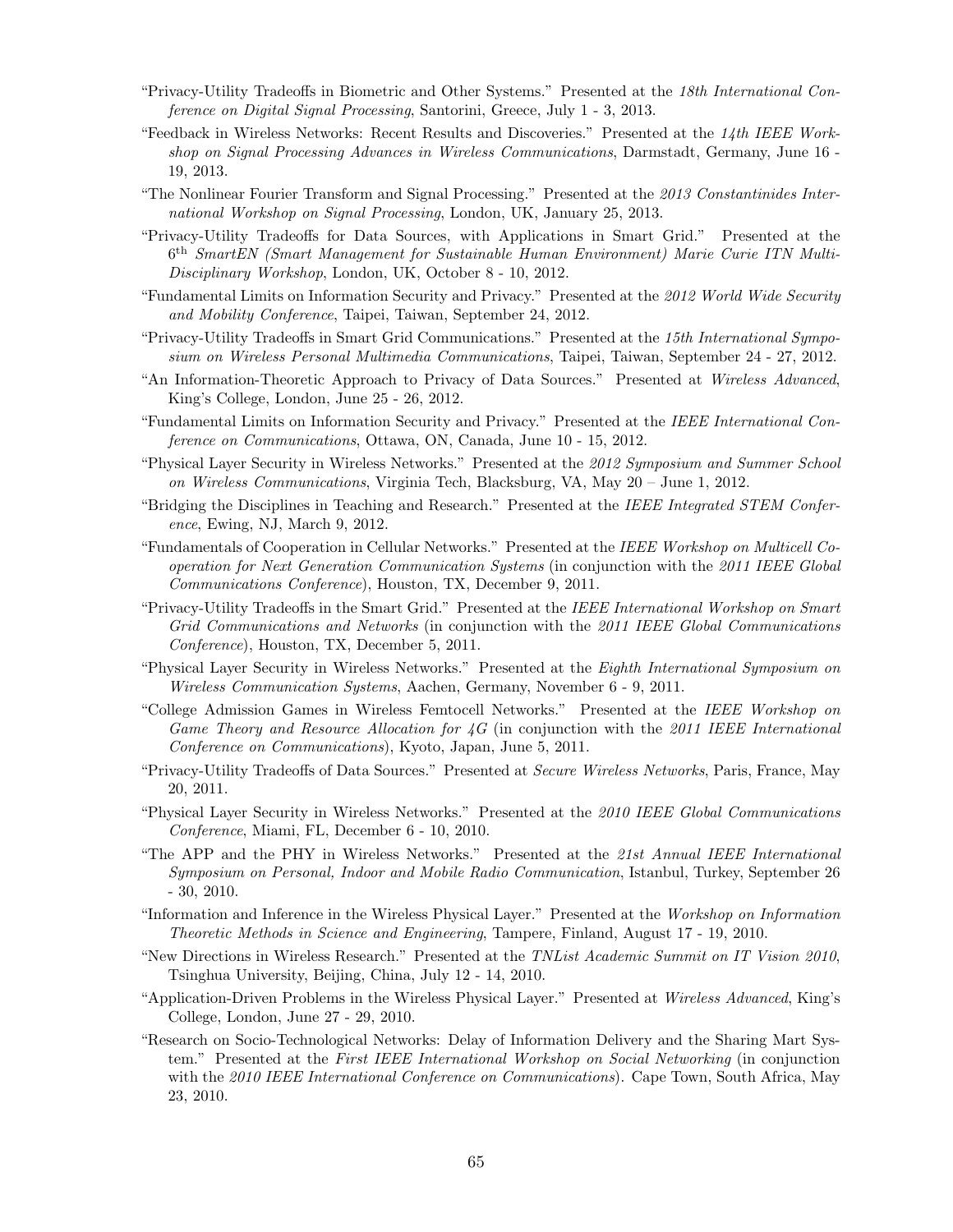- "Collaborative Signal Processing in Wireless Sensor Networks." Presented at the 6th International Symposium on Image and Signal Processing, Salzburg, Austria, September 16 - 18, 2009.
- "APP-PHY Interactions in Wireless Networks." Presented at the 2009 Canadian Workshop on Information Theory, Ottawa, ON, Canada, May 13 - 15, 2009.
- "APP-PHY Interactions in Wireless Networks." Presented at the 4th Annual LIDS Student Conference, MIT, Cambridge, MA, January 29 - 30, 2009.
- "Node Interaction in Wireless Networks: Competition and Cooperation." Presented at the IET Workshop on Wideband and Ultrawideband Systems and Technologies, London, UK, November 6, 2008.
- "Physical Layer Security in Wireless Networks." Presented at the Annual Meeting of the Gruppo Telecomunicazioni Teoria dell'Informazione, Florence, Italy, June 18, 2008.
- "Information Theory: Past and Present." Presented at the First School of Information Theory, State College, PA, June 1 - 5, 2008.
- "The Future of Wireless Networks: A Researcher's Perspective." Presented at the 2008 IEEE International Conference on Communications, Beijing, China, May 19 - 23, 2008.
- "Physical Layer Security in Wireless Networks." Presented at the 3rd International Symposium on Communications, Control and Signal Processing, St. Julians, Malta, March 12 - 14, 2008.
- "Competition and Collaboration in Wireless Networks." Presented at the 2007 IEEE International Symposium on Information Theory, Nice, France, June 24 - 29, 2007. [A summary is published in the IEEE Information Theory Society Newsletter, Vol. 57, No. 4, pp. 24 - 27, December 2007.
- "Physical Layer Security in Wireless Networks." Presented at the Fifth Workshop on Signal Processing for Wireless Communications, King's College, London, UK, June 7 - 9, 2007.
- "Energy and Inference in Wireless Sensor Networks." Presented at the 2007 IEEE Sarnoff Symposium, Princeton, NJ, April 30 - May 2, 2007.
- "Energy and Bandwidth in Wideband Systems." Presented at the 2006 IEEE International Conference on Ultra-Wideband, Waltham, MA, September 24 - 27, 2006.
- "Signal Processing Across the Layers in Wireless Networks." Presented at the 2006 European Signal Processing Conference, Florence, Italy, September 4 - 8, 2006.
- "Energy Efficiency and Distributed Inference in Wireless Sensor Networks." Presented at the Fourth Workshop on Signal Processing for Wireless Communications, King's College, London, UK, May 30 - 31, 2006.
- "Energy and Inference in Wireless Sensor Networks." Presented at the 2006 IEEE Communication Theory Workshop, Dorado, Puerto Rico, May 21 - 24, 2006.
- "Signal Processing Issues in Wireless Sensor Networks." Presented at the SPIE Conference on Advanced Signal Processing Algorithms, Architectures and Implementations XV, San Diego, CA, July 31 - August 4, 2005.
- "Signal Processing and Wireless Networks." Presented at the IEEE 7th Emerging Technologies Workshop: Circuits and Systems for 4G Mobile Wireless Communications, St. Petersburg, Russia, June 23 - 24, 2005.
- "Signal Processing and the Efficiency of Wireless Networks." Presented at the 2005 IEEE Wireless Communications and Networking Conference, New Orleans, LA, March 13 - 17, 2005.
- "Signal Processing and the Efficiency of Wireless Networks." Presented at the 2004 International Conference on Signal Processing and Communications, Indian Institute of Science, Bangalore, India, December 11 - 14, 2004.
- "Challenges of the Wireless Revolution." Presented at the 31st International Symposium of the National Academy of Sciences, Republic of Korea, Seoul, October 17, 2003.
- "Signal Processing in Communications: Possibilities and Probabilities." Presented at the 2002 IEEE Global Telecommunications Conference, Taipei, Taiwan, November 17 - 20, 2002.
- "Turbo Fusion." Presented at the Fifth International Conference on Information Fusion, Annapolis, MD, July 8 - 11, 2002.
- "Advances in Multiuser Detection." Presented at the 2001 IEEE-EURASIP Workshop on Nonlinear Signal and Image Processing, Baltimore, MD, June 3-6, 2001.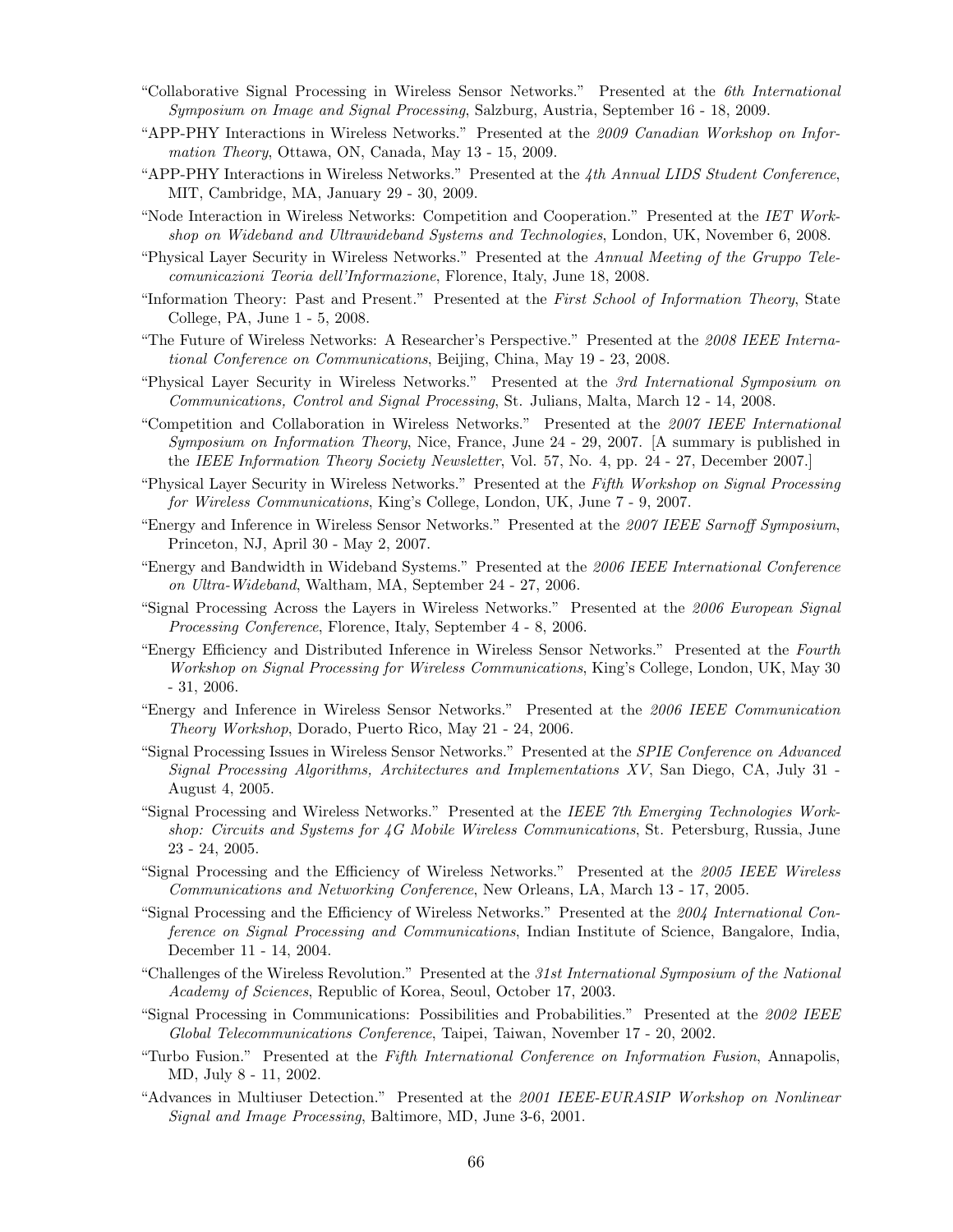- "Advances in Multiuser Detection." Presented at the Third IEEE Signal Processing Workshop on Signal Processing Advances in Wireless Communications, Taoyuan, Taiwan, March 20 - 23, 2001.
- "The Wireless Revolution: Signal Processing as the 'Great Enabler'." Presented at the Audio Engineering Society 18th International Conference: Audio for Information Appliances, Burlingame, CA, March 2001
- "The Wireless Revolution: Signal Processing as the 'Great Enabler'." Presented at the International Conference on Signal Processing Applications and Technology 2000, Dallas, TX, October 16 - 19, 2000.
- "The Wireless Revolution: A Signal Processing Perspective." Presented at the 2000 IEEE "Silver Anniversary" Conference on Acoustics, Speech and Signal Processing, Istanbul, Turkey, June 5 - 9, 2000
- "Enabling the Wireless Revolution." Presented at the 20th Biennial Symposium on Communications, Queens University Kingston, Ontario, May 29 - 31, 2000.
- "Intelligent Signal Processing in Wireless Systems." Presented at the 1999 IEEE International Symposium on Intelligent Signal Processing and Communication Systems, Phuket, Thailand, December 8 - 10, 1999.
- "The Role of Signal Processing in Wireless Communications." Presented at the 1999 IASTED Conference on Signal and Image Processing, Nassau, The Bahamas, October 18 - 21, 1999.
- "Multiuser Detection: Interference Suppression as Integer Regression." Presented at the 1999 IEEE Information Theory Workshop on Detection, Estimation, Classification and Imaging, Santa Fe, NM, February 23 - 27, 1999.
- "Adaptive Multiuser Detection." Presented at the First Signal Processing Workshop on Signal Processing Applied to Wireless Communications, Paris, France, April 15 - 18, 1997.
- "Finite-field Wavelet Transforms." Presented at the Canadian Workshop on Information Theory, Lac Delage, PQ, Canada, May 28 - 31, 1995.
- "Maximum Entropy and Robust Prediction on a Simplex." Presented at the 1994 IEEE/IMS Workshop on Information Theory and Statistics, Alexandria, VA, October 27 - 29, 1994.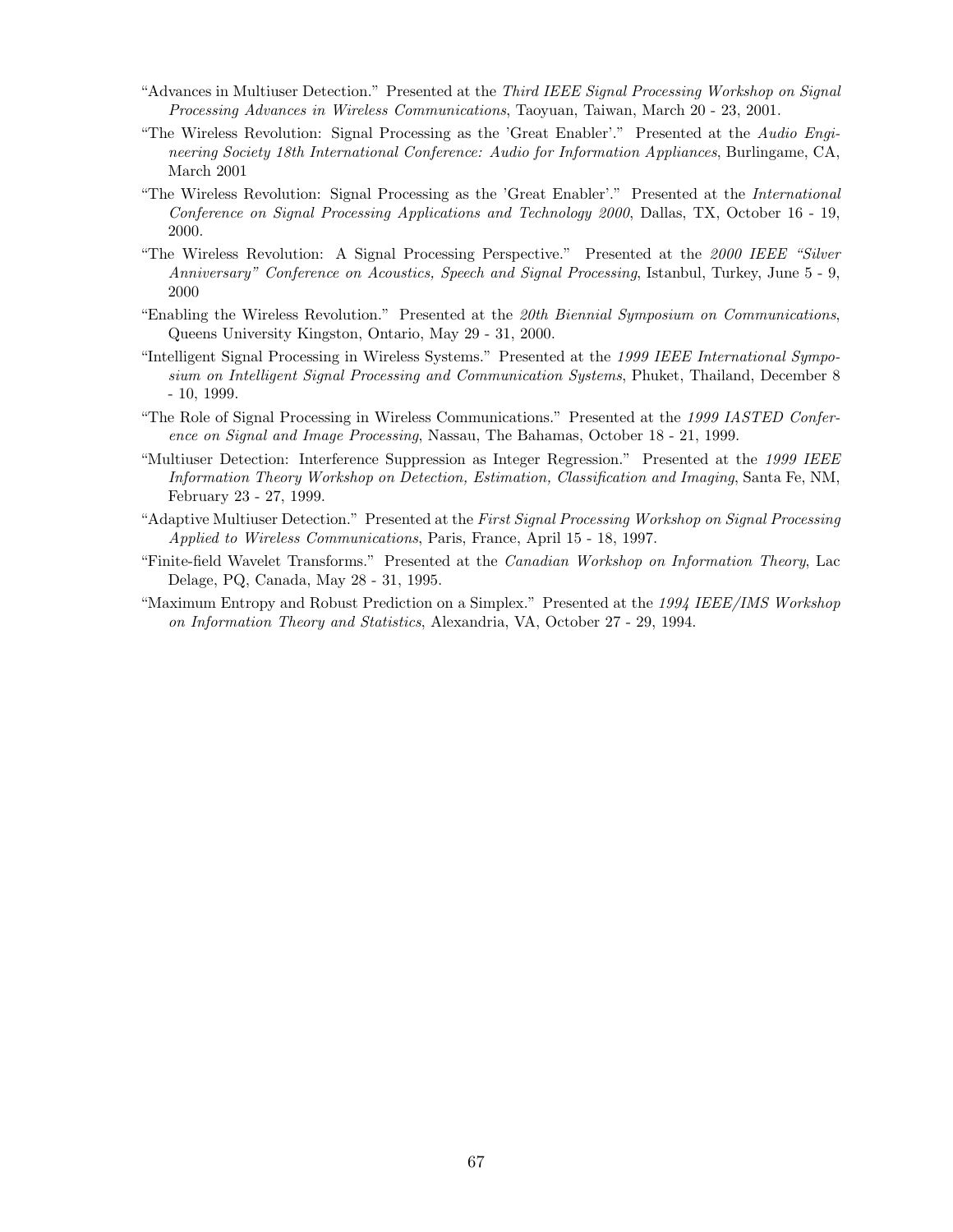## Conference Papers (Asterisks Denote Invited Papers):

- \*"Learning at the Edge." Presented at the IEEE Training School on Machine Learning Learning for Communications, Paris, France, September 23 - 25, 2019.
- "Properties of the Conditional Mean Estimator in Poisson Noise," (with Alex Dytso). Proceedings of the IEEE Information Theory Workshop, Visby, Sweden, August 25 - 28, 2019, to appear.
- "Estimation of Bounded Normal Mean: An Alternative Proof for the Discreteness of the Least Favorable Prior," (with Semih Yagli and Alex Dytso). Proceedings of the IEEE Information Theory Workshop, Visby, Sweden, August 25 - 28, 2019, to appear.
- "Coding for Non-IID Sources and Channels: Entropic Approximations and a Question of Ahlswede," (with Holger Boche and Rafael F. Schaefer). Proceedings of the IEEE Information Theory Workshop, Visby, Sweden, August 25 - 28, 2019, to appear.
- "On the Structure of the Capacity Formula for General Finite State Channels with Applications," (with Holger Boche and Rafael F. Schaefer). Proceedings of the IEEE Information Theory Workshop, Visby, Sweden, August 25 - 28, 2019, to appear.
- "On the Time-Varying Distributions of Online Stochastic Optimization," (with Xuanyu Cao and Junshan Zhang). Proceedings of the 2019 American Control Conference, Philadelphia, PA, July 10 - 12, 2019, to appear.
- "Variable-length Compression and Secrecy by Design," (with Yanina Y. Shkel and Rick S. Blum). Proceedings of the 2019 IEEE International Symposium on Information Theory, Paris, France, July 7 - 12, 2019, to appear.
- "Using Erasure Feedback for Online Timely Updating with an Energy Harvesting Sensor," (with Ahmed Arafa, Jing Yang and Sennur Ulukus). Proceedings of the 2019 IEEE International Symposium on Information Theory, Paris, France, July 7 - 12, 2019, to appear.
- "An Upper Bound on the Number of Mass Points in the Capacity Achieving Distribution for the Amplitude Constrained Additive Gaussian Channel," (with Semih Yagli, Alex Dytso and Shlomo Shamai). Proceedings of the 2019 IEEE International Symposium on Information Theory, Paris, France, July 7 - 12, 2019, to appear.
- "Identification Capacity of Correlation-Assisted Discrete Memoryless Channels: Analytical Properties and Representations," (with Holger Boche and Rafael Schaefer). Proceedings of the 2019 IEEE International Symposium on Information Theory, Paris, France, July 7 - 12, 2019, to appear.
- "On Estimation under Noisy Order Statistics," (with Alex Dytso, Martina Cardone and Mishfad S. Veedu). Proceedings of the 2019 IEEE International Symposium on Information Theory, Paris, France, July 7 - 12, 2019, to appear.
- "Robust Power Allocation for Approximately Gaussian Inputs," (with Wei Cao, Alex Dytso, Michael Fauß and Gang Feng). To be presented at the IEEE International Symposium on Information Theory, Paris, France, July 7 - 12, 2019.
- \*"Turing Meets Shannon: On the Algorithmic Computability of the Capacities of Secure Communication Systems," (invited thematic paper, with Rafael F. Schaefer and Holger Boche). Proceedings of the 20th IEEE Workshop on Signal Processing Advances in Wireless Communications, Cannes, France, July 2 - 5, 2019, to appear.
- "Tight Bounds on the Weighted Sum of MMSEs with Applications in Distributed Estimation," (with Michael Fauß, Abdelhak M. Zoubir, Alex Dytso and Nagananda Kyatsandra). Proceedings of the 20th IEEE Workshop on Signal Processing Advances in Wireless Communications, Cannes, France, July 2 - 5, 2019, to appear.
- \*"On Ultra-Reliable and Low Latency Simultaneous Information and Energy Transmission Systems," (with Nizar Khalfet, Samir M. Perlaza and Ali Tajer). Proceedings of the 20th IEEE Workshop on Signal Processing Advances in Wireless Communications, Cannes, France, July 2 - 5, 2019, to appear.
- "How to Price Fresh Data," (with Meng Zhangy, Ahmed Arafa and Jianwei Huang). Proceedings of the International Symposium on Modeling and Optimization of Mobile, Ad Hoc, and Wireless Networks (WiOpt 2019), Avignon, France, June  $3 - 7$ , 2019, to appear.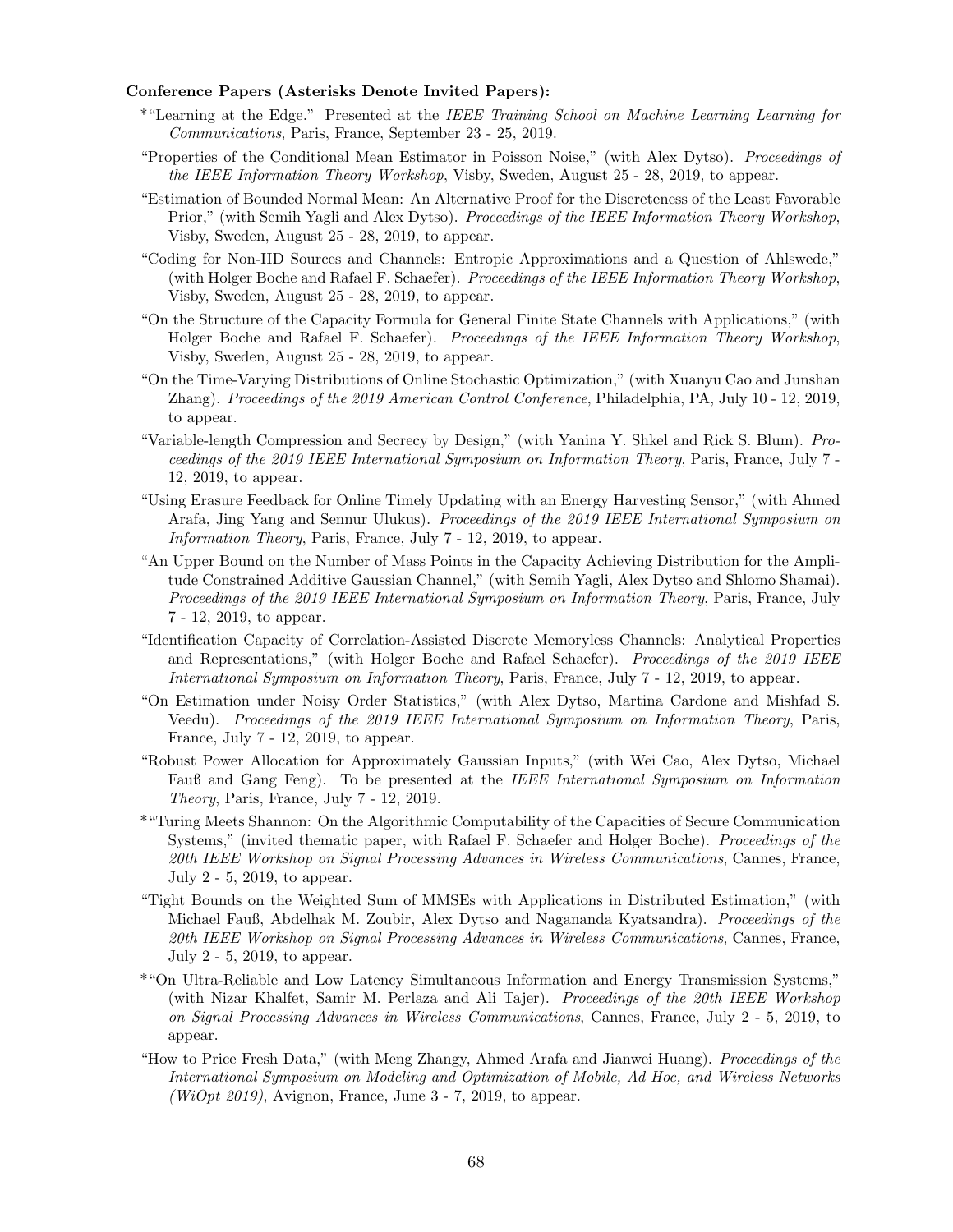- "Fundamentals for Low Latency Communications." Presented at the Princeton-TAMU Symposium on Quantum Engineering and Technology, Princeton, NJ, June 20 - 22, 2019.
- \*"Learning at the Edge." Presented at the Information Modeling, Analysis, and Control of Complex Systems Workshop, Ohio State University, Columbus, OH, June 3 - 4, 2019.
- \*"Resilience of the Texas Power Grid Network," (with Dorcas Ofori-Boateng, Asim Kumer Dey, Yulia R. Gel, Binghui Li and Jie Zhang). Proceedings of the 2019 IEEE Data Science Workshop, Minneapolis, MN, June 2 - 5, 2019.
- "Graph Topology Learning and Signal Recovery Via Bayesian Inference," (with Mahmoud Ramezani-Mayiami, Mohammad Hajimirsadeghi, Karl Skretting and Rick S. Blum). *Proceedings of the 2019* IEEE Data Science Workshop, Minneapolis, MN, June 2 - 5, 2019.
- "Learning Requirements for Stealth Attacks," (with Ke Sun, Iñaki Esnaola and Antonia M. Tulino). Presented at the Fifth London Symposium on Information Theory, London, UK, May 30 - 31, 2019.
- "Sum-Capacity of the MIMO Gaussian Many-Access Channel," (with Wei Cao, Alex Dytso, Yanina Shkel and Gang Feng). Proceedings of the IEEE International Conference on Communications, Shanghai, China, May 20 - 24, 2019.
- "Impact of Strong Spatial Correlation on the Capacity Scaling of Massive MIMO," (with Junyoung Nam, Giuseppe Caire and Mérouane Debbah). Proceedings of the IEEE International Conference on Communications, Shanghai, China, May 20 - 24, 2019.
- "Statistical Delay-Bounded QoS Provisioning Over 5G Multimedia Mobile Wireless Networks in the Finite Blocklength Regime," (with Xi Zhang and Jingqing Wang). Proceedings of the IEEE International Conference on Communications, Shanghai, China, May 20 - 24, 2019.
- "Coded Caching under Heterogeneous User Preferences: An Effective Throughput Perspective," (with Yawei Lu and Wei Chen). Proceedings of the IEEE International Conference on Communications, Shanghai, China, May 20 - 24, 2019.
- "Outage Analysis of Distributed CDD Systems with Mixture Interference," (with Kyeong Jin Kim, Hongwu Liu, Marco Di Renzo, Theodoros A. Tsiftsis and Philip V. Orlik). Proceedings of the IEEE International Conference on Communications, Shanghai, China, May 20 - 24, 2019.
- "Non-Asymptotic Performances for Finite Blocklength Coding Over Nakagami-m Channels," (with Xi Zhang and Qixuan Zhu). Proceedings of the IEEE International Conference on Communications, Shanghai, China, May 20 - 24, 2019.
- "Secure Downlink Massive MIMO NOMA Network in the Presence of a Multiple-Antenna Eavesdropper," (with Nam-Phong Nguyen, Octavia A. Dobre, Long Dinh Nguyen and Chuyen T. Nguyen). Proceedings of the IEEE International Conference on Communications, Shanghai, China, May 20 - 24, 2019.
- "Fast Data-Driven Sensitivity Measurement for Wireless Receivers," (with Xu Wang, Yuan Ma and Zhi Quan). Proceedings of the IEEE International Conference on Communications, Shanghai, China, May 20 - 24, 2019.
- "Source Coding at the Edge: User Preference Oriented Lossless Data Compression," (with Yawei Lu and Wei Chen). Proceedings of the IEEE International Conference on Communications, Shanghai, China, May 20 - 24, 2019.
- "Statistical QoS Provisioning for Energy-Harvesting Based 5G Multimedia Mobile Wireless Networks Using FBC," (with Xi Zhang and Jingqing Wang). Proceedings of the IEEE International Conference on Communications, Shanghai, China, May 20 - 24, 2019.
- "Rate Splitting for Asynchronous Uplink NOMA Systems with Cyclic Prefixed Single Carrier," (with Hongwu Liu, Theodoros A. Tsiftsis, Kyeong Jin Kim and Kyung Sup Kwak). Proceedings of the 5th International Workshop on Non-Orthogonal Multiple Access Techniques for 5G, IEEE International Conference on Communications, Shanghai, China, May 20 - 24, 2019..
- "On the Coexistence between Full-Duplex and NOMA," (with Zhiguo Ding and Pingzhi Fan). To be presented at the IEEE International Conference on Communications, Shanghai, China, May 20 - 24, 2019. [Also appears in IEEE Wireless Communications Letters, Vol. 7, No. 5, pp. 692 - 695, October 2018.]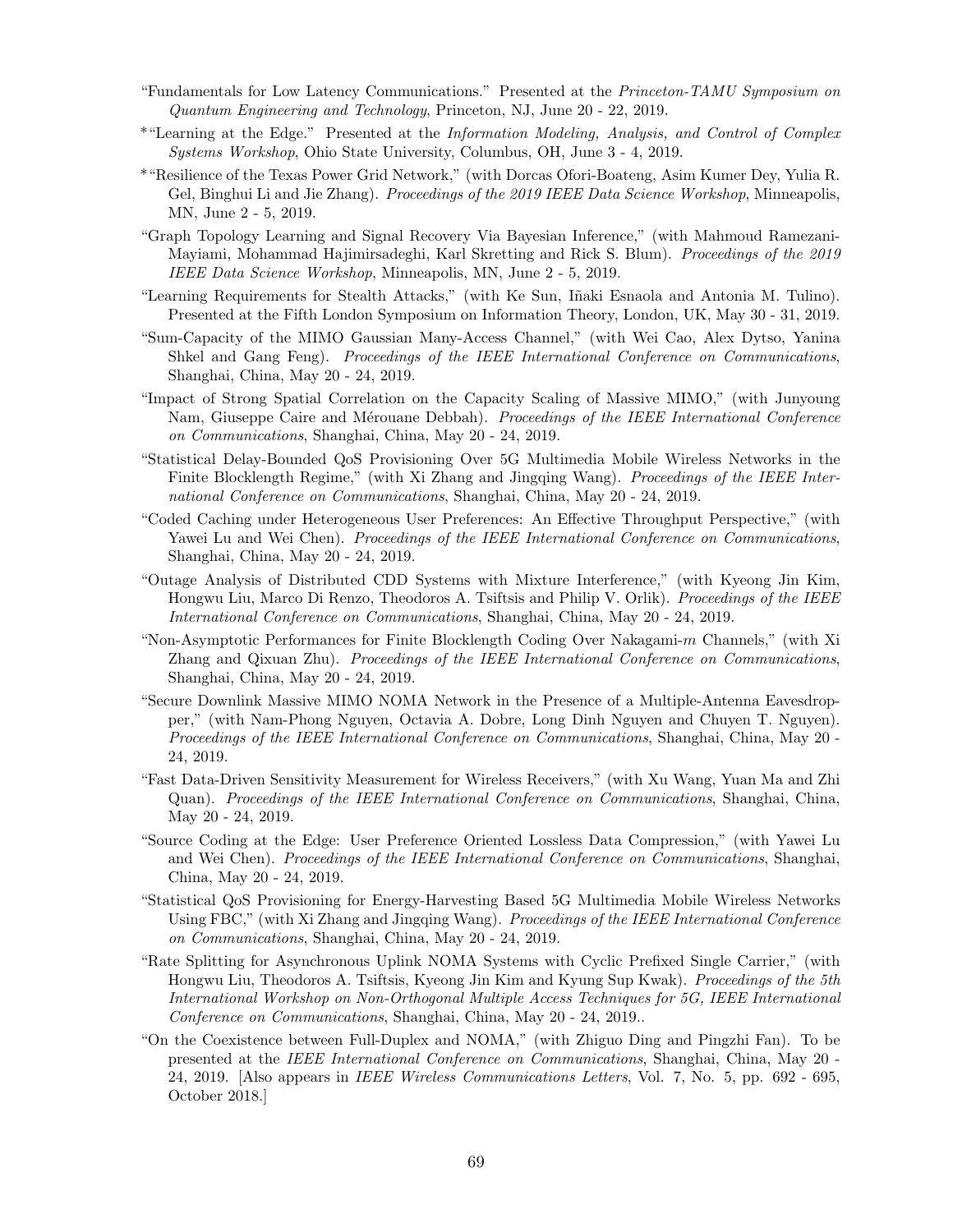- \*"Learning Requirements for Stealth Attacks," (with Ke Sun, I˜naki Esnaola and Antonia M. Tulino). Proceedings of the IEEE International Conference on Acoustics, Speech and Signal Processing, Brighton, UK, May 12 - 17, 2019.
- "Detectability of Denial-of-Service Attacks on Communication Systems," (with Holger Boche and Rafael F. Schaefer). Proceedings of the 44th International Conference on Acoustics, Speech, and Signal Processing, Brighton, UK, May 12 - 17, 2019.
- "On the Computability of the Secret Key Capacity under Rate Constraints," (with Holger Boche and Rafael F. Schaefer). Proceedings of the 44th International Conference on Acoustics, Speech, and Signal Processing, Brighton, UK, May 12 - 17, 2019.
- \*'Some Aspects of Totally Positive Kernels Useful in Information Theory," (with Semih Yagli, Alex Dytso and Shlomo Shamai). Proceedings of the IEEE Wireless Communications and Networking Conference, Marrakech, Morocco, April 15 - 18, 2019.
- \*"Secure Key Generation for Distributed Inference in IoT," (with Henri Hentil¨a, Visa Koivunen and Rick Blum). Proceedings of the 53rd Annual Conference on Information Systems and Sciences, Baltimore, MD, March 20 - 22, 2019.
- \*"Parameter Estimation and Secrecy by Design," (with Yanina Shkel). Proceedings of the 53rd Annual Conference on Information Systems and Sciences, Baltimore, MD, March 20 - 22, 2019.
- "Statistical QoS-Driven Energy-Efficiency Optimization for URLLC Over 5G Mobile Networks in the Finite Blocklength Regime," (with Xi Zhang and Jingqing Wang). Proceedings of the 53rd Annual Conference on Information Systems and Sciences, Baltimore, MD, March 20 - 22, 2019.
- \*"Privacy-Utility Tradeoffs." Presented at the Symposium on Emerging Computing and Networking, Celebrating IISc CSA Department's Golden Jubilee, Indian Institute of Science, Bangalore, India, January 4, 2019.
- "On Lossy Compression of Generalized Gaussian Sources," (with Alex Dytso, Ronit Bustin and Shlomo Shamai). Proceedings of the 2018 IEEE International Conference on the Science of Electrical Engineering, Eilat, Israel, December 12 - 14, 2018.
- "Performance Evaluation of Secure Communication Systems on Turing Machines," (with Holger Boche and Rafael F. Schaefer). Proceedings of the 2018 IEEE International Workshop on Information Forensics and Security, Hong Kong, China, December 11 - 13, 2018.
- "Physical-Layer Security for Indoor Visible Light Communications with Space Shift Keying Modulation," (with Osama Hassan, Erdal Panayirci and Harald Haas). Proceedings of the IEEE Global Communications Conference, Abu Dhabi, UAE, December 9 - 13, 2018.
- "Group Paging for Massive Machine-Type Communications with Diverse Access Success Probability Requirements," (with Wei Cao, Alex Dytso, Gang Feng and Zhi Chen). Proceedings of the IEEE Global Communications Conference, Abu Dhabi, UAE, December 9 - 13, 2018.
- "Sparse Channel Estimation for Space-Time Block Coded OFDM-Based Underwater Acoustic Channels," (with Mhd Tahssin Altabbaa, Arif Selcuk Ogrenci and Erdal Panayirci). Proceedings of the IEEE Global Communications Conference, Abu Dhabi, UAE, December 9 - 13, 2018.
- "Performance Analysis of Spectrum Sharing Systems with Distributed CDD," (with Kyeong Jin Kim, Hongwu Liu and Marco Di Renzo). Proceedings of the IEEE Global Communications Conference, Abu Dhabi, UAE, December 9 - 13, 2018.
- "Securing Downlink Non-Orthogonal Multiple Access Systems by Trusted Relays," (with Ahmed Arafa, Wonjae Shin and Mojtaba Vaezi). Proceedings of the IEEE Global Communications Conference, Abu Dhabi, UAE, December 9 - 13, 2018.
- "Energy-Efficient Power Allocation for Uplink NOMA," (with Ming Zeng, Animesh Yadav and Octavia A. Dobre). *Proceedings of the IEEE Global Communications Conference*, Abu Dhabi, UAE, December 9 - 13, 2018.
- "A Stackelberg Game Approach to Large-Scale Edge Caching," (with Zijie Zheng, Lingyang Song, Zhu Han and Geoffrey Y. Li). Proceedings of the IEEE Global Communications Conference, Abu Dhabi, UAE, December 9 - 13, 2018.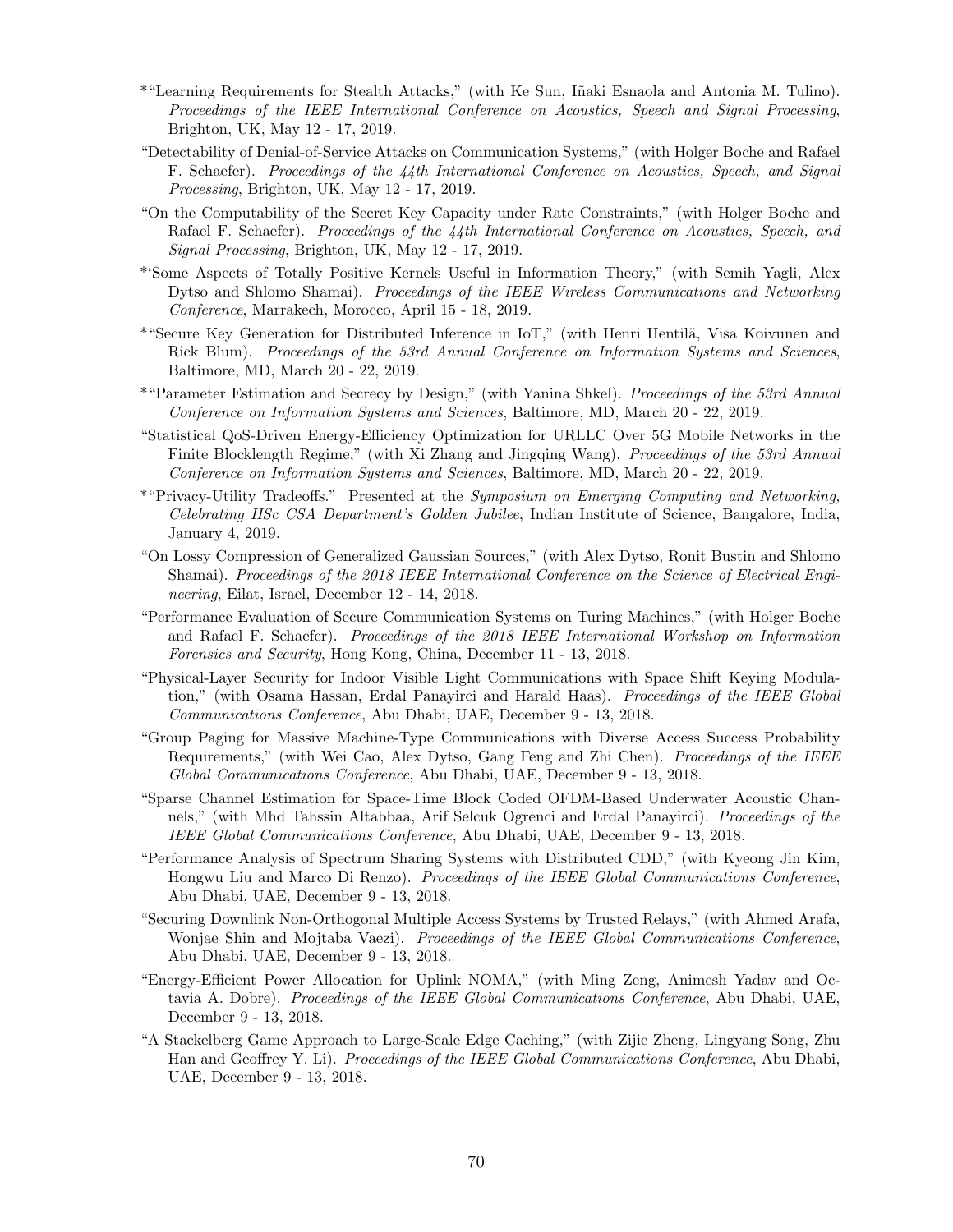- "Pricing for Content Pushing with Request Delay Information: A Stackelberg Game Approach," (with Wei Huang and Wei Chen). *Proceedings of the IEEE Global Communications Conference*, Abu Dhabi, UAE, December 9 - 13, 2018.
- "Peer to Peer Packet Dispatching for Local Area Packetized Power Networks with Multiple Routers," (with Hongliang Zhang, Lingyang Song and Yonghui Li). Proceedings of the IEEE Global Communications Conference, Abu Dhabi, UAE, December 9 - 13, 2018.
- "Capacity Achieving Distribution for the Amplitude Constrained Additive Gaussian Channel: An Upper Bound on the Number of Mass Points," (with Alex Dytso, Semih Yagli and Shlomo Shamai). Presented at the 2018 IEEE Information Theory Workshop, Guangzhou, China, November 25 - 29, 2018.
- "Capacity of the Vector Gaussian Channel in the Small Amplitude Regime," (with Alex Dytso and Shlomo Shamai). *Proceedings of the 2018 IEEE Information Theory Workshop*, Guangzhou, China, November 25 - 29, 2018.
- "Optimal Inputs for Some Classes of Degraded Wiretap Channels," (with Alex Dytso, Malcolm Egan, Samir M. Perlaza and Shlomo Shamai). Proceedings of the 2018 IEEE Information Theory Workshop, Guangzhou, China, November 25 - 29, 2018.
- "An Approximate Nash Region for the Gaussian Interference Channel with Noisy Output Feedback," (with Victor Quintero, Samir M. Perlaza and Jean-Marie Gorce). Proceedings of the 2018 IEEE Information Theory Workshop, Guangzhou, China, November 25 - 29, 2018.
- \*"Role of Local Geometry in Robustness of Power Grid Networks," (with Umar Islambekov, Asim Kumer Dey and Yulia R. Gel). Proceedings of the 6th IEEE Global Conference on Signal and Image Processing, Anaheim, CA, November 26 - 29, 2018.
- "Relay-Aided Secure Broadcasting for VLC," (with Ahmed Arafa and Erdal Panayirci). Proceedings of the 6th IEEE Global Conference on Signal and Image Processing, Anaheim, CA, November 26 - 29, 2018.
- "A Unified Framework for Caching in Arbitrary Networks," (with Yawei Lu and Wei Chen). Proceedings of the IEEE International Conference on Digital Signal Processing, Shanghai, China, November 19 - 21, 2018.
- \*"Power Grid State Estimation Following Cyber-physical Attacks," (with Saleh Soltan, Mihalis Yannakakis, Gil Zussman and Prateek Mittal). To be presented at the INFORMS Annual Meeting, Phoenix, AZ, November 4 - 7, 2018.
- \*"Privacy Amplification: Recent Developments and Applications," (with Wei Yang and Rafael F. Schaefer). Proceedings of the International Symposium on Information Theory and Its Applications, Singapore, October 28 - 31, 2018.
- "Downlink Non-Orthogonal Multiple Access Systems with an Untrusted Relay," (with Ahmed Arafa, Wonjae Shin and Mojtaba Vaezi). Proceedings of the 52nd Annual Asilomar Conference on Signals, Systems, and Computers, Pacific Grove, CA, October 28 - 31, 2018.
- "Best-Response Dynamics in Continuous Potential Games: Non-Convergence to Saddle Points," (with Brian Swenson, Ryan Murray and Soummya Kar). Proceedings of the 52nd Annual Asilomar Conference on Signals, Systems, and Computers, Pacific Grove, CA, October 28 - 31, 2018.
- "MVG Mechanism: Differential Privacy under Matrix-Valued Query," (with Thee Chanyaswad, Alex Dytso and Prateek Mittal). Proceedings of the 25th ACM Conference on Computer and Communications Security, Toronto, Ontario, October 15 -19, 2018.
- \*"k-Core Alignment for Correlated Erdös-Rényi Graphs, (with Daniel Cullina and Prateek Mittal). Proceedings of the 56th Annual Allerton Conference on Communication, Control and Computing, Monticello, IL, October 3 - 5, 2018.
- \*"Minimax Optimal Sequential Hypothesis Tests for Multiple Hypotheses," (invited, with Michael Fauß and Abdelhak M. Zoubir). Proceedings of the 56th Annual Allerton Conference on Communication, Control and Computing, Monticello, IL, October 3 - 5, 2018.
- "Online Timely Status Updates with Erasures for Energy Harvesting Sensors," (with Ahmed Arafa, Jing Yang and Sennur Ulukus). Proceedings of the 56th Annual Allerton Conference on Communication, Control and Computing, Monticello, IL, October 3 - 5, 2018.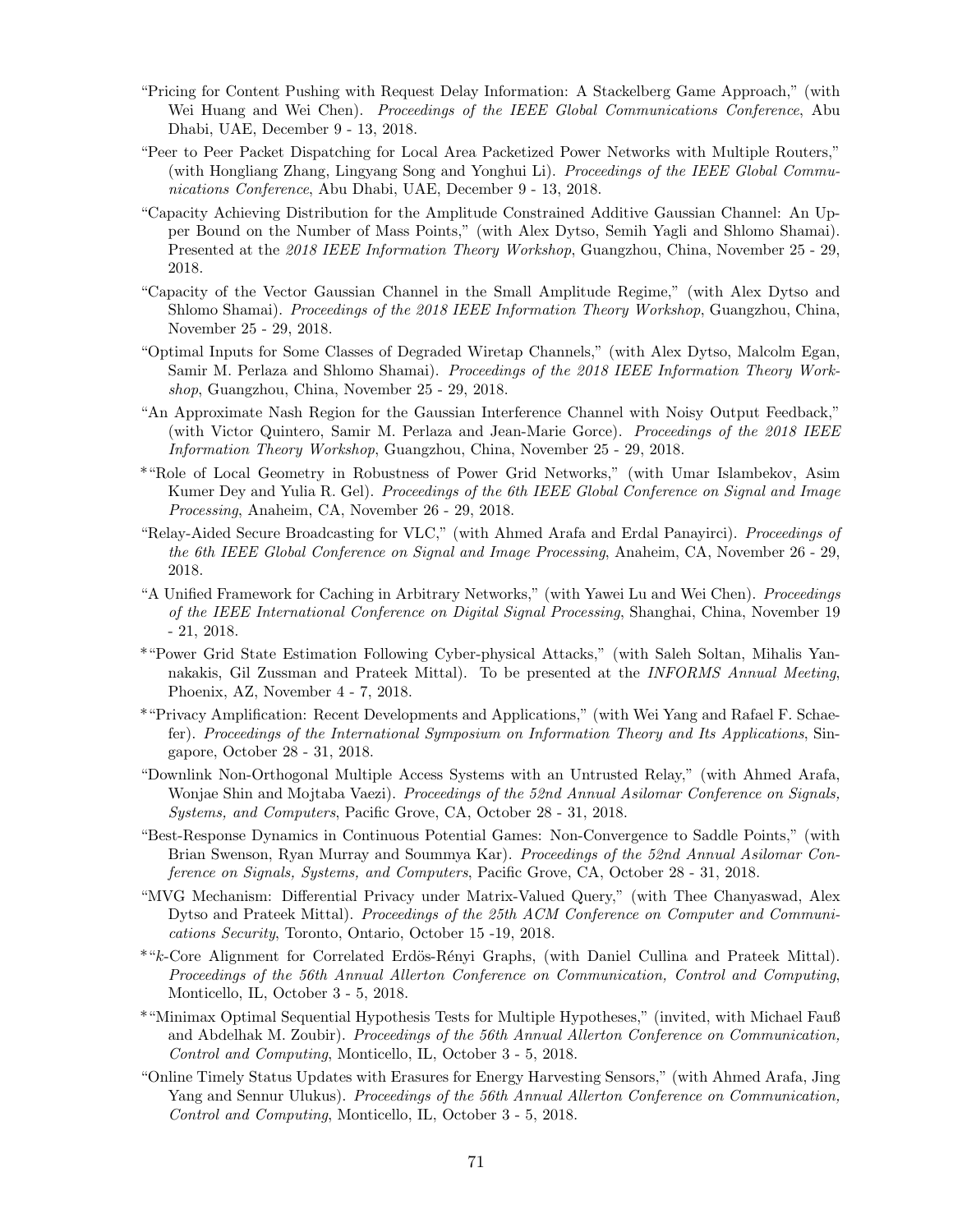- "BlackIoT: IoT Botnet of High Wattage Devices Can Disrupt the Power Grid," (with Saleh Soltan and Prateek Mittal). Proceedings of the 27th USENIX Security Symposium, Baltimore, MD, August 15 - 17, 2018.
- "Bayesian Regression for Robust Power Grid State Estimation Following a Cyber-Physical Attack," (with Saleh Soltan and Prateek Mittal). Proceedings of the 2018 IEEE Power and Energy Society General Meeting, Portland, OR, August 5 - 10, 2018.
- "Outage Detection Using Load and Line Flow Measurements in Power Distribution Systems," (with Raffi Sevlian, Yue Zhao, Ram Rajagopal and Andrea Goldsmith). To be presented at the 2018 IEEE Power and Energy Society General Meeting, Portland, OR, August 5 - 10, 2018.
- \*"Energy Efficient Resource Optimization for a Downlink NOMA Heterogeneous Small-cell Network," (with Fang Fang, Julian Cheng and Zhiguo Ding). Proceedings of the Tenth IEEE Sensor Array and Multichannel Signal Processing Workshop, Sheffield, UK, July 8 - 11, 2018.
- "An Optimal Auction Mechanism for Mobile Edge Caching," (with Xuanyu Cao and Junshan Zhang). Proceedings of the 38th IEEE International Conference on Distributed Computing Systems, Vienna, Austria, July 2 - 6, 2018.
- \*"Simultaneous Energy and Information Transmission: A Finite Block-Length Analysis," (with Samir Perlaza and Ali Tajer). Proceedings of the 19th IEEE International Workshop on Signal Processing Advances in Wireless Communications, Kalamata, Greece, June 25 - 28, 2018.
- "Identification over Channels with Feedback: Discontinuity Behavior and Super-Activation," (with Rafael Schaefer and Holger Boche). Proceedings of the 2018 IEEE International Symposium on Information Theory, Vail, Colorado, June 17 - 22, 2018.
- "A Coding Scheme for Colored Gaussian Wiretap Channels with Feedback,"( with Chong Li, Yingbin Liang and Shlomo Shamai). Proceedings of the 2018 IEEE International Symposium on Information Theory, Vail, Colorado, June 17 - 22, 2018.
- "On the Structure of the Least Favorable Prior Distributions," (with Alex Dytso, Ronit Bustin and Shlomo Shamai). Proceedings of the 2018 IEEE International Symposium on Information Theory, Vail, Colorado, June 17 - 22, 2018.
- "Sum-Capacity of MIMO Gaussian Many-Access Channel," (with Wei Cao, Alex Dytso, Yanina Shkel, and Gang Feng). To be presented at the 2018 IEEE International Symposium on Information Theory, Vail, Colorado, June 17 - 22, 2018.
- \*"Information Theoretic Approaches to Privacy and Security in the Internet of Things." To be presented at the National Academies Meeting on Statistics and Data Science for Cyber Security and a Secure Internet of Things, Washington, DC, June 14, 2018.
- "Tight MMSE Bounds for the AGN Channel under KL Divergence Constraints on the Input Distribution," (with Michael Fauß, Alex Dytso and Abdelhak M. Zoubir). *Proceedings of the 2018 IEEE* Statistical Signal Processing Workshop, Freiberg, Germany, June 10 - 13, 2018.
- \*"Learning to Infer Power Grid Topologies: Performance and Scalability," (with Yue Zhao and Jianshu Chen). Proceedings of the 2018 IEEE Data Science Workshop, Lausanne, Switzerland, June 4 - 6, 2018.
- \*"Cooperative Wireless Powered Communication Networks with Interference Harvesting," (with Wonjae Shin, Mojtaba Vaezi and Jungwoo Lee). Presented at the 87th IEEE Vehicular Technology Conference, Porto, Portugal, June 3 - 6, 2018.
- "On the Application of NOMA to Wireless Caching," (with Zhiguo Ding, Pingzhi Fan, George K. Karagiannidis and Robert Schober). *Proceedings of the IEEE International Conference on Commu*nications, Kansas City, MO, May 20 - 24, 2018.
- "Diversity Gain Analysis of Distributed CDD Systems in Non-idential Frequency Selective Fading," (with Kyeong Jin Kim, Marco Di Renzo, Hongwu Liu and Philip V. Orlik). Proceedings of the IEEE International Conference on Communications, Kansas City, MO, May 20 - 24, 2018.
- "A Novel Online Convex Optimization Algorithm Based on Virtual Queues," (with Xuanyu Cao and Junshan Zhang). Proceedings of the IEEE International Conference on Communications, Kansas City, MO, May 20 - 24, 2018.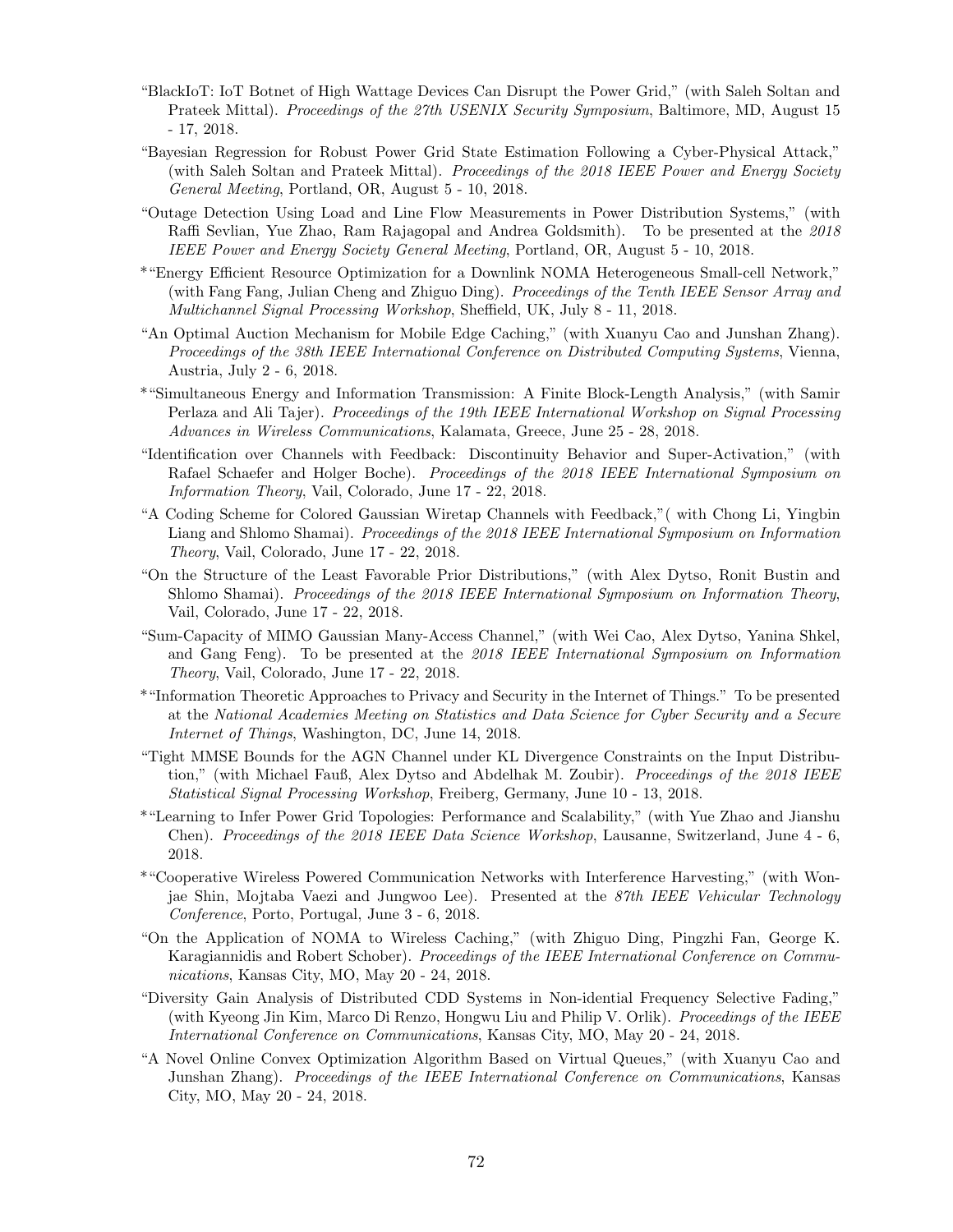- "Optimal Renewable Penetration in Energy Procurement and Demand Response," (with Xuanyu Cao and Junshan Zhang). Proceedings of the IEEE International Conference on Communications, Kansas City, MO, May 20 - 24, 2018.
- "Tradeoff of Content Sharing Efficiency and Secure Transmission in Coded Caching Systems," (with Yinan Ding, Li Wang, Huaqing Wu and Xuemin (Sherman) Shen). Proceedings of the IEEE International Conference on Communications, Kansas City, MO, May 20 - 24, 2018.
- "Secrecy Performance Analysis of Distributed CDD Based Cooperative Systems with Jamming," (with Kyeong Jin Kim, Hongwu Liu, Marco Di Renzo and Philip V. Orlik). Proceedings of the IEEE International Conference on Communications, Kansas City, MO, May 20 - 24, 2018.
- "Achieving Minimum Error in MISO Optical Spatial Modulation," (with Anil Yesilkaya, Tezcan Cogalan, Erdal Panayirci and Harald Haas). Proceedings of the IEEE International Conference on Communications, Kansas City, MO, May 20 - 24, 2018.
- "Energy-Efficient Power Allocation for Hybrid Multiple Access Systems," (with Ming Zeng, Animesh Yadav and Octavia A. Dobre). Proceedings of the 3rd International Workshop on Non-Orthogonal Multiple Access Techniques for 5G, Kansas City, MO, May 20, 2018.
- "Optimal Power Allocation in Cache-Aided Non-Orthogonal Multiple Access Systems," (with Khai Nguyen Doan, Wonjae Shin and Mojtaba Vaezi). Proceedings of the 3rd International Workshop on Non-Orthogonal Multiple Access Techniques for 5G, Kansas City, MO, May 20, 2018.
- "A Matrix Generalization of Relative Entropy and Entropy Power Inequalities," (with Alex Dytso, Ronit Bustin, Dongning Guo and Shlomo Shamai). Proceedings of Entropy 2018 - From Physics to Information Sciences and Geometry, Barcelona, Spain, May 14 - 16, 2018.
- "On the Equivalence of f-Divergence Balls and Density Bands in Robust Detection," (with Michael Fauß and Abdelhak M. Zoubir). Proceedings of the IEEE International Conference on Acoustics, Speech and Signal Processing, Alberta, Canada, April 15 - 20, 2018.
- "When are Discrete Channel Inputs Optimal? Optimization Techniques and Some New Results," (with Alex Dytso, Mario Goldenbaum and Shlomo Shamai). Proceedings of the 52nd Annual Conference on Information Systems and Sciences, Princeton, NJ, March 21 - 23, 2018.
- "Modeling Psychophysical Interactions in a Smart World," (with Arnold Glass, Narayan Mandayam and Walid Saad). Presented at the 52nd Annual Conference on Information Systems and Sciences, Princeton, NJ, March 21 - 23, 2018.
- "Secure Lossless Compression," (with Yanina Y. Shkel and Rick S. Blum). Proceedings of the 52nd Annual Conference on Information Systems and Sciences, Princeton, NJ, March 21 - 23, 2018.
- "Age-Minimal Online Policies for Energy Harvesting Sensors with Incremental Battery Recharges," (with Ahmed Arafa, Jing Yang and Sennur Ulukus). Proceedings of the 2018 Information Theory and Applications Workshop, Pacific Beach, CA, February 11 - 16, 2018.
- \*"Smart Routing in Smart Grids," (with S. Rasoul Etesami, Walid Saad and Narayan Mandayam). Proceedings of the 56th IEEE Conference on Decision and Control, Melbourne, Australia, December 12 - 15, 2017.
- \*"Intentional Islanding of Power Grids with Data Depth," (with Asim Dey and Yulia Gel). Proceedings of the 2017 IEEE International Workshop on Computational Advances in Multi-Sensor Adaptive Processing, Curaçao, Dutch Antilles, December 10 - 13, 2017.
- "Latency and Reliability-Aware Task Offloading and Resource Allocation for Mobile Edge Computing," (with Chen-Feng Liu and Mehdi Bennis). Proceedings of the 6th International Workshop on Emerging Technologies for 5G and Beyond Wireless and Mobile Networks, held in conjunction with the IEEE Global Communications Conference, Singapore, December 8, 2017.
- "Dependent Differential Privacy for Correlated Data," (with Jun Zhao and Junshan Zhang). Proceedings of the 5th IEEE GLOBECOM Workshop on Trusted Communications with Physical Layer Security, Singapore, December 8, 2017.
- "Robust Secrecy Rate Maximization for MISO WIPT System with Transmit TS Scheme," (with Ali A. Nasir and Hoang D. Tuan). Proceedings of the 5th IEEE GLOBECOM Workshop on Trusted Communications with Physical Layer Security, Singapore, December 8, 2017.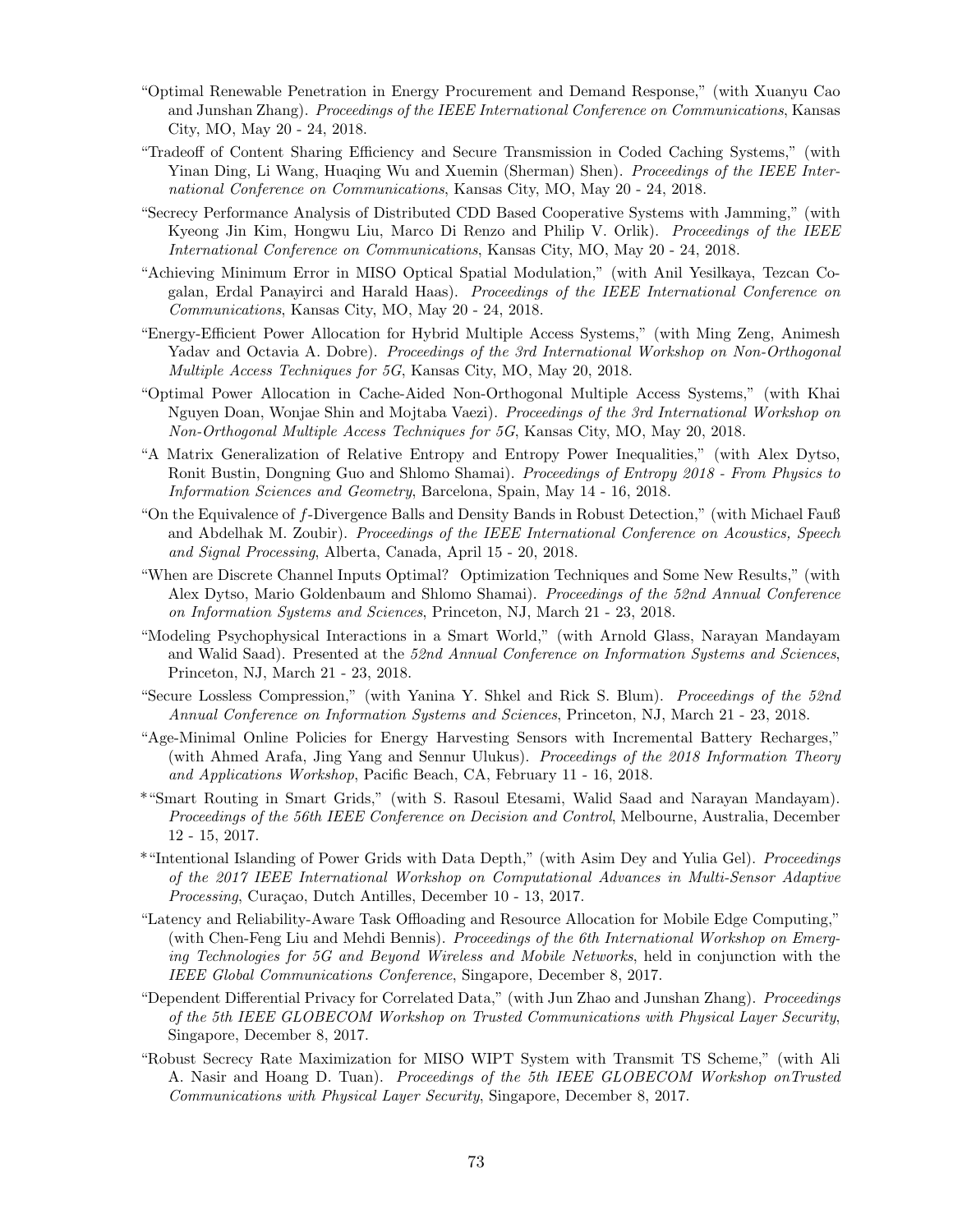- "Secrecy Throughput of Wireless Interference Networks with Uncertain Channel State Information," (with Zhichao Sheng, Ali A. Nasir and Hoang D. Tuan). Proceedings of the 5th IEEE GLOBECOM Workshop onTrusted Communications with Physical Layer Security, Singapore, December 8, 2017.
- "Caching with Statistical Request Delay Information," (with Wei Chen). Proceedings of the IEEE Global Communications Conference, Singapore, December 4 - 8, 2017.
- "Upper and Lower Bounds on the Capacity of Amplitude-Constrained MIMO Channels," (with Alex Dytso, Mario Goldenbaum and Shlomo Shamai). Proceedings of the IEEE Global Communications Conference, Singapore, December 4 - 8, 2017.
- "Learning-Based Content Caching with Time-Varying Popularity Profiles," (witdh Bettagere N. Bharath, Kyatsandra G. Nagananda and Deniz Gündüz). Proceedings of the IEEE Global Communications Conference, Singapore, December 4 - 8, 2017.
- "Convex Quadratic Programming for Maximizing Sum Throughput in MIMO-NOMA Multicell Networks," (with Van-Dinh Nguyen, Hoang D. Tuan, Trung Q. Duong and Oh-Soon Shin). Proceedings of the IEEE Global Communications Conference, Singapore, December 4 - 8, 2017.
- "Joint Pushing and Caching Based on Physical Layer Multicasting and Network Coding," (with Yawei Lu and Wei Chen). Proceedings of the IEEE Global Communications Conference, Singapore, December 4 - 8, 2017.
- "Dynamic Resource Matching for Socially Cooperative Caching in IoT Networking," (with Li Wang, Huaqing Wu, Zhu Han and Ping Zhang). Proceedings of the IEEE Global Communications Conference, Singapore, December 4 - 8, 2017.
- "Trust Degree Based Beamforming for Cooperative Communication Systems," (with Mojtaba Vaezi, Hazer Inaltekin, Wonjae Shin and Junshan Zhang). Proceedings of the IEEE Global Communications Conference, Singapore, December 4 - 8, 2017.
- "A Fair Individual Rate Comparison between MIMO-NOMA and MIMO-OMA," (with Ming Zeng, Animesh Yadav and Octavia A. Dobre). Proceedings of the 2nd International Workshop on Non-Orthogonal Multiple Access Techniques for 5G, held in conjunction with the IEEE Global Communications Conference, Singapore, December 4, 2017.
- \*"Motif-Based Analysis of Power Grid Robustness Under Attacks," (with Asim Dey and Yulia R. Gel). Proceedings of the 2016 IEEE Global Conference on Signal and Information Processing, Montreal, Canada, November 14 -16, 2017.
- \*"Privacy Amplification for Low-Latency Physical-Layer Communications," (with Wei Yang and Rafael Schaefer). Presented at the *Workshop on Low-latency Wireless Random Access*, MIT, Cambridge, MA, November 2 - 3, 2017.
- \*"Physical Layer Security in Massive MIMO Systems," (with Rafael Schaefer and Gayan Amarasuriya). Proceedings of the 51st Annual Asilomar Conference on Signals, Systems, and Computers, Pacific Grove, CA, October 29 - November 1, 2017.
- "Optimal Demand-Side Management for Joint Privacy-Cost Optimization with Energy Storage," (with Giulio Giacconi and Deniz Gündüz). Proceedings of the IEEE International Conference on Smart Grid Communications, Dresden, Germany, October 23 - 26, 2017.
- "Information-Theoretic Attacks in the Smart Grid," (with Ke Sun, I˜naki Esnaola and Samir M. Perlaza). Proceedings of the IEEE International Conference on Smart Grid Communications, Dresden, Germany, October 23 - 26, 2017.
- \*"An FDR-Oriented Approach to Multiple Sequential Fault Detection and Isolation," (with Jie Chen and Wenyi Zhang). Proceedings of the 55th Annual Allerton Conference on Communication, Control and Computing, Monticello, IL, October 4 - 6, 2017.
- "On the Equality Condition for the I-MMSE Proof of the Entropy Power Inequality," (with Alex Dytso, Ronit Bustin and Shlomo Shamai). Proceedings of the 55th Annual Allerton Conference on Communication, Control and Computing, Monticello, IL, October 4 - 6, 2017.
- \*"Privacy in Networks of Interacting Agents." Presented at the Workshop on Emerging Applications on Control and System Theory. University of Texas at Dallas, Richardson, TX, September 28 - 30, 2017.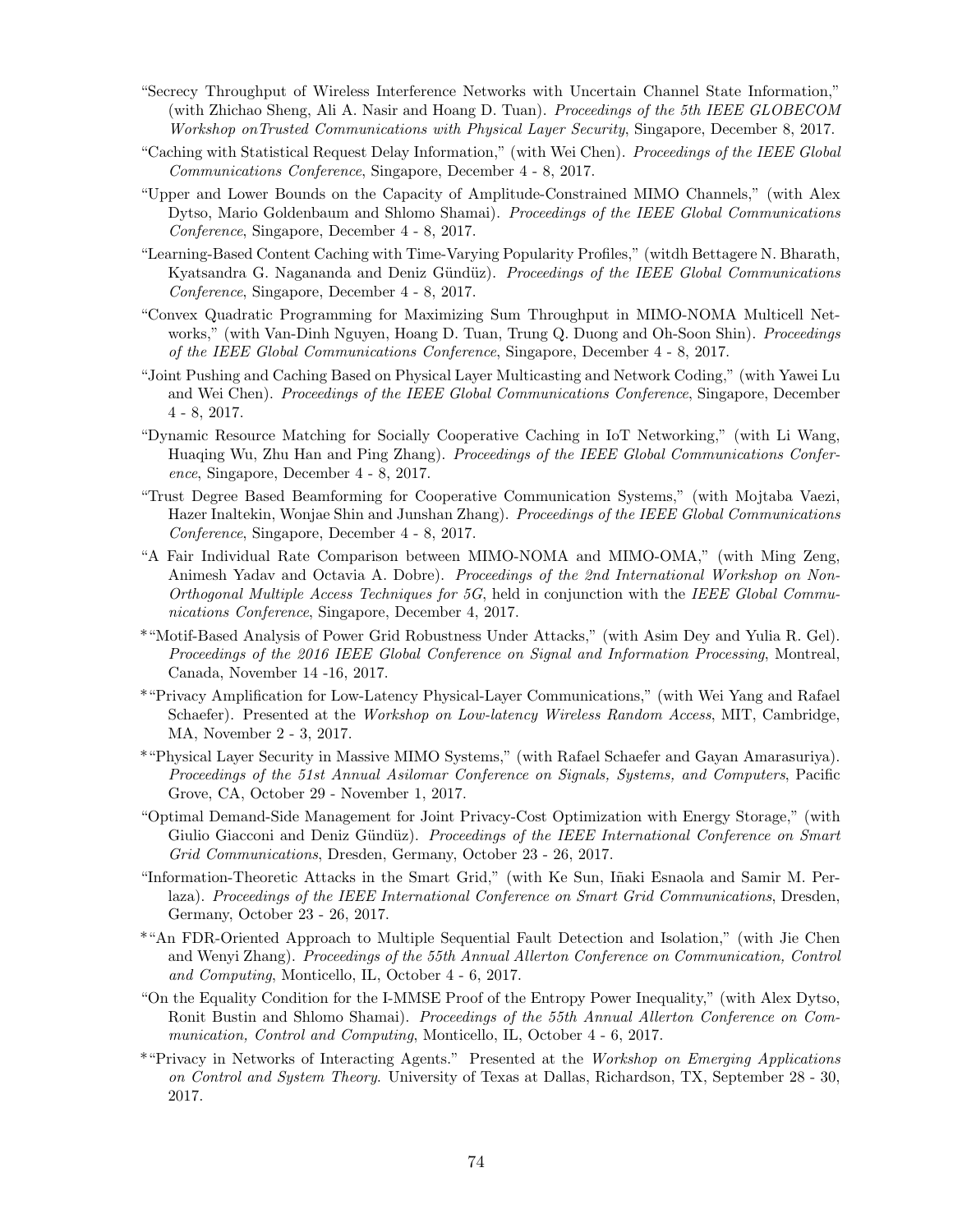- "A Sequential Constraint Relaxation Algorithm for Rank-One Constrained Problems," (with Pan Cao and John Thompson). Proceedings of the 25th European Signal Processing Conference, Kos, Greece, August 27 - September 2, 2017.
- "Beamforming and Power Allocation for Energy-Efficient Massive MIMO," (with Long D. Nguyen, Hoang D. Tuan and Trung Q. Duong). Proceedings of the 22nd International Conference on Digital Signal Processing, London, UK, August 23 - 25, 2017.
- \*"User Request Prediction Increases Energy Efficiency in AWGN Channels," (with Wei Huang and Wei Chen). Proceedings of the 18th IEEE International Workshop on Signal Processing Advances in Wireless Communications, Sapporo, Japan, July 3 - 6, 2017.
- "Outage Analysis of a Cognitive Radio System with Cooperative Non-Orthogonal Multiple Access," (with Sunyoung Lee, Trung Q. Duong and Himal A. Suraweera). Proceedings of the 18th IEEE International Workshop on Signal Processing Advances in Wireless Communications, Sapporo, Japan, July 3 - 6, 2017.
- "Multi-Leader Multi-Follower Game-Based ADMM for Big Data Processing," (with Zijie Zheng, Lingyang Song, Zhu Han and Geoffrey Ye Li). Proceedings of the 18th IEEE International Workshop on Signal Processing Advances in Wireless Communications, Sapporo, Japan, July 3 - 6, 2017.
- "On Additive Channels with Generalized Gaussian Noise," (with Alex Dytso, Ronit Bustin and Shlomo Shamai). Proceedings of the 2017 IEEE International Symposium on Information Theory, Aachen, Germany, June 25 - 30, 2017.
- "Outer Bounds for Multiple Access Channels with State Known at One Encoder," (with Wei Yang, Yingbin Liang and Shlomo Shamai). Proceedings of the 2017 IEEE International Symposium on Information Theory, Aachen, Germany, June 25 - 30, 2017.
- "Secrecy-Reliability Tradeoff for Semi-Deterministic Wiretap Channels at Finite Blocklength," (with Wei Yang and Rafael F. Schaefer). Proceedings of the 2017 IEEE International Symposium on Information Theory, Aachen, Germany, June 25 - 30, 2017.
- "Nash Region of the Linear Deterministic Interference Channel with Noisy Output Feedback," (with Victor Quintero and Samir M. Perlaza). Proceedings of the 2017 IEEE International Symposium on Information Theory, Aachen, Germany, June 25 - 30, 2017.
- "A Generalized Ozarow-Wyner Capacity Bound with Applications," (with Alex Dytso, Mario Goldenbaum and Shlomo Shamai). Proceedings of the 2017 IEEE International Symposium on Information Theory, Aachen, Germany, June 25 - 30, 2017.
- "Characterization of Super-Additivity and Discontinuity Behavior of the Capacity of Arbitrarily Varying Channels under List Decoding," (with Holger Boche and Rafael Schaefer). Proceedings of the 2017 IEEE International Symposium on Information Theory, Aachen, Germany, June 25 - 30, 2017.
- "MIMO Gaussian Wiretap Channels with Two Transmit Antennas: Optimal Precoding and Power Allocation," (with Mojtaba Vaezi, Wonjae Shin and Jungwoo Lee). *Proceedings of the 2017 IEEE* International Symposium on Information Theory, Aachen, Germany, June 25 - 30, 2017.
- "Game Theoretic Study of Protecting MIMO Transmissions Against Smart Attacks," (with Yanda Li, Liang Xiao and Huaiyu Dai.) Proceedings of the IEEE International Conference on Communications, Paris, France, May 21 - 25, 2017.
- "On the Coexistence of Non-orthogonal Multiple Access and Millimeter-Wave Communications," (with Zhiguo Ding and Pingzhi Fan). Proceedings of the IEEE International Conference on Communications, Paris, France, May 21 - 25, 2017.
- "Multicast-Pushing with Human-in-the-loop: Where Social Networks Meet Wireless Communications," (with Qi Yan, Wei Chen and Bo Bai). Proceedings of the IEEE International Conference on Communications, Paris, France, May 21 - 25, 2017.
- "Fundamental Limits of a Dense IoT Cell in the Uplink," (with Jean-Marie Gorce, Yasser Fadlallah, Jean-Marc Kelif and Azeddine Gati). Proceedings of the Workshop on Spatial Stochastic Models for Wireless Networks, Paris, France, May 19, 2017.
- "Cumulative Prospect Theoretic Study of a Cloud Storage Defense Game Against Advanced Persistent Threats," (with Dongjin Xu, Liang Xiao and Narayan Mandayam). Proceedings of the International Workshop on Security and Privacy in Big Data, in connection with the IEEE International Conference on Computer Communications, Atlanta, GA, May 1 - 4, 2017.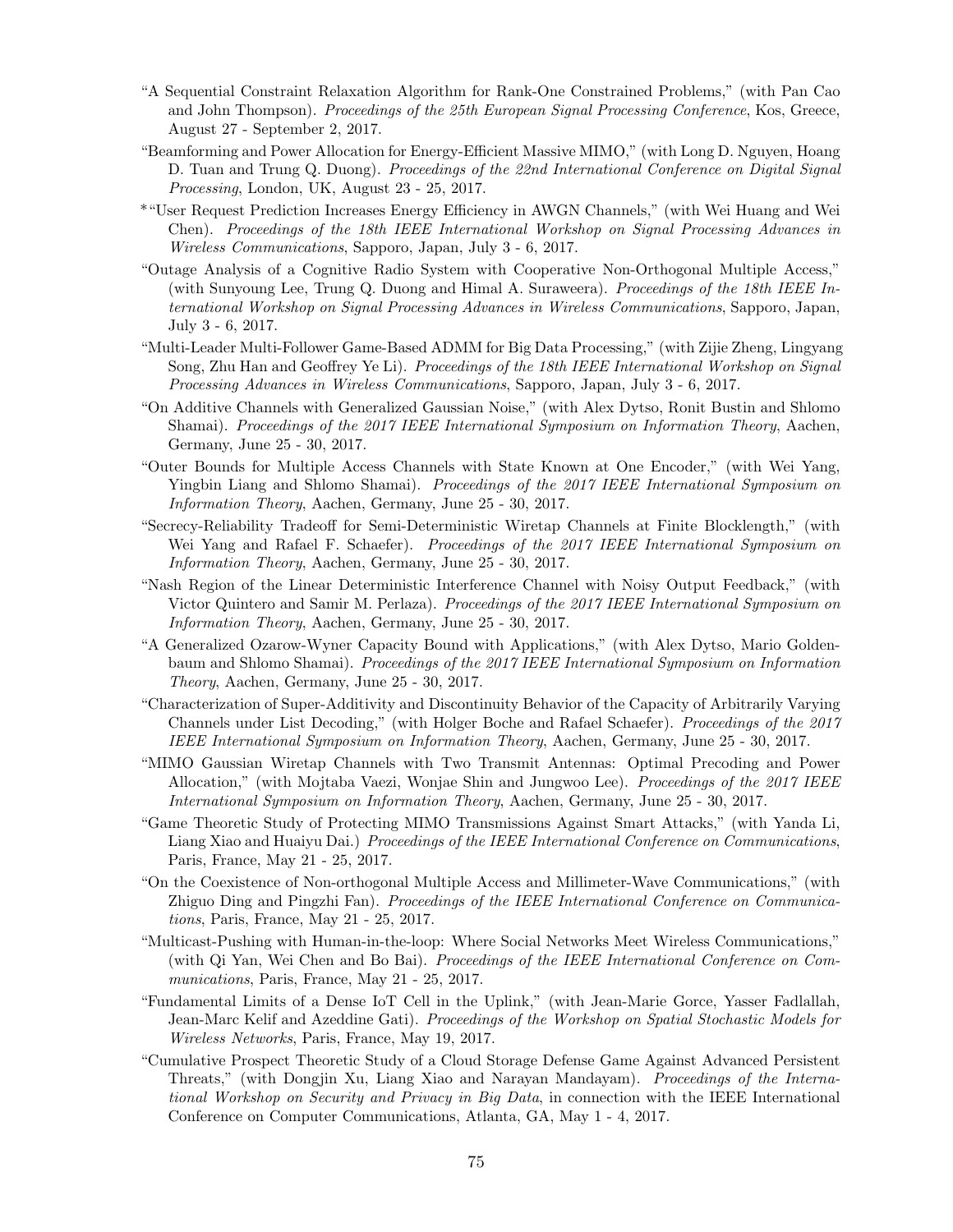- \*"Minimum Entropy Pursuit: Noise Analysis," (with Shirin Jalali). Proceedings of the 42nd IEEE International Conference on Acoustics, Speech and Signal Processing, New Orleans, LA, March 5 - 9, 2017.
- "Sequential Joint Signal Detection and Signal-to-Noise Ratio Estimation," (with Michael Fauß, Kyatsandra G. Nagananda and Abdelhak M. Zoubir). Proceedings of the 42nd IEEE International Conference on Acoustics, Speech and Signal Processing, New Orleans, LA, March 5 - 9, 2017
- "Two-dimensional Anti-jamming Communication Based on Deep Reinforcement Learning," (with Guo An Han, Liang Xiao). Proceedings of the 42nd IEEE International Conference on Acoustics, Speech and Signal Processing, New Orleans, LA, March 5 - 9, 2017.
- \*"Some Results on the Generalized Gaussian Distribution," (with Alex Dytso, Ronit Bustin, Natasha Devroye, Shlomo Shamai, and Daniela Tuninetti). Presented at the 2017 Information Theory and Applications Workshop, Pacific Beach, CA, February 12 -16, 2017.
- \*"Wiretap Channels: Non-Asymptotic Fundamental Limits," (with Wei Yang and Rafael Schaefer). Presented at the 2017 Information Theory and Applications Workshop, Pacific Beach, CA, February 12 -16, 2017.
- \*"On Secure Computation over Linear Multiple-access Wiretap Channels," (with Mario Goldenbaum and Holger Boche). Presented at the 2017 Information Theory and Applications Workshop, Pacific Beach, CA, February 12 -16, 2017.
- \*"Random Tree Search Algorithm for Nash Equilibrium in Capacitated Selfish Replication Games," (with Seyed Nematollah Ahmadyany and Seyed Rasoul Etesami). Proceedings of the IEEE Conference on Decision and Control, Las Vegas, NV, December 12 - 14, 2016.
- \*"Privacy in the Smart Grid: Information, Control and Games." Presented at the IEEE Workshop on Teams, Games and Control (in conjunction with the IEEE Conference on Decision and Control), Las Vegas, NV, December 11, 2016.
- \*"Efficient Neural Network Architecture for Topology Identification in Smart Grid," (with Yue Zhao and Jianshu Chen). Proceedings of the 2016 IEEE Global Conference on Signal and Information Processing, Washington, DC, December 7 - 9, 2016.
- "Secrecy Performance of Cooperative Single Carrier Systems with Unreliable Backhaul Connections," (with Phee Lep Yeoh, Kyeong Jin Kim and Philip V. Orlik). Proceedings of the 2016 IEEE Global Communications Conference, Washington, DC, December 4 - 8, 2016.
- "Content Pushing Based on Physical Layer Multicasting and Request Delay Information," (with Yawei Lu and Wei Chen). Proceedings of the 2016 IEEE Global Communications Conference, Washington, DC, December 4 - 8, 2016.
- "Prospect Theoretic Study of Cloud Storage Defense Against Advanced Persistent Threats," (with Dongjin Xu, Yanda Li, Liang Xiao and Narayan Mandayam). *Proceedings of the 2016 IEEE Global* Communications Conference, Washington, DC, December 4 - 8, 2016.
- "Spatial Continuum Model: Toward the Fundamental Limits of Dense Wireless Networks," (with Jean-Marie Gorce and Jean-Marc Kelif). Proceedings of the 2016 IEEE Global Communications Conference, Washington, DC, December 4 - 8, 2016.
- "Finite Blocklength Information Theory: What is the Practical Impact on Wireless Communications?" (with Philippe Mary, Jean-Marie Gorce and Ayse Unsal). Proceedings of the IEEE International Workshop on Low-Layer Implementation and Protocol Design for IoT Applications (IoT-LINK), 2016 IEEE Global Communications Conference, Washington, DC, December 4, 2016.
- \*"Secure Computation of Linear Functions over Linear Discrete Multiple-Access Wiretap Channels," (with Mario Goldenbaum and Holger Boche). Proceedings of the 50th Annual Asilomar Conference on Signals, Systems, and Computers, Pacific Grove, CA, November 6 - 9, 2016.
- \*"On Parallel Sequential Change Detection Controlling False Discovery Rate," (with Jie Chen and Wenyi Zhang). Proceedings of the 50th Annual Asilomar Conference on Signals, Systems, and Computers, Pacific Grove, CA, November 6 - 9, 2016.
- \*"Nonparametric Composite Outlier Detection," (with Weiguang Wang and Yingbin Liang). Proceedings of the 50th Annual Asilomar Conference on Signals, Systems, and Computers, Pacific Grove, CA, November 6 - 9, 2016.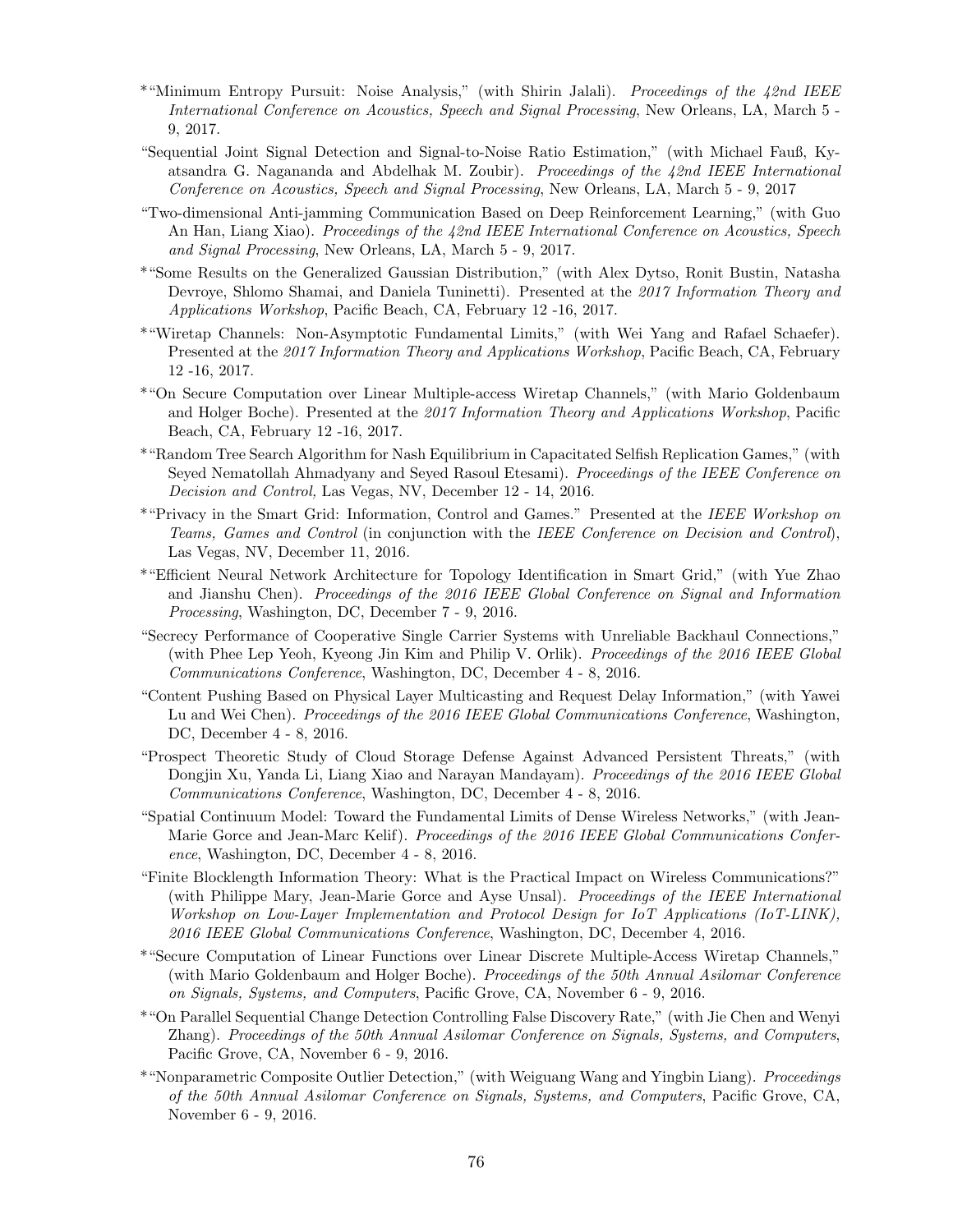- "Real Time Electricity Theft Detection in Microgrids Through Wireless Sensor Networks," (with Muhammad Tariq). Proceedings of IEEE SENSORS, Orlando, FL, October 30 - November 2, 2016.
- "Multiple Key Generation with Restricted Public Discussion Structure," (with Wenwen Tu, Mario Goldenbaum and Lifeng Lai). Proceedings of the 3rd Workshop on Physical-Layer Methods for Wireless Security, IEEE Conference on Communications and Network Security, Philadelphia, PA, October 17 - 19, 2016.
- "A Data Processing Architecture for Realtime Decoding of Extremely Long LDPC Codes," (with Quanqiang Miao, Bo Bai and Wei Chen). Proceedings of the 2016 International Conference on Digital Signal Processing, Beijing, China, October 16 - 18, 2016.
- "Hypergraph Based Three-Dimensional Matching in Wireless Distributed Storage over D2D Links," (with Li Wang, Huaqing Wu, Yinan Ding and Wei Chen). Proceedings of the 2016 International Conference on Digital Signal Processing, Beijing, China, October 16 - 18, 2016.
- "Prospect Theory for Enhanced Smart Grid Resilience Using Distributed Energy Storage," (with Georges El Rahi, Anibal Sanjab, Walid Saad and Narayan B. Mandayam). Proceedings of the 54th Annual Allerton Conference on Communication, Control and Computing, Monticello, IL, September 28 - 29, 2016.
- \*"On the Number of Users Served in MIMO NOMA Cellular Networks," (with Wonjae Shin and Mojtaba Vaezi). Proceedings of the Thirteenth International Symposium on Wireless Communication Systems, Poznan, Poland, September 20 - 23, 2016.
- "On the Applications of the Minimum Mean p-th Error (MMPE) to Information Theoretic Quantities," (with Alex Dytso, Ronit Bustin, Daniela Tuninetti, Natasha Devroye and Shlomo Shamai). Proceedings of the 2016 IEEE Information Theory Workshop, Cambridge, UK, September 11 - 14, 2016.
- "K-User Degraded Broadcast Channel with Secrecy Outside a Bounded Range," (with Shaofeng Zou, Yingbin Liang, Lifeng Lai and Shlomo Shamai). *Proceedings of the 2016 IEEE Information Theory* Workshop, Cambridge, UK, September 11 - 14, 2016.
- "Simultaneously Generating Multiple Keys over a Cascade of a Noiseless Channel and a Wiretap Channel," (with Wenwen Tu, Mario Goldenbaum and Lifeng Lai). Proceedings of the 2016 IEEE Information Theory Workshop, Cambridge, UK, September 11 - 14, 2016.
- "On Secure Computation Over the Binary Modulo-2 Adder Multiple-Access Wiretap Channel," (with Mario Goldenbaum and Holger Boche). Proceedings of the 2016 IEEE Information Theory Workshop, Cambridge, UK, September 11 - 14, 2016.
- "Using Compression Codes in Compressed Sensing," (with Farideh Ebrahim Rezagah, Shirin Jalali and Elza Erkip). Proceedings of the 2016 IEEE Information Theory Workshop, Cambridge, UK, September 11 - 14, 2016.
- "Prospect Theory for Prosumer-Centric Energy Trading in the Smart Grid," (with George El Rahi, Walid Saad, Arnold Glass and Narayan Mandayam). Proceedings of the 2016 IEEE PES Innovative Smart Grid Technologies Conference, Minneapolis, MN, September 6 - 9, 2016.
- "Cognitive Hierarchy Theory for Heterogeneous Uplink Multiple Access in the Internet of Things," (with Nof Abuzainab and Walid Saad). Proceedings of the 2016 IEEE International Symposium on Information Theory, Barcelona, Spain, July 10 - 15, 2016.
- "A Beta-Beta Achievability Bound with Applications," (with Wei Yang, Austin Collins, Giuseppe Durisi, and Yury Polyanskiy). Proceedings of the 2016 IEEE International Symposium on Information Theory, Barcelona, Spain, July 10 - 15, 2016.
- "Super-Activation as a Unique Feature of Arbitrarily Varying Wiretap Channels," (with Rafael F. Schaefer and Holger Boche). Proceedings of the 2016 IEEE International Symposium on Information Theory, Barcelona, Spain, July 10 - 15, 2016.
- "Quickest Detection of Markov Networks," (with Javad Heydari and Ali Tajer). Proceedings of the 2016 IEEE International Symposium on Information Theory, Barcelona, Spain, July 10 - 15, 2016.
- "On the Minimum Mean p-th Error in Gaussian Noise Channels and its Applications," (with Alex Dytso, Ronit Bustin, Daniela Tuninetti, Natasha Devroye and Shlomo Shamai). Proceedings of the 2016 IEEE International Symposium on Information Theory, Barcelona, Spain, July 10 - 15, 2016.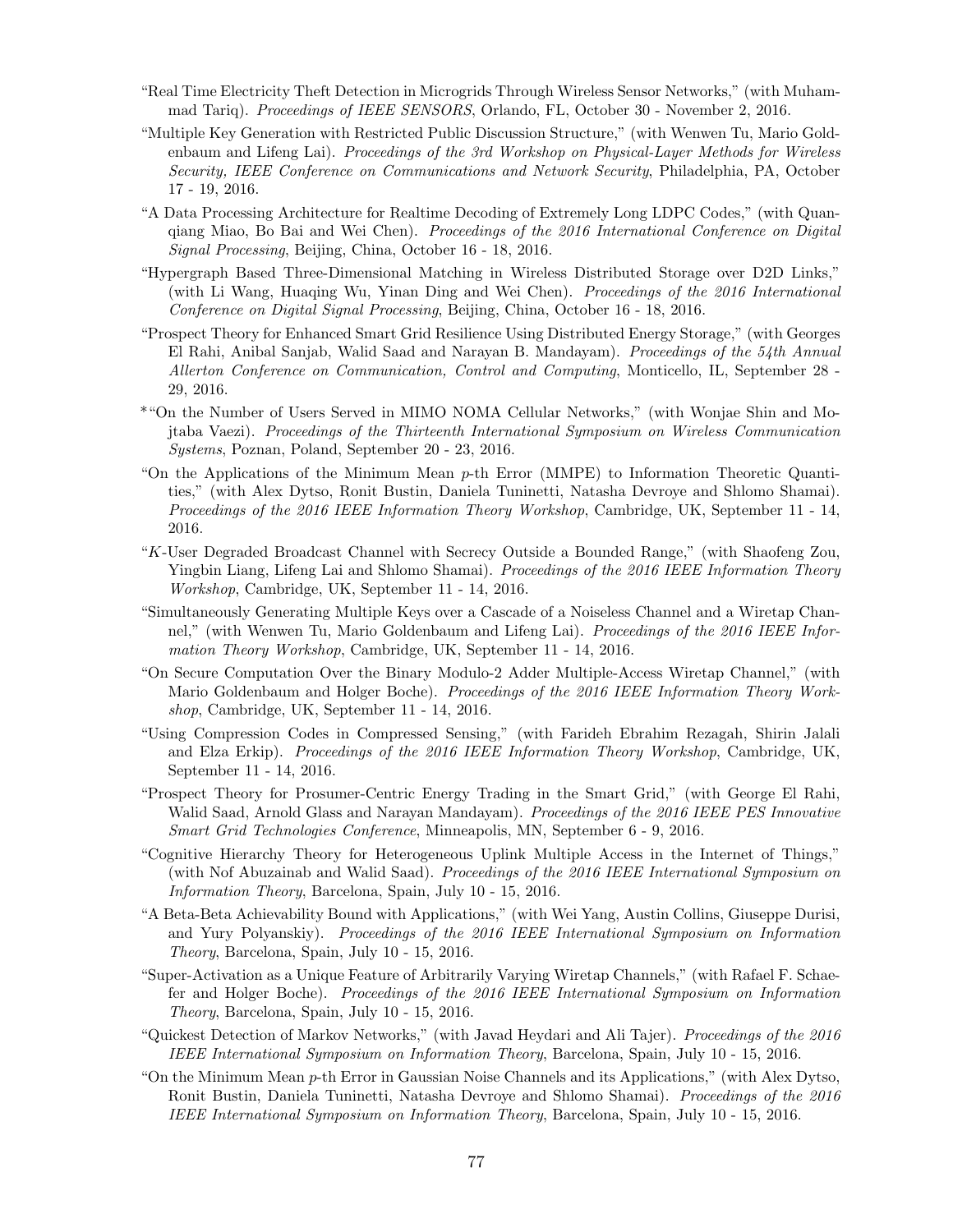- "Gaussian Approximation Bounds for the Downlink Interference in  $K$ -Tier Heterogeneous Cellular Networks," (with Serkan Ak and Hazer Inaltekin). Proceedings of the 2016 IEEE International Symposium on Information Theory, Barcelona, Spain, July 10 - 15, 2016.
- "Downlink Outage Performance of Heterogeneous Cellular Networks," (with Serkan Ak and Hazer Inaltekin). Proceedings of the 2016 IEEE International Symposium on Information Theory, Barcelona, Spain, July 10 - 15, 2016.
- "Universal Compressed Sensing," (with Shirin Jalali). Proceedings of the 2016 IEEE International Symposium on Information Theory, Barcelona, Spain, July 10 - 15, 2016.
- "Finite-Blocklength Bounds for Wiretap Channels," (with Wei Yang and Rafael F. Schaefer). Proceedings of the 2016 IEEE International Symposium on Information Theory, Barcelona, Spain, July 10 - 15, 2016.
- "Feedback Enhances Simultaneous Wireless Information and Energy Transmission in Multiple Access Channels," (with Selma Belhadj Amor, Samir M. Perlaza and Ioannis Krikidis). Proceedings of the 2016 IEEE International Symposium on Information Theory, Barcelona, Spain, July 10 - 15, 2016.
- "Rate-Distortion Dimension of Stochastic Processes," (with Farideh Ebrahim Rezagah, Shirin Jalali and Elza Erkip). Proceedings of the 2016 IEEE International Symposium on Information Theory, Barcelona, Spain, July 10 - 15, 2016.
- "On Channel Dispersion Per Unit Cost," (with Yücel Altug and Sergio Verdú). Proceedings of the 2016 IEEE International Symposium on Information Theory, Barcelona, Spain, July 10 - 15, 2016.
- "Multiple Non-Bayesian Change-Point Detection Controlling False Discovery Rate," (with Jie Chen and Wenyi Zhang). Proceedings of the 2016 IEEE International Symposium on Information Theory, Barcelona, Spain, July 10 - 15, 2016.
- "Guiding Blind Transmitters for K-User MISO Interference Relay Channels with Imperfect Channel Knowledge," (with Wonjae Shin, Namyoon Lee and Jungwoo Lee). Proceedings of the 2016 IEEE International Symposium on Information Theory, Barcelona, Spain, July 10 - 15, 2016.
- \*"Wireless Energy Harvesting Massive MIMO Relays," (with Gayan Amarasuriya and Shang Liu). Proceedings of the Ninth IEEE Sensor Array and Multichannel Signal Processing Workshop, Rio de Janeiro, Brazil, July 10 - 13, 2016.
- "New Theorems on Sparsest Unobservable Attacks in Power Networks," (with Yue Zhao and Andrea Goldsmith). Proceedings of the 2016 American Control Conference, Boston, MA, July 6 - 8, 2016.
- \*"Mean-Field Games for Distributed Caching in Ultra-Dense Small Cell Networks," (with Kenza Hamidouche, Walid Saad and Mérouane Debbah). Proceedings of the 2016 American Control Conference, Boston, MA, July 6 - 8, 2016.
- \*"Secure Communication in Massive MIMO Relay Networks," (with Gayan Amarasuriya and Rafael F. Schaefer). Proceedings of the 17th IEEE International Workshop on Signal Processing Advances in Wireless Communications, Edinburgh, UK, July 3 - 6, 2016.
- \*"Secure Multicast Communications with Private Jammers," (with Kanapathippillai Cumanan, Zhiguo Ding and Mai Xu). Proceedings of the 17th IEEE International Workshop on Signal Processing Advances in Wireless Communications, Edinburgh, UK, July 3 - 6, 2016.
- \*"Decentralized MMSE Attacks in Electricity Grids," (with I˜naki Esnaola, Samir M. Perlaza and Oliver Kosut). Proceedings of the 2016 IEEE Statistical Signal Processing Workshop, Palma de Mallorca, Spain, June 26 - 29, 2016.
- "A Finite Moving Average Test for Transient Change Detection in GNSS Signal Strength Monitoring," (with Daniel Egea-Roca, Gonzalo Seco-Granados and José A. López-Salcedo). Proceedings of the 2016 IEEE Statistical Signal Processing Workshop, Palma de Mallorca, Spain, June 26 - 29, 2016.
- \*"Learning to Infer: New Variational Inference Methods for Power Grid Topology Identification," (with Yue Zhao and Jianshu Chen). *Proceedings of the 2016 IEEE Statistical Signal Processing Workshop*, Palma de Mallorca, Spain, June 26 - 29, 2016.
- "Joint Pushing and Caching with a Finite Receiver Buffer: Optimal Policies and Throughput Analysis," (with Wei Chen). Proceedings of the 2016 IEEE International Conference on Communications, Kuala Lumpur, Maylasia, May 23 - 27, 2016.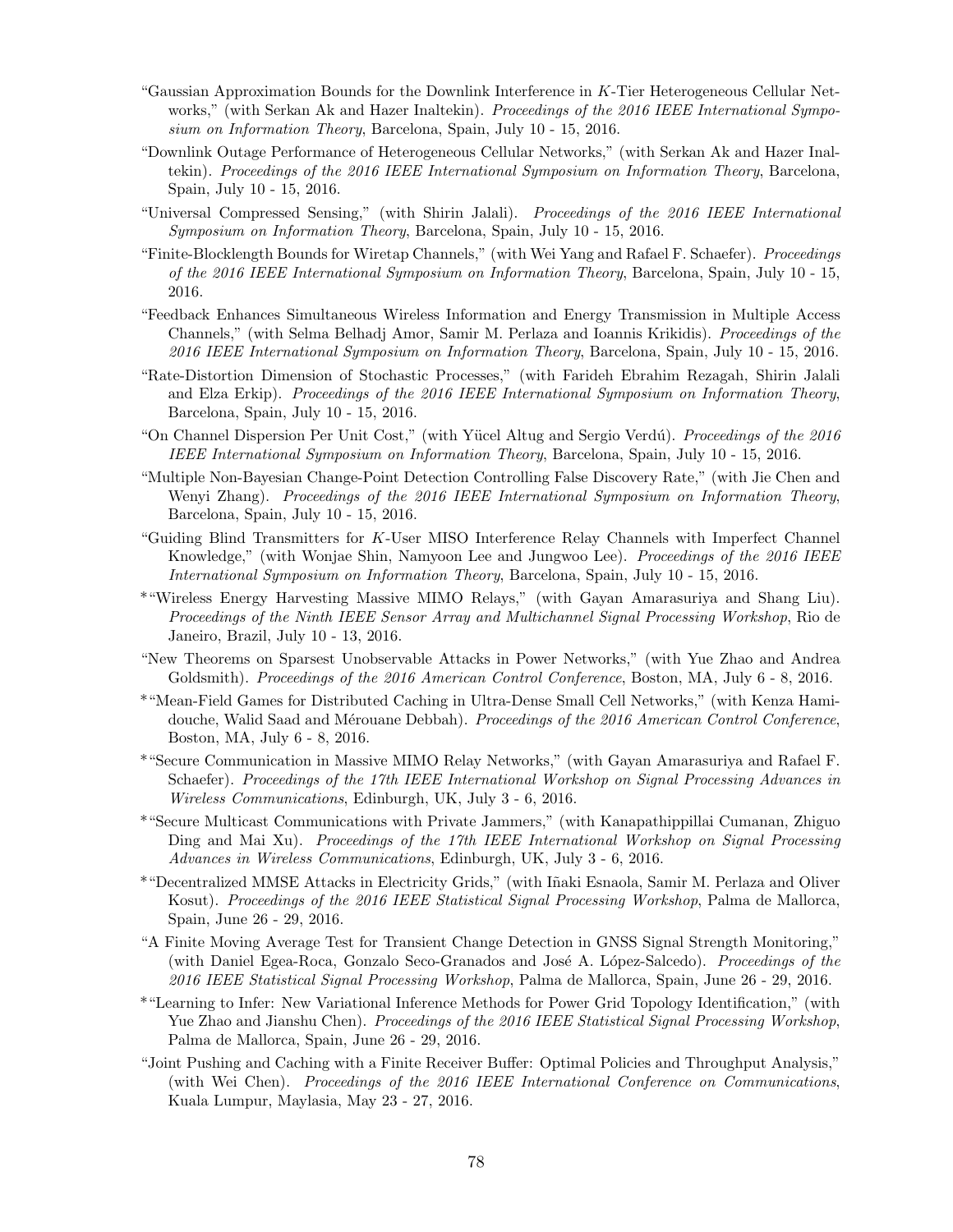- "Communication Theoretic Inference on Heterogeneous Data," (with Kwang-Cheng Chen, Baturalp Mankir, Shao-Lun Huang and Lizhong Zheng). Proceedings of the 2016 IEEE International Conference on Communications, Kuala Lumpur, Maylasia, May 23 - 27, 2016.
- "On the Design of MIMO-NOMA Downlink and Uplink Transmission," (with Zhiguo Ding and Robert Schober). Proceedings of the 2016 IEEE International Conference on Communications, Kuala Lumpur, Maylasia, May 23 - 27, 2016.
- "Simplified Han-Kobayashi Region for One-Sided and Mixed Gaussian Interference Channels," (with Motjaba Vaezi). Proceedings of the 2016 IEEE International Conference on Communications, Kuala Lumpur, Maylasia, May 23 - 27, 2016.
- \*"Shannon's Work and Its Legacy," (with Michelle Effros). Presented at The Bell Labs Shannon Conference on the Future of the Information Age, Murray Hill, NJ, April 28 - 29, 2016.
- "Social Learning Networks: Efficiency Optimization for MOOC Forums," (with Christopher Brinton, Swapna Buccapatnam, Felix Ming Fai Wong and Mung Chiang). Proceedings of the IEEE International Conference on Computer Communications (INFOCOM), San Francisco, CA, April 10 - 15, 2016.
- "Mobile Offloading Game Against Smart Attacks," (with Liang Xiao, Caixia Xie, Tianhua Chen and Huaiyu Dai). Proceedings of the Fourth International Workshop on Security and Privacy in Big Data (BigSecurity 16), San Francisco CA, April 10 -15, 2016.
- "Adaptive Distributed Compressed Estimation Based on Recursive Least Squares with Sensing Matrix Design," (with Huang Bai, Songcen Xu, Sheng Li, Rodrigo C. de Lamare and Xiongxiong He). Proceedings of the 41st IEEE International Conference on Acoustics, Speech and Signal Processing, Shanghai, China, March 20 - 25, 2016.
- "Nonparametric Detection of an Anomalous Disk over a Two-dimensional Lattice Networks," (with Shaofeng Zou and Yingbin Liang). Proceedings of the 41st IEEE International Conference on Acoustics, Speech and Signal Processing, Shanghai, China, March 20 - 25, 2016.
- "Quickest Search over Correlated Sequences with Model Uncertainty," (with Javad Heydari and Ali Tajer). Proceedings of the 41st IEEE International Conference on Acoustics, Speech and Signal Processing, Shanghai, China, March 20 - 25, 2016.
- "A Low-Complexity Near-ML Differential Spatial Modulation Detector," (with Miaowen Wen, Xiang Cheng and Yuyang Bian). Presented at the 41st IEEE International Conference on Acoustics, Speech and Signal Processing, Shanghai, China, March 20 - 25, 2016. [Also published in IEEE Signal Processing Letters, Vol. 22, No. 11, pp. 1834 1838, November 2015.]
- "Training Design and Channel Estimation in Uplink Cloud Radio Access Networks," (with Xinqian Xie, Mugen Peng and Wenbo Wang). Presented at the 41st IEEE International Conference on Acoustics, Speech and Signal Processing, Shanghai, China, March 20 - 25, 2016. [Also published in IEEE Signal Processing Letters, Vol. 22, No. 8, pp. 1060 - 1064, August 2015.]
- \*"Recent Results on Broadcast Networks with Layered Decoding and Secrecy: An Overview," (with Shaofeng Zou, Yingbin Liang, Lifeng Lai and Shlomo Shamai). Proceedings of the 2016 International Zurich Seminar on Communications, Zurich, Switzerland, March 2 - 4, 2016.
- \*"On the Secrecy Capacity of the Z-Interference Channel," (with Ronit Bustin, Mojtaba Vaezi and Rafael F. Schaefer). Proceedings of the 2016 International Zurich Seminar on Communications, Zurich, Switzerland, March 2 - 4, 2016.
- \*"On Secure Broadcasting Over Parallel Channels with Independent Secret Keys," (with Rafael Schaefer and Ashish Khisti). Proceedings of the 2016 International Zurich Seminar on Communications, Zurich, Switzerland, March 2 - 4, 2016.
- \*"A Beta-beta Achievability Channel Coding Bound with Applications," (with Wei Yang, Austin Collins, Giuseppe Durisi and Yury Polyanskiy). Proceedings of the 2016 International Zurich Seminar on Communications, Zurich, Switzerland, March 2 - 4, 2016.
- \*"Secure Communication in Massive MIMO Relay Networks," (with Gayan Amarasuriya and Rafael Schaefer). Presented at the 2016 Information Theory and Applications Workshop, La Jolla, CA, January 30 - February 5, 2016.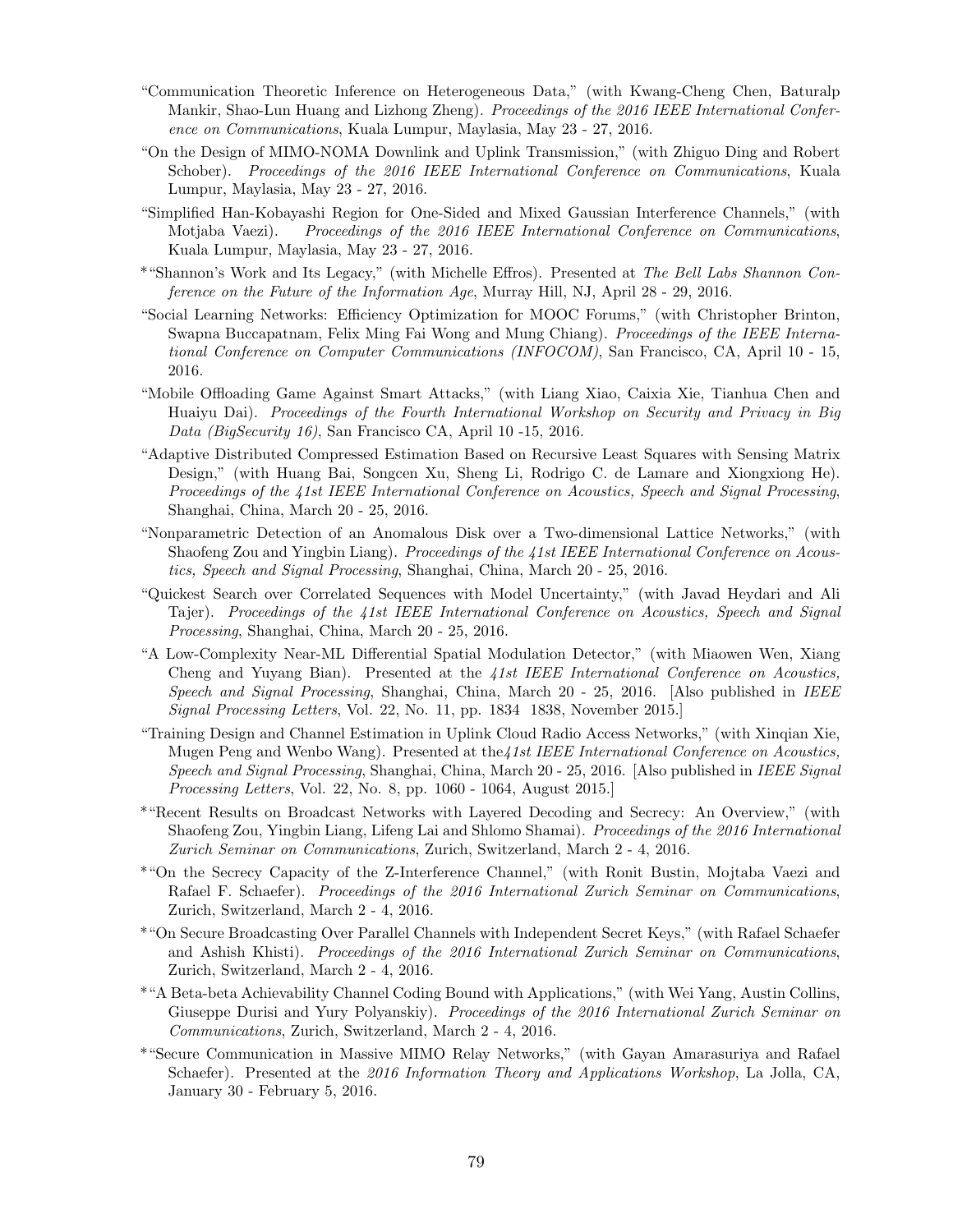- \*"On the Gaussian Channel with Feedback under Probabilistic Power Constraints," (with Y¨ucel Altug and Sergio Verdú). Presented at the 2016 Information Theory and Applications Workshop, La Jolla, CA, January 30 - February 5, 2016.
- \*"On Communications through a Gaussian Channels with an MMSE Disturbance Constraint," (with Alex Dytso, Ronit Bustin, Daniela Tuninetti, Natasha Devroye and Shlomo Shamai). Proceedings of the 2016 Information Theory and Applications Workshop, La Jolla, CA, January 30 - February 5, 2016.
- "Cooperative Beamforming and User Selection for Physical Layer Security in Relay Systems," (with Tiep M. Hoang, Trung Q. Duong, Himal A. Suraweera and Chintha Tellambura). Proceedings of the 2015 IEEE Global Communications Conference, San Diego, CA, December 6 - 10, 2015.
- "User Pairing in Non-Orthogonal Multiple Access Downlink Transmissions," (with Zhiguo Ding and Pingzhi Fan). Proceedings of the 2015 IEEE Global Communications Conference, San Diego, CA, December 6 - 10, 2015.
- "Performance of MIMO-NOMA Downlink Transmissions," (with Zhiguo Ding and Fumiyuki Adachi). Proceedings of the 2015 IEEE Global Communications Conference, San Diego, CA, December 6 - 10, 2015.
- "Wireless Information and Power Transfer in Multi-Way Relay Networks With Massive MIMO," (with Gayan Amarasuriya). Proceedings of the 2015 IEEE Global Communications Conference, San Diego, CA, December 6 - 10, 2015. [Recipient of the Best Paper Award in the Wireless Communications Symposium.]
- \*"The Multiple-Access Channel with an External Eavesdropper: Trusted vs. Untrusted Users," (with Mario Goldenbaum and Rafael F. Schaefer). Proceedings of the 49th Annual Asilomar Conference on Signals, Systems, and Computers, Pacific Grove, CA, November 8 - 11, 2015.
- \*"On Limiting Expressions for the Capacity Regions of Gaussian Interference Channels," (with Mojtaba Vaezi). Proceedings of the 49th Annual Asilomar Conference on Signals, Systems, and Computers, Pacific Grove, CA, November 8 - 11, 2015.
- \*"Strong Secrecy for Interference Channels from Channel Resolvability," (with Zhao Wang, Rafael F. Schaefer, Mikael Skogland and Ming Xiao). Proceedings of the 49th Annual Asilomar Conference on Signals, Systems, and Computers, Pacific Grove, CA, November 8 - 11, 2015.
- "A Canonical Coalitional Game Theoretic Approach for Energy Management for Nanogrids," (with Wayes Tushar, Chau Yuen, David B. Smith and Naveed Ul Hassan). Proceedings of IEEE Innovation Smart Grid Technologies (ISGT) - Asia, Bangkok, Thailand, November 4 - 6, 2015.
- "Smart Grid Energy Management for a Shared Facility Controller with Renewables," (with Wayes Tushar, Jian A. Zhang, Chau Yuen and David B. Smith). Proceedings of the IEEE International Conference on Smart Grid Communications, Miami, FL, November 2 - 5, 2015.
- "Variable-length Channel Codes with Probabilistic Delay Guarantees," (with Ycel and Sergio Verd). Proceedings of the 53rd Annual Allerton Conference on Communication, Control and Computing, Monticello, IL, September 30 - October 2, 2015.
- \*"Quickest Detection of Gauss-Markov Random Fields," (with Javad Heydari and Ali Tajer). Proceedings of the 53rd Annual Allerton Conference on Communication, Control and Computing, Monticello, IL, September 30 - October 2, 2015.
- "An I-MMSE Based Graphical Representation of Rate and Equivocation for the Gaussian Broadcast Channel," (with Ronit Bustin, Rafael F. Schaefer and Shlomo Shamai). Presented at the Second Workshop on Physical-layer Methods for Wireless Security, IEEE Conference on Communications and Network Security, Florence Italy, September 30, 2015.
- \*"Privacy in Networks of Interacting Agents." Presented at the Workshop on Coordination, Cooperation and Learning in Wireless (and more) Networks, EURECOM, Sophia-Antipolis, France, September 4, 2015.
- \*"On the Application of SWIPT to 5G Non-orthogonal Multiple Access," (with Yuanwei Liu, Zhiguo Ding and Maged Elkashlan). Proceedings of the 2015 European Signal Processing Conference, Nice, France, August 31 - September 4, 2015.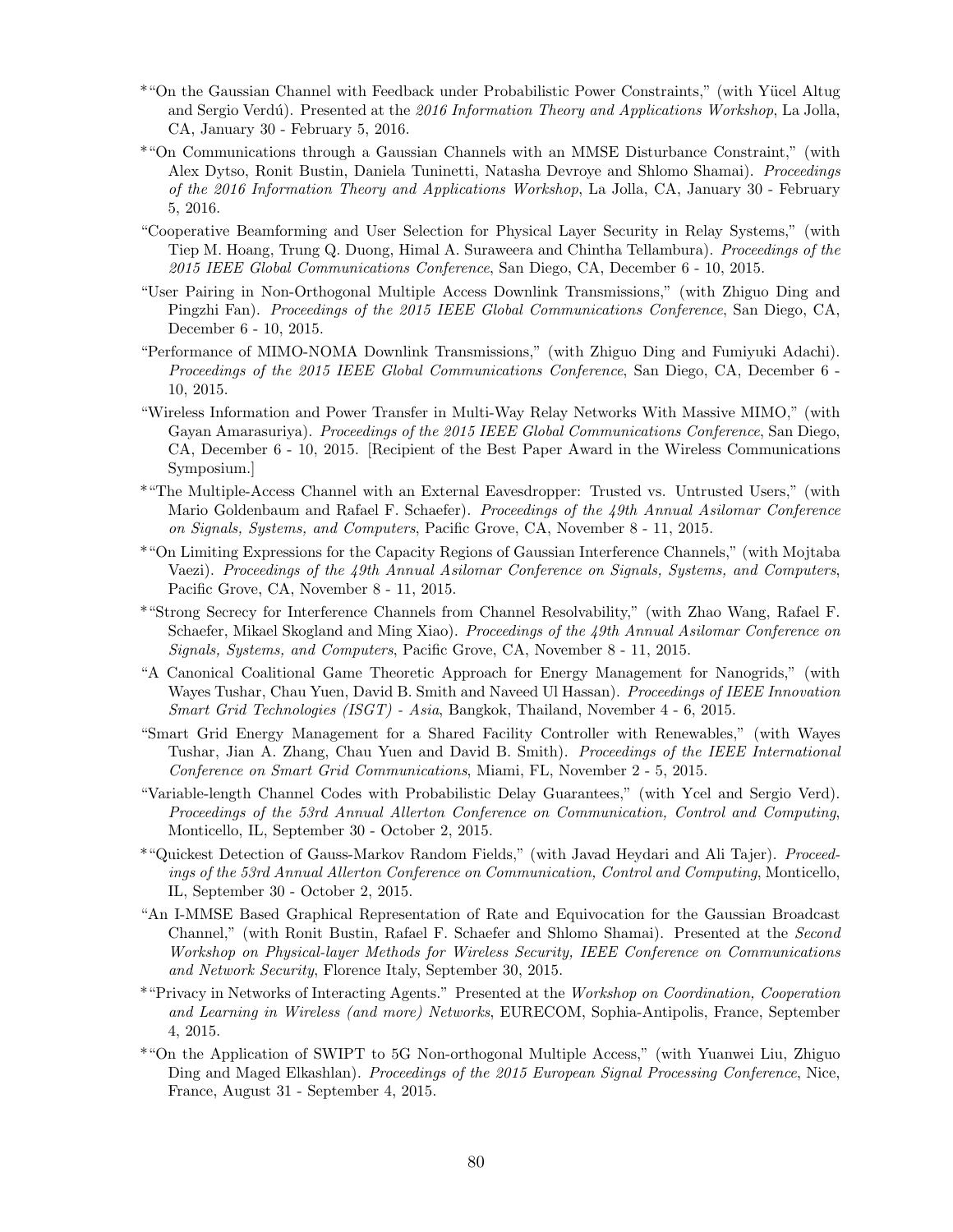- "Cooperation and Storage Tradeoffs in Power-Grids under DC Power Flow Constraints and Inefficient Storage," (with Subhash Lakshminarayana, Wei Wei and Tony Q.S. Quek). Proceedings of the 2015 IEEE Power and Energy Society General Meeting, Denver, CO, July 26 - 30, 2015.
- "Wind Aggregation Via Risky Power Markets," (with Yue Zhao, Junjie Qin, Ram Rajagopal and Andrea Goldsmith). Proceedings of the 2015 IEEE Power and Energy Society General Meeting, Denver, CO, July 26 - 30, 2015.
- "Network Protection Games," (with Melike Gursoy and Andrey Garnaev). Presented at the 27th European Conference on Operational Research, Glasgow, Scotland, July 12 - 15, 2015.
- \*"Digital Backpropagation in the Nonlinear Fourier Domain," (with Sander Wahls, Son Thai Le, Yaroslav Prylepskiy and Sergei K. Turitsyn). Proceedings of the 16th IEEE International Workshop on Signal Processing Advances in Wireless Communications (SPAWC), Stockholm, Sweden, June 28 - July 1, 2015.
- "Minimizing the Routing Delay in Cognitive Radios Using Potential Fields," (with Jan Oksanen, Brett Kaufman and Visa Koivunen). Proceedings of the 16th IEEE International Workshop on Signal Processing Advances in Wireless Communications (SPAWC), Stockholm, Sweden, June 28 - July 1, 2015.
- "Joint Source-Channel Secrecy Using Hybrid Coding," (with Eva C. Song and Paul Cuff). Proceedings of the 2015 IEEE International Symposium on Information Theory, Hong Kong, June 14 - 19, 2015.
- "How to Use Independent Secret Keys for Secure Broadcasting of Common Messages," (with Rafael F. Schaefer and Ashish Khisti). Proceedings of the 2015 IEEE International Symposium on Information Theory, Hong Kong, June 14 - 19, 2015.
- "Secrecy Degrees of Freedom of Wireless X Networks Using Artificial Noise Alignment," (with Zhao Wang, Ming Xiao and Mikael Skoglund). Proceedings of the 2015 IEEE International Symposium on Information Theory, Hong Kong, June 14 - 19, 2015.
- "On Channel Coding with Feedback in the Moderate Deviations Regime," (with Ycel Altug and Sergio Verdú). Proceedings of the 2015 IEEE International Symposium on Information Theory, Hong Kong, June 14 - 19, 2015.
- "On MMSE Properties of Good and Bad Codes for the Gaussian Broadcast Channel," (with Ronit Bustin, Rafael F. Schaefer and Shlomo Shamai). Proceedings of the 2015 IEEE International Symposium on Information Theory, Hong Kong, June 14 - 19, 2015.
- "Fast Inverse Nonlinear Fourier Transform for Generating Multi-Solitons in Optical Fiber," (with Sander Wahls). Proceedings of the 2015 IEEE International Symposium on Information Theory, Hong Kong, June 14 - 19, 2015.
- "Multi-user Relay Networks With Massive MIMO," (with Gayan Amarasuriya). Proceedings of the 2015 IEEE Conference on Communications, London, UK, June 8 - 12, 2015.
- "Cluster Formation in Cloud-Radio Access Networks: Performance Analysis and Algorithms Design," (Zhongyuan Zhao, Mugen Peng, Zhiguo Ding and Chonggang Wang). Proceedings of the 2015 IEEE Conference on Communications, London, UK, June 8 - 12, 2015.
- "Smart Meter Privacy with an Energy Harvesting Device and Instantaneous Power Constraints," (with Giulio Giaconi and Deniz Gndz). Proceedings of the 2015 IEEE Conference on Communications, London, UK, June 8 - 12, 2015.
- "Outage Performance of Uplink Two-tier Networks Under Backhaul Constraint," (with Shirin Jalali and Zolfa Zeinalpour-Yazdi). Proceedings of the 2015 IEEE Conference on Communications, London, UK, June 8 - 12, 2015.
- "On the Continuity of the Secrecy Capacity of Wiretap Channels Under Channel Uncertainty," (with Holger Boche and Rafael F. Schaefer). Proceedings of the 2015 IEEE Conference on Communications, London, UK, June 8 - 12, 2015.
- "Secure Mobile Crowdsensing Game," (with Liang Xiao, Jinliang Liu and Qiangda Li). Proceedings of the 2015 IEEE Conference on Communications, London, UK, June 8 - 12, 2015.
- "Impact of Channel Aging in Multi-Way Relay Networks With Massive MIMO," (with Gayan Amarasuriya). Proceedings of the 2015 IEEE Conference on Communications, London, UK, June 8 - 12, 2015.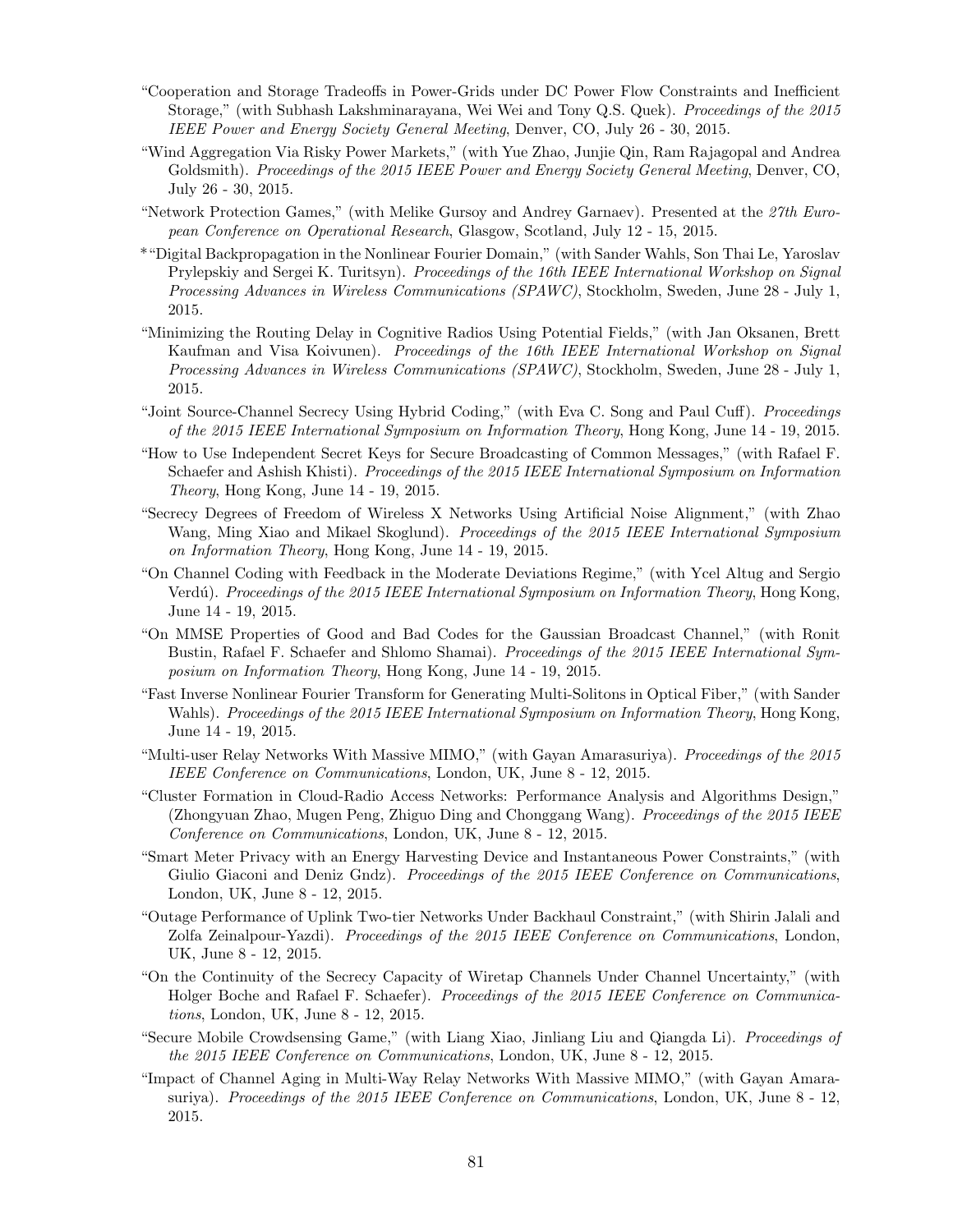- "An  $H_{\infty}$  Design for Dynamic Pricing in the Smart Grid," (with Wei-Yu Chiu and Hongjian Sun). Proceedings of the 10th Asian Control Conference, Sabah, Malaysia, May 31 - June 3, 2015.
- "Mobile Data Trading: A Behavioral Economics Perspective," (with Junlin Yu, Man Hon Cheung and Jianwei Huang). Proceedings of the 13th International Symposium on Modeling and Optimization in Mobile, Ad Hoc and Wireless Networks (WiOpt15), Mumbai, India, May 25 - 29, 2015.
- "Capacity Region Continuity of the Compound Broadcast Channel with Confidential Messages," (with Andrea Grigorescu, Holger Boche and Rafael F. Schaefer). Proceedings of the 2015 IEEE Information Theory Workshop, Jerusalem, Israel, April 26 - May 1, 2015.
- "On MMSE Properties of Optimal Codes for the Gaussian Wiretap Channel," (with Ronit Bustin, Rafael F. Schaefer and Shlomo Shamai). Proceedings of the 2015 IEEE Information Theory Workshop, Jerusalem, Israel, April 26 - May 1, 2015.
- "Secrecy Degrees of Freedom of the Two-user MISO Broadcast Channel with Mixed CSIT," (with Zhao Wang and Mikael Skoglund). Proceedings of the 2015 IEEE Information Theory Workshop, Jerusalem, Israel, April 26 - May 1, 2015.
- "On the Design of Relay-Assisted Primary-Secondary Networks," (with Ahmed El Shafie, Ahmed Sultan and Tamer Khattab). Proceedings of the IEEE Wireless Communications and Networking Conference, New Orleans, LA, March 9 - 12, 2015.
- \*"Secure Broadcasting of a Common Message with Independent Secret Keys," (with Rafael F. Schaefer and Ashish Khisti). Presented at the Information Theory and Applications Workshop, University of California, San Diego, La Jolla, CA, February 1 - 6, 2015.
- "Universal Compressed Sensing of Markov Sources," (with Shirin Jalali). Presented at the Information Theory and Applications Workshop, University of California, San Diego, La Jolla, CA, February 1 - 6, 2015.
- "Nonparametric Detection of Anomalous Structures Via Kernel Mean Embedding," (with Shaofeng Zou and Yingbin Liang). Presented at the *Information Theory and Applications Workshop*, University of California, San Diego, La Jolla, CA, February 1 - 6, 2015.
- "The Likelihood Encoder with Applications to Lossy Compression and Secrecy," (with Eva Song and Paul Cuff). Presented at the Information Theory and Applications Workshop, University of California, San Diego, La Jolla, CA, February 1 - 6, 2015.
- \*"Privacy in the Smart Grid: Information, Control and Games." Presented at the 3rd Workshop on Cognition and Control in Complex Systems, University of Florida, Gainesville, FL, January 16 - 17, 2015.
- "On the Security of Cooperative Single Carrier Systems," (with Lifeng Wang, Kyeong Jin Kim, Trung Q. Duong and Maged Elkashlan). Proceedings of the 2014 IEEE Global Communications Conference, Austin, TX, December 8 - 12, 2014.
- "Distributed Bayesian Hybrid Power State Estimation with PMU Synchronization Errors," (with Jian Du, Shaodan Ma and Yik-Chung Wu). Proceedings of the 2014 IEEE Global Communications Conference, Austin, TX, December 8 - 12, 2014.
- "Feasibility of Using Discriminate Pricing Schemes for Energy Trading in Smart Grid," (with Wayes Tushar, Chau Yue, Bo Chai and David B. Smith). *Proceedings of the 2014 IEEE Global Communi*cations Conference, Austin, TX, December 8 - 12, 2014.
- "Optimal Power Allocation in Block Fading Gaussian Channels with Causal CSI and Secrecy Constraints," (with Arsenia Chorti and Katerina Papadaki). Proceedings of the 2014 IEEE Global Communications Conference, Austin, TX, December 8 - 12, 2014.
- "Prospect Theoretic Analysis of Anti-jamming Communications in Cognitive Radio Networks," (with Liang Xiao, Jinliang Liu, Yan Li and Narayan B. Mandayam). Proceedings of the 2014 IEEE Global Communications Conference, Austin, TX, December 8 - 12, 2014.
- "Energy Harvesting for Self-sustainable OFDMA Communications," (Marco Maso, Subhash Lakshminarayana and Tony Q. S. Quek). Proceedings of the 2014 IEEE Global Communications Conference, Austin, TX, December 8 - 12, 2014.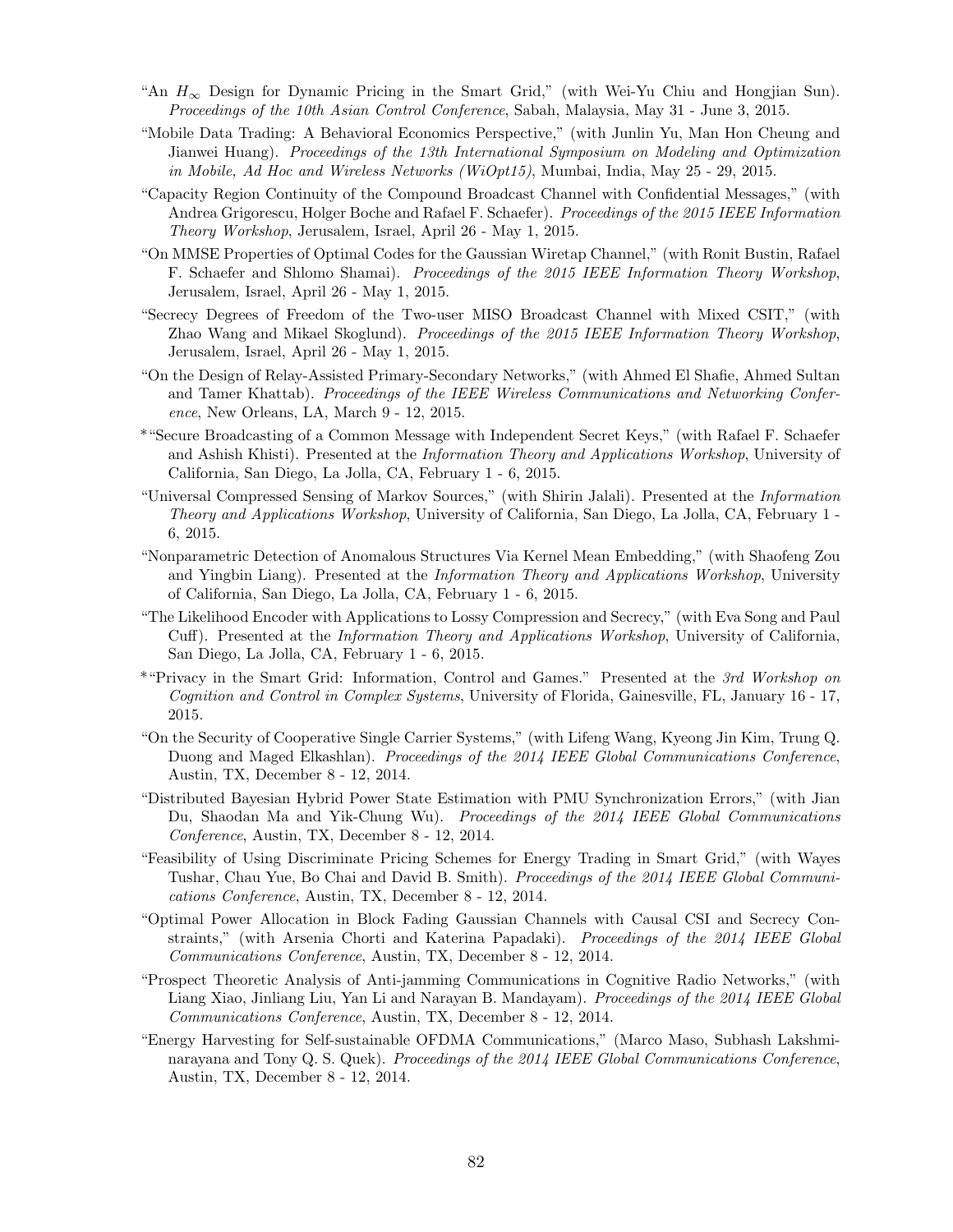- "Learning Multidimensional Fourier Series With Tensor Trains," (with Sander Wahls, Visa Koivunen and Michel Verhaegen). Proceedings of the IEEE GlobalSIP Symposium on Information Processing for Big Data, Atlanta, GA, December 3 - 5, 2014.
- \*"From Social Trust Assisted Reciprocity (STAR) to Utility-Optimal Crowdsensing in Mobile Networks," (with Xiaowen Gong and Junshan Zhang). Proceedings of the IEEE GlobalSIP Symposium on Network Theory, Atlanta, GA, December 3 - 5, 2014.
- \*"Equilibria in Data Injection Attacks," (with Iñaki Esnaola and Samir M. Perlaza). Proceedings of the IEEE GlobalSIP Symposium on Network Theory, Atlanta, GA, December 3 - 5, 2014.
- "Worst Additive Noise: An Information-Estimation View," (with Ronit Bustin and Shlomo Shamai). Proceedings of the 2014 IEEE 28th Convention of Electrical and Electronics Engineers in Israel, Eilat, Israel, December 3 - 5, 2014.
- \*"User Scheduling in Wireless Information and Power Transfer Networks," (with Zhiguo Ding). Proceedings of the 14th IEEE International Conference on Communication Systems, Macau, China, November 19 - 21, 2014.
- \*"Capturing User Behavior in the Smart Grid: Prospect Theory Meets Energy Management," (with Walid Saad and Narayan Mandayam). Presented at the 2014 INFORMS Annual Meeting, San Francisco, CA, November 9 - 12, 2014.
- "Risk-Aware Energy Procurement with Renewable Energy and Storage," (with Subhash Lakshminarayana, Lei Yang, Tony Q.S. Quek and Junshun Zhang). Proceedings of the IEEE International Conference on Smart Grid Communications, Venice, Italy, November 3 - 6, 2014.
- \*"Robust Transmission over Wiretap Channels with Secret Keys," (with Rafael Schaefer). Proceedings of the 47th Asilomar Conference on Signals, Systems and Computers, Pacific Grove, CA, November 2 - 5, 2014.
- \*"Dynamic Joint Outage Identification and State Estimation in Power Systems," (with Yue Zhao, Jianshu Chen and Andrea Goldsmith). *Proceedings of the 47th Asilomar Conference on Signals, Systems* and Computers, Pacific Grove, CA, November 2 - 5, 2014.
- \*"Line Outage Detection in Power Transmission Networks Via Message Passing Algorithms," (with Jianshu Chen, Yue Zhao and Andrea Goldsmith). Proceedings of the 47th Asilomar Conference on Signals, Systems and Computers, Pacific Grove, CA, November 2 - 5, 2014.
- \*"On Secure Communication over Multiple Access Wiretap Channels under Channel Uncertainty," (with Rafael F. Schaefer). Proceedings of the IEEE Conference on Communications and Network Security: Workshop on Physical-layer Methods for Wireless Security, San Francisco, CA, October 29, 2014.
- "A Rate-Distortion Based Secrecy System with Side Information at Decoders," (with Chen Song and Paul Cuff). Proceedings of the 52nd Annual Allerton Conference on Communication, Control and Computing, Monticello, IL, October 1 - 3, 2014.
- \*"Unsupervised Nonparametric Anomaly Detection: A Kernel Method," (with Shaofeng Zou and Yingbin Liang). Proceedings of the 52nd Annual Allerton Conference on Communication, Control and Computing, Monticello, IL, October 1 - 3, 2014.
- "A Kernel-Based Nonparametric Test for Anomaly Detection over Line Networks," (with Shaofeng Zou and Yingbin Liang). Proceedings of the 2014 IEEE International Workshop on Machine Learning for Signal Processing, Reims, France, September 21 - 24, 2014.
- "Multi-Way Amplify-and-Forward Relay Networks With Massive MIMO," (with Gayan Amarasuriya). Proceedings of the 25th Annual International Symposium on Personal, Indoor, and Mobile Radio Communications, Washington, DC, September 2 - 5, 2014.
- "Energy-Capacity Trade-off Bounds of Cellular Networks in the Wideband Regime," (with Jean-Marie Gorce, Dimitris Tsilimantos and Paul Ferrand). Proceedings of the 25th Annual International Symposium on Personal, Indoor, and Mobile Radio Communications, Washington, DC, September 2 - 5, 2014.
- \*"A Full Cooperative Diversity Beamforming Scheme in Two-way Amplify-and-Forward Relay Systems," (with Zhongyuan Zhao, Zhiguo Ding and Mugen Peng). Proceedings of the 22nd European Signal Processing Conference, Lisbon, Portugal, September 1 - 5, 2014.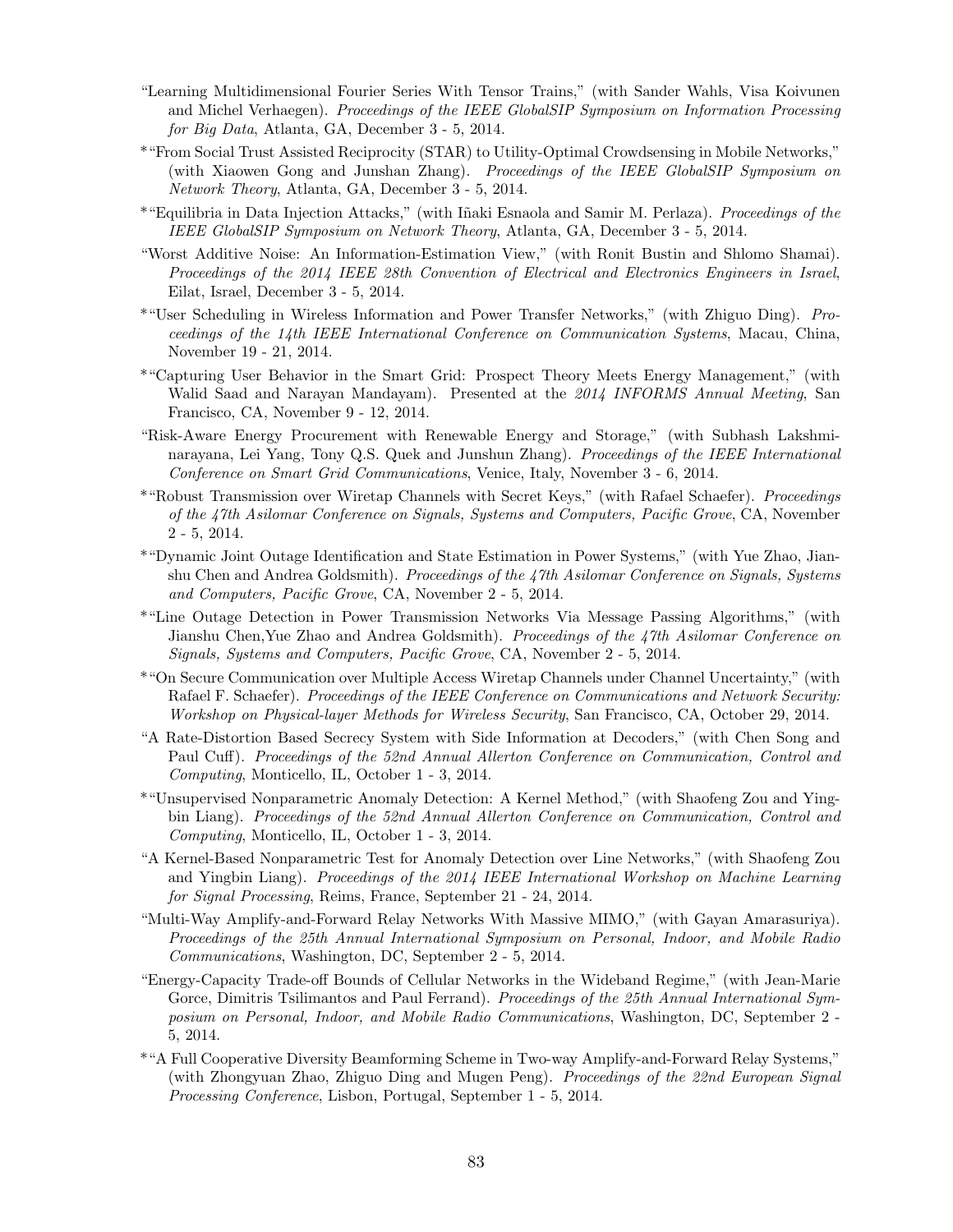- "Distributed Reduced-Rank Estimation Based on Joint Iterative Optimization in Sensor Networks," (with Songcen Xu and Rodrigo de Lamare). Proceedings of the 22nd European Signal Processing Conference, Lisbon, Portugal, September 1 - 5, 2014.
- \*"Inverse Nonlinear Fourier Transforms Via Interpolation: The Ablowitz-Ladik Case," (with Sander Wahls). Proceedings of the 21st International Symposium on Mathematical Theory of Networks and Systems, Groningen, The Netherlands July 7 - 11, 2014.
- "The Effect of Maximal Rate Codes on the Interfering Message Rate," (with Ronit Bustin and Shlomo Shamai). Proceedings of the 2014 IEEE International Symposium on Information Theory, Honolulu, HI, June 29 - July 4, 2014.
- "Opportunistic Detection Rules," (with Wenyi Zhang and George Moustakides). Proceedings of the 2014 IEEE International Symposium on Information Theory, Honolulu, HI, June 29 - July 4, 2014.
- "The Likelihood Encoder for Lossy Source Compression," (with Eva C. Song and Paul Cuff). Proceedings of the 2014 IEEE International Symposium on Information Theory, Honolulu, HI, June 29 - July 4, 2014.
- "On Arbitrarily Varying Wiretap Channels for Different Classes of Secrecy Measures," (with Holger Boche and Rafael F. Schaefer). Proceedings of the 2014 IEEE International Symposium on Information Theory, Honolulu, HI, June 29 - July 4, 2014.
- "Symmetric Decentralized Interference Channels with Noisy Feedback," (with Samir M. Perlaza and Ravi Tandon). Proceedings of the 2014 IEEE International Symposium on Information Theory, Honolulu, HI, June 29 - July 4, 2014.
- "Robust Iteratively Reweighted LASSO for Sparse Tensor Factorizations," (with Hyon-Jung Kim, Esa Ollila and Visa Koivunen). Proceedings of the 2014 IEEE Workshop on Statistical Signal Processing, Jupiters, Gold Coast, Australia, June 29 - July 2, 2014.
- "Kernel-Based Nonparametric Anomaly Detection," (with Shaofeng Zou, Yingbin Liang and Xinghua Shi). Proceedings of the 15th IEEE International Workshop on Signal Processing Advances in Wireless Communications, Toronto, ON, Canada, June 22 - 25, 2014.
- "Impact of Channel State Information on Wireless Energy Harvesting Cooperative Networks with Spatially Random Relays," (with Zhiguo Ding, Ioannis Krikidis and Bayan Sharif). Proceedings of the IEEE International Conference on Communications, Sydney, Australia, June 10 - 14, 2014.
- \*"Secrecy Capacity of Heterogeneous Distributed Storage Systems," (with Toni Ernvall Salim El Rouayheb and Camilla Hollanti). Proceedings of the 6th International Symposium on Communications, Control, and Signal Processing, Athens, Greece, May 21 - 23, 2014.
- \*"Decentralized Interference Channels with Noisy Feedback Possess Pareto Optimal Nash Equilibria," (with Samir Perlaza and Ravi Tandon). Proceedings of the 6th International Symposium on Communications, Control, and Signal Processing, Athens, Greece, May 21 - 23, 2014.
- \*"Finite-Horizon Quickest Search in Correlated High-Dimensional Data," (with Saeid Balaneshin and Ali Tajer). Proceedings of the 6th International Symposium on Communications, Control, and Signal Processing, Athens, Greece, May 21 - 23, 2014.
- "Energy Management for A User Interactive Smart Community: A Stackelberg Game Approach," (with Wayes Tushar, Bo Chai, Chau Yuen and David B. Smith). *Proceedings of the 2014 IEEE Innovative* Smart Grid Technologies Conference - Asia, Kuala Lumpur, Maylasia, May 20 - 23, 2014.
- \*"Smart Grid: The Role of the Information Sciences." Presented at the National Academy of Engineering Regional Meeting, Symposium on Smart Grid Technology Potential and Challenges, Illinois Institute of Technology, Chicago, IL, May 14, 2014.
- "Integrating Energy Storage into the Smart Grid: A Prospect Theoretic Approach," (with Yunpeng Wang, Walid Saad and Narayan Mandayam). Proceedings of the 2014 IEEE International Conference on Acoustics, Speech and Signal Processing, Florence, Italy, May 4 - 9, 2014.
- "Combining Cooperation and Storage for the Integration of Renewable Energy in Smart Grids," (with Subhash Lakshminarayana and Tony Q.S. Quek). Proceedings of the 3rd IEEE INFOCOM Workshop on Communications and Control for Smart Energy Systems, Toronto, Canada, April 27 - May 2, 2014.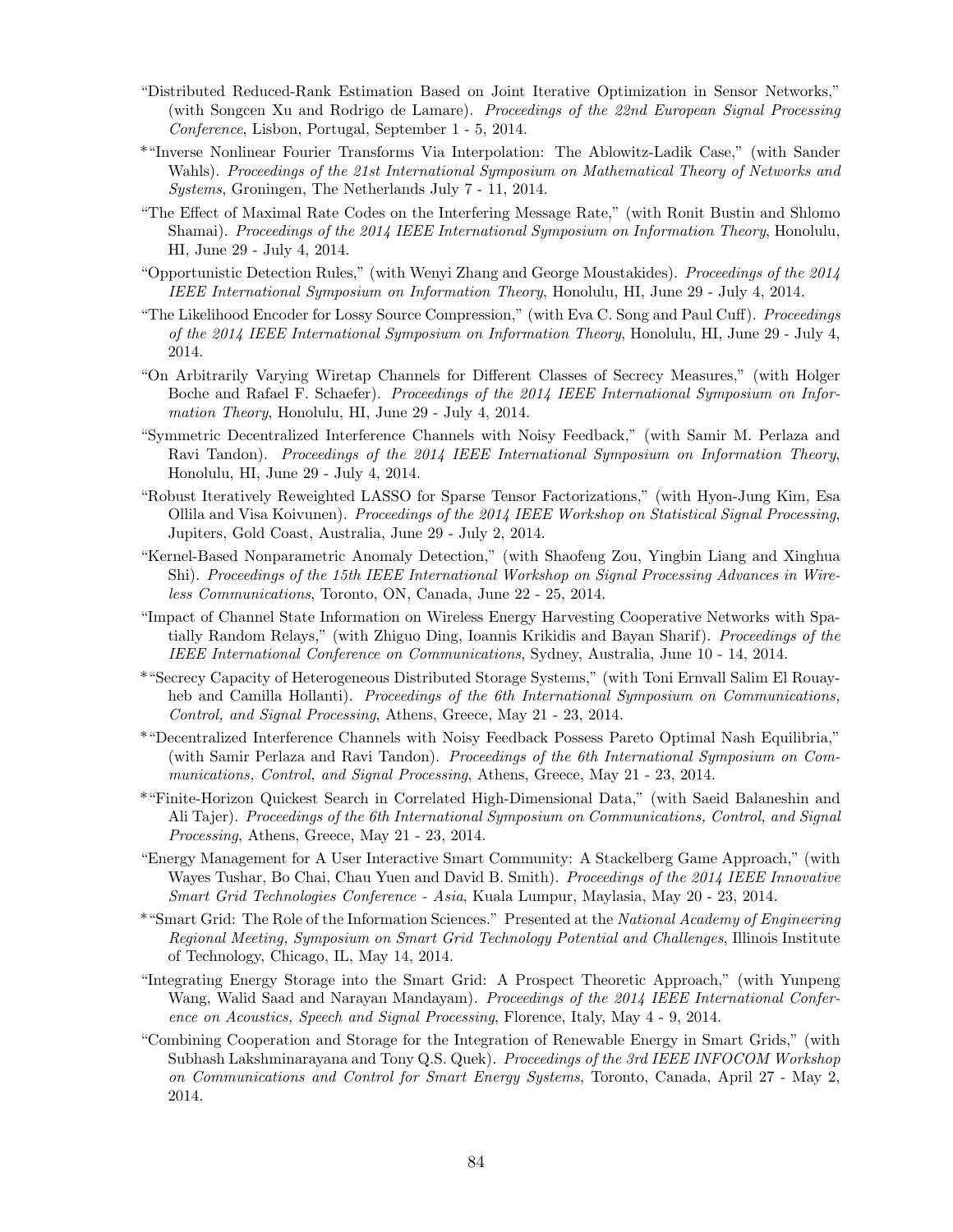- "Optimal Privacy-Preserving Energy Management for Smart Meters," (with Lei Yang, Xu Chen and Junshan Zhang). Proceedings of the 2014 IEEE Conference on Computer Communications (INFO-COM), Toronto, ON, April 27 - May 2, 2014.
- "Protocol Design and Stability Analysis of Cooperative Cognitive Radio Users," (with Ahmed El Shafie and Tamer Khattab). Proceedings of the 2014 IEEE Wireless Communications and Networking Conference, Istanbul, Turkey, April 6 - 9, 2014.
- "Fast Nonlinear Fourier Transforms," (with Sander Wahls). Presented at the 2nd Princeton Workshop on Classical, Semi-classical and Quantum Noise, Princeton, NJ, March 21 - 23, 2014.
- \*"Distributed Reinforcement Learning in Multi-agent Networks," (with Soummya Kar and José M. F. Moura). Proceedings of the Fifth IEEE International Workshop on Computational Advances in Multi-Sensor Adaptive Processing, Saint Martin, December 15 - 18, 2013.
- \*"Adaptive Block Sampling for Spectrum Sensing," (with Ali Tajer). Proceedings of the Fifth IEEE International Workshop on Computational Advances in Multi-Sensor Adaptive Processing, Saint Martin, December 15 - 18, 2013.
- \*"Dynamic Topology Adaptation for Distributed Estimation in Smart Grids," (with Songcen Xu and Rodrigo de Lamare). Proceedings of the Fifth IEEE International Workshop on Computational Advances in Multi-Sensor Adaptive Processing, Saint Martin, December 15 - 18, 2013.
- "Fundamental Limits of Cyber-Physical Security in Smart Power Grids," (with Yue Zhao and Andrea Goldsmith). Proceedings of the 52nd IEEE Conference on Decision and Control, Florence, Italy, December 10 - 13, 2013.
- "Optimal Joint Detection and Estimation in Linear Models," (with Jianshu Chen, Yue Zhao and Andrea Goldsmith). Proceedings of the 52nd IEEE Conference on Decision and Control, Florence, Italy, December 10 - 13, 2013.
- "A Differential Scheme for Spatial Modulation," (with Yuyang Bian, Miaowen Wen, Xiang Cheng and Bingli Jiao). Proceedings of the 2013 IEEE Global Communications Conference, Atlanta, GA, December 9 - 13, 2013.
- "A Satisfaction Game for Heating, Ventilation and Air Conditioning Control of Smart Buildings," (with Najmeh Forouzandehmehr, Samir M. Perlaza and Zhu Han). *Proceedings of the 2013 IEEE Global* Communications Conference, Atlanta, GA, December 9 - 13, 2013.
- \*"Wireless Network Formation Games with Physical Layer Security Considerations," (with Walid Saad). Presented at the Workshop on Trusted Communications with Physical Layer Security, in conjunction with the 2013 IEEE Global Communications Conference, Atlanta, GA, December 9 - 13, 2013.
- \*"Competitive Privacy." Presented at the 2nd Rutgers Applied Probability Conference, Piscataway, NJ, December 6 - 7, 2013.
- \*"Recursive Nonlinear Least Squares: Asymptotically Efficient Distributed Strategies," (with Soummya Kar and José Moura). Proceedings of the 1st IEEE Global Conference on Signal and Information Processing, Austin, TX, December 3 - 5, 2013.
- \*"Compressive Anomaly Detection in Large Networks," (with Xiao Li and Anna Scaglione). Proceedings of the 1st IEEE Global Conference on Signal and Information Processing, Austin, TX, December 3 - 5, 2013.
- "Quick Search for Rare Events through Sequential Group Sampling," (with Ali Tajer). Proceedings of the 47th Asilomar Conference on Signals, Systems and Computers, Pacific Grove, CA, November 3 - 6, 2013.
- "Blind Topology Identification for Power Systems," (with Xiao Li and Anna Scaglione). Proceedings of the IEEE International Conference on Smart Grid Communications, Vancouver, BC, October 21 - 24, 2013.
- "The Secrecy Capacity of Block Fading Multiuser Wireless Networks," (with Arsenia Chorti, Katerina Papadaki and Panagiotis Tsakalides). Proceedings of the International Conference on Advanced Technologies for Communications 2013, Ho Chi Minh City, Vietnam, October 16 - 18, 2013. [Recipient of the Best Paper Award]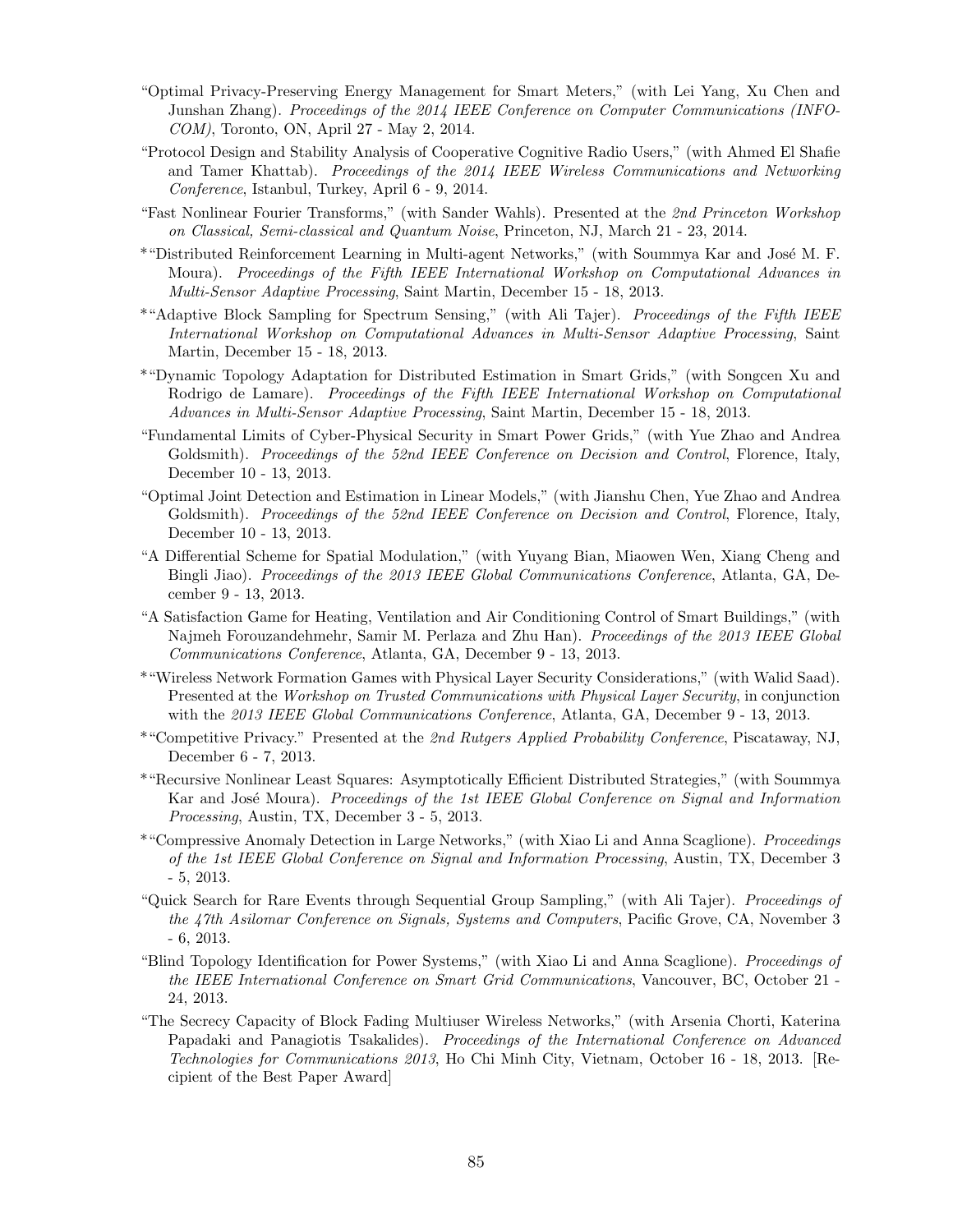- \*"Risk-aware Scheduling and Real-time Charging for Plug-in Electric Vehicles," (with Lei Yang and Junshan Zhang). Proceedings of the INFORMS Annual Meeting 2013, Minneapolis, MN, October 6 - 9, 2013.
- "Data Secrecy in Distributed Storage Systems under Exact Repair," (with Sreechakra Goparaju, Salim El Rouayheb and Robert Calderbank). Proceedings of the 51st Annual Allerton Conference on Communications, Control and Computing, Monticello, IL, October 2 - 4, 2013.
- "Risky Power Forward Contracts for Wind Aggregation," (with Yue Zhao, Junjie Qin, Ram Rajagopal and Andrea Goldsmith). Proceedings of the 51st Annual Allerton Conference on Communications, Control and Computing, Monticello, IL, October 2 - 4, 2013.
- "The Central Detection Officer Problem: SALSA Detector and Performance Guarantees," (with Xiao Li and Anna Scaglione). Proceedings of the 51st Annual Allerton Conference on Communications, Control and Computing, Monticello, IL, October 2 - 4, 2013.
- "Fusion of Hyper-spectral Image Segmentation Algorithms Using Consensus Clustering," (with Mete Ozay, Fatos T. Yarman Vural and Sanjeev R. Kulkarni). Proceedings of the 2013 IEEE International Conference on Image Processing, Melbourne, Australia, September 15 - 18, 2013.
- \*"Quick Search for Rare Spectrum Opportunities," (with Ali Tajer). Proceedings of the 21st European Signal Processing Conference, Marrakech, Morocco, September 9 - 13, 2013.
- "Reliable Two-Path Successive Relaying," (with Ertuğrul Başar, Ümit Aygölü and Erdal Panayırcı) Proceedings of the 24th Annual IEEE International Symposium on Personal, Indoor and Mobile Radio Communications, London, UK, September 8 - 11, 2013.
- \*"Simultaneous Information and Power Transfer in Wireless Cooperative Networks, (with Zhiguo Ding, Samir M. Perlaza and Iñaki Esnaola). Proceedings of the 8th International Conference on Communications and Networking in China (ChinaCom'13), Guilin, China, August 14 -16, 2013.
- "Outage Detection in Power Distribution Networks with Optimally-Deployed Power Flow Sensors," (with Yue Zhao, Raffi Sevlian, Ram Rajagopal and Andrea Goldsmith). Proceedings of the 2013 IEEE Power and Energy Society General Meeting, Vancouver, BC, Canada, July 21 - 25, 2013. [Recipient of the Best Paper Award.]
- "Adaptive Modulation in Multi-user Cognitive Radio Networks over Fading Channels," (with Fotis Foukalas and Tamer Khattab). Proceedings of the 8th International Conference on Cognitive Radio Oriented Wireless Networks, Washington, DC, July 8 - 10, 2013.
- "Delay Constrained Secrecy Capacities in OFDMA Wireless Networks with Causal CSI," (with Arsenia Chorti, Katerina Papadaki and Panagiotis Tsakalides). Presented at the 2013 IEEE International Symposium on Information Theory, Istanbul, Turkey, July 7 - 12, 2013.
- "Two-user MISO Broadcast Channel: Synergistic Benefits of Alternating CSIT," (with Ravi Tandon, Sayed Ali Jafar and Shlomo Shamai). Proceedings of the 2013 IEEE International Symposium on Information Theory, Istanbul, Turkey, July 7 - 12, 2013.
- "On the Impact of Network-State Knowledge on the Feasibility of Secrecy," (with Samir M. Perlaza, Arsenia Chorti and Zhu Han). Proceedings of the 2013 IEEE International Symposium on Information Theory, Istanbul, Turkey, July 7 - 12, 2013.
- "A Bit of Secrecy for Gaussian Source Compression," (with Eva Song and Paul Cuff). Proceedings of the 2013 IEEE International Symposium on Information Theory, Istanbul, Turkey, July 7 - 12, 2013.
- "Capacity and Security of Heterogeneous Distributed Storage Systems," (with Toni Ernvall, Salim El Rouayheb and Camilla Hollanti). Proceedings of the 2013 IEEE International Symposium on Information Theory, Istanbul, Turkey, July 7 - 12, 2013.
- "A Statistical Physics Approach to the Wiretap Channel," (with I˜naki Esnaola and Antonia Tulino). Proceedings of the 2013 IEEE International Symposium on Information Theory, Istanbul, Turkey, July 7 - 12, 2013.
- \*"Outage Capacity and Partial Secrecy for Energy Efficient Physical Layer Security in Gaussian Fading Channels," (with Ruolin Zhang and Cristina Comaniciu). Proceedings of the Global Wireless Summit 2013, Atlantic City, NJ, June 24 - 27, 2013.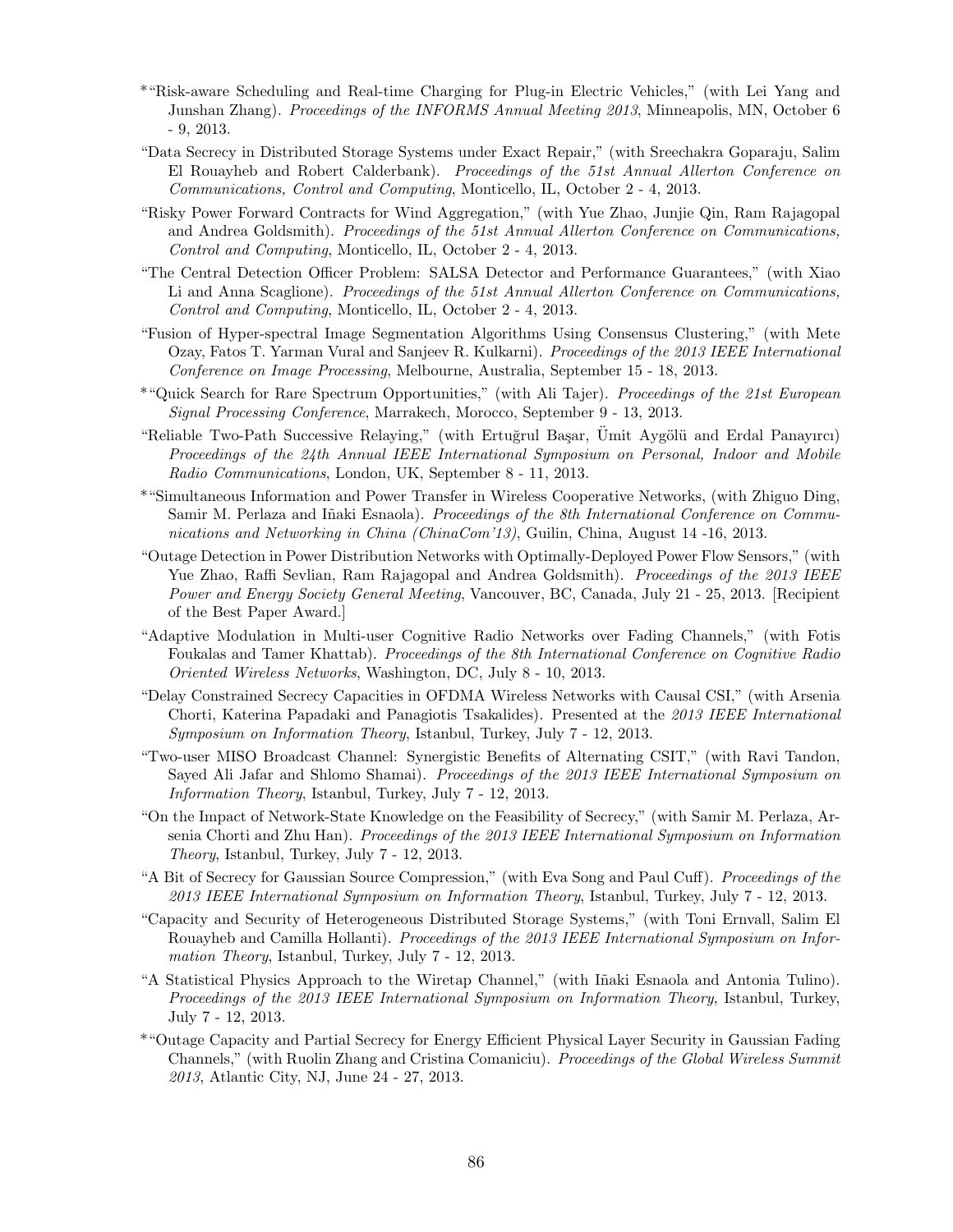- \*"On the Tradeoffs between Network State Knowledge and Secrecy," (with Samir M. Perlaza, Arsenia Chorti and Zhu Han). Proceedings of the Global Wireless Summit 2013, Atlantic City, NJ, June 24 - 27, 2013.
- \*"MIMO Gaussian Broadcast Channels with Private and Confidential Messages and with Receiver Side Information," (with Rafael F. Schaefer and Holger Boche). Proceedings of the 14th IEEE Workshop on Signal Processing Advances in Wireless Communications, Darmstadt, Germany, June 16 - 19, 2013.
- "An Outer Loop Link Adaptation for BICM-OFDM that Learns," (with Sander Wahls). Proceedings of the 14th IEEE Workshop on Signal Processing Advances in Wireless Communications, Darmstadt, Germany, June 16 - 19, 2013.
- "Prioritizing Consumers in Smart Grid: Energy Management Using Game Theory," (with Wayes Tushar, Jian A. Zhang, David B. Smith and Sylvie Thiebaux). Proceedings of the 2013 IEEE International Conference on Communications, Budapest, Hungary, June 9 - 13, 2013. [Recipient of the Best Paper Award]
- "Data Secrecy in Distributed Storage Systems under Exact Repair," (with Sreechakra Goparaju, Salim El Rouayheb and Robert Calderbank). Proceedings of the 2013 IEEE International Symposium on Network Coding, Calgary, Canada, June 7 - 9, 2013
- "Introducing the Fast Nonlinear Fourier Transform," (with Sander Wahls). Proceedings of the 2013 IEEE International Conference on Acoustics, Speech, and Signal Processing, Vancouver, BC, Canada, May 26 - 31, 2013.
- "Adaptive Link Selection Strategies for Distributed Estimation in Diffusion Wireless Networks," (with Songcen Xu and Rodrigo C. de Lamare). *Proceedings of the 2013 IEEE International Conference* on Acoustics, Speech, and Signal Processing, Vancouver, BC, Canada, May 26 - 31, 2013.
- "Link Adaptation for BICM-OFDM Through Adaptive Kernel Regression," (with Sander Wahls). Proceedings of the 2013 IEEE International Conference on Acoustics, Speech, and Signal Processing, Vancouver, BC, Canada, May 26 - 31, 2013.
- "An Information Theoretic Framework for Energy Efficient Secrecy," (with Cristina Comanciu and Ruolin Zhang). Proceedings of the 2013 IEEE International Conference on Acoustics, Speech, and Signal Processing, Vancouver, BC, Canada, May 26 - 31, 2013.
- "Fundamental Limits of Network Community Detection: Theory, Algorithms, and Applications," (with Patrick J. Wolfe, Jabob N. Shapiro, Mung Chiang and Devavrat Shah). Proceedings of the XXXIII Sunbelt Social Networks Conference of the International Network for Social Network Analysis, Hamburg, Germany, May 21 - 26, 2013.
- "Why Steiner-tree Type Algorithms Work for Community Detection," (with Mung Chiang, Henry Lam and Zhenming Liu). Proceedings of the Sixteenth International Conference on Artificial Intelligence and Statistics, Scottsdale, AZ, April 29 - May 1, 2013.
- "Steiner Tree Algorithms in Community Detection,"(with Mung Chiang, Henry Lam and Zhenming Liu). Presented at the Second Cambridge Area Economics and Computation Day, Cambridge, MA, April 26, 2013
- "Packet Relaying Control in Sensing-based Spectrum Sharing Systems," (with Fotis Foukalas and Tamer Khattab). Proceedings of the IEEE Wireless Communications and Networking Conference, Shanghai, China, April 7 - 10, 2013.
- "Energy-Efficient Contention-Based Synchronization in Multicarrier Systems with Discrete Powers and Limited Feedback," (with Giacomo Bacci, Luca Sanguinetti and Marco Luise). Proceedings of the IEEE Wireless Communications and Networking Conference, Shanghai, China, April 7 - 10, 2013. [Recipient of the Best Paper Award]
- "Distributed Iterative Time Slot Allocation for Spectrum Sensing Information Sharing in Cognitive Radio Ad Hoc Networks," (with Jarmo Lundén and Mehul Motani). Proceedings of the IEEE Wireless Communications and Networking Conference, Shanghai, China, April 7 - 10, 2013.
- "Relay-mapper Aided Multi-user Lattice Coding for the Multiple-access Relay Channel," (with Chung-Pi Lee, Shih-Chun Lin and Hsuan-Jung Su). Proceedings of of the 47th Annual Conference on Information Sciences and Systems, The Johns Hopkins University, Baltimore, MD, March 20 - 22, 2013.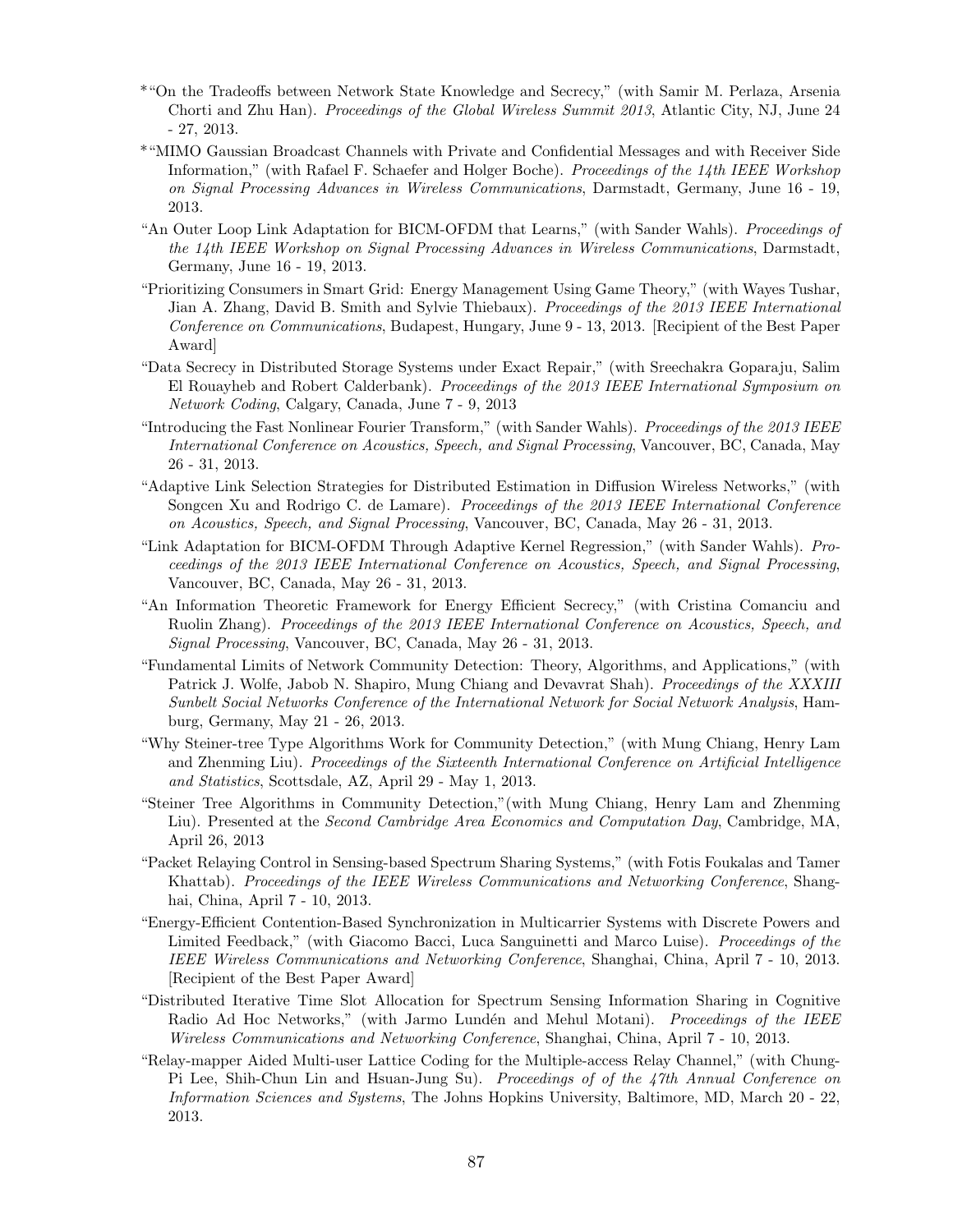- \*"Information Theoretic Privacy for Smart Meters," (with Deniz G¨und¨uz, Jes´us G´omez-Vilardeb´o and Onur Tan). Presented at the 2013 Information Theory and Applications Workshop, San Diego, CA, February 10 - 15, 2013.
- \*"Competitive Privacy: Incentives for Interaction Among Distributed Agents," (with Lalitha Sankar and Veronica Belmega). Presented at the 2013 Information Theory and Applications Workshop, San Diego, CA, February 10 - 15, 2013.
- \*"Data Security in Heterogeneous Distributed Storage Systems," (with Salim El Rouayheb, Toni Ernval and Camilla Hollanti). Presented at the 2013 Information Theory and Applications Workshop, San Diego, CA, February 10 - 15, 2013.
- "An Efficient Energy Curtailment Scheme For Outage Management in Smart Grid," (with Wayes Tushar, Andrew Zhang, David Smith, Glenn Platt and Salman Durrani). Proceedings of the IEEE Global Communications Conference, Anaheim, CA, December 3 - 7, 2012.
- "Orthogonal Frequency Division Multiplexing with Index Modulation," (with Ertuğrul Başar, Umit Aygölü and Erdal Panayırcı). Proceedings of the IEEE Global Communications Conference, Anaheim, CA, December 3 - 7, 2012.
- "Physical Layer Security in Wireless Centralized Networks with Passive and Active Eavesdroppers," (with Arsenia Chorti, Samir Perlaza and Zhu Han). Proceedings of the IEEE Global Communications Conference, Anaheim, CA, December 3 - 7, 2012.
- \*"Privacy-aware Repeated Games in Distributed Agent Networks," (with Elena Veronica Belmega and Lalitha Sankar). Proceedings of the 6th International Conference on Network Games, Control and Optimization, Avignon, France, November 28 - 30, 2012.
- "Distributed Models for Sparse Attack Construction and State Vector Estimation in the Smart Grid," (with Mete Ozay, Iñaki Esnaola, Fatos T. Yarman Vural and Sanjeev R. Kulkarni). *Proceedings of* the Third IEEE International Conference on Smart Grid Communications, Tainan City, Taiwan, November 5 - 8, 2012.
- "Smarter Security in the Smart Grid," (with Mete Ozay, Iñaki Esnaola, Fatos T. Yarman Vural and Sanjeev R. Kulkarni). Proceedings of the Third IEEE International Conference on Smart Grid Communications, Tainan City, Taiwan, November 5 - 8, 2012.
- "Demand-Side Energy Storage System Management in Smart Grid," (with Wei-Yu Chiu and Hongjian Sun). Proceedings of the Third IEEE International Conference on Smart Grid Communications, Tainan City, Taiwan, November 5 - 8, 2012.
- "Smart Meter Privacy in the Presence of Energy Harvesting and Storage Devices," (with Onur Tan and Deniz Gündüz). Proceedings of the IEEE SmartGridComm 2012 Workshop - Cognitive and Machineto-Machine Communications and Networking for Smart Grid, Tainan City, Taiwan, November 5, 2012.
- \*"A Sensing Policy Based on Confidence Bounds and a Restless Multi-Armed Bandit Model," (with Jan Oksanen, Jarmo Lundén and Visa Koivunen). Proceedings of the 46th Asilomar Conference on Signals, Systems and Computers, Pacific Grove, CA, November 4 - 7, 2012.
- \*"Learning Efficient Satisfaction Equilibrium via Trial and Error in Decentralized Wireless Networks" (with Samir Perlaza and Zhu Han.) Proceedings of the 46th Asilomar Conference on Signals, Systems and Computers, Pacific Grove, CA, November 4 - 7, 2012.
- \*"Competitive Privacy in the Smart Grid," (with Lalitha Sankar and Soummya Kar). Proceedings of the 46th Asilomar Conference on Signals, Systems and Computers, Pacific Grove, CA, November 4 - 7, 2012.
- "Distributed Transmit Beamforming: Performance Improvement Using a Two-bit Feedback Scheme," (with Wayes Tushar, David Smith and Walid Saad). Proceedings of 12th International Symposium on Communications and Information Technologies, Gold Coast, Australia, October 2 - 5, 2012.
- "Improving the Energy Efficiency of Contention-Based Synchronization of (O)FDMA Networks," (with Giacomo Bacci, Luca Sanguinetti and Marco Luise). Proceedings of the 50th Annual Allerton Conference on Communications, Control and Computing, Monticello, IL, October 1 - 5, 2012.
- "Source-Channel Secrecy with Causal Disclosure," (with Curt Schieler, Eva Song and Paul Cuff). Proceedings of the 50th Annual Allerton Conference on Communications, Control and Computing, Monticello, IL, October 1 - 5, 2012.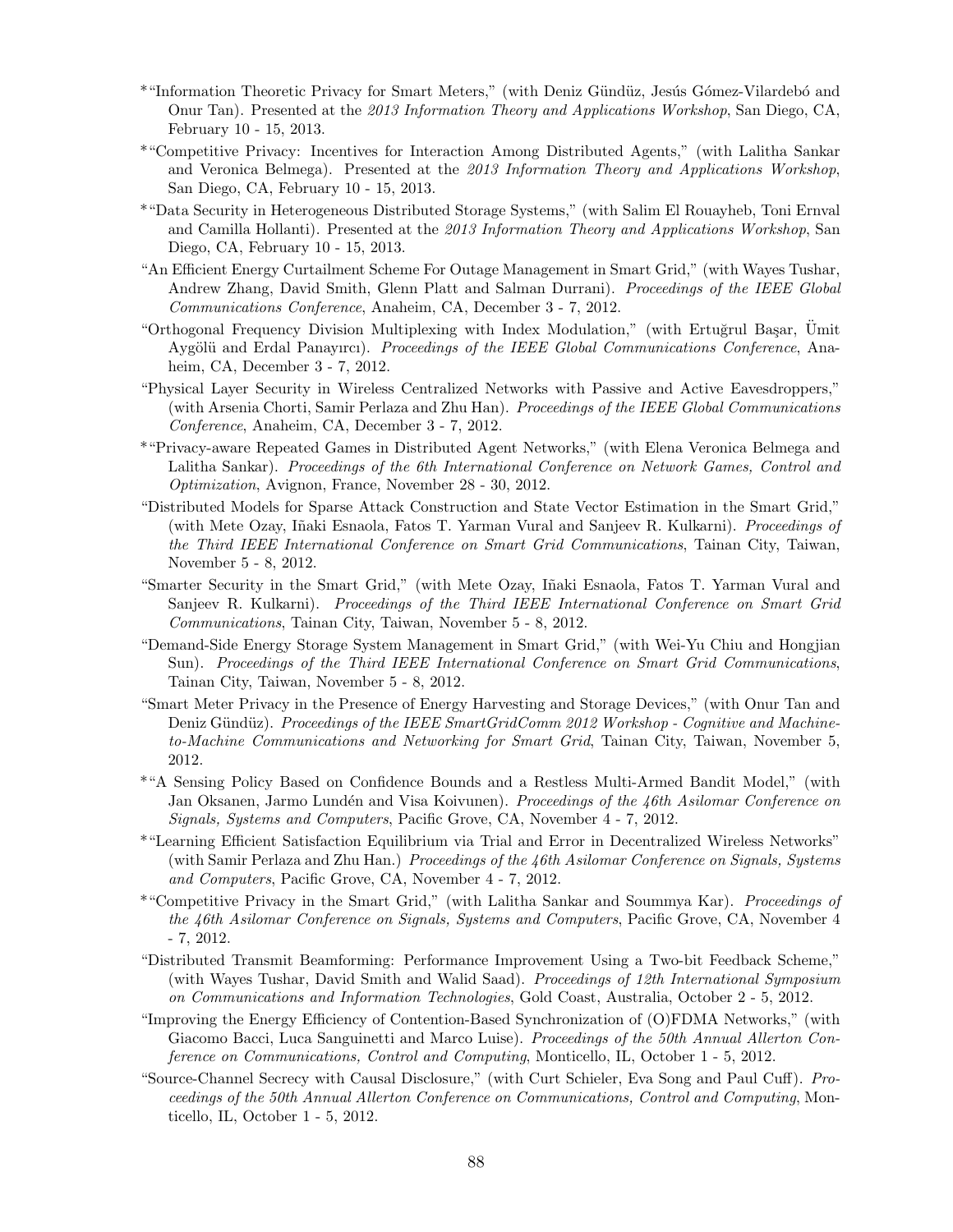- "Cost of Proportional Fairness in Multiuser Networks," (with Ali Tajer). Proceedings of the 50th Annual Allerton Conference on Communications, Control and Computing, Monticello, IL, October 1 - 5, 2012.
- "The Nash Equilibrium Region of the Linear Deterministic Interference Channel with Feedback," (with Samir M. Perlaza, Ravi Tandon and Zhu Han). Proceedings of the 50th Annual Allerton Conference on Communications, Control and Computing, Monticello, IL, October 1 - 5, 2012.
- "On the Capacity Region of the Symmetric Linear Deterministic Interference Channel with Partial Feedback," (with Sy-Quoc Le, Ravi Tandon and Mehul Motani). Proceedings of the 50th Annual Allerton Conference on Communications, Control and Computing, Monticello, IL, October 1 - 5, 2012.
- "Increasing the Information-Theoretic Secrecy by Cooperative Relaying and Jamming," (with Ninoslav Marina and Toni Draganov Stojanovski). Proceedings of the 50th Annual Allerton Conference on Communications, Control and Computing, Monticello, IL, October 1 - 5, 2012.
- "Convex Optimization for Precoder Design in MIMO Interference Networks," (with Yue Zhao, Suhas N. Diggavi and Andrea Goldsmith). Proceedings of the 50th Annual Allerton Conference on Communications, Control and Computing, Monticello, IL, October 1 - 5, 2012.
- "Hypothesis Testing for Partial Sparse Recovery," (with Ali Tajer). Proceedings of the 50th Annual Allerton Conference on Communications, Control and Computing, Monticello, IL, October 1 - 5, 2012.
- \*"On the Physical Layer Security of Backscatter RFID Systems," (with Walid Saad and Zhu Han). Proceedings of the Ninth International Symposium on Wireless Communication Systems, Paris, France, August 28 - 31, 2012.
- \*"On Fading Broadcast Channels with Partial Channel State Information at the Transmitter," (with Ravi Tandon, Mohammad Ali Maddah-Ali, Antonia Tulino and Shlomo Shamai). Proceedings of the Ninth International Symposium on Wireless Communication Systems, Paris, France, August 28 - 31, 2012.
- "An Information-theoretic Approach to Privacy," (with Lalitha Sankar and S. Raj Rajagopalan). Proceedings of the 6th International Conference on Information Theoretic Security (ICITS), Montreal, Canada, August 15 - 17, 2012.
- \*"Identifying Online Communities of Interest Using Prior Information," (with Chris Leberknight, Ali Tajer and Mung Chiang). Proceedings of the IEEE Statistical Signal Processing Workshop, Ann Arbor, MI, August 5 - 8, 2012.
- "On PMU Location Selection for Line Outage Detection in Wide-area Transmission Networks," (with Yue Zhao and Andrea Goldsmith). Proceedings of the 2012 IEEE Power and Energy Society General Meeting, San Diego, CA, July 22 - 26, 2012.
- "On the Sum-Capacity of the Linear Deterministic Interference Channel with Partial Feedback," (with Sy-Quoc Le, Ravi Tandon and Mehul Motani). Proceedings of the 2012 IEEE International Symposium on Information Theory, MIT, Cambridge, MA, July 1 - 6, 2012.
- "On X-Channels with Feedback and Delayed CSI," (with Ravi Tandon, Soheil Mohajer and Shlomo Shamai). Proceedings of the 2012 IEEE International Symposium on Information Theory, MIT, Cambridge, MA, July 1 - 6, 2012.
- "Gaussian Multiple Descriptions with Common and Constrained Reconstruction Constraints," (with Ravi Tandon, Behzad Ahmadi and Osvaldo Simeone). Proceedings of the 2012 IEEE International Symposium on Information Theory, MIT, Cambridge, MA, July 1 - 6, 2012.
- "On the Heegard-Berger Problem with Common Reconstruction Constraints," (with Behzad Ahmadi, Ravi Tandon and Osvaldo Simeone). Proceedings of the 2012 IEEE International Symposium on Information Theory, MIT, Cambridge, MA, July 1 - 6, 2012.
- "Generalized Degrees of Freedom of the Symmetric K-User Interference Channel with Feedback," (with Soheil Mohajer and Ravi Tandon). *Proceedings of the 2012 IEEE International Symposium on* Information Theory, MIT, Cambridge, MA, July 1 - 6, 2012.
- "Mismatched MMSE Estimation of Multivariate Gaussian Sources," (with I˜naki Esnaola and Antonia Tulino). Proceedings of the 2012 IEEE International Symposium on Information Theory, MIT, Cambridge, MA, July 1 - 6, 2012.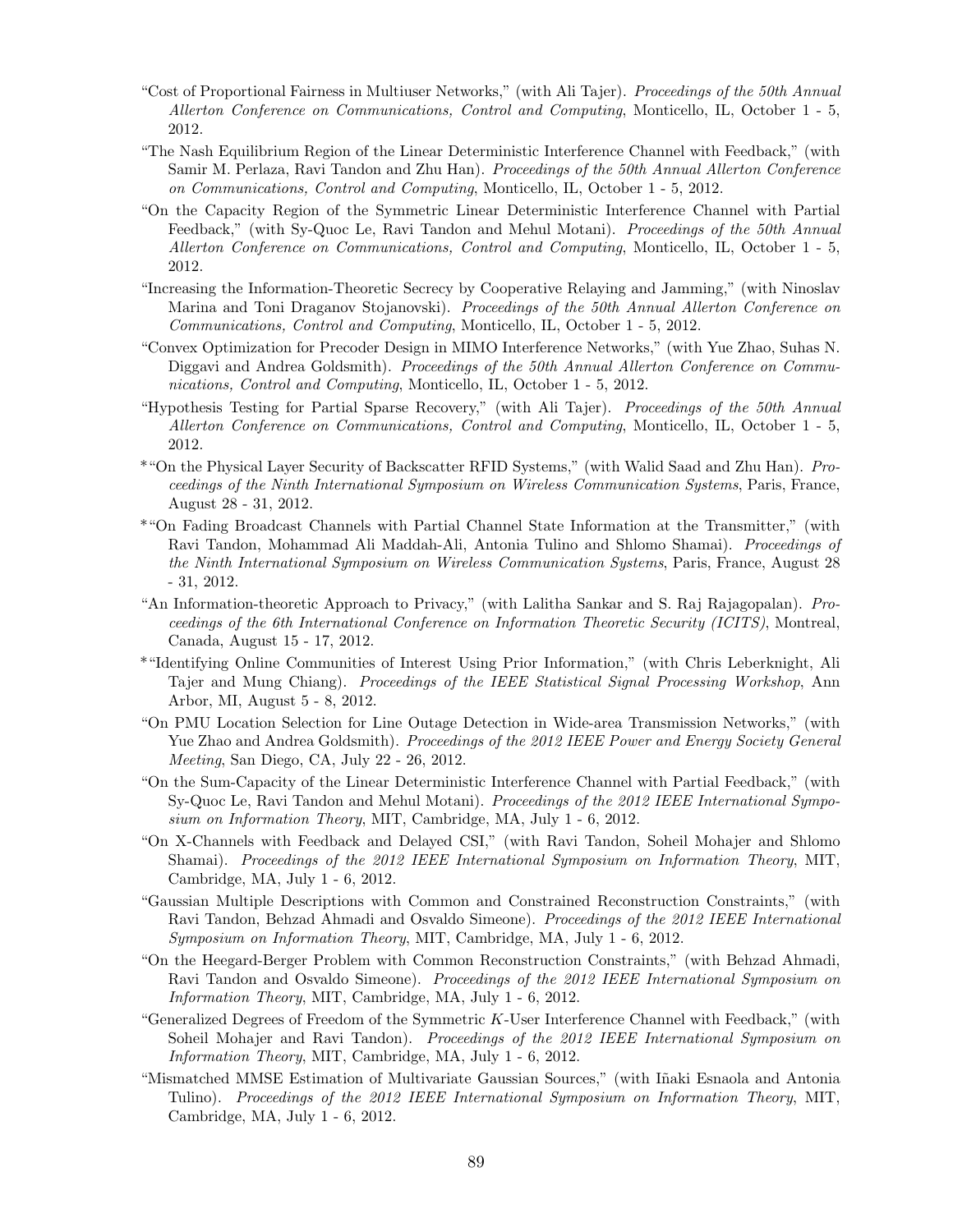- "Capacity for MIMO Gaussian Interference Channels With Generally Strong and Noisy Interference," (with Xiaohu Shang). Proceedings of the 2012 IEEE International Symposium on Information Theory, MIT, Cambridge, MA, July 1 - 6, 2012.
- "Distributed Estimation in Multi-Agent Networks," (with Lalitha Sankar). Proceedings of the 2012 IEEE International Symposium on Information Theory, MIT, Cambridge, MA, July 1 - 6, 2012.
- "Broadcasting over Fading Wiretap Channels," (with Yingbin Liang, Lifeng Lai and Shlomo Shamai). Proceedings of the 2012 IEEE International Symposium on Information Theory, MIT, Cambridge, MA, July 1 - 6, 2012.
- \*"Distributed Target Location Tracking in Multiple Widely Separated Radar Architectures," (with Hana Godrich and Ali Tajer). Proceedings of the Seventh IEEE Sensor Array and Multichannel Signal Processing Workshop, Hoboken, NJ, June 17 - 20, 2012.
- \*"Power Allocation for CS-based Colocated MIMO Radar Systems," (with Yao Yu and Athina Petropulu). Proceedings of the Seventh IEEE Sensor Array and Multichannel Signal Processing Workshop, Hoboken, NJ, June 17 - 20, 2012.
- "Compressively Autonomous Sensing (CASe) for Wideband Spectrum Sensing," (with Hongjian Sun, Arumugam Nallanathany and Jing Jiang). Proceedings of the IEEE International Conference on Communications, Ottawa, ON, Canada, June 10 - 15, 2012.
- "Feedback and Delayed CSI Can Be as Good as Perfect CSI," (with Ravi Tandon, Soheil Mohajer and Shlomo Shamai). Proceedings of the IEEE International Conference on Communications, Ottawa, ON, Canada, June 10 - 15, 2012.
- \*"Achievability of Efficient Satisfaction Equilibria in Self-Configuring Networks," (with Francoise M´eriaux, Samir M. Perlaza, Samson Lasaulce and Zhu Han). Proceedings of the 3rd International Conference on Game Theory for Networks (GAMENETS 2012), Vancouver, Canada, May 24 - 26, 2012.
- \*"Game-Theoretic Techniques for Smart Grid Design," (with Walid Saad). Presented at the 32nd CNLS Annual Conference: Optimization and Control for Smart Grids, Santa Fe, NM, May 21 - 25, 2012.
- \*"Pricing Mechanisms for Cooperative State Estimation," (with Elena-Veronica Belmega, Lalitha Sankar and Mérouane Debbah). Proceedings of the 5th International Symposium on Communications, Control, and Signal Processing, Rome, Italy, May 2 - 4, 2012.
- "Twitter vs. Printed English: An Information-theoretic Comparison," (with Emma Glennon and Lalitha Sankar). Proceedings of the 2011 IEEE International Conference on Acoustics, Speech and Signal Processing (ICASSP), Kyoto, Japan, March 25 - 30, 2012.
- \*"Estimation Performance and Resource Savings: Tradeoffs in Multiple Radar Systems," (with Hana Godrich and Athina Petropulu). Proceedings of the 2011 IEEE International Conference on Acoustics, Speech and Signal Processing (ICASSP), Kyoto, Japan, March 25 - 30, 2012.
- "Robust Power Flow Control in Smart Grids with Fluctuating Effects," (with Wei-Yu Chiu and Hongjian Sun). Proceedings of the 1st IEEE INFOCOM Workshop on Communications and Control for Sustainable Energy Systems: Green Networking and Smart Grids, Orlando, FL, March 30, 2012.
- "Cooperative Cognitive Radio Networking Using Quadrature Signaling," (with Bin Cao, Lin X. Cai, Hao Liang, Jon W. Mark, Qinyu Zhang and Weihua Zhuang). Proceedings of IEEE INFOCOM 2012 Mini-Conference, Orlando, FL, March 25 - 30, 2012.
- \*"Quick Search for Rare Events," (with Ali Tajer). Presented at the Information Theory and Applications Workshop, San Diego, CA, February 5 - 10, 2012.
- \*"Quick Partial Sparse Support Recovery," (with Ali Tajer). Presented at the Information Theory and Applications Workshop, San Diego, CA, February 5 - 10, 2012.
- \*"On MIMO Interference and X-Channels with Feedback and Delayed CSI," (with Soheil Mohajer, Ravi Tandon and Shlomo Shamai). Presented at the Information Theory and Applications Workshop, San Diego, CA, February 5 - 10, 2012.
- \*"Interference Mitigation Via Feedback," (with Ravi Tandon and Soheil Mohajer). Presented at the Information Theory and Applications Workshop, San Diego, CA, February 5 - 10, 2012.
- \*"Improvement of Information-Theoretic Secrecy by Smart Cooperation," (with Ninoslav Marina and Toni Stojanovski). Presented at the Information Theory and Applications Workshop, San Diego, CA, February 5 - 10, 2012.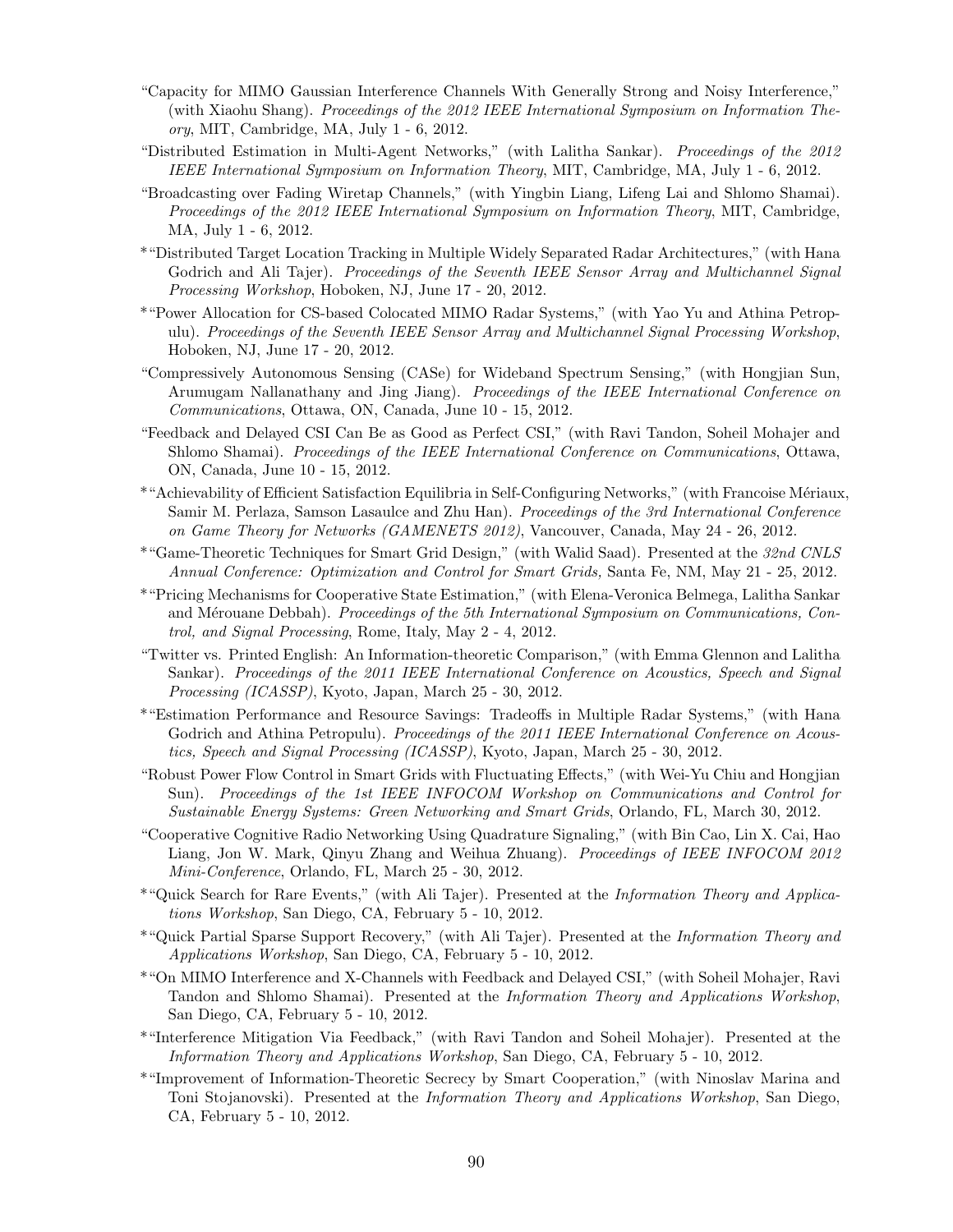- \*"Recent Results on a Broadcast Approach for Fading Wiretap Channels," (with Yingbin Liang, Lifeng Lai and Shlomo Shamai). Presented at the *Information Theory and Applications Workshop*, San Diego, CA, February 5 - 10, 2012.
- \*"Asymptotic Performance for Distributed Estimation," (with Soummya Kar and José Moura). Presented at the Information Theory and Applications Workshop, San Diego, CA, February 5 - 10, 2012.
- \*"Privacy in the Smart Grid: Two New Challenges," (with Lalitha Sankar and S. Raj Rajagopalan). Presented at the Information Theory and Applications Workshop, San Diego, CA, February 5 - 10, 2012.
- \*"On Linear Deterministic Interference Channels with Partial Feedback," ( with Sy-Quoc Lee, Ravi Tandon and Mehul Motani). Presented at the Information Theory and Applications Workshop, San Diego, CA, February 5 - 10, 2012.
- "Achievable Secrecy Rates in Physical Layer Security Systems with a Helping Interferer," (with Arsenia Chorti). Proceedings of the International Conference on Computing, Networking and Communications, Maui, HI, January 30 - February 2, 2012.
- \*"Exploiting Spatial Diversity in Multiagent Reinforcement Learning Based Spectrum Sensing," (with Jarmo Lundén, Visa Koivunen and Sanjeev R. Kulkarni). Proceedings of the 4th International Workshop on Computation Advances in Multi-Sensor Adaptive Processing, San Juan, Puerto Rico, December 13 - 16, 2011.
- "A Distributed Spring Model Algorithm for Sensor Localization using Dimension Expansion and Hyperbolic Tangential Force," (with Jieqi Yu and Sanjeev R. Kulkarni). Proceedings of the 4th International Workshop on Computation Advances in Multi-Sensor Adaptive Processing, San Juan, Puerto Rico, December 13 - 16, 2011.
- "Stationary Point Variational Bayesian Attribute-Distributed Sparse Learning with l1 Sparsity Constraints," (with Dmitriy Shutin and Sanjeev R. Kulkarni). Proceedings of the 4th International Workshop on Computation Advances in Multi-Sensor Adaptive Processing, San Juan, Puerto Rico, December 13 - 16, 2011.
- "Bandit Problems in Networks: Asymptotically Efficient Distributed Allocation Rules," (with Soummya Kar and Shuguang Cui). Proceedings of the 50th IEEE Conference on Decision and Control, Orlando, FL, December 12 - 15, 2011.
- "Distributed Opportunistic Scheduling for Cooperative Networking," (with Xiaowen Gong, Chandrashekhar Thejaswi P. S. and Junshan Zhang). Proceedings of the 2011 IEEE Global Communications Conference, Houston, TX, December 5 - 9, 2011.
- "Rate Improvement of Beamforming Systems via Bi-Directional Use of Spatial Resources," (with Hyungsik Ju, Xiaohu Shang and Daesik Hong). Proceedings of the 2011 IEEE Global Communications Conference, Houston, TX, December 5 - 9, 2011.
- "Constrained Energy-Aware AP Placement with Rate Adaptation in WLAN Mesh Networks," (with Zhongming Zheng, Lin X. Cai, Mianxiong Dong and Sherman Shen). Proceedings of the 2011 IEEE Global Communications Conference, Houston, TX, December 5 - 9, 2011.
- "Adaptive Resource Management in Sustainable Energy Powered Wireless Mesh Networks," (with Lin X. Cai, Yongkang Liu, Tom H. Luan, Sherman Shen and Jon W. Mark). Proceedings of the 2011 IEEE Global Communications Conference, Houston, TX, December 5 - 9, 2011.
- "Robust Distributed Least-Squares Estimation in Sensor Networks with Node Failures," (with Qing Zhou, Soummya Kar, Lauren Hui and Shuguang Cui). Proceedings of the 2011 IEEE Global Communications Conference, Houston, TX, December 5 - 9, 2011.
- "A Novel Wideband Spectrum Sensing System for Distributed Cognitive Radio Networks," (with Hongjian Sun, Arumugam Nallanathan, Jing Jiang and David I. Laurenson). Proceedings of the 2011 IEEE Global Communications Conference, Houston, TX, December 5 - 9, 2011.
- "Discriminatory Lossy Source Coding: Side Information Privacy," (with Ravi Tandon and Lalitha Sankar). Proceedings of the 2011 IEEE Global Communications Conference, Houston, TX, December 5 - 9, 2011. [Recipient of the Best Paper Award]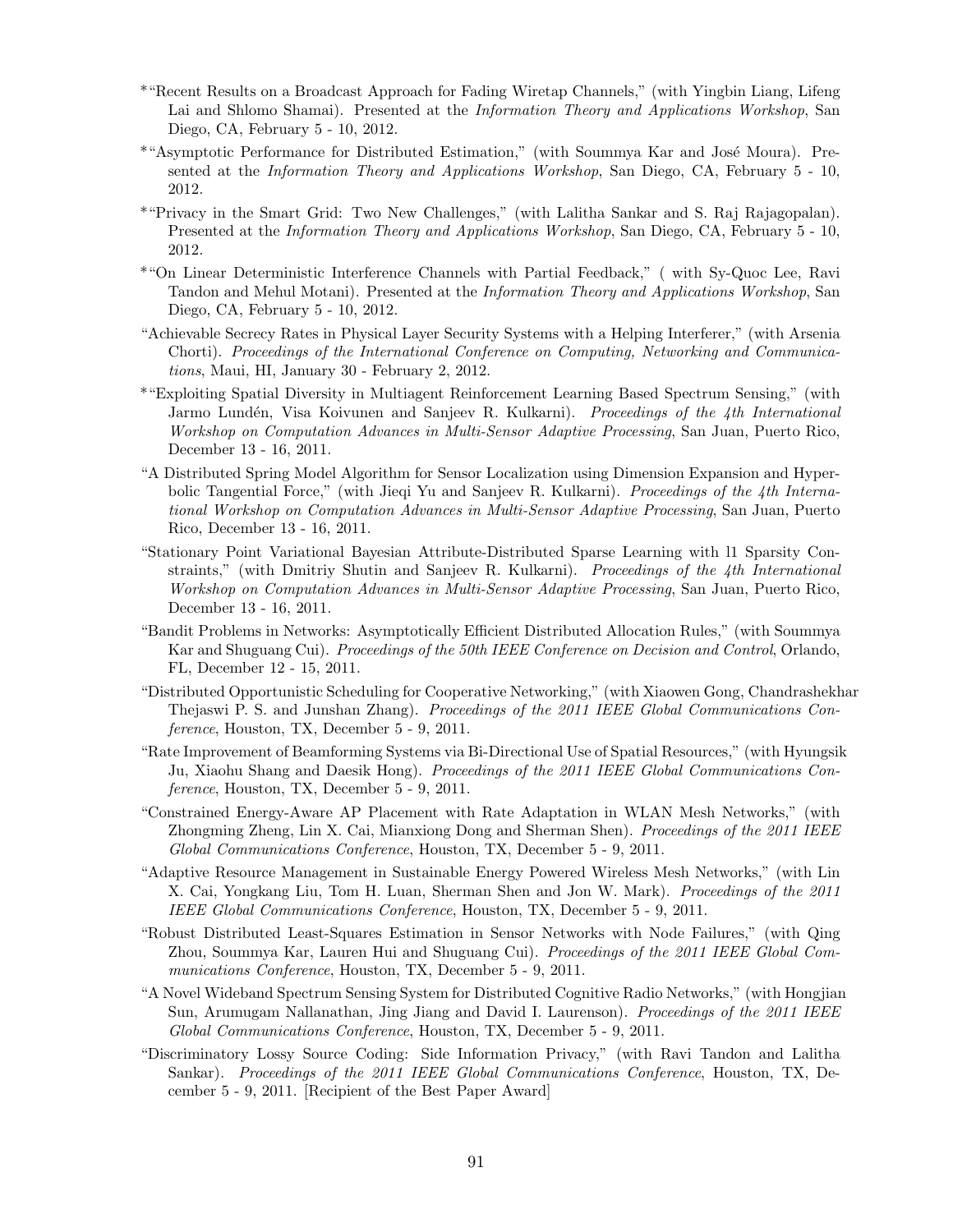- "Eavesdropping and Jamming in Next-Generation Wireless Networks: A Game Theoretic Approach," (with Quanyan Zhu, Walid Saad, Zhu Han and Tamer Başar). Proceedings of the 2011 IEEE Military Communications Conference, Baltimore, MD, November 7 - 10, 2011.
- \*"Cluster Allocation Schemes for Target Tracking in Multiple Radar Architectures," (with Hana Godrich and Athina Petropulu). Proceedings of the 45th Asilomar Conference on Signals, Systems, and Computers, Pacific Grove, CA, November 6 - 9, 2011.
- \*"Resource Allocation in Widely Distributed MIMO Radars in Non-ideal Conditions," (with Tuomas Aittomaki, Hana Godrich and Visa Koivunen). Proceedings of the 45th Asilomar Conference on Signals, Systems, and Computers, Pacific Grove, CA, November 6 - 9, 2011.
- \*"Faster than Nyquist Interference Assisted Secret Communication for OFDM Systems," (with Arsenia Chorti). Proceedings of the 45th Asilomar Conference on Signals, Systems, and Computers, Pacific Grove, CA, November 6 - 9, 2011.
- \*"Joint Decode-and-forward and Jamming for Wireless Physical Layer Security with Destination Assistance," (with Yupeng Liu and Athina Petropulu). Proceedings of the 45th Asilomar Conference on Signals, Systems, and Computers, Pacific Grove, CA, November 6 - 9, 2011.
- "Competitive Privacy in the Smart Grid: An Information-theoretic Approach," (with Lalitha Sankar, Soummya Kar and Ravi Tandon). *Proceedings of the Second IEEE International Conference on* Smart Grid Communications, Brussels, Belgium, October 17 - 20, 2011.
- "Distributed Joint Cyber Attack Detection and State Recovery in Smart Grids," (with Ali Tajer, Soummya Kar and Shuguang Cui). Proceedings of the Second IEEE International Conference on Smart Grid Communications, Brussels, Belgium, October 17 - 20, 2011.
- "Smart Meter Privacy: A Utility-Privacy Framework," (with S. Raj Rajagopalan, Lalitha Sankar and Soheil Mohajer). Proceedings of the Second IEEE International Conference on Smart Grid Communications, Brussels, Belgium, October 17 - 20, 2011.
- "A Noncooperative Game for Double Auction-Based Energy Trading between PHEVs and Distribution Grids," (with Walid Saad, Zhu Han and Tamer Basar). Proceedings of the Second IEEE International Conference on Smart Grid Communications, Brussels, Belgium, October 17 - 20, 2011.
- "On the Feedback Capacity of the K-user Cyclic Interference Channel," (with Ravi Tandon). Proceedings of the 49th Annual Allerton Conference on Communication, Control and Computing, Monticello, IL, September 28 - 30, 2011.
- "On the Parallel Relay Wire-tap Network," (with Soheil Mohajer, Suhas N. Diggavi and Shlomo Shamai). Proceedings of the 49th Annual Allerton Conference on Communication, Control and Computing, Monticello, IL, September 28 - 30, 2011.
- \*"Performance Analysis of Code-Multiplexed Transmitted Reference Ultra-Wideband Receivers," (with Mehmet Emin Tutay and Sinan Gezici). *Proceedings of the 2011 IEEE International Conference on* Ultra Wideband, Bologna, Italy, September 14 - 16, 2011.
- "Antenna Subset Selection in Distributed Multiple-Radar Architectures: A Knapsack Problem Formulation," (with Hana Godrich and Athina Petropulu). Proceedings of the 19th European Signal Processing Conference, Barcelona, Spain, August 29 - September 2, 2011.
- \*"Adaptive Sampling for Sparse Recovery," (with Ali Tajer). Proceedings of the Workshop on Information Theoretic Methods in Science and Engineering, Helsinki, Finland, August 7 - 10, 2011.
- "Coordination Limits in MIMO Networks," (with Ali Tajer and Xiaodong Wang). Proceedings of the 2011 IEEE International Symposium on Information Theory, St. Petersburg, Russia, July 31 - August 5, 2011.
- "Multi-Level Rate-Splitting for Synchronous and Asynchronous Interference Channels," (with Hideki Yagi). Proceedings of the 2011 IEEE International Symposium on Information Theory, St. Petersburg, Russia, July 31 - August 5, 2011.
- "Distributed Detection in Noisy Sensor Networks," (with Soummya Kar, Ravi Tandon and Shuguang Cui). Proceedings of the 2011 IEEE International Symposium on Information Theory, St. Petersburg, Russia, July 31 - August 5, 2011.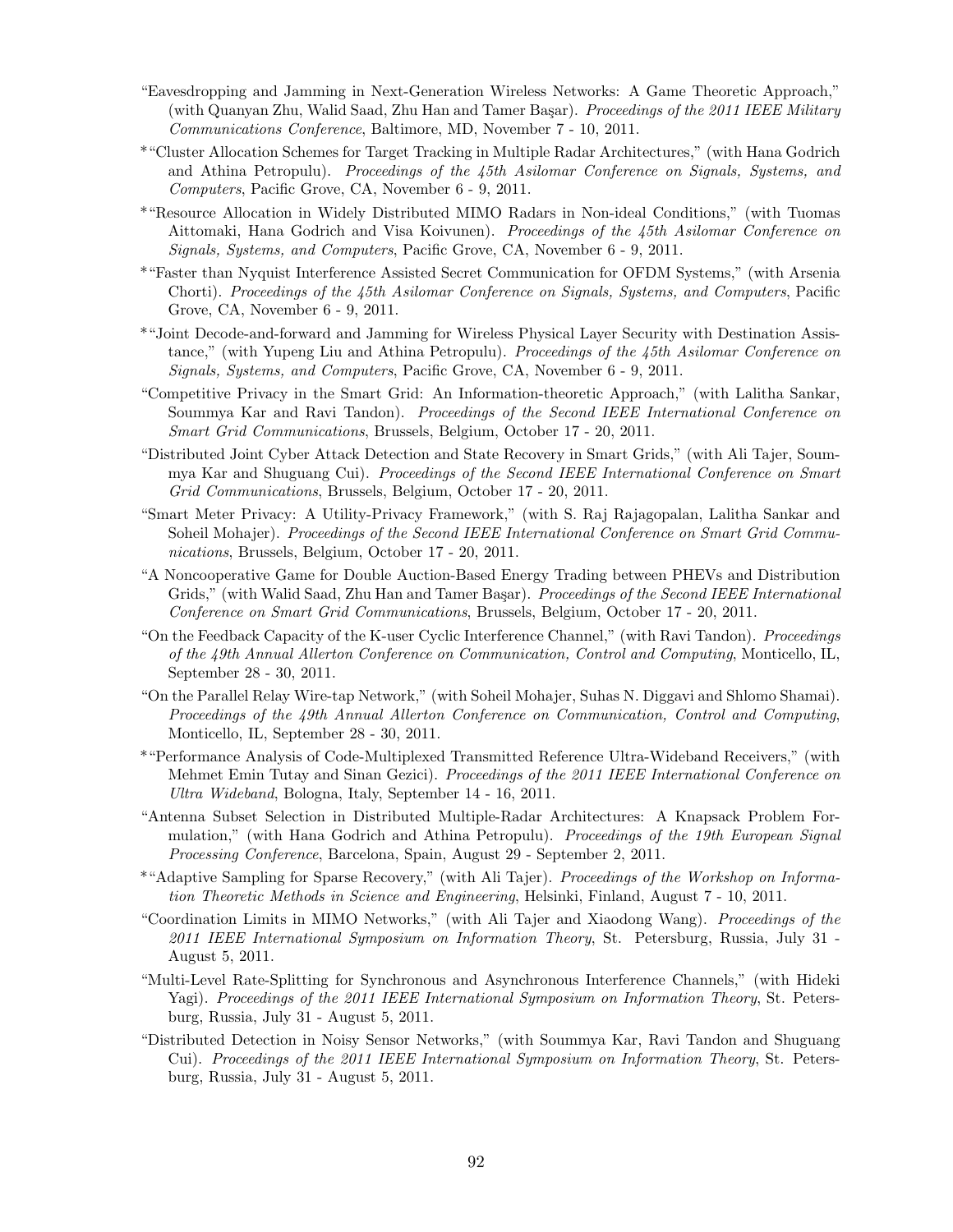- "Partial Group Decoding for Interference Channels," (with Ali Tajer and Xiaodong Wang). Proceedings of the 2011 IEEE International Symposium on Information Theory, St. Petersburg, Russia, July 31 - August 5, 2011.
- "Half-Duplex Relaying Based on Quantize-and-Forward," (with Sha Yao, Mikael Skoglund and Tùng Kim). Proceedings of the 2011 IEEE International Symposium on Information Theory, St. Petersburg, Russia, July 31 - August 5, 2011.
- "Multi-User Privacy: The Gray-Wyner System and Generalized Common Information," (with Ravi Tandon and Lalitha Sankar). Proceedings of the 2011 IEEE International Symposium on Information Theory, St. Petersburg, Russia, July 31 - August 5, 2011.
- "Improved Rate-equivocation Regions for Secure Cooperative Communication," (with Ninoslav Marina and Hideki Yagi). Proceedings of the 2011 IEEE International Symposium on Information Theory, St. Petersburg, Russia, July 31 - August 5, 2011.
- "Cascade Source Coding with Erased Side Information," (with Ravi Tandon and Soheil Mohajer). Proceedings of the 2011 IEEE International Symposium on Information Theory, St. Petersburg, Russia, July 31 - August 5, 2011.
- \*"Quickest Search Via Adaptive Sampling," (with Ali Tajer). Proceedings of the 3rd International Workshop on Sequential Methodologies, Palo Alto, CA, June 14 - 16, 2011.
- "Coalitional Game Theory for Cooperative Micro-Grid Distribution Networks," (with Walid Saad and Zhu Han). Presented at the Second IEEE Workshop on Smart Grid Communications, in conjunction with the 2011 IEEE International Conference on Communications, Kyoto, Japan, June 5, 2011.
- "On the Capacity of Multiple-Access-Z-Interference Channels," (with Fangfang Zhu, Xiaohu Shang and Biao Chen). Proceedings of the 2011 IEEE International Conference on Communications, Kyoto, Japan, June 5 - 9, 2011.
- "Diversity Gain Analysis of Single-Input Multiple-Output WPAN Systems with Best Terminal Selection," (with Kyeong Jin Kim). Proceedings of the 2011 IEEE International Conference on Communications, Kyoto, Japan, June 5 - 9, 2011.
- "SNEED: Enhancing Network Security Services Using Network Coding and Joint Capacity," (with Salah A. Aly and Nirwan Ansari). Proceedings of the 2011 IEEE International Conference on Communications, Kyoto, Japan, June 5 - 9, 2011.
- "Integrating Multiple Perspectives in Engineering Education," (with Sharad Malik). Presented at the Symposium on Engineering and Liberal Education, Union College, Schnectady, NY, June 3 - 4, 2011.
- "A Combinatorial Optimization Framework for Subset Selection in Distributed Multiple-Radar Architectures," (with Hana Godrich and Athina Petropulu). *Proceedings of the 2011 IEEE International* Conference on Acoustics, Speech and Signal Processing, Prague, Czech Republic, May 22 - 27, 2011.
- "Optimal Power Allocation in Distributed Multiple-Radar Configurations," (with Hana Godrich and Athina Petropulu). Proceedings of the 2011 IEEE International Conference on Acoustics, Speech and Signal Processing, Prague, Czech Republic, May 22 - 27, 2011.
- "On Optimal Precoding in Wireless Multicast Systems," (with Yiyue Wu, Haipeng Zheng, A. Robert Calderbank and Sanjeev R. Kulkarni). Proceedings of the 2011 IEEE International Conference on Acoustics, Speech and Signal Processing, Prague, Czech Republic, May 22 - 27, 2011.
- "A Knapsack Problem Formulation for Relay Selection in Secure Cooperative Wireless Communication," (with Shuangyu Luo, Hana Godrich and Athina Petropulu). *Proceedings of the 2011 IEEE Inter*national Conference on Acoustics, Speech and Signal Processing, Prague, Czech Republic, May 22 - 27, 2011.
- "Fast Adaptive Variational Sparse Bayesian Learning with Automatic Relevance Determination," (with Dmitriy Shutin, Thomas Buchgraber and Sanjeev R. Kulkarni). *Proceedings of the 2011 IEEE* International Conference on Acoustics, Speech and Signal Processing, Prague, Czech Republic, May 22 - 27, 2011.
- "A Robust Estimator and Detector of Circularity of Complex Signals," (with Esa Ollila and Visa Koivunen). Proceedings of the 2011 IEEE International Conference on Acoustics, Speech and Signal Processing, Prague, Czech Republic, May 22 - 27, 2011.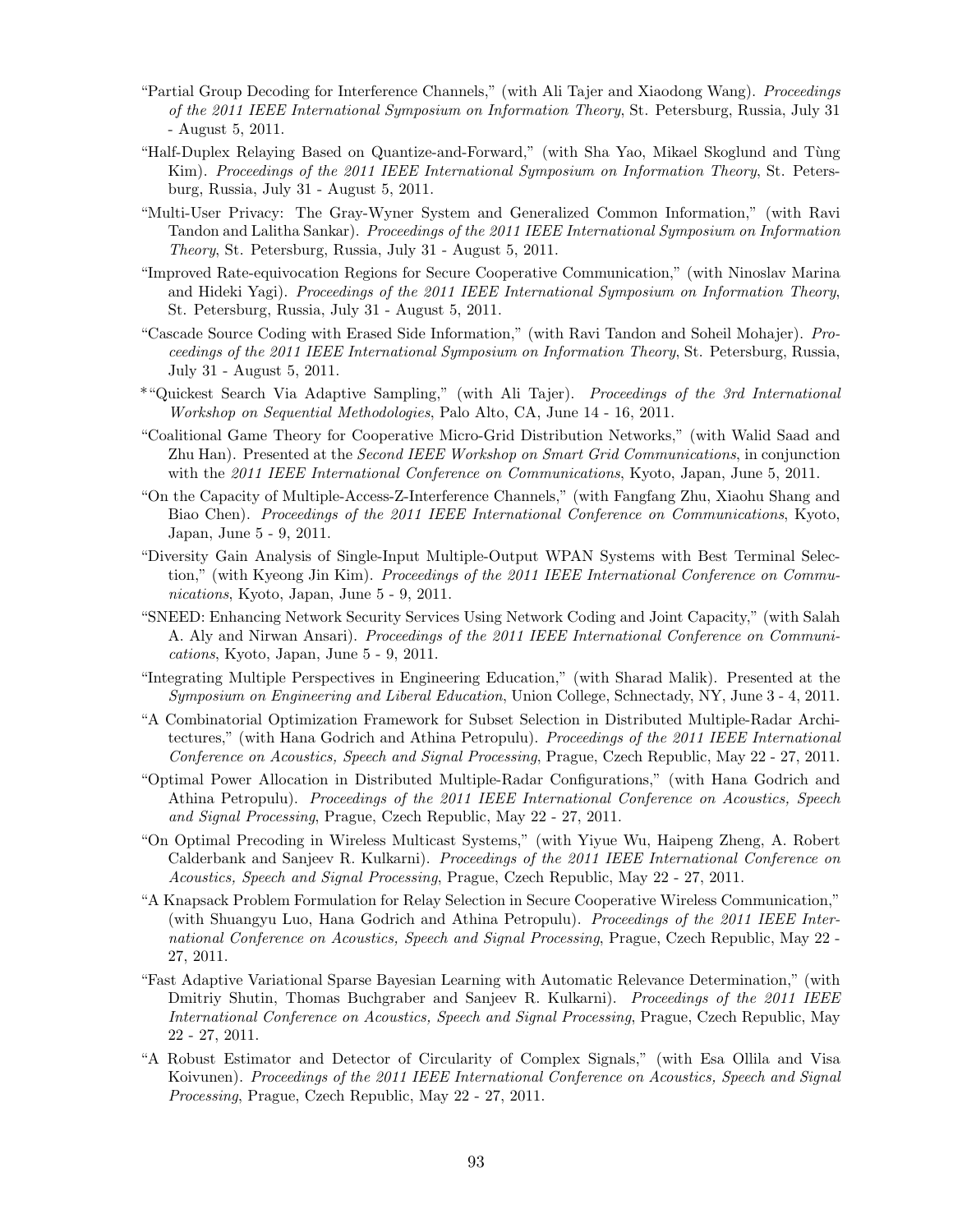- "Convergence Results in Distributed Kalman Filtering," (with Soummya Kar, Shuguang Cui and Jos M. F. Moura). Proceedings of the 2011 IEEE International Conference on Acoustics, Speech and Signal Processing, Prague, Czech Republic, May 22 - 27, 2011.
- "A Sliding-Window Online Fast Variational Sparse Bayesian Learning Algorithm," (with Thomas Buchgraber, Dmitriy Shutin and Sanjeev R. Kulkarni). Proceedings of the 2011 IEEE International Conference on Acoustics, Speech and Signal Processing, Prague, Czech Republic, May 22 - 27, 2011.
- "Base Station Location Optimization for Minimal Energy Consumption in Wireless Networks," (with Pablo González-Brevis, Jacek Gondzio, Yijia Fan, John Thompson, Ioannis Krikidis, and Pei-Jung Chung). Proceedings of the 2nd Green Wireless Communications and Networks Workshop held in conjunction with the IEEE Vehicular Technology Conference - Spring, Budapest, Hungary, May 15 - 18, 2011.
- "Reinforcement Learning Based Distributed Multiagent Sensing Policy for Cognitive Radio Ad Hoc Networks," (with Jarmo Lundén, Visa Koivunen and Sanjeev R. Kulkarni). *Proceedings of the 2011* Dynamic Spectrum Access (DySPAN), Aachen, Germany, May 3 - 6, 2011.
- \*"A Game Theoretic Approach for Multi-hop Power Line Communications," (with Walid Saad and Zhu Han). Proceedings of GameNets 2011: International Conference on Game Theory for Networks, Shanghai, China, April 16 - 20, 2011.
- \*"Selfish Random Access: Equilibrium Conditions and Best-response Learning," (with Hazer Inaltekin and Mung Chiang). Proceedings of GameNets 2011: International Conference on Game Theory for Networks, Shanghai, China, April 16 - 20, 2011.
- \*"The Sharing-Mart System: Incentivizing Digital Content Trading Using Online Auctions," (with Christopher Leberknight, Ranjan Pal and Mung Chiang). Proceedings of GameNets 2011: International Conference on Game Theory for Networks, Shanghai, China, April 16 - 20, 2011.
- "On the Capacity of Gaussian Broadcast Channels That Receive Interference," (with Xiaohu Shang). Proceedings of the 45th Annual Conference on Information Sciences and Systems, The Johns Hopkins University, Baltimore, MD, March 23 - 25, 2011.
- "Consensus Clustering: The Filtered Stochastic Best-One-Element-Move Algorithm," (with Haipeng Zheng and Sanjeev R. Kulkarni). Proceedings of the 45th Annual Conference on Information Sciences and Systems, The Johns Hopkins University, Baltimore, MD, March 23 - 25, 2011.
- "On the Capacity Region of Multiple-Access Relay Channels," (with Ravi Tandon). Proceedings of the 45th Annual Conference on Information Sciences and Systems, The Johns Hopkins University, Baltimore, MD, March 23 - 25, 2011.
- "Improving Accuracy of Coherent Aggregated Forecasts," (with Guanchun Wang and Sanjeev Kulkarni). Proceedings of the 45th Annual Conference on Information Sciences and Systems, The Johns Hopkins University, Baltimore, MD, March 23 - 25, 2011.
- \*"Complex-valued Signal Processing Essential Models, Tools and Statistics," (with Esa Ollila and Visa Koivunen). Proceedings of the Information Theory and Applications Workshop, University of California, San Diego, La Jolla, CA, February 6 - 11, 2011.
- \*"Generalized Time-Sharing for Asynchronous Interference Channels," (with Hideki Yagi). Presented at the Information Theory and Applications Workshop, University of California, San Diego, La Jolla, CA, February 6 - 11, 2011.
- \*"Improved Rate-equivocation Regions for Secure Cooperative Communication," (with Ninoslav Marina and Hideki Yagi). Presented at the Information Theory and Applications Workshop, University of California, San Diego, La Jolla, CA, February 6 - 11, 2011.
- "A Reduced Feedback Precoder for Cooperative Relay Networks," (with Kyeong Jin Kim, Yijia Fan and Ronald A. Iltis). Proceedings of the 2010 IEEE Global Communications Conference, Miami, FL, December 6 - 10, 2010.
- "Joint Channel Estimation and Equalization for OFDM based Broadband Communications in Rapidly Varying Mobile Channels." (with Habib Senol and Erdal Panayırcı). Proceedings of the 2010 IEEE Workshop on Broadband Wireless Access, held at the 2010 IEEE Global Communications Conference, Miami, FL, December 6 - 10, 2010.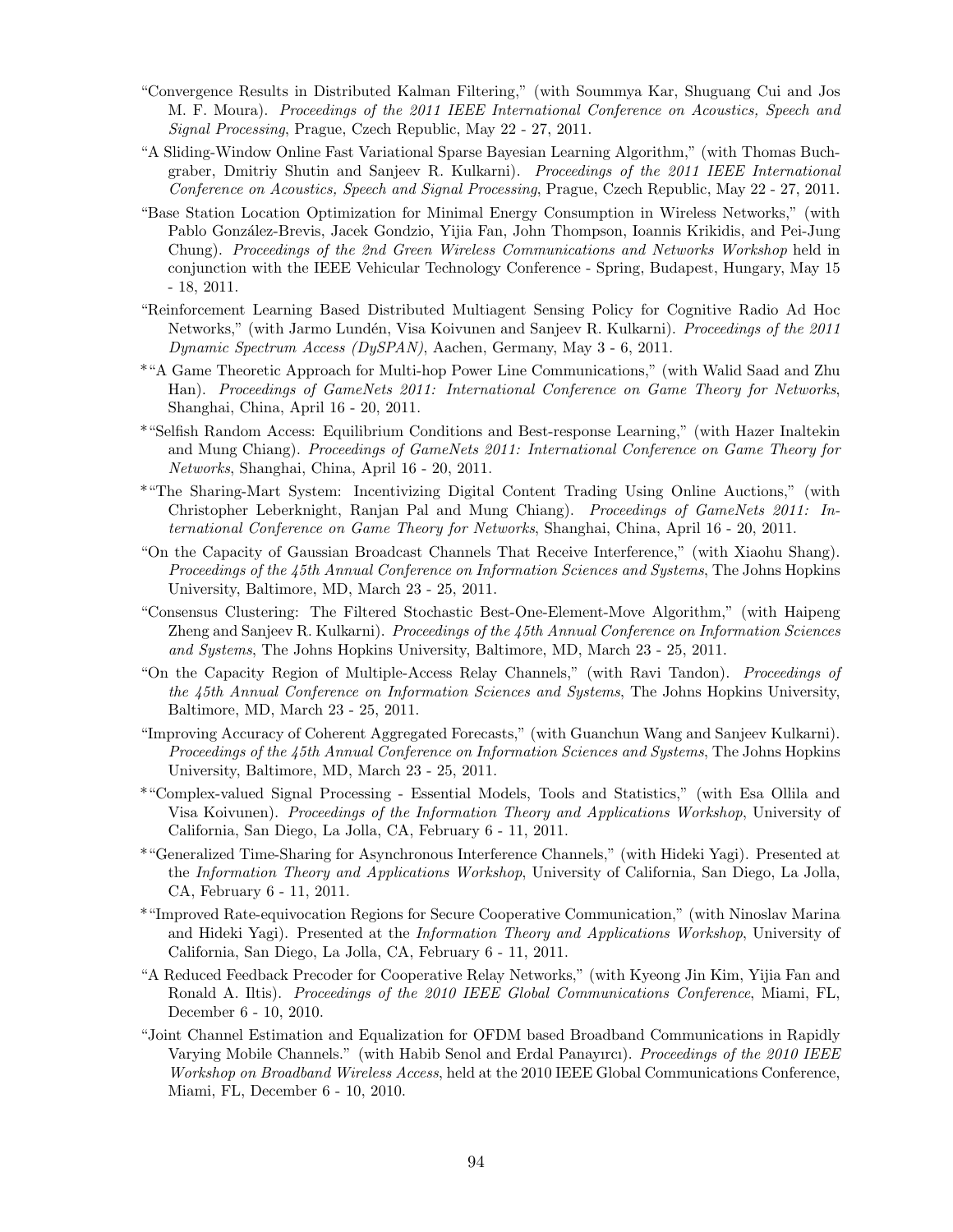- \*"Iterative Transceiver Design for MIMO AF Relay Networks with Multiple Sources" (with Shaodan Ma, Chengwen Xing, Yijia Fan, Yik-Chung Wu and Tung-Sang Ng). Proceedings of the 2010 IEEE Military Communications Conference, San Jose, CA, October 31 - November 3, 2010.
- "Robust Target Estimation in Compressive Sensing Based Colocated MIMO Radar," (with Yao Yu and Athina Petropulu). Proceedings of the 2010 IEEE Military Communications Conference, San Jose, CA, October 31 - November 3, 2010.
- "Power Allocation Schemes for Target Localization in Widely Distributed MIMO Radar Systems," (with Hana Godrich and Athina Petropulu). Proceedings of the 2010 IEEE Military Communications Conference, San Jose, CA, October 31 - November 3, 2010.
- \*"Secure Source Coding and Privacy-Utility Tradeoffs in Databases," (with S. Raj Rajogopalan and Lalitha Sankar). Proceedings of the Sixth Joint Workshop on Coding and Communications, Santo Stefano Belbo, Italy, October 17 - 19, 2010.
- \*"An Information-Theoretic Approach to Privacy," (with Lalitha Sankar and Raj Rajagopalan). Proceedings of the 48th Annual Allerton Conference on Communication, Control and Computing, Monticello, IL, September 29 - October 1, 2010.
- \*"Key Agreement over Wireless Fading Channels with an Active Attacker," (with Lifeng Lai and Yingbin Liang). Proceedings of the 48th Annual Allerton Conference on Communication, Control and Computing, Monticello, IL, September 29 - October 1, 2010.
- "An Explicit Construction of Concatenated Codes for Multiple Access Channels," (with Hideki Yagi). Proceedings of the 48th Annual Allerton Conference on Communication, Control and Computing, Monticello, IL, September 29 - October 1, 2010.
- \*"High SNR Secrecy Rates with OFDM Signaling over Fading Channels," (with Francesco Renna and Nicola Laurenti). Proceedings of the 21st Annual IEEE International Symposium on Personal, Indoor and Mobile Radio Communication, Istanbul, Turkey, September 26 - 30, 2010.
- "Space-Time Block Coding for Spatial Modulation," (with Ertuğrul Başar, Ümit Aygölü and Erdal Panayırcı). Proceedings of the 21st Annual IEEE International Symposium on Personal, Indoor and Mobile Radio Communication, Istanbul, Turkey, September 26 - 30, 2010.
- "A Cross-Validation Approach to Trajectory and Shape Reconstruction for Rigid Bodies," (with Jieqi Yu, Haipeng Zheng and Sanjeev R. Kulkarni). Proceedings of the 2010 IEEE International Workshop on Machine Learning for Signal Processing, Kittilä, Finland, August 29 - September 1, 2010.
- \*"Resource Allocation Schemes for Target Localization in Distributed Multiple Radar Architectures," (with Hana Godrich and Athina Petropulu). Proceedings of the 2010 European Signal Processing Conference, August 23 - 27, 2010, Aalborg, Denmark.
- \*"Wireless Physical Layer Security," Proceedings of the Workshop on New Directions in Communications and Networking, Tsinghua University, Beijing, China, July 9 - 11, 2010.
- "Attribute-distributed Learning: The Iterative Covariance Optimization Algorithm and Its Applications," (with Haipeng Zheng and Sanjeev R. Kulkarni). Proceedings of the 2010 American Control Conference, Baltimore, MD, June 30 - July 2, 2010.
- "Self-Organized Spectrum Sharing in Large MIMO Multiple-Access Channels," (with Romain Couillet and Mérouane Debbah). Proceedings of the 2010 IEEE International Symposium on Information Theory, Austin, TX, June 13 - 18, 2010.
- "MIMO Gaussian Broadcast Channels with Confidential and Common Messages," (with Ruoheng Liu, Tie Liu and Shlomo Shamai). Proceedings of the 2010 IEEE International Symposium on Information Theory, Austin, TX, June 13 - 18, 2010.
- "Broadcast Channels with Private and Confidential Messages," (with Ruoheng Liu, Tie Liu and Shlomo Shamai). Proceedings of the 2010 IEEE International Symposium on Information Theory, Austin, TX, June 13 - 18, 2010.
- "On the Weighted Sum-Rate Capacity Of Broadcast Channels That Generate Interference," (with Xiaohu Shang). Proceedings of the 2010 IEEE International Symposium on Information Theory, Austin, TX, June 13 - 18, 2010.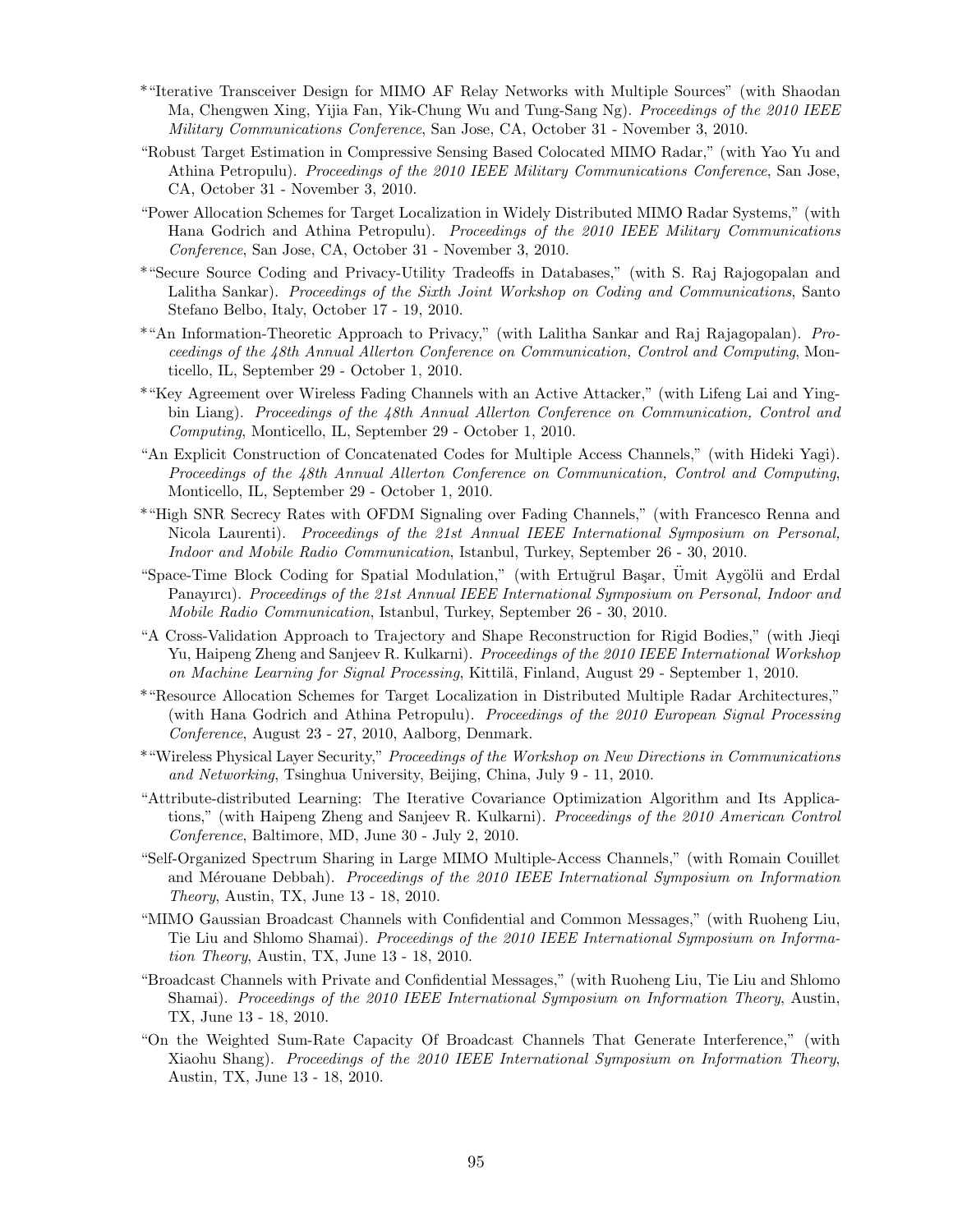- "On Minimax Robust Detection of Stationary Gaussian Signals in White Gaussian Noise," (with Wenyi Zhang). Proceedings of the 2010 IEEE International Symposium on Information Theory, Austin, TX, June 13 - 18, 2010.
- "Variable-Length Coding with Feedback in the Non-Asymptotic Regime," (with Yury Polyanskiy and Sergio Verdú). Proceedings of the 2010 IEEE International Symposium on Information Theory, Austin, TX, June 13 - 18, 2010.
- "Minimum Energy to Send k Bits With and Without Feedback," (with Yury Polyanskiy and Sergio Verdú). Proceedings of the 2010 IEEE International Symposium on Information Theory, Austin, TX, June 13 - 18, 2010.
- "A Theory of Utility and Privacy of Data Sources," (with Lalitha Sankar and S. Raj Rajagopalan). Proceedings of the 2010 IEEE International Symposium on Information Theory, Austin, TX, June 13 - 18, 2010.
- "Performance Analysis of Linear Codes under Maximum Likelihood Decoding at Low Rate," (with Hideki Yagi). Proceedings of the 2010 IEEE International Symposium on Information Theory, Austin, TX, June 13 - 18, 2010.
- "Coset Codes for Multiple Access Channels with Common Information Based on LDPC Codes," (with Hideki Yagi). Proceedings of the 2010 IEEE International Symposium on Information Theory, Austin, TX, June 13 - 18, 2010.
- "Space-Alternating Attribute-Distributed Sparse Learning," (with Dmitriy Shutin, Haipeng Zheng, Bernard H. Fleury and Sanjeev R. Kulkarni). *Proceedings of the 2nd International Workshop on* Cognitive Information Processing, June 14 - 16, 2010, Elba, Italy.
- \*"Cooperative Relaying in Sensor Networks," (with Deniz G¨und¨uz, Elza Erkip and Andrea Goldsmith). Proceedings of the 5th International Conference on Cognitive Radio Oriented Wireless Networks and Communications, Cannes, France, June 9 - 11, 2010.
- "Resource Allocation Schemes for Target Localization in Distributed Multiple Radar Architectures," (with Hana Godrich and Athina Petropulu). Presented at the *ONR/GTRI Workshop on Target* Tracking and Sensor Fusion, Santa Barbara, CA, May 25 - 26, 2010.
- "Compressive Sensing Based Colocated MIMO Radar," (with Yao Yu and Athina P. Petropulu). Presented at the ONR/GTRI Workshop on Target Tracking and Sensor Fusion, Santa Barbara, CA, May 25 - 26, 2010.
- "Shifted Successive Decode-and-Forward Relaying: Towards the Optimal Diversity-Multiplexing Tradeoff for a Four-Node Cooperative Network," (with Chao Wang, Yijia Fan, John S. Thompson and Mikael Skoglund). Proceedings of the IEEE International Conference on Communications, Cape Town, South Africa, May 23 - 27, 2010.
- \*"Online Content Trading: Sharing Mart System and Auction Experiments," (with Hazer Inaltekin, Necati E. Ozgencil, Hao Xu and Mung Chiang). Proceedings of the First IEEE Workshop on Social Networks (held in conjunction with the IEEE International Conference on Communications), Cape Town, South Africa, May 23, 2010.
- "Range-Free Localization with the Radical Line," (with Hongyang Chen, Yiu Tong Chan and Kaoru Sezaki). Proceedings of the IEEE International Conference on Communications, Cape Town, South Africa, May 23 - 27, 2010.
- "Superposition-Repetition-Coded Successive Decode-and-Forward Relaying with Limited Destination-Relay Feedback," (with Chao Wang, Yijia Fan, John S. Thompson and Mikael Skoglund). Proceedings of the IEEE Wireless Communications and Networking Conference, Sydney, Australia, April 18 - 21, 2010.
- "Linear Transceiver Design for Amplify-and-Forward MIMO Relay Systems under Channel Uncertainties," (with Chengwen Xing, Shaodan Ma, Yik-Chung Wu and Tung-Sang Ng). Proceedings of the IEEE Wireless Communications and Networking Conference, Sydney, Australia, April 18 - 21, 2010.
- \*"Robust EM-Based Detection of BICM-OFDM Transmissions in the Presence of Narrowband Interference," (with Luca Sanguinetti and Michele Morelli). Proceedings of European Wireless 2010, Lucca, Italy, April 12 - 15, 2010.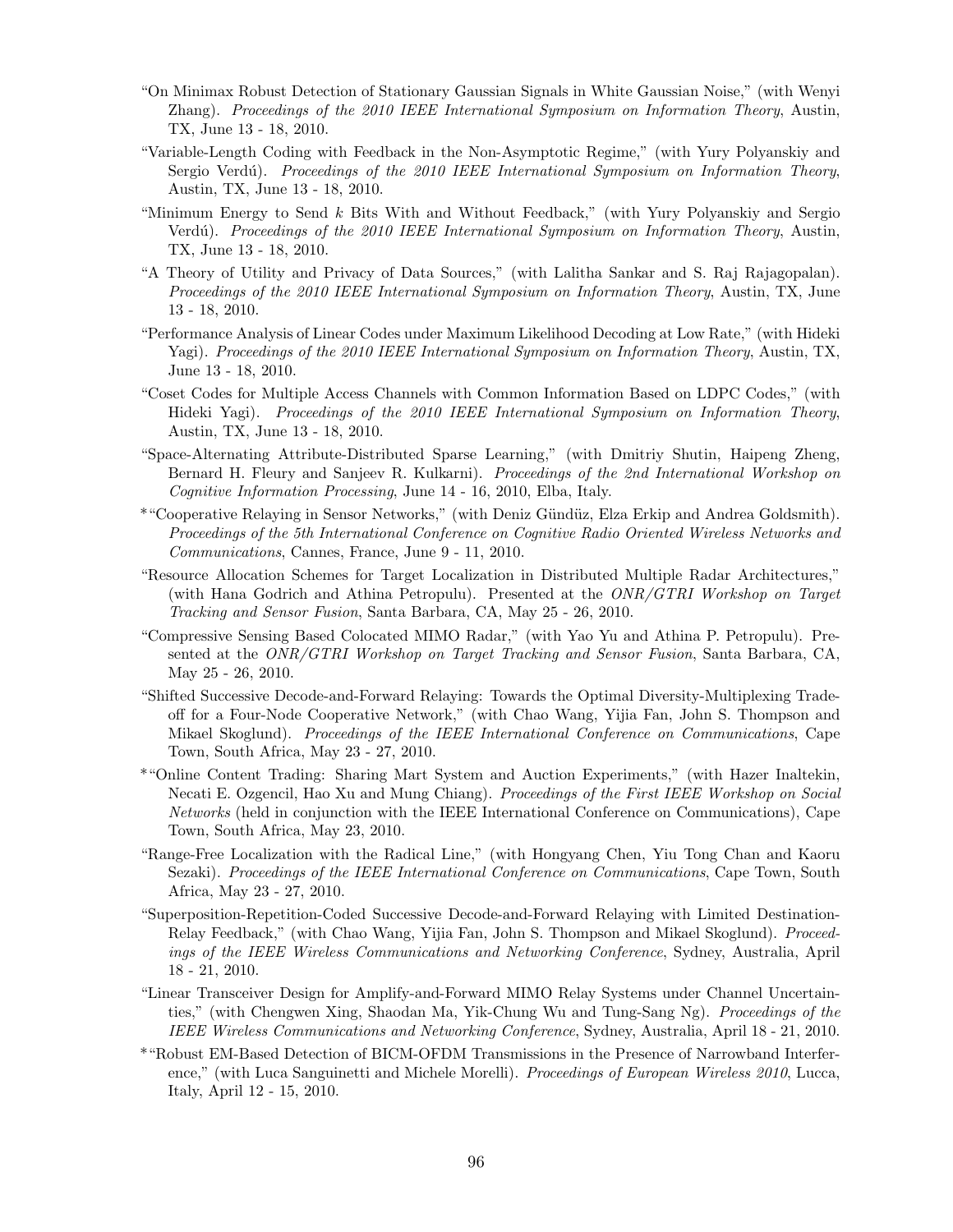- \*"Physical Layer Secrecy for OFDM Systems," (with Francesco Renna and Nicola Laurenti). Proceedings of European Wireless 2010, Lucca, Italy, April 12 - 15, 2010.
- "Privacy-Security Tradeoffs in Reusable Biometric Security Systems," (with Lifeng Lai and Siu-Wai Ho). Proceedings of the IEEE International Conference on Acoustics, Speech and Signal Processing, Dallas, TX, March 14 - 19, 2010.
- "Agent Selection for Regression on Attribute Distributed Data," (with Haipeng Zheng and Sanjeev R. Kulkarni). Proceedings of the IEEE International Conference on Acoustics, Speech and Signal Processing, Dallas, TX, March 14 - 19, 2010.
- "Noise Enhanced Detection in the Restricted Bayesian Framework," (with Suat Bayram and Sinan Gezici). Proceedings of the IEEE International Conference on Acoustics, Speech and Signal Processing, Dallas, TX, March 14 - 19, 2010.
- "Energy Efficient Lossy Transmission over Sensor Networks with Feedback" (with Aman Jain, Deniz Gündüz, Sanjeev R. Kulkarni and S. Verdú). Proceedings of the IEEE International Conference on Acoustics, Speech and Signal Processing, Dallas, TX, March 14 - 19, 2010.
- \*"Range Estimation for MIMO Step-Frequency Radar with Compressive Sensing," (with Yao Yu and Athina P. Petropulu). Proceedings of the 4th International Symposium on Communications, Control and Signal Processing, Limassol, Cyprus, March 3 - 5, 2010.
- \*"Localization Performance of Coherent MIMO Radar Systems Subject to Phase Synchronization Errors," (with Hana Godrich and Alexander M. Haimovich). Proceedings of the 4th International Symposium on Communications, Control, and Signal Processing, Limassol, Cyprus, March 3 - 5, 2010.
- \*"MIMO Gaussian Broadcast Channels with Common Messages," (with Tie Liu, Ruoheng Liu and Shlomo Shamai). Proceedings of the 2010 Information Theory and Applications Workshop, La Jolla, CA, January 31 - February 5, 2010.
- \*"Information Theoretic Reflections on Constrained Base Station Cooperation in the Uplink," (with Shlomo Shamai, Osvaldo Simeone, Michael Gastpar, Amos Lapidoth, N. Levy, B. Nazer, Amir Sanderovich, Oren Somekh, M. Wigger and Benjamin M. Zaidel). Proceedings of the 2010 Information Theory and Applications Workshop, La Jolla, CA, January 31 - February 5, 2010.
- \*"Secret-Key Generation for Fading Wireless Channels," (with Xiaojun Tang, Ruoheng Liu and Predrag Spasojevic). Proceedings of the Proceedings of the 2010 Information Theory and Applications Workshop, La Jolla, CA, January 31 - February 5, 2010.
- \*"Privacy and Utility of Databases: Can Shannon Help Conceal and Reveal Information?" (with Lalitha Sankar and Raj Rajagopalan). Proceedings of the 2010 Information Theory and Applications Workshop, La Jolla, CA, January 31 - February 5, 2010.
- "Error Exponents for Linear Codes under Maximum Likelihood Decoding at Low Rates," (with Hideki Yagi). Proceedings of the 2010 Information Theory and Applications Workshop, La Jolla, CA, January 31 - February 5, 2010.
- \*"Optimal Power Allocation for Secure Communication over Fading MACs," (with Ruoheng Liu and Yingbin Liang). Proceedings of the 2010 Information Theory and Applications Workshop, La Jolla, CA, January 31 - February 5, 2010.
- \*"Energy-Distortion Tradeoff with Multiple Sources and Feedback," (with Aman Jain, Deniz G¨ud¨uz, Sanjeev R. Kulkarni and S. Verdú). Proceedings of the 2010 Information Theory and Applications Workshop, La Jolla, CA, January 31 - February 5, 2010.
- \*"MIMO Radar Based on Reduced Complexity Compressive Sensing," (with Yao Yu, Athina P. Petropulu and Thomas P.-Y. Yu). Proceedings of the IEEE Radio and Wireless Symposium, New Orleans, LA, January 10 - 14, 2010.
- \*"Energy-Distortion Tradeoffs in Multiple-access Channels with Feedback," (with Aman Jain, Deniz Gündüz, Sanjeev R. Kulkarni and Sergio Verdú). Proceedings of the 2010 IEEE Information Theory Workshop, Cairo, Egypt, January 6 - 8, 2010.
- \*"Parallel Discrete Memoryless Interference Channels Under Strong Interference: Separability and Capacity Region Results," (with Jin Xu, Xiaohu Shang and Biao Chen). Proceedings of the 2010 IEEE Information Theory Workshop, Cairo, Egypt, January 6 - 8, 2010.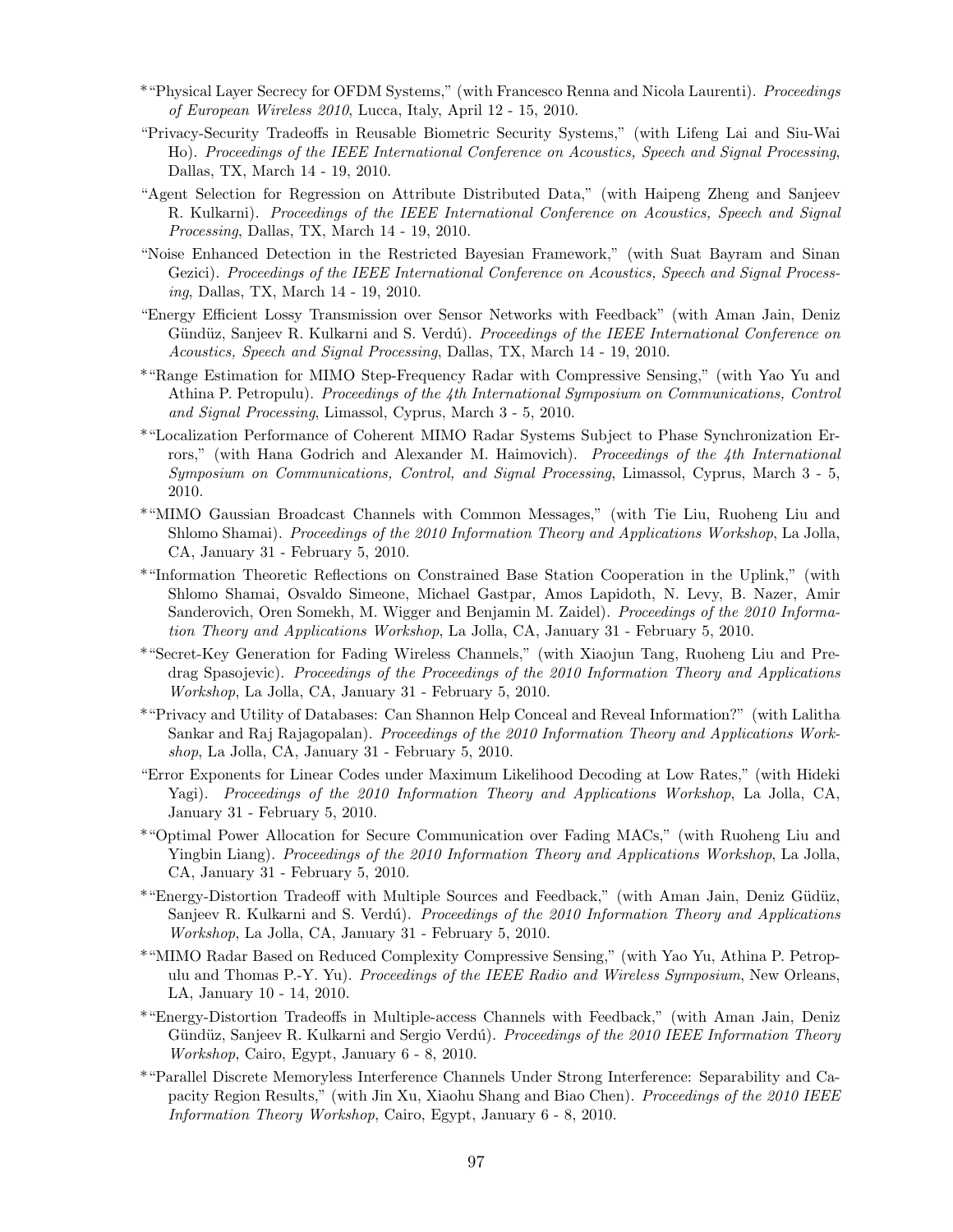- "Application of LDGM-LDPC Codes to Secrecy Coding for the Binary Symmetric Wiretap Channel," (with Manik Raina, Ruoheng Liu and Predrag Spasojevic). Proceedings of the 2010 IEEE Information Theory Workshop, Cairo, Egypt, January 6 - 8, 2010.
- "Quickest Detection in Coupled Systems," (with Olympia Hadjiliadis and Tobias Schaefer). Proceedings of the 48th IEEE Conference on Decision and Control, Shanghai, China, December 16 - 18, 2009.
- \*"Outlier Elimination for Robust Ellipse and Ellipsoid Fitting," (with Jieqi Yu and Sanjeev R. Kulkarni). Proceedings of the Third International Workshop on Computational Advances in Multi-Sensor Adaptive Processing, Aruba, December 13 - 16, 2009.
- \*"Time Delay Estimation in Cognitive Radio Systems," (with Fatih Kocak, Hasari Celebi, Sinan Gezici, Khalid A. Qaraqe and Huseyin Arslan). Proceedings of the Third International Workshop on Computational Advances in Multi-Sensor Adaptive Processing, Aruba, December 13 - 16, 2009.
- \*"An Analysis of Phase Synchronization Mismatch Sensitivity for Coherent MIMO Radar Systems," (with Hana Godrich and Alexander M. Haimovich). Proceedings of the Third International Workshop on Computational Advances in Multi-Sensor Adaptive Processing, Aruba, December 13 - 16, 2009.
- "A Gibbs Sampling Based MAP Detection Algorithm for OFDM Over Rapidly Varying Mobile Radio Channels," (with Erdal Panayırcı and Hakan Dogan). Proceedings of the 2009 IEEE Global Communications Conference, Honolulu, HI, November 30 - December 4, 2009.
- "Analog Source Exchange with the Help of a Relay," (with Tùng Kim). Proceedings of the 2009 IEEE Global Communications Conference, Honolulu, HI, November 30 - December 4, 2009.
- "On the Optimality of Beamforming for Multi-User MISO Interference Channels with Single-User Detection," (with Xiaohu Shang and Biao Chen). *Proceedings of the 2009 IEEE Global Communications* Conference, Honolulu, HI, November 30 - December 4, 2009.
- \*"Reduced Complexity Angle-Doppler-Range Estimation for MIMO Radar That Employs Compressive Sensing," (with Yao Yu and Athina Petropulu). Proceedings of the 43rd Asilomar Conference on Signals, Systems and Computers, Pacific Grove, CA, November 1 - 4, 2009.
- \*"MIMO Z-Interference Channels: Capacity Under Strong and Noisy Interference," (with Xiaohu Shang, Biao Chen and Gerhard Kramer). Proceedings of the 43rd Asilomar Conference on Signals, Systems and Computers, Pacific Grove, CA, November 1 - 4, 2009.
- "The Gaussian Wiretap Channel with Noisy Public Feedback: Breaking the High-SNR Ceiling," (with Tng Kim). Proceedings of the 43rd Asilomar Conference on Signals, Systems and Computers, Pacific Grove, CA, November 1 - 4, 2009.
- "Robust Fitting of Ellipses and Spheroids," (with Jieqi Yu and Sanjeev R. Kulkarni). Proceedings of the 43rd Asilomar Conference on Signals, Systems and Computers, Pacific Grove, CA, November 1 - 4, 2009.
- \*"Secure Broadcast over MIMO Wireless Channels," (with Ruoheng Liu, Tie Liu and Shlomo Shamai). Presented at the 23rd IEEE Annual Computer Communications Workshop, Lenox, MA, October 18 - 21, 2009.
- \*"The Broadcast Approach over Fading Gaussian Wiretap Channels," (with Yingbin Liang, Lifeng Lai and Shlomo Shamai). *Proceedings of the 2009 IEEE Information Theory Workshop*, Taormina, Sicily, October 11 - 19, 2009.
- "Throughput of Cellular Uplink with Dynamic User Activity and Cooperative Base-Stations," (with Oren Somekh, Osvaldo Simeone and Shlomo Shamai). Proceedings of the 2009 IEEE Information Theory Workshop, Taormina, Sicily, October 11 - 19, 2009.
- "Ergodic Layered Erasure One-Sided Interference Channels," (with Vaneet Aggarwal, Lalitha Sankar and A. Robert Calderbank). Proceedings of the 2009 IEEE Information Theory Workshop, Taormina, Sicily, October 11 - 19, 2009.
- "A Unified Framework for Key Agreement over Wireless Fading Channels," (with Lifeng Lai). Proceedings of the 2009 IEEE Information Theory Workshop, Taormina, Sicily, October 11 - 19, 2009.
- "Distortion Exponent in MIMO Channels with Feedback" (with Deniz Gündüz and Andrea Goldsmith). Proceedings of the 2009 IEEE Information Theory Workshop, Taormina, Sicily, October 11 - 19, 2009.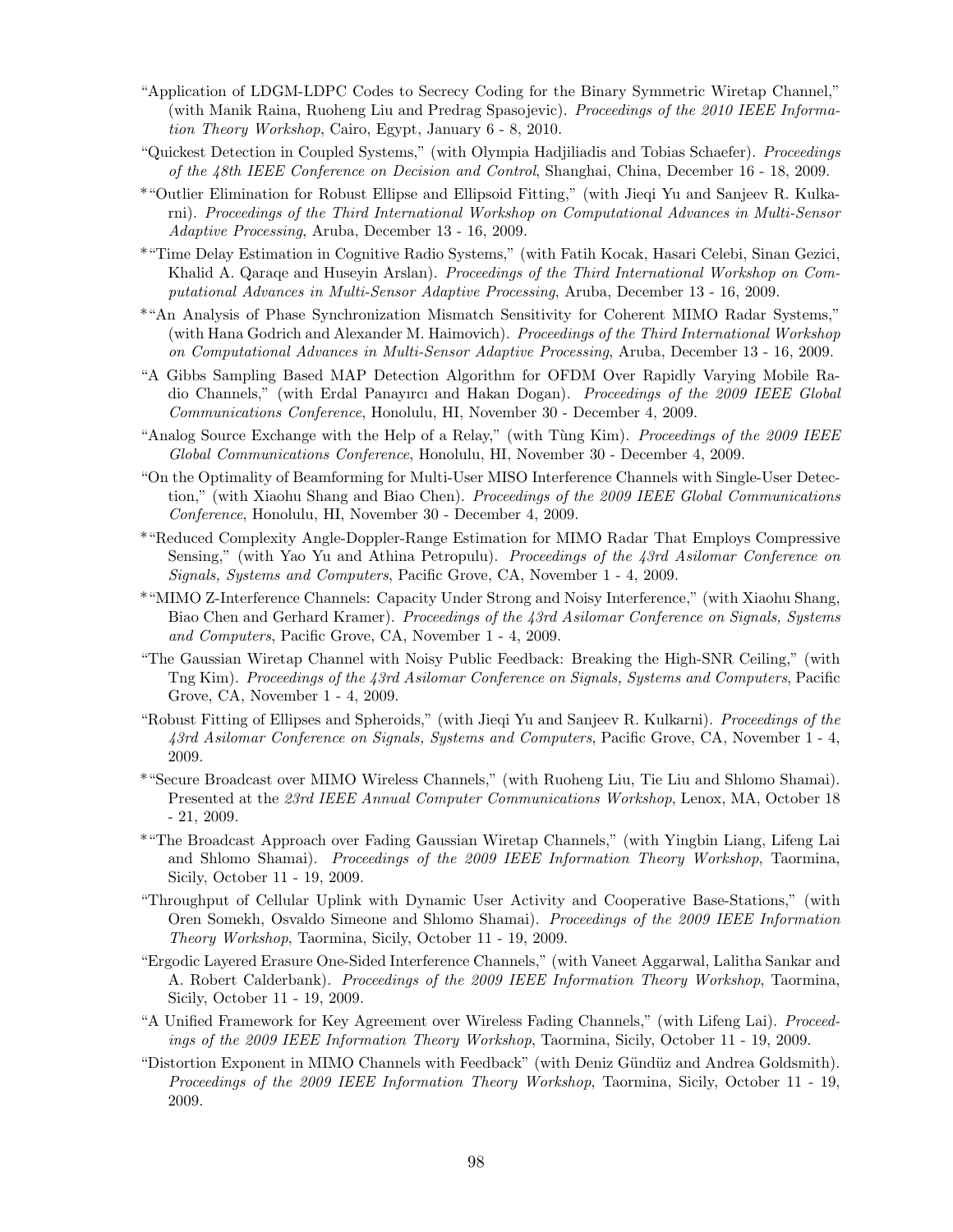- "K-User Fading Interference Channels: The Ergodic Very Strong Case," (with Lalitha Sankar and Jan Vondrack). Proceedings of the 47th Annual Allerton Conference on Communication, Control and Computing, Monticello, IL, September 30 - October 2, 2009.
- "Secure Relaying: Can Publicly Transferred Keys Increase Degrees of Freedom?" (with Tng Kim). Proceedings of the 47th Annual Allerton Conference on Communication, Control and Computing, Monticello, IL, September 30 - October 2, 2009.
- "Limits on The Robustness of MIMO Joint Source-Channel Codes," (with Mahmoud Taherzadeh). Proceedings of the 47th Annual Allerton Conference on Communication, Control and Computing, Monticello, IL, September 30 - October 2, 2009.
- \*"Fading Cognitive Multiple-Access Channels with Confidential Messages," (with Ruoheng Liu and Yingbin Liang). Proceedings of the 47th Annual Allerton Conference on Communication, Control and Computing, Monticello, IL, September 30 - October 2, 2009.
- \*"Repeated Auctions with Learning for Spectrum Access in Cognitive Radio Networks," (with Zhu Han and Rong Zheng). Presented at the 47th Annual Allerton Conference on Communication, Control and Computing, Monticello, IL, September 30 - October 2, 2009.
- "Coding for Multiple Access Channels with Common Information Based on LDPC Codes," (with Hideki Yagi). Proceedings of the IEICE Technical Meeting on Information Theory, Sophia University, Toyko, Japan, September 29 - 30, 2009.
- \*"Radio Resource Management for Green Wireless Networks," (with Cristina Comanciu and Narayan Mandayam). Proceedings of the 2009 IEEE 70th Vehicular Technology Conference - Fall, Anchorage, AK, September 20 - 23, 2009.
- \*"Convergence and Tradeoff of Utility-Optimal CSMA," (with Jiaping Liu, Yung Yi, Alexandre Proutire and Mung Chiang). Proceedings of the Sixth International Conference on Broadband Communications, Networks and Systems (Broadnets 2009), Madrid, Spain, September 14 - 17, 2009.
- "Joint Data Detection and Channel Estimation for OFDM Systems in the Presence of Very High Mobility," (with Erdal Panayırcı and Habib Senol). Proceedings of the 20th IEEE Personal, Indoor and Mobile Radio Communications Symposium, Tokyo, Japan, September 13 - 16, 2009.
- "Mobile Element Assisted Cooperative Localization Algorithm for Wireless Sensor Networks," (with Hongyang Chen, Qingjiang Shi, Pei Huang and Kaoru Sezaki). Proceedings of the 20th IEEE Personal, Indoor and Mobile Radio Communications Symposium, Tokyo, Japan, September 13 - 16, 2009. [Recipient of the Best Paper Award]
- "Collaborative Training in Sensor Networks: A Graphical Models Perspective," (with Haipeng Zheng and Sanjeev R. Kulkarni). Proceedings of the 2009 IEEE International Workshop on Machine Learning for Signal Processing, Grenoble, France, September 2 - 4, 2009.
- \*"Compressive Sensing for MIMO Radar," (with Yao Yu and Athina P. Petropulu). Presented at the ONR Workshop on MIMO Radar Benchmark, San Diego, CA, July 14, 2009.
- "Cooperative Training for Attribute-distributed Data: Trade-off Between Data Transmission and Performance," (with Haipeng Zheng and Sanjeev R. Kulkarni). Proceedings of the Twelfth International Conference on Information Fusion, Seattle, WA, July 6 - 9, 2009.
- "An MMSE Approach to the Secrecy Capacity of the MIMO Gaussian Wiretap Channel," (with Ronit Bustin, Ruoheng Liu and Shlomo Shamai). *Proceedings of the 2009 IEEE International Symposium* on Information Theory, Seoul, South Korea, June 28 - July 3, 2009.
- "Optimized Concatenated LDPC Codes for Joint Source-Channel Coding," (with Maria Fresia and Fernando Pérez-Cruz). Proceedings of the 2009 IEEE International Symposium on Information Theory, Seoul, South Korea, June 28 - July 3, 2009.
- "Secret-Key Sharing Based on Layered Broadcast Coding over Fading Channels," (with Xiaojun Tang, Ruohen Liu and Predrag Spasojevic). Proceedings of the 2009 IEEE International Symposium on Information Theory, Seoul, South Korea, June 28 - July 3, 2009.
- "Joint Source-Channel Coding at the Application Layer for Parallel Gaussian Sources," (with with Ozgun Y. Bursalioglu, Maria Fresia and Giuseppe Caire). Proceedings of the 2009 IEEE International Symposium on Information Theory, Seoul, South Korea, June 28 - July 3, 2009.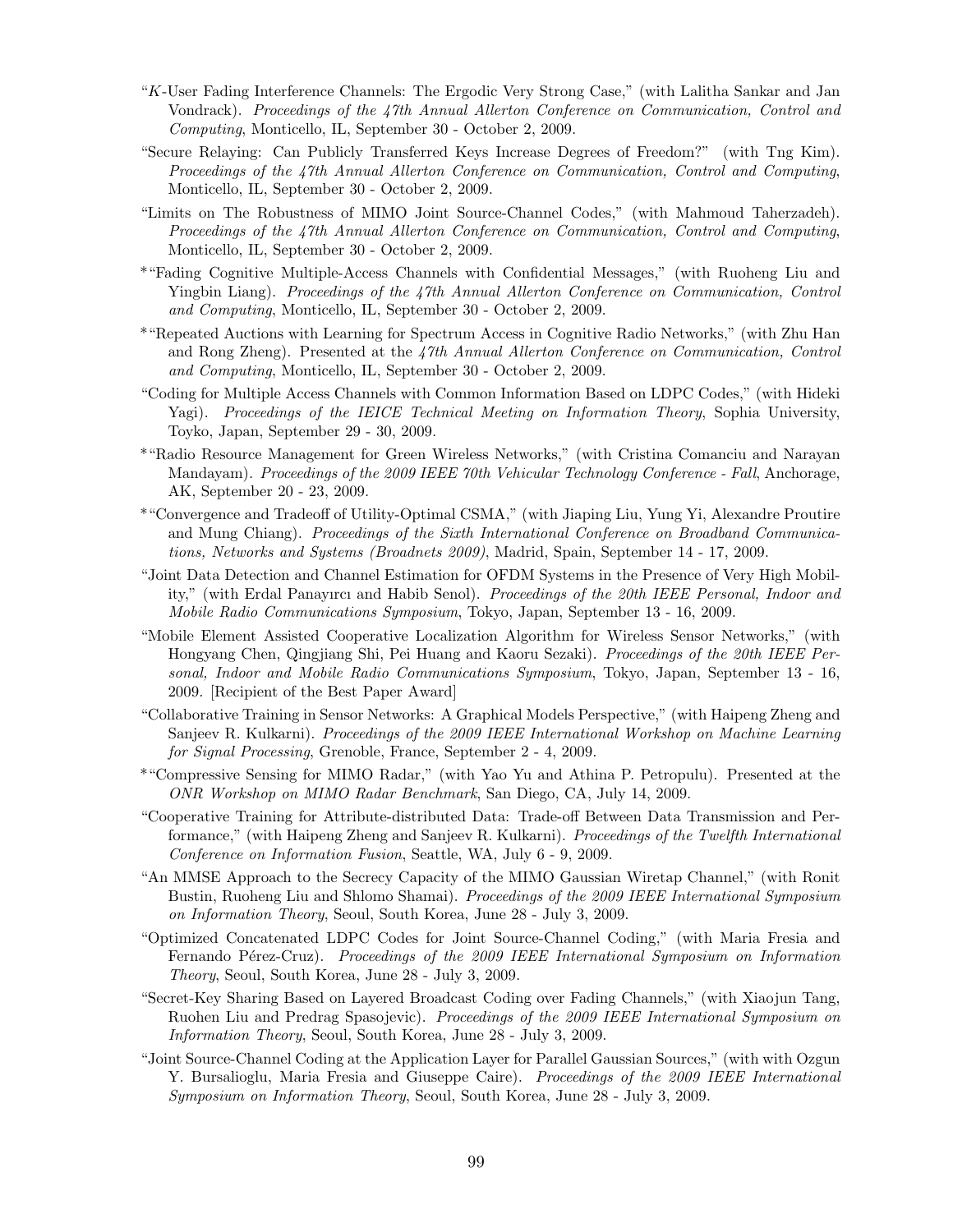- "On Gaussian MIMO BC-MAC Duality with Multiple Transmit Covariance Constraints," (with Lan Yang, Rui Zhang, Ying-Chang Liang and Yan Xin). Proceedings of the 2009 IEEE International Symposium on Information Theory, Seoul, South Korea, June 28 - July 3, 2009.
- "Secrecy Throughput of MANETs with Malicious Nodes," (with Lei Ying and Yingbin Liang). Proceedings of the 2009 IEEE International Symposium on Information Theory, Seoul, South Korea, June 28 - July 3, 2009.
- "A Vector Generalization of an Entropy-Power Inequality of Costa," (with Ruoheng Liu, Tie Liu and Shlomo Shamai). Proceedings of the 2009 IEEE International Symposium on Information Theory, Seoul, South Korea, June 28 - July 3, 2009.
- "MIMO Gaussian Broadcast Channels with Confidential Messages," (with Ruoheng Liu, Tie Liu and Shlomo Shamai). Proceedings of the 2009 IEEE International Symposium on Information Theory, Seoul, South Korea, June 28 - July 3, 2009.
- "Identification over Multiple Databases," (with Deniz G¨und¨uz, Ertem Tuncel and Andrea Goldsmith). Proceedings of the 2009 IEEE International Symposium on Information Theory, Seoul, South Korea, June 28 - July 3, 2009.
- "Coset Codes for Compound Multiple Access Channels with Common Messages," (with Hideki Yagi). Proceedings of the 2009 IEEE International Symposium on Information Theory, Seoul, South Korea, June 28 - July 3, 2009.
- "Secrecy Capacity of a Class of Orthogonal Relay Eavesdropper Channels," (with Vaneet Aggarwal, Lalitha Sankar and A. Robert Calderbank). *Proceedings of the 2009 IEEE International Symposium* on Information Theory, Seoul, South Korea, June 28 - July 3, 2009.
- "Noisy-Interference Sum-Rate Capacity of Parallel Gaussian Interference Channels," (with Xiaohu Shang, Biao Chen and Gerhard Kramer). Proceedings of the 2009 IEEE International Symposium on Information Theory, Seoul, South Korea, June 28 - July 3, 2009.
- "Wiretap Channel Type II with an Active Eavesdropper," (with Veneet Agrawal, Lifeng Lai and A. Robert Calderbank). Proceedings of the 2009 IEEE International Symposium on Information Theory, Seoul, South Korea, June 28 - July 3, 2009.
- "The Multi-Way Relay Channel," (with Deniz Gündüz, Aylin Yener and Andrea Goldsmith). Proceedings of the 2009 IEEE International Symposium on Information Theory, Seoul, South Korea, June 28 - July 3, 2009.
- "Dispersion of Gaussian Channels," (with Yury Polyanskiy and Sergio Verdú). Proceedings of the 2009 IEEE International Symposium on Information Theory, Seoul, South Korea, June 28 - July 3, 2009.
- "Dispersion of the Gilbert-Elliot Channel," (with Yury Polyanskiy and Sergio Verdú). Proceedings of the 2009 IEEE International Symposium on Information Theory, Seoul, South Korea, June 28 - July 3, 2009.
- "On the DMT of Bidirectional Relaying with Limited Feedback," (with Tùng Kim). Proceedings of the 2009 IEEE International Symposium on Information Theory, Seoul, South Korea, June 28 - July 3, 2009.
- "Relaying Simultaneous Multicasts Via Structured Codes," (with Deniz G¨und¨uz, Osvaldo Simeone, Andrea Goldsmith and Shlomo Shamai). Proceedings of the 2009 IEEE International Symposium on Information Theory, Seoul, South Korea, June 28 - July 3, 2009.
- "A Monte-Carlo Implementation of the SAGE Algorithm for Joint Soft Multiuser and Channel Parameter Estimation," (with Erdal Panayırcı, Alexander Kocian and Marina Ruggieri). Proceedings of the 10th IEEE International Workshop on Signal Processing Advances in Wireless Communications (SPAWC), Perugia, Italy, June 21 - 24, 2009.
- "Throughput Scaling of Wireless Networks With Random Connections," (with Shengshan Cui, Alexander M. Haimovich, Oren Somekh and Shlomo Shamai). Proceedings of the 2009 IEEE International Conference on Communications, Dresden, Germany, June 14 - 18, 2009.
- "An Efficient MAP Symbol Detection Algorithm for Highly Mobile Wide-Band Wireless Channels in OFDM Systems," (with Erdal Panayırcı). Proceedings of the ICT-Mobile Summit 2009, Santander, Spain, June 10 - 12, 2009.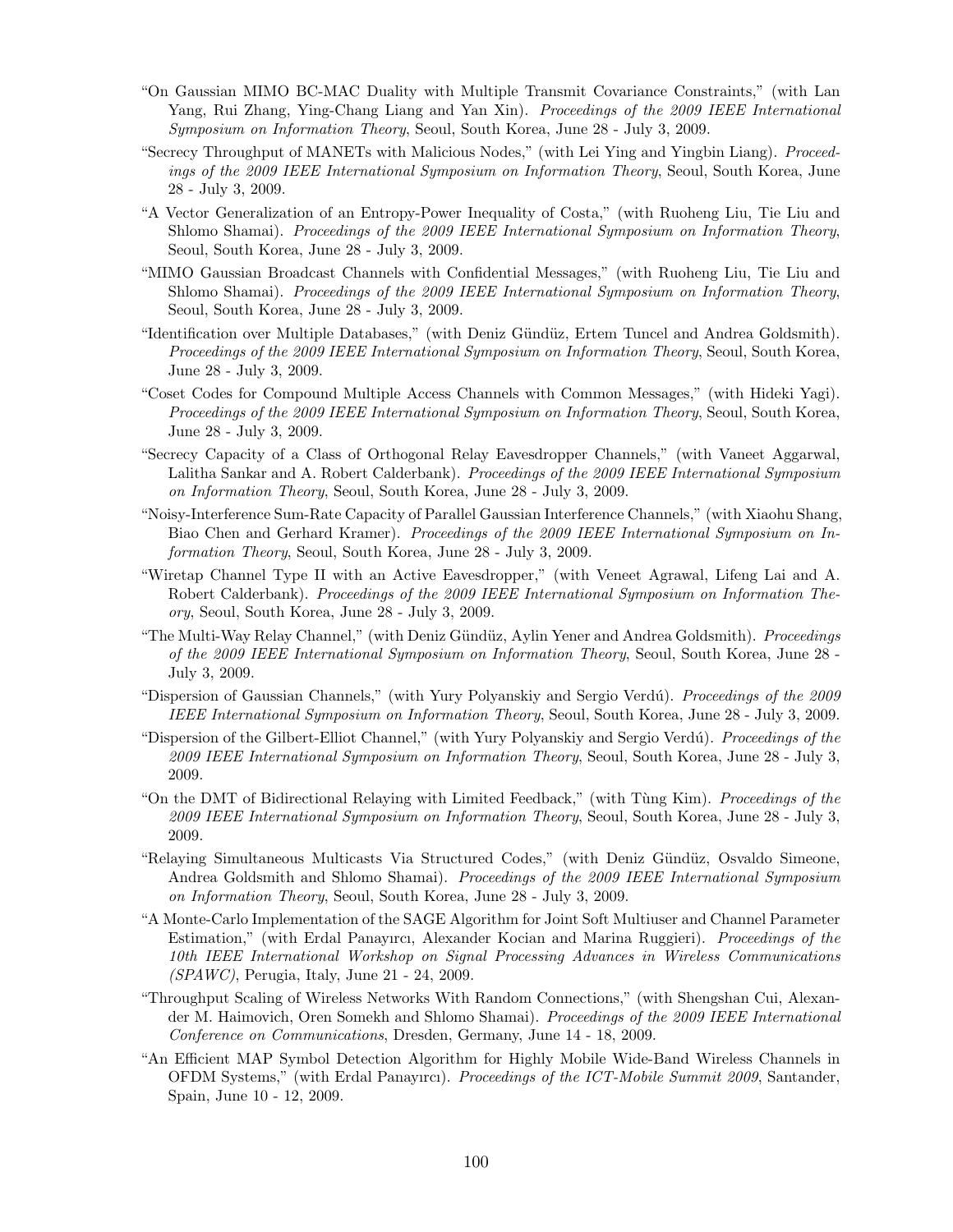- "Multirelay Channel with Non-Ergodic Link Failures," (with Osvaldo Simeone, Oren Somekh, Elza Erkip and Shlomo Shamai). Proceedings of the 2009 IEEE Information Theory Workshop, Volos, Greece, June 10 - 12, 2009.
- "Relaying Simultaneous Multicast Messages," (with Deniz Gündüz, Osvaldo Simeone, Andrea Goldsmith and Shlomo Shamai). Proceedings of the 2009 IEEE Information Theory Workshop, Volos, Greece, June 10 - 12, 2009.
- "An Information Theoretic Framework for Biometric Security Systems," (with Lifeng Lai and Siu-Wai Ho). Proceedings of the 3rd IAPR/IEEE International Conference on Biometrics, Sassari, Italy, June 2 - 5, 2009.
- \*"The Impact of Widely Linear Filtering on Energy Efficiency of Multiuser Systems: A Game-theoretic Approach," (with Stefano Buzzi and Alessio Zappone). Proceedings of GameNets 2009: International Conference on Game Theory for Networks, Istanbul, Turkey, May 13 - 15, 2009.
- \*"Interference and Secrecy." Presented at the 2009 IEEE Communication Theory Workshop, Napa, CA, May 10 - 13, 2009.
- "Distributed Opportunistic Scheduling with Two-Level Channel Probing," (with Chandrashekhar Thejaswi P. S., Simon Pun, and Junshan Zhang). Proceedings of the 28th IEEE Conference on Computer Communications (INFOCOM 2009), Rio de Janeiro, Brazil, April 19 - 25, 2009
- "Compressive Sensing for MIMO Radar," (with Yao Yu and Athina Petropulu). Proceedings of the IEEE International Conference on Acoustics, Speech and Signal Processing, Taipei, Taiwan, April 19 - 24, 2009.
- "Amplify-and-Forward Based Cooperation for Secure Wireless Communications," (with Lun Dong, Zhu Han and Athina Petropulu). Proceedings of the IEEE International Conference on Acoustics, Speech and Signal Processing, Taipei, Taiwan, April 19 - 24, 2009.
- "OFDM Receiver Design in the Presence of High Mobility Fading Channels," (with Hakan Dogan and Erdal Panayırcı). *Proceedings of the NEWCOM-ACORN Joint Workshop*, Barcelona, Spain, March 30 - April 1, 2009.
- "Transmitter Optimization, Widely-Linear Detection, and Power Control for Energy-Efficient Networks: A Game Theoretic Approach," (with Stefano Buzzi and Alessio Zappone). Proceedings of the 2009 IEEE Sarnoff Symposium, Princeton, NJ, March 30 - April 1, 2009.
- \*"Multicasting of Digital Images Over Erasure Broadcast Channels Using Rateless Codes," (with Maria Fresia, Ozgun Y. Bursalioglu and Giuseppe Caire). Proceedings of the 2009 IEEE Sarnoff Symposium, Princeton, NJ, March 30 - April 1, 2009.
- "On Two-Way Relaying with Quantized CSIT," (with Tùng Kim). Proceedings of the 43rd Annual Conference on Information Sciences and Systems, The Johns Hopkins University, Baltimore, MD, March 18 - 20, 2009.
- "Aggregating Disparate Judgments Using a Coherence Penalty," (with Arvid Wang and Sanjeev R. Kulkarni). Proceedings of the 43rd Annual Conference on Information Sciences and Systems, The Johns Hopkins University, Baltimore, MD, March 18 - 20, 2009.
- "Joint Source-Channel Coding at the Application Layer," (with Ozgun Y. Bursalioglu, Maria Fresia and Giuseppe Caire). *Proceedings of the 2009 Data Compression Conference*, Snowbird, UT, March 16 - 18, 2009.
- \*"A Broadcast Approach to Robust Communications over Unreliable Multi-relay Networks," (with Osvaldo Simeone, Oren Somekh, Elza Erkip and Shlomo Shamai). Proceedings of the 2009 Information Theory and Applications Workshop, La Jolla, CA, February 8 - 13, 2009.
- \*"Joint Source-Channel Coding with Concatenated LDPC Codes," (with Maria Fresia, Fernando Perez-Cruz and Sergio Verdú). Proceedings of the 2009 Information Theory and Applications Workshop, La Jolla, CA, February 8 - 13, 2009.
- \*"Secrecy Capacity of a Class of Orthogonal Relay Eavesdropper Channels," (with Vaneet Agrawal, Lalitha Sankar and A. Robert Calderbank). Proceedings of the 2009 Information Theory and Applications Workshop, La Jolla, CA, February 8 - 13, 2009.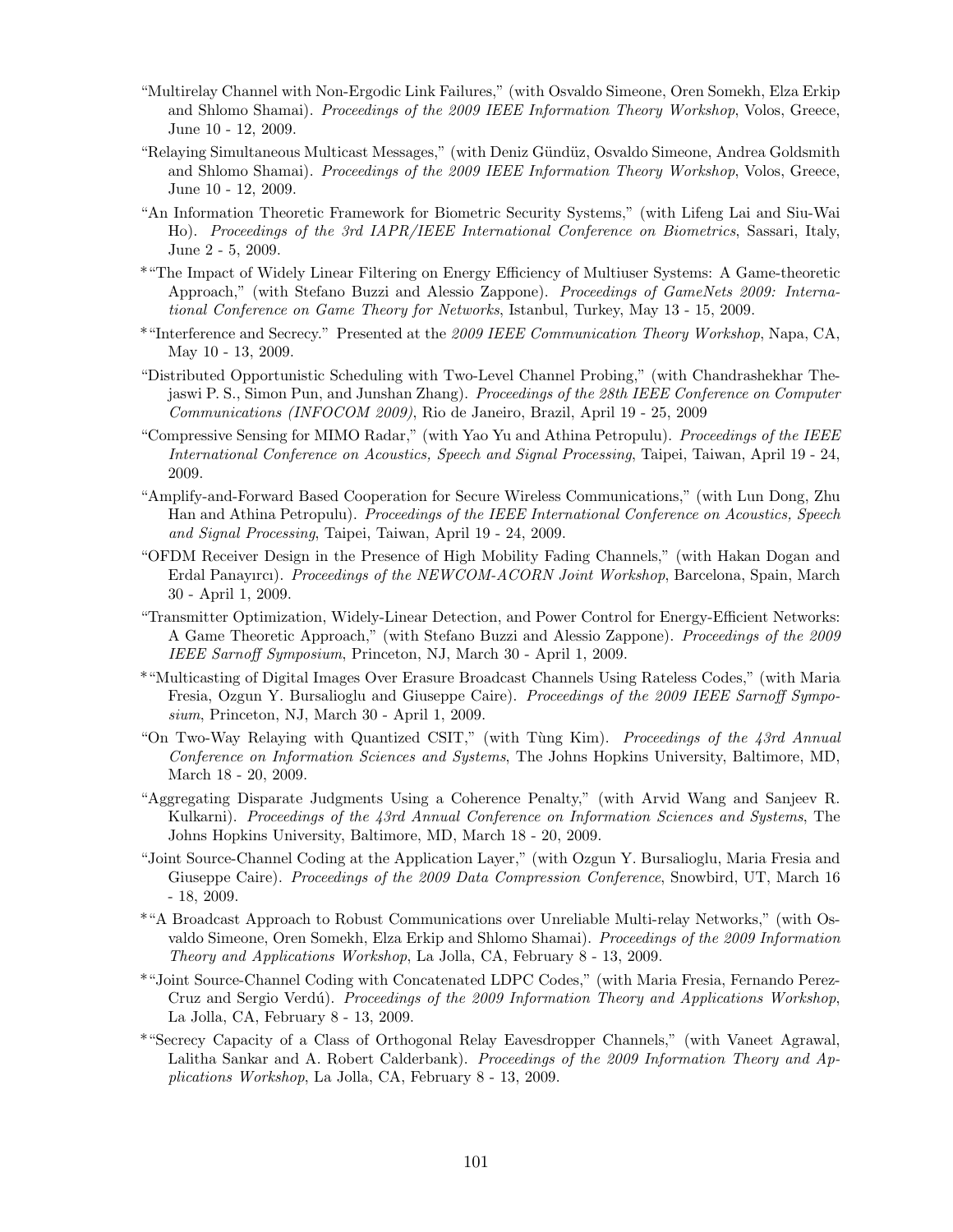- \*"Storage and Identification Tradeoff for Multiple Databases," (with Deniz G¨und¨uz, Erten Tuncel and Andrea Goldsmith). Proceedings of the 2009 Information Theory and Applications Workshop, La Jolla, CA, February 8 - 13, 2009.
- "Secrecy Capacity of Gaussian Wiretap Channels with Perfect Feedback," (with Deniz Gündüz and D. Richard Brown III). Proceedings of the 2008 International Symposium on Information Theory and Its Applications, Auckland, New Zealand, December 7 - 10, 2008.
- "Cooperative Multiplexing in Full-Duplex Multi-antenna Relay Networks," (with Yijia Fan and John S. Thompson). Proceedings of the 2008 IEEE Global Communications Conference, New Orleans, LA, November 30 - December 4, 2008.
- "Quickest Detection in Cognitive Radio: A Sequential Change Detection Framework," (with Lifeng Lai and Yijia Fan). Proceedings of the 2008 IEEE Global Communications Conference, New Orleans, LA, November 30 - December 4, 2008.
- "Cognitive Radio: How to Maximally Utilize Spectrum Opportunities in Sequential Sensing," (with Hai Jiang, Lifeng Lai and Rongfei Fan). Proceedings of the 2008 IEEE Global Communications Conference, New Orleans, LA, November 30 - December 4, 2008. [Recipient of the Best Paper Award.]
- "Diversity-Multiplexing Trade-off of MIMO Multi-hop Relay Channels," (with Deniz Gündüz and Andrea Goldsmith). Proceedings of the 2008 IEEE Global Communications Conference, New Orleans, LA, November 30 - December 4, 2008.
- "Threshold Based Relay Selection in Cooperative Wireless Networks," (with Furuzan Atay Onat, Yijia Fan and Halim Yanikomeroglu). Proceedings of the 2008 IEEE Global Communications Conference, New Orleans, LA, November 30 - December 4, 2008.
- \*"A Cut-off Phenomenon in Location Based Random Access Games with Imperfect Information," (with Hazer Italtekin and Mung Chiang). *Proceedings of 4th International Wireless Internet Conference*, Maui, HI, November 17 - 19, 2008.
- \*"Scheduling for Secure Wireless Broadcasting," (with Yingbin Liang and Lei Ying). Proceedings of 4th International Wireless Internet Conference, Maui, HI, November 17 -19, 2008.
- \*"Enhancing Uplink Throughput Via Local Base Station Cooperation," (with Osvaldo Simeone, Oren Somekh and Shlomo Shamai). Proceedings of the 42nd Asilomar Conference on Signals, Systems and Computers, Pacific Grove, CA, October 26 - 29, 2008.
- \*"MIMO Two-Way Relay Channels: Capacity and Diversity-Multiplexing Trade-off," (with Deniz G¨und¨uz and Andrea Goldsmith). Proceedings of the 42nd Asilomar Conference on Signals, Systems and Computers, Pacific Grove, CA, October 26 - 29, 2008.
- \*"Cooperative Beamforming for MIMO Radar," (with Athina Petropulu). Proceedings of the 42nd Asilomar Conference on Signals, Systems and Computers, Pacific Grove, CA, October 26 - 29, 2008.
- \*"Three-User Gaussian Multiple Access Channel with Partially Cooperating Encoders," (with Osvaldo Simeone, Oren Somekh, Gerhard Kramer and Shlomo Shamai). Proceedings of the 42nd Asilomar Conference on Signals, Systems and Computers, Pacific Grove, CA, October 26 - 29, 2008.
- \*"Reduced-Feedback Opportunistic Scheduling and Beamforming with Power Allocation for MIMO-OFDMA," (with Simon Pun, Kyeongjin Kim and Ronald Iltis). Proceedings of the 2nd Asilomar Conference on Signals, Systems and Computers, Pacific Grove, CA, October 26 - 29, 2008.
- \*"Threshold Based Distributed Detection that Achieves Full Diversity in Wireless Sensor Networks," (with Yijia Fan, Furuzan Atay Onat and Halim Yanikomeroglu). Proceedings of the 42nd Asilomar Conference on Signals, Systems and Computers, Pacific Grove, CA, October 26 - 29, 2008.
- \*"Medium Access in Cognitive Radio Networks: A Competitive Multi-armed Bandit Framework," ( with Lifeng Lai and Hai Jiang). Proceedings of the 42nd Asilomar Conference on Signals, Systems and Computers, Pacific Grove, CA, October 26 - 29, 2008.
- \*"Secrecy Capacity of Wiretap Channels with Noisy Feedback," (with Deniz G¨und¨uz, D. Richard Brown, III, and Andrea Goldsmith). Proceedings of the Fifth Joint Workshop on Coding and Communications, St. Helena, CA, October 26 - 28, 2008.
- \*"Security in Wireless Networks: A Cross Layer Perspective." Presented at the Symposium on Foundations of Wireless Networks and Beyond, College Park, MD, October 16 - 17, 2008.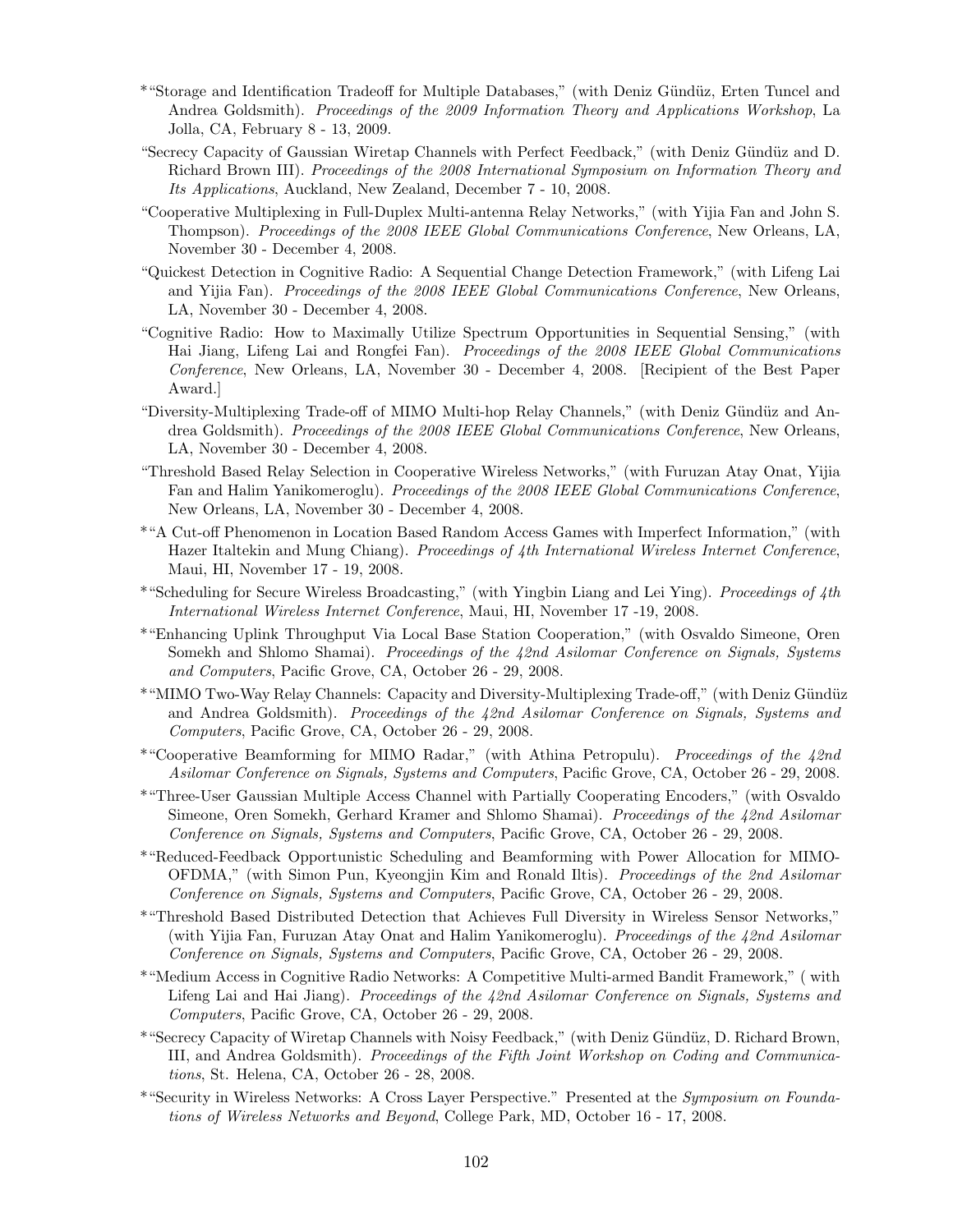- \*"Equivalence of Two Inner Bounds on the Capacity Region for the Broadcast Channel," (with Yingbin Liang and Gerhard Kramer). Proceedings of the 46th Annual Allerton Conference on Communication, Control and Computing, Monticello, IL, September 24 - 26, 2008.
- \*"The Two-tap Input-erasure Gaussian Channel and Its Application to Cooperative Cellular Communications," (with Oren Somekh, Osvaldo Simeone and Shlomo Shamai). Proceedings of the 46th Annual Allerton Conference on Communication, Control and Computing, Monticello, IL, September 24 - 26, 2008.
- "Ergodic Two-User Interference Channels: Is Separability Optimal?" (with Lalitha Sankar, Xiaohu Shang and Elza Erkip). Proceedings of the 46th Annual Allerton Conference on Communication, Control and Computing, Monticello, IL, September 24 - 26, 2008.
- "Uplink Sum-Rate Analysis of a Multi-Cell System With Feedback," (with Osvaldo Simeone, Oren Somekh, Gerhard Kramer and Shlomo Shamai). Proceedings of the 46th Annual Allerton Conference on Communication, Control and Computing, Monticello, IL, September 24 - 26, 2008.
- "Privacy-Security Tradeoff in Biometric Security Systems," (with Lifeng Lai and Siu-Wai Ho). Proceedings of the 46th Annual Allerton Conference on Communication, Control and Computing, Monticello, IL, September 24 - 26, 2008.
- "Compound Multiple Access Channels with Conferencing Decoders," (with Osvaldo Simeone, Deniz Gündüz, Shlomo Shamai and Andrea Goldsmith). Proceedings of the 46th Annual Allerton Conference on Communication, Control and Computing, Monticello, IL, September 24 - 26, 2008.
- "On the Capacity of MIMO Interference Channels," (with Xiaohu Shang, Biao Chen and Gerhard Kramer). Proceedings of the 46th Annual Allerton Conference on Communication, Control and Computing, Monticello, IL, September 24 - 26, 2008.
- "Secure Wireless Communication Via Cooperation," (with Lun Dong, Zhu Han and Athina Petropulu). Proceedings of the 46th Annual Allerton Conference on Communication, Control and Computing, Monticello, IL, September 24 - 26, 2008.
- "Interference Channels with Correlated Receiver Side Information," (with Nan Liu, Deniz G¨und¨uz and Andrea J. Goldsmith). Proceedings of the 46th Annual Allerton Conference on Communication, Control and Computing, Monticello, IL, September 24 - 26, 2008.
- "On the Performance of Selection Relaying," (with Abdulkareem Adinoyi, Yijia Fan and Halim Yanikomeroglu). Proceedings of the 2008 IEEE Vehicular Technology Conference, Calgary, Alberta, September 21 - 24, 2008.
- \*"Tight Finite-Blocklength Bounds in Channel Coding," (with Yury Polyanskiy and Sergio Verdú). Proceedings of the International Workshop on Advances in Wireless Communications, Victoria, BC, September 21 - 23, 2008.
- \*"Information-theoretic Implications of Constrained Cooperation in Simple Cellular Models," (with Shlomo Shamai, Osvaldo Simeone, Oren Somekh, Amichai Sanderovich and Benjamin M. Zaidel). Proceedings of the IEEE International Symposium on Personal, Indoor and Mobile Radio Communications, Cannes, France, September 15 - 18, 2008.
- \*"Recent Results on Compound Wire-tap Channels," (with Yingbin Liang, Gerhard Kramer and Shlomo Shamai). Proceedings of the IEEE International Symposium on Personal, Indoor and Mobile Radio Communications, Cannes, France, September 15 - 18, 2008.
- "Energy-Efficient Power Control in Multipath CDMA Channels Via Large System Analysis," (with Stefano Buzzi and Valeria Massaro). Proceedings of the IEEE International Symposium on Personal, Indoor and Mobile Radio Communications, Cannes, France, September 15 - 18, 2008.
- \*"Energy Efficient Communication Using Cooperative Beamforming: A Game Theoretic Analysis," (with Sharon Betz). Proceedings of the IEEE International Symposium on Personal, Indoor and Mobile Radio Communications, Cannes, France, September 15 - 18, 2008.
- \*"Nested Codes for Secure Transmission," (with Ruoheng Liu, Predrag Spasojevic and Yingbin Liang). Proceedings of the IEEE International Symposium on Personal, Indoor and Mobile Radio Communications, Cannes, France, September 15 - 18, 2008.
- \*"Theoretical Limits on Time Delay Estimation for Ultra-Wideband Cognitive Radios," (with Sinan Gezici, Hasari Celebi and Huseyin Arslan). *Proceedings of the 2008 IEEE International Conference* on Ultra-Wideband, Hannover, Germany, September 10 - 12, 2008.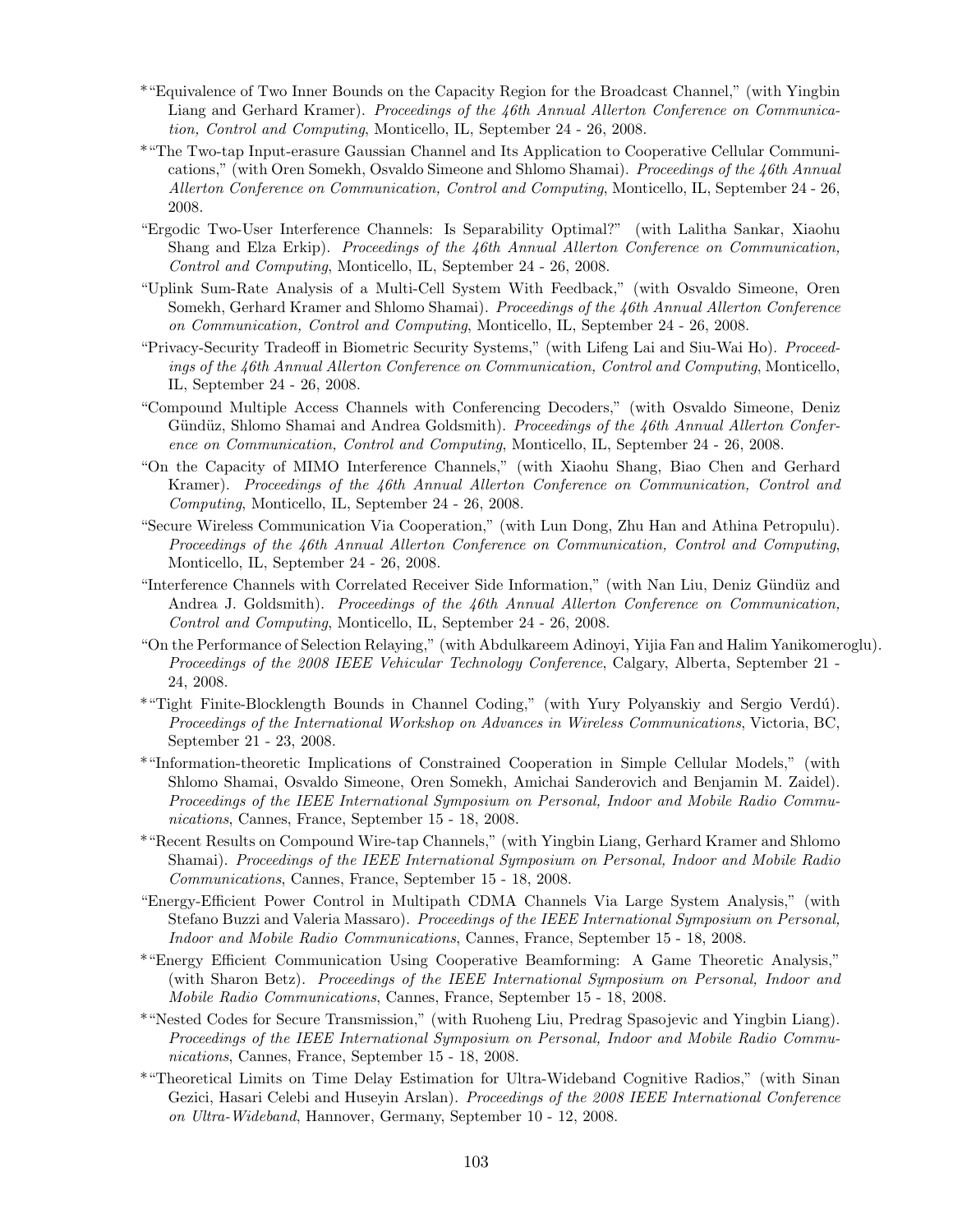- "Energy-Efficient Resource Allocation in Multiuser MIMO Systems: A Game-Theoretic Framework," (with Stefano Buzzi and Daniela Saturnino). Proceedings of the 16th European Signal Processing Conference, Lausanne, Switzerland, August 25 - 29, 2008.
- "Optimal Node Density for Two-Dimensional Sensor Arrays," (with Youngchul Sung and Heejung Yu). Proceedings of the Fifth IEEE Sensor Array and Multichannel Signal Processing Workshop, Darmstadt, Germany, July 21 - 23, 2008.
- "Distributed MIMO Systems with Oblivious Antennas," (with Osvaldo Simeone, Oren Somekh and Shlomo Shamai). Proceedings of the 2008 IEEE International Symposium on Information Theory, Toronto, ON, Canada, July 6 - 11, 2008.
- "Multi-Antenna Gaussian Broadcast Channels with Confidential Messages" (with Ruoheng Liu). Proceedings of the 2008 IEEE International Symposium on Information Theory, Toronto, ON, Canada, July 6 - 11, 2008.
- "Rateless Coding in MIMO Block Fading Channels," (with Yijia Fan, Lifeng Lai and Elza Erkip). Proceedings of the 2008 IEEE International Symposium on Information Theory, Toronto, ON, Canada, July 6 - 11, 2008.
- "A New Channel Coding Achievability Bound," (with Yury Polyanskiy and Sergio Verdú). Proceedings of the 2008 IEEE International Symposium on Information Theory, Toronto, ON, Canada, July 6 - 11, 2008.
- "On the Asymptotic Behavior of Selfish Transmitters Sharing a Common Channel," (with Hazer Inlatekin, Mung Chiang and Stephen B. Wicker). Proceedings of the 2008 IEEE International Symposium on Information Theory, Toronto, ON, Canada, July 6 - 11, 2008.
- "Sum-Capacity of Ergodic Fading Interference and Compound Multiaccess Channels," (with Lalitha Sankar and Elza Erkip). Proceedings of the 2008 IEEE International Symposium on Information Theory, Toronto, ON, Canada, July 6 - 11, 2008.
- "Capacity Bounds for Peak-Constrained Multiantenna Wideband Channels," (with Ulrich G. Schuster, Giuseppe Durisi and Helmut Bölcskei). *Proceedings of the 2008 IEEE International Symposium on* Information Theory, Toronto, ON, Canada, July 6 - 11, 2008.
- "Superposition-coded Concurrent Decode-and-Forward Relaying," (with Chao Wang, Yijia Fan, Ioannis Krikidis and John S. Thompson). Proceedings of the 2008 IEEE International Symposium on Information Theory, Toronto, ON, Canada, July 6 - 11, 2008.
- "Lossy Source Transmission over the Relay Channel," (with Deniz Gündüz, Elza Erkip and Andrea Goldsmith). Proceedings of the 2008 IEEE International Symposium on Information Theory, Toronto, ON, Canada, July 6 - 11, 2008.
- "Expected Message Delivery Time for Small World Networks in the Continuum Limit," (with Hazer Inaltekin and Mung Chiang). Proceedings of the 2008 IEEE International Symposium on Information Theory, Toronto, ON, Canada, July 6 - 11, 2008.
- "Cellular Systems with Full-Duplex Compress-and-Forward Relaying and Cooperative Base-Stations," (with Oren Somekh, Osvaldo Simeone and Shlomo Shamai). Proceedings of the 2008 IEEE International Symposium on Information Theory, Toronto, ON, Canada, July 6 - 11, 2008.
- "Decentralized Two-Hop Opportunistic Relaying with Limited Channel State Information," (with Shengshan Cui, Alexander M. Haimovich and Oren Somekh). *Proceedings of the 2008 IEEE International* Symposium on Information Theory, Toronto, ON, Canada, July 6 - 11, 2008.
- "Information, Energy and Density for Ad Hoc Sensor Networks over Correlated Random Fields: Large Deviations Analysis," (with Youngchul Sung and Heejung Yu). Proceedings of the 2008 IEEE International Symposium on Information Theory, Toronto, ON, Canada, July 6 - 11, 2008.
- "Lossless Compression with Security Constraints," (with Elza Erkip and Deniz Gündüz). *Proceedings* of the 2008 IEEE International Symposium on Information Theory, Toronto, ON, Canada, July 6 - 11, 2008.
- "On the Secure Degrees of Freedom in the K-User Gaussian Interference Channel," (with Onur Ozan Koyluoglu, Hesham El Gamal and Lifeng Lai). Proceedings of the 2008 IEEE International Symposium on Information Theory, Toronto, ON, Canada, July 6 - 11, 2008.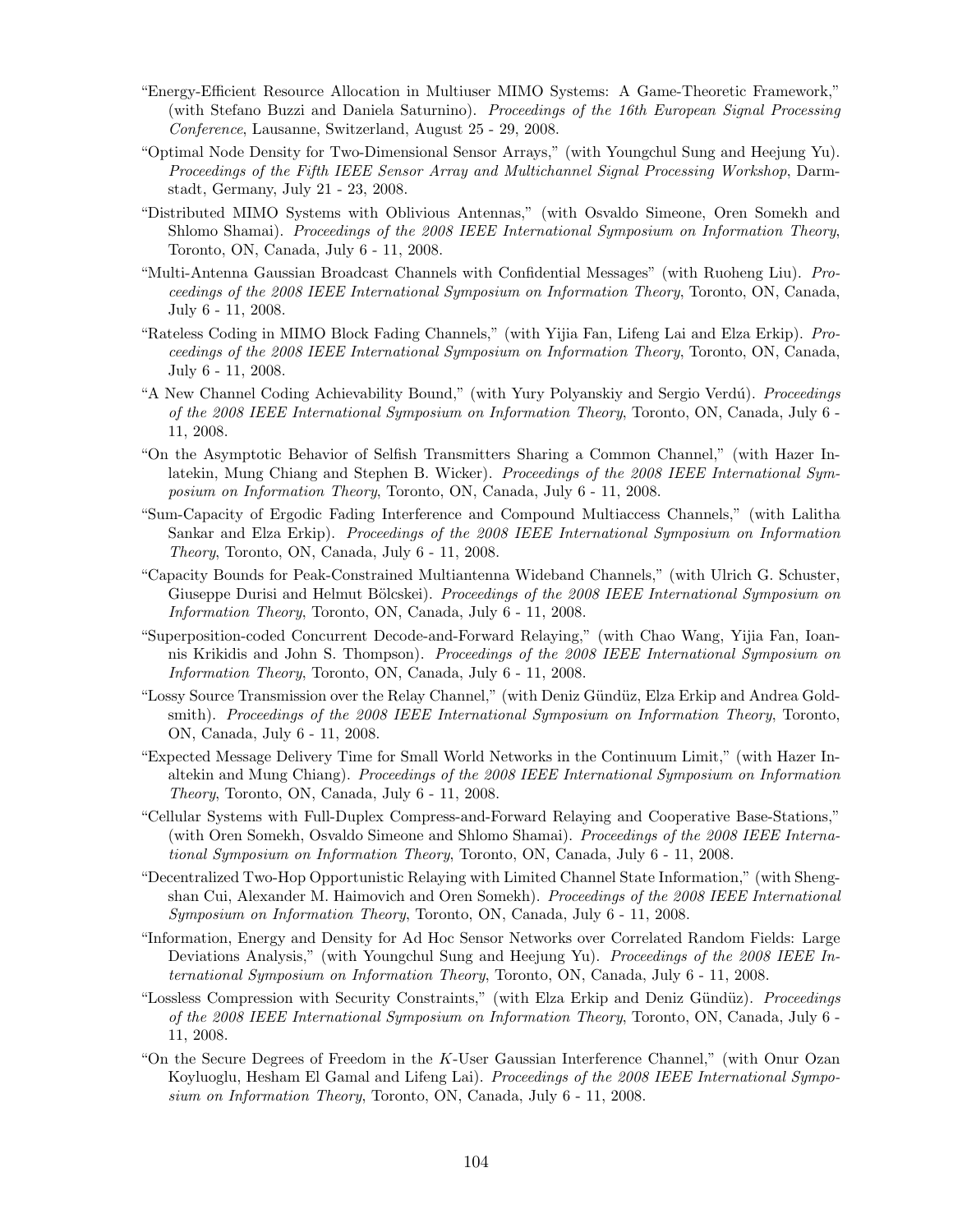- "The Gaussian Wiretap Channel with a Helping Interferer," (with Xiaojun Tang, Ruoheng Liu and Predrag Spasojevic). Proceedings of the 2008 IEEE International Symposium on Information Theory, Toronto, ON, Canada, July 6 - 11, 2008.
- \*"Sequential Change-point Detection for Lévy Processes," (with Semih Sezer and Savas Dayanik). Proceedings of the 2008 International Workshop on Applied Probability, Compiègne, France, July 7 -10, 2008.
- "A Subspace-Decomposition Approach for Initial Ranging in OFDA Systems," (with Luca Sanguinetti and Michele Morelli). Proceedings of the Ninth IEEE Workshop on Signal Processing Advances in Wireless Communications, Recife, Brazil, July 6 - 9, 2008.
- "Opportunistic Beamforming with One-Bit Feedback," (with D. Richard Brown, III, and Simon Pun). Proceedings of the Ninth IEEE Workshop on Signal Processing Advances in Wireless Communications, Recife, Brazil, July 6 - 9, 2008.
- \*"Dimensionally Distributed Learning: Models and Algorithm," (with Haipeng Zheng and Sanjeev R. Kulkarni). Proceedings of the Eleventh International Conference on Information Fusion, Cologne, Germany, June 30 - July 3, 2008.
- \*"One Shot Schemes for Decentralized Change Detection," (with Olympia Hadjiliadis and Hongzhong Zhang). Proceedings of the Eleventh International Conference on Information Fusion, Cologne, Germany, June 30 - July 3, 2008.
- \*"One Shot Schemes in Decentralized Systems with Discrete and Continuous Time Observations," (with Olympia Hadjiliadis and Hongzhong Zhang). Proceedings of the Second International Workshop in Sequential Methodologies, Troyes, France, June 15 - 17, 2008.
- "Wideband Spectrum Sensing in Cognitive Radio Networks," (with Zhi Quan, Shuguang Cui and Ali H. Sayed). Proceedings of the 2008 IEEE International Conference on Communications, Beijing, May 19 - 23, 2008.
- "Opportunistic Scheduling and Beamforming for MIMO-OFDMA Downlink Systems with Reduced Feedback," (with Simon Pun and Jin Kim). Proceedings of the 2008 IEEE International Conference on Communications, Beijing, May 19 - 23, 2008.
- "Distributed Opportunistic Scheduling for Ad-Hoc Communications Under Noisy Channel Estimation," (with Dong Zheng, Simon Pun, Weiyan Ge and Junshan Zhang). Proceedings of the 2008 IEEE International Conference on Communications, Beijing, May 19 - 23, 2008. [Recipient of the Best Paper Award.]
- "Distributed Opportunistic Scheduling for MIMO Ad Hoc Networks," (with Simon Pun, Weiyan Ge, Dong Zheng and Junshan Zhang). Proceedings of the 2008 IEEE International Conference on Communications, Beijing, May 19 - 23, 2008.
- "An Improved Scheme for Initial Ranging in OFDMA-based Networks," (with Luca Sanguinetti and Michele Morelli). Proceedings of the 2008 IEEE International Conference on Communications, Beijing, May 19 - 23, 2008.
- "SINR Analysis of Opportunistic MIMO-OFDMA Downlink Systems with Linear Combining," (with Simon Pun and Visa Koivunen). Proceedings of the 2008 IEEE International Conference on Communications, Beijing, May 19 - 23, 2008.
- \*"Distributed Autocorrelation-Based Sequential Detection of OFDM signals in Cognitive Radios," (with Sachin Chaudhari and Visa Koivunen). Proceedings of the Second International Conference on Cognitive Radio Oriented Wireless Networks and Communications, Singapore, May 15 - 17, 2008.
- \*"Physical Layer Security in Wireless Networks: Some Recent Results." Presented at the IEEE Communication Theory Workshop, St. Croix, U. S. Virgin Islands, May 11 -14, 2008.
- \*"Cooperative Beamforming," (with Sharon Betz, Lun Dong and Athina Petropulu). Presented at the IEEE Communication Theory Workshop, St. Croix, U. S. Virgin Islands, May 11 - 14, 2008.
- "Secure Lossless Compression with Side Information," (with Deniz Gündüz and Elza Erkip). Proceedings of the 2008 IEEE Information Theory Workshop, Porto, Portugal, May 5 - 9, 2008.
- "Interference-assisted Secret Communication," (with Xiaojun Tang, Ruoheng Liu and Predrag Spasojevic). Proceedings of the 2008 IEEE Information Theory Workshop, Porto, Portugal, May 5 - 9, 2008.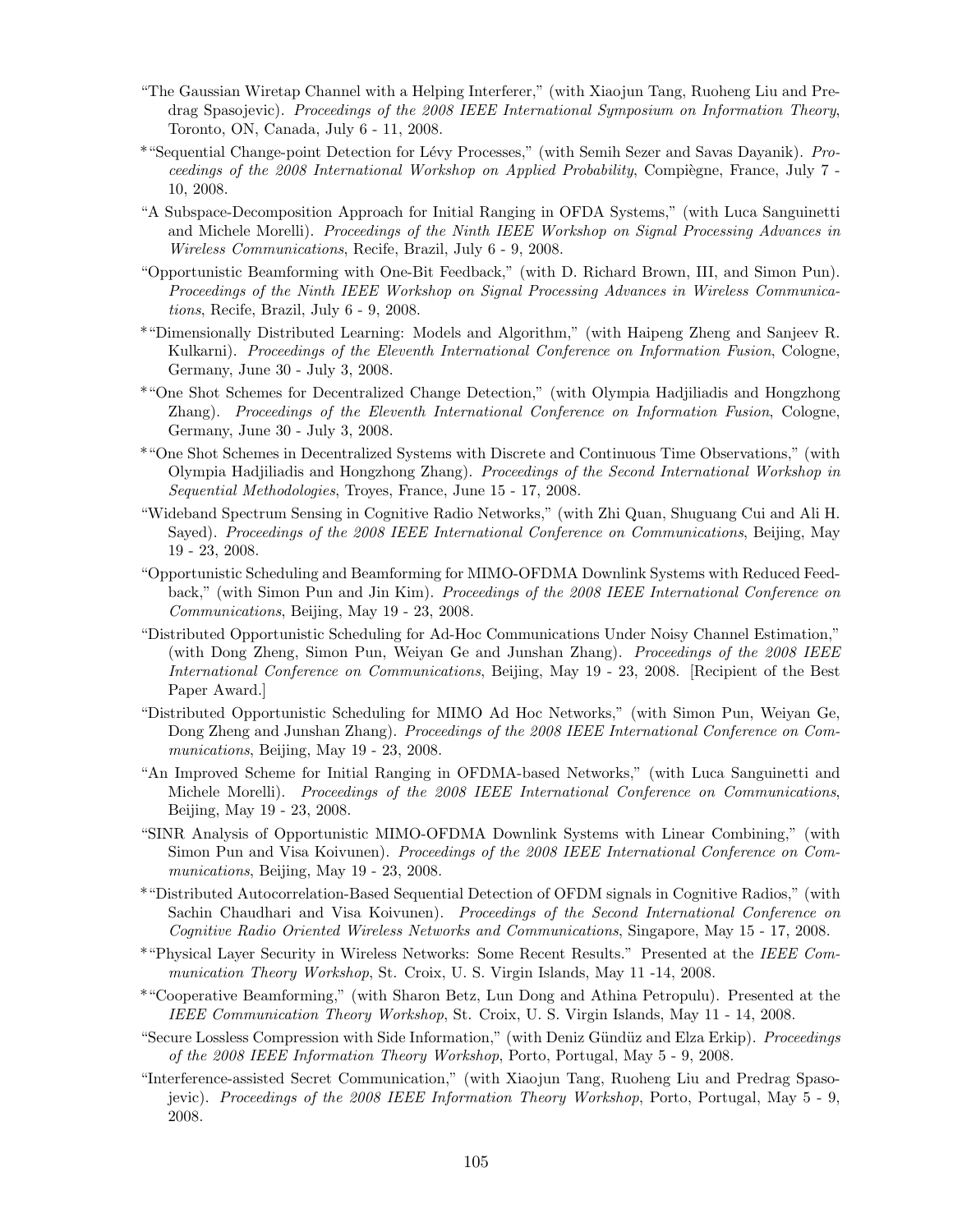- "Optimal Medium Access Protocols for Cognitive Radio Networks," (with Lifeng Lai, Hesham El Gamal, and Hai Jiang). Proceedings of the 6th International Symposium on Modeling and Optimization in Mobile, Ad Hoc and Wireless Networks, Berlin, Germany, March 31 - April 4, 2008.
- "Large Deviations Analysis for Detection of 2-D Hidden Gaussian Markov Random Fields Using Sensor Networks," (with Youngchul Sung and Heejung Yu). Proceedings of the 2008 IEEE International Conference on Acoustics, Speech and Signal Processing, Las Vegas, NV, March 30 - April 4, 2008.
- "Performance Analysis of a Cross-layer Collaborative Beamforming Approach in the Presence of Channel and Phase Errors," (with Lun Dong and Athina Petropulu). Proceedings of the 2008 IEEE International Conference on Acoustics, Speech and Signal Processing, Las Vegas, NV, March 30 - April 4, 2008.
- "Energy Efficiency in Multi-Hop CDMA Networks: A Game Theoretic Analysis Considering Operating Costs," (with Sharon Betz). *Proceedings of the 2008 IEEE International Conference on Acoustics*, Speech and Signal Processing, Las Vegas, NV, March 30 - April 4, 2008.
- "Optimal Medium Access Control in Cognitive Radios: A Sequential Design Approach," (with Lifeng Lang, Hesham El Gamal and Hai Jiang). Proceedings of the 2008 IEEE International Conference on Acoustics, Speech and Signal Processing, Las Vegas, NV, March 30 - April 4, 2008.
- "Spatial-Spectral Joint Detection for Wideband Spectrum Sensing in Cognitive Radio Networks," (with Zhi Quan, Shuguang Cui and Ali H. Sayed). *Proceedings of the 2008 IEEE International Conference* on Acoustics, Speech and Signal Processing, Las Vegas, NV, March 30 - April 4, 2008.
- \*"Auction-based Resource Allocation for a Multi-Relay Wireless Network," (with Jianwei Huang, Zhu Han and Mung Chiang). Proceedings of the 2008 IEEE International Conference on Acoustics, Speech and Signal Processing, Las Vegas, NV, March 30 - April 4, 2008.
- "On the Diversity-Multiplexing Tradeoff of Concurrent Decode-and-Forward Relaying," (with Chao Wang, John S. Thompson and Yijia Fan). Proceedings of the 2008 IEEE Wireless Communications and Networking Conference, Las Vegas, NV, March 31 - April 3, 2008.
- "Distributed Source Coding Using Raptor Codes for Hidden Markov Sources," (with Maria Fresia and Luc Vandenthorpe). Proceedings of the 2008 Data Compression Conference, Snowbird, UT, March 25 - 27, 2008.
- \*"Distributed MIMO in Multi-Cell Wireless Systems Via Finite-Capacity Links," (with Osvaldo Simeone, Oren Somekh and Shlomo Shamai). Proceedings of the 3rd International Symposium on Communications, Control and Signal Processing, St. Julians, Malta, March 12 - 14, 2008.
- "On the Spectrum of Large Random Hermitian Finite-Band Matrices," (with Oren Somekh, Osvaldo Simeone, Benjamin M. Zaidel and Shlomo Shamai). Presented at the Third Workshop of the Center for Information Theory and Its Applications, University of California - San Diego, La Jolla, CA, January 28 - February 1, 2008.
- \*"Scheduling of Secure Broadcast," (with Yingbin Liang and Lei Ying). Proceedings of the Third Workshop of the Center for Information Theory and Its Applications, University of California - San Diego, La Jolla, CA, January 28 - February 1, 2008.
- \*"Secure Source Compression with Side Information," (with Deniz Gündüz and Elza Erkip). Proceedings of the Third Workshop of the Center for Information Theory and Its Applications, University of California - San Diego, La Jolla, CA, January 28 - February 1, 2008.
- \*"Coding Schemes for Confidential Communications," (with Xiaojun Tang, Ruoheng Liu and Predrag Spasojevic). Proceedings of the Third Workshop of the Center for Information Theory and Its Applications, University of California - San Diego, La Jolla, CA, January 28 - February 1, 2008.
- \*"Cellular Systems with Multicell Processing and Conferencing Links between Mobile Stations," (with Osvaldo Simeone, Oren Somekh, Gerhard Kramer and Shlomo Shamai). Proceedings of the Third Workshop of the Center for Information Theory and Its Applications, University of California - San Diego, La Jolla, CA, January 28 - February 1, 2008.
- \*"Joint Multi-Cell Processing for Downlink Channels with Limited-Capacity Backhaul," (with Shlomo Shamai, Osvaldo Simeone and Oren Somekh). Proceedings of the Third Workshop of the Center for Information Theory and Its Applications, University of California - San Diego, La Jolla, CA, January 28 -February 1, 2008.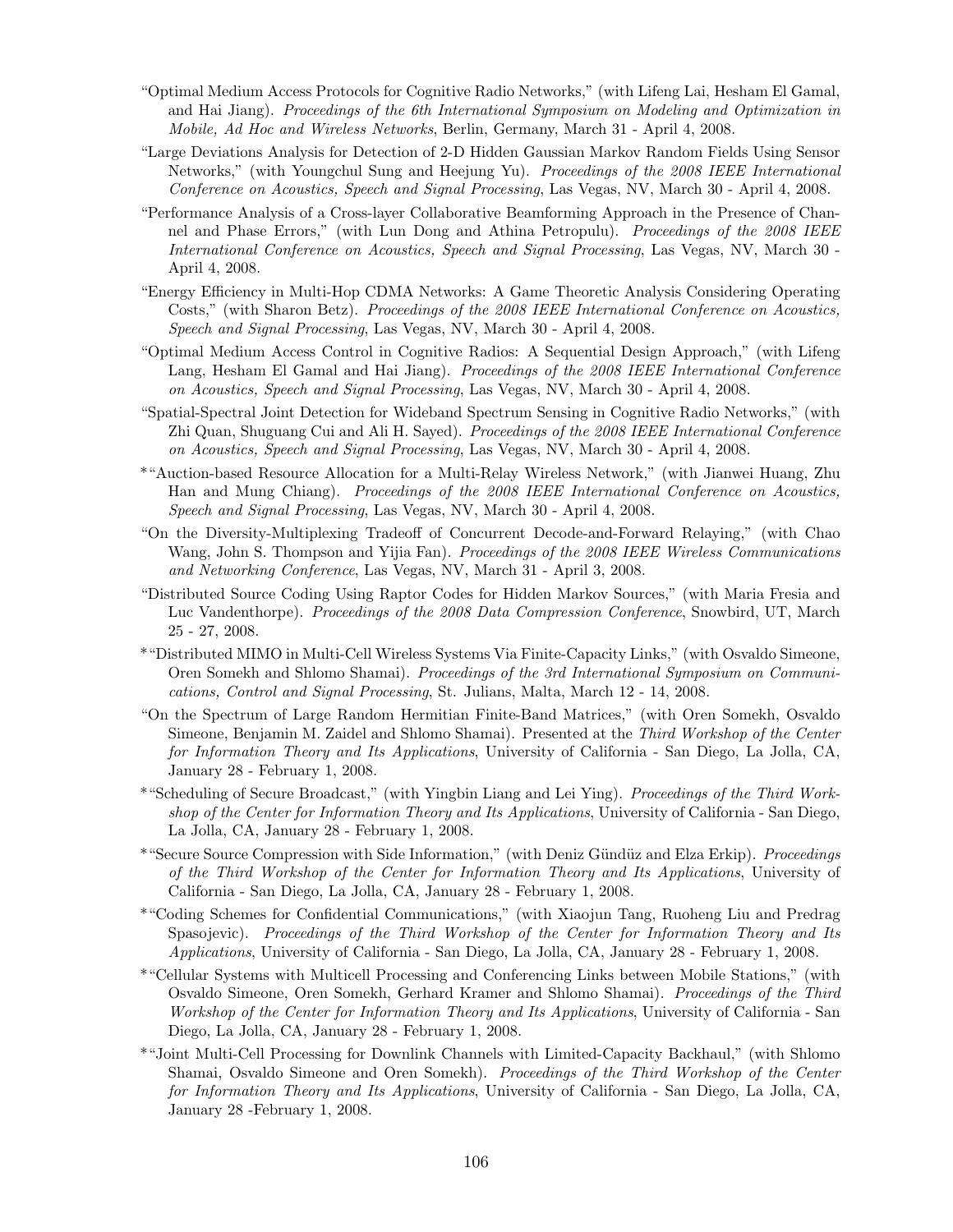- \*"A Collaborative Training Algorithm for Multi-Sensor Adaptive Processing," (with Joel B. Predd and Sanjeev R. Kulkarni). Proceedings on the Second International Conference on Computational Advances in Multi-Sensor Adaptive Processing , St. Thomas, U. S. Virgin Islands, December 12 - 14, 2007.
- "Auction-Based Distributed Resource Allocation for Cooperative Transmission in Wireless Networks," (with Jianwei Huang, Zhu Han and Mung Chiang). Proceedings of the 2007 IEEE Global Communications Conference, Washington, DC, November 26 - 30, 2007.
- "Voice Service Support in Mobile Ad Hoc Networks," (with Hai Jiang, Ping Wang and Weihua Zhuang). Proceedings of the 2007 IEEE Global Communications Conference, Washington, DC, November 26 - 30, 2007.
- "Cooperative Beamforming for Wireless Ad Hoc Networks," (with Lun Dong and Athina Petropulu). Proceedings of the 2007 IEEE Global Communications Conference, Washington, DC, November 26 - 30, 2007.
- "Cooperative Beamforming and Power Control," (with Sharon Betz and Athina Petropulu). Proceedings of the 41st Asilomar Conference on Signals, Systems and Computers, Pacific Grove, CA, November 4 - 7, 2007.
- \*"Censoring for Collaborative Spectrum Sensing in Cognitive Radios," (with Jarmo Lundén, Visa Koivunen and Anu Huttunen). *Proceedings of the 41st Asilomar Conference on Signals, Systems* and Computers, Pacific Grove, CA, November 4 - 7, 2007.
- \*"Multiple-Access Interference." Presented at the Middleton Meeting on Classical, Semiclassical, and Quantum Noise, Princeton, NJ, November 2 - 3, 2007.
- \*"Information Theoretic Security in Wireless Networks," Proceedings of the 2007 Joint Workshop on Coding and Communications, Dürnstein, Austria, October 14 - 16, 2007.
- \*"Cooperative Multi-Cell Networks: Impact of Limited-Capacity Backhaul and Inter-User Links," (with Shlomo Shamai, et al.). *Proceedings of the 2007 Joint Workshop on Coding and Communications*, Dürnstein, Austria, October 14 - 16, 2007.
- \*"Game Theory and Resource Allocation in Wireless Communications," (with Giacomo Bacci and Marco Luise). Proceedings of the 2007 Joint Workshop on Coding and Communications, Dürnstein, Austria, October 14 - 16, 2007.
- \*"Cognitive Interference Channels with Confidential Messages," (with Yingbin Liang, Anelia Somekh-Baruch, Shlomo Shamai and Sergio Verdú). Proceedings of the 45th Annual Allerton Conference on Communication, Control and Computing, Monticello, IL, September 26 - 28, 2007.
- \*"Compound Wire-tap Channels," (with Yingbin Liang, Gerhard Kramer and Shlomo Shamai). Proceedings of the 45th Annual Allerton Conference on Communication, Control and Computing, Monticello, IL, September 26 - 28, 2007.
- "Capacity of Linear Two-hop Mesh Networks with Rate Splitting, Decode-and-Forward Relaying and Cooperation," (with Osvaldo Simeone, Oren Somekh, Yeshekel Bar-Ness and Shlomo Shamai). Proceedings of the 45th Annual Allerton Conference on Communication, Control and Computing, Monticello, IL, September 26 - 28, 2007.
- "Secrecy Capacity of the Wiretap Channel with Noisy Feedback," (with Lifeng Lai and Hesham El Gamal). Proceedings of the 45th Annual Allerton Conference on Communication, Control and Computing, Monticello, IL, September 26 - 28, 2007.
- "Cooperative Multiplexing in a Half Duplex Relay Network: Performance and Constraints," (with Yijia Fan and John S. Thompson). Proceedings of the 45th Annual Allerton Conference on Communication, Control and Computing, Monticello, IL, September 26 - 28, 2007.
- "Authentication over Noisy Channels," (with Lifeng Lai and Hesham El-Gamal). Proceedings of the 45th Annual Allerton Conference on Communication, Control and Computing, Monticello, IL, September 26 - 28, 2007.
- "Stochastic Non-Cooperative Games for Energy Efficiency in Wireless Data Networks," (with Stefano Buzzi and Daniela Saturnino). Proceedings of the 2007 Tyrrhenian International Workshop on Digital Communication, Naples, Italy, September 9 -12, 2007.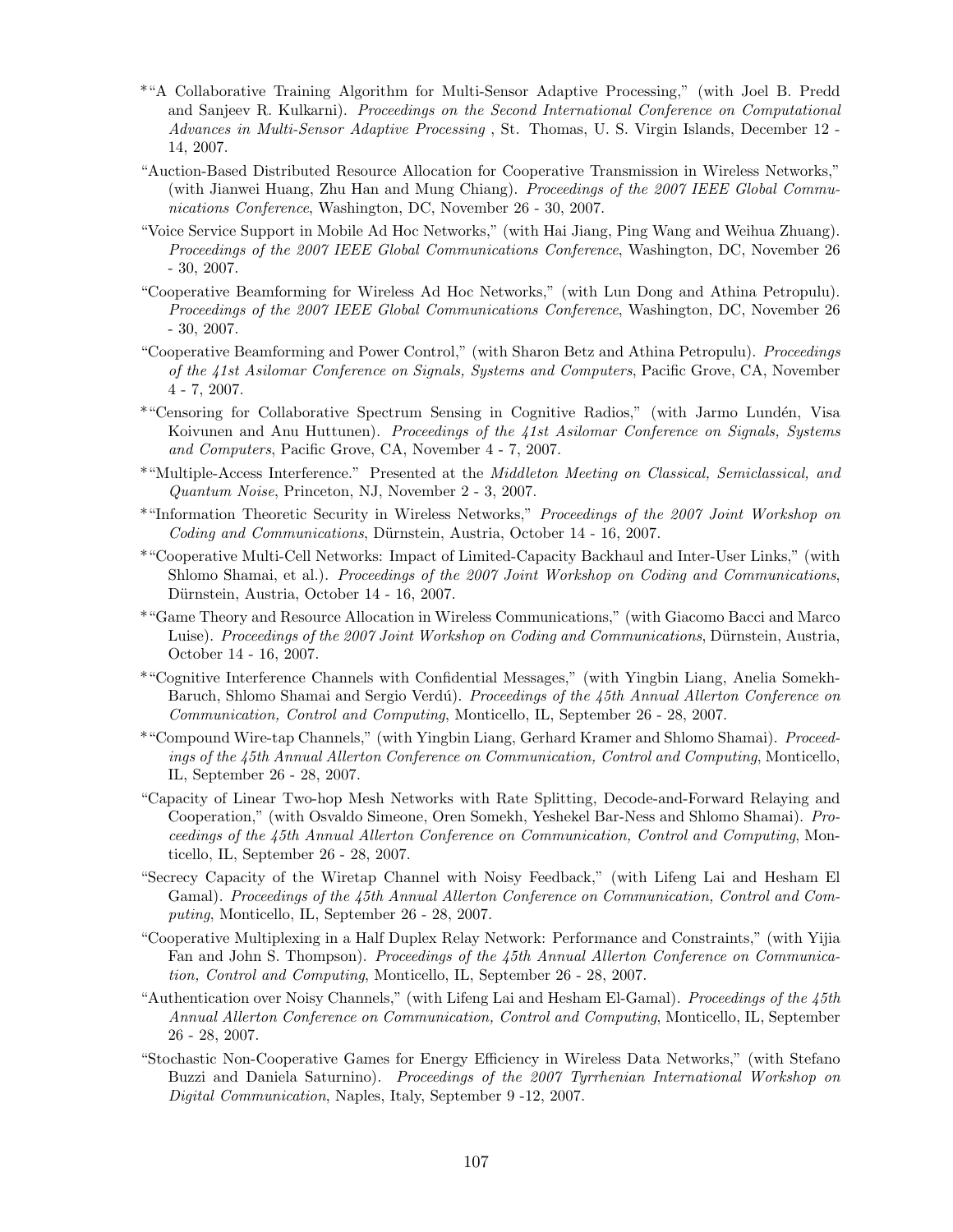- "Blind Estimation of Multiple Carrier Frequency Offsets," (with Yuanning Yu, Athina Petropulu and Visa Koivunen). Proceedings of the 18th Annual IEEE International Symposium on Personal, Indoor and Mobile Radio Communications (PIMRC), Athens, Greece, September 3 - 7, 2007.
- \*"Opportunistic Scheduling and Beamforming for MIMO-SDMA Downlink Systems with Linear Combining," (with Simon Pun and Visa Koivunen). Proceedings of the 18th Annual IEEE International Symposium on Personal, Indoor and Mobile Radio Communications (PIMRC), Athens, Greece, September 3 - 7, 2007.
- "Secure Nested Codes for Type II Wiretap Channels," (with Ruoheng Liu, Yingbin Liang and Predrag Spasojevic). Proceedings of the 2007 IEEE Information Theory Workshop on Frontiers in Coding Theory, Lake Tahoe, CA, September 2 - 6, 2007.
- "Multiple Access Channels with Generalized Feedback and Confidential Messages," (with Xiaojun Tang, Ruoheng Liu and Predrag Spasojevic). *Proceedings of the 2007 IEEE Information Theory Workshop* on Frontiers in Coding Theory, Lake Tahoe, CA, September 2 - 6, 2007.
- \*"Detection of Two-Sided Alternatives in a Brownian Motion Model," (with Olympia Hadjiliadis). Proceedings of the 56th Session of the International Statistical Institute, Lisbon, Portugal, August 22 - 29, 2007.
- \*"Multiple Sensing in Cognitive Radios Based on Multiple Cyclic Frequencies," (with Jarmo Lundén, Anu Huttunen and Visa Koivunen). Proceedings of the Second International Conference on Cognitive Radio Oriented Wireless Networks and Communications (CrownCom 2007), Orlando, FL, August 1 - 3, 2007.
- "Secrecy Capacity for Semi-deterministic Wire-tap Channels," (with Jared Grubb, Sriram Vishwanath and Yingbin Liang). Proceedings of the 2007 IEEE Information Theory Workshop on Information Theory for Wireless Networks, Bergen, Norway, July 1 - 6, 2007.
- "Performance Comparison of Energy-Efficient Power Control for CDMA and Multiuser UWB Networks," (with Giacomo Bacci and Marco Luise). Proceedings of the 16th IST Mobile and Wireless Communications Summit. Budapest, July 1 - 5, 2007.
- "Power Control Algorithms in CDMA Channels Based on Large System Analysis," (with Stefano Buzzi). Proceedings of the 2007 IEEE International Symposium on Information Theory, Nice, France, June 24 - 29, 2007.
- "Cellular Systems with Full-Duplex Amplify-and-Forward Relaying and Cooperative Base-Stations," (with Oren Somekh, Osvaldo Simeone and Shlomo Shamai). Proceedings of the 2007 IEEE International Symposium on Information Theory, Nice, France, June 24 - 29, 2007.
- "Secrecy Capacity Region of Fading Broadcast Channels," (with Yingbin Liang and Shlomo Shamai). Proceedings of the 2007 IEEE International Symposium on Information Theory, Nice, France, June 24 - 29, 2007.
- "Opportunistic Communications in an Orthogonal Multiaccess Relay Channel," (with Lalitha Sankar, Yingbin Liang and Narayan Mandayam). Proceedings of the 2007 IEEE International Symposium on Information Theory, Nice, France, June 24 - 29, 2007.
- "Cooperative Transmission Protocols with High Spectral Efficiency and High Diversity Order Using Multiuser Detection and Network Coding," (with Zhu Han and Xin Zhang). Proceedings of the 2007 IEEE International Conference on Communications, Glasgow, Scotland, June 24 - 28, 2007.
- "Lifetime Improvement of Wireless Sensor Networks by Collaborative Beamforming and Cooperative Transmission," (with Zhu Han). Proceedings of the 2007 IEEE International Conference on Communications, Glasgow, Scotland, June 24 - 28, 2007.
- \*"Multiple Antenna Secure Broadcast over Wireless Networks," (with Ruoheng Liu). Proceedings of the First International Workshop on Information Theory for Sensor Networks (WITS 2007), Santa Fe, NM, June 18 - 20, 2007.
- "Large System Analysis of Game-Theoretic Power Control in UWB Wireless Networks with Rake Receivers," (with Giacomo Bacci and Marco Luise). Proceedings of the 8th IEEE International Workshop on Signal Processing Advances in Wireless Communications (SPAWC), Helsinki, Finland, June 17 - 20, 2007.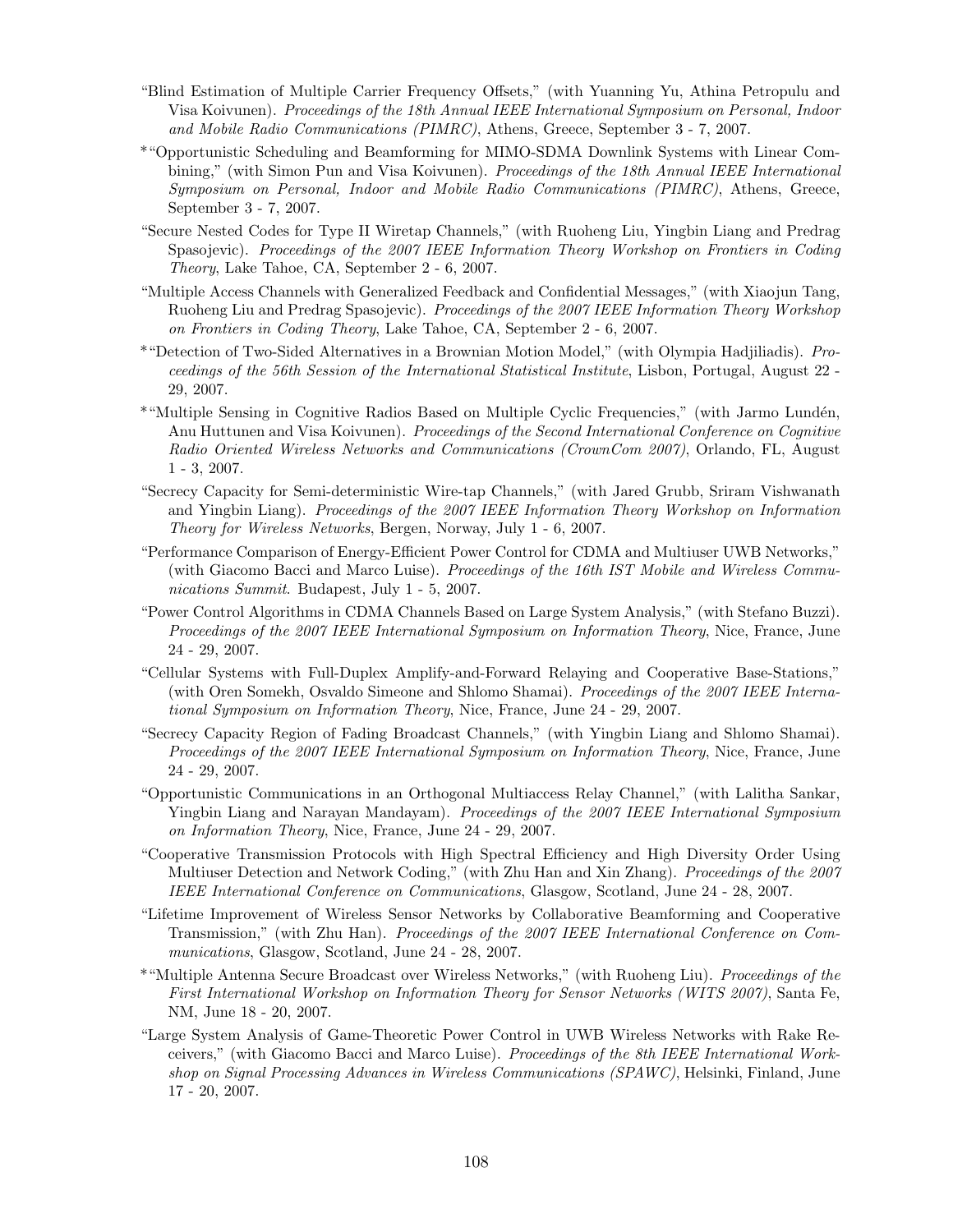- "Blind Identification of Distributed Antenna Systems with Multiple Carrier Frequency Offset," (with Yuanning Yu and Athina Petropulu). Proceedings of the 8th IEEE International Workshop on Signal Processing Advances in Wireless Communications (SPAWC), Helsinki, Finland, June 17 - 20, 2007.
- "Flow-Level Stability of Data Networks with Non Convex and Time-Varying Rate Regions," (with Jiaping Liu, Alexandre Proutière, Y. Yi and Mung Chiang). Proceedings of ACM Sigmetrics 2007 -The International Conference on Measurement and Modeling of Computer Systems, San Diego, CA, June 12 - 17, 2007.
- \*"Game-Theoretic Analysis of Energy Efficiency in Multiuser Impulse Radio Systems," (with Giacomo Bacci and Marco Luise). Presented at the IEEE Communication Theory Workshop, Sedona, AZ, May 20 - 23, 2007.
- "Coalition Games with Cooperative Transmission: A Cure for the Curse of Boundary Nodes in Selfish Packet-Forwarding Wireless Networks," (with Zhu Han). Proceedings of the 5th International Symposium on Modeling and Optimization in Mobile, Ad Hoc and Wireless Networks (WiOpt07), Limassol, Cyprus, April 16 - 20, 2007.
- \*"Game-Theoretic Power Control in Impulse Radio UWB Wireless Networks," (with Giacomo Bacci and Marco Luise). Proceedings of the 13th European Wireless Conference, Paris, France, April 1 -4, 2007.
- "Non-cooperative Games for Spreading Code Optimization, Power Control and Receiver Design in Wireless Data Networks," (with Stefano Buzzi). Proceedings of the 13th European Wireless Conference, Paris, France, April 1 - 4, 2007.
- "A High-Throughput Cross-Layer Scheme for Distributed Wireless Adhoc Networks," (with Athina P. Petropulu and Lun Dong). Proceedings of the 41st Annual Conference on Information Sciences and Systems, The Johns Hopkins University, Baltimore, MD, March 14 - 16, 2007.
- "Joint Detection and Identification of an Unobservable Change in the Distribution of a Random Sequence," (with Savas Dayanik and Christian Goulding). Proceedings of the  $\lambda 1$ st Annual Conference on Information Sciences and Systems, The Johns Hopkins University, Baltimore, MD, March 14 - 16, 2007.
- "Power Control and Receiver Design for Energy-Efficiency in Multipath CDMA Channels with Bandlimited Waveforms," (with Stefano Buzzi and Valeria Massaro). Proceedings of the 41st Annual Conference on Information Sciences and Systems, The Johns Hopkins University, Baltimore, MD, March 14 - 16, 2007.
- \*"Secrecy Capacity Region of Parallel Broadcast Channels," (with Yingbin Liang and Shlomo Shamai). Proceedings of the Second Workshop of the Center for Information Theory and Its Applications, University of California - San Diego, La Jolla, CA, January 29 - February 2, 2007.
- \*"A Game Theoretic Approach to Energy-Efficient Modulation in CDMA Networks with Delay Constraints," (with Farhad Meshkati, Andrea Goldsmith and Stuart C. Schwartz). Proceedings of the 2007 IEEE Radio and Wireless Symposium, Long Beach, CA, January 9 - 11, 2007.
- \*"Aggregating Forecasts of Probability from Incoherent and Abstaining Experts," (with Joel B. Predd, Sanjeev R. Kulkarni and Daniel Osherson). Proceedings of the 2006 INFORMS Annual Meeting, Pittsburgh, PA, November 5 - 8, 2006.
- "Bayesian Sequential Change Diagnosis: Detection and Identification of a Change in a Random Sequence," (with Christian L. Goulding and Savas Dayanik). *Proceedings of the 2006 INFORMS* Annual Meeting, Pittsburgh, PA, November 5 - 8, 2006.
- "Power Allocation in Distributed Detection with Wireless Sensor Networks," (with Xin Zhang and Mung Chiang). Proceedings of the 2006 IEEE Military Communications Conference, Washington, DC, October 23 - 25, 2006.
- \*"Energy Games in Wireless Networks." Proceedings of the Workshop on Games, Teams and Decisions, University of Illinois, Urbana, IL, September 30, 2006.
- \*"Optimal Power Allocation for Distributed Detection in Wireless Sensor Networks," (with Xin Zhang). Proceedings of the 44th Annual Allerton Conference on Communication, Control and Computing, University of Illinois, Monticello, IL, September 27 - 29, 2006.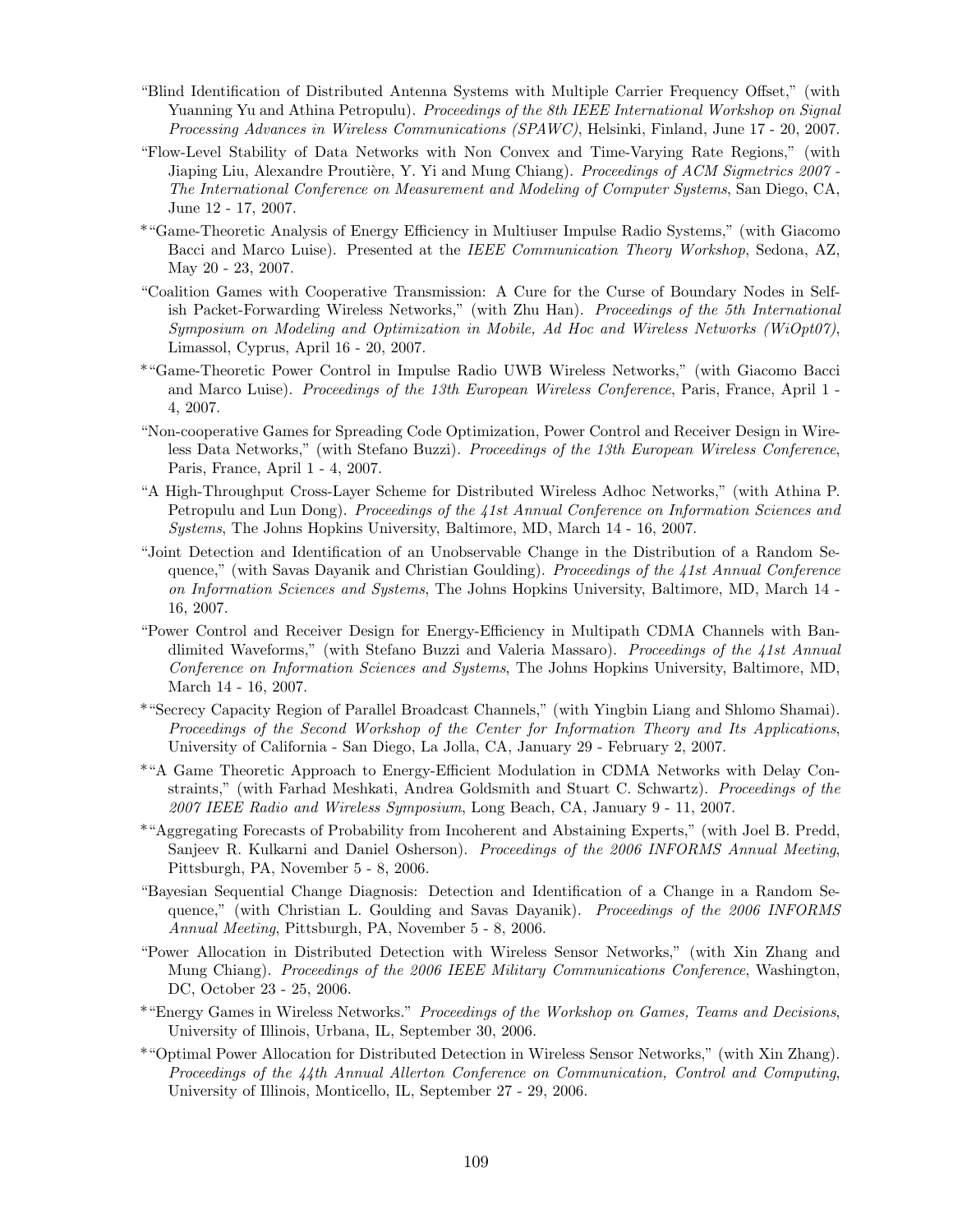- "Secure Communication over Fading Channels," (with Yingbin Liang). Proceedings of the 44th Annual Allerton Conference on Communication, Control and Computing, University of Illinois, Monticello, IL, September 27 - 29, 2006.
- "Secrecy Capacity Region of Binary and Generalized Gaussian Multiple Access Channels," (with Yingbin Liang). Proceedings of the 44th Annual Allerton Conference on Communication, Control and Computing, University of Illinois, Monticello, IL, September 27 - 29, 2006.
- \*"Optimal and Suboptimal Linear Receivers for Impulse Radio UWB Systems," (with Sinan Gezici, Hisashi Kobayashi and Andreas F. Molisch). Proceedings of the 2006 IEEE International Conference on Ultra-Wideband, Waltham, MA, September 24 - 27, 2006.
- \*"Cross-Layer Issues in Wireless Networks." Third International Workshop on Mathematical Techniques and Problems in Telecommunications, Leiria, Portugal, September 4 - 8, 2006.
- \*"Finger Selection for UWB Rake Receivers," (with Sinan Gezici, Mung Chiang and Hisashi Kobayashi). Proceedings of the 2006 European Signal Processing Conference, Florence, Italy, September 4 - 8, 2006.
- \*"Signal Processing Issues in Wireless Sensor Networks," Proceedings of the 2006 European Signal Processing Conference, Florence, Italy, September 4 - 8, 2006.
- "The Best 2-CUSUM Stopping Rules for Quickest Detection of Two-Sided Alternatives in a Brownian Motion Model," (with Olympia Hadjiliadis). Proceedings of the 69th Annual Meeting of the Institute of Mathematical Statistics, Rio de Janiero, Brazil, July 30 - August 4, 2006.
- "Generalized Multiple Access Channels with Confidential Messages," (with Yingbin Liang). Proceedings of the 2006 IEEE International Symposium on Information Theory, Seattle, WA, July 9 - 14, 2006.
- "Upper Bounding the Performance of Iterative Decoding on Binary Erasure Channels," (with Chih-Chun Wang and Sanjeev R. Kulkarni). Proceedings of the 2006 IEEE International Symposium on Information Theory, Seattle, WA, July 9 - 14, 2006.
- \*"Scalable Algorithms for Aggregating Incoherent Forecasts of Probability," (with Joel B. Predd, Sanjeev R. Kulkarni and Daniel Osherson). Proceedings of the Ninth International Conference on Information Fusion, Florence, Italy, July 10 - 13, 2006.
- \*"Energy Efficiency in Multi-hop CDMA Networks: A Game Theoretic Analysis," (with Sharon Betz). Proceedings of the Workshop on Multi-Layer Modelling and Design of Multi-Hop Wireless Networks, Minneapolis, MN, July 12 - 15, 2006.
- \*"Distributed Inference in Wireless Sensor Networks: Some Recent Results and Open Issues," (with Sanjeev R. Kulkarni and Joel B. Predd). Proceedings of the NSF Workshop on Future Directions for Sensor Network Systems Research, Boston University, Boston, MA, May 25 - 26, 2006.
- \*"Effects of Polarity Randomization in Impulse Radio UWB Systems," (with Sinan Gezici and Hisashi Kobayashi). Proceedings of the Workshop on Short-Range UWB Radio Systems, Santa Monica, CA, April 11 - 12, 2006.
- \*"Energy Management in Wireless Networks." Presented at the Defense Science Research Council (DSRC)/DARPA Workshop on Energy Efficient Wireless Communications, Arlington, VA, March 27, 2006
- "Energy-Efficient Power and Rate Control with QoS Constraints: A Game-Theoretic Approach," (with Farhad Meshkati, Stuart C. Schwartz and Radu Balan). Proceedings of the IEEE International Wireless Communications and Mobile Computing Conference: Cross-Layer Designs and Protocols Symposium, Vancouver, Canada, July 3 - 6, 2006.
- "The Impact of Delay on the Diversity, Multiplexing and ARQ Tradeoff," (with Timothy Holliday and Andrea Goldsmith). Proceedings of the 2006 IEEE International Conference on Communications, Istanbul, Turkey, June 11 - 15, 2006.
- "Estimation Diversity with Multiple Heterogeneous Sensors," (with Robert Cui and Andrea Goldsmith). Proceedings of the 2006 IEEE International Conference on Communications, Istanbul, Turkey, June 11 - 15, 2006.
- "Low-Complexity MMSE Combining for Linear Impulse Radio UWB Receivers," (with Sinan Gezici, Andreas F. Molisch and Hisashi Kobayashi). Proceedings of the 2006 IEEE International Conference on Communications, Istanbul, Turkey, June 11 - 15, 2006.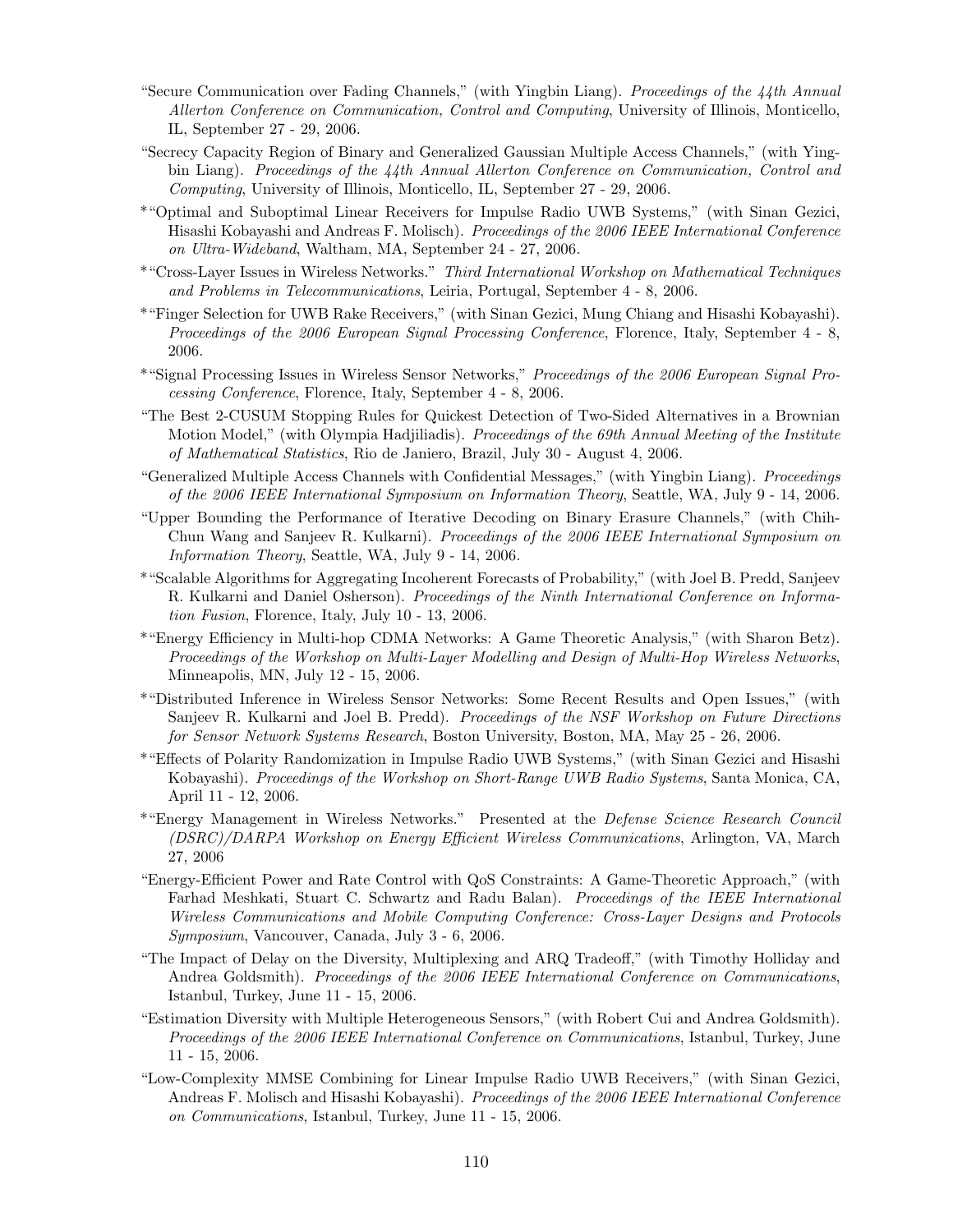- "Estimation Diversity in Distributed Sensing," (with Robert Cui, Andrea Goldsmith, et al.). Presented at the 2006 IEEE Communication Theory Workshop, Dorado, Puerto Rico, May 21 - 24, 2006.
- "Distributed Least-Squares Classification in Wireless Sensor Networks," (with Joel B. Predd and Sanjeev R. Kulkarni). Proceedings of the DIMACS/CSNA 2006 Meeting on Network Data Analysis and Data Mining: Applications in Biology, Computer Science, Intrusion Detection, and Other Areas, Rutgers University, Piscataway, NJ, May 10 - 13, 2006.
- "Aggregating Disparate Forecasts of Probability: A Scalable Approach," (with Joel B. Predd, Sanjeev R. Kulkarni and Daniel Osherson). Proceedings of the Risk Analysis for Homeland Defense and Security: Theory and Application, Los Alamos National Laboratory, Los Alamos, NM, March 20 - 22, 2006.
- "Distributed Kernel Regression: An Algorithm for Training Collaboratively," (with Joel B. Predd and Sanjeev R. Kulkarni). *Proceedings of the 2006 IEEE Information Theory Workshop*, Punta del Este, Uruguay, March 13 - 17, 2006.
- \*"Energy Efficiency and Delay Quality-of-Service in Wireless Networks," (with Farhad Meshkati and Stuart C. Schwartz). Proceedings of the Inaugural Workshop of the Center for Information Theory and Its Applications, University of California - San Diego, La Jolla, CA, February 6 - 10, 2006.
- \*"Quickest Detection of a Minimum of Disorder Times," (with Erhan Bayraktar). Proceedings of the 44th IEEE Conference on Decision and Control, Seville, Spain, December 12 - 15, 2005.
- \*"Integrating Education, Research, and Outreach: Exemplars from the NSF Distinguished Scholars Program," (with Alice M. Agogino, Leah H. Jamieson, Gretchen Kalonji, David F. Ollis, Susan E. Powers and Chris Rogers). *Proceedings of the 2005 Frontiers in Education Conference*, Indianapolis, IN, October 19 - 22, 2005.
- "Regression in Sensor Networks: An Algorithm for Training Distributively," (with Joel B. Predd and Sanjeev R. Kulkarni). Proceedings of the WICAT Workshop on Cooperative Communications, Polytechnic University, New York, NY, October 21, 2005.
- \*"A Two-Step Time of Arrival Estimation Algorithm for Impulse Radio Ultrawideband Systems," (with Sinan Gezici, Zafer Shainoglu, Andreas F. Molisch and Hisashi Kobayashi). Proceedings of the 13th European Signal Processing Conference, Antalya, Turkey, September 4 - 8, 2005.
- \*"Regression in Sensor Networks: Training Distributively with Alternating Projections," with Joel B. Predd and Sanjeev R. Kulkarni). Proceedings of the SPIE Conference on Advanced Signal Processing Algorithms, Architectures and Implementations XV, San Diego, CA, July 31 - August 4, 2005.
- \*"Optimal and Suboptimal Detection of Gauss-Markov Signals in Noise: Asymptotic Relative Efficiency," (with Youngchul Sung and Lang Tong). Proceedings of the SPIE Conference on Advanced Signal Processing Algorithms, Architectures and Implementations XV, San Diego, CA, July 31 - August 4, 2005.
- \*"Distributed Inference in Wireless Sensor Networks: Some Recent Results," Proceedings of the IEEE Statistical Signal Processing Workshop, Bordeaux, France, July 17 - 20, 2005.
- \*"Energy Efficiency in Multiple-Access Wireless Networks: Nash Equilibria in Power Control Games," Proceedings of the IMA Workshop on Wireless Communications, University of Minnesota, Minneapolis, MN, June 27 - July 1, 2005.
- \*"Distributed Learning with Limited Communication," (with Joel B. Predd and Sanjeev R. Kulkarni). Proceedings of the Thirteenth Yale Workshop on Adaptive and Learning Systems, New Haven, CT, May 30 - June 1, 2005.
- "Multi-source Change Detection for Compound Poisson Processes," (with Erhan Bayraktar). Proceedings of the 43rd Annual Allerton Conference on Communication, Control and Computing, University of Illinois, Monticello, IL, September 28 - 30, 2005.
- "A Unified Power Control Algorithm for Multiuser Detectors in Large Systems: Convergence and Performance," (with Farhad Meshkati, Stuart C. Schwartz and Dongning Guo). Proceedings of the 43rd Annual Allerton Conference on Communication, Control and Computing, University of Illinois, Monticello, IL, September 28 - 30, 2005.
- "A Genetic Algorithm Based Finger Selection Scheme for UWB MMSE Rake Receivers," (with Sinan Gezici, Mung Chiang and Hisashi Kobayashi). *Proceedings of the 2005 International Conference on* Ultra-Wideband, Zurich, Switzerland, September 5 - 8, 2005.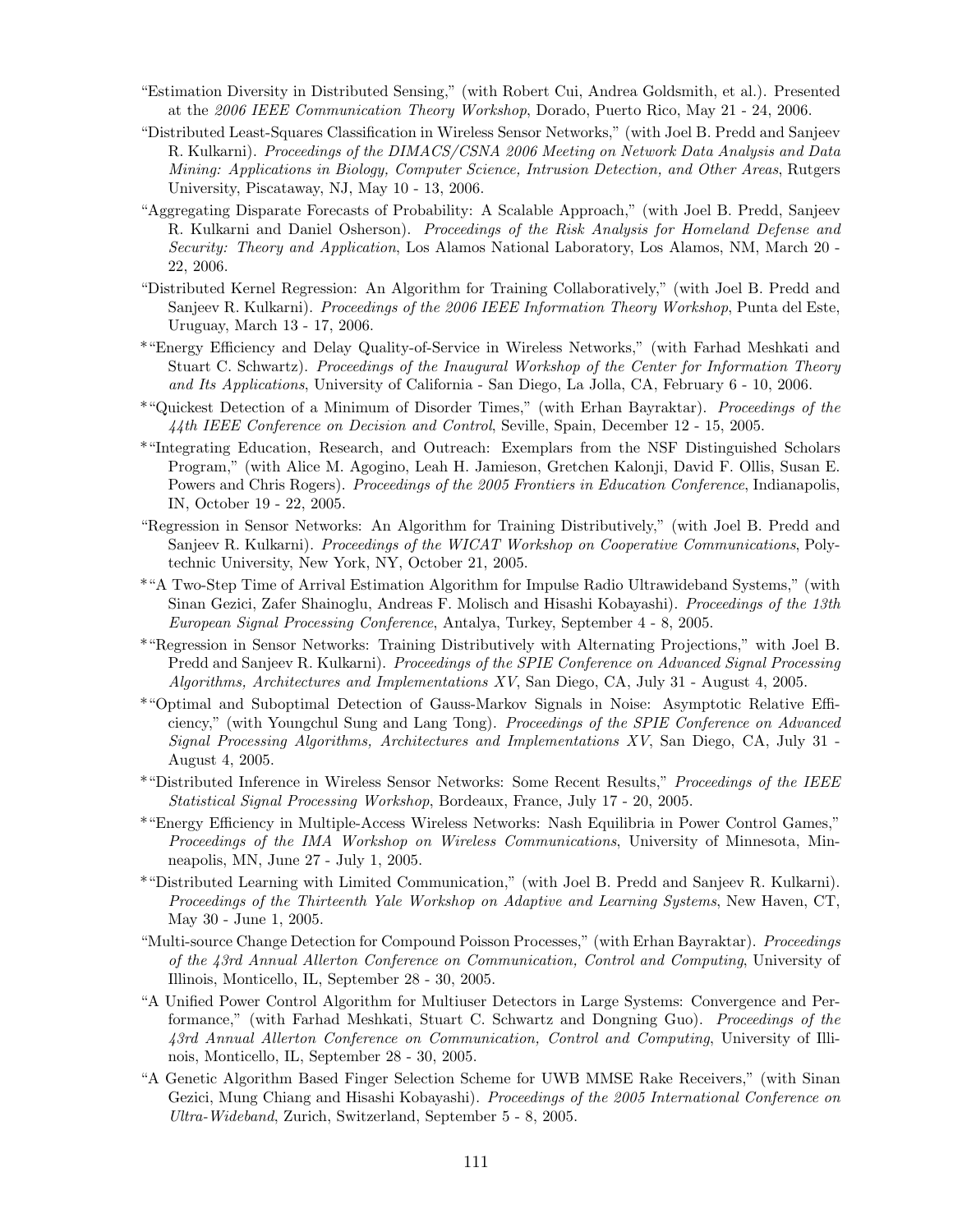- "A Non-Cooperative Power Control Game in Delay-Constrained Wireless Multiple-Access Networks," (with Farhad Meshkati and Stuart Schwartz). Proceedings of the 2005 IEEE International Symposium on Information Theory, Adelaide, Australia, September 4 - 9, 2005.
- "Neyman-Pearson Detection of Gauss-Markov Signals in Noise: Closed-Form Error Exponent and Properties," (with Youngchul Sung and Lang Tong). Proceedings of the 2005 IEEE International Symposium on Information Theory, Adelaide, Australia, September 4 - 9, 2005.
- "Sensor Activation and Scheduling for Field Detection in Large Sensor Arrays," (with Youngchul Sung and Lang Tong). Proceedings of the Fourth International Conference on Information Processing in Sensor Networks, Los Angeles, CA, April 25 - 27, 2005.
- "On the Effects of Phase Estimation Errors on Collaborative Beamforming in Wireless Ad Hoc Networks," (with Hideki Ochiai, Patrick Mitran and Vahid Tarokh). Proceedings of the 2005 IEEE International Conference on Acoustics, Speech and Signal Processing, Philadelphia, PA, March 19 - 23, 2005.
- "A Large Deviations Approach to Sensor Scheduling for Detection of a Correlated Random Field," (with Youngchul Sung and Lang Tong). Proceedings of the 2005 IEEE International Conference on Acoustics, Speech and Signal Processing, Philadelphia, PA, March 19 - 23, 2005.
- "Energy-Efficient Joint Estimation in Sensor Networks: Analog vs. Digital," (with Shuguang Cui, Jin-Jin Xiao, Andrea J. Goldsmith and Zhi-Quan Luo). Proceedings of the 2005 IEEE International Conference on Acoustics, Speech and Signal Processing, Philadelphia, PA, March 19 - 23, 2005.
- "Analysis of Second-Order Statistics Based Semi-Blind Channel Estimation in CDMA Channels," (with Husheng Li). Proceedings of the 2005 Conference on Information Sciences and Systems, The Johns Hopkins University, Baltimore, MD, March 16 - 18, 2005.
- "Impulse Radio Systems with Multiple Types of Ultra-Wideband Pulses," (with Sinan Gezici, Zafer Sahinoglu and Hisashi Kobayasi). Proceedings of the 2005 Conference on Information Sciences and Systems, The Johns Hopkins University, Baltimore, MD, March 16 - 18, 2005.
- "On the Typicality of the Linear Code Among the LDPC Coset Code Ensemble," (with Chih-Chun Wang and Sanjeev R. Kulkarni). *Proceedings of the 2005 Conference on Information Sciences and* Systems, The Johns Hopkins University, Baltimore, MD, March 16 - 18, 2005.
- "A Non-Cooperative Power Control Game for Multi-Carrier CDMA Systems," (with Farhad Meshkati, Mung Chiang, Stuart Schwartz and Narayan Mandayam). Proceedings of the 2005 Wireless Communications and Networking Conference, New Orleans, LA, March 13 - 17, 2005.
- "Finger Selection Algorithms for MMSE Rake Receivers in Impulse Radio Ultra-Wideband Systems," (with Sinan Gezici, Mung Chiang and Hisashi Kobayasi). Proceedings of the 2005 Wireless Communications and Networking Conference, New Orleans, LA, March 13 - 17, 2005.
- "Power Allocation, Decoding Order and Spectral Efficiency of Successive Interference Cancellation Based Multirate DS-CDMA Systems," (with Husheng Li). Proceedings of the 2004 IEEE Global Telecommunications Conference, Dallas, TX, November 29 - December 3, 2004.
- "Impact of Channel Estimation Error on Multiuser Detection Via the Replica Method," (with Husheng Li). Proceedings of the 2004 IEEE Global Telecommunications Conference, Dallas, TX, November 29 - December 3, 2004.
- "The Capacity and Power Efficiency of OOFSK Signaling over Wideband Fading Channels," (with Mustafa Gursoy and Sergio Verdú). Proceedings of the 2004 IEEE Global Telecommunications Conference, Dallas, TX, November 29 - December 3, 2004.
- \*"Collaborative Beamforming in Ad Hoc Networks," (with Hideki Ochiai, Patrick Mitran and Vahid Tarokh). Proceedings of the 2004 IEEE Information Theory Workshop, San Antonio, TX, October 24 - 29. 2004.
- \*"Power Control Games in Multiple-Access Data Networks," (with Farhad Meshkati and Stuart C. Schwartz) Proceedings of the Third Joint Workshop on Communications and Coding, Donnini, Italy, October 14 - 17, 2004
- "On Finite-Dimensional Bounds for LDPC-Like Codes and Iterative Decoding," (with Chih-Chun Wang and Sanjeev R. Kulkarni). Proceedings of the 2004 International Symposium on Information Theory and its Applications, Parma, Italy, October 10 - 13, 2004.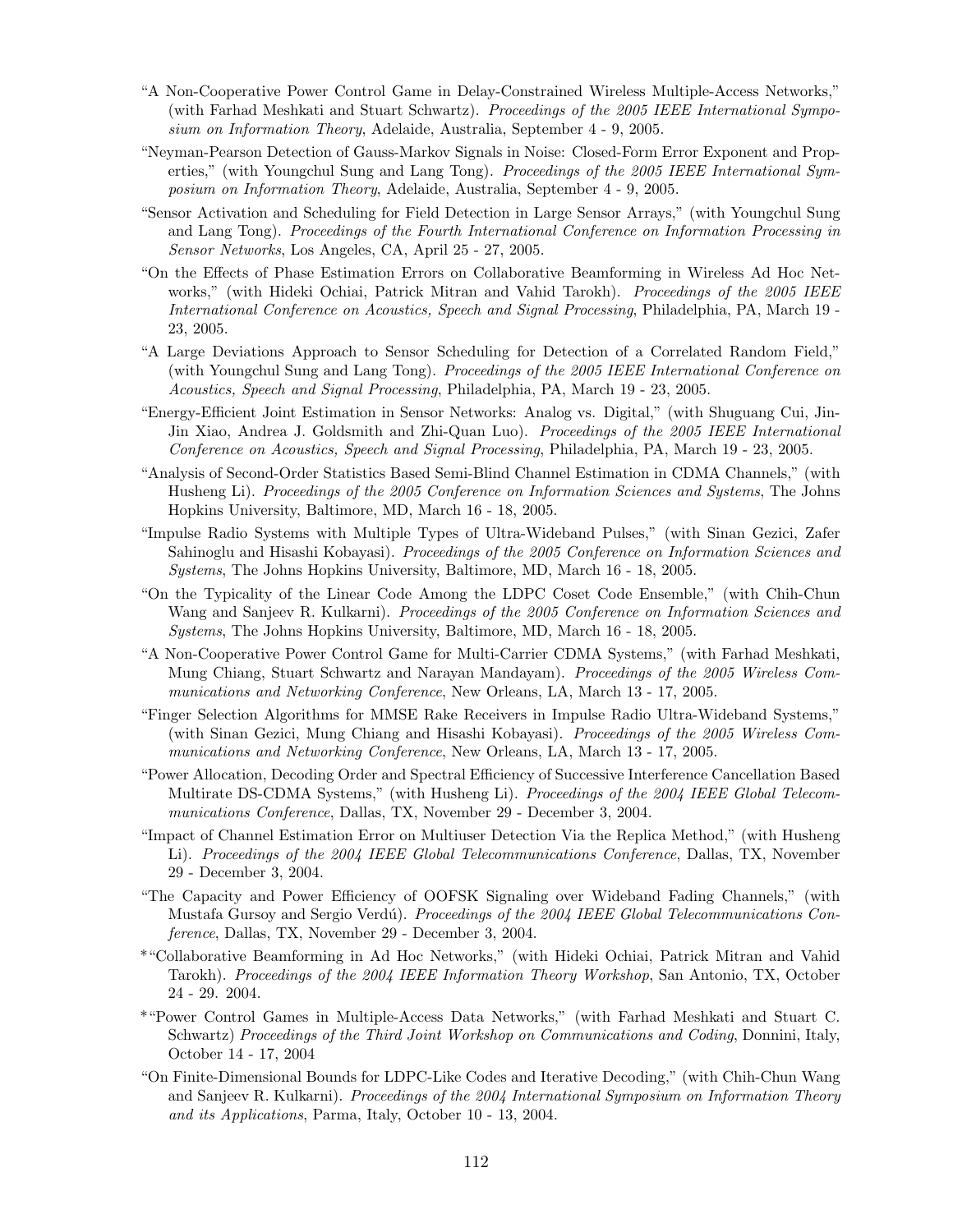- \*"Distributed Learning in Wireless Sensor Networks," (with Joel B. Predd and Sanjeev R. Kulkarni). Proceedings of the 42nd Annual Allerton Conference on Communication, Control and Computing, University of Illinois, Monticello, IL, September 29 - October 1, 2004.
- "Successive Inteference Cancellation Based Power Control and Spectral Efficiency for DS-CDMA Systems with Fixed QoS," (with Husheng Li). Proceedings of the 42nd Annual Allerton Conference on Communication, Control and Computing, University of Illinois, Monticello, IL, September 29 - October 1, 2004.
- \*"Spectral Efficiency of Equal-rate DS-CDMA Systems with Multiple Transmit Antennas," (with Husheng Li). Proceedings of the 2004 IEEE Vehicular Technology Conference - Fall, Los Angeles, CA, September 26 - 29, 2004.
- "Power Efficiency of Joint Frequency-Phase Modulation in the Low-SNR Regime over Noncoherent Rician Channels," (with Mustafa Gursoy and Sergio Verdú). Proceedings of the 2004 IEEE Vehicular Technology Conference - Fall, Los Angeles, CA, September 26 - 29, 2004.
- "Time-Frequency and Time-Scale Canonical Representations of Doubly Spread Channels," (with Radu Balan, Scott Rickard and Sergio Verdú). Proceedings of the 12th European Signal Processing Conference, Vienna, Austria, September 7 - 10, 2004.
- "On Modeling the Firm-Specific Correlations Between Bonds and Stocks," (with Li Chen and Damir Filipovic). Proceedings of the Third World Congress of the Bachelier Finance Society, Chicago, IL, July 21 - 24, 2004.
- "Consistency in Models for Distributed Learning under Communication Constraints," (with Joel B. Predd and Sanjeev R. Kulkarni). *Proceedings of the 17th Annual Conference on Learning Theory*, Banff, CA, July 1 - 4, 2004.
- "Spectral Efficiency of Peak Power Limited Rician Block-Fading Channels," (with Mustafa C. Gursoy and Sergio Verdú). Proceedings of the 2004 IEEE International Symposium on Information Theory, Chicago, IL, June 27 - July 2, 2004.
- "Consistency in a Model for Distributed Learning," (with Joel B. Predd and Sanjeev R. Kulkarni). Proceedings of the 2004 IEEE International Symposium on Information Theory, Chicago, IL, June 27 - July 2, 2004.
- "The Trade-off Between Processing Gains of Impulse Radio Systems in the Presence of Timing Jitter," (with Sinan Gezici, Hisashi Kobayashi and Andreas Molisch). *Proceedings of the 2004 IEEE* International Conference on Communications, Paris, France, June 20 - 24, 2004.
- "Soft Handoff and Uplink Capacity in a Two-Tier CDMA System," (with Shalinee Kishore, Larry J. Greenstein, and Stuart C. Schwartz). Proceedings of the 2004 IEEE International Conference on Communications, Paris, France, June 20 - 24, 2004.
- \*"A Unified Approach to Power Control for Multiuser Detectors," (with Farhad Meshkati, Donging Guo, Stuart Schwartz and Narayan Mandayam). Proceedings of the Second Workshop on Signal Processing for Wireless Communications, King's College, London, June 2 - 4, 2004.
- "Optimal and Suboptimal Linear Receivers for Time-Hopping Impulse Radio Systems," (with Sinan Gezici, Andreas Molisch and Hisashi Kobayashi). Proceedings of the 2004 IEEE Conference on Ultra Wideband Systems and Technologies, Kyoto, Japan, May 19 - 21, 2004.
- "A Comparative Study of Pulse Combining Schemes for Time-Hopping Impulse Radio UWB Systems," (with Sinan Gezici and Hisashi Kobayashi). Proceedings of the 2004 IEEE Sarnoff Symposium on Advances in Wired and Wireless Communications, Princeton, NJ, April 26 - 27, 2004.
- "Optimal Investment Risk Exposure under Information Asymmetry," (with Li Chen). Proceedings of the 11th Annual Global Finance Conference, Las Vegas, NV, April 4 - 6, 2004.
- "Performance Evaluation of Impulse Radio UWB Systems with Pulse-Based Polarity Randomization in Asynchronous Multiuser Environments," (with Sinan Gezici, Hisashi Kobayashi and Andreas Molisch). Proceedings of the 2004 IEEE Wireless Communications and Networking Conference, Atlanta, GA, March 21 - 25, 2004.
- "Power Allocation and Spectral Efficiency in Multi-rate DS-CDMA Systems without Channel State Information at Transmitters," (with Husheng Li). Proceedings of the 2004 IEEE Wireless Communications and Networking Conference, Atlanta, GA, March 21 - 25, 2004.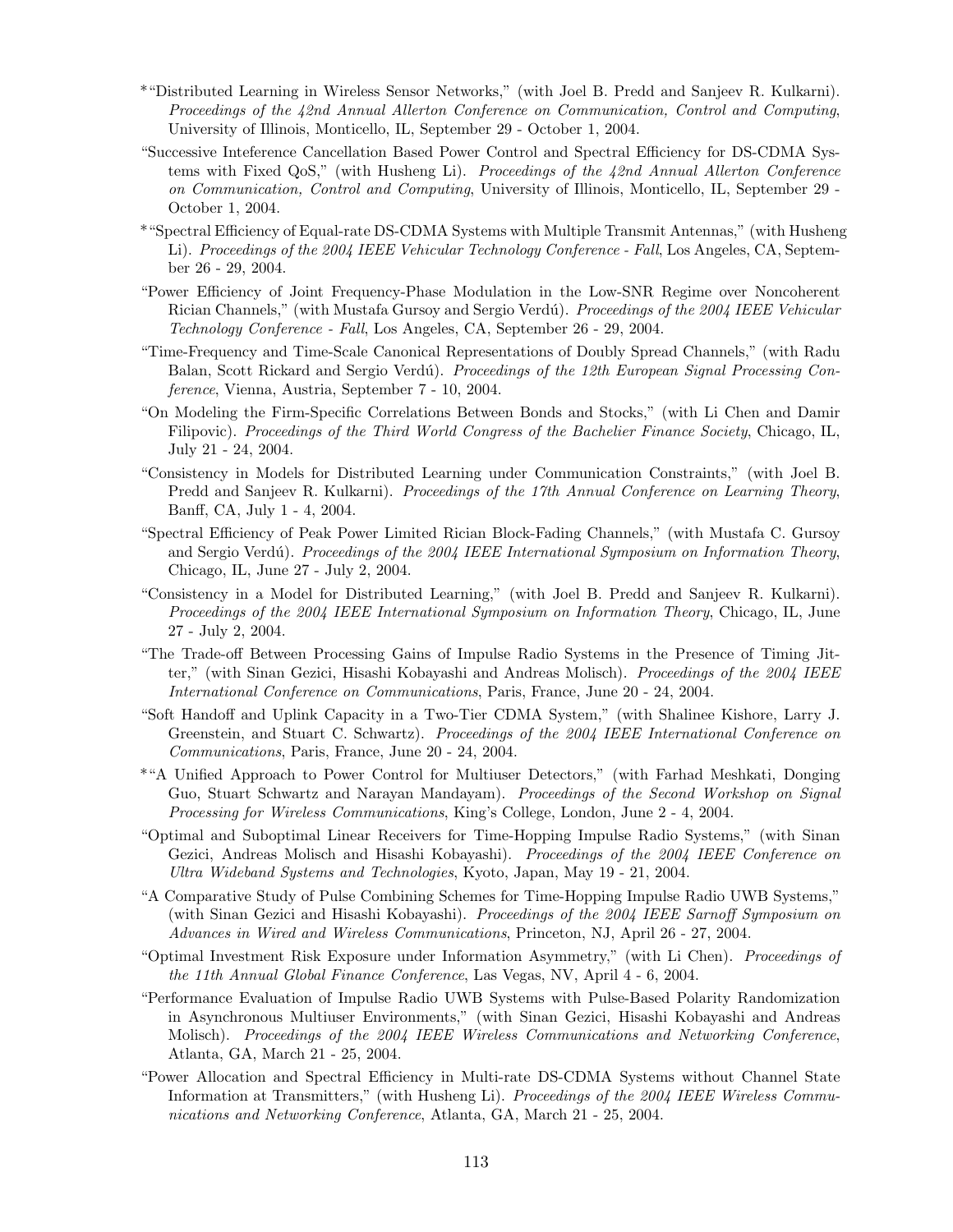- "Impact of Imperfect Channel Estimation on Turbo Multiuser Detection in DS-CDMA Systems," (with Husheng Li). Proceedings of the 2004 IEEE Wireless Communications and Networking Conference, Atlanta, GA, March 21 - 25, 2004.
- \*"Multiuser MIMO Systems," Proceedings of the Twelfth Annual Workshop on Adaptive Sensor Array Processing, Lincoln Laboratory, Lexington, MA, March 16 - 18, 2004.
- \*"QoS Provisioning for Wireless Ad Hoc Data Networks," (with Cristina Comaniciu). Proceedings of the 42nd IEEE Conference on Decision and Control, Maui, HI, December 9 - 12, 2003.
- "Bandit Problems with Arbitrary Side Information," (with Chih-Chun Wang and Sanjeev R. Kulkarni). Proceedings of the 42nd IEEE Conference on Decision and Control, Maui, HI, December 9 - 12, 2003.
- "MIMO Capacity Results for Rician Fading Channels," (with Sudharman K. Jayaweera). Proceedings of the 2003 IEEE Global Telecommunications Conference, San Francisco, CA, December 1 - 5, 2003.
- "Large-System Spectral Efficiency of Interference-Limited MIMO Systems," (with Huaiyu Dai). Proceedings of the 2003 IEEE Global Telecommunications Conference, San Francisco, CA, December 1 - 5, 2003.
- "User Capacity in a CDMA Macrocell with a Hotspot Microcell: Effects of Transmit Power Constraints and Finite Dispersion," (with Shalinee Kishore, Larry J. Greenstein and Stuart C. Schwartz). Proceedings of the 2003 IEEE Global Telecommunications Conference, San Francisco, CA, December 1 - 5, 2003.
- "Downlink User Capacity in a CDMA Macrocell with a Hotspot Microcell," (with Shalinee Kishore, Larry J. Greenstein and Stuart C. Schwartz). Proceedings of the 2003 IEEE Global Telecommunications Conference, San Francisco, CA, December 1 - 5, 2003.
- \*"Signal Processing Models for Discrete-Time Self-Similar and Multifractal Processes," (with Raghuveer M. Rao, Seungsin Lee and Erhan Bayraktar) . Proceedings of the 37th Asilomar Conference on Signals, Systems and Computers, Pacific Grove, CA, November 9 - 12, 2003.
- "On Channel Capacity of Parallel Interference Cancellation with Outage Probability in DS-CDMA Systems," (with Husheng Li). Proceedings of the 37th Asilomar Conference on Signals, Systems and Computers, Pacific Grove, CA, November 9 - 12, 2003.
- \*"QoS in Multiple-access Systems: The Effects of Advanced Signal Processing," IEEE Communications Society/Wireless World Research Forum Workshop on Future of Wireless Research, New York, NY, October 29, 2003.
- "Performance Analysis of Decorrelating Decision Feedback Detection for MIMO Systems in Rician Fading," (with Sudharman Sayaweera). Proceedings of the 6th International Symposium on Wireless Personal Multimedia Communications, Yokosuka, Kanagawa, Japan, October 19 - 22, 2003. [Recipient of the Excellent Paper Award]
- "An Efficient Low-cost Time-hopping Impulse Radio for High Data Rate Transmission," (with Andreas Molisch, et al.). Proceedings of the 6th International Symposium on Wireless Personal Multimedia Communications, Yokosuka, Kanagawa, Japan, October 19 - 22, 2003.
- "Non-Parametric Non-Line-of-Sight Identification," (with Sinan Gezici and Hisashi Kobayashi). Proceedings of the 2003 IEEE Fall Vehicular Technology Conference, Orlando, FL, October 4 - 9, 2003.
- "Data Throughput in a Single-Macrocell/Single-Microcell CDMA System with Application to Data Access Points," (with Shalinee Kishore, Stuart C. Schwartz and Larry J. Greenstein). Proceedings of the 2003 IEEE Fall Vehicular Technology Conference, Orlando, FL, October 4 - 9, 2003.
- \*"On the Performance of Wireless Ad Hoc Networks: Power Control, Multiuser Detection and User Capacity," (with Cristina Comaniciu). Proceedings of the 41st Annual Allerton Conference on Communication, Control and Computing, Monticello, IL, October 1 - 3, 2003.
- "A Game Theoretic Approach to Power Control and Receiver Design in Wireless Data Networks with Multiple Antennas," (with Farhad Meshkati, Stuart Schwartz and Narayan Mandayam). Proceedings of the 41st Annual Allerton Conference on Communication, Control and Computing, Monticello, IL, October 1 - 3, 2003.
- "Fractional Brownian Motion and Finance," (with Erhan Bayraktar). Presented at Fractional Brownian Days, Helsinki, Finland, September 25 - 26, 2003.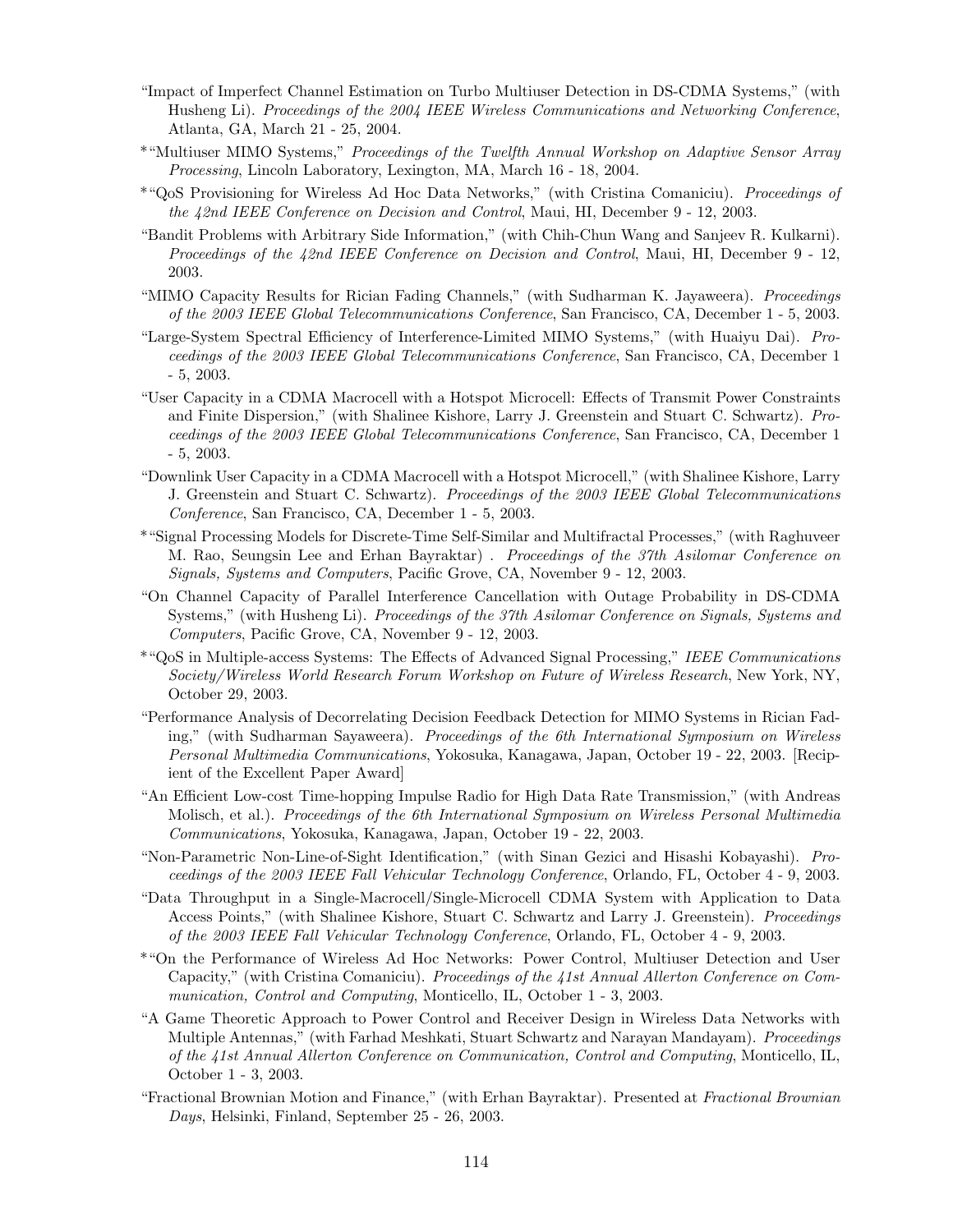- \*"Turbo Multiuser Detection," Proceedings of the Third International Symposium on Turbo Codes and Related Topics, Brest, France, September 1 - 5, 2003, pp. 591 - 598.
- "Density Evolution for Asymmetric Memoryless Channels," (with Chih-Chun Wang and Sanjeev R. Kulkarni). Proceedings of the Third International Symposium on Turbo Codes and Related Topics, Brest, France, September 1 - 5, 2003.
- "A Rapid Acquisition Technique for Impulse Radio," (with Sinan Gezici, Eran Fishler, Hisashi Kobayashi and Andreas F. Molisch). Proceedings of the 2003 IEEE Pacific Rim Conference on Communications, Computers and Signal Processing, Victoria, BC, August 28 - 30, 2003.
- "Projection of the Forward Rate Curve onto Exponential-Polynomial Families," (with Erhan Bayraktar and Li Chen). Proceedings of the 29th Conference on Stochastic Processes and their Applications, Angra dos Reis, Brazil, August 3 - 9, 2003.
- "Parametric Estimation of Quadratic Term Structure Models of Interest Rates," (with Li Chen). Proceedings of the 9th International Conference on Computing in Economics and Finance, Seattle, WA, July 11 - 13, 2003.
- "Markets with Inert Investors," (with Erhan Bayraktar). Proceedings of the EURO/INFORMS Joint International Meeting, Istanbul, Turkey, July 6 - 10, 2003.
- 'On the Capacity-Achieving Distribution of the Noncoherent Rician Fading Channel," (with Mustafa Gursoy and Sergio Verdú). Proceedings of the 2003 Canadian Workshop on Information Theory, Waterloo, ON, May 18 - 21, 2003.
- "Stochastic Differential Games with Fractal Brownian Motion as a Modulator," (with Erhan Bayraktar). Proceedings of the Eighth Viennese Workshop on Optimal Control, Dynamic Games and Nonlinear Dynamics: Theory and Applications in Economics and OR/MS, Vienna, Austria, May 14 - 16, 2003.
- "CDMA Cellular Downlink Transmission with Transmit Arrays and Power Control: Circuit-Switched and Packet-Switched Systems," (with Huaiyu Dai and Laurence Mailander). Proceedings of the 2003 IEEE International Conference on Communications, Anchorage, Alaska, May 11 - 15, 2003.
- "Iterative Channel Estimation and Multiuser Detection in Multipath CDMA Channels," (with Husheng Li). Proceedings of the 2003 IEEE International Conference on Communications, Anchorage, Alaska, May 11 - 15, 2003.
- "Spectral Efficiency of the Noncoherent Rician Fading Channel in the Low Power Regime," (with Mustafa Gursoy and Sergio Verdú). Proceedings of the Collaborative Technology Alliances and Communications and Networks Alliance 2003 Annual Symposium, University of Maryland, College Park, MD, April 29 - May 1, 2003.
- \*"Multiuser Detection in MIMO Systems." Presented at the 2003 IEEE Communication Theory Workshop, Mesa, AZ, April 6 - 9, 2003.
- "Admission Control Based Activity Detection in DS/CDMA Mobile Systems," (with Than Ngoc Bui and Vikram Krishnamurthy, et al.) Proceedings of the 2003 IEEE International Conference on Acoustics, Speech and Signal Processing, Hong Kong, April 6 - 10, 2003.
- "Efficient Estimation of the Hurst Parameter in High Frequency Financial Data with Seasonalities using Wavelets," (with Erhan Bayraktar and K. Ronnie Sircar). *Proceedings of the 2003 International Con*ference on Computational Intelligence for Financial Engineering (CIFEr2003), Hong Kong, March 20 - 23, 2003.
- "Reduced State Joint Iterative Equalization and Multiuser Detection in Dispersive CDMA Channels," (with Husheng Li). Proceedings of the 2003 Wireless Communications and Networking Conference, New Orleans, LA, March 16 - 20, 2003.
- "Performance of Channel Estimation in Long-code DS-CDMA with and without Decision Feedback," (with Husheng Li). Proceedings of the 2003 Conference on Information Sciences and Systems, The Johns Hopkins University, Baltimore, MD, March 12 - 14, 2003.
- "Iterative Multiuser Detection for DS-CDMA/MC-CDMA Powerline Communications," (with Huaiyu Dai). Proceedings of the 2003 Conference on Information Sciences and Systems, The Johns Hopkins University, Baltimore, MD, March 12 - 14, 2003.
- "Linear Multiuser Receivers and Power Control in Wireless Data Networks: A Game-Theoretic Approach," (with Farhad Meshkati, Stuart C. Schwartz and Narayan Mandayam). Proceedings of the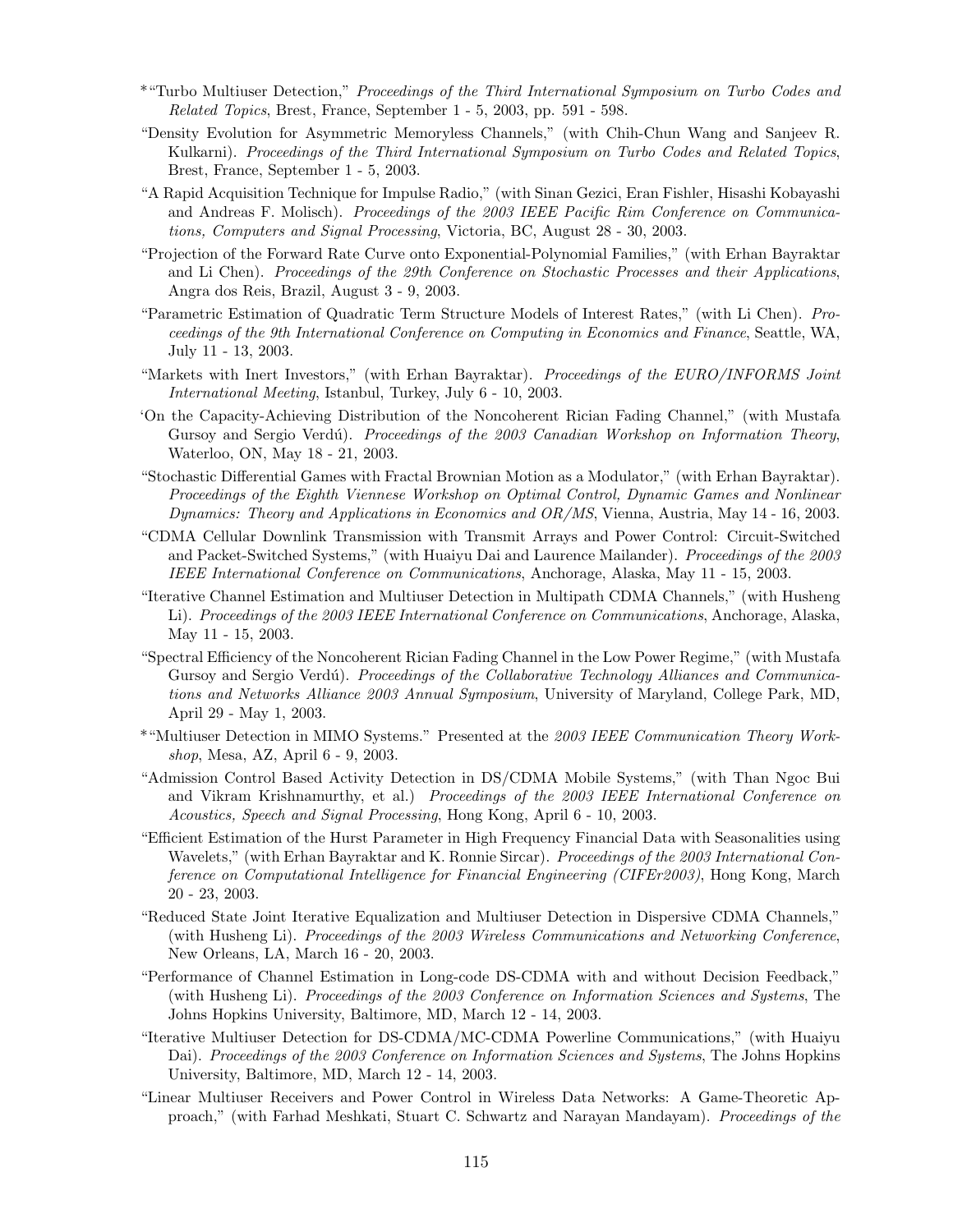2003 Conference on Information Sciences and Systems, The Johns Hopkins University, Baltimore, MD, March 12 - 14, 2003.

- "Low-Complexity Multiuser Detectors for Time Hopping Impulse Radio Systems," (with Eran Fishler). Proceedings of the 2003 Conference on Information Sciences and Systems, The Johns Hopkins University, Baltimore, MD, March 12 - 14, 2003.
- "Multirate Groupwise MMSE in Multipath Fading Channels: Optimal Power Control and Asymptotic Capacity," (with Cristina Comaniciu). Proceedings of the 2003 Conference on Information Sciences and Systems, The Johns Hopkins University, Baltimore, MD, March 12 - 14, 2003.
- "Time-of-Arrival Estimation in Non-Line-of-Sight Environments," (with Sinan Gezici, Hisashi Kobayashi, Serdar Yüksel and Tamer Başar). Proceedings of the 2003 Conference on Information Sciences and Systems, The Johns Hopkins University, Baltimore, MD, March 12 - 14, 2003.
- "A New Approach to Mobile Position Tracking," (with Sinan Gezici and Hisashi Kobayashi). Proceedings of the 2003 IEEE Sarnoff Symposium on Advances in Wired and Wireless Communications, The College of New Jersey, Ewing, NJ, March 12, 2003.
- "Bandit Problems with Side Observations," (with Chih-Chun Wang and Sanjeev R. Kulkarni). Proceedings of the 41st IEEE Conference on Decision and Control, Las Vegas, NV, December 10 - 13, 2002.
- "Capacity of Multi-antenna Systems with Adaptive Transmission Techniques," (with Sudharman K. Jayaweera). Proceedings of the Fifth International Symposium on Wireless Personal Multimedia Communications, Honolulu, Hawaii, October 27 - 30, 2002.
- "A Multi-pass Strategy for Data Detection in Long-code Downlink CDMA Systems," (with Stefano Buzzi). Proceedings of the Fifth International Symposium on Wireless Personal Multimedia Communications, Honolulu, Hawaii, October 27 - 30, 2002.
- \*"Blind Joint Equalization and Multiuser Detection in Dispersive MC-CDMA/MC-DS-CDMA/MT-CDMA Channels," (with Walid Nabhane). Proceedings of the 2002 IEEE Military Communications Conference, Anaheim, CA, October 7 - 10, 2002.
- \*"On the Tradeoff Between Two Types of Processing Gain," (with Eran Fishler). Proceedings of the 40th Annual Allerton Conference on Communication, Control and Computing, University of Illinois at Urbana-Champaign, Monticello, IL, October 2 - 4, 2002.
- "Optimal Admission Control for Delay Sensitive Traffic in CDMA with LMMSE Receivers," (with Cristina Comaniciu). Proceedings of the 40th Annual Allerton Conference on Communication, Control and Computing, University of Illinois at Urbana-Champaign, Monticello, IL, October 2 - 4, 2002.
- "Efficient Signaling for Low-Power Rician Fading Channels," (with Mustafa Gursoy and Sergio Verd´u). Proceedings of the 40th Annual Allerton Conference on Communication, Control and Computing, University of Illinois at Urbana-Champaign, Monticello, IL, October 2 - 4, 2002.
- "On the Capacity of Multi-antenna Systems in the Presence of Rician Fading," (with Sudharman K. Jayaweera). Proceedings of the 2002 IEEE Fall Vehicular Technology Conference, Vancouver, BC, September 24 - 29, 2002.
- "A New VSL Scheme for Multi-rate DS-CDMA Systems," (with Yingwei Yao). Proceedings of the 2002 IEEE Fall Vehicular Technology Conference, Vancouver, BC, September 24 - 29, 2002.
- "A Multi-pass Strategy for Channel Estimation and Data Detection in Long-code Uplink CDMA Systems," (with Stefano Buzzi). Proceedings of the 13th IEEE Conference on Personal, Indoor and Mobile Radio Communications (PIMRC), Lisbon, Portugal, September 15 - 18, 2002.
- "Downlink Capacity in Interference-limited MIMO Systems with Joint Detection," (with Huaiyu Dai and Andreas Molisch). Proceedings of the 13th IEEE Conference on Personal, Indoor and Mobile Radio Communications (PIMRC), Lisbon, Portugal, September 15 - 18, 2002.
- \*"Statistical Problems in Wireless Communications." Presented at the First Cape Cod Workshop on Monte Carlo Methods, Hyannis, MA, September 13 - 14, 2002.
- "On the Capacity of Mobile Ad Hoc Networks with Delay Constraints," (with Cristina Comaniciu). Proceedings of the IEEE CAS Workshop on Wireless Communications and Networking, Pasadena, CA, September 5 - 6, 2002.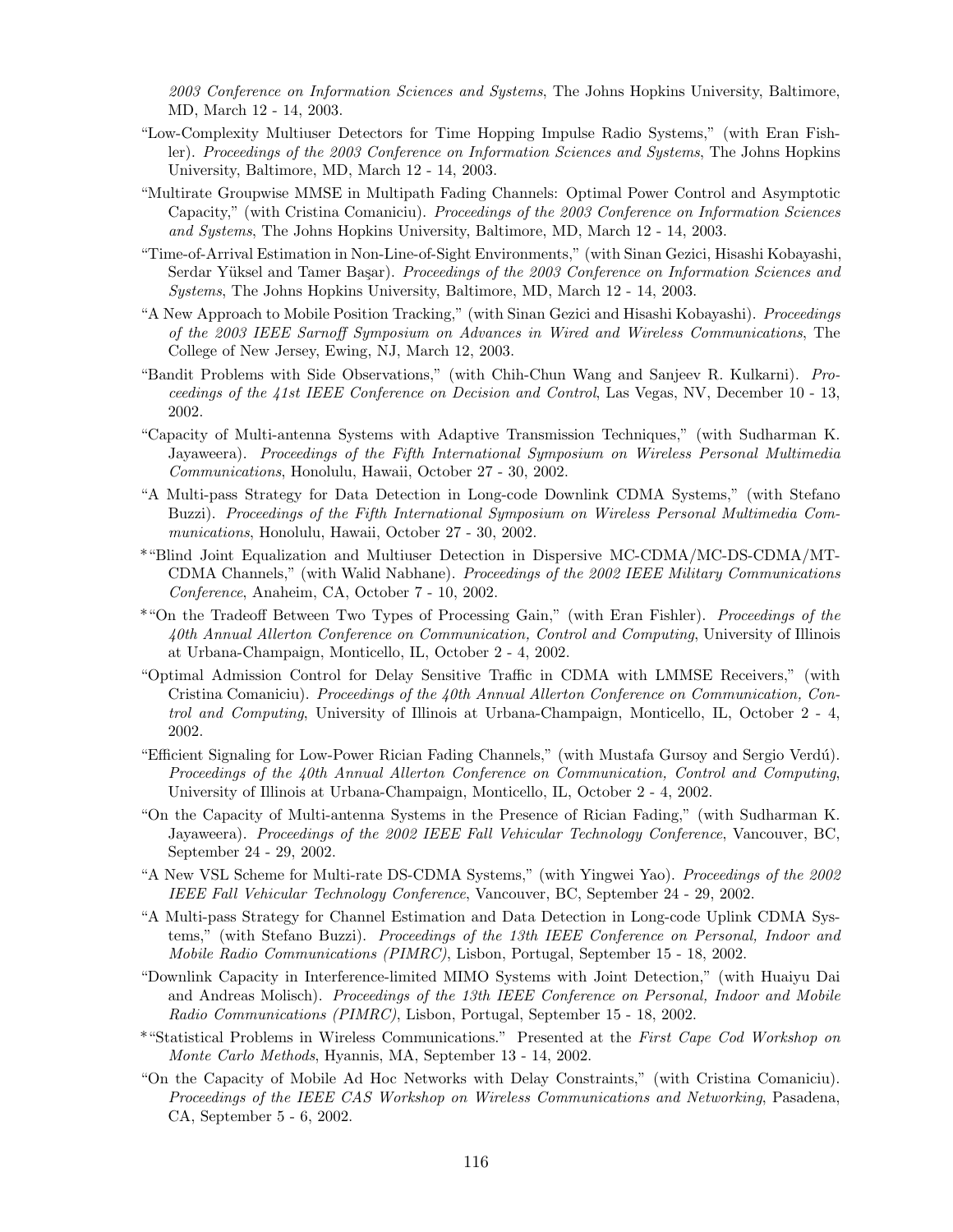- "Asymptotic Performance of a Robust Multiuser Detector for Fast-fading Channels with Impulsive Noise," (with Mario Tanda). Proceedings of the 2002 European Signal Processing Conference, Toulouse, France, September 3 - 6, 2002.
- "Blind Period Selection for Cyclic Adaptive Multiuser Detection in Multirate Multimedia CDMA Systems," (with Stefano Buzzi, Vikram Krishnamurthy and Marco Lops). Proceedings of the IEEE Seventh International Symposium on Spread Spectrum Techniques and Applications, Prague, Czech Republic, September 2 - 5, 2002.
- "A Turbo RAKE Receiver for Space-time Block Coded Frequency Selective CDMA Systems," (with Sudharman K. Jayaweera). Proceedings of the 2nd IEEE Sensor Array and Multichannel Signal Processing Workshop, Washington DC, August 4 - 6, 2002.
- "An Optimality Property of the Square-root Measurement for Mixed States," (with Julio I. Concha). Proceedings of the Sixth International Conference on Quantum Communication, Measurement and Computing, MIT, Cambridge, MA, July 22 - 26, 2002.
- "On the Probability of Error in Linear Multiuser Detection," (with Marat V. Burnashev). Proceedings of the 2002 IEEE International Symposium on Information Theory, Lausanne, Switzerland, June 30 - July 5, 2002.
- \*"Change Detection: A Tutorial Overview." Presented at the CCR/DIMACS Workshop/Tutorial on Mining Massive Data Sets and Streams: Mathematical Methods and Algorithms for Homeland Defense, Princeton, NJ, June 17 - 22, 2002.
- "Uplink User Capacity in a Multicell CDMA System with Hotspot Microcells," (with Shalinee Kishore, Larry J. Greenstein and Stuart C. Schwartz). Proceedings of the 2002 IEEE Spring Vehicular Technology Conference, Birmingham, AL, Vol. 2, pp. 992 - 996, May 6 - 10, 2002.
- "Turbo (Iterative) Decoding of a Space-time Code with a Convolutional Code," (with Sudharman Jayaweera). Proceedings of the 2002 IEEE Spring Vehicular Technology Conference, Birmingham, AL, May 6 - 10, 2002.
- "Iterative Detection for Space-time Coded Synchronous CDMA Communication Systems," (with Sudharman K. Jayaweera, Samuel J. MacMullan, and Alexander Flaig). Proceedings of the 2002 IEEE Spring Vehicular Technology Conference, Birmingham, AL, May 6 - 10, 2002.
- "Timing-free Code-aided Blind Adaptive Joint MAI and ISI Suppression in Dispersive CDMA Channels," (with Stefano Buzzi and Marco Lops). Proceedings of the 2002 IEEE Wireless Communications and Networking Conference, Orlando, FL, March 17 - 21, 2002.
- "Admission Control for DS/CDMA Systems with Fading," (with Sumeetpal S. Singh and Vikram Krishnamurthy). Proceedings of the 2001 IEEE Global Telecommunications Conference, San Antonio, TX, November 25 - 19, 2001.
- \*"Blind Adaptive Space-Time Multiuser Detection for Fading Multipath Channels," (with Daryl Reynolds and Xioadong Wang). Proceedings of the 2001 IEEE Military Communications Conference, Vienna, VA, October 28 - 31, 2001.
- "User Capacity for Synchronous Multirate CDMA Systems with Linear MMSE Receivers," (with Yingwei Yao). Proceedings of the 2001 IEEE Fall Vehicular Technology Conference, Atlantic City, NJ, October 7 - 11, 2001.
- "An Adaptive Rate Processor Sharing Technique," (with Aikaterini Varsou). Proceedings of the 2001 IEEE Fall Vehicular Technology Conference, Atlantic City, NJ, October 7 - 11, 2001.
- "Iterative Multiuser Detection for Space-time Coded Synchronous CDMA," (with Sudharman Jayaweera). Proceedings of the 2001 IEEE Fall Vehicular Technology Conference, Atlantic City, NJ, October 7 - 11, 2001.
- "Capacity in a CDMA Macrocell with a Hotspot Microcell: Exact and Approximate Analyses," (with Shalinee Kishore, Larry J. Greenstein, and Stuart C. Schwartz). Proceedings of the 2001 IEEE Fall Vehicular Technology Conference, Atlantic City, NJ, October 7 - 11, 2001.
- "Sample-by-sample Adaptive Space-time Processing for Multiuser Detection in Multipath CDMA Systems," (with Huaiyu Dai). Proceedings of the 2001 IEEE Fall Vehicular Technology Conference, Atlantic City, NJ, October 7 - 11, 2001.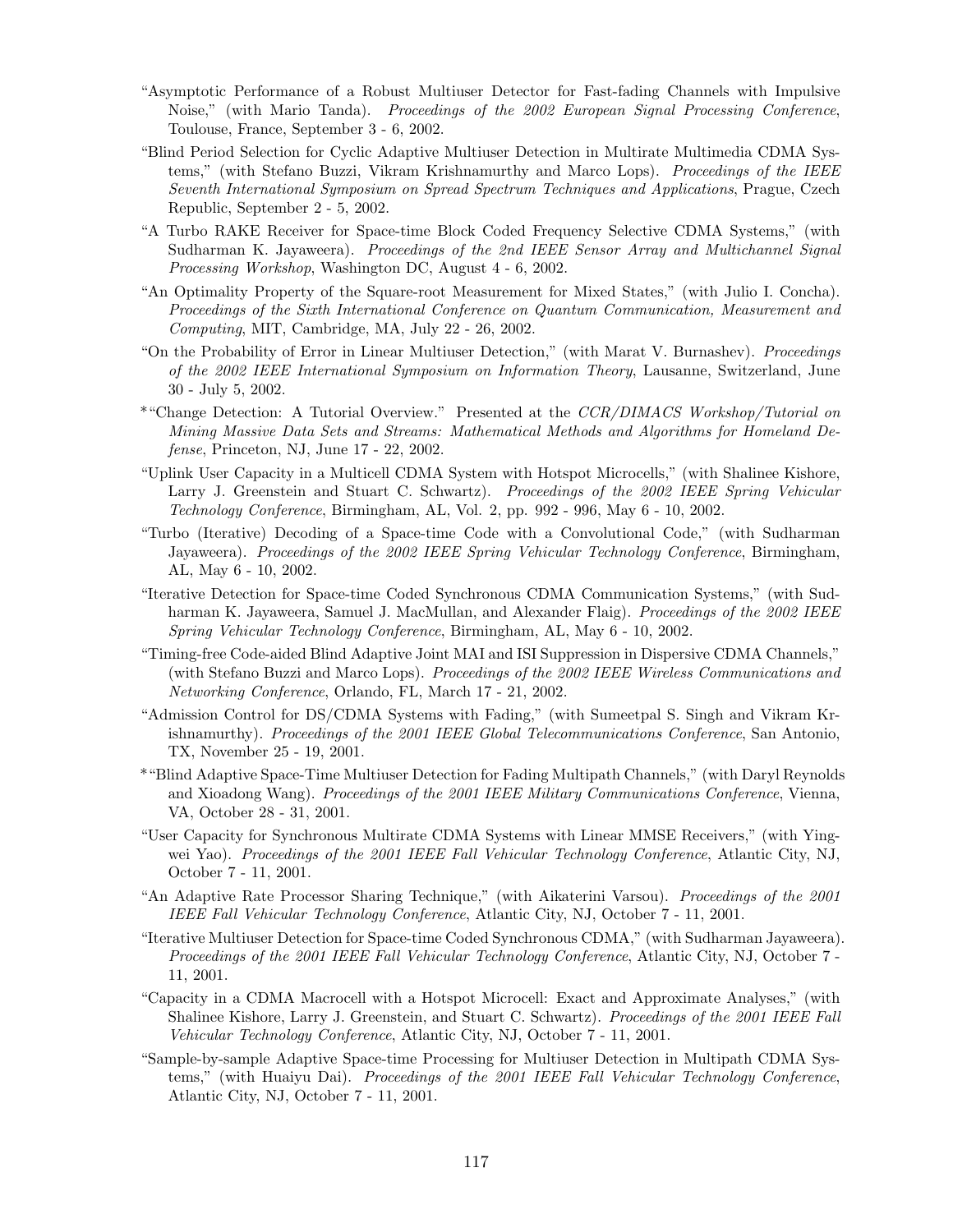- \*"Least-Squares Detectors in Quantum Channels," (with Julio I. Concha). Proceedings of the 39th Annual Allerton Conference on Communication, Control and Computing, University of Illinois at Urbana-Champaign, Monticello, IL, October 3 -5, 2001.
- "Low-Complexity Cyclic Blind Adaptive Algorithms for Multiuser Detection in Multirate DS/CDMA Systems," (with Stefano Buzzi, Vikram Krishnamurthy and Marco Lops). Proceedings of the Fourth International Symposium on Wireless Personal Multimedia Communications, Alborg, Denmark, September 9 - 12, 2001.
- "Channel Estimation and Multiuser Detection in Fast-Fading Channels with Impulsive Noise," (with Mario Tanda). Proceedings of the Fourth International Symposium on Wireless Personal Multimedia Communications, Alborg, Denmark, September 9 - 12, 2001.
- \*"Algebraic Methods for Blind Multiuser Detection in Dispersive Channels," (with Stefano Buzzi and Marco Lops). Proceedings of the Fourth SIAM Conference on Linear Algebra in Signals, Systems and Control, Boston, MA, August 13 - 16, 2001.
- "A Time Varying Approach for Delay Service Guarantees," (with Aikaterini Varsou). Proceedings of the 11th INFORMS Applied Probability Society Conference, New York, NY, July 25 - 27, 2001.
- "Matrix CUSUM: A Recursive Multi-hypothesis Change Detection Algorithm," (with Taragay Oskiper). Proceedings of the 2001 IEEE International Symposium on Information Theory, Washington, DC, June 24 - 29. 2001.
- "A Blind Delay Estimation Algorithm for Long-Code DS/CDMA Systems," (with Stefano Buzzi and Marco Lops). Proceedings of the 2001 IEEE International Symposium on Information Theory, Washington, DC, June 24 - 29. 2001.
- "Quantum Multiuser Detection," (with Julio Concha). Presented at the International Workshop on Coding and Information Theory, University of Victoria, BC, June 7 - 8, 2001.
- "Waiting Time Analysis of the Generalized PEDF and HOLPRO Algorithms in a System with Heterogeneous Traffic," (with Aikaterini Varsou). Proceedings of the 2001 IEEE Spring Vehicular Technology Conference, Rhodes, Greece, May 6 - 9, 2001.
- \*"Quantum Multiuser Detection," (with Julio Concha). Presented at the 2001 IEEE Communication Theory Workshop, Borrego Springs, CA, April 29 - May 2, 2001.
- "Iterative Multiuser Detection and Decoding for DMT VDSL Systems," (with Huaiyu Dai). Proceedings of the the 35th Annual Conference on Information Sciences and Systems, The Johns Hopkins University, Baltimore, Maryland, March 21 - 23, 2001.
- "Delay Analysis for Powered Earliest Deadline First (PEDF) and Head of Line Pseudoprobability Assignment (HOLPRO)," (with Aikaterini Varsou). Proceedings of the the 35th Annual Conference on Information Sciences and Systems, The Johns Hopkins University, Baltimore, Maryland, March 21 - 23, 2001.
- "Turbo Coding for a CDMA-Based Multiple-Beam Satellite Communication System," (with Jin-Young Kim). Proceedings of the 2000 Asia-Pacific Communications Conference (APCC2000), Seoul, Korea, October 31 - November 2, 2000. [Recipient of the Best Paper Award]
- \*"Adaptive Parameter Estimation in CDMA Systems with Aperiodic Spreading Codes," (with Stefano Buzzi). Proceedings of the 38th Annual Allerton Conference on Communication, Control and Computing, University of Illinois at Urbana-Champaign, Monticello, IL, October 4 - 6, 2000.
- "Blind Multiuser Detection in Multipath CDMA Channels with Unknown Correlated Noise," (with Stefano Buzzi). Proceedings of the 2000 IEEE Vehicular Technology Conference, Boston, MA, September 24 - 28, 2000.
- "HOLPRO: A New Rate Scheduling Algorithm for the Downlink of CDMA Networks," (with Aikaterini Varsou). Proceedings of the 2000 IEEE Vehicular Technology Conference, Boston, MA, September 24 - 28, 2000.
- \*"Channel Estimation and Synchronization in Long-code CDMA Systems," (with Stefano Buzzi). Proceedings of the 2000 IEEE Wireless Communications and Networking Conference, Chicago, IL, September 23 - 28, 2000.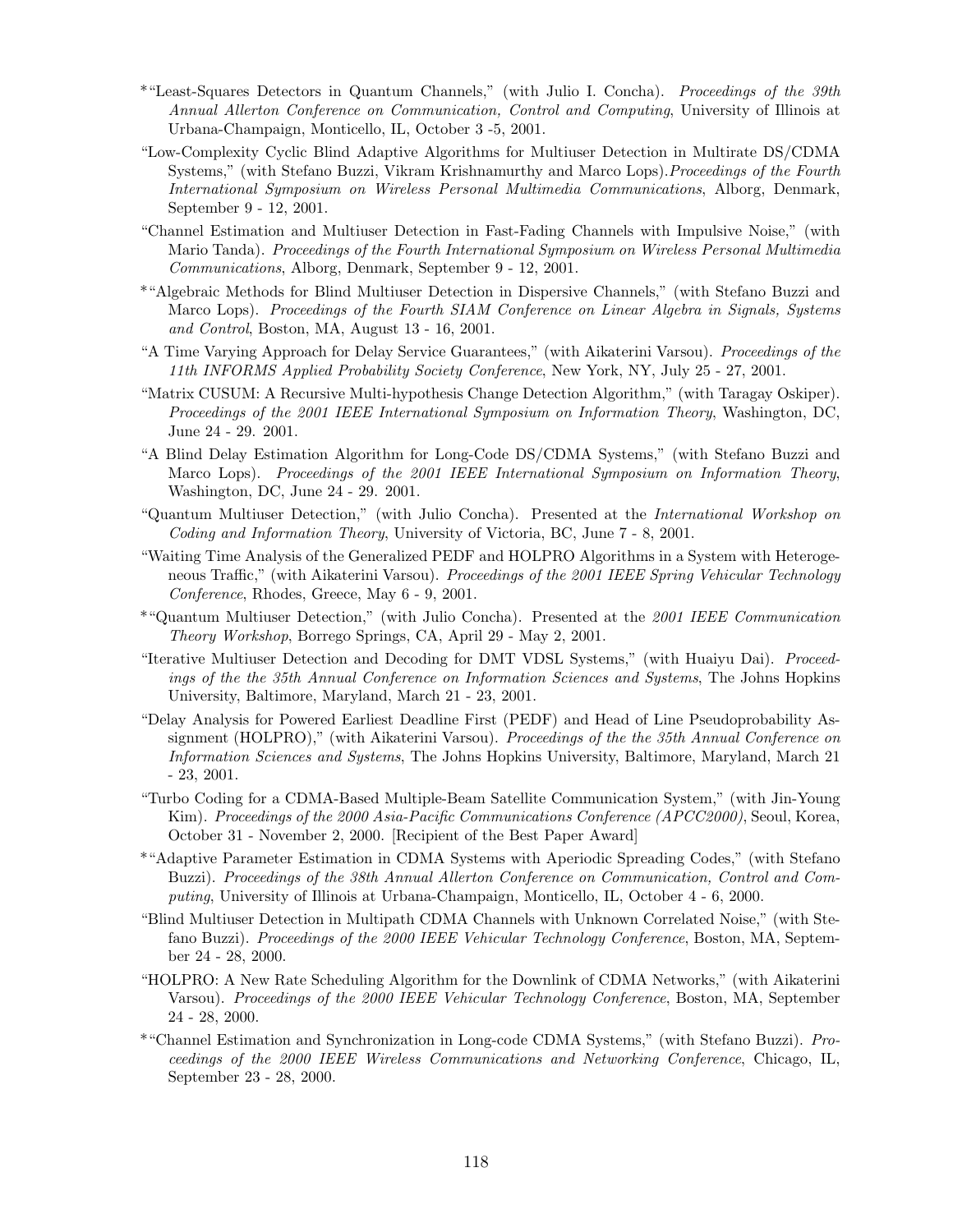- "An Optical CDMA Packet Network with Turbo Coding," (with Jin-Young Kim). Proceedings of the 2000 IEEE International Symposium on Personal, Indoor and Mobile Radio Communications, London, UK, September 18 - 21, 2000, pp. 751-755.
- \*"Turbo Multiuser Detection: An Overview," Proceedings of the 6th International Symposium on Spread Spectrum Techniques and Applications, Parsippany, NJ, September 6 - 8, 2000, pp. 583 - 587.
- \*"Iterative Space-Time Processing for Multiuser Detection in CDMA Channels," (with Huaiyu Dai). Proceedings of the 6th International Symposium on Spread Spectrum Techniques and Applications, Parsippany, NJ, September 6 - 8, 2000, pp. 343 - 347.
- "Activity Detection in a Spread Spectrum Network," (with Taragay Oskiper). Proceedings of the IEEE Sixth International Symposium on Spread Spectrum Techniques and Applications, Parsippany, NJ, September 6 - 8, 2000, pp. 310 - 313.
- "EM-Based Blind Demodulation of Synchronous CDMA," (with Yingwei Yao). Proceedings of the IEEE Sixth International Symposium on Spread Spectrum Techniques and Applications, Parsippany, NJ, September 6 - 8, 2000, pp. 738 - 741.
- "Fast Switched-Beam Beamforming for Optimal Selection Combining in Frequency Selective Fading CDMA Channels," (with Andrew Logothetis). Proceedings of the IEEE Sixth International Symposium on Spread Spectrum Techniques and Applications, Parsippany, NJ, September 6 - 8, 2000, pp. 20 - 24.
- \*"Tracking of Fading Channels in Asynchronous CDMA Systems," (with Catharina Carlemalm and Andrew Logothetis). Proceedings of the 2000 European Signal Processing Conference, Tampere, Finland, September 5 - 8, 2000.
- "Joint Carrier Phase and Frequency Offset Tracking in OFDM Systems," (with Catharina Carlemalm and Andrew Logothetis). Proceedings of the 2000 European Signal Processing Conference, Tampere, Finland, September 5 - 8, 2000.
- "Multiuser Detection in Multipath Non-Gaussian Channels," (with Mario Tanda). Proceedings of the 2000 European Signal Processing Conference, Tampere, Finland, September 5 - 8, 2000.
- \*"Signal Processing: Enabler of the Wireless Revolution." Presented at the Workshop on Information Theory and Wireless Communications in the New Decade, University of Naples, July 1, 2000.
- "Multiuser Detection in a Quantum Channel," (with Julio Concha). Proceedings of the 2000 IEEE International Symposium on Information Theory, Sorrento, Italy, June 25 - 30, 2000.
- "On Linear Parallel Interference Cancellation," (with Mehul Motani, D. Richard Brown, and C. Richard Johnson, Jr.). Proceedings of the 2000 IEEE International Symposium on Information Theory, Sorrento, Italy, June 25 - 30, 2000.
- "Asymptotic Performance of M-Estimator-Based Multiuser Detectors in Fading Non-Gaussian Channels," (with Mario Tanda). Proceedings of the 2000 IEEE International Symposium on Information Theory, Sorrento, Italy, June 25 - 30, 2000.
- "On the Linear Structure of Self-Similar Processes," (with Carl J. Nuzman). Proceedings of the 2000 IEEE International Symposium on Information Theory, Sorrento, Italy, June 25 - 30, 2000.
- \*"Sequence Detection: Backward and Forward in Time." Presented at ForneyFest, Cambridge, MA, March 2 - 3, 2000.
- \*"Dynamic Adaptivity: Enabling Technology for Emerging Wireless Systems," (with C. Richard Johnson, Jr.). Proceedings of the 38th IEEE Conference on Decision and Control, Phoenix, AZ, December 7 - 10, 1999.
- \*"Scheduling of Switched Multibeam Antennas in a Multiple Access Environment," (with Andrew Logethetis). Proceedings of the 37th Annual Allerton Conference on Communications, Control, and Computing, University of Illinois, Urbana, IL, pp. 1256 - 1265, September 22 - 24, 1999.
- \*"Suppression of High-density, Dynamic Narrowband Interference in DS/CDMA Spread-spectrum Systems," (with Catharina Carlemalm and Andrew Logothetis). Proceedings of the 37th Annual Allerton Conference on Communications, Control, and Computing, University of Illinois, Urbana, IL, pp. 800 - 809, September 22 - 24, 1999.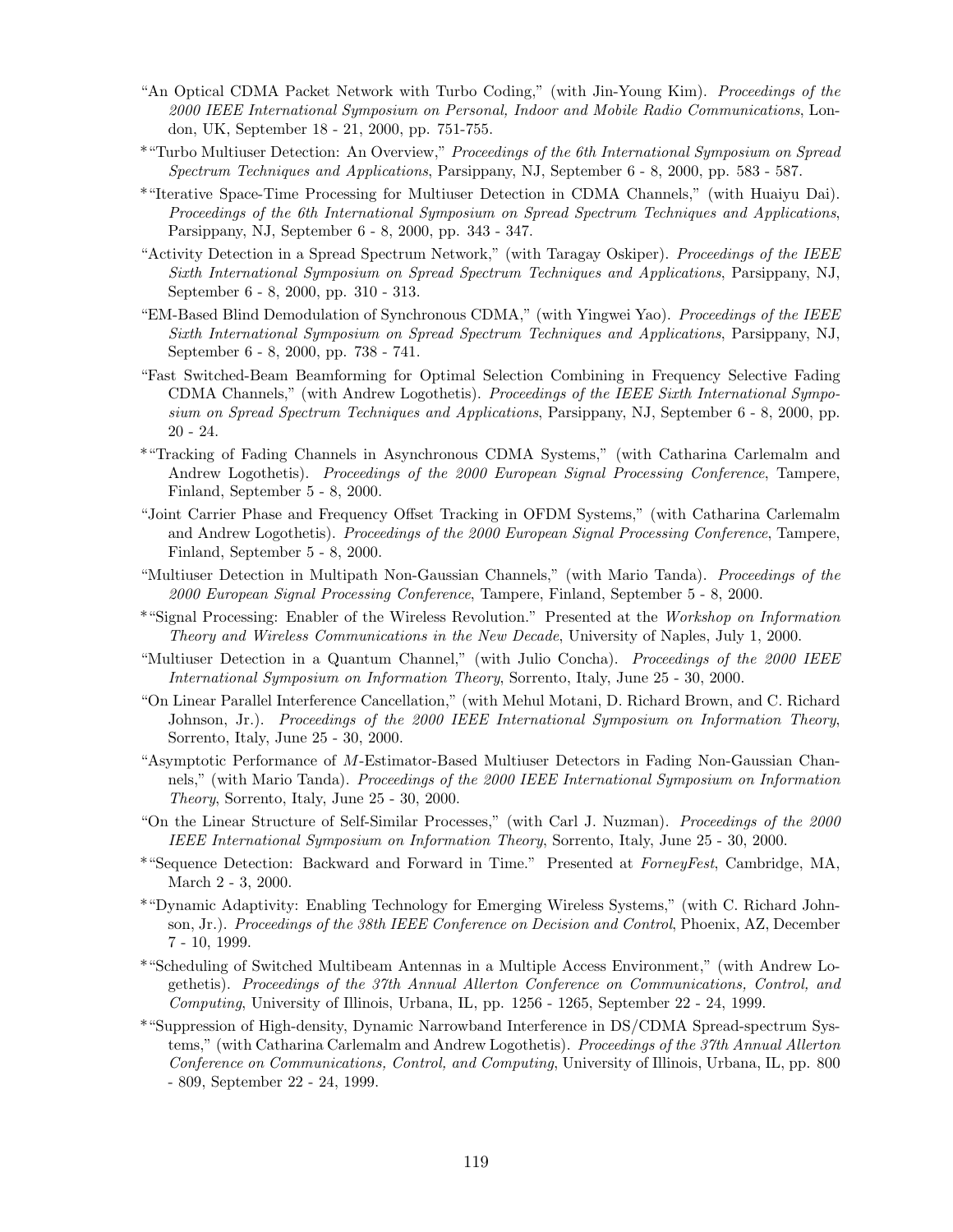- \*"Space-time Processing in Multiple-access Channels," (with Xiaodong Wang). Proceedings of the 1999 IEEE Wireless Communications and Networking Conference (WCNC '99), pp. 129 - 133, New Orleans, LA, September 21 - 24, 1999.
- \*"Eavesdropping on the IS-95 Downlink: Reduced Complexity Optimum and Suboptimum M1ultiuser Detection," (with D. Richard Brown, III, and C. Richard Johnson, Jr.). Proceedings of the 1999 IEEE Wireless Communications and Networking Conference (WCNC '99), pp. 819 - 823, New Orleans, LA, September 21 - 24, 1999.
- \*"Iterative Multiuser Detection for Turbo-coded CDMA," (with Xiaodong Wang). Proceedings of the 1999 IEEE Wireless Communications and Networking Conference (WCNC '99), pp. 1456 - 1460, New Orleans, LA, September 21 - 24, 1999.
- \*"Blind Adaptive Space-Time Multiuser Detection in Multipath CDMA Channels," (with Xiaodong Wang). Proceedings of the 1999 IEEE Wireless Communications and Networking Conference (WCNC '99), pp. 1033 - 1037, New Orleans, LA, September 21 - 24, 1999.
- \*"Multiuser Detection in Fading Non-Gaussian Channels," (with Mario Tanda). Proceedings of the 1999 Conference on Information Sciences and Systems, pp. 368 - 372, The Johns Hopkins University, Baltimore, MD, March 17 - 19, 1999.
- "Transformed Spectral Analysis of Self-Similar Processes," (with Carl J. Nuzman). Proceedings of the 1999 Conference on Information Sciences and Systems, pp. 927 - 932, The Johns Hopkins University, Baltimore, MD, March 17 - 19, 1999.
- "Quickest Detection in a Multiuser Environment," (with Taragay Oskiper). Proceedings of the 1999 Conference on Information Sciences and Systems, pp. 87 - 92, The Johns Hopkins University, Baltimore, MD, March 17 - 19, 1999.
- "Space-time Multiuser Detection in Multipath CDMA Channels," (with Xiaodong Wang). Proceedings of the 1999 IEEE International Conference on Acoustics, Speech and Signal Processing (ICASSP'99), Phoenix, AZ, March 15 - 19, 1999.
- "On M-Estimator Multiuser Detection in Non-Gaussian Channels," (with Mario Tanda). Proceedings of the 3rd European Personal Mobile Communications Conference (EPMCC'99), Paris, France, March 9 - 11, 1999.
- "Multiuser Detection: Interference Suppression as Integer Regression," Proceedings of the 1999 IEEE Information Theory Workshop on Detection, Estimation, Classification and Imaging, Santa Fe, NM, February 23 - 27, 1999.
- \*"Turbo Multiuser Detection," (with Xiaodong Wang). Proceedings of the 33rd Asilomar Conference on Signals, Systems and Computers, pp. 635 - 639, Pacific Grove, CA, November 1 - 4, 1998.
- \*"Space-Time Multiuser Detection," (with Xiaodong Wang). Proceedings of the 33rd Asilomar Conference on Signals, Systems and Computers, pp. 1079 - 1083, Pacific Grove, CA, November 1 - 4, 1998.
- "Turbo Multiuser Detection and Equalization for Coded CDMA in Multipath Channels," (with Xiaodong Wang). Proceedings of the 1998 International Conference of Universal Personal Communications (ICUCP'98), Florence, Italy, October 5 - 8, 1998.
- \*"On the Relative Error Probabilities of Linear Multiuser Detectors," (with George V. Moustakides). Proceedings of the 36th Annual Allerton Conference on Communications, Control, and Computing, University of Illinois, Urbana, IL, September 23 - 25, 1998.
- \*"Adaptive Interference Suppression for Wireless Multiple-access Communication Systems," Proceedings of the First IEEE CAS Workshop on Wireless-Communication Circuits and Systems, Lucerne, Switzerland, June 22 - 24, 1998.
- "Robust Adaptive Array for Wireless Communications," (with Xiaodong Wang). Proceedings of the 1998 IEEE International Conference on Communications (ICC'98), Atlanta, GA, June 7 - 11, 1998.
- \*"Signal Processing Algorithms for Adaptive Interference Suppression," Proceedings of the 1998 IEEE International Symposium on Circuits and Systems (ISCAS'98), Monterey, CA, May 31 - June 3, 1998.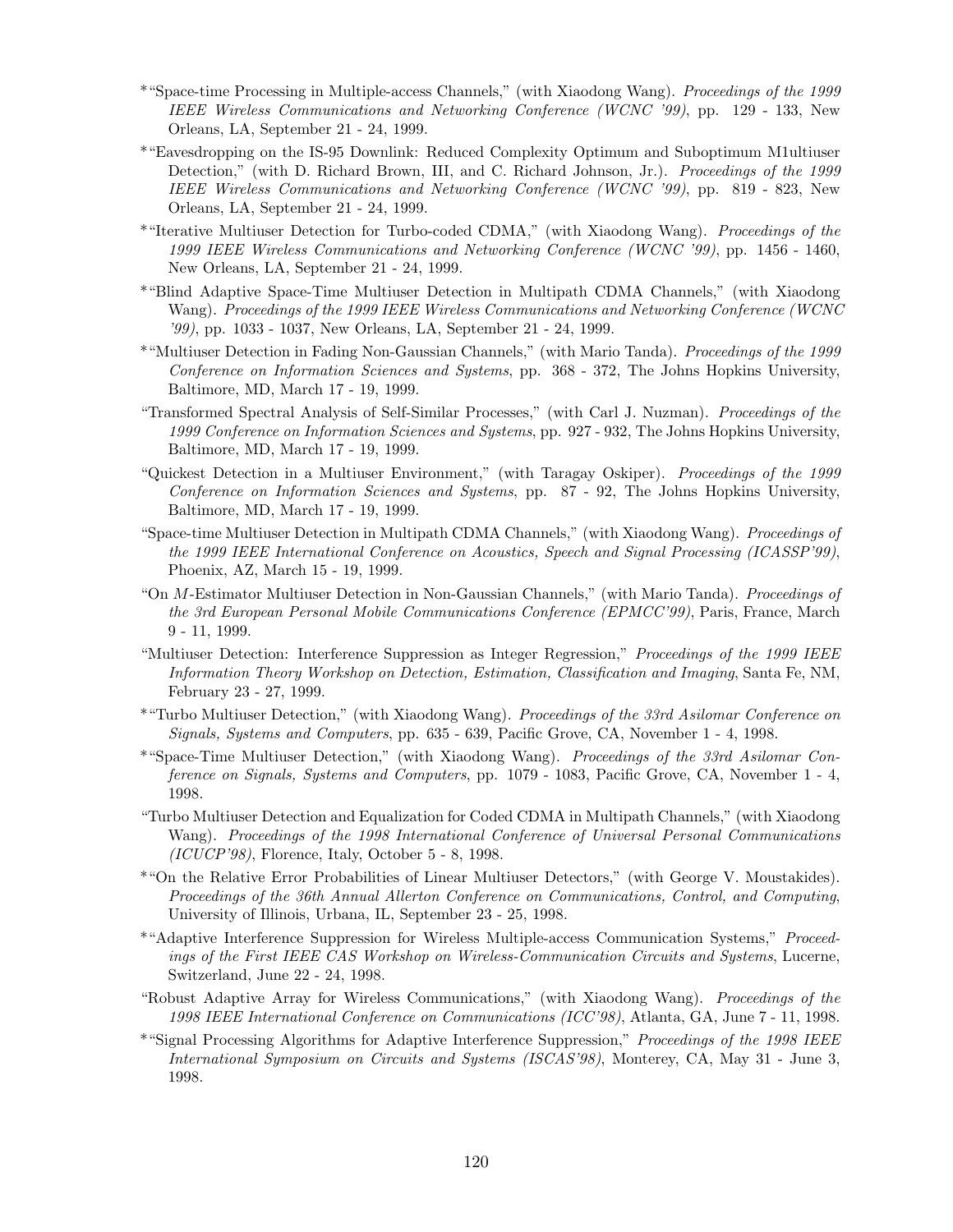- "Blind Joint Equalization and Multiuser Detection for DS-CDMA in Unknown Correlated Noise," (with Xiaodong Wang). Proceedings of the 1998 IEEE International Symposium on Circuits and Systems (ISCAS'98), Monterey, CA, May 31 - June 3, 1998.
- "A New Adaptive Array Algorithm for Interference Suppression in Wireless Communications," (with Xiaodong Wang). Proceedings of the 48th IEEE Vehicular Technology Conference, Ottawa, ON, Canada, May 18 - 21, 1998.
- "Blind Adaptive Interference Suppression in DS-CDMA Communications with Impulsive Noise," (with Xiaodong Wang). Proceedings of the 1998 IEEE International Conference on Acoustics, Speech and Signal Processing, Seattle, WA, May 12 - 15, 1998.
- "Finite Dimensional Filters for Nonlinear Functionals of Gauss-Markov Processes," (with Vikram Krishnamurthy). Proceedings of the 1998 World Automation Conference (WAC'98) - Second International Symposium on Intelligent Automation and Control, Anchorage, Alaska, May 10 - 14, 1998.
- \*"EM and Other Iterative Algorithms for Multiuser Detection." Presented at the 1998 IEEE Communication Theory Workshop, Captiva Island, FL, May 3 - 6, 1998.
- "Fault Diagnostics Using Statistical Change Detection in the Bispectral Domain," (with B. Eugene Parker, Jr., Hunter A. Ware, and Edward C. Larson). Proceedings of the Workshop on Enhancement of Helicopter Fault Diagnosis Methodologies, Virginia Beach, VA, March 30 - April 2, 1998.
- \*"Subspace Techniques for Blind Adaptive Multiuser Detection," (with Xiaodong Wang). Proceedings of the 1998 IEEE Information Theory Workshop, San Diego, CA, February 9 - 11, 1998.
- \*"Delta-Operator Based Signal Processing: Fast Algorithms for Rapidly Sampled Data," Proceedings of the 36th Annual IEEE Conference on Decision and Control, San Diego, CA, December 10 - 12, 1997, pp. 872 - 877.
- "James-Stein State Space Filter," (with Jonathan H. Manton and Vikram Krishnamurthy). Proceedings of the 36th Annual IEEE Conference on Decision and Control, San Diego, CA, December 9 - 11, 1997, pp. 3454 - 3459.
- \*"Communications: Some Reminiscences on Mac Van Valkenburg, and Some Comments on the State of the Field," Mac E. Van Valkenburg Memorial Symposium, University of Illinois at Urbana-Champaign, November 15, 1997.
- \*"Blind Adaptive Joint Suppression of MAI and ISI in CDMA Channels," (with Xiaodong Wang). Proceedings of the 32nd Asilomar Conference on Signals, Systems and Computers, pp. 1013 - 1017, Pacific Grove, CA, November 2 - 5, 1997.
- "Blind Equalization and Multiuser Detection for High Rate Indoor Wireless CDMA Communications," (with Xiaodong Wang). Proceedings of the 1997 IEEE Global Telecommunications Conference, Phoenix, AZ, November 5 - 7, 1997.
- "Code-aided Adaptive Narrowband Interference Suppression for Direct-sequence Spread-spectrum Communications," (with Xiaodong Wang). Proceedings of the 1997 IEEE Military Communications Conference, Monterey, CA, November 2 - 5, 1997.
- "Subspace-based Blind Adaptive Joint Interference Suppression and Channel Estimation in Multipath CDMA Channels," (with Xiaodong Wang). Proceedings of the 1997 International Conference on Universal Personal Communications, San Diego, CA, October 13 - 17, 1997.
- \*"Adaptive Multiuser Detection in Non-Gaussian Channels," (with Xiaodong Wang). Proceedings of the 35th Allerton Conference on Communications, Control and Computing, University of Illinois at Urbana-Champaign, Monticello, IL, pp. 603 - 612, September 29 - October 1, 1997.
- "An Analysis of Some Multiuser Detectors in Impulsive Noise," (with Mario Tanda). Proceedings of the 16th GRETSI Symposium on Signal and Image Processing, Grenoble, France, September 15 - 17, 1997.
- \*"Quickest Detection: Time Optimal Methods for Statistical Change Detection," NSF Tutorial Workshop on Mathematical Techniques to Mine Massive Data Sets, University of Illinois at Chicago, Chicago, IL, July 12 - 15, 1997.
- "Statistical Change Detection Using Nonlinear Models," (with B. Eugene Parker, Jr., et al.). Proceedings of NOISECON'97, Penn State University, State College, PA, June 15 - 17, 1997.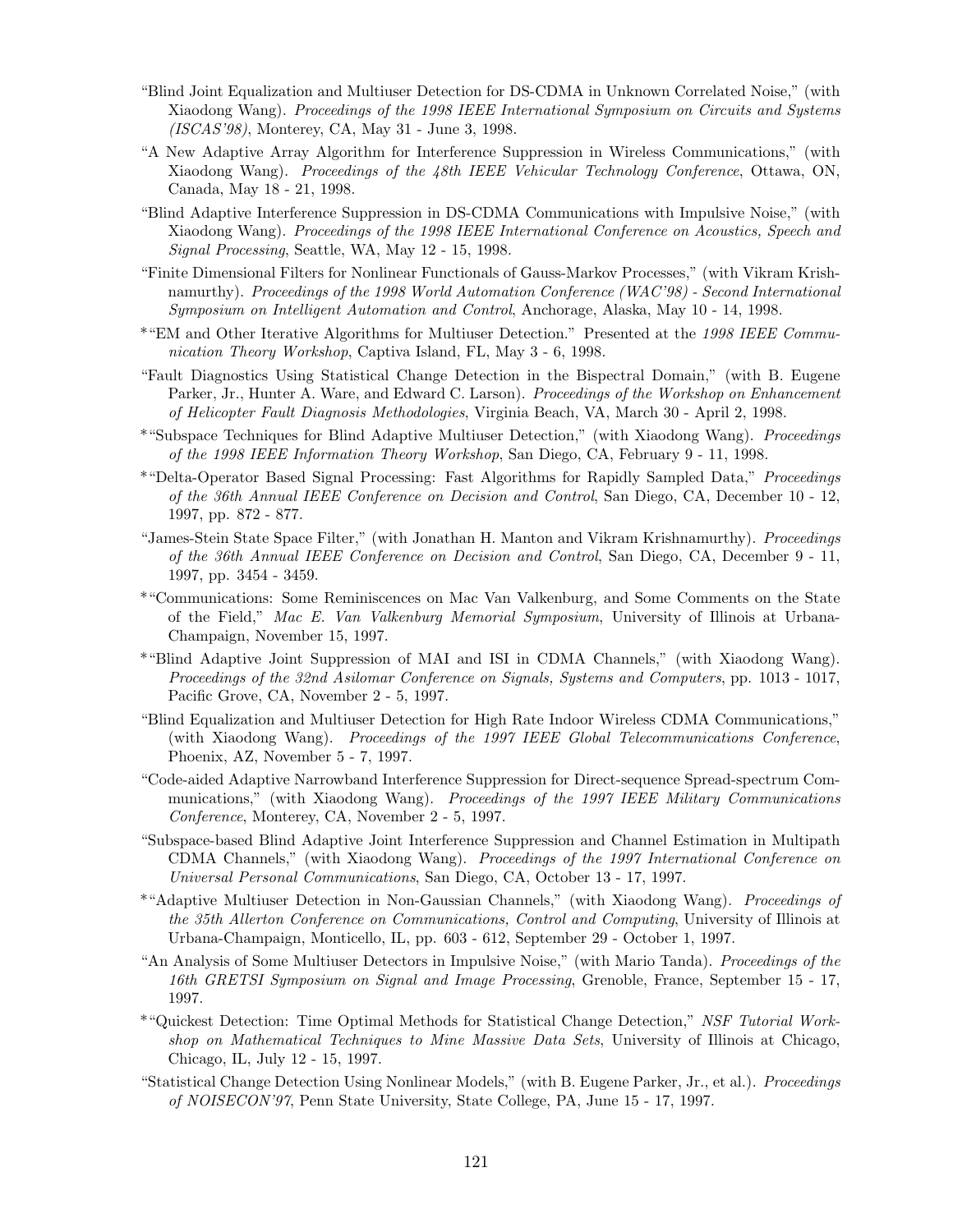- "Adaptive Multiuser Diversity Receivers for Frequency-Selective Rayleigh Fading CDMA Channels," (with Xiaodong Wang) Proceedings of the 47th IEEE Vehicular Technology Conference, Phoenix, AZ, May 5 - 7, 1997, Vol. I, pp. 198 - 202.
- "Blind Adaptive Interference Suppression for CDMA Communications Based on Eigenspace Tracking," (with Xiaodong Wang). Proceedings of the 1997 Conference on Information Sciences and Systems, The Johns Hopkins University, Baltimore, MD, March 19 - 21, 1997.
- \*"Recent Advances in Multiuser Detection," Proceedings of the 1997 Symposium on Interference Rejection and Signal Separation in Wireless Communications, George Washington University, Washington, DC, March 18, 1997.
- "Phase Noise in Coherent Analog AM-WIRNA Optical Links," (with Robert Taylor and Stephen Forrest). Proceedings of LEOS'96: The 9th Meeting of the IEEE Lasers and Electro-optics Society, Boston, MA, November 18 - 21, 1996.
- \*"Adaptive Interference Suppression for Wireless Communication Systems," IEEE Workshop on Advanced Signal Processing Applications in Wireless Communications: Workshop Notes, University of Pennsylvania, Philadelphia, PA, October 26, 1996.
- \*"Adaptive Multiuser Detection in Fading Channels," (with Xiaodong Wang). Proceedings of the 34th Annual Allerton Conference on Communications, Control, and Computing, University of Illinois, Urbana, IL, October 2 - 4, 1996, pp. 603 - 612.
- "Delta-operator Linear Prediction Models for Two-Dimensional Data," (with Lih-Huah Yiin). Proceedings of the 34th Annual Allerton Conference on Communications, Control, and Computing, pp. 574 - 582, University of Illinois, Urbana, IL, October 2 - 4, 1996.
- \*"Signal Processing for Adaptive Interference Suppression in CDMA Systems," (with Xiaodong Wang). Proceedings of the 5th European Workshop on DSP Applied to Space Communications, Barcelona, Spain, September 25 - 27, 1996, pp. 11.1 - 11.10.
- "Multiband Cyclic Wavelet Transforms," (with Sandip Sarkar). Proceedings of the 1996 IEEE International Conference on Image Processing, Lausanne, Switzerland, September 16 - 19, 1996.
- "Data Mining and Tree-based Optimization," (with Robert L. Grossman, Haim Bodek and Dave Northcutt). Proceedings of the Second International Conference on Knowledge Discovery and Data Mining, Portland, Oregon, August 2 - 4, 1996.
- "Parametric Pulse Train De-Interleaving of Stochastic Sources," (with Andrew Logothetis and Vikram Krishnamurthy) Proceedings of the IFAC 13th World Congress, San Francisco, CA, June 30 - July 5, 1996, Vol. I, pp. 303 - 308.
- "State Encoding of Hidden Markov Linear Prediction Models," (with Vikram Krishnamurthy) Proceedings of the IFAC 13th World Congress, San Francisco, CA, June 30 - July 5, 1996, Vol. K, pp. 151 - 155.
- "Quickest Detection with Exponential Penalty for Delay," Proceedings of the 1996 IEEE Information Theory Workshop, Haifa, Israel, June 9 - 13, 1996.
- "Helicopter Transmission Diagnostics Using Vibration Signature Analysis," (with B. Eugene Parker, Jr., et al.). Proceedings of the 50th Meeting of the Society for Machinery Failure Prevention Technology, Mobile, AL, April 22 - 26, 1996.
- \*"Non-Gaussian Signal Processing Problems in Multiple-access Communications," Proceedings of the 1996 USC/CRASP Workshop on Non-Gaussian Signal Processing, Ft. George Meade, MD, May 24, 1996.
- \*"Adaptive Suppression of Narrowband Digital Interferers in Spread-spectrum Networks," (with Xiaodong Wang). Proceedings of the 1996 IEEE International Conference on Acoustics, Speech and Signal Processing, Atlanta, GA, May 1996, Vol. II, pp. 1061 - 1064.
- "Optimization Driven Data Mining and Credit Scoring," (with Robert L. Grossman). Proceedings of the 1996 IEEE/IAFE Conference on Computational Intelligence in Financial Engineering, New York, NY, March 24 - 26, 1996.
- \*"Adaptivity in Multiple-access Communications," Proceedings of the 34th IEEE Conference on Decision and Control, New Orleans, LA, December 13-15, 1995.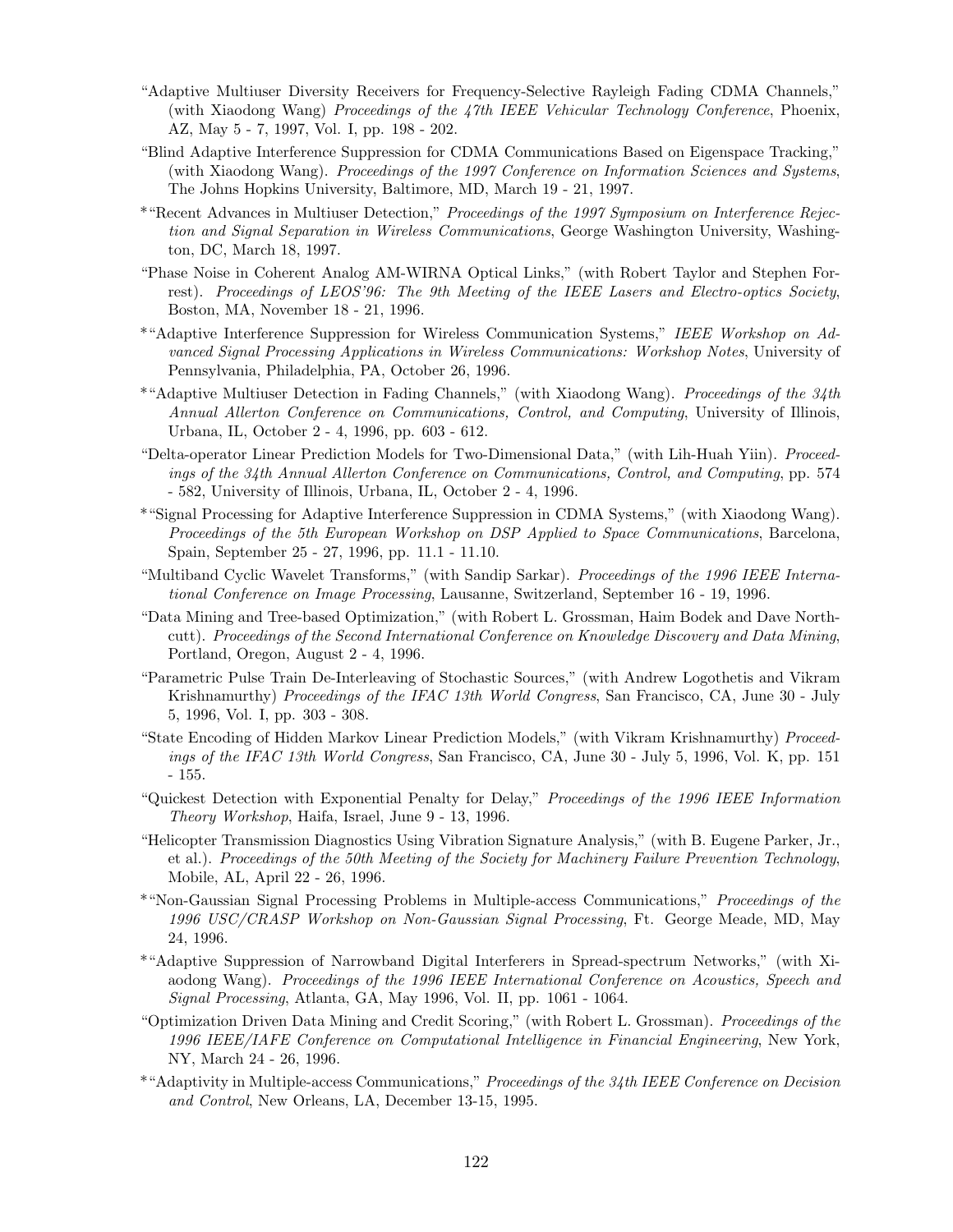- "Detection of Spread-spectrum Signals for Linear Multi-user Receivers," (with Urbashi Mitra). Proceedings of the 1995 IEEE International Symposium on Information Theory, Whistler, BC, Canada, September 17 - 22, 1995.
- "Finite-field Wavelet Transforms and Multilevel Error Protection," (with Sandip Sarkar). Proceedings of the 1995 IEEE International Symposium on Information Theory, Whistler, BC, Canada, September 17 - 22, 1995.
- "Differential Encoding of High-resolution Data," Proceedings of the 1995 IEEE/URSI International Geoscience and Remote Sensing Symposium, Florence, Italy, July 10 - 14, 1995, pp. 1675 - 1677.
- "Adaptive Decorrelating Detectors for CDMA Channels," (with Urbashi Mitra). Proceedings of the 1995 IEEE International Conference on Communications, Seattle, WA, June 18 - 22, 1995.
- "Detection of Spread-spectrum Signals in a Multi-user Environment," (with Urbashi Mitra). Proceedings of the 1995 IEEE International Conference on Acoustics, Speech and Signal Processing, Detroit, MI, May 8 - 12, 1995.
- "Asymptotic Analysis of an Algorithm for Identification of Quantized AR Time-Series," (with Vikram Krishnamurthy). Proceedings of the 1995 IEEE International Conference on Acoustics, Speech and Signal Processing, Detroit, MI, May 8 - 12, 1995.
- \*"On the Bit-error Rate of MMSE Multiuser Detection," (with Sergio Verdú). Proceedings of the 1995 IEEE Workshop on Information Theory, Multiple Access and Queueing, St. Louis, MO, April 19 - 21, 1995.
- "Certain Generalizations of the Cyclic Wavelet Transform," (with Sandip Sarkar). Proceedings of the 1995 Conference on Information Sciences and Systems, The Johns Hopkins University, Baltimore, MD, March 22 - 24, 1995.
- "Linear Interpolation Models for Rapidly Sampled Data," (with Lih-Huah Yiin). Proceedings of the 1995 Conference on Information Sciences and Systems, The Johns Hopkins University, Baltimore, MD, March 22 - 24, 1995.
- "Approximate Stochastic Realization and Robust Prediction: Algorithms for Iterative Solution," Proceedings of the 33rd IEEE Conference on Decision and Control, Orlando, FL, December 14 - 16, 1994, pp. 738 - 744.
- "Phase Drift Effects in Optical CDMA," (with Leslie A. Rusch). Proceedings of the 1994 IEEE Global Telecommunications Conference, San Francisco, CA, November 28 - December 2, 1994, pp. 159 - 165.
- "EM and SAGE Algorithms for Multi-user Detection," (with Laurie B. Nelson). Proceedings of the 1994 IEEE/IMS Workshop on Information Theory and Statistics, Alexandria, VA, October 27 - 29, 1994, p. 70.
- \*"High-Speed Digital Signal Processing for Space Communications," (with Sergio Verdú). Proceedings of the 4th ESA Workshop on Digital Signal Processing Applled to Space Communications, London, England, September 26 - 28, 1994, pp. 7.1 - 7.25.
- "Soft-decision Interference Cancellation for AWGN Multi-user Channels," (with Laurie B. Nelson). Proceedings of the 1994 IEEE International Symposium on Information Theory, Trondheim, Norway, June 27 - July 1, 1994, p. 134.
- \*"Detection of Small Changes in Mechanical Systems," (with B. Eugene Parker, Jr., and Monica Carley). Proceedings of the U.S. Navy Neural Networks Conference, Arlington, VA, June 16 - 17, 1994.
- \*"Interference Suppression in Wideband Communications," Center for Research in Applied Signal Processing: Proceedings on Co-channel Demodulation, Ft. George Meade, MD, June 2, 1994.
- "A Projection Based Adaptive Decorrelating Detector for Synchronous CDMA Channels," (with Urbashi Mitra). Proceedings of the 28th Annual Conference on Information Sciences and Systems, Princeton University, Princeton, NJ, March 16 - 18, 1994, pp. 1004 - 1009.
- "Asymptotic Normality of the Cross-correlation of CDMA System with Phase Drift," (with Leslie A. Rusch). Proceedings of the 28th Annual Conference on Information Sciences and Systems, Princeton University, Princeton, NJ March 16 - 18, 1994, pp. 449 - 455.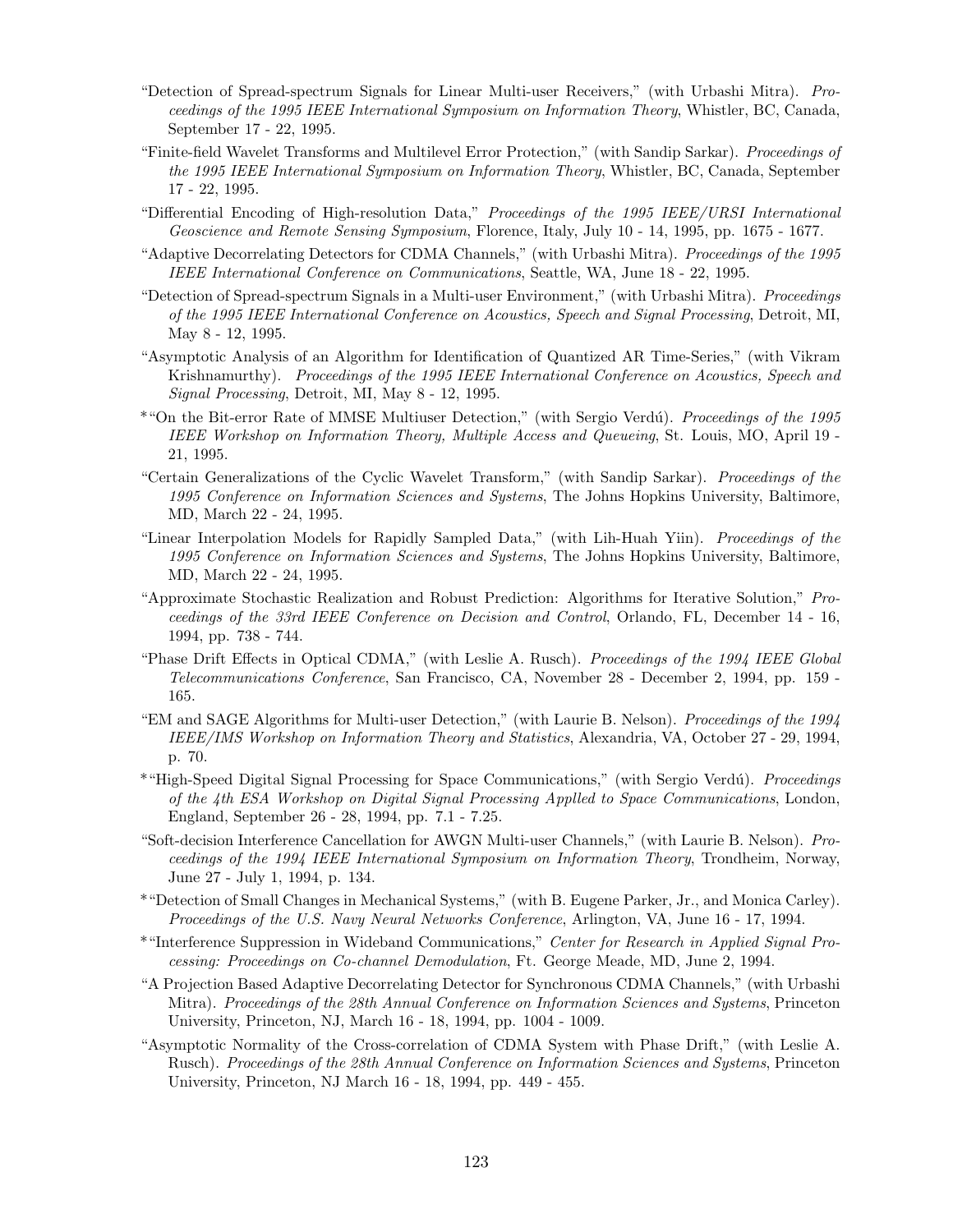- "Analysis of an Adaptive Decorrelating Detector for Synchronous CDMA Channels," (with Urbashi Mitra). Proceedings of the 7th IEE European Conference on Mobile Personal Communications, Brighton, UK, December 1993, pp. 155 - 160.
- "Narrowband Interference Suppression in Spread Spectrum Communications Via Multiuser Detection Techniques," (with Leslie A. Rusch). Proceedings of the 7th IEE European Conference on Mobile Personal Communications, Brighton, UK, December 1993, pp. 84 - 89.
- "A Lower Bound on the Probability of Error in Multihypothesis Testing," (with Sergio Verdú). Proceedings of the 31st Annual Allerton Conference on Communications, Control and Computing, University of Illinois, Monticello, IL, September 29 - October 1, 1993, pp. 758 - 759.
- \*"Neural Networks in Adaptive Multiuser Detection," (with Urbashi Mitra). Proceedings of the 4th International Conference on Advances in Communications and Control, Rhodes, Greece, June 14 - 18, 1993.
- \*"A Construction Technique for Efficient Sequential Estimators, with Applications to Multiuser Estimation," (with Yossef Steinberg). Proceedings of the 1993 IEEE Information Theory Workshop, Shizuoka, Japan, June 4 - 8, 1993.
- "Helicopter Gearbox Diagnostics and Prognostics Using Vibration Signature Analysis," (with B. Eugene Parker, Jr., et al.). Proceedings of the SPIE Conference on Aerospace and Remote Sensing, Orlando, FL, April 12 - 16, 1993.
- "Neural Network Techniques for Multiuser Demodulation," (with Urbashi Mitra). Proceedings of the 1993 IEEE Neural Network Conference, San Francisco, CA, March 28 - April 1, 1993.
- "Multiuser Delay Estimation," (with Yossef Steinberg). Proceedings of the 1993 Conference on Information Sciences and Systems, The Johns Hopkins University, Baltimore, MD, March 17 - 19, 1993.
- "On Sequential Delay Estimation in Digital Communication Systems," (with Yossef Steinberg). Proceedings of the 1993 IEEE International Symposium on Information Theory, San Antonio, TX, January 17 - 22, 1993, p. 423.
- "Performance Analysis of Optimum Demodulation in Optical CDMA," (with Laurie B. Nelson). Proceedings of the 1993 IEEE International Symposium on Information Theory, San Antonio, TX, January 17 - 22, 1993, p. 44.
- "Asymptotic Expansions for Sample Size in Signal Detection," (with Marat V. Burnashev). Proceedings of the 1993 IEEE International Symposium on Information Theory, San Antonio, TX, January 17 - 22, 1993, p. 15.
- "Sequential Amplitude Estimation in Multiuser Communications," (with Yossef Steinberg). Proceedings of the 31st IEEE Conference on Decision and Control, Tucson, AZ, December 16 - 18, 1992, pp. 2239 - 2244.
- "Adaptive Nonlinear Polynomial Neural Networks for Control of Boundary Layer/Structural Interaction," (with B. Eugene Parker, Jr.). Proceedings of the 1992 Symposium on Active Control of Noise and Vibration, ASME Winter Annual Meeting, Anaheim, CA, November 8 - 13, 1992, pp. 31 - 44.
- \*"Wavelet Transforms Associated with Finite Cyclic Groups," (with Giuseppe Caire and Robert J. Grossman). Proceedings of the 26th Asilomar Conference on Signals, Systems, and Computers, Pacific Grove, CA, October 26 - 28, 1992.
- "Adaptive Receiver Algorithms for Near-far Resistant CDMA," (with Urbashi Mitra). Proceedings of the Third International Symposium on Personal, Indoor and Mobile Radio Communications, Boston, MA, October 19 - 21, 1992, pp. 639 - 644.
- "Improved Algorithms for Narrowband Interference Suppression in Direct-sequence Spread-spectrum," (with Leslie A. Rusch). Proceedings of the Third International Symposium on Personal, Indoor and Mobile Radio Communications, Boston, MA, October 19 - 21, 1992, pp. 623 - 628.
- \*"Statistical Signal Processing for Wideband Communications," Proceedings of the Third Annual Workshop on Digital Signal Processing Techniques Applied to Space Communications, European Space Agency (ESTEC), Noordwijk, The Netherlands, September 23 - 25, 1992.
- \*"Asymptotic Expansions in Signal Detection," (with Marat V. Burnashev). Proceedings of the 1992 Symposium on Information Theory and Its Applications, Minakami, Japan, September 8 - 11, 1992.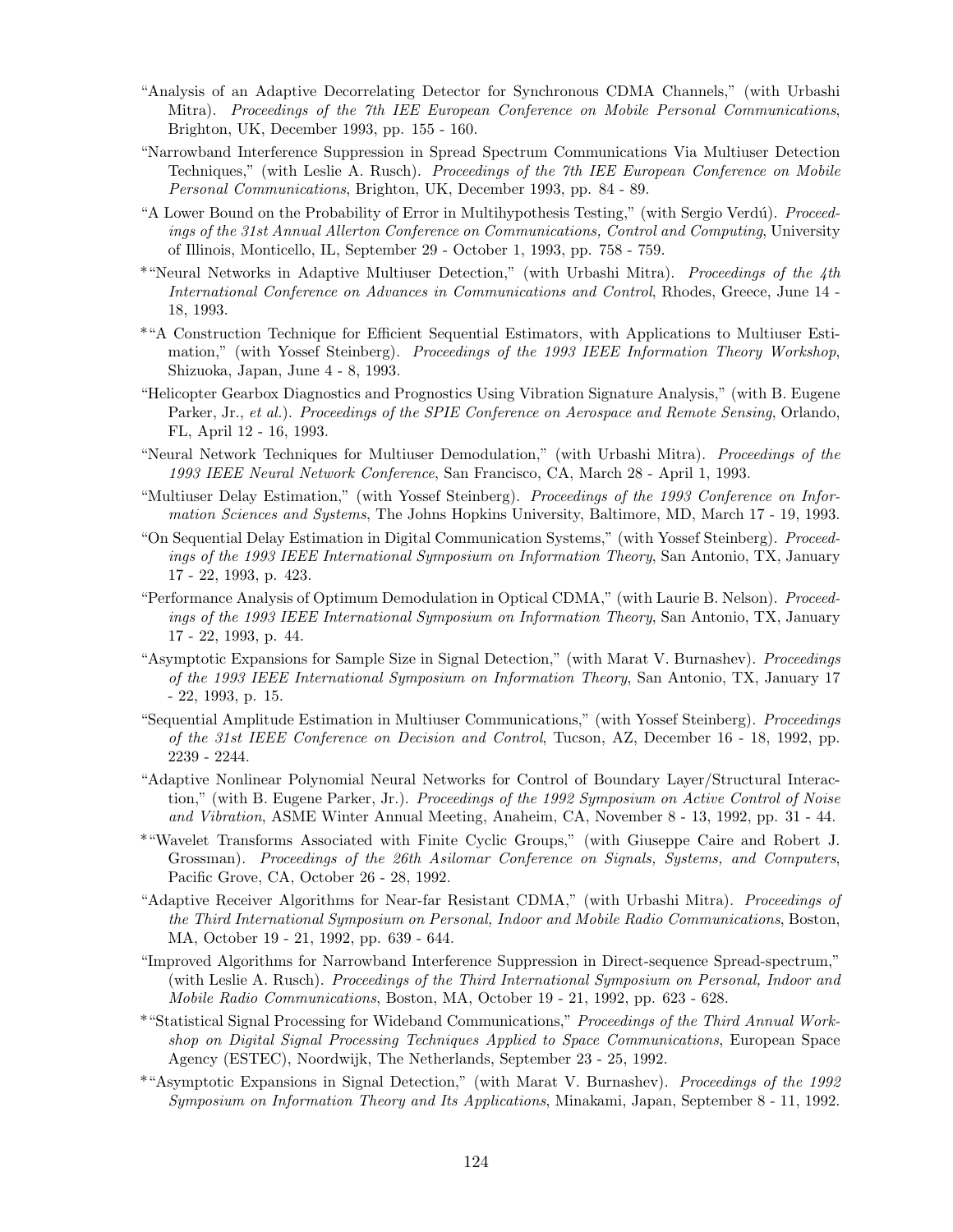- "Decentralized Sequential Detection with a Fusion Center Performing the Sequential Test," (with Venugopal V. Veeravalli and Tamer Başar). Proceedings of the 1992 American Control Conference, Chicago, IL, June 24 - 26, 1992.
- \*"Fast Algorithms for Modeling Rapidly Sampled Data," Proceedings of the 24th Symposium on the Interface: Computing Science and Statistics, Texas A&M University, College Station, TX, March 19 - 21, 1992.
- "Minimax Robust Decentralized Detection," (with Venu Veeravalli and Tamer Başar). Proceedings of the 1992 Conference on Information Sciences and Systems, Princeton University, Princeton, NJ, March 18 - 20, 1992.
- "A New Approach to Interference Suppression in Spread-spectrum Systems," (with Lee M. Garth and Rajiv Vijayan). Proceedings of the 1991 IEEE Military Communications Conference, McLean, VA, November 4 - 7, 1991, pp. 375 - 379.
- \*"Signal Processing for Wideband Communications," IEEE Simposium Tecnico Internacional: Panorama y Perspectivas Tecnologicas, Mexico City, Mexico, October 3, 1991.
- \*"Choice of Basis Functions for Continuous and Discrete System Modelling," (with Graham C. Goodwin and Brett Ninness). Proceedings of the Ninth IFAC/IFORS Symposium on Identification, Budapest, Hungary, July 8 - 12, 1991, pp. 1179 - 1184.
- "A New Technique for the Detection of Gaussian Signals in Non-Gaussian Noise," 121st Meeting of the Acoustical Society of America Baltimore, MD, April 29 - May 3, 1991. [Abstract appears in Journal of the Acoustical Society of America, Vol. 89, No. 4, Pt. 2, April 1991, p. 2000.]
- "The Decentralized Wald Problem with a Nonlinear Penalty on Stopping Times," (with Venu Veeravalli and Tamer Başar). Proceedings of the 1991 Conference on Information Sciences and Systems, The Johns Hopkins University, Baltimore, MD, March 20 - 22, 1991, pp. 277 - 282.
- "Fast Algorithms for Triangular Factorization of Covariance Matrices of Differenced Data," (with Rajiv Vijayan). Proceedings of the 1991 Conference on Information Sciences and Systems, The Johns Hopkins University, Baltimore, MD, March 20 - 22, 1991, pp. 80 - 84.
- "A Schur-type Algorithm for Modeling Rapidly Sampled Data," (with Rajiv Vijayan). Proceedings of the 1990 International Symposium on Information Theory and Its Applications, Honolulu, HI, November 26 - 30, 1990, pp. 371 - 373.
- \*"Difference-operator Based Models in Statistical Signal Processing," (with Rajiv Vijayan). Proceedings of the 1990 IEEE Digital Signal Processing Workshop, New Paltz, NY, September 13 - 17, 1990, pp. 8.9.1 - 8.9.2.
- \*"High-Speed Statistical Signal Processing: The Levinson and Schur Problems," (with Rajiv Vijayan). Proceedings of BILCON'90, Bilkent University, Ankara, Turkey, July 2 - 6, 1990, pp. 1526 - 1540.
- "Quadratic Detection of Lorentzian Signals," (with Venu Veravalli). Proceedings of the 24th Annual Conference on Information Science and Systems, Princeton University, Princeton NJ, p. 326, March 21- 23, 1990, p. 326.
- "Efficient Identification of Impulsive Channels," (with Serena M. Zabin). Abstracts of Papers: 1990 IEEE International Symposium on Information Theory, San Diego, CA, p. 96, January 1990.
- "On Model-fitting with Rapidly Sampled Data," (with Rajiv Vijayan). Abstracts of Papers: 1990 IEEE International Symposium on Information Theory, San Diego, CA, p. 77, January 1990.
- \*"Robust Signal Detection and Estimation: A Geometric Approach," (with Richard J. Barton). Presented at the 1989 IEEE Information Theory Workshop, Cornell University, Ithaca, NY, June 26 -30, 1989.
- \*"Optimum Demodulation in Asynchronous Multiuser Communications," Presented at the International Conference on Computing and Information, Department of Mathematical Sciences, McMaster University, Hamilton, Ontario, April 24 - 29, 1989.
- "A Levinson-Type Algorithm for Rapidly Sampled Data," (with Rajiv Vijayan, John B. Moore, and Graham C. Goodwin). *Proceedings of the 22nd Annual Conference on Information Sciences and* Systems, The Johns Hopkins University, Baltimore, MD, pp. 314 - 319, March 22 - 24, 1989.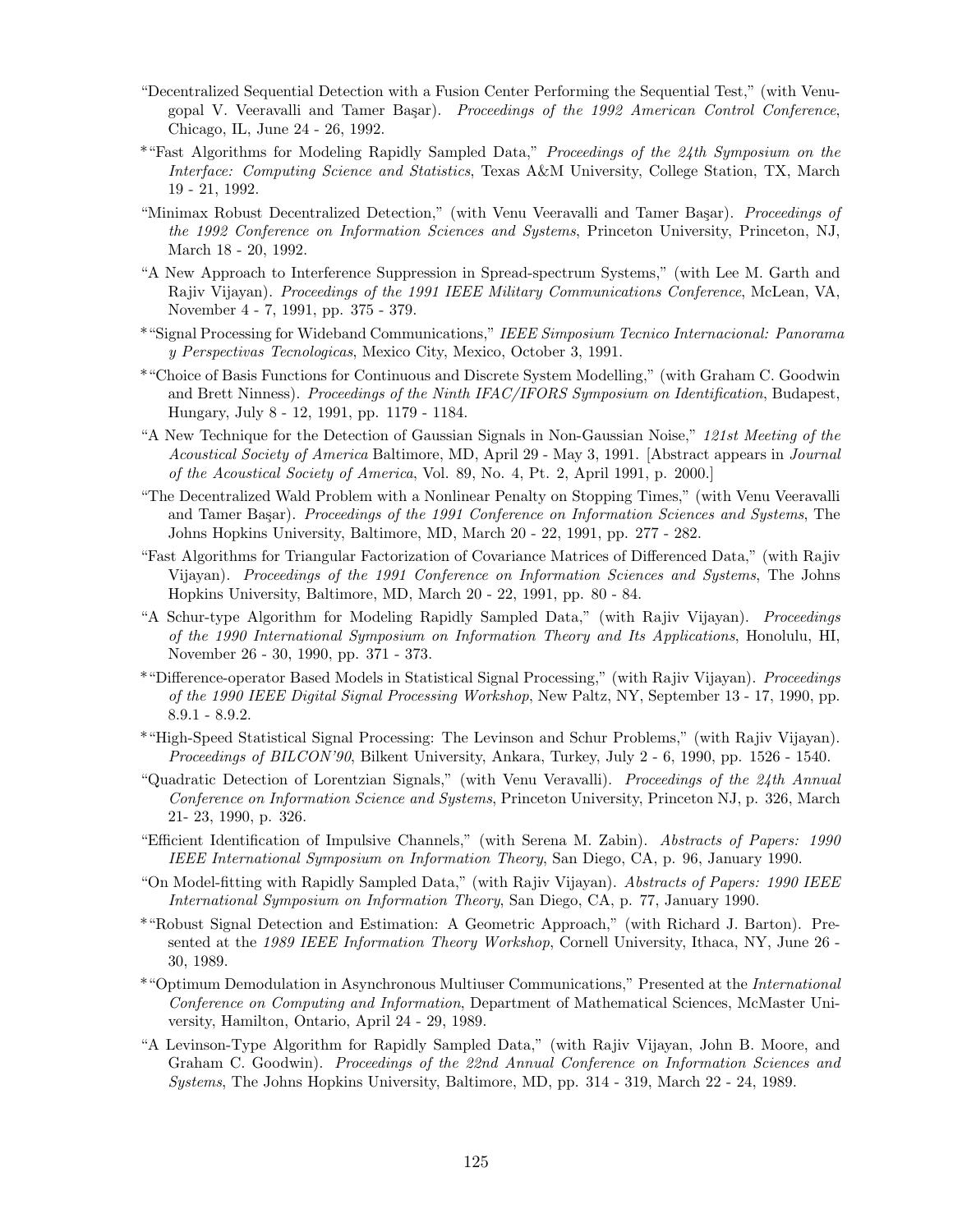- "Estimation of Impulsive-Channel Parameters Via the EM Algorithm," (with Serena M. Zabin). Proceedings of the 22nd Annual Conference on Information Sciences and Systems, The Johns Hopkins University, Baltimore, MD, p. 301, March 22 - 24, 1989.
- \*"Analysis of a Class of Adaptive Nonlinear Predictors," (with Rajiv Vijayan). Proceedings of the 1988 International Conference on Advances in Communications and Control Systems, Baton Rouge, LA, pp. 360 - 370, October 19 - 21, 1988.
- \*"On Parameter Estimation in DS/SSMA Formats," Proceedings of the 1988 International Conference on Advances in Communications and Control Systems, Baton Rouge, LA, pp. 98 - 109, October 19 - 21, 1988.
- \*"Robust Signal Detection and Estimation: An RKHS Approach," (with Richard J. Barton). Proceedings of the 1988 IEEE Digital Signal Processing Workshop, Tahoe, CA, pp. 5.2.1 - 5.2.2, September 15 - 17, 1988.
- "New Algorithms for the Identification of Impulsive Noise," (with Serena M. Zabin). Abstracts of Papers: 1988 IEEE International Symposium on Information Theory, Kobe, Japan, p. 31, June 1988.
- "Improved Algorithms for the Rejection of Narrowband Interference from Direct-sequence Signals," (with Rajiv Vijayan). Proceedings of the 22nd Annual Conference on Information Science and Systems, Princeton University, Princeton, NJ, pp. 851 - 856, March 1988.
- "Recursive Estimation of the Class A Noise Model Parameters," (with Serena M. Zabin). Proceedings of the 22nd Annual Conference on Information Sciences and Systems, Princeton University, Princeton, NJ, p. 178, March 1988.
- "A Representation of Fractional Brownian Motion with Applications to Signal Detection," (with Richard J. Barton). Abstracts of Papers: 1986 IEEE International Symposium on Information Theory, Ann Arbor, MI, p. 62, October 1986.
- "Parameter Estimation in the Middleton Class A Interference Model," (with Serena M. Zabin). Abstracts of Papers: 1986 IEEE International Symposium on Information Theory, Ann Arbor, MI, p. 28, October 1986.
- "A Comparison of Linear and Hard-limiting Correlation Receivers for DS/SSMA Communications in Impulsive Channels," (with Behnaam Aazhang). Proceedings of the 1986 Conference on Information Sciences and Systems, Princeton University, Princeton, NJ, pp. 387 - 392, March 1986.
- "Optimum Demodulation of Asynchronous Multiple-access Signals," (with Sergio Verdú). ARO Workshop on Research Trends in Spread-Spectrum Systems, Cowichan Bay, BC, Canada, August 4 - 7, 1985.
- "Some Aspects of Data Quantization in Signal Detection and Estimation," Abstracts of Papers: 1985 IEEE International Symposium on Information Theory, Brighton, England, June 23 - 29, 1985.
- "Performance of the Hard-Limiting DS/SSMA Receiver in Non-Gaussian Noise," (with Behnaam Aazhang). Proceedings of the 1985 IEEE International Conference on Communications, Conference Record, Chicago, IL, pp. 844 - 849, June 23 - 26, 1985.
- "Asymptotic and Approximate Results on the Performance of DS/SSMA Receivers in Non-Gaussian Noise," (with Behnaam Aazhang). Proceedings of the 19th Conference on Information Sciences and Systems, The Johns Hopkins University, Baltimore, MD, pp. 520 - 525, March 27 - 29, 1985.
- \*"Quantization Effects in the Filtering of Stationary Gaussian Processes," Proceedings of the 23rd IEEE Conference on Decision and Control, Las Vegas, NV, pp. 1430 - 1435, December 12 - 14, 1984.
- "Backward, Forward, and Backward-Forward Dynamic Programming Models under Commutativity Conditions," (with Sergio Verdú). Proceedings of the 23rd IEEE Conference on Decision and Control, Las Vegas, NV, pp. 1081 - 1086, December 12 - 14, 1984.
- "Non-Gaussian Effects in DS/SSMA Communications," (with Behnaam Aazhang). Proceedings of the 1984 IEEE Military Communications Conference, Los Angeles, CA, pp. 509 - 514, November 21 - 24, 1984.
- "Robust Prediction and ARMA Models," Proceedings of the 1984 Conference on Information Sciences and Systems, Princeton University, Princeton, NJ, pp. 17 - 18, March 14 - 16, 1984.
- \*"Some Results on Robust Signal Detection," Proceedings of the 22nd IEEE Conference on Decision and Control, San Antonio, TX, pp. 1098 - 1105, December 14 - 16, 1983.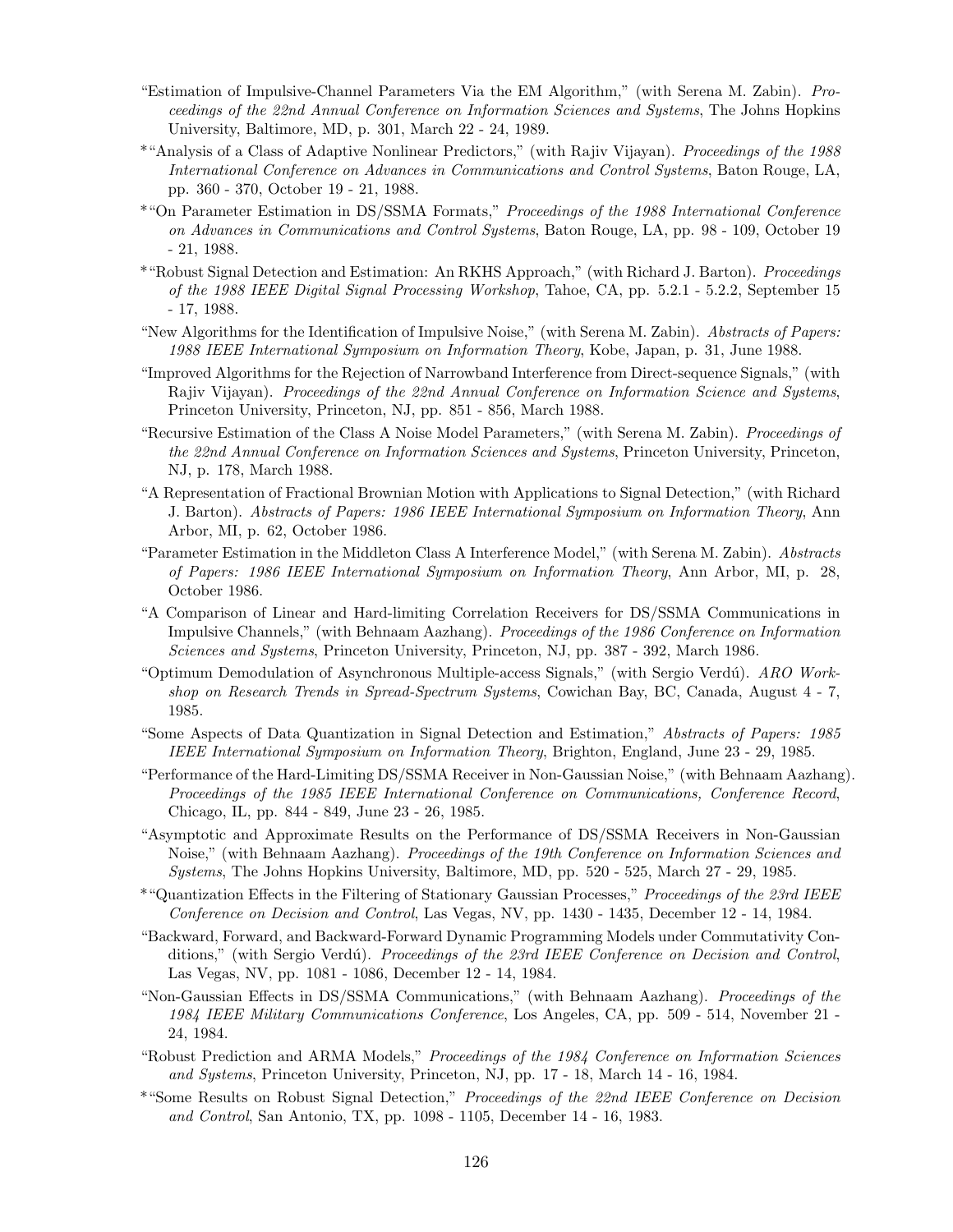- \*"A Companding Approximation for the Statistical Divergence of Quantized Data," Proceedings of the 22nd IEEE Conference on Decision and Control, San Antonio, TX, pp. 697 - 702, December 14 -16, 1983.
- "Some Minimax Detection and Estimation Problems in a Hilbert Space Setting," (with Sergio Verd´u). Proceedings of the 22nd IEEE Conference on Decision and Control, San Antonio, TX, pp. 292 - 297, December 14 - 16, 1983.
- \*"Finite-length Robust Linear Filtering and Prediction," Workshop on Robust and Nonlinear Time Series Analysis, University of Heidelberg, West Germany, September 26 - 30, 1983.
- "On the Inverse Minimax Filtering Problem," (with Sergio Verdú). Presented at the Abstracts of Papers: 1983 IEEE International Symposium on Information Theory, St. Jovite, Quebec, Canada, p. 103, September 26 - 30, 1983.
- \*"An Approach to Some Minimax Problems in Communication and Control," (with Sergio Verdú). Optimization Days, Ecole Polytechnique de Montreal, Canada, May 11 - 13, 1983.
- "The Companding Approximation in Optimum Data Quantization for Signal Detection," (with Behnaam Aazhang). Proceedings of the 1983 Conference on Information Sciences and Systems, The Johns Hopkins University, Baltimore, MD, pp. 781 - 792, March 23 - 25, 1983.
- "A Note on Memory Length and the Detection of Gaussian Signals," (with Chein-I Chang). Proceedings of the 1983 Conference on Information Sciences and Systems, The Johns Hopkins University, Baltimore, MD, pp. 539 - 543, March 23 - 25, 1983.
- "Optimum Signal Design for Communication Through Uncertain Distorting Channels," (with Sergio Verdú). Proceedings of the 1983 Conference on Information Sciences and Systems, The Johns Hopkins University, Baltimore, MD, pp. 222 - 227, March 23 - 25, 1983.
- \*"Some Results on Robust Data Quantization," Proceedings of the 2lst IEEE Conference on Decision and Control, Orlando, FL, pp. 440 - 445, December 8 - 10, 1982.
- "An Alternative to Minimax for Designing Binary Decision Rules," (with Bruce H. Krogh). Proceedings of the 2lst IEEE Conference on Decision and Control, Orlando, FL, pp. 680 - 685, December 8 - 10, 1982.
- \*"Distance Measures in Robustness," Abstracts of Papers: 1982 IEEE International Symposium on Information Theory, Les Arcs, France, pp. 73 - 74, June 21 - 25, 1982.
- \*"A Survey on Robust Filtering," (with Saleem A. Kassam). Abstracts of Papers: 1982 IEEE International Symposium on Information Theory Les Arcs, France, p. 73, June 21 - 25, 1982.
- "General Results on Minimax Robust Filtering," (with Sergio Verdú). Abstracts of Papers: 1982 IEEE International Symposium on Information Theory, Les Arcs, France, p. 124, June 21 - 25, 1982.
- "Minimax Control of Linear Stochastic Systems with Noise Uncertainty," (with Douglas P. Looze, Kenneth S. Vastola and John C. Darragh). Proceedings of the 1982 American Control Conference, Arlington, VA, pp. 689 - 693, June 1982.
- "A General Approach to Estimation and Control of Linear Systems with Uncertain Statistics," (with Sergio Verdú). Proceedings of the Sixteenth Annual Conference on Information Sciences and Systems, Princeton University, Princeton, NJ, pp. 330 - 335, March 17 - 19, 1982.
- "Robust Hypothesis Testing for Observed Poisson Processes with Uncertain Rate Functions," (with Evaggelos A. Geraniotis). Proceedings of the 1982 Annual Conference on Information Sciences and Systems, Princeton University, Princeton, NJ, pp. 320 - 322, March 17 - 19, 1982.
- "Minimax Filtering Problems for Observed Poisson Processes with Uncertain Rate Functions," (with Evaggelos A. Geraniotis). Proceedings of the 20th IEEE Conference on Decision and Control, San Diego, CA, pp. 600 - 606, December 16 - 18, 1981.
- "Least Favorable Signals and Noise for Discrete-Time Robust Matched Filtering," (with Sergio Verdú). Proceedings of the 1982 IEEE National Telecommunications Conference, Conference Record, New Orleans, LA, pp. D8.2.1 - D8.2.5, November 29 - December 3, 1981.
- "On Linear-Quadratic-Gaussian Control of Systems with Uncertain Statistics," (with Douglas P. Looze, Kenneth S. Vastola and John C. Darragh). Proceedings of the 10th IFIP Conference on System Modeling and Optimization, New York, NY, August 31 - September 3, 1981. (Published by Springer-Verlag: Berlin, 1982).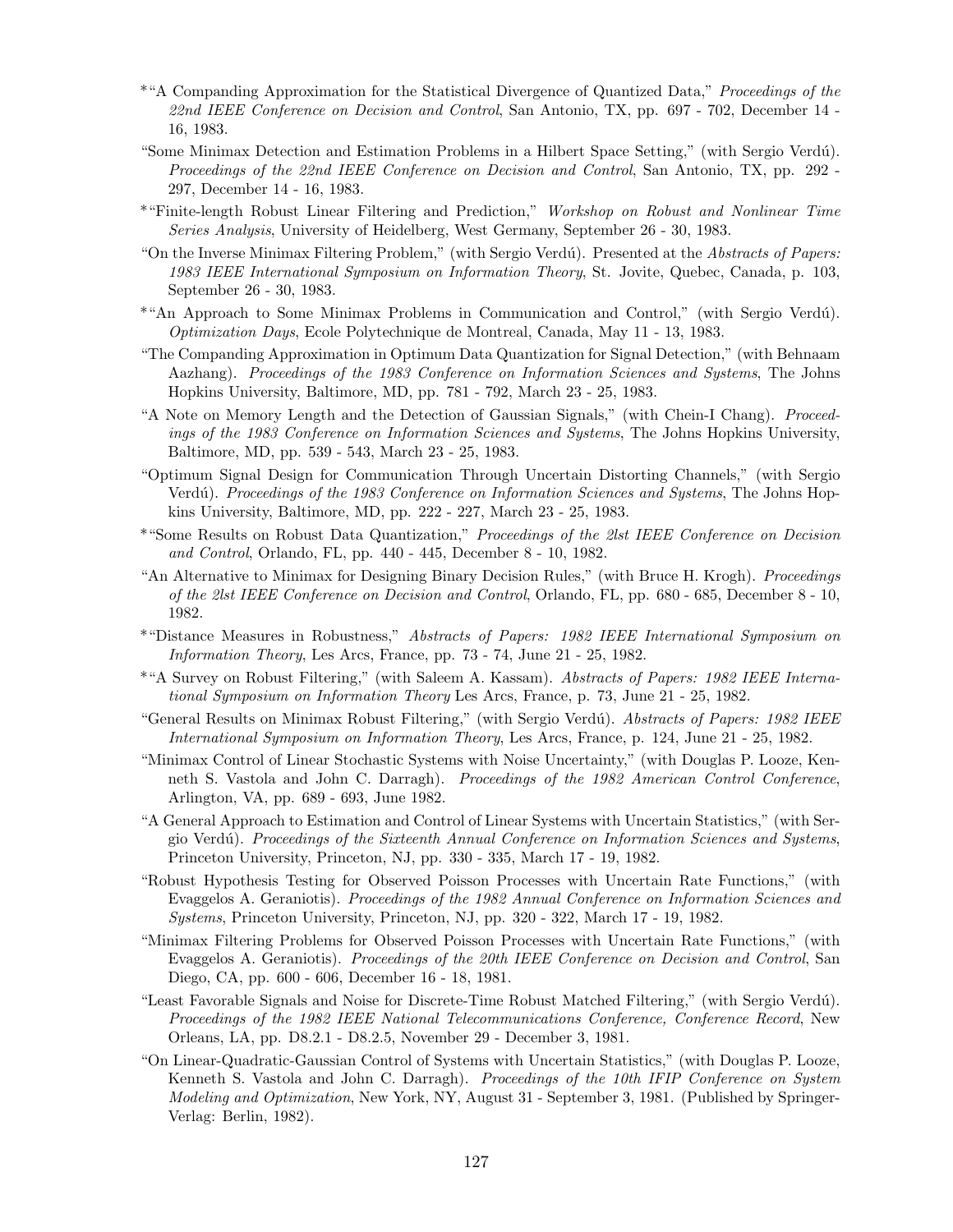- \*"On an Aspect of Linear Correction Terms for Nonlinear Detection Systems," (with Donald R. Halverson and Gary L. Wise). Proceedings of the  $24$ th Midwest Symposium on Circuits and Systems, Albuquerque, NM, pp. 356 - 360, June 1981.
- "Robust Linear Estimation of Stationary Discrete-Time Signals," (with Kenneth S. Vastola). Proceedings of the 1981 Conference on Information Sciences and Systems, The Johns Hopkins University, Baltimore, MD, pp. 512 - 516, March 25 - 27, 1981.
- "On the Performance of Memoryless Detection Systems Relative to Systems with Memory," (with Chein-I Chang). Proceedings of the 1981 Conference on Information Sciences and Systems, The Johns Hopkins University, Baltimore, MD, pp. 140 - 146, March 25 - 27, 1981.
- "On Choquet Capacities and their Derivatives with Respect to  $\sigma$ -finite Measures," (with Kenneth S. Vastola). Abstracts of Papers: 1981 IEEE International Symposium on Information Theory, Santa Monica, CA, p. 91, February 9 - 12, 1981.
- "The Rate-Distortion Function on Classes of Sources Determined by Spectral Capacities," Abstracts of Papers: 1981 IEEE International Symposium on Information Theory, Santa Monica, CA, pp. 52 - 53, February 9 - 12, 1981.
- "Minimax State Estimation for Linear Stochastic Systems with Noise Uncertainty," (with Douglas P. Looze). Proceedings of the 19th IEEE Conference on Decision and Control, Albuquerque, NM, pp. 1020 - 1025, December 10 - 12, 1980.
- \*"Performance Analysis of Robust Filtering Schemes," (with Kenneth S. Vastola). Proceedings of the 23rd Midwest Symposium on Circuits and Systems, Toledo, OH, pp. 259 - 263, August 4 - 5, 1980
- \*"On Binary Communication through a Distorting Channel," Proceedings of the 12th Southeastern Symposium on System Theory, Virginia Beach, VA, pp. 302 - 306, May 19 - 20, 1980.
- "Stochastic Convergence under Nonlinear Transformations on Metric Spaces," (with Gary L. Wise). Proceedings of the 1980 Conference on Information Sciences and Systems, Princeton University, Princeton, NJ, pp. 431 - 435, March 26 - 28, 1980.
- "On Generalized Band Models in Robust Detection and Filtering," (with Kenneth S. Vastola). Proceedings of the 1980 Conference on Information Sciences and Systems, Princeton University, Princeton, NJ, pp. 1 - 5, March 26 - 28, 1980.
- \*"Further Results in Robust Wiener Filtering," Proceedings of the 18th IEEE Conference on Decision and Control, pp. 494 - 499, Ft. Lauderdale, FL, December 12 - 14, 1979.
- "Optimum Memoryless Systems for Signal Detection with Dependent Data," Abstracts of Papers: 1979 IEEE International Symposium on Information Theory, Grignano, Italy, pp. 88 - 89, June 25 - 29, 1979.
- \*"A General Approach to Robust Matched Filtering," Proceedings of the 22nd Midwest Symposium on Circuits and Systems, Philadelphia, PA, pp. 514 - 518, June 17 - 19, 1979.
- "Data Quantization in Stochastic-Signal Detection Systems," (with Dimitrios Alexandrou). Proceedings of the 1979 IEEE International Conference on Communications, Boston, MA, pp. 7.3.1 - 7.3.6, June 10 - 13, 1979.
- "On Detection in Weakly Dependent Noise," Proceedings of the 1979 Conference on Information Sciences and Systems, The Johns Hopkins University, Baltimore, MD, pp. 499 - 504, March 28 - 30, 1979.
- "A Comparison of Some Robust Detectors for Stochastic Signals," (with Mohamed Mami). Proceedings of the 1979 Conference on Information Sciences and Systems, The Johns Hopkins University, Baltimore, MD, pp. 380 - 386, March 28 - 30, 1979.
- "Some Results in Robust Wiener Filtering," Proceedings of the 17th IEEE Conference on Decision and Control, San Diego, CA, pp. 725 - 730, January 10 - 12, 1979.
- "Optimum Quantization for Memoryless Detection in m-Dependent Noise," (with John B. Thomas). Proceedings of the 1978 Conference on Information Sciences and Systems, The Johns Hopkins University, Baltimore, MD, pp. 250 - 255, March 29 - 31, 1978.
- "A Robustness Property of Signal-to-Noise Ratios," Proceedings of the 1978 Conference on Information Sciences and Systems, The Johns Hopkins University, Baltimore, MD, pp. 1 - 6, March 29 - 31, 1978.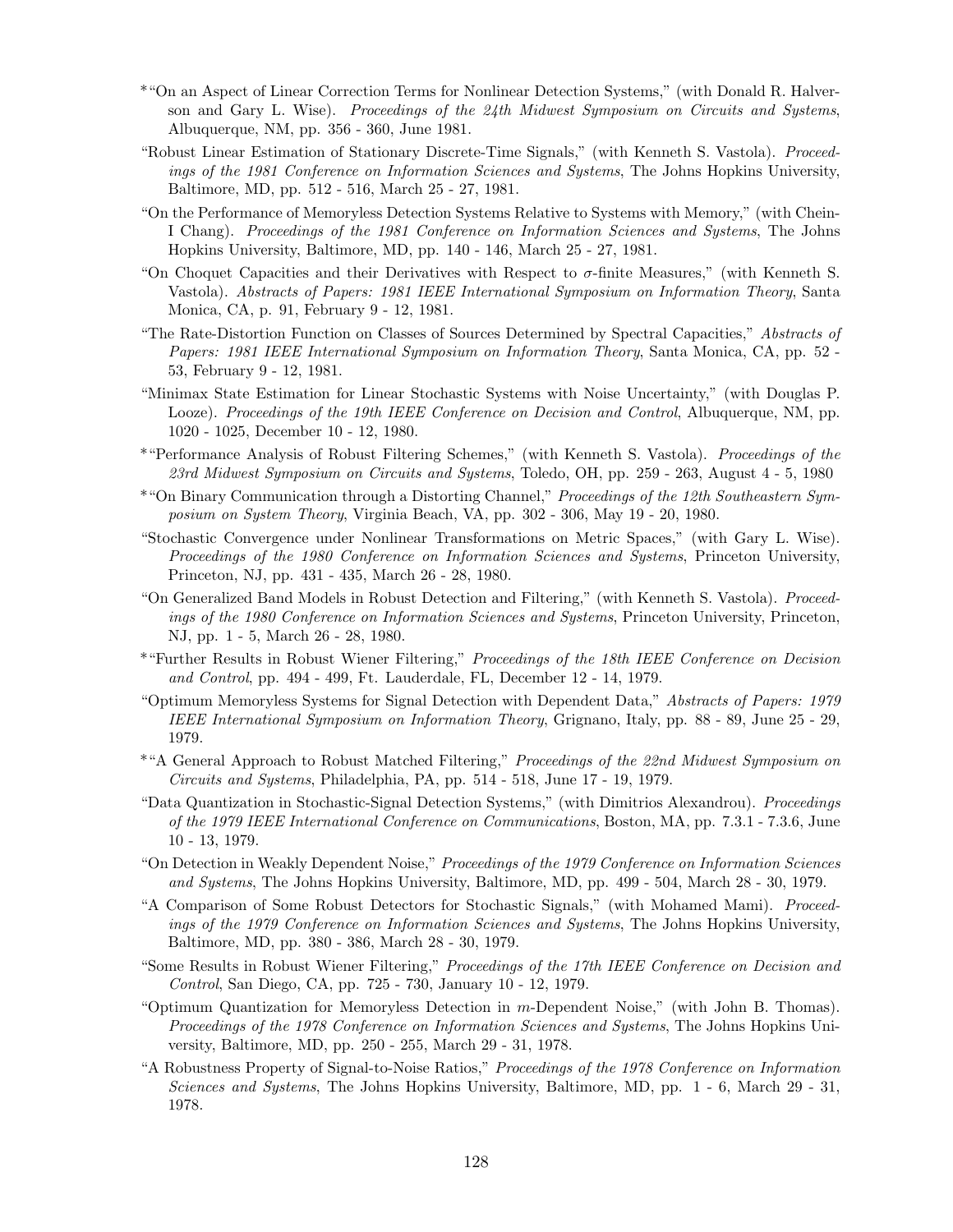- "Optimum Data Quantization for a General Signal Detection Problem," (with John B. Thomas). Proceedings of the 11th Annual Asilomar Conference on Circuits, Systems, and Computers, Pacific Grove, CA, pp. 299 - 303, November 7 - 9, 1977.
- \*"Robust Detection of Stochastic Signals," (with John B. Thomas). Proceedings of the 15th Annual Allerton Conference on Communication, Control, and Computing, Monticello, IL, pp. 507 - 516, September 28 - 30, 1977.
- \*"Asymptotically Optimum Zero-Memory Detectors for m-Dependent Noise Processes," (with John B. Thomas). Proceedings of the 1977 Conference on Information Sciences and Systems, The Johns Hopkins University, Baltimore, MD, pp. 134 - 139, March 30 - April 1, 1977.
- "The Design of Robust Quantizer-Detectors for Signals in Additive, Contaminated Noise," (with John B. Thomas). Proceedings of the 10th Annual Asilomar Conference on Circuits, Systems, and Computers, Pacific Grove, CA, pp. 83 - 87, November 1976.
- \*"Maximum-Distance Quantization for Detection," (with John B. Thomas). Proceedings of the 14th Annual Allerton Conference on Circuit and System Theory, Monticello, IL, pp. 925 - 934, September 29 - October 1, 1976.
- "Local Detection of Stochastic Signals in Additive Noise," (with John B. Thomas). Proceedings of the 14th Annual Allerton Conference on Circuit and System Theory, Monticello, IL, pp. 432 - 440, September 29 - October 1, 1976.
- "Frequency Agility to Reduce Radar Multipath Angular Pointing Errors," (with David G. Burks, Zeb L. Burrell, III, and Edward R. Graf). Proceedings of the 1974 Spring Meeting of the International Scientific Radio Union (URSI), Atlanta, GA, June 1974.
- "A Model for Rainfall Attenuation," (with David G. Burks and Edward R. Graf). Proceedings of the Fiftieth Annual Meeting of the Alabama Academy of Science, Huntsville, AL, April 1973.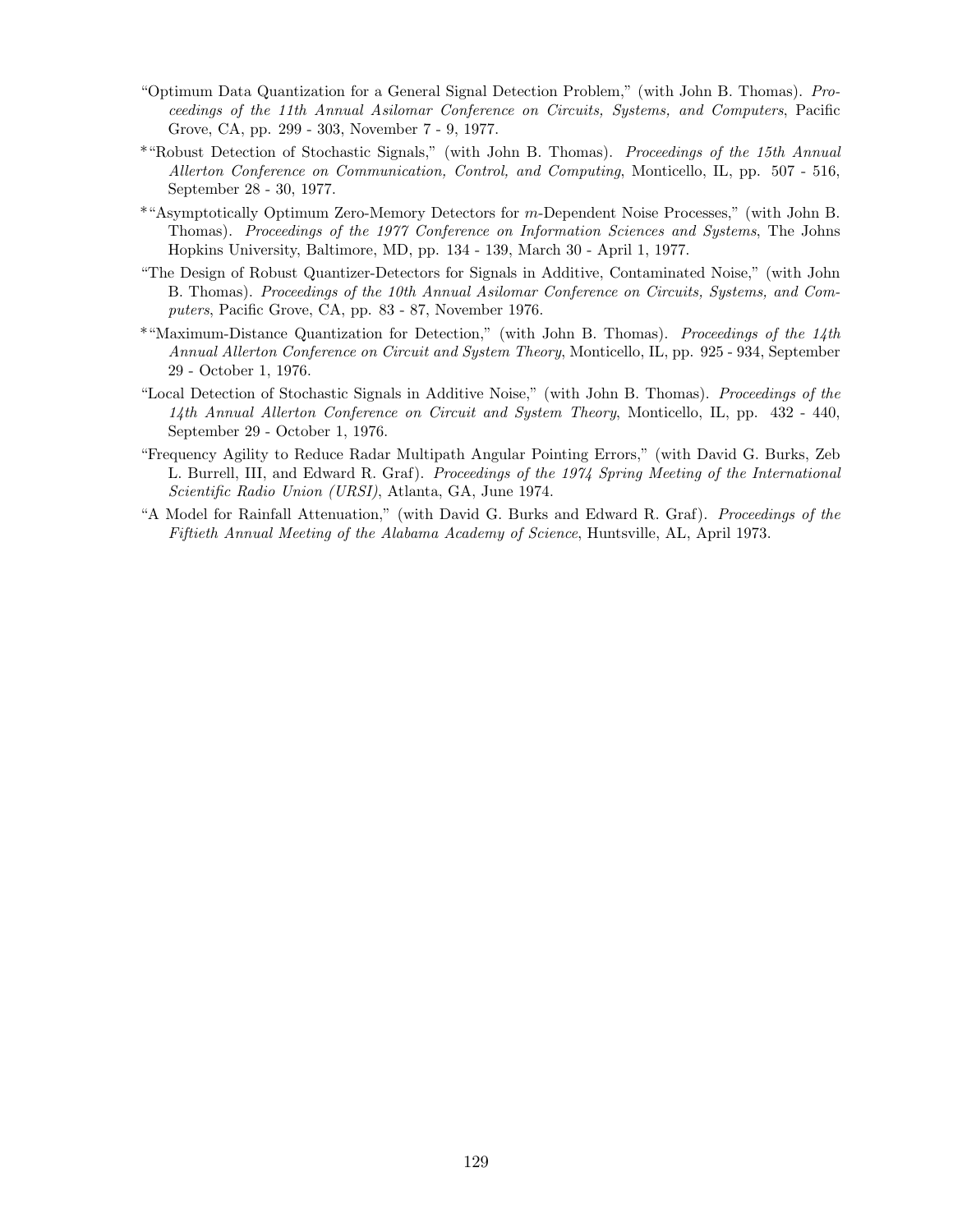#### Other (Asterisks Denote Invited Items):

- "Guest Editorial: Multimedia Economics for Future Networks: Theory, Methods and Applications," (with Wen Ji, Wenwu Zhu, Christian Timmerer and Zhu Li). IEEE Journal on Selected Areas in Communications, Vol 37, No. 7, pp. 1473 - 1477, July 2019.
- "Introduction to the Issue on Machine Learning for Cognition in Radio Communications and Radar," (with Silvija Kokalj-Filipovic, Maria Sabrina Greco, George Stantchev and Liang Xiao). IEEE Journal on Selected Topics in Signal Processing, Vol. 12, No. 1, pp. 3 - 5, February 2019.
- "Guest Editorial: Wireless Transmission of Information and Power Part II," (with Bruno Clerckx, Rui Zhang, Robert Schober, Derrick Wing Kwan Ng and Dong In Kim). IEEE Journal on Selected Areas in Communications,Vol. 37, No. 2, pp. 249 - 252, February 2019.
- "Guest Editorial: Wireless Transmission of Information and Power Part I," (with Bruno Clerckx, Rui Zhang, Robert Schober, Derrick Wing Kwan Ng and Dong In Kim). IEEE Journal on Selected Areas in Communications, Vol. 37, No. 1, pp. 1 - 3, January 2019.
- "Scanning the Issue: Foundations and Trends in Localization Technologies Part II" (with Moe Z. Win, Michael Beuhrer, George Chrisikos and Andrea Conti). Proceedings of the IEEE, Vol. 106, No. 7, pp. 1132 - 1135, July 2018.
- "Scanning the Issue: Foundations and Trends in Localization Technologies Part I," (with Moe Z. Win, Michael Beuhrer, George Chrisikos and Andrea Conti). Proceedings of the IEEE, Vol. 106, No. 6, pp. 1019 - 1021, June 2018.
- "Challenges and Open Problems in Signal Processing: Panel Discussion Summary from ICASSP 2017," (with Yonina C. Eldar, Alfred O. Hero III, Li Deng, Jeff Fessler, Jelena Kovačević and Steve Young). IEEE Signal Processing Magazine, Vol. 34, No. 6, pp. 8 - 23, November 2017.
- \*"Claude Shannon: His Work and Its Legacy," (with Michelle Effros). European Mathematical Society Newsletter, No. 103, pp. 29 - 34, March 2017.
- "Guest Editorial: Wireless Physical Layer Security Part II," (with Walid Saad, Xiangyun Zhou and Mérouane Debbah). IEEE Communications Magazine, Vol. 53, No. 12, p. 18, December 2015.
- "Guest Editorial: Heterogeneous Cloud Radio Access Networks," (with Mugen Peng, Tony Q. S. Quek, Zhiguo Ding and Vincent Lau). *IEEE Wireless Communications*, Vol. 22, No. 3, pp. 12 - 13, June 2015.
- "Guest Editorial: Wireless Physical Layer Security Part I," (with Walid Saad, Xiangyun Zhou and Mérouane Debbah). *IEEE Communications Magazine*, Vol. 53, No. 6, p. 15, June 2015.
- \*"Smart Grid: The Role of the Information Sciences" The Bridge, Vol. 111, No. 1, pp. 56 63, February 2015. [2016 APEX Award for Publication Excellence.]
- \*"Reflections on Excellence in Research and Education in Signal Processing," IEEE Signal Processing Magazine, Vol. 31, No. 6, pp. 138 - 140, November 2014.
- "Introduction to the Special Issue on Signal Processing for Social Networks," (with Kwang-Cheng Chen, Vikram Krishnamurthy, Devavrat Shah and Patrick J. Wolfe). IEEE Journal of Selected Topics in Signal Processing, Vol. 8, No. 4, pp. 511 - 513, August 2014.
- "Guest Editorial: Mobile Social Networks," (with Kwang-Cheng Chen and Ramjee Prasad). IEEE Wireless Communications, Vol. 21, No. 1, pp. 8 - 9, February 2014.
- "Guest Editorial: Signal Processing for Wireless Physical Layer Security," (with Eduard Jorswieck, Lifeng Lai, Wing-Kin (Ken) Ma, Walid Saad and A. Lee Swindlehurst). IEEE Journal on Selected Areas in Communications, Vol. 31, No. 9, pp. 1657 - 1659, September 2013.
- "Editorial: Signal Processing for Cyber-Security and Privacy," (with M´erouane Debbah, Kannan Ramchandran, Lalitha Sankar and Wade Trappe). IEEE Signal Processing Magazine, Vol. 30, No. 5, p. 15, September 2013.
- "Editorial: Special Issue of Green Radio," (with Stephen McLaughlin, Jacques Palicot and Honggang Zhang). EURASIP Journal on Wireless Communications and Networking, 2013:21.
- "Guest Editorial: Special Issue on Broadband Mobile Communications at Very High Speeds," (with Pingzhi Fan, P. Takis Mathiopoulos and Erdal Panayırcı). EURASIP Journal on Wireless Communications and Networking, 2012:279.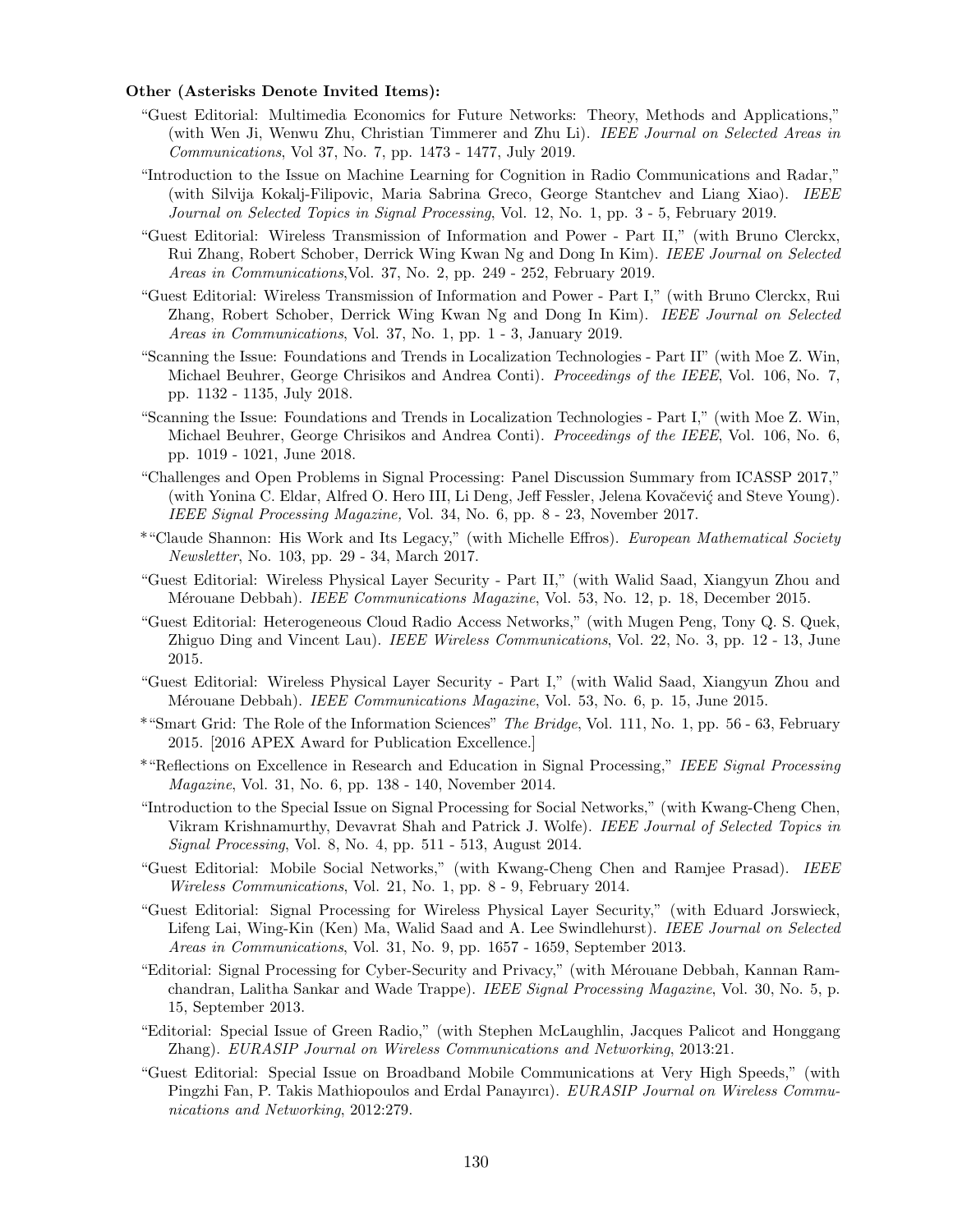- "Introduction to the Issue on Game Theory in Signal Processing" (with Eduard Jorswieck, Eric G. Larsson, Amir Leshem and Marco Luise). IEEE Journal of Selected Topics in Signal Processing, Vol. 6, No. 2, pp. 73 - 75, April 2012.
- "Guest Editorial: Game Theory in Wireless Communications," (with Alireza Attar, Tamer Başar, Mérouane Debbah and Qing Zhao). IEEE Journal on Selected Areas in Communications, Vol. 30, No. 1, pp. 1 - 3, January 2012.
- "Guest Editorial: Special Issue on Using the Physical Layer for Securing the Next Generation of Communication Systems," (with Wade Trappe, Aylin Yener, Hisato Iwai, Joao Barros and Paul Prucnal). IEEE Transactions on Information Forensics and Security, Vol. 6, No. 3, pp. 521 - 522, September 2011.
- \*"ComSoc Awards: Recognizing Our Colleagues," (with Byeong Gi Lee). IEEE Communications Magazine, Vol. 49, No. 6, pp. 6 - 8, June 2011.
- "Guest Editorial: Special Issue on Wireless Physical Layer Security," (with Mérouane Debbah, Hesham El Gamal and Shlomo Shamai). EURASIP Journal on Wireless Communications and Networking, Vol. 2009.
- "Game Theory in Signal Processing and Communications," (with Eduard Jorswieck, Erik G. Larsson and Marco Luise). IEEE Signal Processing Magazine, Vol. 26, No. 5, pp. 17 and 132, September 2009.
- "teaching it ... to freshmen," (with Lalitha Sankar). IEEE Information Theory Society Newsletter, Vol. 58, No. 3, pp. 8-9, September 2008.
- "Guest Editorial: Special Issue on Advances in Subspace-based Techniques for Signal Processing and Communications," (with Kostas Berberidis, Benoit Champagne, George Moustakides, and Peter Stoica). EURASIP Journal on Advanced Signal Processing, Vol. 2007.
- \*"Engineering as a Liberal Art: Taking a Broad View," The Bridge, Spring 2007, pp. 12 13.
- "Guest Editorial: Power Line Communications," (with Stefano Galli, Ezio Biglieri, Han Vinck, and Yong-Hwan Lee). *IEEE Journal on Selected Areas in Communications*, Vol. 24, No. 7, pp. 1261 -1266, July 2006.
- "Review of Linear Estimation by Thomas Kailath, Babak Hassibi and Ali H. Sayed," IEEE Transactions on Information Theory, Vol. 51, No. 6, pp. 2236 - 2240, June 2005.
- "Guest Editorial: MIMO Communications and Signal Processing," (with Sergio Barbarossa, Constantinos Papadias, and Xiaowen Wang). EURASIP Journal on Applied Signal Processing, Vol. 2004, No. 5, pp. 587 - 590, May 2004.
- "Guest Editorial: Signal Processing for Wireless Communication Systems," (with Lang Tong). Journal of VLSI Signal Processing Systems, Vol. 30, Nos. 1 - 3, pp. 5 - 6, March 2002.
- "Guest Editorial: Multiuser Detection Techniques with Application to Wired and WIreless Communication Systems II," (with Giovanni Cherubini, John M. Cioffi and Alexandra Duel-Hallen). IEEE Journal on Selected Areas in Communications, Vol. 20, No. 2, pp. 233 - 236, February 2002.
- "Guest Editorial: Signal Processing for Multiuser Wireless Communications," (with Alle-Jan van der Veen and Gregory W. Wornell). Journal of Communications and Networks, Vol. 3, No. 3, pp. 193 - 195, September 2001.
- "Guest Editorial: Multiuser Detection Techniques with Application to Wired and WIreless Communication Systems I," (with Giovanni Cherubini, John M. Cioffi and Alexandra Duel-Hallen). IEEE Journal on Selected Areas in Communications, Vol. 19, No. 8, pp. 1425 - 1428, August 2001.
- "Guest Editorial: Software Radio," (with Kwang-Cheng Chen and Ramjee Prasad). IEEE Personal Communications, Vol. 6, No. 4, p. 12, August 1999.
- "Guest Editorial: Code Division Multiple Access for Wireless Communication Systems," (with Riccardo DeGaudenzi and Michael Honig). European Transactions on Telecommunications, Vol. 9, No. 4 , pp. 323 - 324, July/Aug. 1998; and No. 5, pp. 401 - 402, Sept./Oct. 1998.
- "Mac and Communications," in Mac Van Valkenburg Memorial Volume, (University of Illinois: Urbana, IL, 1998), pp. 103 - 110.
- "Review of Detection of Abrupt Changes: Theory and Application (M. Basseville and I. Nikiforov)." Automatica, Vol. 32, No. 8, pp. 1235 - 1236, August 1996.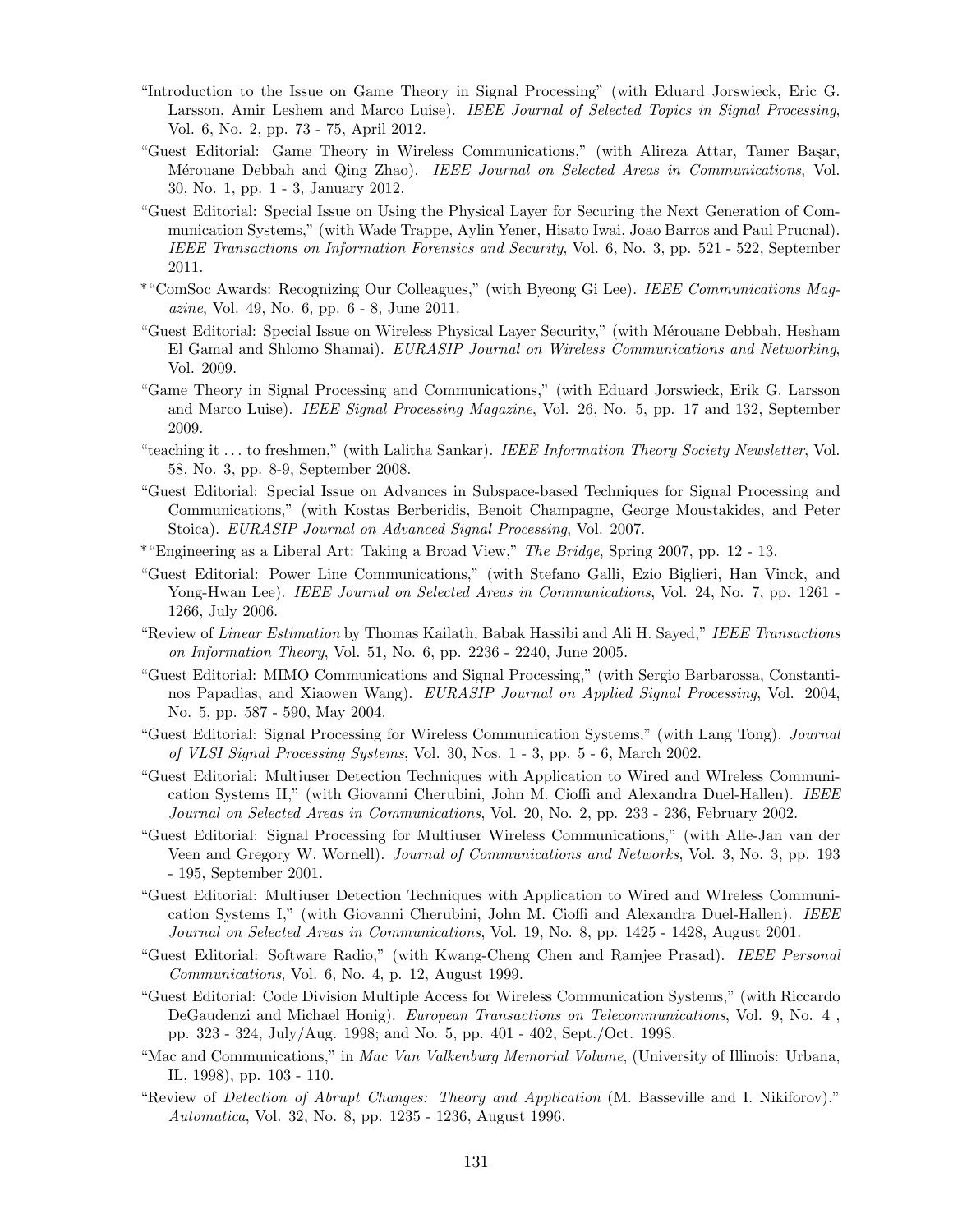- \*"Signal Processing for Wideband Communications," IEEE Information Theory Society Newsletter, Vol. 42, No. 2, pp. 1 - 10, June 1992.
- \*"Discussion of 'Influence Functionals for Time Series'," Annals of Statistics, Vol. 14, No. 3, pp. 829 831, 1986.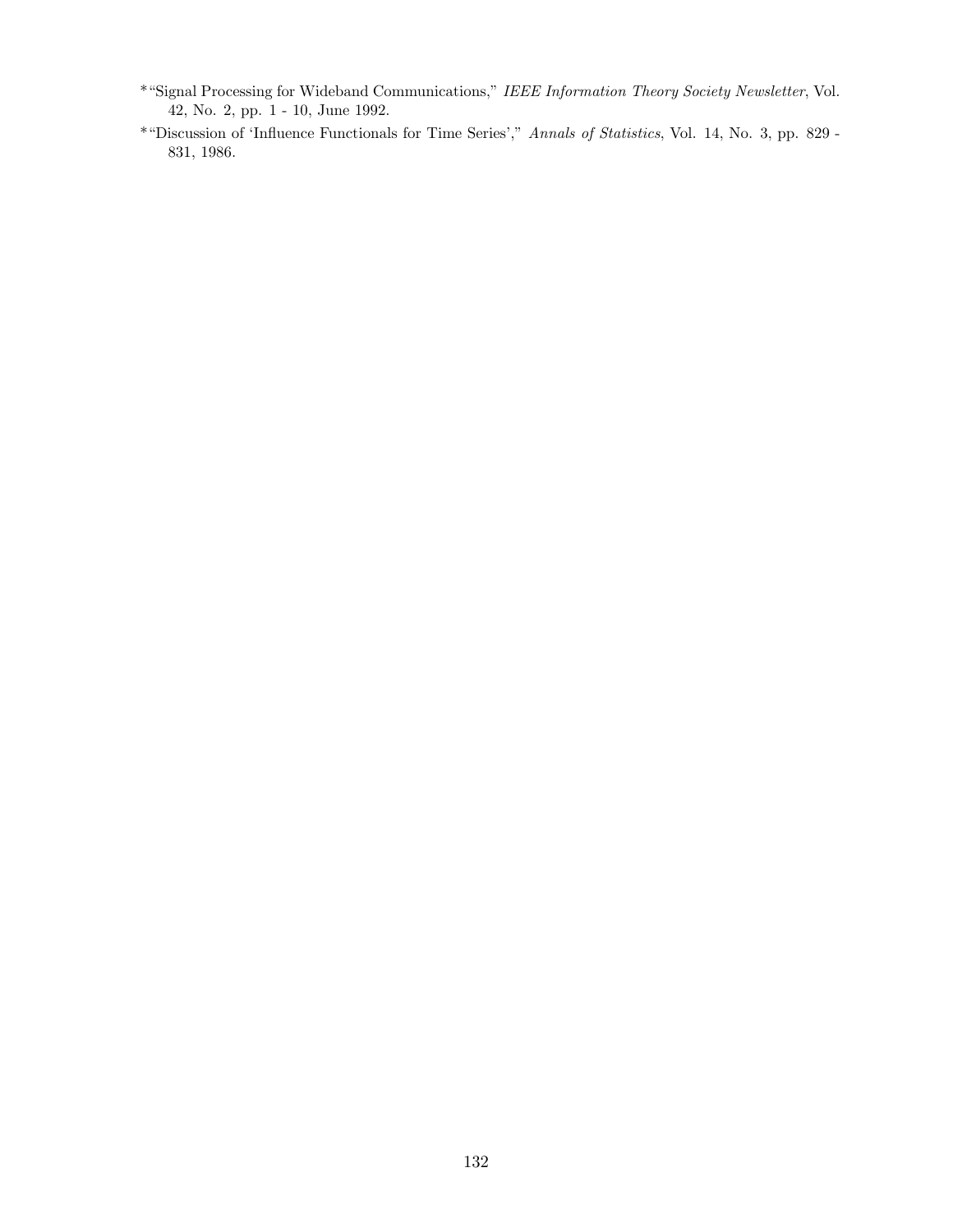## Patents:

- "System and Method for Disintegrated Channel Estimation in Wireless Networks," (with Jia-Chin Lin and Kao-Peng Chou). U.S. Patent No. 10,298,418. Issued May 21, 2019.
- "System and Method for Pricing and Exchanging Content," (with Mung Chiang and Hazer Inaltekin). U. S. Patent No. 10,055,739. Issued August 21, 2018.
- "System and Method for Securing Backscatter Wireless Communication," (with Zhu Han and Walid Saad). U. S. Patent No. 9,672,394. Issued June 6, 2017.
- "Nonlinear Fourier Analysis in Optical Systems,"(with Sander Wahls). U. S. Patent No. 9,407,374. Issued August 2, 2016.
- "System and Method for Initial Ranging in Wireless Communication Systems," (with Michele Morelli and Luca Sanguinetti). U. S. Patent No. 9,166,856. Issued October 20, 2015.
- "System and Method for Lossy Source-Channel Coding at the Application Layer," (with Ozgan Bursalioglu Yilmaz, Giuseppe Caire and Maria Fresia). U. S. Patent No. 9,131,238. Issued September 8, 2015.
- "System and Method for Synchronizing Phases and Frequencies of Devices in Multi-User, Wireless Communication Systems," (with D. Richard Brown, III, and Boyang Zhang). U. S. Patent No. 9,042,367. Issued May 26, 2015.
- "System and Method for Synchronizing Phases and Frequencies of Devices in Multi-User, Wireless Communication Systems," (with D. Richard Brown, III, and Boyang Zhang). U. S. Patent No. 8,634,405. Issued January 21, 2014.
- "System and Method for Initial Ranging in Wireless Communication Systems," (with Michele Morelli and Luca Sanguinetti). U. S. Patent No. 8,254,242. Issued August 28, 2012.
- "System and Method for Blind Estimation of Multiple Carrier Frequency Offsets and Separation of User Signals in Wireless Communication Systems," (with Visa Koivunen, et al.). U. S. Patent No. 7,929,937. Issued April 19, 2011.
- "Method and Apparatus for Regenerative Based Interference Cancellation Within a Communication System," (with Alexander Flaig, et al.). U. S. Patent No. 7,697,594. Issued April 13, 2010. [Assigned to Texas Instruments.] [Also European Patent 1274177, granted May 11, 2015.]
- "Methods and Systems for Using Pulsed Radar for Communications Transparent to Radar Function," (with David W. Meyers, et al.). U. S. Patent No. 7,486,221. Issued February 3, 2009. [Assigned to Honeywell.]
- "Method and System for Acquiring a Received Impulse Radio Signal," (with Andreas Molisch, et al.). European Patent No. 1599982. Granted October 15, 2008. [Assigned to Mitsubishi.] [Also, Japanese Patent No. 4335913, granted July 3, 2009, and Chinese Patent No. ZL200480000177.6, granted April 28, 2010.]
- "Method, System and Apparatus for Acquiring a Received Impulse Radio Signal," (with Andreas Molisch, et al.). European Patent No. 1599983. Granted August 20, 2008. [Assigned to Mitsubishi.] [Also, Japanese Patent No. 4335912, granted September 30, 2009, and Chinese Patent No. 100521667, granted July 29, 2009.]
- "Linear Receivers for Time-Hopping Impulse Radio Systems," (with Sinan Gezici, et al.). U. S. Patent No. 7,349,458. Issued March 25, 2008. [Assigned to Mitsubishi.]
- "Method and System for Acquiring Ultra-Wide-Bandwidth Communications Signals Using Sequential Block Searches," (with Andreas Molisch, et al.). U. S. Patent No. 7,292,619. Issued November 6, 2007. [Assigned to Mitsubishi.]
- "Method and System for Acquiring Ultra-Wide-Bandwidth Communications Signals Using Average Block Searches," (with Andreas Molisch, et al.). U. S. Patent No. 7,164,720. Issued January 16, 2007. [Assigned to Mitsubishi.] [Also, Japanese Patent No. 4335913, granted September 30, 2009.]
- "Method and Apparatus for Received Uplinked-Signal Based Adaptive Downlink Diversity Within a Communication System," (with Louis R. Brothers, Jr., et al.). U. S. Patent No. 7,095,987. Issued August 22, 2006. [Assigned to Texas Instruments.]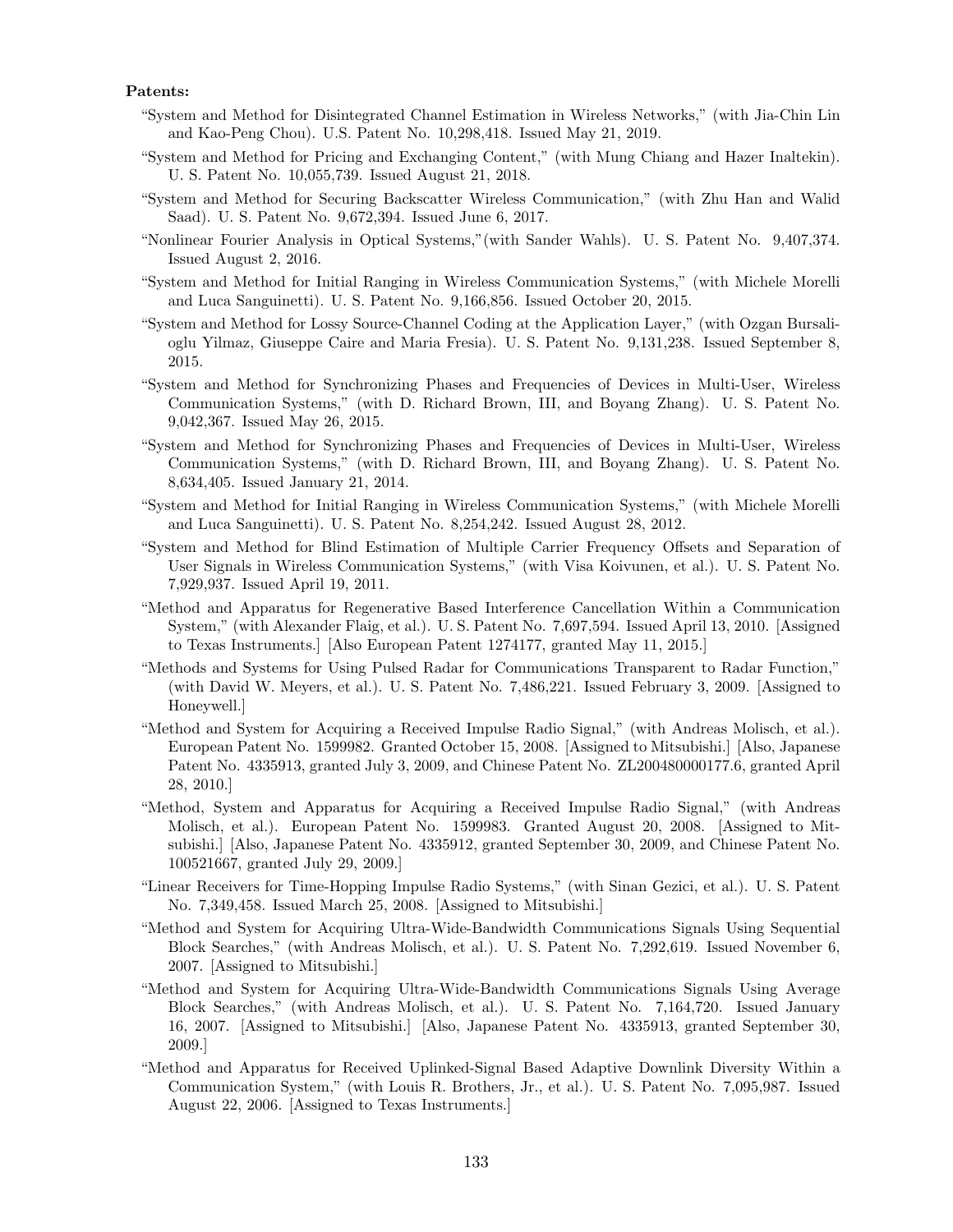- "Method and Apparatus for Scheduling of Switched Multibeam Antennas in a Multiple Access Environment," (with Andrew Logothetis). U. S. Patent No. 6,968,022. Issued November 22, 2005.
- "Method and Apparatus for High-Resolution Tracking Via Mono-Pulse Beam-Forming in a Communication System," (with Louis R. Brothers, Jr., et al.). U. S. Patent No. 6,930,637. Issued August 16, 2005. [Assigned to Texas Instruments.]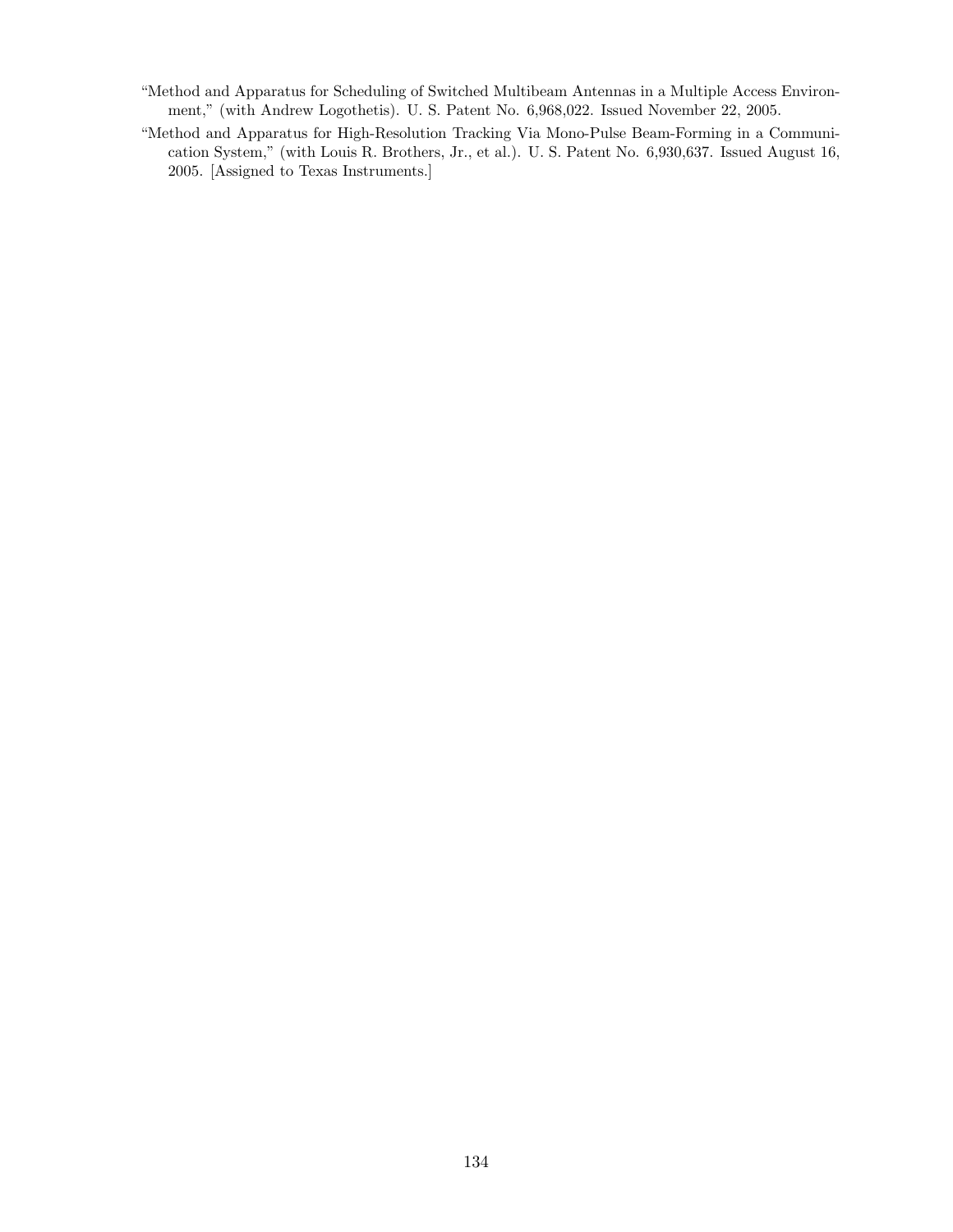### Ph.D. THESES SUPERVISED:

## Princeton University:

- A New Approach to Lossy Compression and Applications to Security (2015), by Eva Song (now with FutureWei Technologies, Bridgewater, NJ; co-supervised with Paul Cuff)
- New Approaches to Reconstructing Geometric Models From Noisy Measurements (2012), by Jieqi Yu (now with Facebook, Menlo Park, CA; co-supervised with Sanjeev Kulkarni)
- Topics in Probabilistic Judgment Aggregation (2011), by Arvid Wang (now with Baidu, Beijing, China; co-supervised with Sanjeev Kulkarni)
- Distributed Learning: Regression on Attribute-Distributed Data and Consensus Clustering (2011), by Haiping Zheng (now with Virtu Financial; co-supervised with Sanjeev Kulkarni)
- Channel Coding: Non-Asymptotic Fundamental Limits (2010), by Yury Polyanskiy (now with the Massachusetts Institute of Technology; co-supervised with Sergio Verdú)
- Stochastic Network Utility Maximization: Modeling, Analysis and Applications (2009), by Jiaping Liu (now an attorney with Haley Guiliano, New York, NY; co-supervised with Mung Chiang)
- Energy Efficient Communication in Wireless Networks (2008), by Sharon M. Betz (now with Mitre Corporation, McLean, VA)
- Topics in Distributed Inference (2006), by Joel B. Predd (now with the RAND Corporation, Pittsburgh, PA; co-supervised with Sanjeev Kulkarni)
- Game Theoretic Approaches to Energy-Efficient Radio Resource Management in Multiple-Access Networks (2006), by Farhad Meshkati (now with Qualcomm Corporation, San Diego, CA; co-supervised with Stuart C. Schwartz)
- Design and Analysis of Impulse Radio Ultra Wideband Receivers for Communications and Geolocation (2006), by Sinan Gezici (now with Bilkent University, Ankara, Turkey; co-supervised with Hisashi Kobayashi)
- Side Information in Bandit Problems and Low-Density Parity-Check Codes for Non-Symmetric Channels (2005), by Chih-Chun Wang (now with Purdue University; co-supervised with Sanjeev Kulkarni)
- Performance Analysis of Multiuser Detection Based Receivers in Fading CDMA Channels (2005), by Husheng Li (now with the University of Tennessee)
- Topics in Stochastic Processes and Their Applications (2004), by Erhan Bayraktar (now with the University of Michigan (Mathematics))
- Non-Coherent Fading Channels: Spectral Efficiency and Efficient Signaling (2004), by Mustafa Gursoy (now with Syracuse University; co-supervised with Sergio Verdú)
- Affine and Quadratic Markov Processes and Their Applications in Finance (2004), by Li Chen (now with Merrill Lynch, New York, NY)
- Time-Frequency and Time-Scale Representations of Doubly Spread Channels (2003), by Scott Rickard (now with University College, Dublin, Ireland; co-supervised with Sergio Verdú)
- Multi-Antenna Wireless Communication Systems: Capacity, Coding and Receiver Design (2003), by Sudharman K. Jayaweera (now with the University of New Mexico)
- Capacity and Coverage of Two-Tier Cellular CDMA Networks (2003), by Shalinee Kishore (now with Lehigh University; co-supervised with Stuart Schwartz)
- Topics in DS/CDMA Systems (2002), by Yingwei Yao (now with the University of Illinois, Chicago)
- Signal Detection in Multiaccess Quantum Channels (2002), by Julio Ignacio Concha (now with Pragma Securities, New York, NY)
- Wireless Cellular Communications with Antenna Arrays (2002), by Huaiyu Dai (now with North Carolina State University)
- Multi-Alternative Online Change Detection with Applications in Wireless Communications (2001), by Taragay Oskiper (now with Sarnoff Corp., Princeton, NJ)
- Rate Scheduling Techniques and Delay Quality of Service Guarantees for Heterogeneous Networks (2001), by Aikaterini Varsou (now with Sound View Innovations, Parsippany, NJ)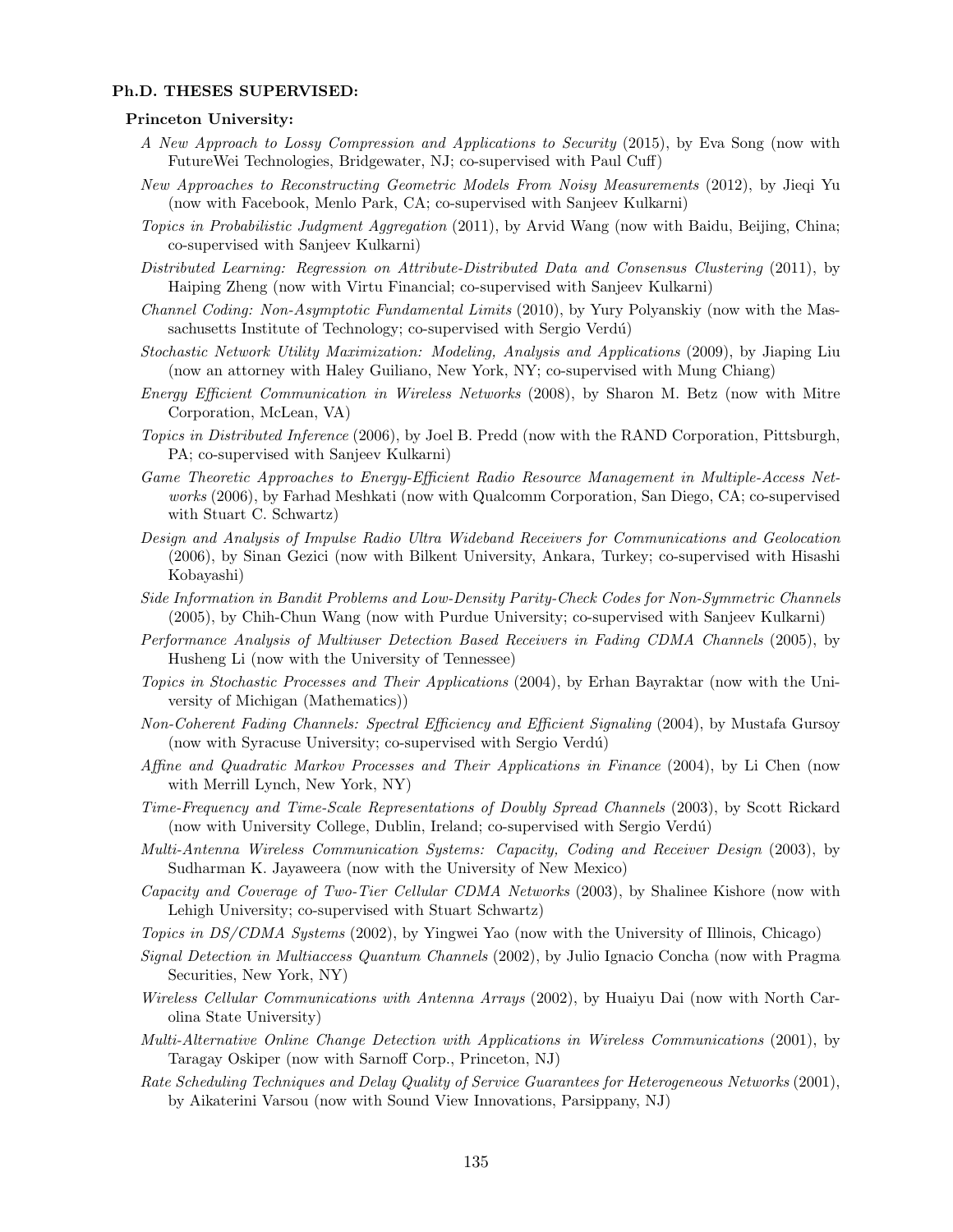- The Linear Structure of Self-Similar Processes (2000), by Carl Jeremy Nuzman (now with the Mathematics Research Center, Nokia Bell Labs, Murray Hill, NJ)
- Topics in Multiuser Detection (1998), by Xiaodong Wang (now with Columbia University)
- Statistical Models for Rapidly Sampled Data (1997), by Lih-Huah Yiin (now with KAL Instruments, San Jose, CA)
- Finite-field Wavelet Transforms and Error Control Coding (1996), by Sandip Sarkar (now with Qualcomm Corporation, San Diego, CA)
- Multiuser Detection for Radio-frequency and Optical Code-division Multiple Access Channels (1995), by Laurie B. Nelson (now with the IDA Center for Communications Research, Princeton, NJ)
- Interference Suppression in Spread Spectrum Code Division Multiple Access Communications (1994), by Leslie Ann Rusch (now with Université Laval, Québec City, Canada)
- Adaptive Multi-user Detection (1994), by Urbashi Mitra (now with the University of Southern California)

# University of Illinois:

- Topics in Decentralized Detection (1992), by Venugopal V. Veeravalli (now with the University of Illinois at Urbana-Champaign; co-supervised with Tamer Başar)
- Difference-Operator-Based Models in Statistical Signal Processing (1991), by Rajiv Vijayan (now with Qualcomm Corporation, San Diego, CA)
- Identification of Impulsive Interference Channels (1989), by Serena M. Zabin (formerly with the Georgia Institute of Technology)
- Signal Detection in Fractional Gaussian Noise and an RKHS Approach to Robust Detection and Estimation (1988), by Richard J. Barton (now with the NASA Johnson Space Center, Houston, TX)
- Performance Analysis of DS/SSMA Communications in Impulsive Channels (1986), by Behnaam Aazhang (now with Rice University)
- Optimum Multi-user Signal Detection (1984), by Sergio Verdú (formerly with Princeton University)
- Topics in Robust Statistical Signal Processing (1982), by Kenneth Steven Vastola (now with the Rensselaer Polytechnic Institute)

#### POST-DOCTORAL STUDENTS (Asterisks Denote Current Post-docs):

Lina Al-Kanj (American University of Beirut, Lebanon; now with Princeton University) Yücel Altuğ (Cornell University; now with Natera, Inc., San Carlos, CA) Gayan Amarasuriya (University of Alberta; now with Southern Illinois University) \*Ahmed Arafa (University of Maryland) Giacomo Bacci (University of Pisa, Italy; now with MBI, Pisa) Elena-Veronica Belmega (SUPÉLEC, France; now with Université de Cergy-Pontoise, France) Swapna Buccapatnam (Ohio State University; now with AT&T Labs Research) Ronit Bustin (the Technion, Israel; now with the GM Advanced Technical Center, Herzliya, Israel) Stefano Buzzi (University of Naples, Italy; now with University of Cassino, Italy) Lin Cai (University of Waterloo, Canada; now with the Illinois Institute of Technology) Xuanyu Cao (University of Maryland; now with UIUC) Catharina Carlemalm (Royal Inst.Technology, Stockholm; now with Uppsala Univ., Sweden) Wei-Yu (Toro) Chiu (National Tsing Hua University, Taiwan; now with Nat'l Tsing Hua Univ.) Arsenia Chorti (Imperial College, London; now with the ENSEA, Clergy, France) Cristina Comaniciu (Rutgers University; now with Stevens Institute of Technology) \*Daniel Cullina (University of Illinois at Urbana-Champaign) Huaiyu Dai (Princeton University; now with North Carolina State University) \*Alex Dytso (University of Illinois at Chicago)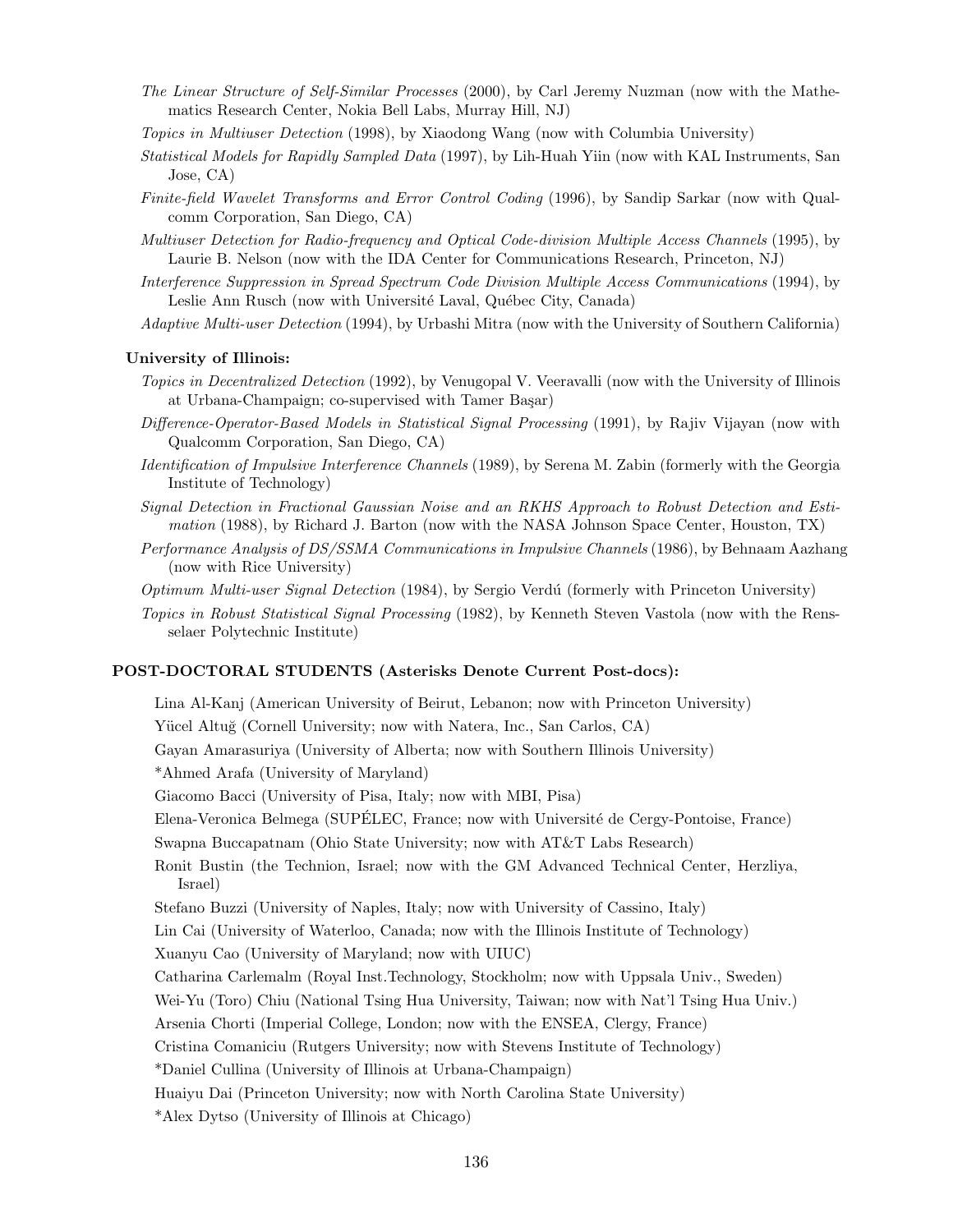Salim ElRouayheb (Texas A  $\&$  M University; now with Rutgers University) Iñaki Esnaola (University of Delaware; now with Sheffield University, UK) Seyed Rasoul Etesami (University of Illinois at Urbana-Champaign; now with UIUC) Yijia (Richard) Fan (Edinburgh University; now with Askers.com, New York, NY) Eran Fishler (Tel-Aviv University, Israel; now with Pragma Securities, New York, NY) Maria Fresia (University of Genoa; now with Intel Mobile Communications, Germany) Hana Godrich (New Jersey Institute of Technology; now with Rutgers University) Mario Goldenbaum (Technical University of Munich; now with Siemens Corporate Research) Deniz Gündüz (Polytechnic University; now with Imperial College, London) Olympia Hadjiliadis (Columbia University; now with CUNY) Timothy Holliday (Stanford University; now with Goldman, Sachs, New York, NY) Hazer Inaltekin (Cornell University; now with Melbourne University, Australia) Shirin Jalali (Stanford University; now with Bell Labs, Murray Hill, NJ) Hai Jiang (University of Waterloo, Canada; now with University of Alberta, Canada) Soummya Kar (Carnegie-Mellon University; now with Carnegie-Melon University) Jin-Young Kim (Seoul National University, Korea; now with Kwangoon University, Korea) Suk-Chan Kim (KAIST, Korea; now with Pusan National University, Korea) Tùng Kim (Royal Institute of Technology, Stockholm; now with Morgan Stanley, New York) Lifeng Lai (Ohio State University; now with the University of California, Davis) Andrew Lan (Rice University; now with the University of Massachusetts) Chris Leberknight (New Jersey Institute of Technology; now with William Paterson University) Yingbin (Grace) Liang (University of Illinois; now with the Ohio State University) Ruoheng Liu (Rutgers University; now with Qualcomm Corporation, San Diego, CA) Zhenming Liu (Harvard University; now with Two Sigma Securities, New York, NY) Andrew Logothetis (Univ. Melbourne, Australia; now with Airspan Commun., Southall, UK) Jarmo Lundén (Aalto University, Helsinki, Finland; now with Aalto University) Shaodan Ma (Hong Kong University; now with the University of Macau) Ninoslav Marina (EPFL, Switzerland; now with University of Science & Technology, Ohrid, Macedonia) Soheil Mohajer (EPFL, Switzerland; now with the University of Minnesota) Esa Ollila (Aalto University, Helsinki, Finland; now with Aalto University) Samir Medina Perlaza (École Nationale Supérieur des Télécommunications, Paris; now with INRIA, Lyon, France) Man-Ho (Simon) Pun (USC; now with the Chinese University of Hong Kong, Shenzhen) \*David Ramirez (Rice University) Walid Saad (University of Oslo, Norway; now with Virginia Tech) Luca Sanguinetti (University of Pisa, Italy; now with the University of Pisa) Lalitha Sankar (Rutgers University; now with Arizona State University) Rafael Schaefer (Technical University of Munich; now with the Technical University of Berlin) Xiaohu Shang (Syracuse University; now with PebblePost, New York, NY) Wonjae Shin (Seoul National University; now with Pusan National University, Korea) \*Yanina Shkel (University of Wisconsin) Dmitriy Shutin (TU Graz, Austria; now with the DLR Inst. Commun. & Navigation, Munich) \*Saleh Soltan (Columbia University) Oren Somekh (the Technion, Israel; now with Yahoo! Research, Israel)